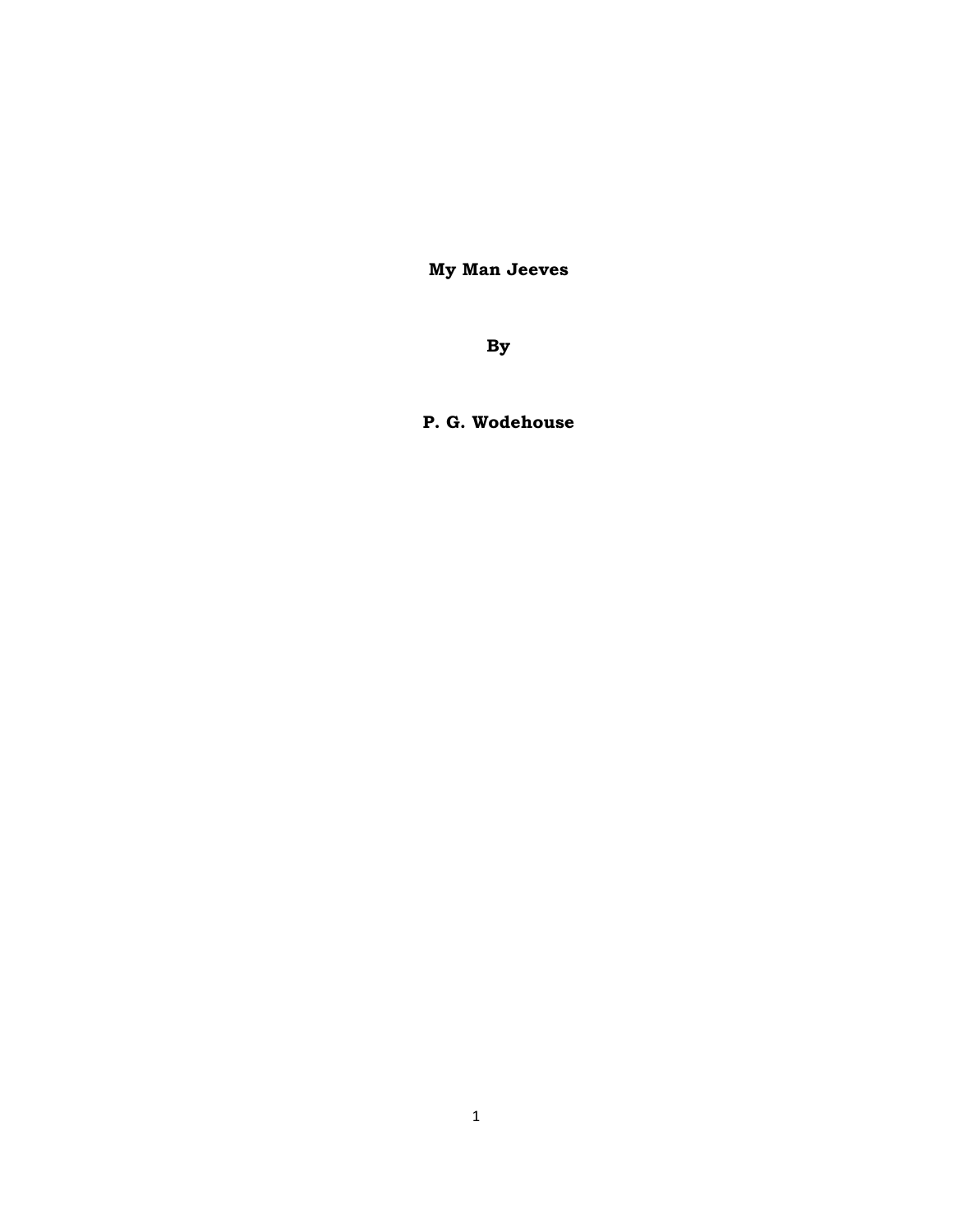# **CONTENTS**

LEAVE IT TO JEEVES JEEVES AND THE UNBIDDEN GUEST JEEVES AND THE HARD-BOILED EGG ABSENT TREATMENT HELPING FREDDIE RALLYING ROUND OLD GEORGE DOING CLARENCE A BIT OF GOOD THE AUNT AND THE SLUGGARD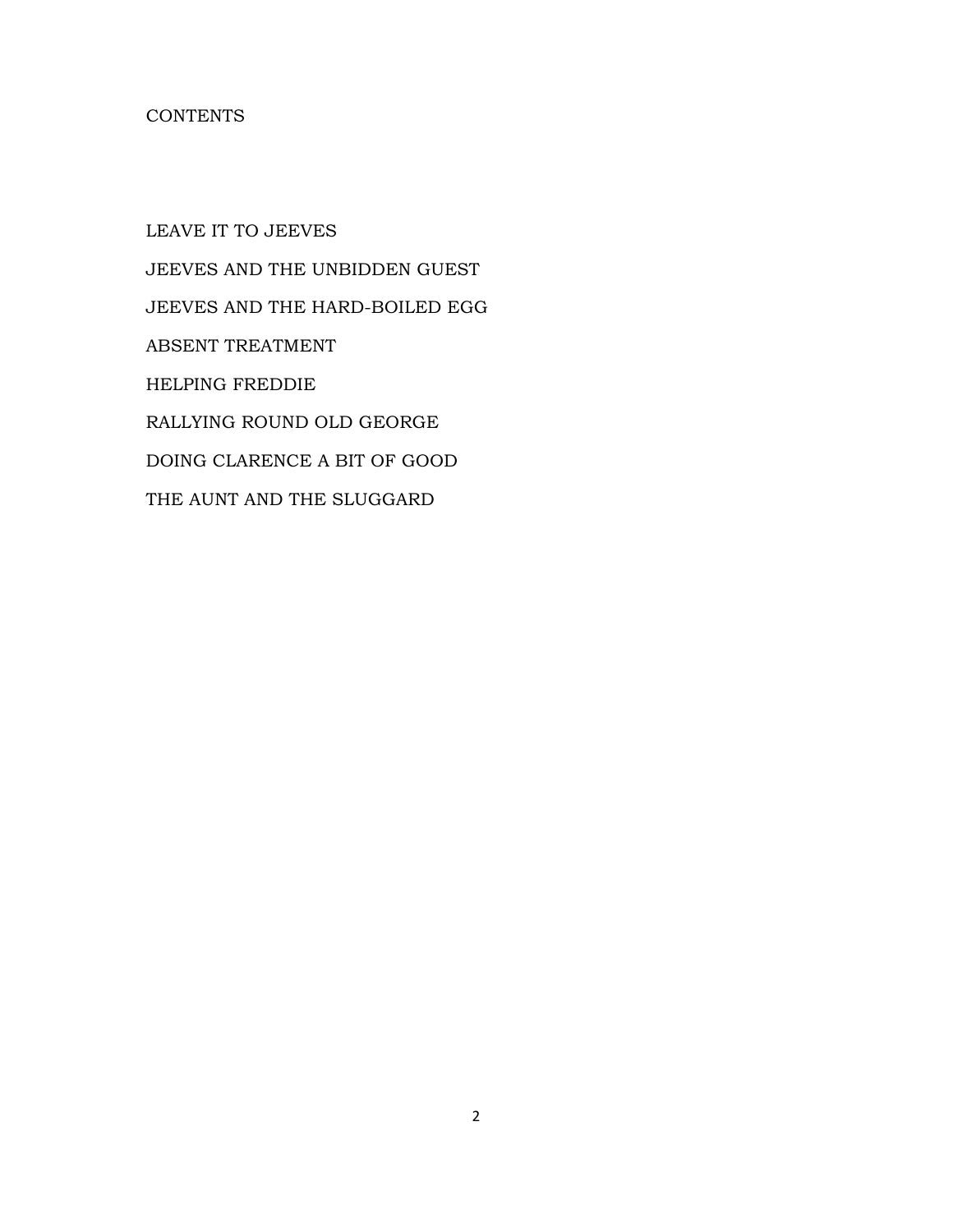### LEAVE IT TO JEEVES

Jeeves--my man, you know--is really a most extraordinary chap. So capable. Honestly, I shouldn't know what to do without him. On broader lines he's like those chappies who sit peering sadly over the marble battlements at the Pennsylvania Station in the place marked "Inquiries." You know the Johnnies I mean. You go up to them and say: "When's the next train for Melonsquashville, Tennessee?" and they reply, without stopping to think, "Two-forty-three, track ten, change at San Francisco." And they're right every time. Well, Jeeves gives you just the same impression of omniscience.

As an instance of what I mean, I remember meeting Monty Byng in Bond Street one morning, looking the last word in a grey check suit, and I felt I should never be happy till I had one like it. I dug the address of the tailors out of him, and had them working on the thing inside the hour.

"Jeeves," I said that evening. "I'm getting a check suit like that one of Mr. Byng's."

"Injudicious, sir," he said firmly. "It will not become you."

"What absolute rot! It's the soundest thing I've struck for years."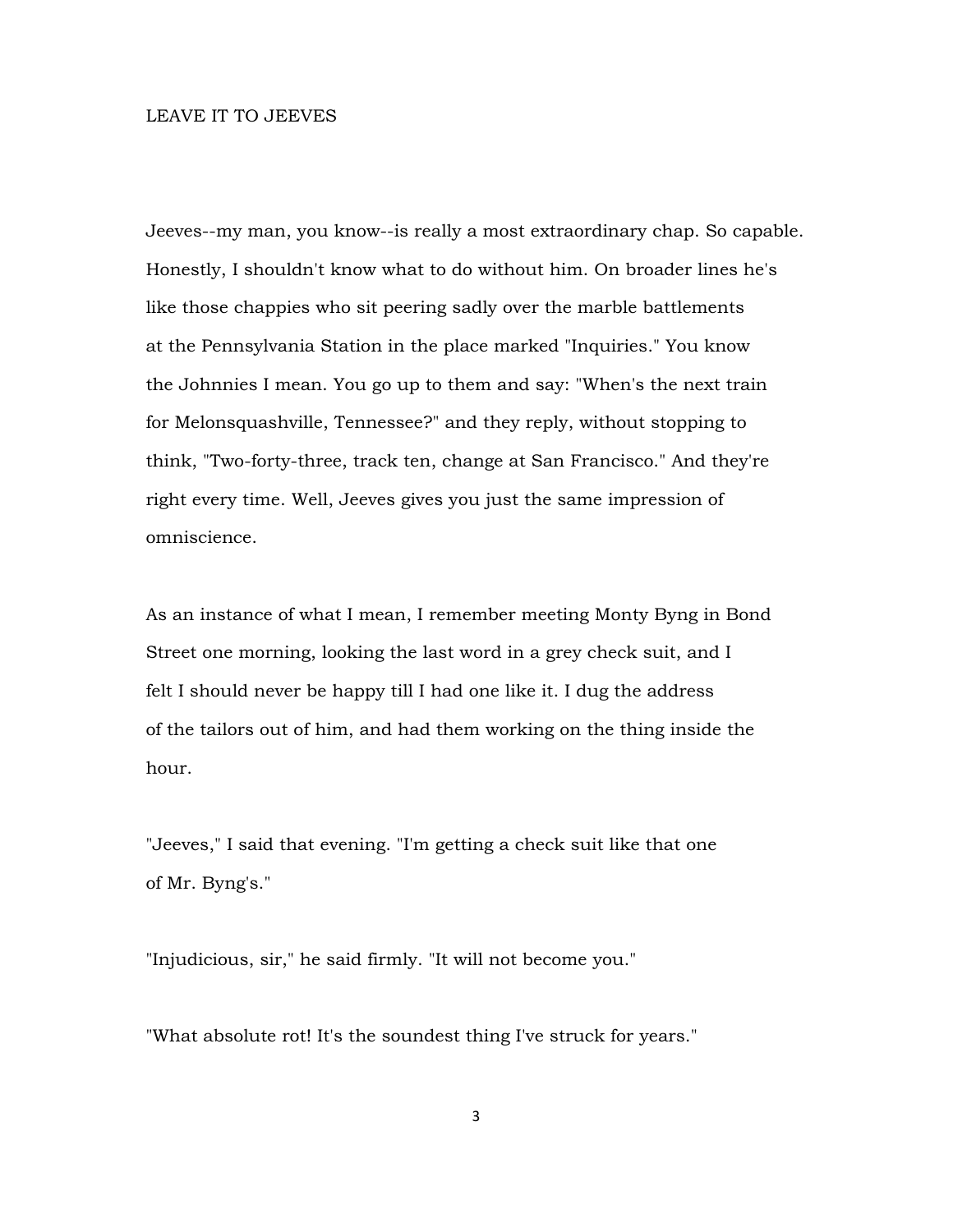"Unsuitable for you, sir."

Well, the long and the short of it was that the confounded thing came home, and I put it on, and when I caught sight of myself in the glass I nearly swooned. Jeeves was perfectly right. I looked a cross between a music-hall comedian and a cheap bookie. Yet Monty had looked fine in absolutely the same stuff. These things are just Life's mysteries, and that's all there is to it.

But it isn't only that Jeeves's judgment about clothes is infallible, though, of course, that's really the main thing. The man knows everything. There was the matter of that tip on the "Lincolnshire." I forget now how I got it, but it had the aspect of being the real, red-hot tabasco.

"Jeeves," I said, for I'm fond of the man, and like to do him a good turn when I can, "if you want to make a bit of money have something on Wonderchild for the 'Lincolnshire.'"

He shook his head.

"I'd rather not, sir."

"But it's the straight goods. I'm going to put my shirt on him."

"I do not recommend it, sir. The animal is not intended to win. Second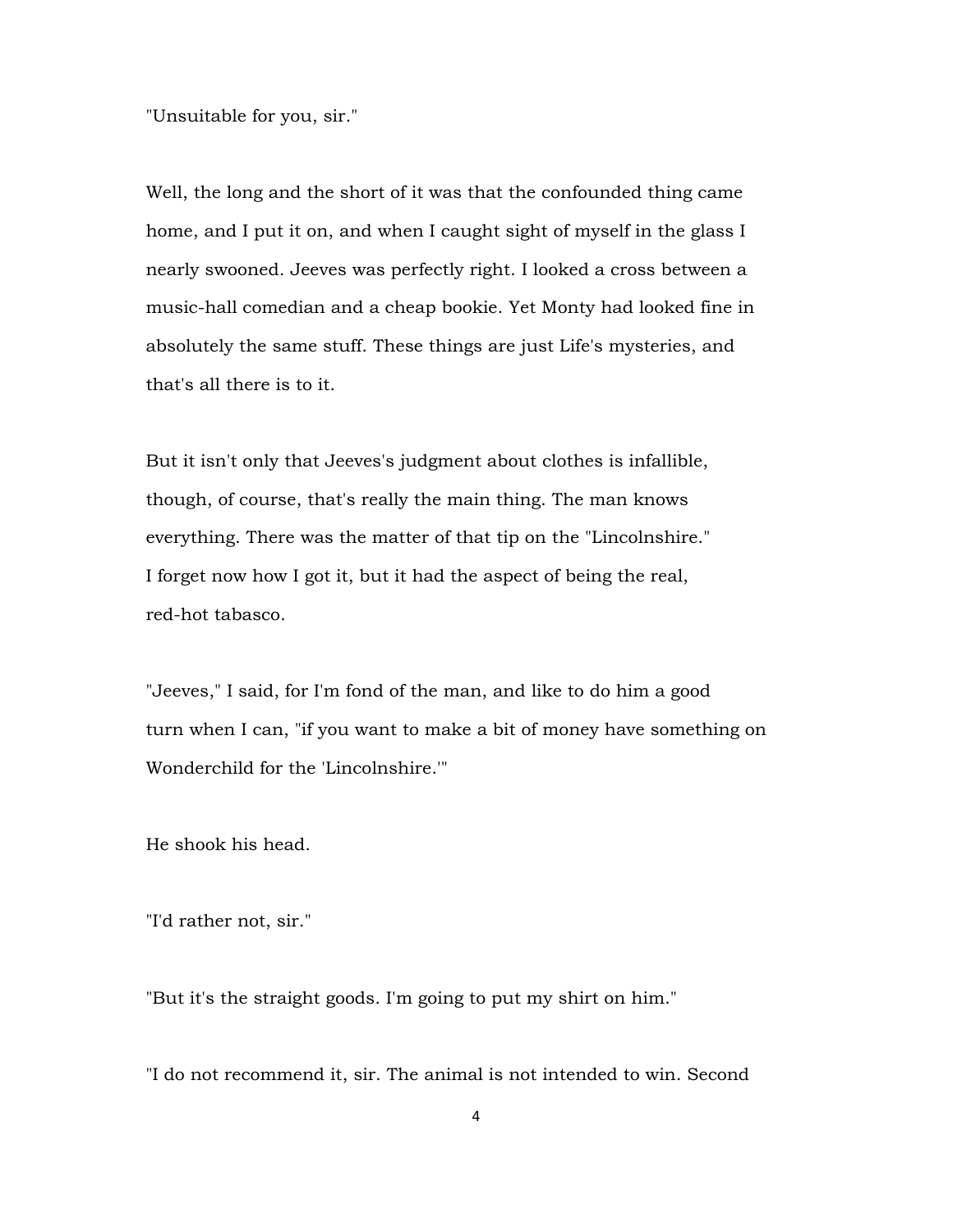place is what the stable is after."

Perfect piffle, I thought, of course. How the deuce could Jeeves know anything about it? Still, you know what happened. Wonderchild led till he was breathing on the wire, and then Banana Fritter came along and nosed him out. I went straight home and rang for Jeeves.

"After this," I said, "not another step for me without your advice. From now on consider yourself the brains of the establishment."

"Very good, sir. I shall endeavour to give satisfaction."

And he has, by Jove! I'm a bit short on brain myself; the old bean would appear to have been constructed more for ornament than for use, don't you know; but give me five minutes to talk the thing over with Jeeves, and I'm game to advise any one about anything. And that's why, when Bruce Corcoran came to me with his troubles, my first act was to ring the bell and put it up to the lad with the bulging forehead.

"Leave it to Jeeves," I said.

I first got to know Corky when I came to New York. He was a pal of my cousin Gussie, who was in with a lot of people down Washington Square way. I don't know if I ever told you about it, but the reason why I left England was because I was sent over by my Aunt Agatha to try to stop young Gussie marrying a girl on the vaudeville stage, and I got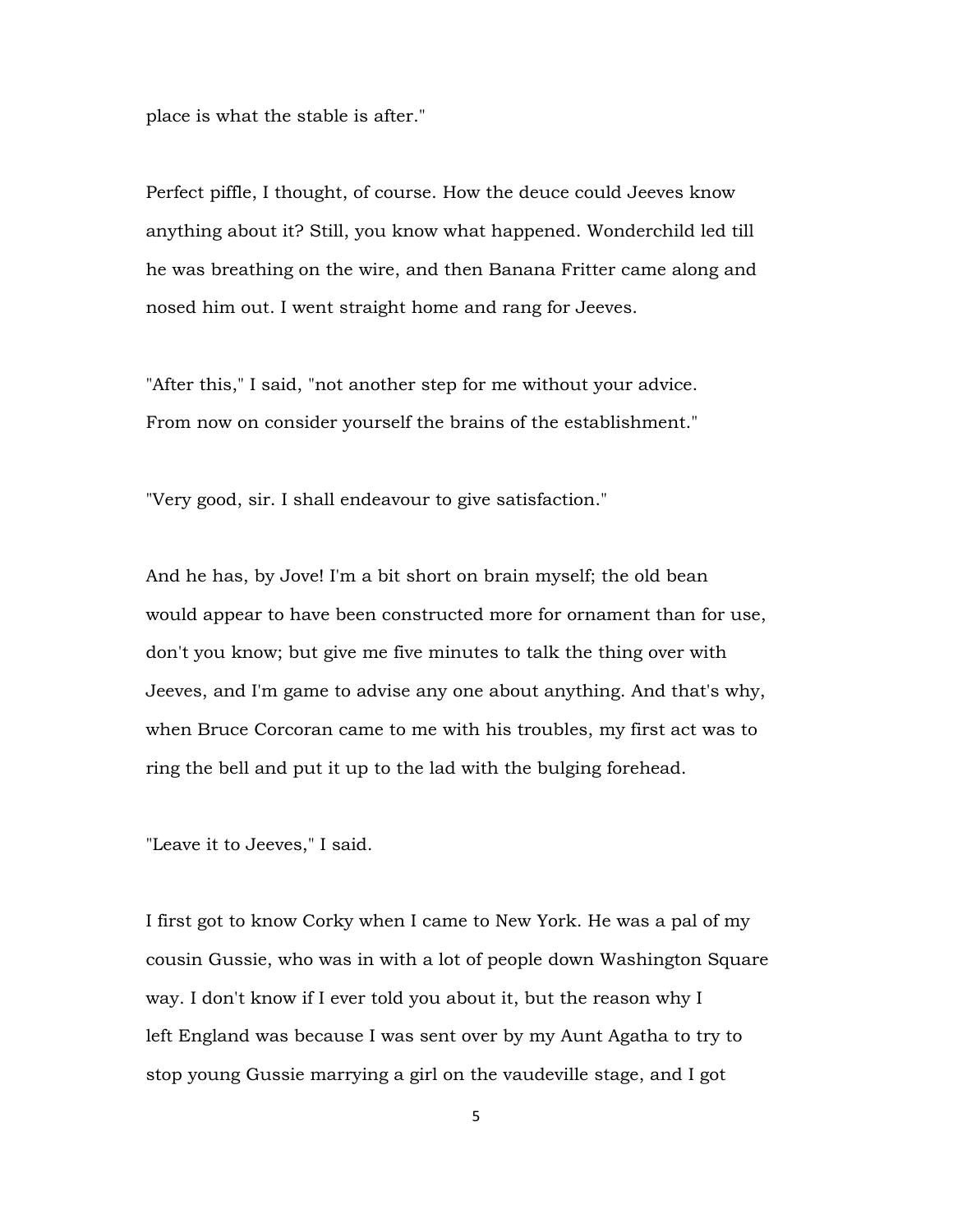the whole thing so mixed up that I decided that it would be a sound scheme for me to stop on in America for a bit instead of going back and having long cosy chats about the thing with aunt. So I sent Jeeves out to find a decent apartment, and settled down for a bit of exile. I'm bound to say that New York's a topping place to be exiled in. Everybody was awfully good to me, and there seemed to be plenty of things going on, and I'm a wealthy bird, so everything was fine. Chappies introduced me to other chappies, and so on and so forth, and it wasn't long before I knew squads of the right sort, some who rolled in dollars in houses up by the Park, and others who lived with the gas turned down mostly around Washington Square--artists and writers and so forth. Brainy coves.

Corky was one of the artists. A portrait-painter, he called himself, but he hadn't painted any portraits. He was sitting on the side-lines with a blanket over his shoulders, waiting for a chance to get into the game. You see, the catch about portrait-painting--I've looked into the thing a bit--is that you can't start painting portraits till people come along and ask you to, and they won't come and ask you to until you've painted a lot first. This makes it kind of difficult for a chappie. Corky managed to get along by drawing an occasional picture for the comic papers--he had rather a gift for funny stuff when he got a good idea--and doing bedsteads and chairs and things for the advertisements. His principal source of income, however, was derived from biting the ear of a rich uncle--one Alexander Worple, who was in the jute business. I'm a bit foggy as to what jute is, but it's

6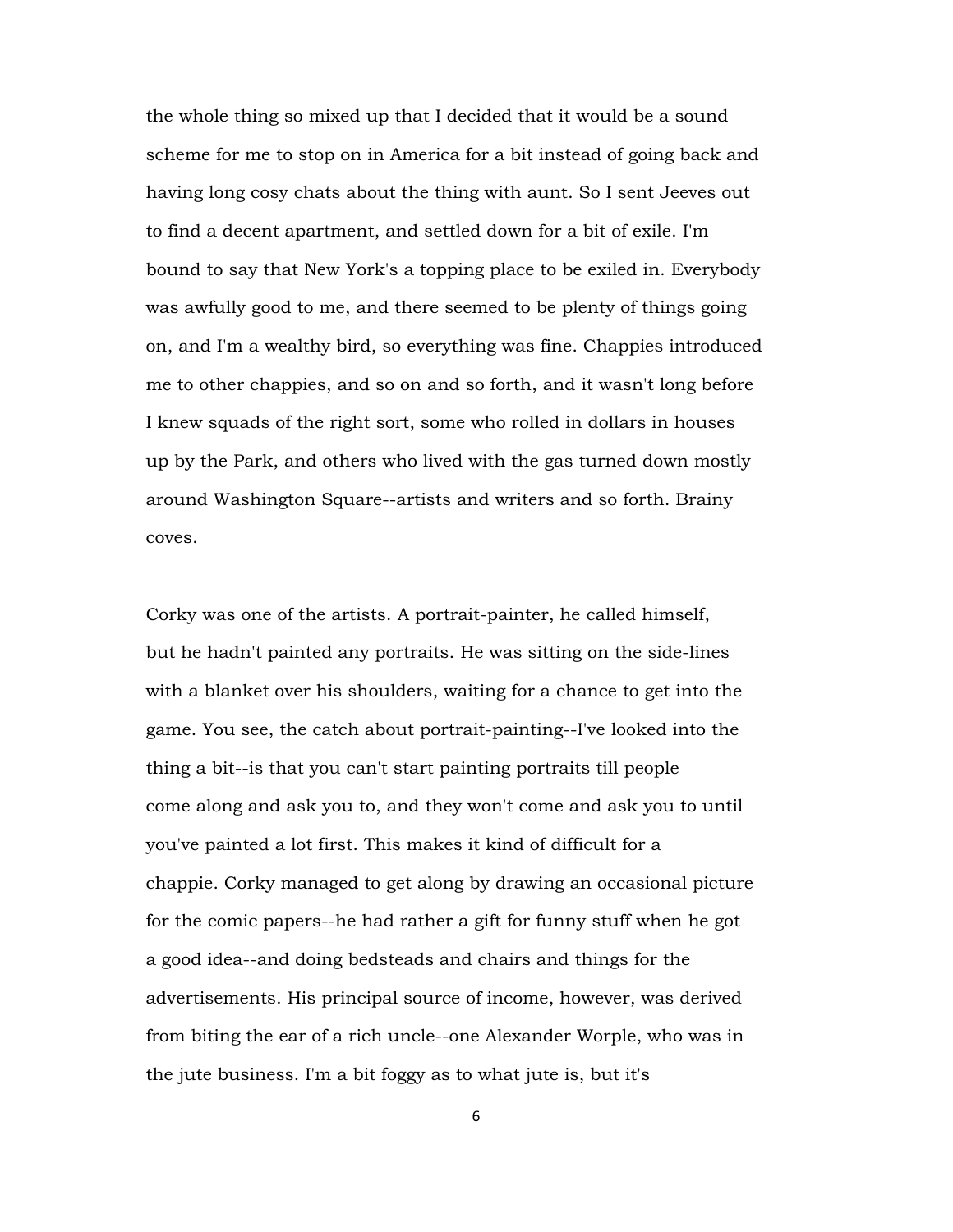apparently something the populace is pretty keen on, for Mr. Worple had made quite an indecently large stack out of it.

Now, a great many fellows think that having a rich uncle is a pretty soft snap: but, according to Corky, such is not the case. Corky's uncle was a robust sort of cove, who looked like living for ever. He was fifty-one, and it seemed as if he might go to par. It was not this, however, that distressed poor old Corky, for he was not bigoted and had no objection to the man going on living. What Corky kicked at was the way the above Worple used to harry him.

Corky's uncle, you see, didn't want him to be an artist. He didn't think he had any talent in that direction. He was always urging him to chuck Art and go into the jute business and start at the bottom and work his way up. Jute had apparently become a sort of obsession with him. He seemed to attach almost a spiritual importance to it. And what Corky said was that, while he didn't know what they did at the bottom of the jute business, instinct told him that it was something too beastly for words. Corky, moreover, believed in his future as an artist. Some day, he said, he was going to make a hit. Meanwhile, by using the utmost tact and persuasiveness, he was inducing his uncle to cough up very grudgingly a small quarterly allowance.

He wouldn't have got this if his uncle hadn't had a hobby. Mr. Worple was peculiar in this respect. As a rule, from what I've observed, the American captain of industry doesn't do anything out of business hours.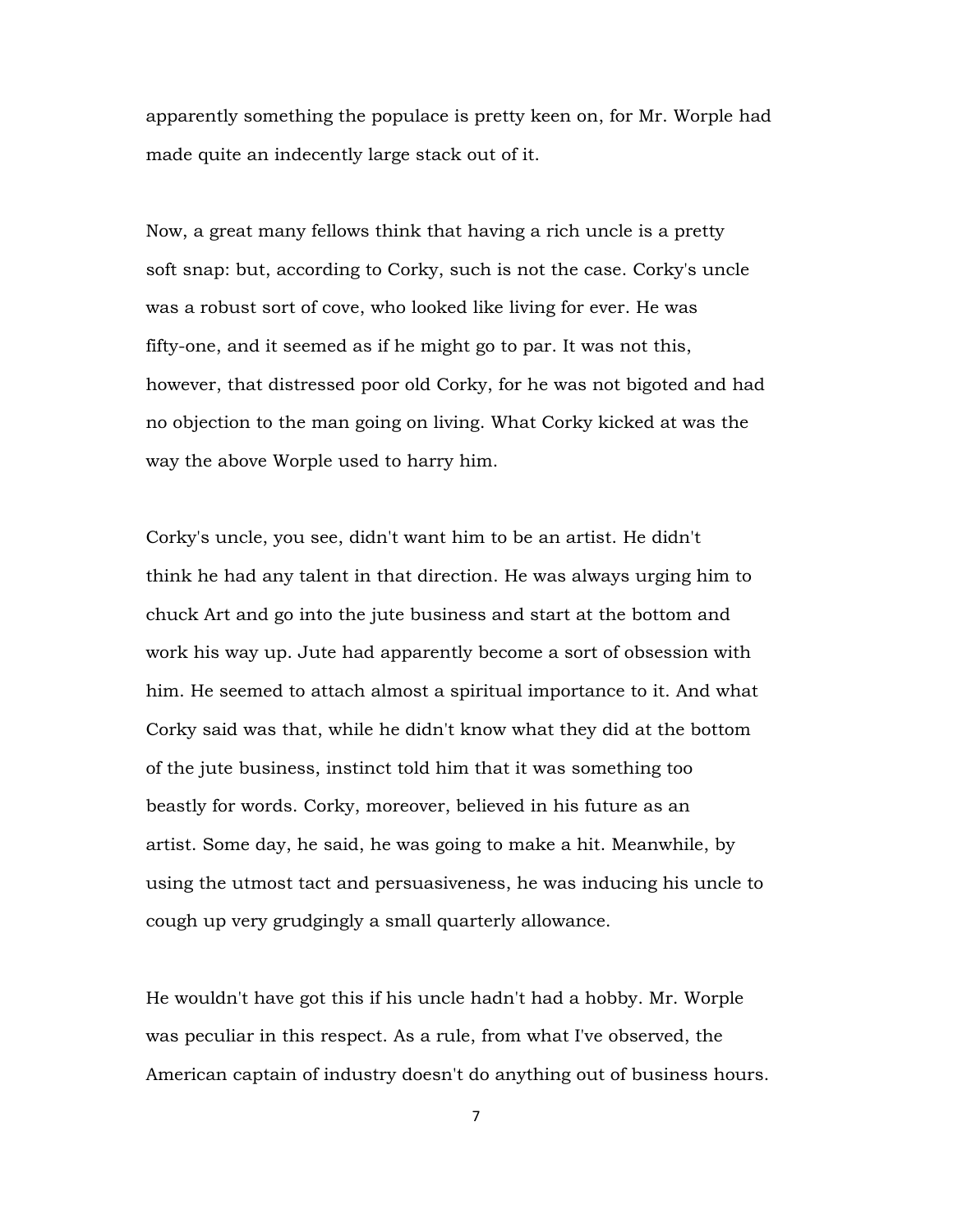When he has put the cat out and locked up the office for the night, he just relapses into a state of coma from which he emerges only to start being a captain of industry again. But Mr. Worple in his spare time was what is known as an ornithologist. He had written a book called American Birds, and was writing another, to be called More American Birds. When he had finished that, the presumption was that he would begin a third, and keep on till the supply of American birds gave out. Corky used to go to him about once every three months and let him talk about American birds. Apparently you could do what you liked with old Worple if you gave him his head first on his pet subject, so these little chats used to make Corky's allowance all right for the time being. But it was pretty rotten for the poor chap. There was the frightful suspense, you see, and, apart from that, birds, except when broiled and in the society of a cold bottle, bored him stiff.

To complete the character-study of Mr. Worple, he was a man of extremely uncertain temper, and his general tendency was to think that Corky was a poor chump and that whatever step he took in any direction on his own account, was just another proof of his innate idiocy. I should imagine Jeeves feels very much the same about me.

So when Corky trickled into my apartment one afternoon, shooing a girl in front of him, and said, "Bertie, I want you to meet my fiancée, Miss Singer," the aspect of the matter which hit me first was precisely the one which he had come to consult me about. The very first words I spoke were, "Corky, how about your uncle?"

8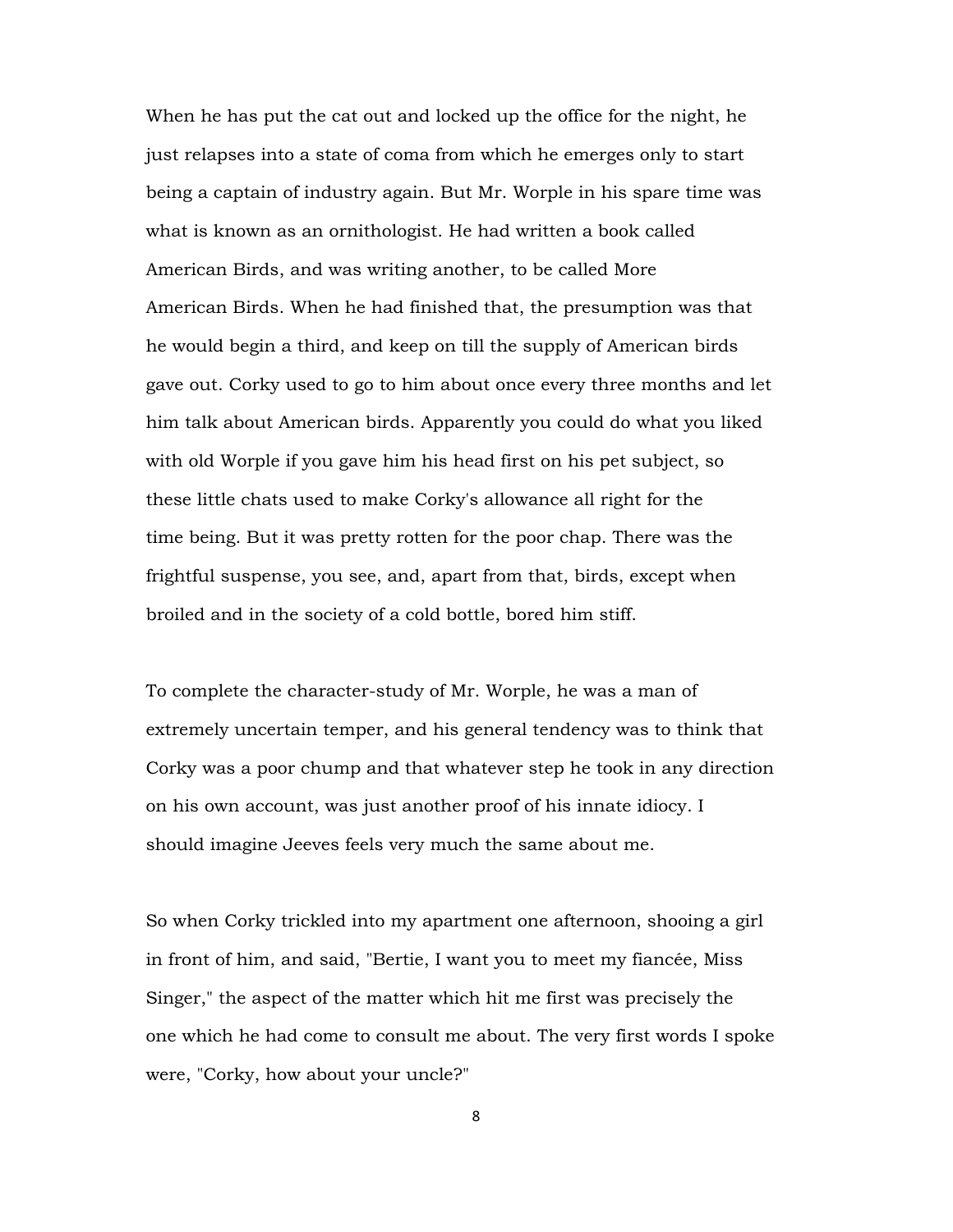The poor chap gave one of those mirthless laughs. He was looking anxious and worried, like a man who has done the murder all right but can't think what the deuce to do with the body.

"We're so scared, Mr. Wooster," said the girl. "We were hoping that you might suggest a way of breaking it to him."

Muriel Singer was one of those very quiet, appealing girls who have a way of looking at you with their big eyes as if they thought you were the greatest thing on earth and wondered that you hadn't got on to it yet yourself. She sat there in a sort of shrinking way, looking at me as if she were saying to herself, "Oh, I do hope this great strong man isn't going to hurt me." She gave a fellow a protective kind of feeling, made him want to stroke her hand and say, "There, there, little one!" or words to that effect. She made me feel that there was nothing I wouldn't do for her. She was rather like one of those innocent-tasting American drinks which creep imperceptibly into your system so that, before you know what you're doing, you're starting out to reform the world by force if necessary and pausing on your way to tell the large man in the corner that, if he looks at you like that, you will knock his head off. What I mean is, she made me feel alert and dashing, like a jolly old knight-errant or something of that kind. I felt that I was with her in this thing to the limit.

"I don't see why your uncle shouldn't be most awfully bucked," I said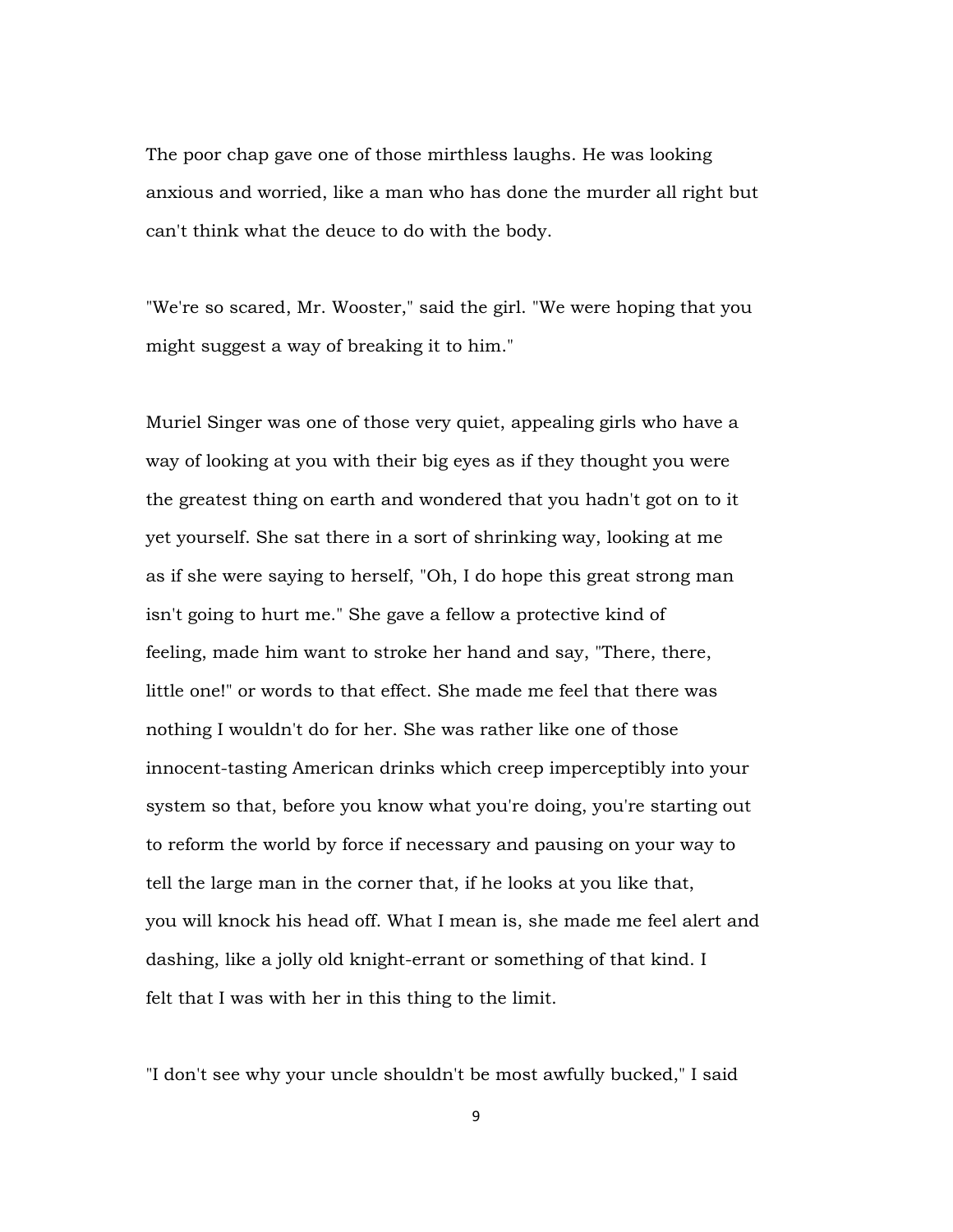to Corky. "He will think Miss Singer the ideal wife for you."

Corky declined to cheer up.

"You don't know him. Even if he did like Muriel he wouldn't admit it. That's the sort of pig-headed guy he is. It would be a matter of principle with him to kick. All he would consider would be that I had gone and taken an important step without asking his advice, and he would raise Cain automatically. He's always done it."

I strained the old bean to meet this emergency.

"You want to work it so that he makes Miss Singer's acquaintance without knowing that you know her. Then you come along----"

"But how can I work it that way?"

I saw his point. That was the catch.

"There's only one thing to do," I said.

"What's that?"

"Leave it to Jeeves."

And I rang the bell.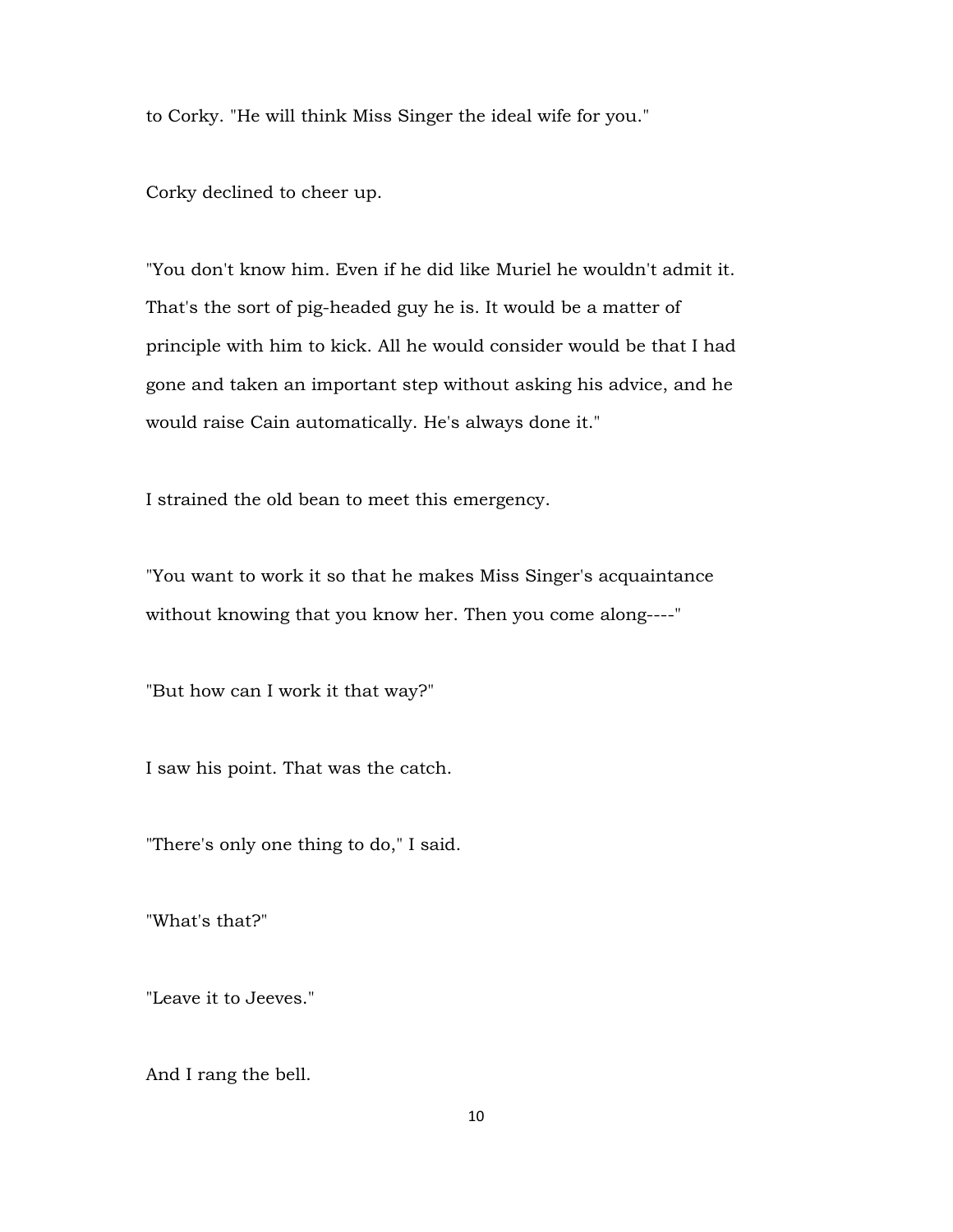"Sir?" said Jeeves, kind of manifesting himself. One of the rummy things about Jeeves is that, unless you watch like a hawk, you very seldom see him come into a room. He's like one of those weird chappies in India who dissolve themselves into thin air and nip through space in a sort of disembodied way and assemble the parts again just where they want them. I've got a cousin who's what they call a Theosophist, and he says he's often nearly worked the thing himself, but couldn't quite bring it off, probably owing to having fed in his boyhood on the flesh of animals slain in anger and pie.

The moment I saw the man standing there, registering respectful attention, a weight seemed to roll off my mind. I felt like a lost child who spots his father in the offing. There was something about him that gave me confidence.

Jeeves is a tallish man, with one of those dark, shrewd faces. His eye gleams with the light of pure intelligence.

"Jeeves, we want your advice."

"Very good, sir."

I boiled down Corky's painful case into a few well-chosen words.

"So you see what it amount to, Jeeves. We want you to suggest some way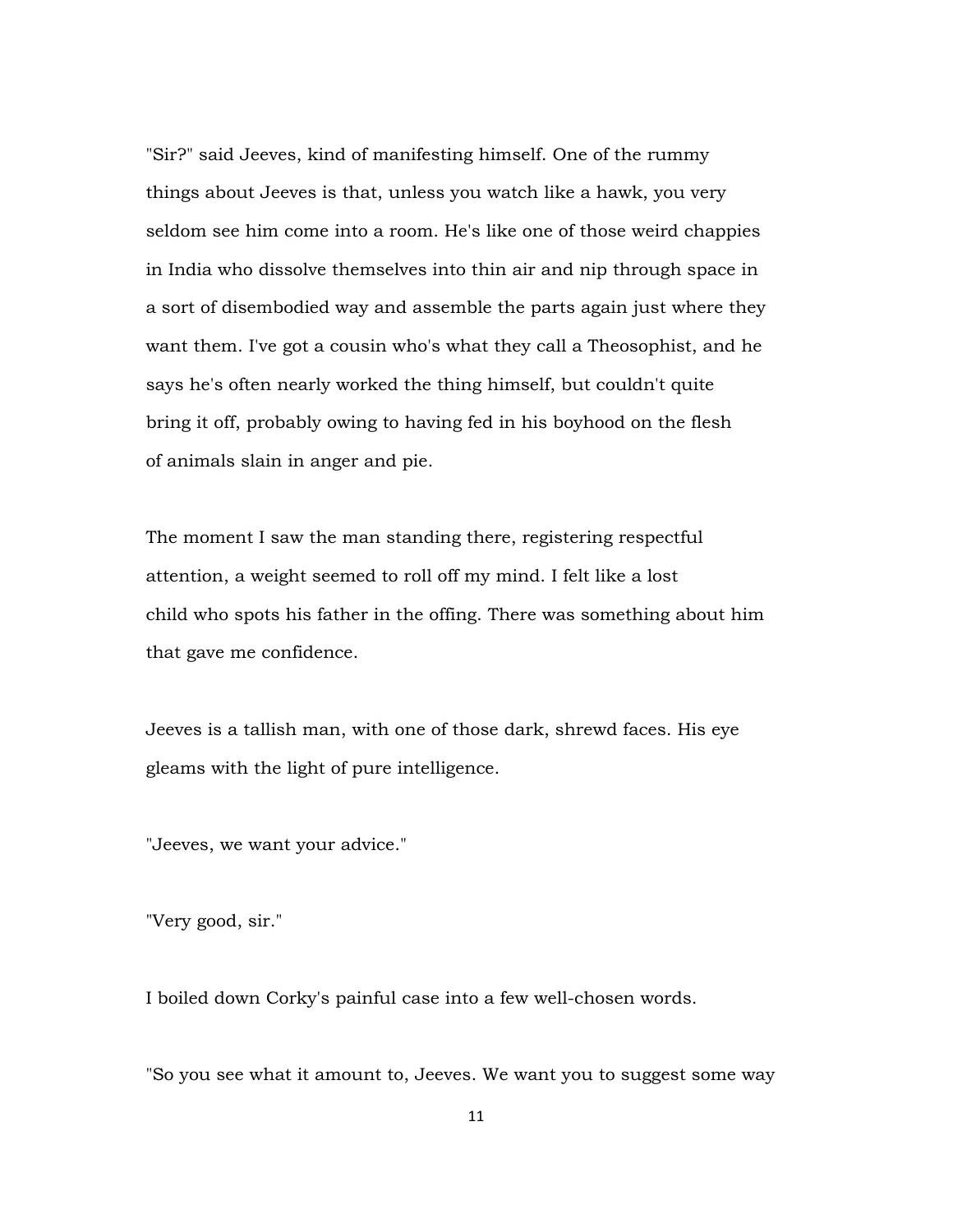by which Mr. Worple can make Miss Singer's acquaintance without getting on to the fact that Mr. Corcoran already knows her. Understand?"

"Perfectly, sir."

"Well, try to think of something."

"I have thought of something already, sir."

"You have!"

"The scheme I would suggest cannot fail of success, but it has what may seem to you a drawback, sir, in that it requires a certain financial outlay."

"He means," I translated to Corky, "that he has got a pippin of an idea, but it's going to cost a bit."

Naturally the poor chap's face dropped, for this seemed to dish the whole thing. But I was still under the influence of the girl's melting gaze, and I saw that this was where I started in as a knight-errant.

"You can count on me for all that sort of thing, Corky," I said. "Only too glad. Carry on, Jeeves."

"I would suggest, sir, that Mr. Corcoran take advantage of Mr. Worple's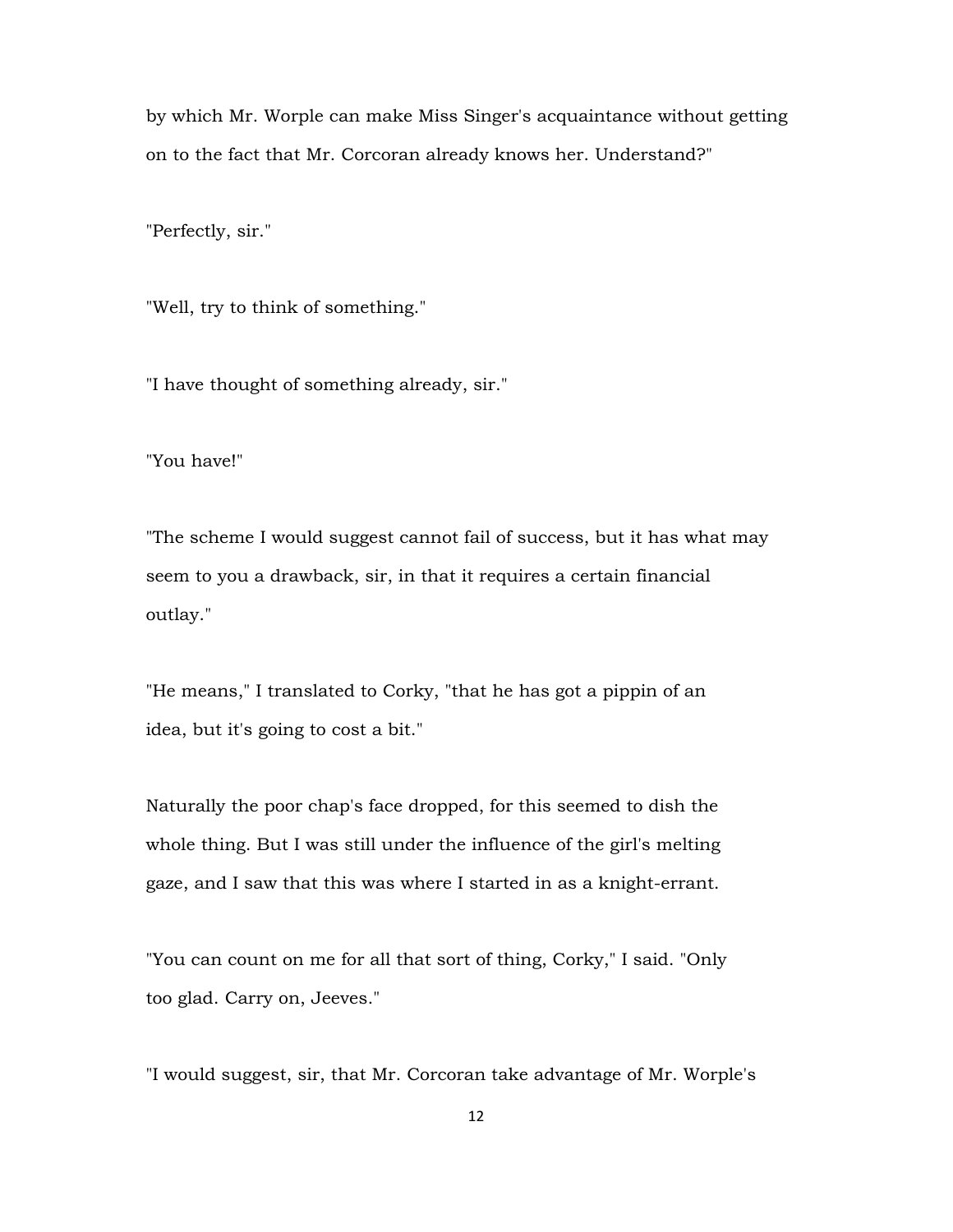attachment to ornithology."

"How on earth did you know that he was fond of birds?"

"It is the way these New York apartments are constructed, sir. Quite unlike our London houses. The partitions between the rooms are of the flimsiest nature. With no wish to overhear, I have sometimes heard Mr. Corcoran expressing himself with a generous strength on the subject I have mentioned."

# "Oh! Well?"

"Why should not the young lady write a small volume, to be entitled--let us say--The Children's Book of American Birds, and dedicate it to Mr. Worple! A limited edition could be published at your expense, sir, and a great deal of the book would, of course, be given over to eulogistic remarks concerning Mr. Worple's own larger treatise on the same subject. I should recommend the dispatching of a presentation copy to Mr. Worple, immediately on publication, accompanied by a letter in which the young lady asks to be allowed to make the acquaintance of one to whom she owes so much. This would, I fancy, produce the desired result, but as I say, the expense involved would be considerable."

I felt like the proprietor of a performing dog on the vaudeville stage when the tyke has just pulled off his trick without a hitch. I had betted on Jeeves all along, and I had known that he wouldn't let me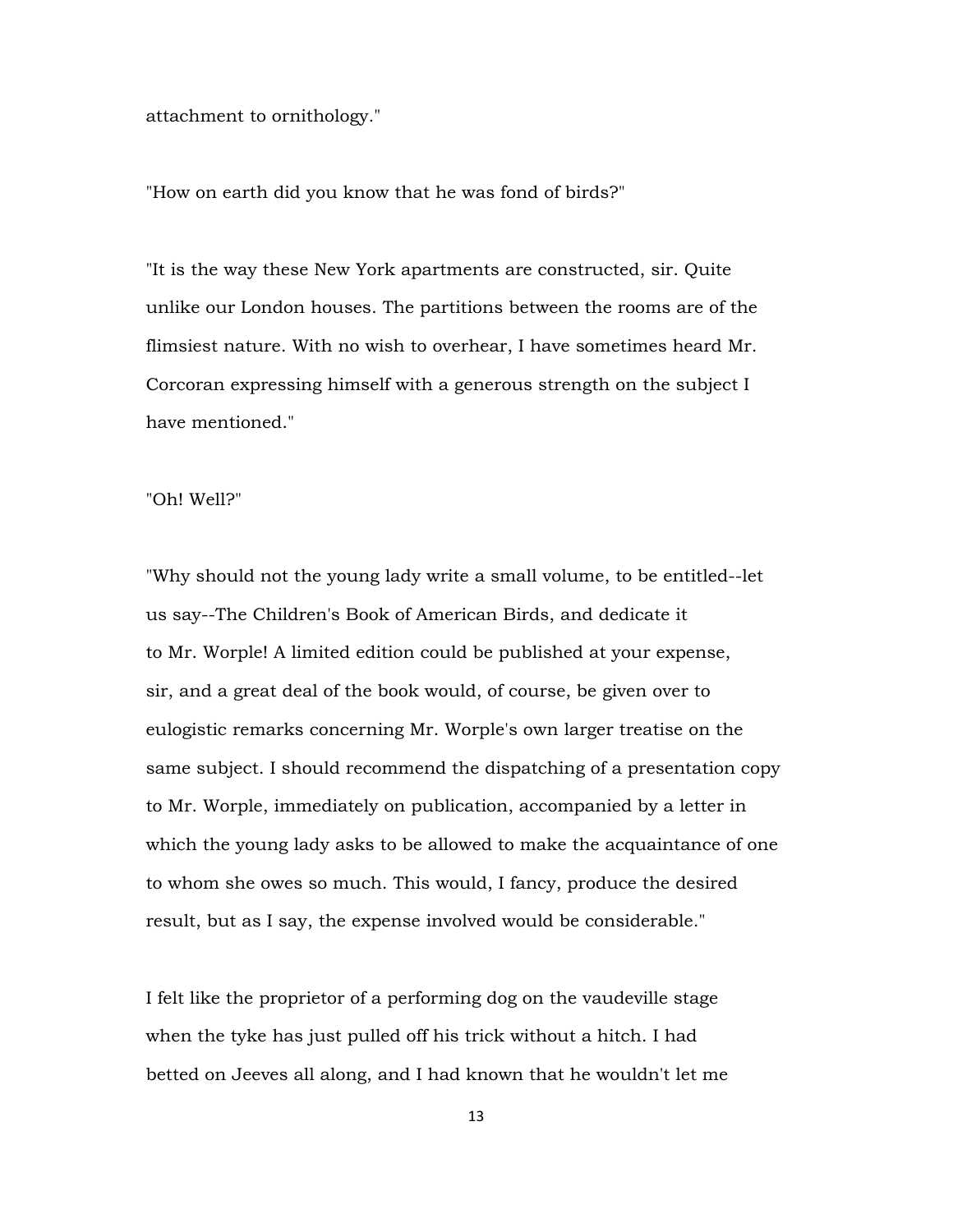down. It beats me sometimes why a man with his genius is satisfied to hang around pressing my clothes and whatnot. If I had half Jeeves's brain, I should have a stab, at being Prime Minister or something.

"Jeeves," I said, "that is absolutely ripping! One of your very best efforts."

"Thank you, sir."

The girl made an objection.

"But I'm sure I couldn't write a book about anything. I can't even write good letters."

"Muriel's talents," said Corky, with a little cough "lie more in the direction of the drama, Bertie. I didn't mention it before, but one of our reasons for being a trifle nervous as to how Uncle Alexander will receive the news is that Muriel is in the chorus of that show Choose your Exit at the Manhattan. It's absurdly unreasonable, but we both feel that that fact might increase Uncle Alexander's natural tendency to kick like a steer."

I saw what he meant. Goodness knows there was fuss enough in our family when I tried to marry into musical comedy a few years ago. And the recollection of my Aunt Agatha's attitude in the matter of Gussie and the vaudeville girl was still fresh in my mind. I don't know why it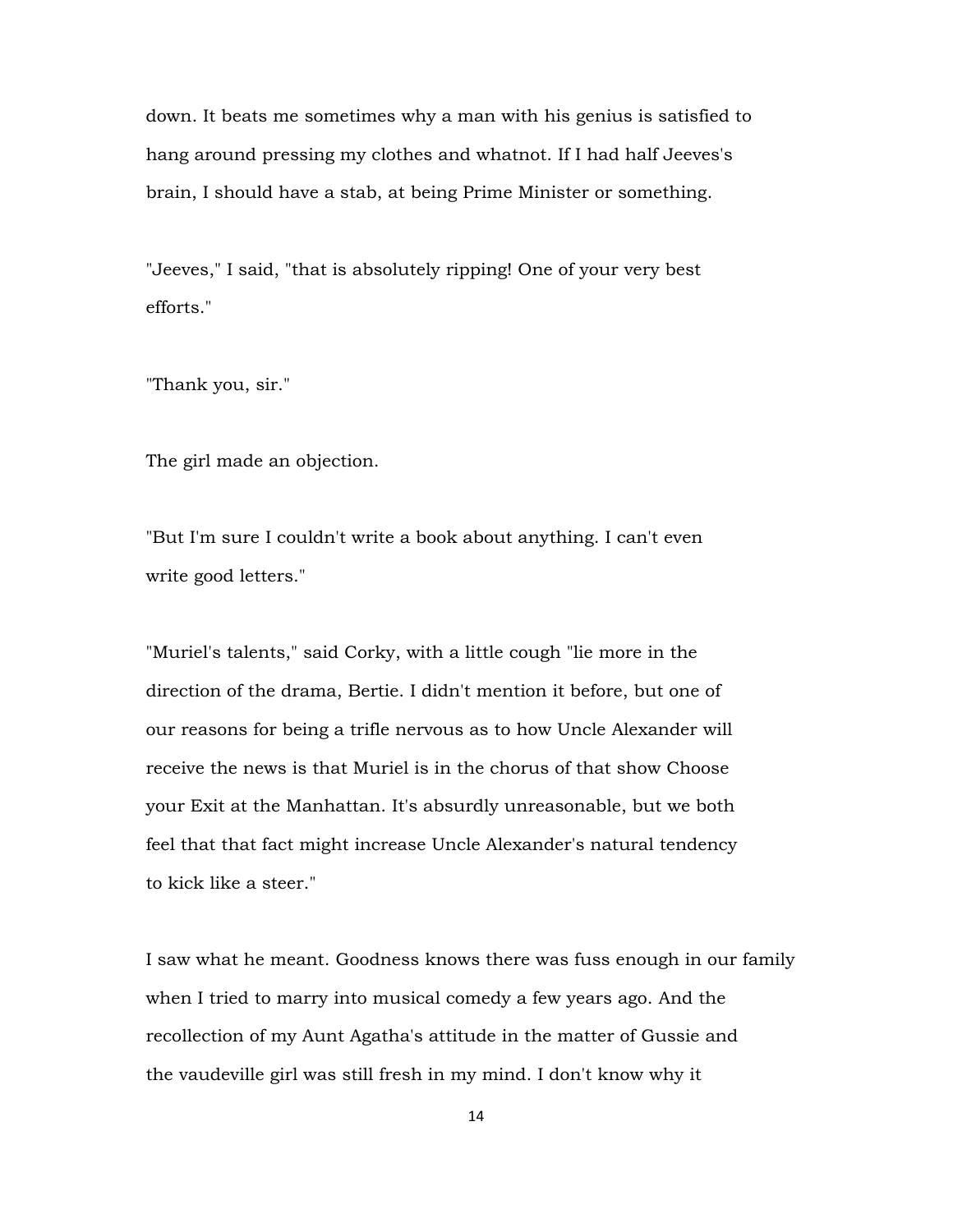is--one of these psychology sharps could explain it, I suppose--but uncles and aunts, as a class, are always dead against the drama, legitimate or otherwise. They don't seem able to stick it at any price.

But Jeeves had a solution, of course.

"I fancy it would be a simple matter, sir, to find some impecunious author who would be glad to do the actual composition of the volume for a small fee. It is only necessary that the young lady's name should appear on the title page."

"That's true," said Corky. "Sam Patterson would do it for a hundred dollars. He writes a novelette, three short stories, and ten thousand words of a serial for one of the all-fiction magazines under different names every month. A little thing like this would be nothing to him. I'll get after him right away."

### "Fine!"

"Will that be all, sir?" said Jeeves. "Very good, sir. Thank you, sir."

I always used to think that publishers had to be devilish intelligent fellows, loaded down with the grey matter; but I've got their number now. All a publisher has to do is to write cheques at intervals, while a lot of deserving and industrious chappies rally round and do the real work. I know, because I've been one myself. I simply sat tight in the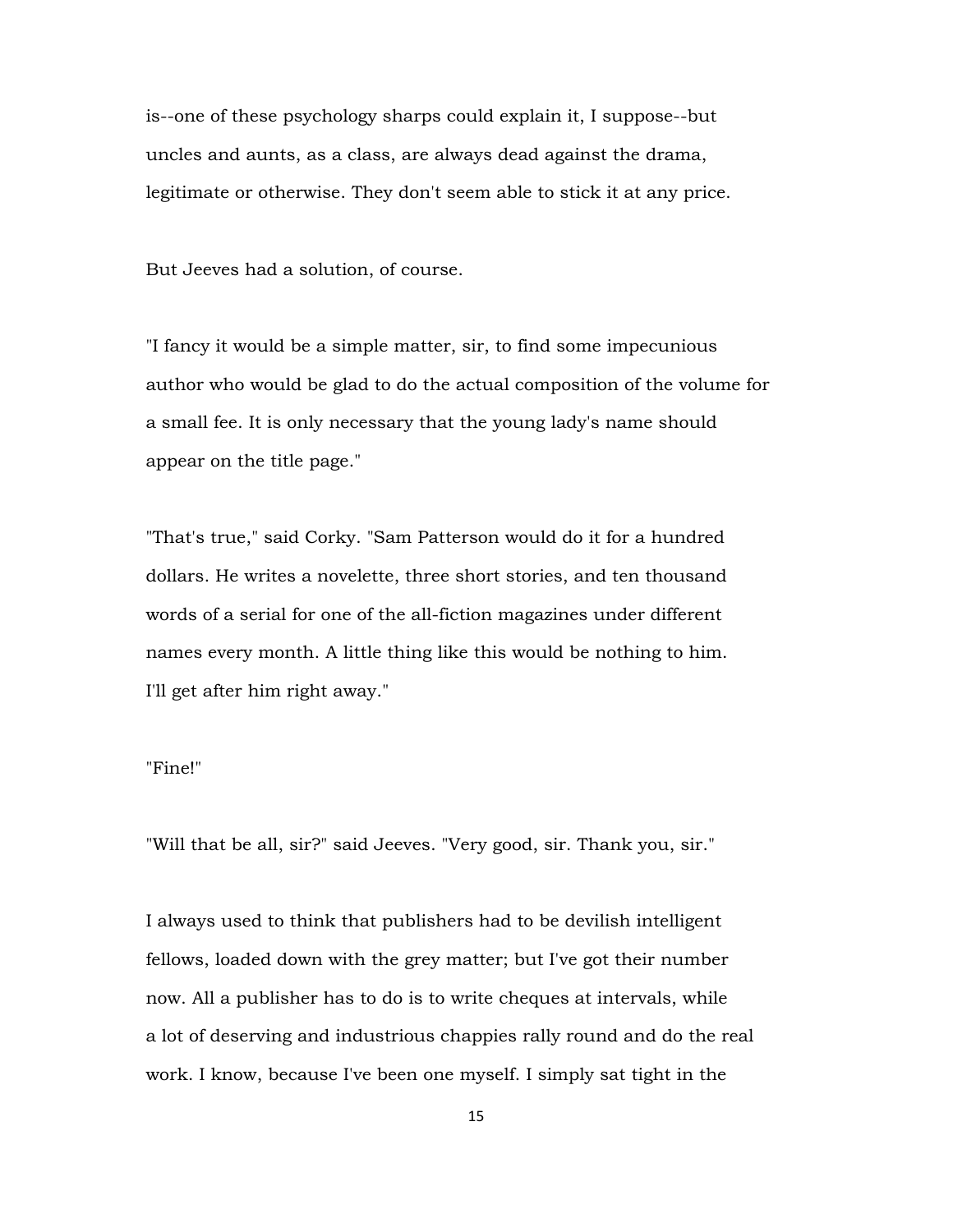old apartment with a fountain-pen, and in due season a topping, shiny book came along.

I happened to be down at Corky's place when the first copies of The Children's Book of American Birds bobbed up. Muriel Singer was there, and we were talking of things in general when there was a bang at the door and the parcel was delivered.

It was certainly some book. It had a red cover with a fowl of some species on it, and underneath the girl's name in gold letters. I opened a copy at random.

"Often of a spring morning," it said at the top of page twenty-one, "as you wander through the fields, you will hear the sweet-toned, carelessly flowing warble of the purple finch linnet. When you are older you must read all about him in Mr. Alexander Worple's wonderful book--American Birds."

You see. A boost for the uncle right away. And only a few pages later there he was in the limelight again in connection with the yellow-billed cuckoo. It was great stuff. The more I read, the more I admired the chap who had written it and Jeeves's genius in putting us on to the wheeze. I didn't see how the uncle could fail to drop. You can't call a chap the world's greatest authority on the yellow-billed cuckoo without rousing a certain disposition towards chumminess in him.

16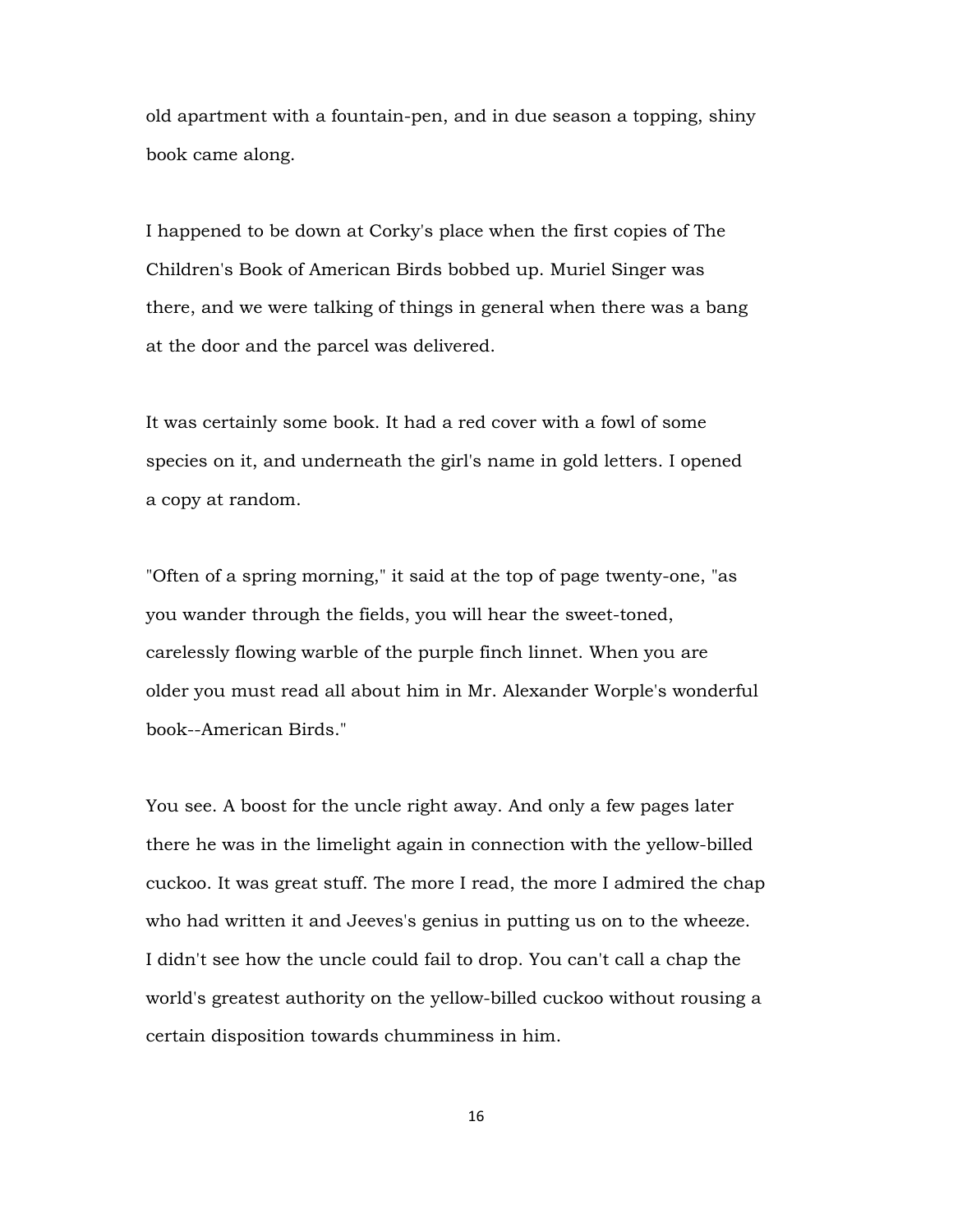"It's a cert!" I said.

"An absolute cinch!" said Corky.

And a day or two later he meandered up the Avenue to my apartment to tell me that all was well. The uncle had written Muriel a letter so dripping with the milk of human kindness that if he hadn't known Mr. Worple's handwriting Corky would have refused to believe him the author of it. Any time it suited Miss Singer to call, said the uncle, he would be delighted to make her acquaintance.

Shortly after this I had to go out of town. Divers sound sportsmen had invited me to pay visits to their country places, and it wasn't for several months that I settled down in the city again. I had been wondering a lot, of course, about Corky, whether it all turned out right, and so forth, and my first evening in New York, happening to pop into a quiet sort of little restaurant which I go to when I don't feel inclined for the bright lights, I found Muriel Singer there, sitting by herself at a table near the door. Corky, I took it, was out telephoning. I went up and passed the time of day.

"Well, well, well, what?" I said.

"Why, Mr. Wooster! How do you do?"

"Corky around?"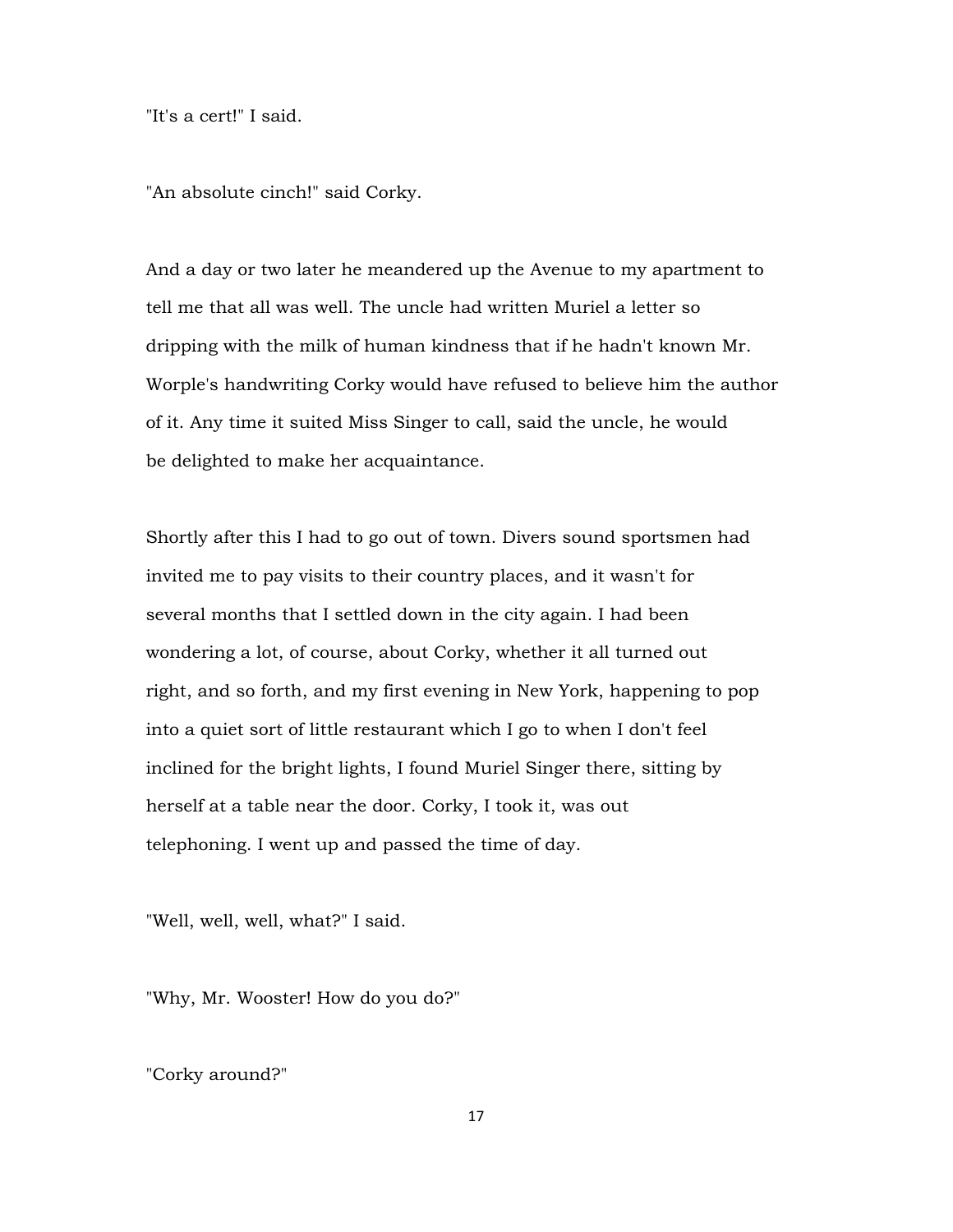"I beg your pardon?"

"You're waiting for Corky, aren't you?"

"Oh, I didn't understand. No, I'm not waiting for him."

It seemed to roe that there was a sort of something in her voice, a kind of thingummy, you know.

"I say, you haven't had a row with Corky, have you?"

"A row?"

"A spat, don't you know--little misunderstanding--faults on both sides--er--and all that sort of thing."

"Why, whatever makes you think that?"

"Oh, well, as it were, what? What I mean is--I thought you usually dined with him before you went to the theatre."

"I've left the stage now."

Suddenly the whole thing dawned on me. I had forgotten what a long time I had been away.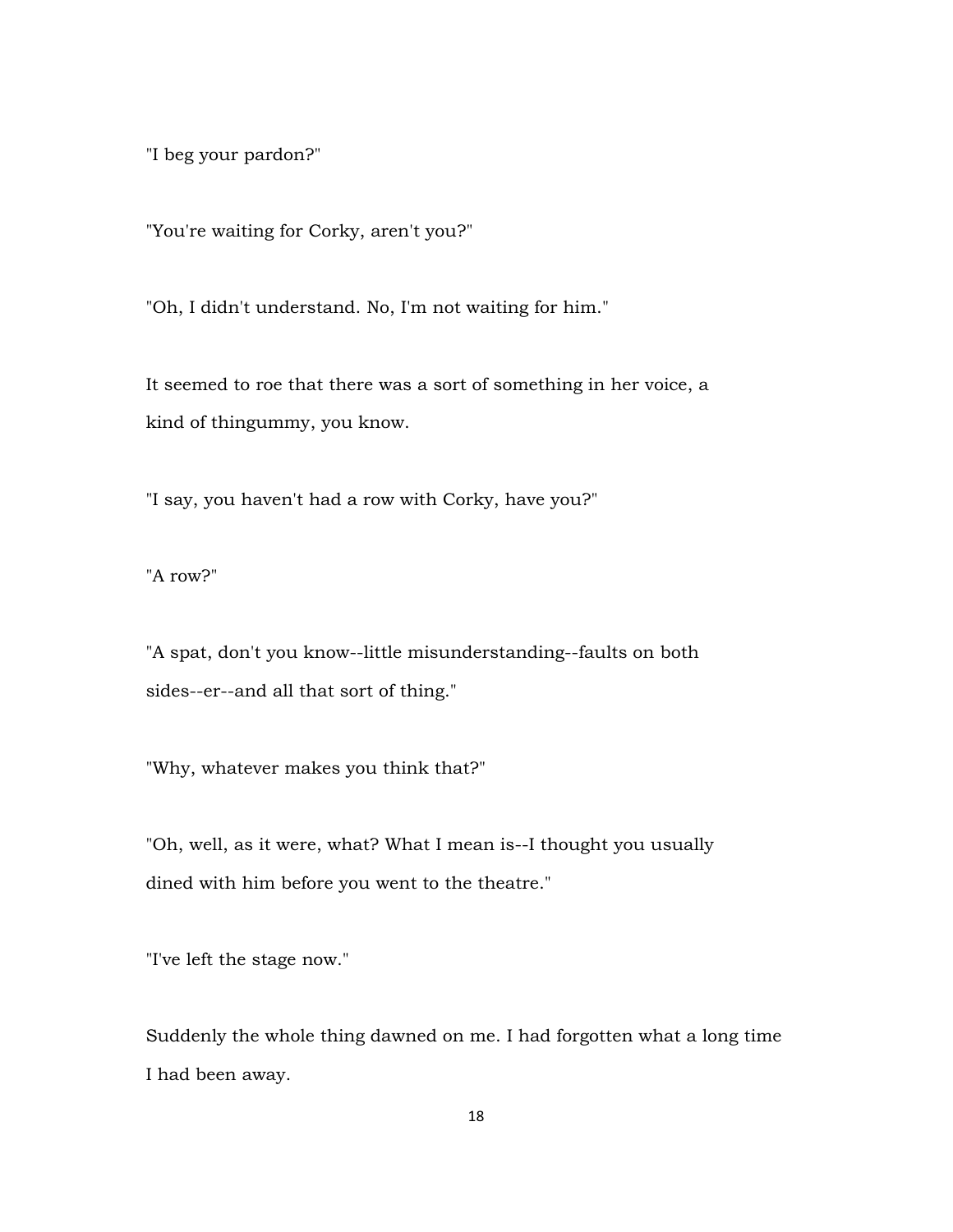"Why, of course, I see now! You're married!"

"Yes."

"How perfectly topping! I wish you all kinds of happiness."

"Thank you, so much. Oh Alexander," she said, looking past me, "this is a friend of mine--Mr. Wooster."

I spun round. A chappie with a lot of stiff grey hair and a red sort of healthy face was standing there. Rather a formidable Johnnie, he looked, though quite peaceful at the moment.

"I want you to meet my husband, Mr. Wooster. Mr. Wooster is a friend of Bruce's, Alexander."

The old boy grasped my hand warmly, and that was all that kept me from hitting the floor in a heap. The place was rocking. Absolutely.

"So you know my nephew, Mr. Wooster," I heard him say. "I wish you would try to knock a little sense into him and make him quit this playing at painting. But I have an idea that he is steadying down. I noticed it first that night he came to dinner with us, my dear, to be introduced to you. He seemed altogether quieter and more serious. Something seemed to have sobered him. Perhaps you will give us the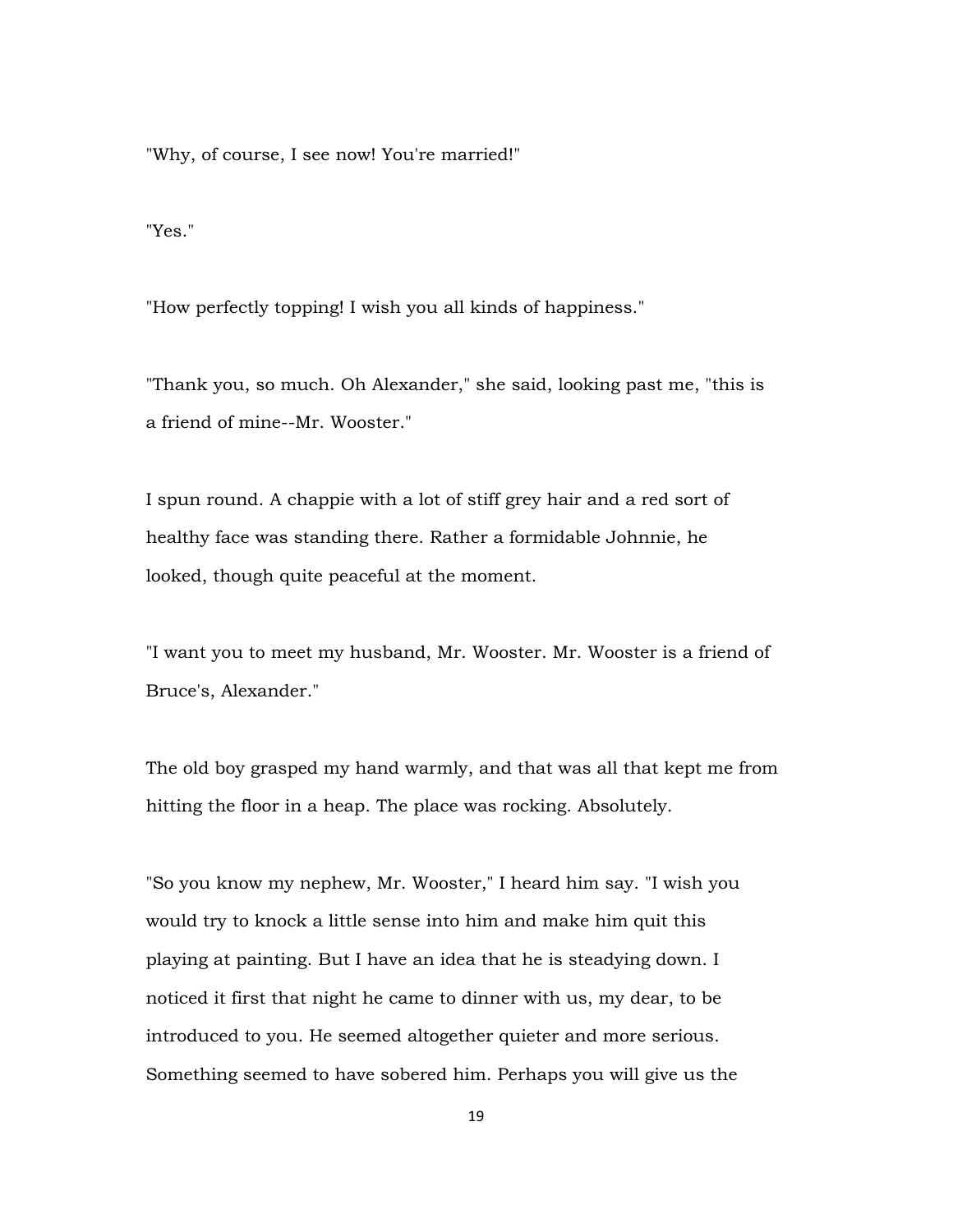pleasure of your company at dinner to-night, Mr. Wooster? Or have you dined?"

I said I had. What I needed then was air, not dinner. I felt that I wanted to get into the open and think this thing out.

When I reached my apartment I heard Jeeves moving about in his lair. I called him.

"Jeeves," I said, "now is the time for all good men to come to the aid of the party. A stiff b.-and-s. first of all, and then I've a bit of news for you."

He came back with a tray and a long glass.

"Better have one yourself, Jeeves. You'll need it."

"Later on, perhaps, thank you, sir."

"All right. Please yourself. But you're going to get a shock. You remember my friend, Mr. Corcoran?"

"Yes, sir."

"And the girl who was to slide gracefully into his uncle's esteem by writing the book on birds?"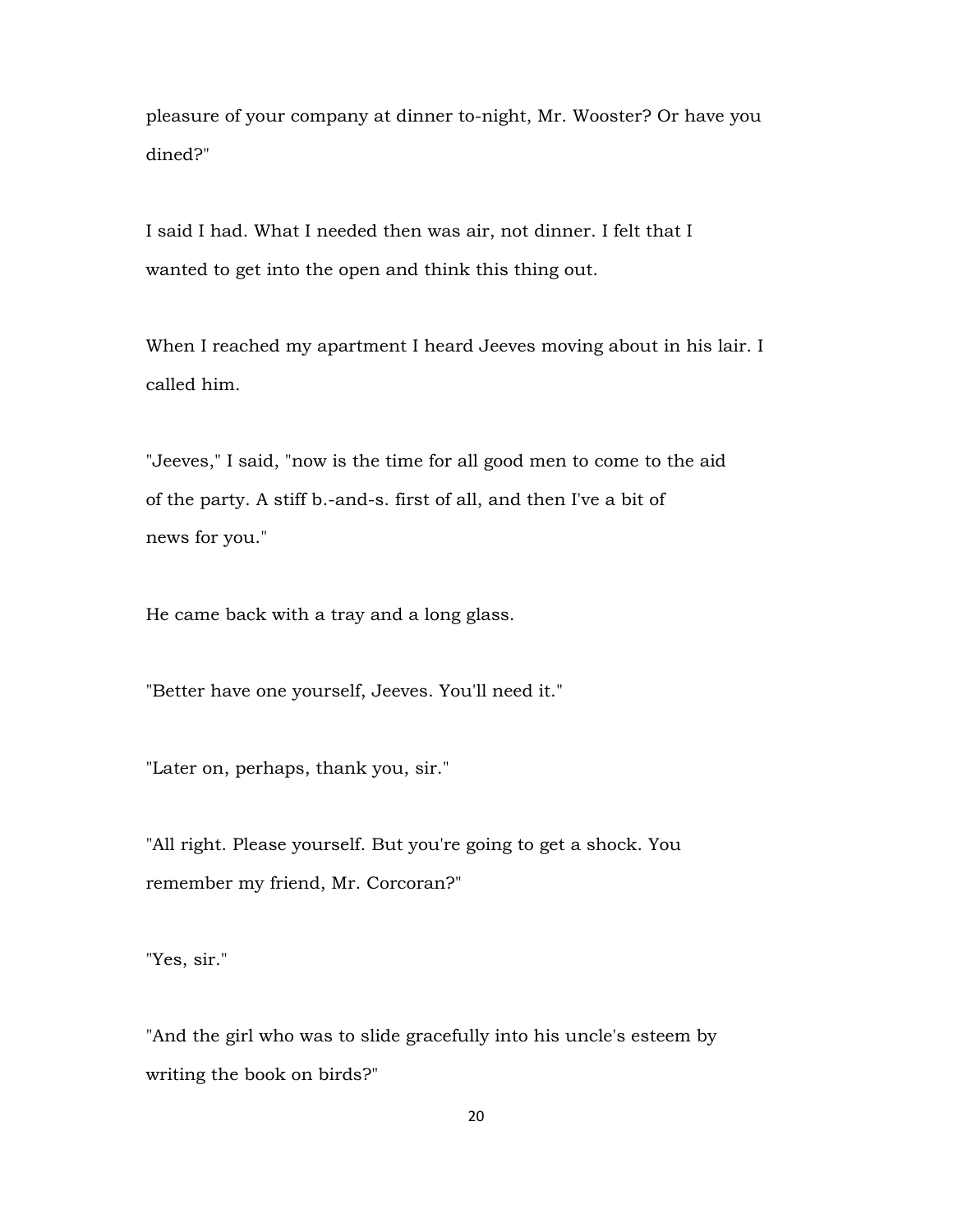"Perfectly, sir."

"Well, she's slid. She's married the uncle."

He took it without blinking. You can't rattle Jeeves.

"That was always a development to be feared, sir."

"You don't mean to tell me that you were expecting it?"

"It crossed my mind as a possibility."

"Did it, by Jove! Well, I think, you might have warned us!"

"I hardly liked to take the liberty, sir."

Of course, as I saw after I had had a bite to eat and was in a calmer frame of mind, what had happened wasn't my fault, if you come down to it. I couldn't be expected to foresee that the scheme, in itself a cracker-jack, would skid into the ditch as it had done; but all the same I'm bound to admit that I didn't relish the idea of meeting Corky again until time, the great healer, had been able to get in a bit of soothing work. I cut Washington Square out absolutely for the next few months. I gave it the complete miss-in-baulk. And then, just when I was beginning to think I might safely pop down in that direction and gather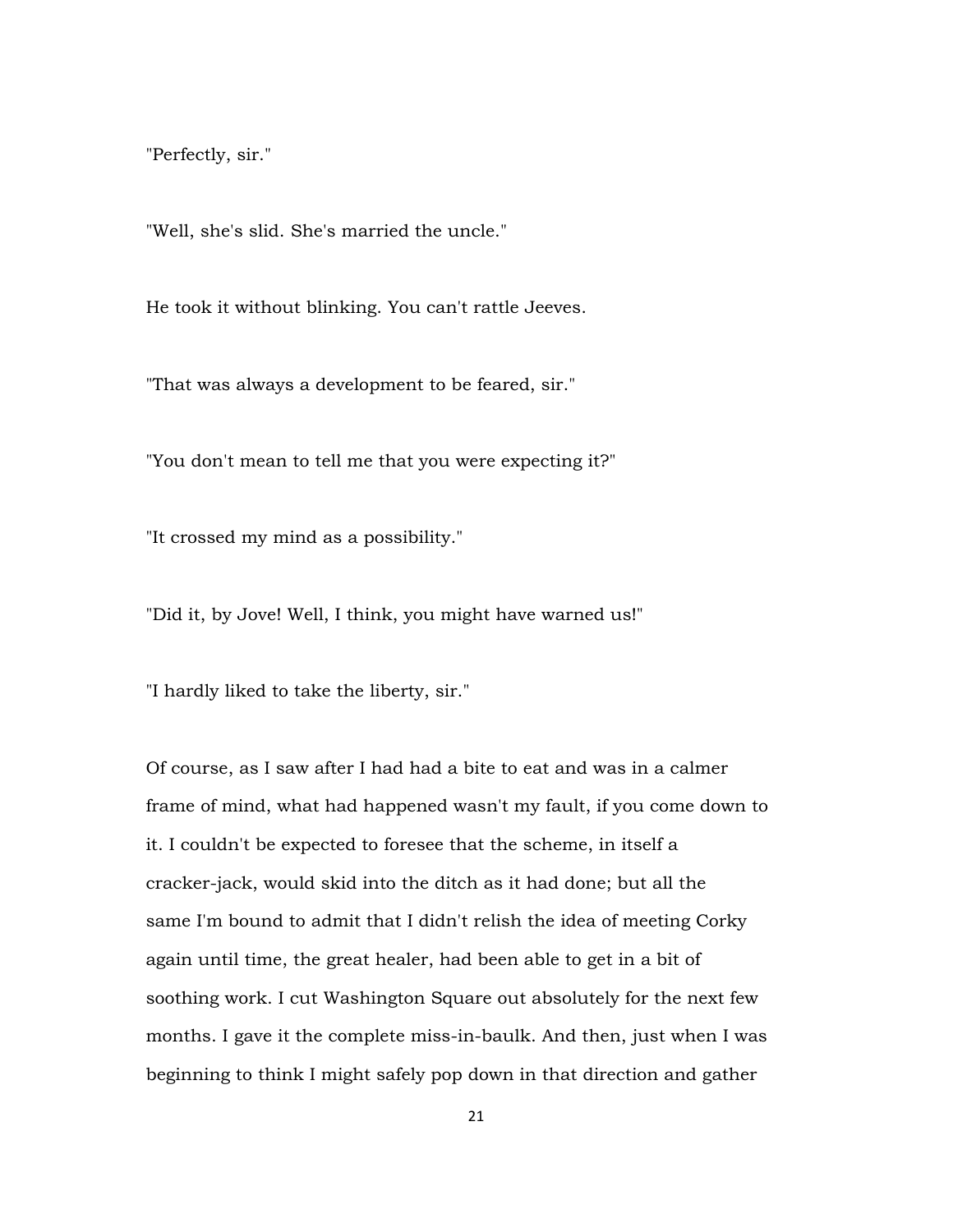up the dropped threads, so to speak, time, instead of working the healing wheeze, went and pulled the most awful bone and put the lid on it. Opening the paper one morning, I read that Mrs. Alexander Worple had presented her husband with a son and heir.

I was so darned sorry for poor old Corky that I hadn't the heart to touch my breakfast. I told Jeeves to drink it himself. I was bowled over. Absolutely. It was the limit.

I hardly knew what to do. I wanted, of course, to rush down to Washington Square and grip the poor blighter silently by the hand; and then, thinking it over, I hadn't the nerve. Absent treatment seemed the touch. I gave it him in waves.

But after a month or so I began to hesitate again. It struck me that it was playing it a bit low-down on the poor chap, avoiding him like this just when he probably wanted his pals to surge round him most. I pictured him sitting in his lonely studio with no company but his bitter thoughts, and the pathos of it got me to such an extent that I bounded straight into a taxi and told the driver to go all out for the studio.

I rushed in, and there was Corky, hunched up at the easel, painting away, while on the model throne sat a severe-looking female of middle age, holding a baby.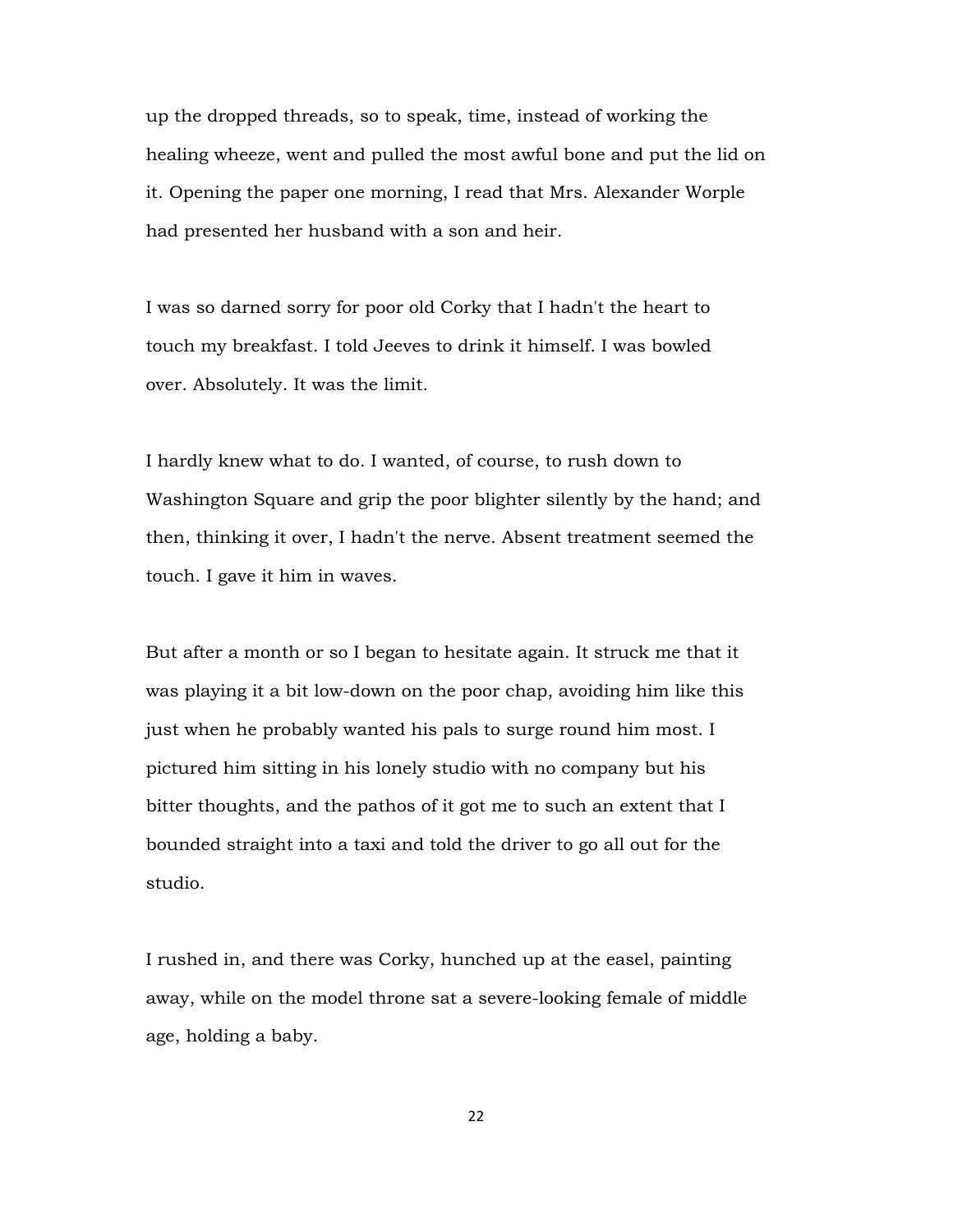A fellow has to be ready for that sort of thing.

"Oh, ah!" I said, and started to back out.

Corky looked over his shoulder.

"Halloa, Bertie. Don't go. We're just finishing for the day. That will be all this afternoon," he said to the nurse, who got up with the baby and decanted it into a perambulator which was standing in the fairway.

"At the same hour to-morrow, Mr. Corcoran?"

"Yes, please."

"Good afternoon."

"Good afternoon."

Corky stood there, looking at the door, and then he turned to me and began to get it off his chest. Fortunately, he seemed to take it for granted that I knew all about what had happened, so it wasn't as awkward as it might have been.

"It's my uncle's idea," he said. "Muriel doesn't know about it yet. The portrait's to be a surprise for her on her birthday. The nurse takes the kid out ostensibly to get a breather, and they beat it down here.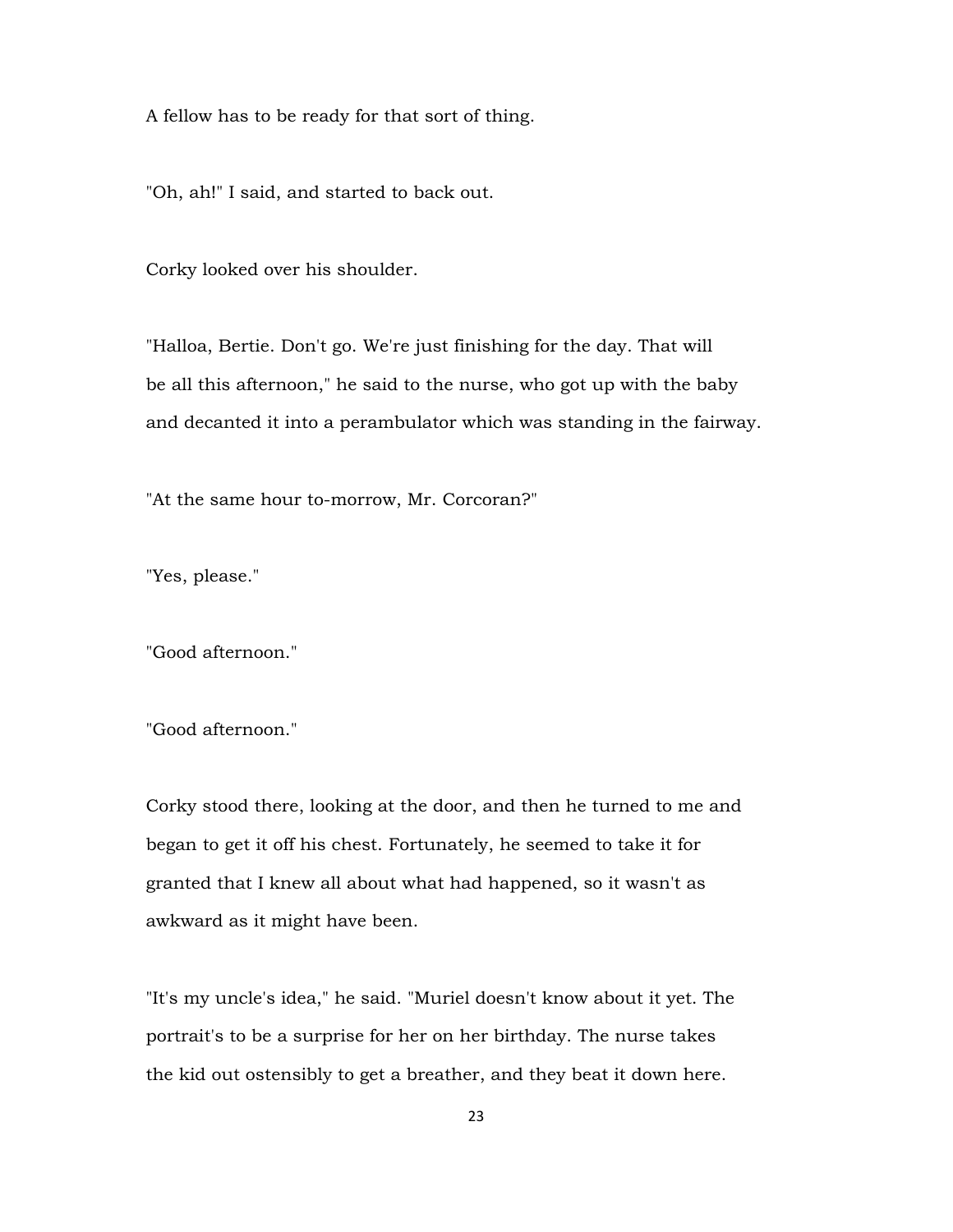If you want an instance of the irony of fate, Bertie, get acquainted with this. Here's the first commission I have ever had to paint a portrait, and the sitter is that human poached egg that has butted in and bounced me out of my inheritance. Can you beat it! I call it rubbing the thing in to expect me to spend my afternoons gazing into the ugly face of a little brat who to all intents and purposes has hit me behind the ear with a blackjack and swiped all I possess. I can't refuse to paint the portrait because if I did my uncle would stop my allowance; yet every time I look up and catch that kid's vacant eye, I suffer agonies. I tell you, Bertie, sometimes when he gives me a patronizing glance and then turns away and is sick, as if it revolted him to look at me, I come within an ace of occupying the entire front page of the evening papers as the latest murder sensation. There are moments when I can almost see the headlines: 'Promising Young Artist Beans Baby With Axe.'"

I patted his shoulder silently. My sympathy for the poor old scout was too deep for words.

I kept away from the studio for some time after that, because it didn't seem right to me to intrude on the poor chappie's sorrow. Besides, I'm bound to say that nurse intimidated me. She reminded me so infernally of Aunt Agatha. She was the same gimlet-eyed type.

But one afternoon Corky called me on the 'phone.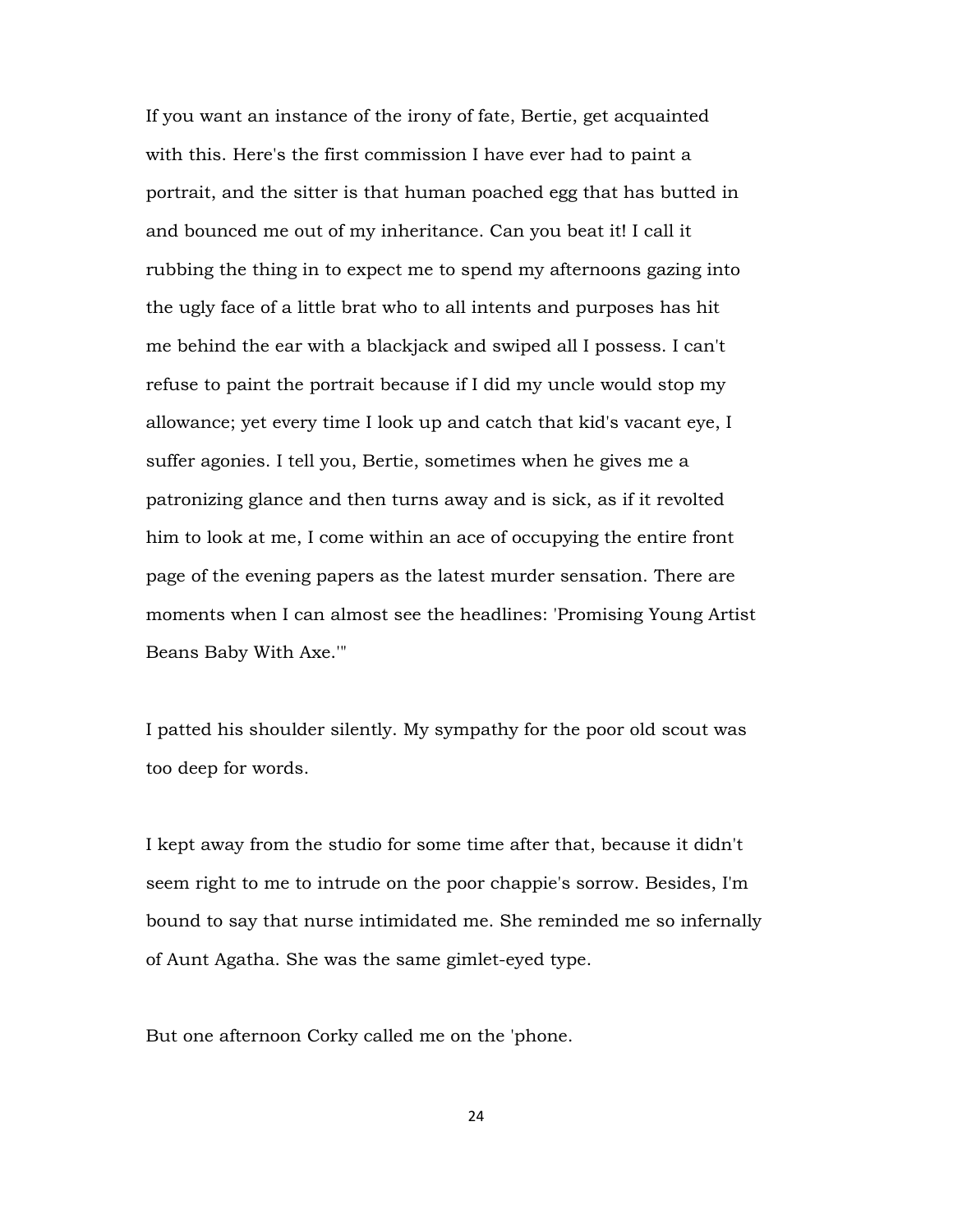"Bertie."

"Halloa?"

"Are you doing anything this afternoon?"

"Nothing special."

"You couldn't come down here, could you?"

"What's the trouble? Anything up?"

"I've finished the portrait."

"Good boy! Stout work!"

"Yes." His voice sounded rather doubtful. "The fact is, Bertie, it doesn't look quite right to me. There's something about it--My uncle's coming in half an hour to inspect it, and--I don't know why it is, but I kind of feel I'd like your moral support!"

I began to see that I was letting myself in for something. The sympathetic co-operation of Jeeves seemed to me to be indicated.

"You think he'll cut up rough?"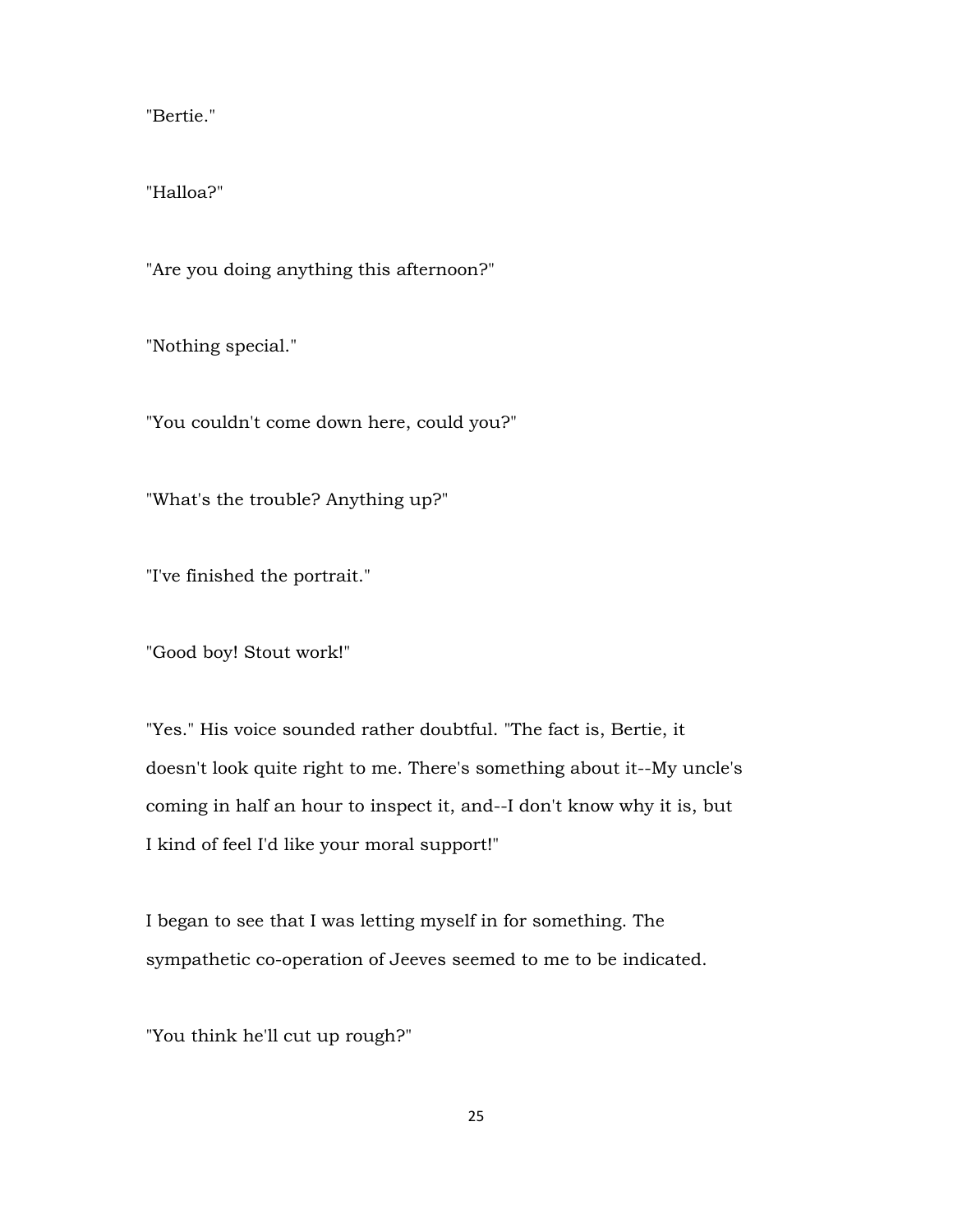"He may."

I threw my mind back to the red-faced chappie I had met at the restaurant, and tried to picture him cutting up rough. It was only too easy. I spoke to Corky firmly on the telephone.

"I'll come," I said.

"Good!"

"But only if I may bring Jeeves!"

"Why Jeeves? What's Jeeves got to do with it? Who wants Jeeves? Jeeves is the fool who suggested the scheme that has led----"

"Listen, Corky, old top! If you think I am going to face that uncle of yours without Jeeves's support, you're mistaken. I'd sooner go into a den of wild beasts and bite a lion on the back of the neck."

"Oh, all right," said Corky. Not cordially, but he said it; so I rang for Jeeves, and explained the situation.

"Very good, sir," said Jeeves.

That's the sort of chap he is. You can't rattle him.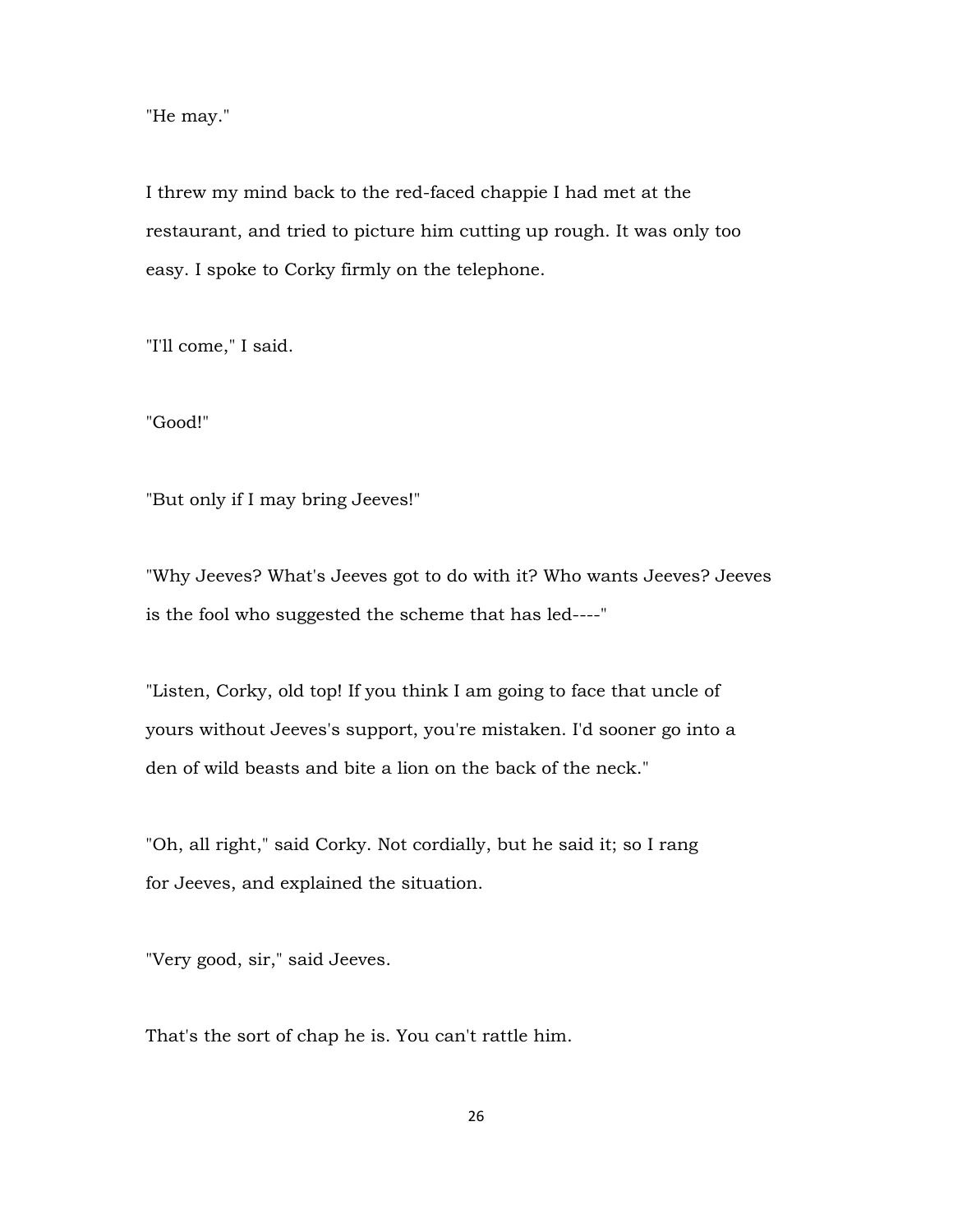We found Corky near the door, looking at the picture, with one hand up in a defensive sort of way, as if he thought it might swing on him.

"Stand right where you are, Bertie," he said, without moving. "Now, tell me honestly, how does it strike you?"

The light from the big window fell right on the picture. I took a good look at it. Then I shifted a bit nearer and took another look. Then I went back to where I had been at first, because it hadn't seemed quite so bad from there.

"Well?" said Corky, anxiously.

I hesitated a bit.

"Of course, old man, I only saw the kid once, and then only for a moment, but--but it was an ugly sort of kid, wasn't it, if I remember rightly?"

"As ugly as that?"

I looked again, and honesty compelled me to be frank.

"I don't see how it could have been, old chap."

Poor old Corky ran his fingers through his hair in a temperamental sort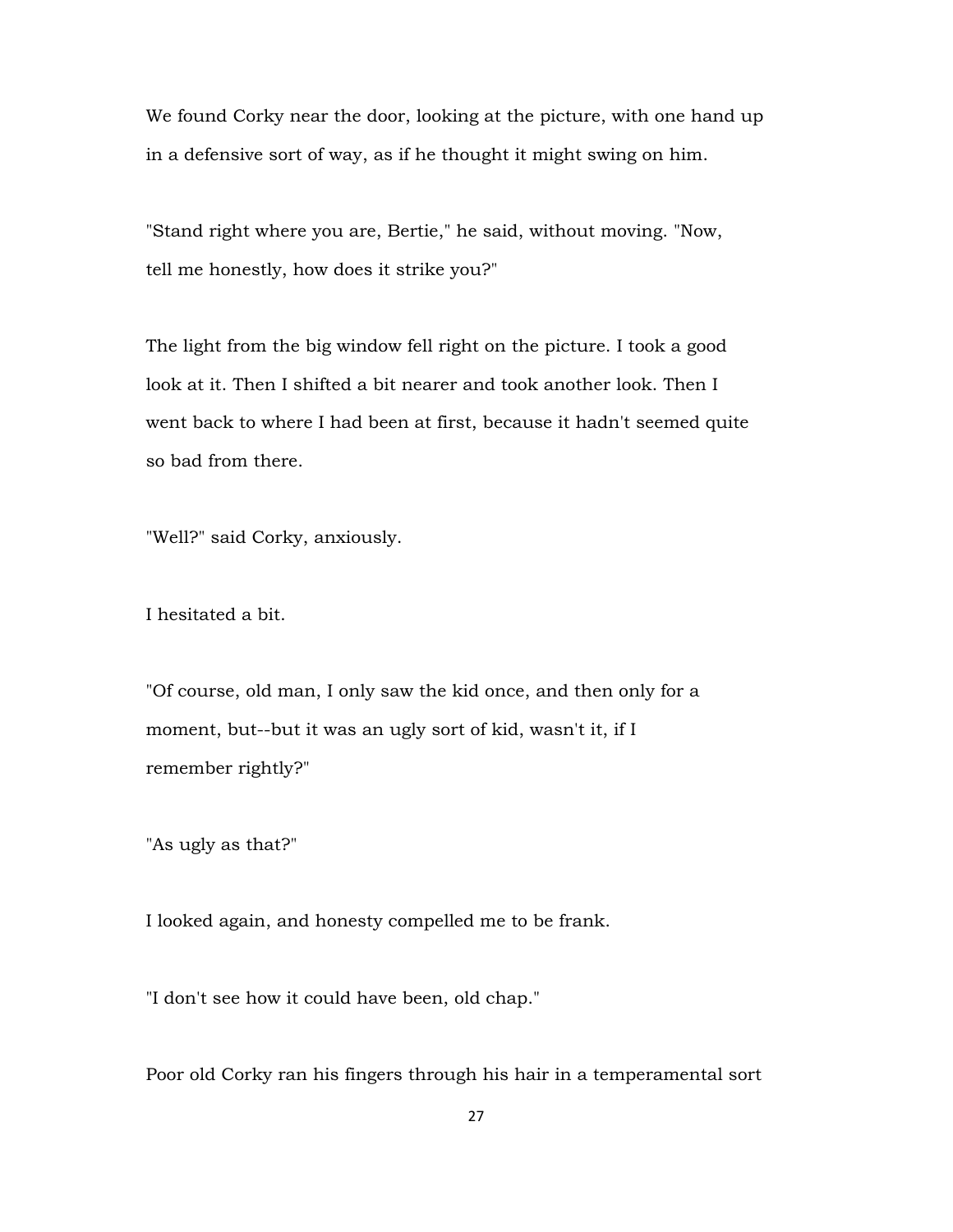of way. He groaned.

"You're right quite, Bertie. Something's gone wrong with the darned thing. My private impression is that, without knowing it, I've worked that stunt that Sargent and those fellows pull--painting the soul of the sitter. I've got through the mere outward appearance, and have put the child's soul on canvas."

"But could a child of that age have a soul like that? I don't see how he could have managed it in the time. What do you think, Jeeves?"

"I doubt it, sir."

"It--it sorts of leers at you, doesn't it?"

"You've noticed that, too?" said Corky.

"I don't see how one could help noticing."

"All I tried to do was to give the little brute a cheerful expression. But, as it worked out, he looks positively dissipated."

"Just what I was going to suggest, old man. He looks as if he were in the middle of a colossal spree, and enjoying every minute of it. Don't you think so, Jeeves?"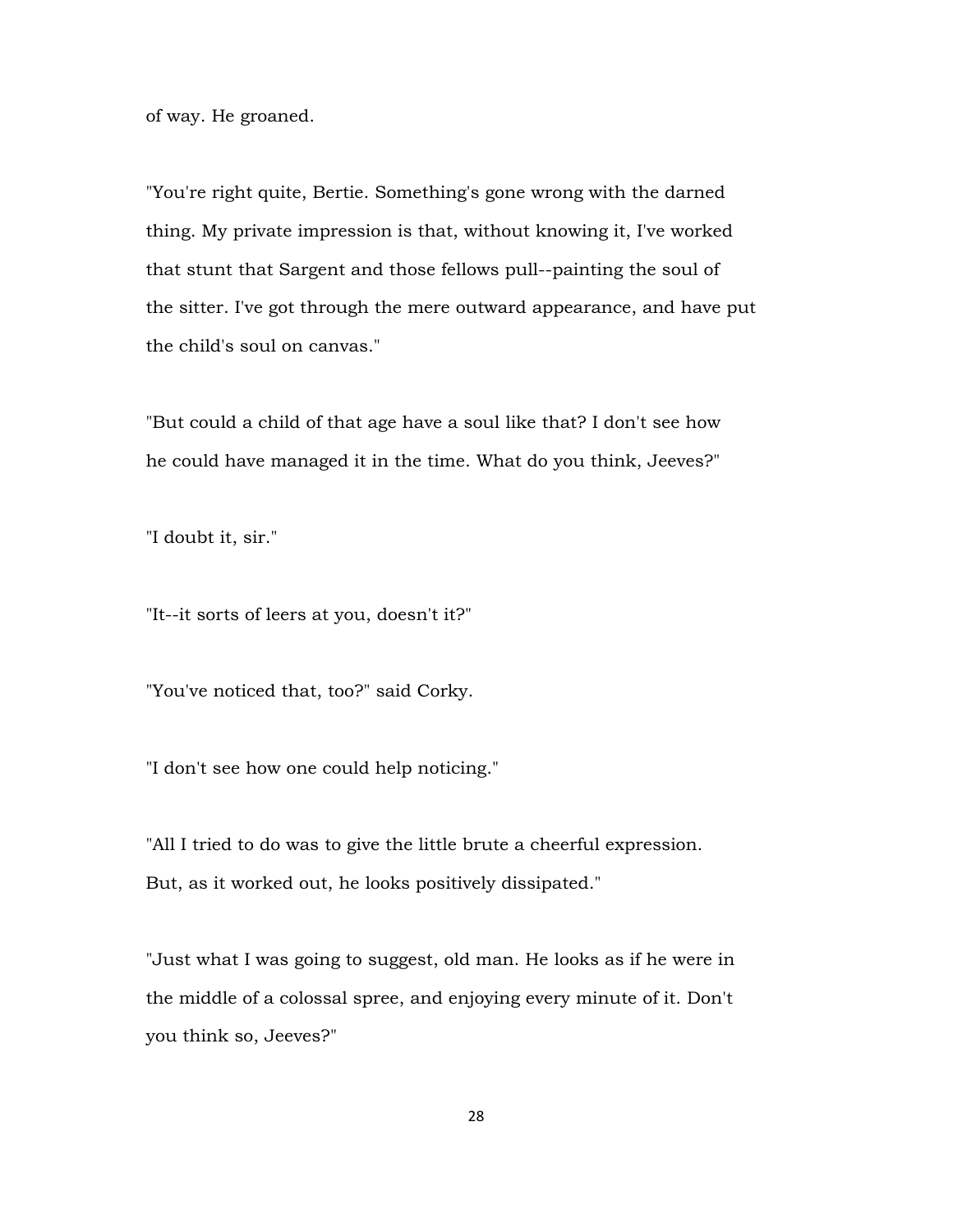"He has a decidedly inebriated air, sir."

Corky was starting to say something when the door opened, and the uncle came in.

For about three seconds all was joy, jollity, and goodwill. The old boy shook hands with me, slapped Corky on the back, said that he didn't think he had ever seen such a fine day, and whacked his leg with his stick. Jeeves had projected himself into the background, and he didn't notice him.

"Well, Bruce, my boy; so the portrait is really finished, is it--really finished? Well, bring it out. Let's have a look at it. This will be a wonderful surprise for your aunt. Where is it? Let's----"

And then he got it--suddenly, when he wasn't set for the punch; and he rocked back on his heels.

"Oosh!" he exclaimed. And for perhaps a minute there was one of the scaliest silences I've ever run up against.

"Is this a practical joke?" he said at last, in a way that set about sixteen draughts cutting through the room at once.

I thought it was up to me to rally round old Corky.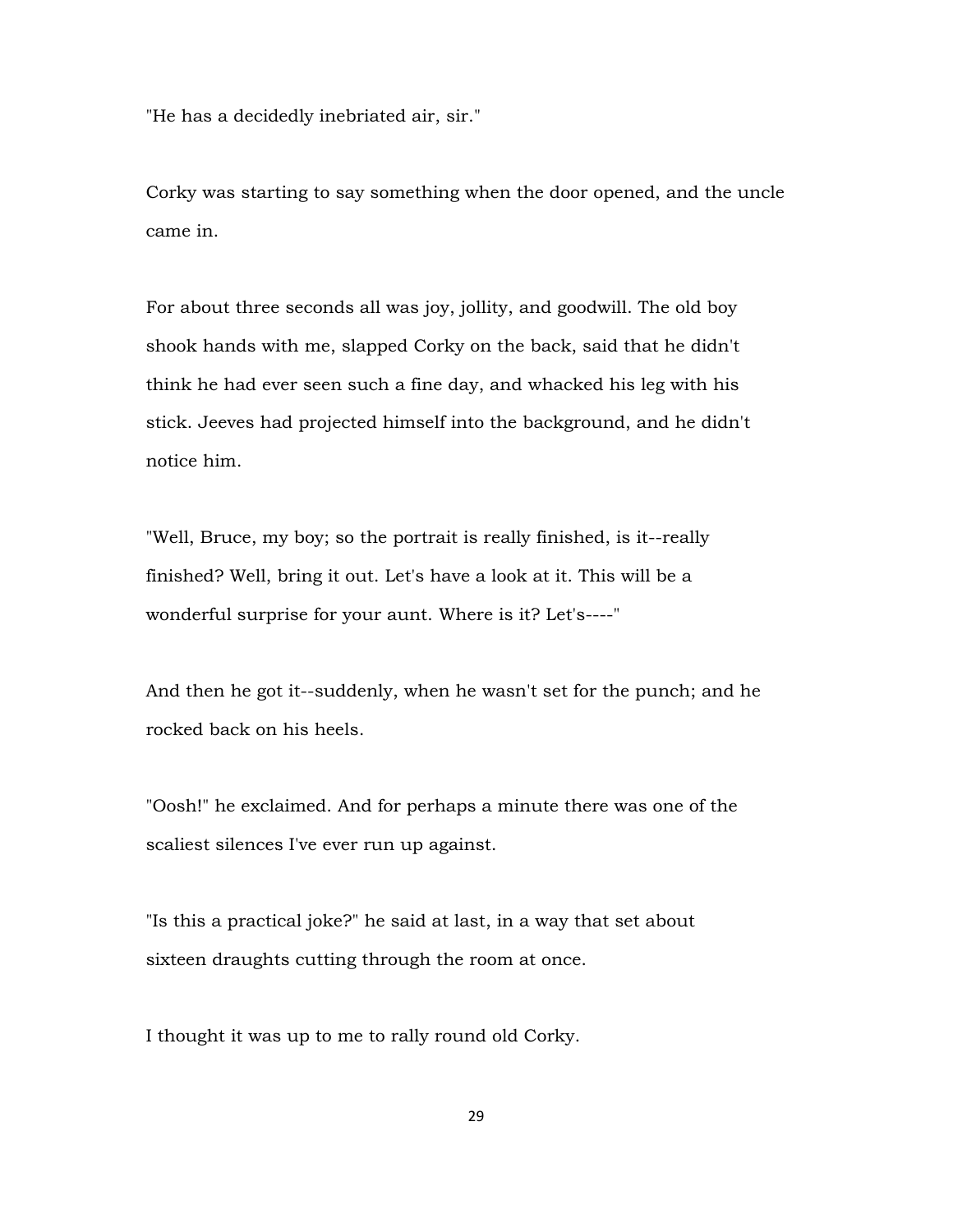"You want to stand a bit farther away from it," I said.

"You're perfectly right!" he snorted. "I do! I want to stand so far away from it that I can't see the thing with a telescope!" He turned on Corky like an untamed tiger of the jungle who has just located a chunk of meat. "And this--this--is what you have been wasting your time and my money for all these years! A painter! I wouldn't let you paint a house of mine! I gave you this commission, thinking that you were a competent worker, and this--this--this extract from a comic coloured supplement is the result!" He swung towards the door, lashing his tail and growling to himself. "This ends it! If you wish to continue this foolery of pretending to be an artist because you want an excuse for idleness, please yourself. But let me tell you this. Unless you report at my office on Monday morning, prepared to abandon all this idiocy and start in at the bottom of the business to work your way up, as you should have done half a dozen years ago, not another cent--not another cent--not another--Boosh!"

Then the door closed, and he was no longer with us. And I crawled out of the bombproof shelter.

"Corky, old top!" I whispered faintly.

Corky was standing staring at the picture. His face was set. There was a hunted look in his eye.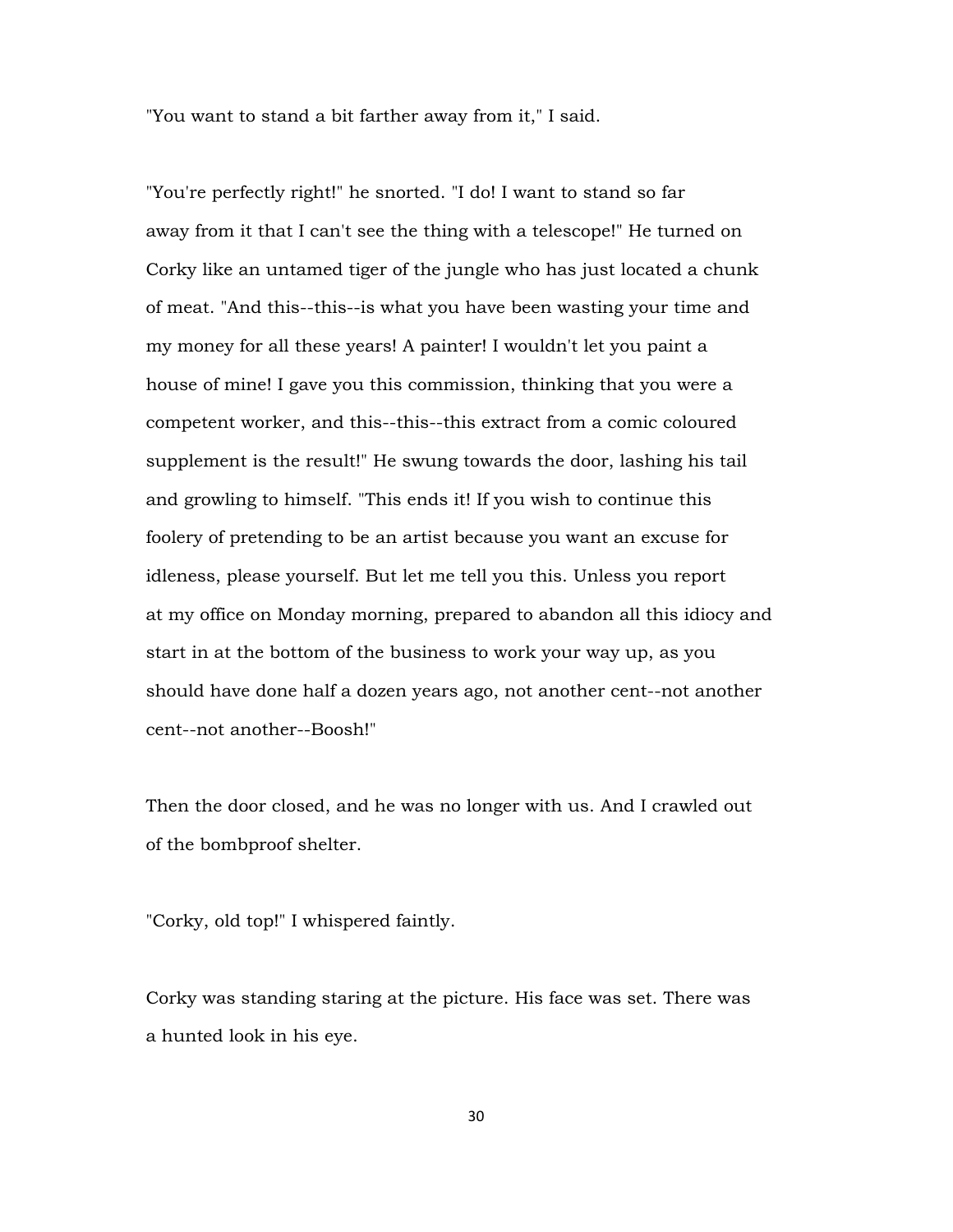"Well, that finishes it!" he muttered brokenly.

"What are you going to do?"

"Do? What can I do? I can't stick on here if he cuts off supplies. You heard what he said. I shall have to go to the office on Monday."

I couldn't think of a thing to say. I knew exactly how he felt about the office. I don't know when I've been so infernally uncomfortable. It was like hanging round trying to make conversation to a pal who's just been sentenced to twenty years in quod.

And then a soothing voice broke the silence.

"If I might make a suggestion, sir!"

It was Jeeves. He had slid from the shadows and was gazing gravely at the picture. Upon my word, I can't give you a better idea of the shattering effect of Corky's uncle Alexander when in action than by saying that he had absolutely made me forget for the moment that Jeeves was there.

"I wonder if I have ever happened to mention to you, sir, a Mr. Digby Thistleton, with whom I was once in service? Perhaps you have met him? He was a financier. He is now Lord Bridgnorth. It was a favourite saying of his that there is always a way. The first time I heard him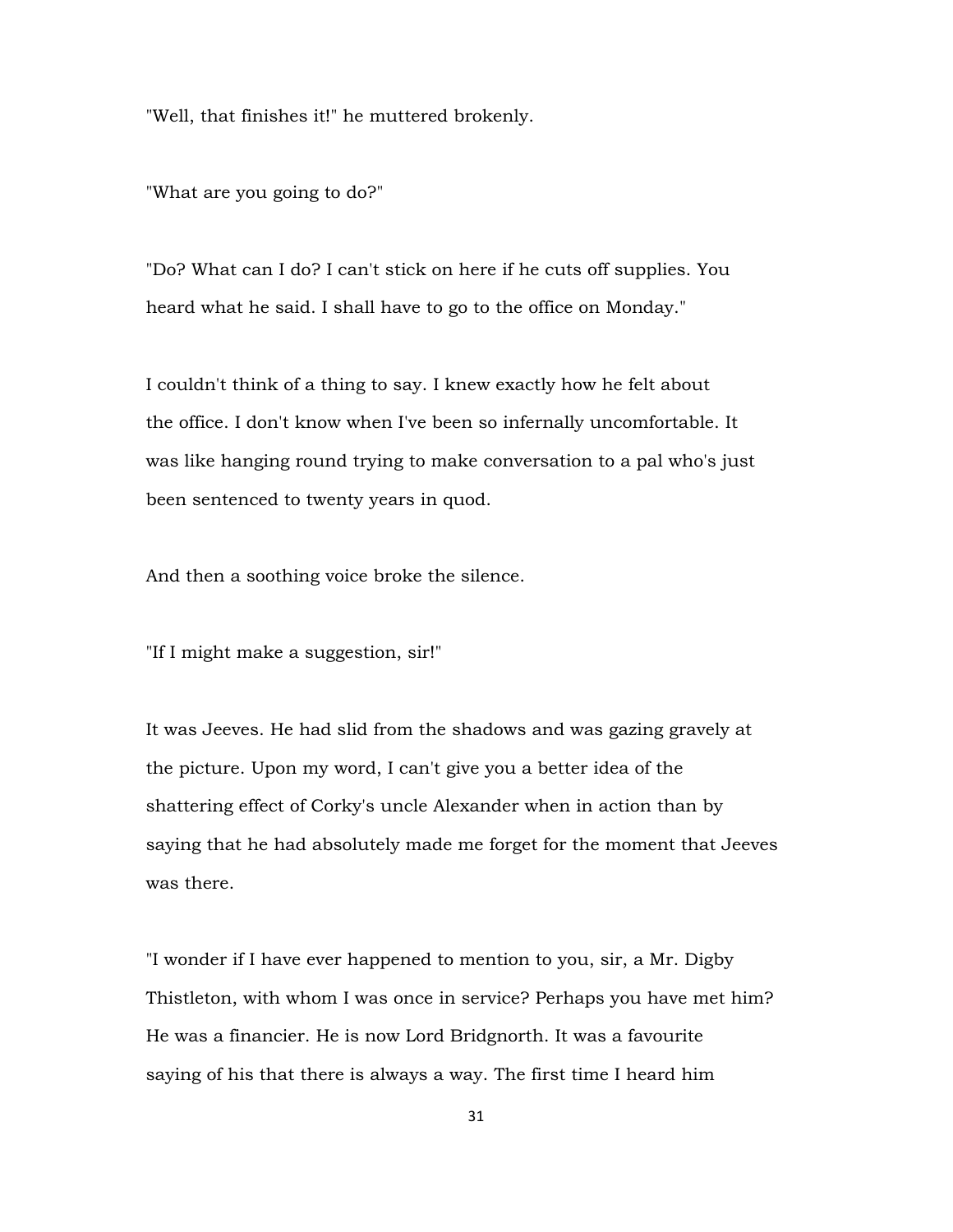use the expression was after the failure of a patent depilatory which he promoted."

"Jeeves," I said, "what on earth are you talking about?"

"I mentioned Mr. Thistleton, sir, because his was in some respects a parallel case to the present one. His depilatory failed, but he did not despair. He put it on the market again under the name of Hair-o, guaranteed to produce a full crop of hair in a few months. It was advertised, if you remember, sir, by a humorous picture of a billiard-ball, before and after taking, and made such a substantial fortune that Mr. Thistleton was soon afterwards elevated to the peerage for services to his Party. It seems to me that, if Mr. Corcoran looks into the matter, he will find, like Mr. Thistleton, that there is always a way. Mr. Worple himself suggested the solution of the difficulty. In the heat of the moment he compared the portrait to an extract from a coloured comic supplement. I consider the suggestion a very valuable one, sir. Mr. Corcoran's portrait may not have pleased Mr. Worple as a likeness of his only child, but I have no doubt that editors would gladly consider it as a foundation for a series of humorous drawings. If Mr. Corcoran will allow me to make the suggestion, his talent has always been for the humorous. There is something about this picture--something bold and vigorous, which arrests the attention. I feel sure it would be highly popular."

Corky was glaring at the picture, and making a sort of dry, sucking

32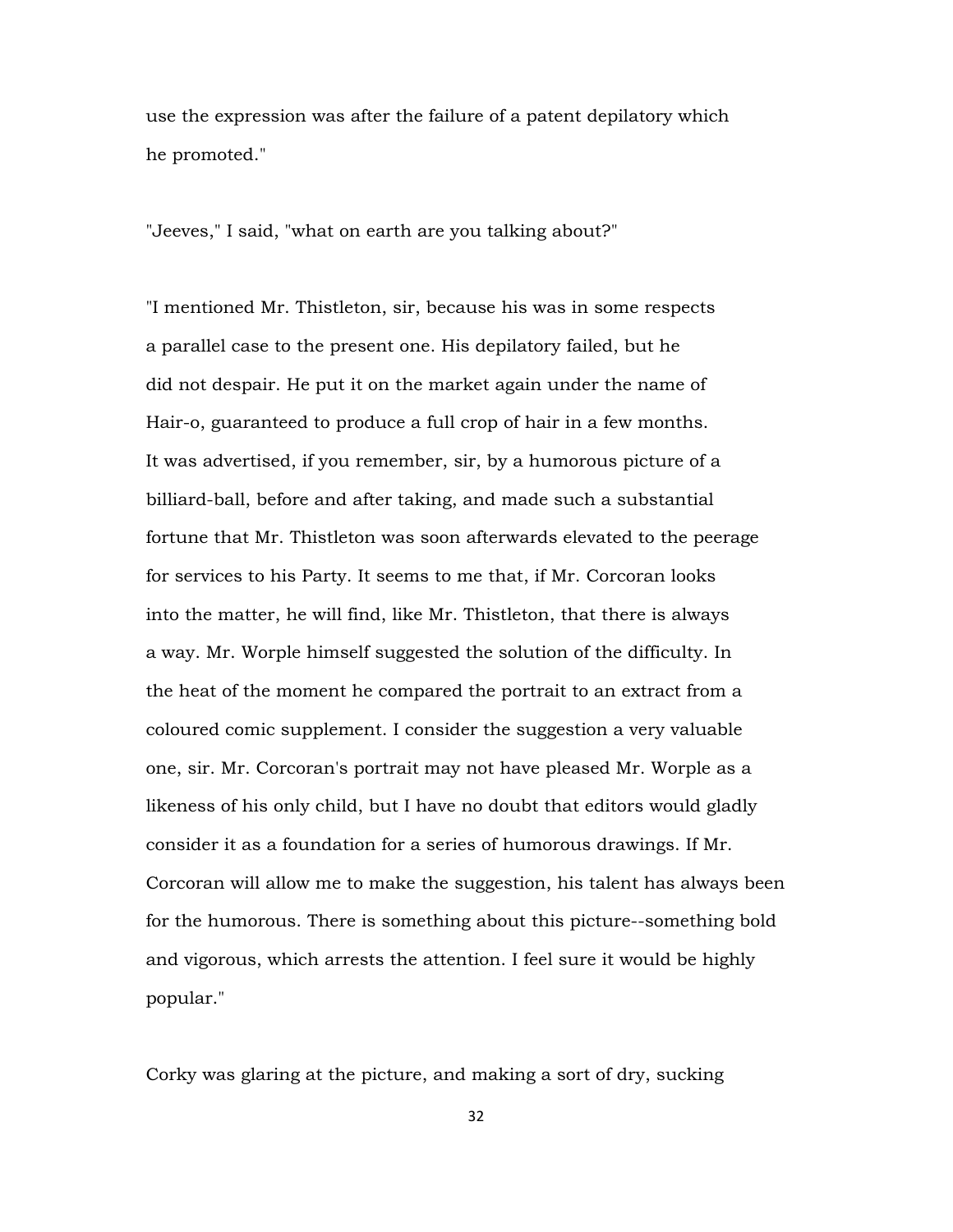noise with his mouth. He seemed completely overwrought.

And then suddenly he began to laugh in a wild way.

"Corky, old man!" I said, massaging him tenderly. I feared the poor blighter was hysterical.

He began to stagger about all over the floor.

"He's right! The man's absolutely right! Jeeves, you're a life-saver! You've hit on the greatest idea of the age! Report at the office on Monday! Start at the bottom of the business! I'll buy the business if I feel like it. I know the man who runs the comic section of the Sunday Star. He'll eat this thing. He was telling me only the other day how hard it was to get a good new series. He'll give me anything I ask for a real winner like this. I've got a gold-mine. Where's my hat? I've got an income for life! Where's that confounded hat? Lend me a fiver, Bertie. I want to take a taxi down to Park Row!"

Jeeves smiled paternally. Or, rather, he had a kind of paternal muscular spasm about the mouth, which is the nearest he ever gets to smiling.

"If I might make the suggestion, Mr. Corcoran--for a title of the series which you have in mind--'The Adventures of Baby Blobbs.'"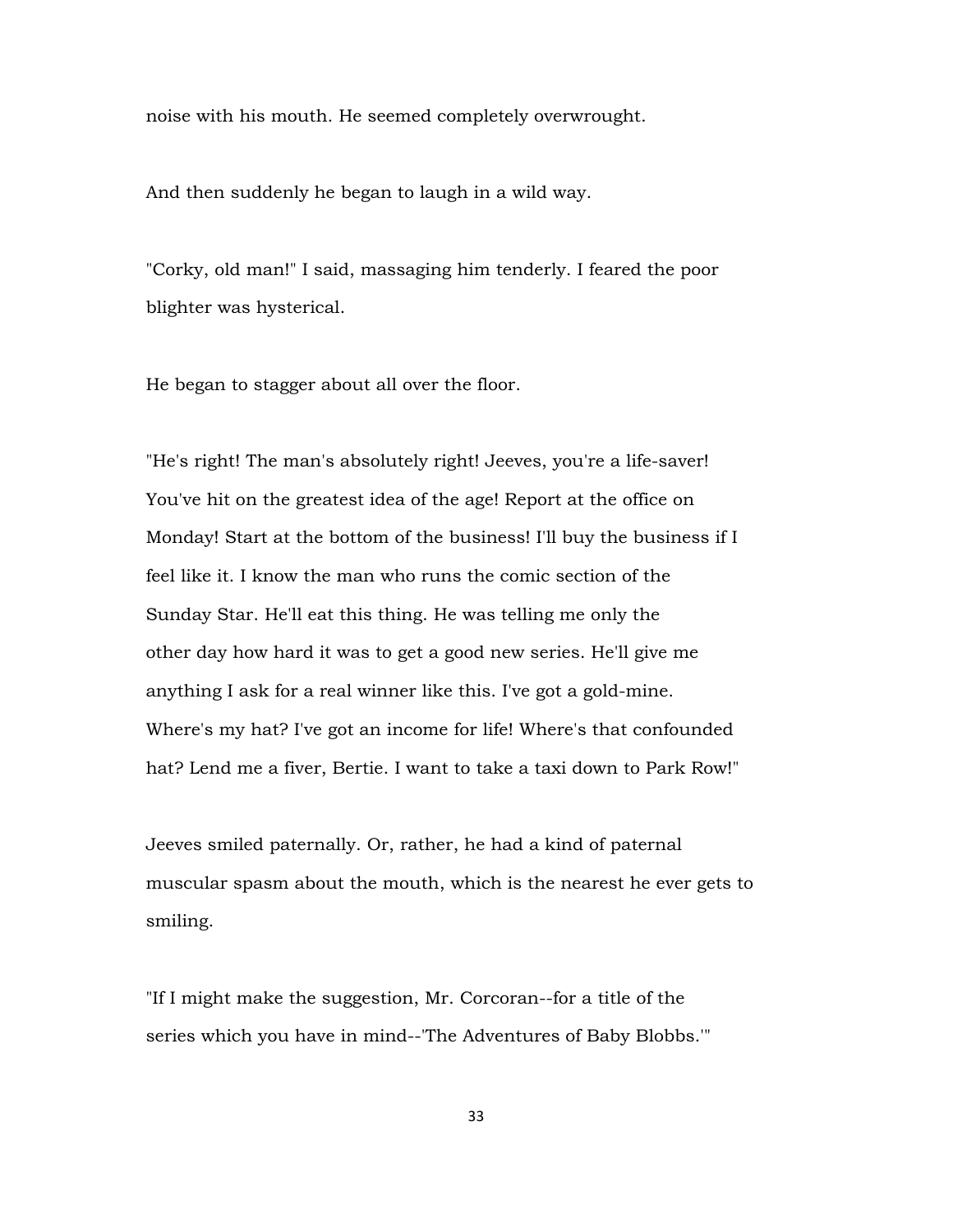Corky and I looked at the picture, then at each other in an awed way. Jeeves was right. There could be no other title.

"Jeeves," I said. It was a few weeks later, and I had just finished looking at the comic section of the Sunday Star. "I'm an optimist. I always have been. The older I get, the more I agree with Shakespeare and those poet Johnnies about it always being darkest before the dawn and there's a silver lining and what you lose on the swings you make up on the roundabouts. Look at Mr. Corcoran, for instance. There was a fellow, one would have said, clear up to the eyebrows in the soup. To all appearances he had got it right in the neck. Yet look at him now. Have you seen these pictures?"

"I took the liberty of glancing at them before bringing them to you, sir. Extremely diverting."

"They have made a big hit, you know."

"I anticipated it, sir."

I leaned back against the pillows.

"You know, Jeeves, you're a genius. You ought to be drawing a commission on these things."

"I have nothing to complain of in that respect, sir. Mr. Corcoran has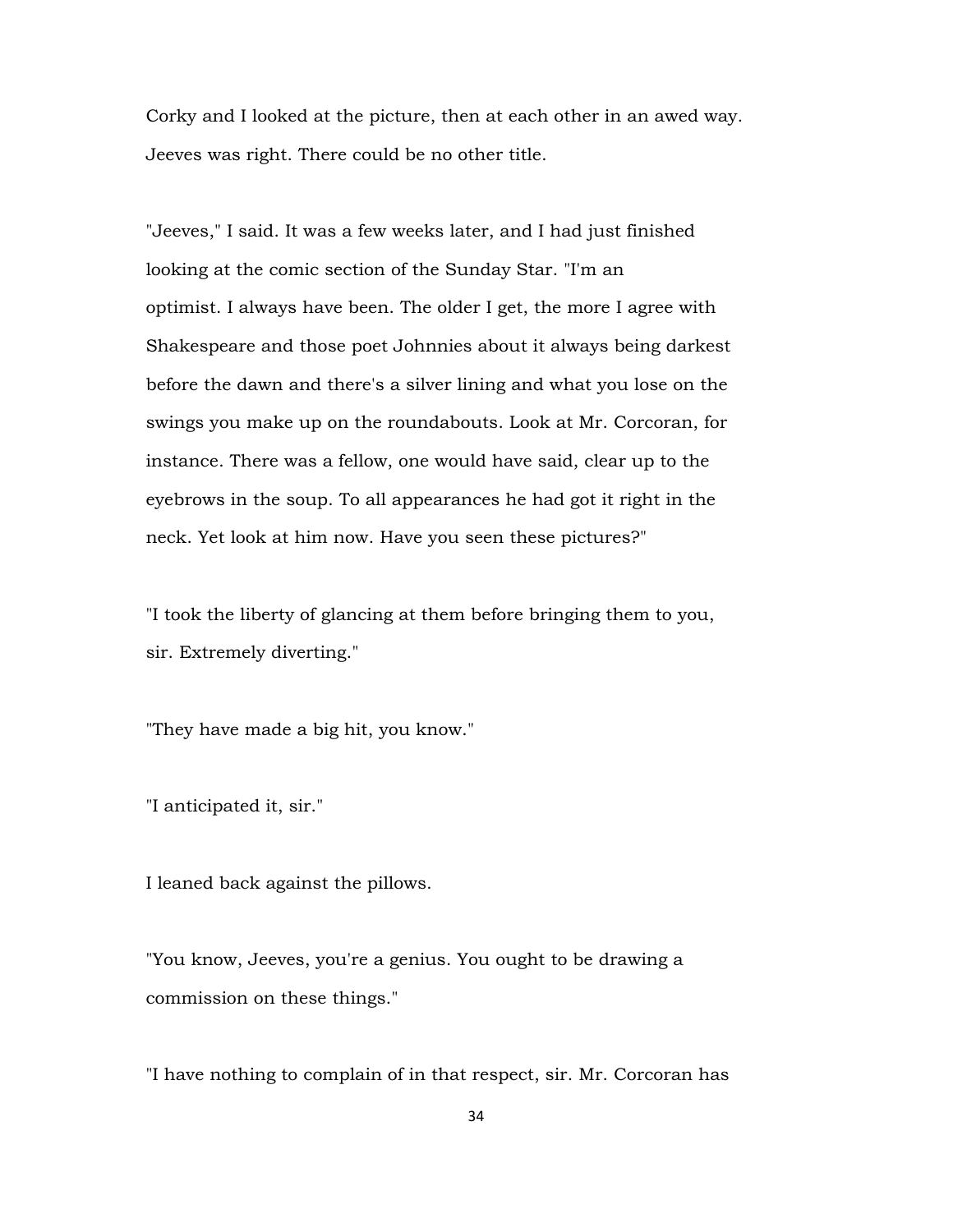been most generous. I am putting out the brown suit, sir."

"No, I think I'll wear the blue with the faint red stripe."

"Not the blue with the faint red stripe, sir."

"But I rather fancy myself in it."

"Not the blue with the faint red stripe, sir."

"Oh, all right, have it your own way."

"Very good, sir. Thank you, sir."

Of course, I know it's as bad as being henpecked; but then Jeeves is always right. You've got to consider that, you know. What?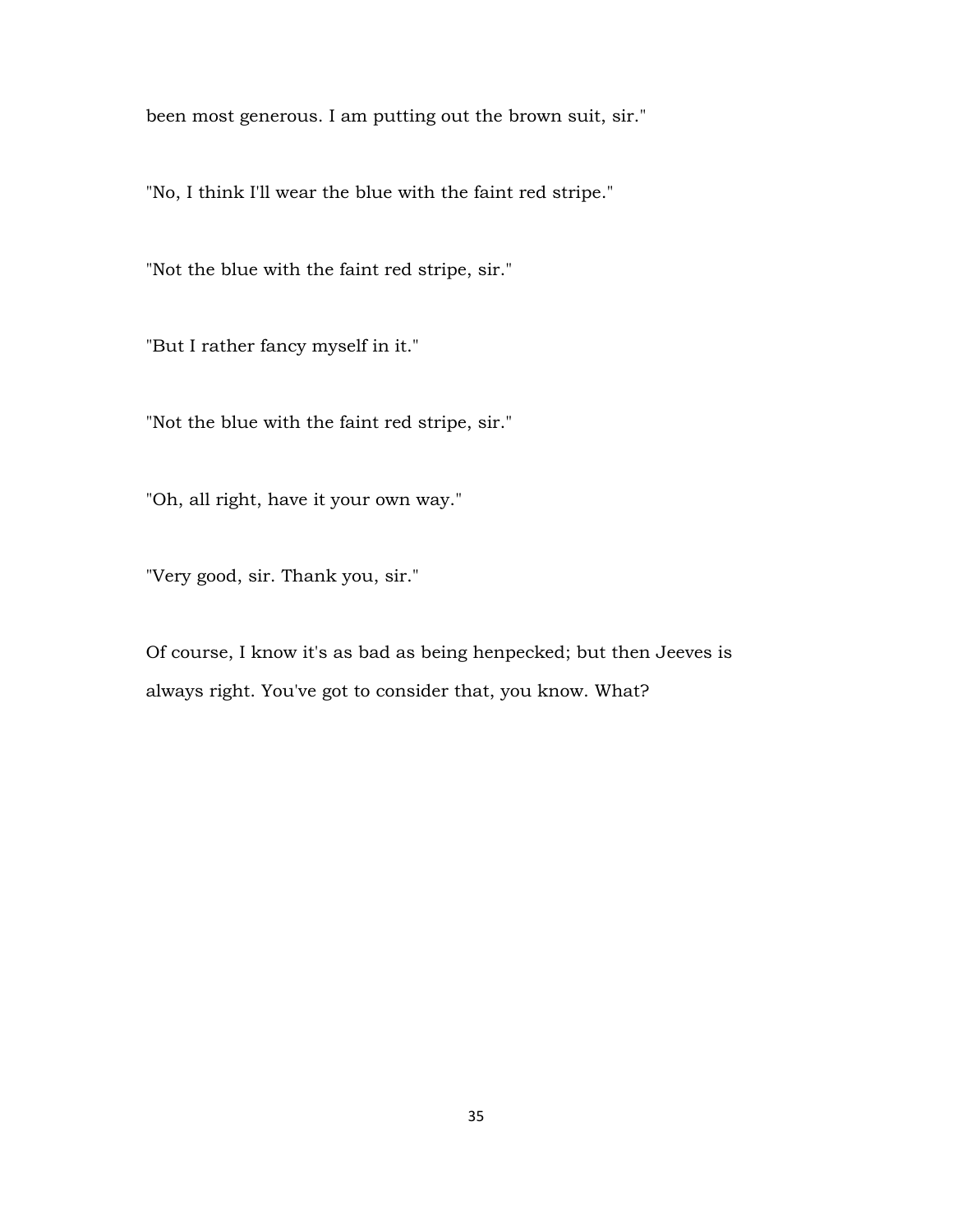### JEEVES AND THE UNBIDDEN GUEST

I'm not absolutely certain of my facts, but I rather fancy it's Shakespeare--or, if not, it's some equally brainy lad--who says that it's always just when a chappie is feeling particularly top-hole, and more than usually braced with things in general that Fate sneaks up behind him with a bit of lead piping. There's no doubt the man's right. It's absolutely that way with me. Take, for instance, the fairly rummy matter of Lady Malvern and her son Wilmot. A moment before they turned up, I was just thinking how thoroughly all right everything was.

It was one of those topping mornings, and I had just climbed out from under the cold shower, feeling like a two-year-old. As a matter of fact, I was especially bucked just then because the day before I had asserted myself with Jeeves--absolutely asserted myself, don't you know. You see, the way things had been going on I was rapidly becoming a dashed serf. The man had jolly well oppressed me. I didn't so much mind when he made me give up one of my new suits, because, Jeeves's judgment about suits is sound. But I as near as a toucher rebelled when he wouldn't let me wear a pair of cloth-topped boots which I loved like a couple of brothers. And when he tried to tread on me like a worm in the matter of a hat, I jolly well put my foot down and showed him who was who. It's a long story, and I haven't time to tell you now, but the point is that he wanted me to wear the Longacre--as worn by John Drew--when I had set my heart on the Country Gentleman--as worn by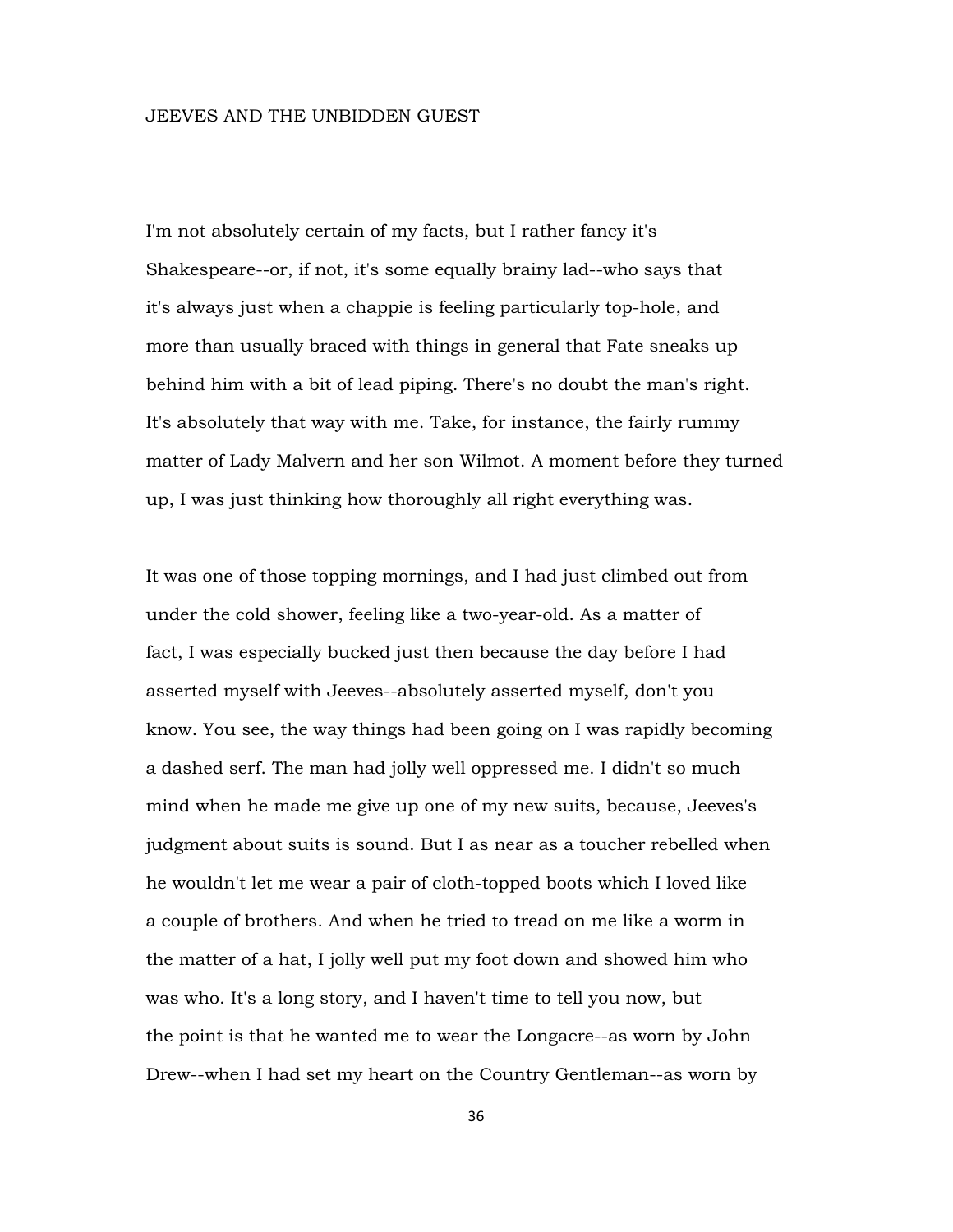another famous actor chappie--and the end of the matter was that, after a rather painful scene, I bought the Country Gentleman. So that's how things stood on this particular morning, and I was feeling kind of manly and independent.

Well, I was in the bathroom, wondering what there was going to be for breakfast while I massaged the good old spine with a rough towel and sang slightly, when there was a tap at the door. I stopped singing and opened the door an inch.

"What ho without there!"

"Lady Malvern wishes to see you, sir," said Jeeves.

## "Eh?"

"Lady Malvern, sir. She is waiting in the sitting-room."

"Pull yourself together, Jeeves, my man," I said, rather severely, for I bar practical jokes before breakfast. "You know perfectly well there's no one waiting for me in the sitting-room. How could there be when it's barely ten o'clock yet?"

"I gathered from her ladyship, sir, that she had landed from an ocean liner at an early hour this morning."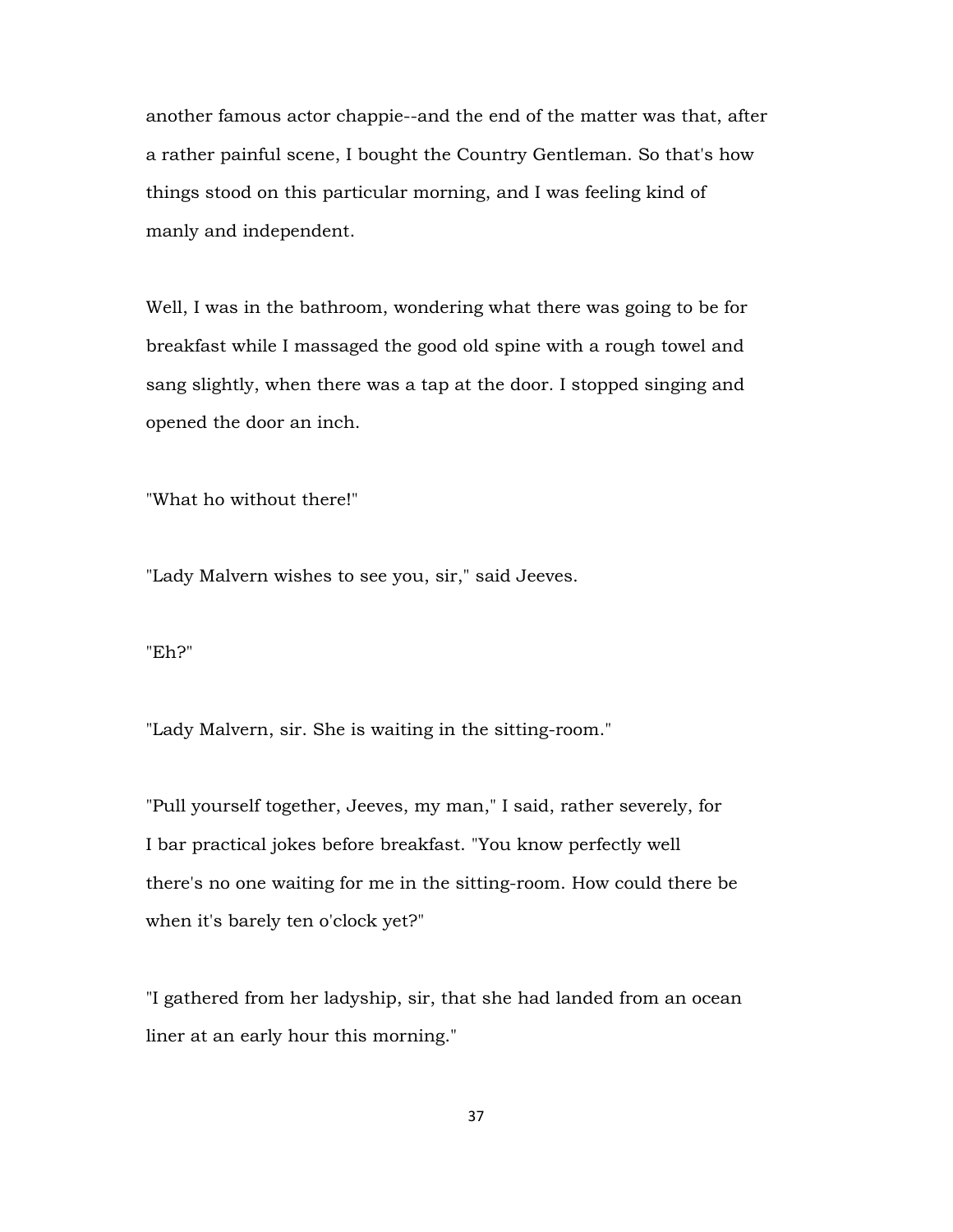This made the thing a bit more plausible. I remembered that when I had arrived in America about a year before, the proceedings had begun at some ghastly hour like six, and that I had been shot out on to a foreign shore considerably before eight.

"Who the deuce is Lady Malvern, Jeeves?"

"Her ladyship did not confide in me, sir."

"Is she alone?"

"Her ladyship is accompanied by a Lord Pershore, sir. I fancy that his lordship would be her ladyship's son."

"Oh, well, put out rich raiment of sorts, and I'll be dressing."

"Our heather-mixture lounge is in readiness, sir."

"Then lead me to it."

While I was dressing I kept trying to think who on earth Lady Malvern could be. It wasn't till I had climbed through the top of my shirt and was reaching out for the studs that I remembered.

"I've placed her, Jeeves. She's a pal of my Aunt Agatha."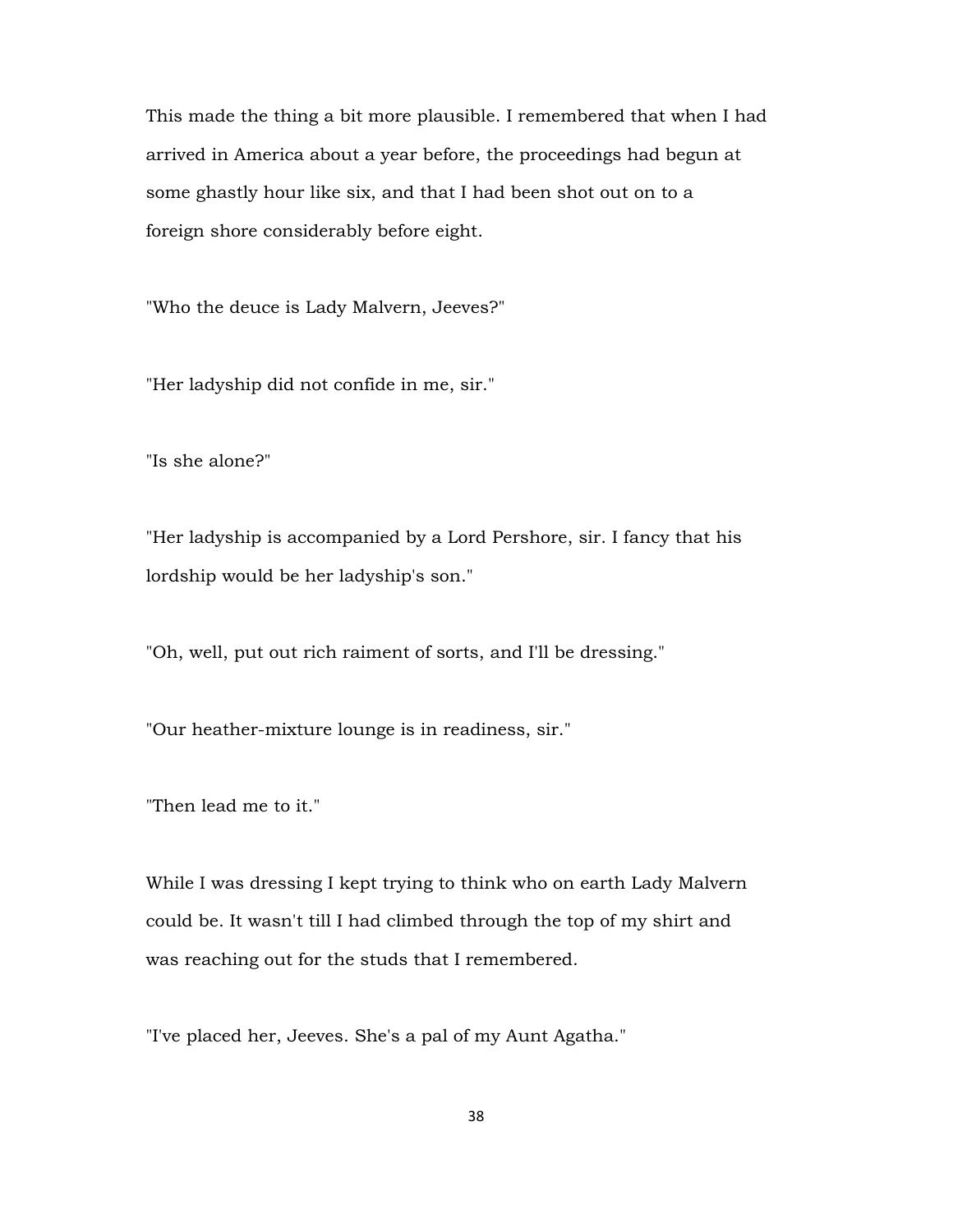"Indeed, sir?"

"Yes. I met her at lunch one Sunday before I left London. A very vicious specimen. Writes books. She wrote a book on social conditions in India when she came back from the Durbar."

"Yes, sir? Pardon me, sir, but not that tie!"

"Eh?"

"Not that tie with the heather-mixture lounge, sir!"

It was a shock to me. I thought I had quelled the fellow. It was rather a solemn moment. What I mean is, if I weakened now, all my good work the night before would be thrown away. I braced myself.

"What's wrong with this tie? I've seen you give it a nasty look before. Speak out like a man! What's the matter with it?"

"Too ornate, sir."

"Nonsense! A cheerful pink. Nothing more."

"Unsuitable, sir."

"Jeeves, this is the tie I wear!"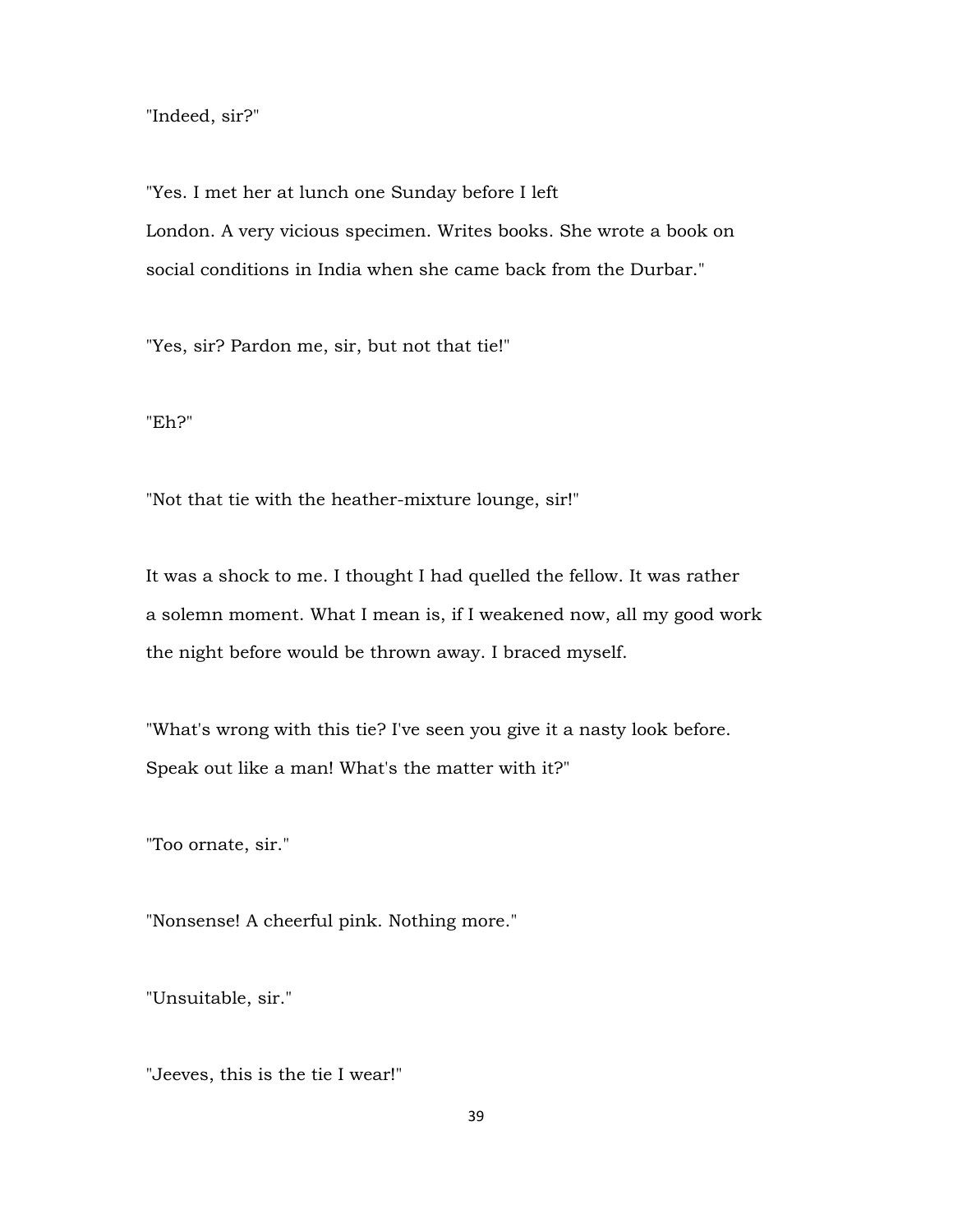"Very good, sir."

Dashed unpleasant. I could see that the man was wounded. But I was firm. I tied the tie, got into the coat and waistcoat, and went into the sitting-room.

"Halloa! Halloa! Halloa!" I said. "What?"

"Ah! How do you do, Mr. Wooster? You have never met my son, Wilmot, I think? Motty, darling, this is Mr. Wooster."

Lady Malvern was a hearty, happy, healthy, overpowering sort of dashed female, not so very tall but making up for it by measuring about six feet from the O.P. to the Prompt Side. She fitted into my biggest arm-chair as if it had been built round her by someone who knew they were wearing arm-chairs tight about the hips that season. She had bright, bulging eyes and a lot of yellow hair, and when she spoke she showed about fifty-seven front teeth. She was one of those women who kind of numb a fellow's faculties. She made me feel as if I were ten years old and had been brought into the drawing-room in my Sunday clothes to say how-d'you-do. Altogether by no means the sort of thing a chappie would wish to find in his sitting-room before breakfast.

Motty, the son, was about twenty-three, tall and thin and meek-looking. He had the same yellow hair as his mother, but he wore it plastered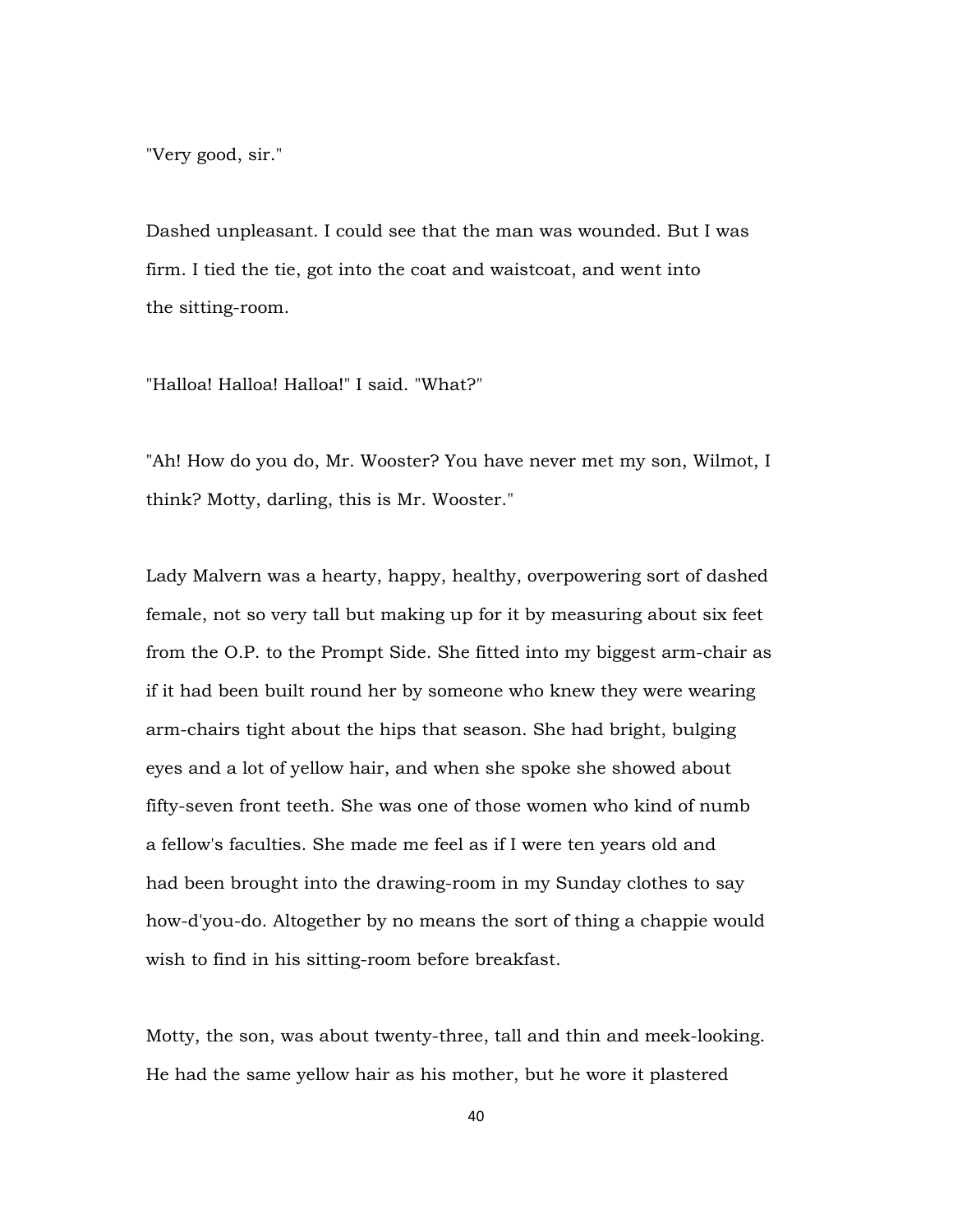down and parted in the middle. His eyes bulged, too, but they weren't bright. They were a dull grey with pink rims. His chin gave up the struggle about half-way down, and he didn't appear to have any eyelashes. A mild, furtive, sheepish sort of blighter, in short.

"Awfully glad to see you," I said. "So you've popped over, eh? Making a long stay in America?"

"About a month. Your aunt gave me your address and told me to be sure and call on you."

I was glad to hear this, as it showed that Aunt Agatha was beginning to come round a bit. There had been some unpleasantness a year before, when she had sent me over to New York to disentangle my Cousin Gussie from the clutches of a girl on the music-hall stage. When I tell you that by the time I had finished my operations, Gussie had not only married the girl but had gone on the stage himself, and was doing well, you'll understand that Aunt Agatha was upset to no small extent. I simply hadn't dared go back and face her, and it was a relief to find that time had healed the wound and all that sort of thing enough to make her tell her pals to look me up. What I mean is, much as I liked America, I didn't want to have England barred to me for the rest of my natural; and, believe me, England is a jolly sight too small for anyone to live in with Aunt Agatha, if she's really on the warpath. So I braced on hearing these kind words and smiled genially on the assemblage.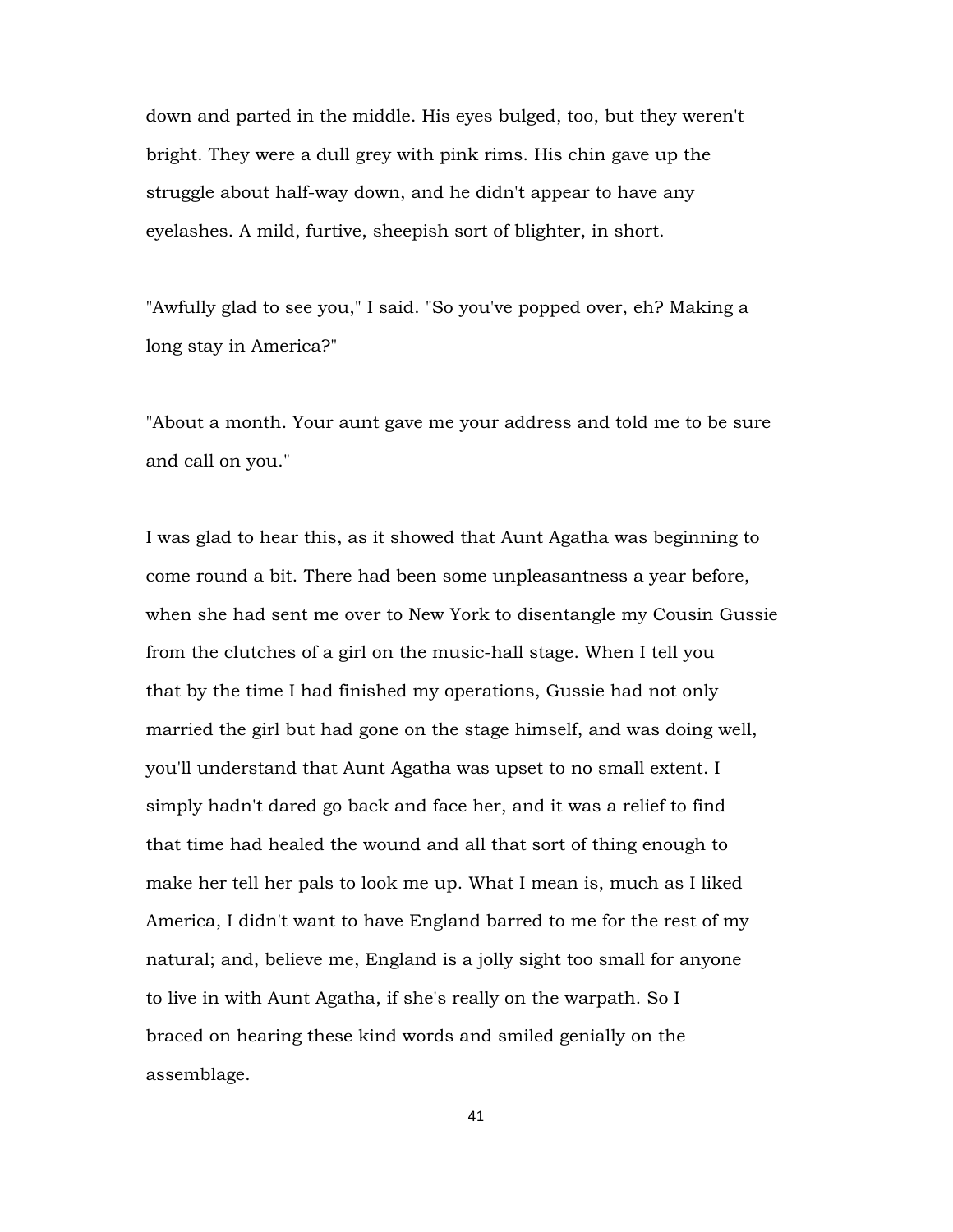"Your aunt said that you would do anything that was in your power to be of assistance to us."

"Rather? Oh, rather! Absolutely!"

"Thank you so much. I want you to put dear Motty up for a little while."

I didn't get this for a moment.

"Put him up? For my clubs?"

"No, no! Darling Motty is essentially a home bird. Aren't you, Motty darling?"

Motty, who was sucking the knob of his stick, uncorked himself.

"Yes, mother," he said, and corked himself up again.

"I should not like him to belong to clubs. I mean put him up here. Have him to live with you while I am away."

These frightful words trickled out of her like honey. The woman simply didn't seem to understand the ghastly nature of her proposal. I gave Motty the swift east-to-west. He was sitting with his mouth nuzzling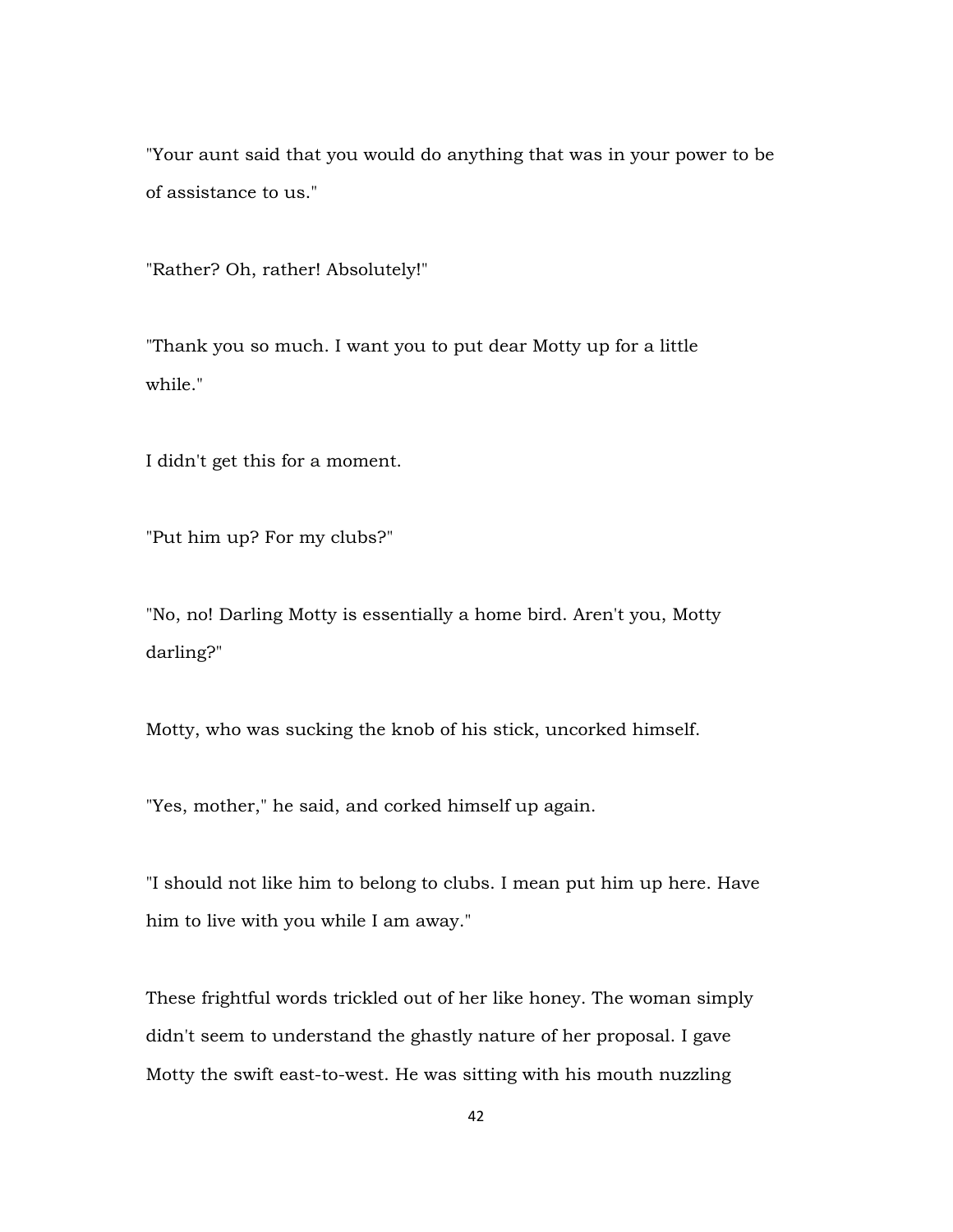the stick, blinking at the wall. The thought of having this planted on me for an indefinite period appalled me. Absolutely appalled me, don't you know. I was just starting to say that the shot wasn't on the board at any price, and that the first sign Motty gave of trying to nestle into my little home I would yell for the police, when she went on, rolling placidly over me, as it were.

There was something about this woman that sapped a chappie's will-power.

"I am leaving New York by the midday train, as I have to pay a visit to Sing-Sing prison. I am extremely interested in prison conditions in America. After that I work my way gradually across to the coast, visiting the points of interest on the journey. You see, Mr. Wooster, I am in America principally on business. No doubt you read my book, India and the Indians? My publishers are anxious for me to write a companion volume on the United States. I shall not be able to spend more than a month in the country, as I have to get back for the season, but a month should be ample. I was less than a month in India, and my dear friend Sir Roger Cremorne wrote his America from Within after a stay of only two weeks. I should love to take dear Motty with me, but the poor boy gets so sick when he travels by train. I shall have to pick him up on my return."

From where I sat I could see Jeeves in the dining-room, laying the breakfast-table. I wished I could have had a minute with him alone. I felt certain that he would have been able to think of some way of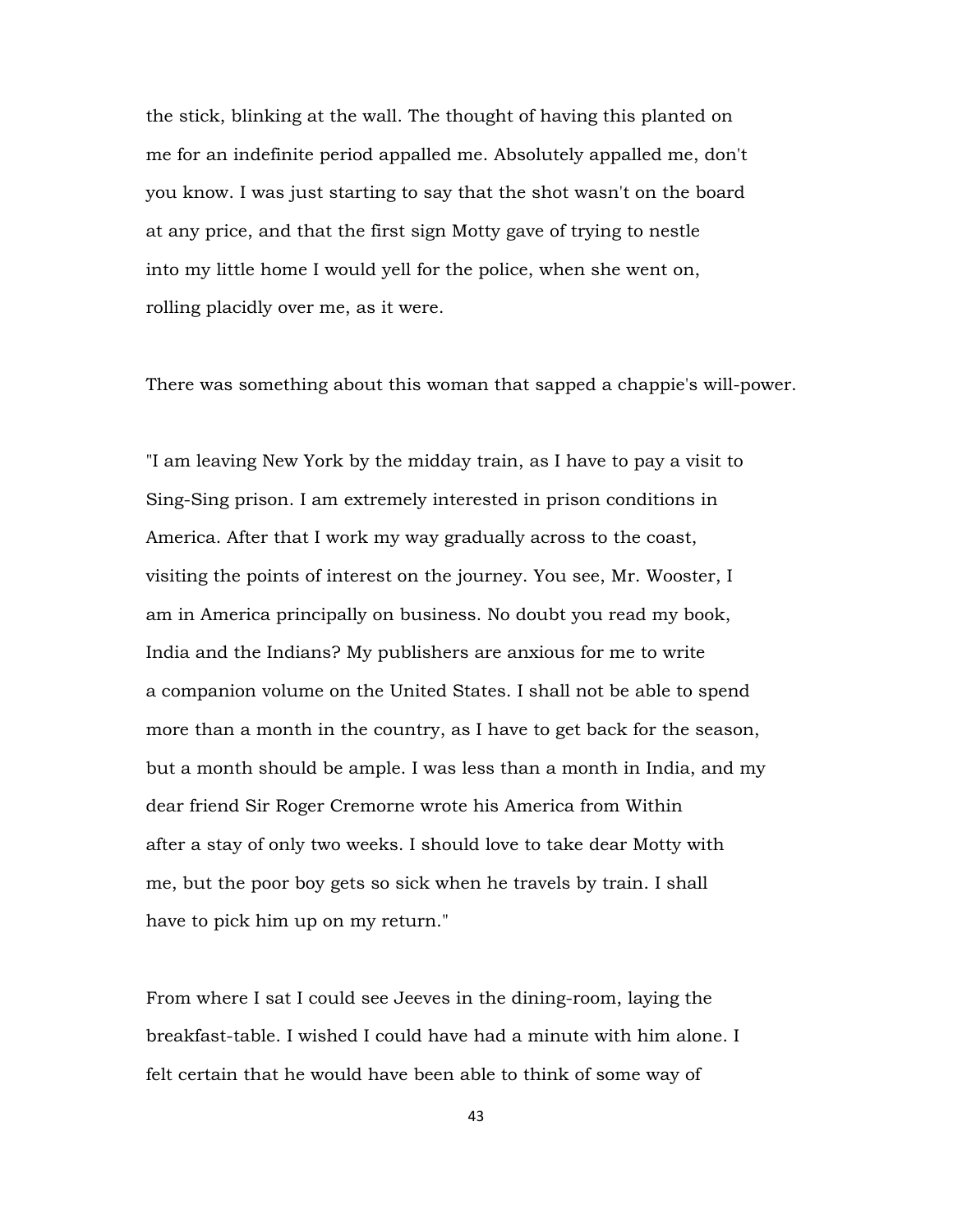putting a stop to this woman.

"It will be such a relief to know that Motty is safe with you, Mr. Wooster. I know what the temptations of a great city are. Hitherto dear Motty has been sheltered from them. He has lived quietly with me in the country. I know that you will look after him carefully, Mr. Wooster. He will give very little trouble." She talked about the poor blighter as if he wasn't there. Not that Motty seemed to mind. He had stopped chewing his walking-stick and was sitting there with his mouth open. "He is a vegetarian and a teetotaller and is devoted to reading. Give him a nice book and he will be quite contented." She got up. "Thank you so much, Mr. Wooster! I don't know what I should have done without your help. Come, Motty! We have just time to see a few of the sights before my train goes. But I shall have to rely on you for most of my information about New York, darling. Be sure to keep your eyes open and take notes of your impressions! It will be such a help. Good-bye, Mr. Wooster. I will send Motty back early in the afternoon."

They went out, and I howled for Jeeves.

"Jeeves! What about it?"

"Sir?"

"What's to be done? You heard it all, didn't you? You were in the dining-room most of the time. That pill is coming to stay here."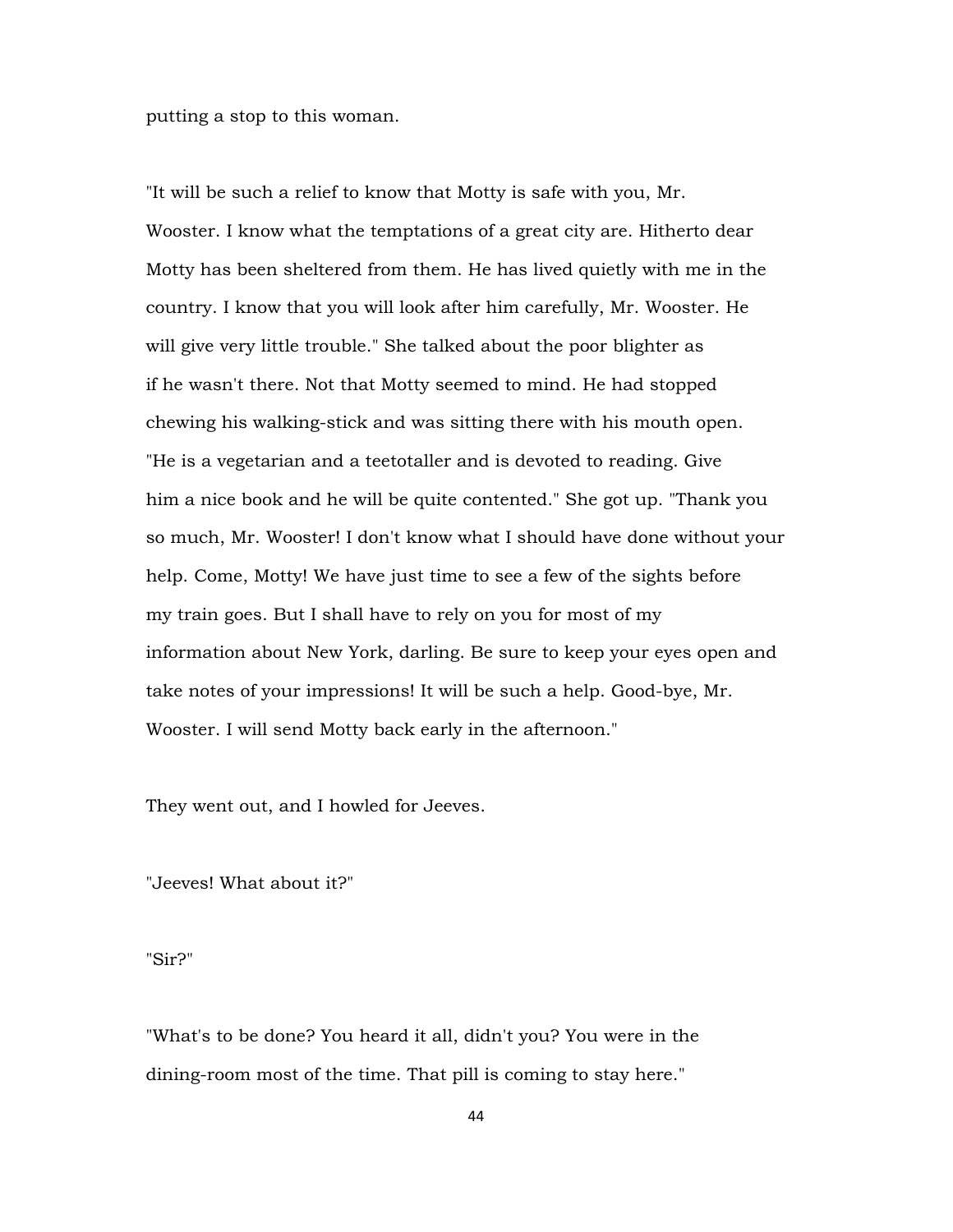"Pill, sir?"

"The excrescence."

"I beg your pardon, sir?"

I looked at Jeeves sharply. This sort of thing wasn't like him. It was as if he were deliberately trying to give me the pip. Then I understood. The man was really upset about that tie. He was trying to get his own back.

"Lord Pershore will be staying here from to-night, Jeeves," I said coldly.

"Very good, sir. Breakfast is ready, sir."

I could have sobbed into the bacon and eggs. That there wasn't any sympathy to be got out of Jeeves was what put the lid on it. For a moment I almost weakened and told him to destroy the hat and tie if he didn't like them, but I pulled myself together again. I was dashed if I was going to let Jeeves treat me like a bally one-man chain-gang!

But, what with brooding on Jeeves and brooding on Motty, I was in a pretty reduced sort of state. The more I examined the situation, the more blighted it became. There was nothing I could do. If I slung Motty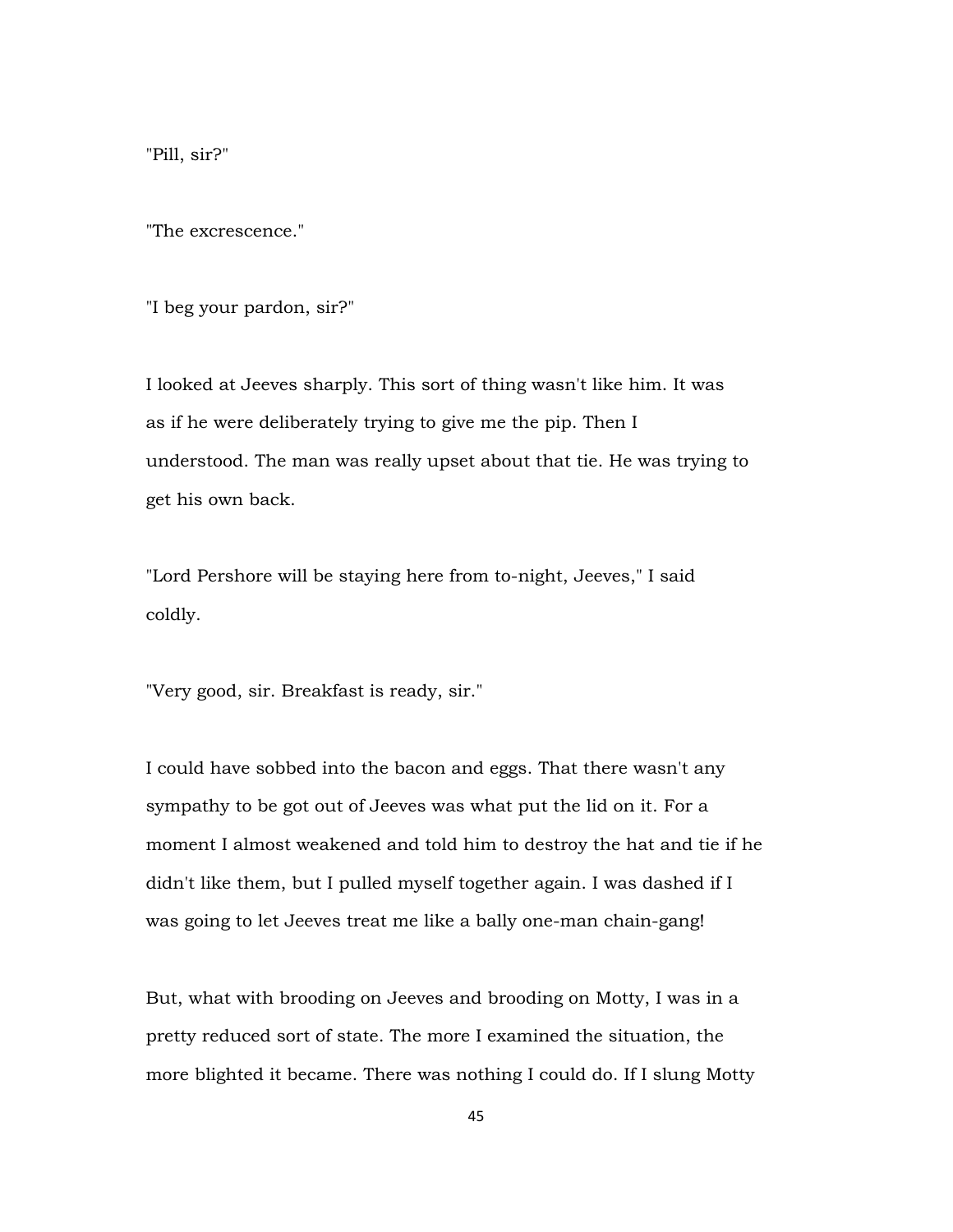out, he would report to his mother, and she would pass it on to Aunt Agatha, and I didn't like to think what would happen then. Sooner or later, I should be wanting to go back to England, and I didn't want to get there and find Aunt Agatha waiting on the quay for me with a stuffed eelskin. There was absolutely nothing for it but to put the fellow up and make the best of it.

About midday Motty's luggage arrived, and soon afterward a large parcel of what I took to be nice books. I brightened up a little when I saw it. It was one of those massive parcels and looked as if it had enough in it to keep the chappie busy for a year. I felt a trifle more cheerful, and I got my Country Gentleman hat and stuck it on my head, and gave the pink tie a twist, and reeled out to take a bite of lunch with one or two of the lads at a neighbouring hostelry; and what with excellent browsing and sluicing and cheery conversation and what-not, the afternoon passed quite happily. By dinner-time I had almost forgotten blighted Motty's existence.

I dined at the club and looked in at a show afterward, and it wasn't till fairly late that I got back to the flat. There were no signs of Motty, and I took it that he had gone to bed.

It seemed rummy to me, though, that the parcel of nice books was still there with the string and paper on it. It looked as if Motty, after seeing mother off at the station, had decided to call it a day.

46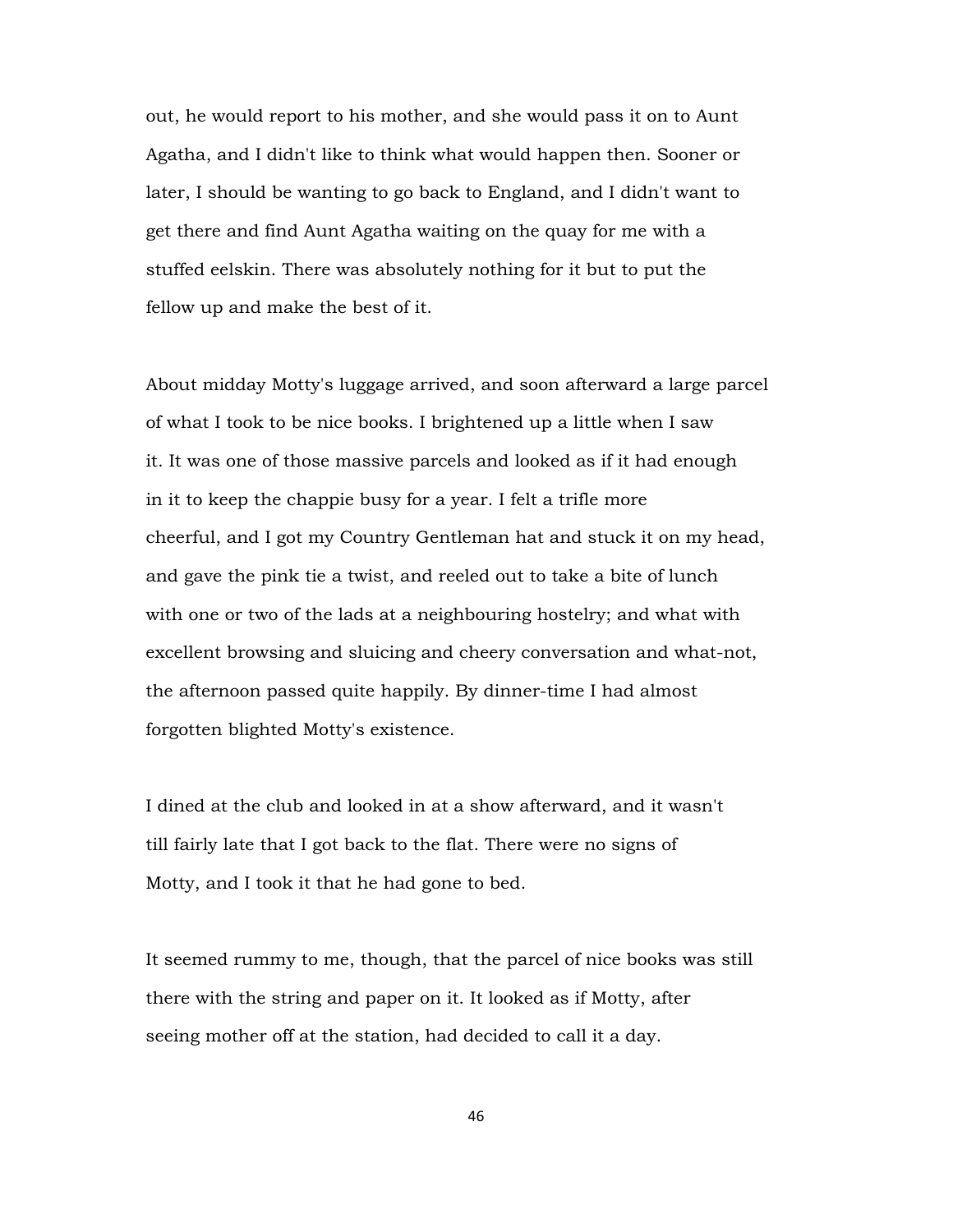Jeeves came in with the nightly whisky-and-soda. I could tell by the chappie's manner that he was still upset.

"Lord Pershore gone to bed, Jeeves?" I asked, with reserved hauteur and what-not.

"No, sir. His lordship has not yet returned."

"Not returned? What do you mean?"

"His lordship came in shortly after six-thirty, and, having dressed, went out again."

At this moment there was a noise outside the front door, a sort of scrabbling noise, as if somebody were trying to paw his way through the woodwork. Then a sort of thud.

"Better go and see what that is, Jeeves."

"Very good, sir."

He went out and came back again.

"If you would not mind stepping this way, sir, I think we might be able to carry him in."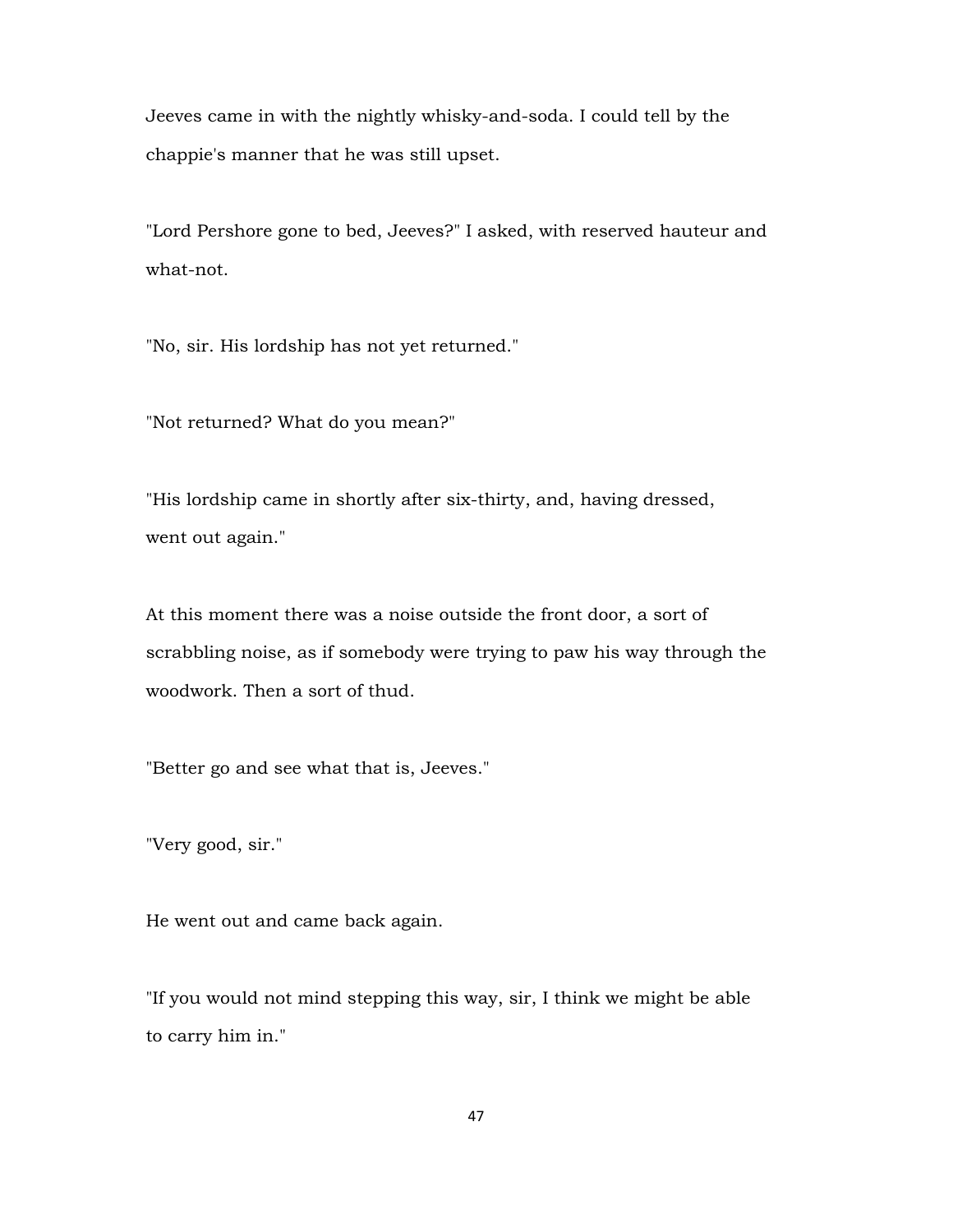"Carry him in?"

"His lordship is lying on the mat, sir."

I went to the front door. The man was right. There was Motty huddled up outside on the floor. He was moaning a bit.

"He's had some sort of dashed fit," I said. I took another look. "Jeeves! Someone's been feeding him meat!"

"Sir?"

"He's a vegetarian, you know. He must have been digging into a steak or something. Call up a doctor!"

"I hardly think it will be necessary, sir. If you would take his lordship's legs, while I----"

"Great Scot, Jeeves! You don't think--he can't be----"

"I am inclined to think so, sir."

And, by Jove, he was right! Once on the right track, you couldn't mistake it. Motty was under the surface.

It was the deuce of a shock.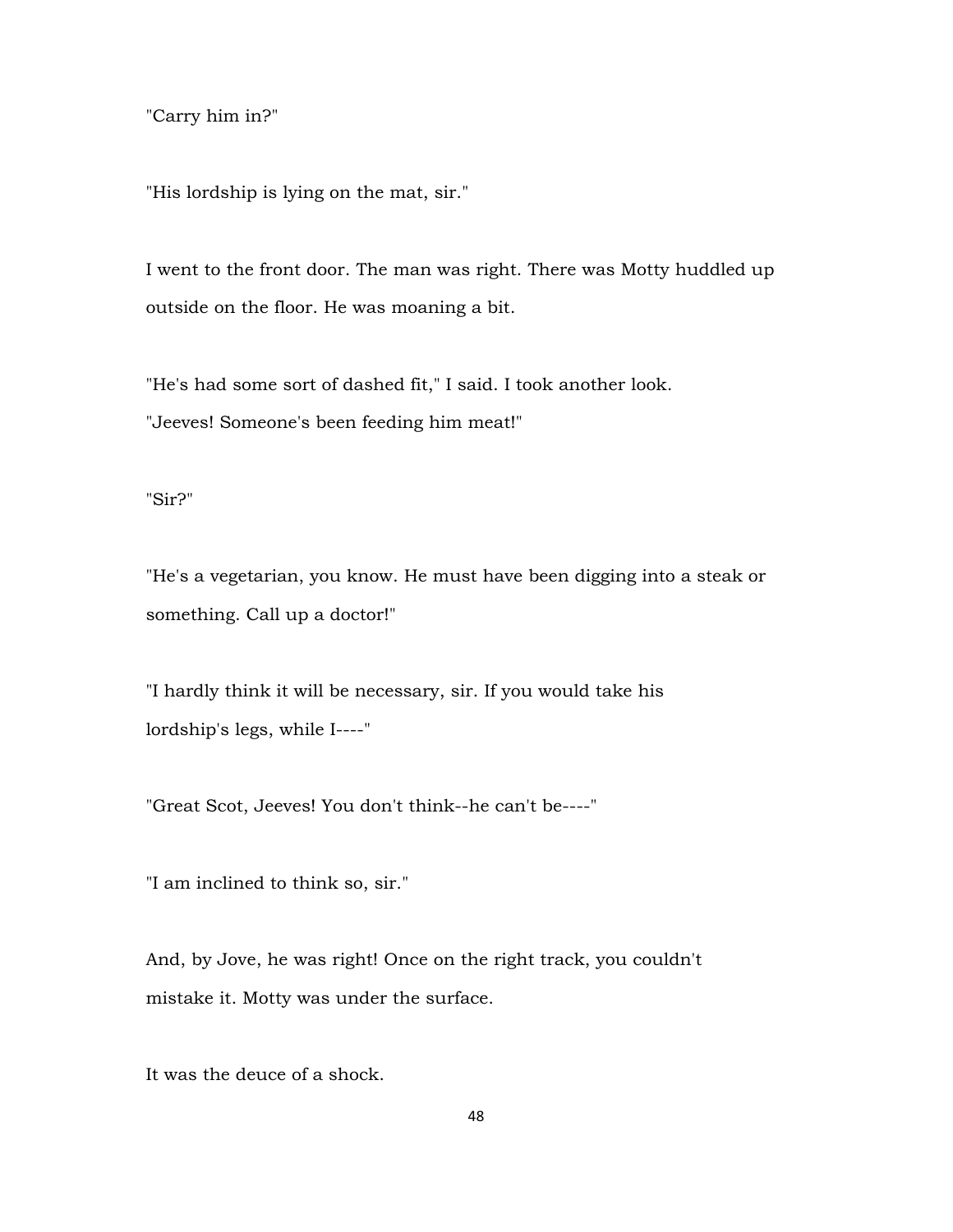"You never can tell, Jeeves!"

"Very seldom, sir."

"Remove the eye of authority and where are you?"

"Precisely, sir."

"Where is my wandering boy to-night and all that sort of thing, what?"

"It would seem so, sir."

"Well, we had better bring him in, eh?"

"Yes, sir."

So we lugged him in, and Jeeves put him to bed, and I lit a cigarette and sat down to think the thing over. I had a kind of foreboding. It seemed to me that I had let myself in for something pretty rocky.

Next morning, after I had sucked down a thoughtful cup of tea, I went into Motty's room to investigate. I expected to find the fellow a wreck, but there he was, sitting up in bed, quite chirpy, reading Gingery stories.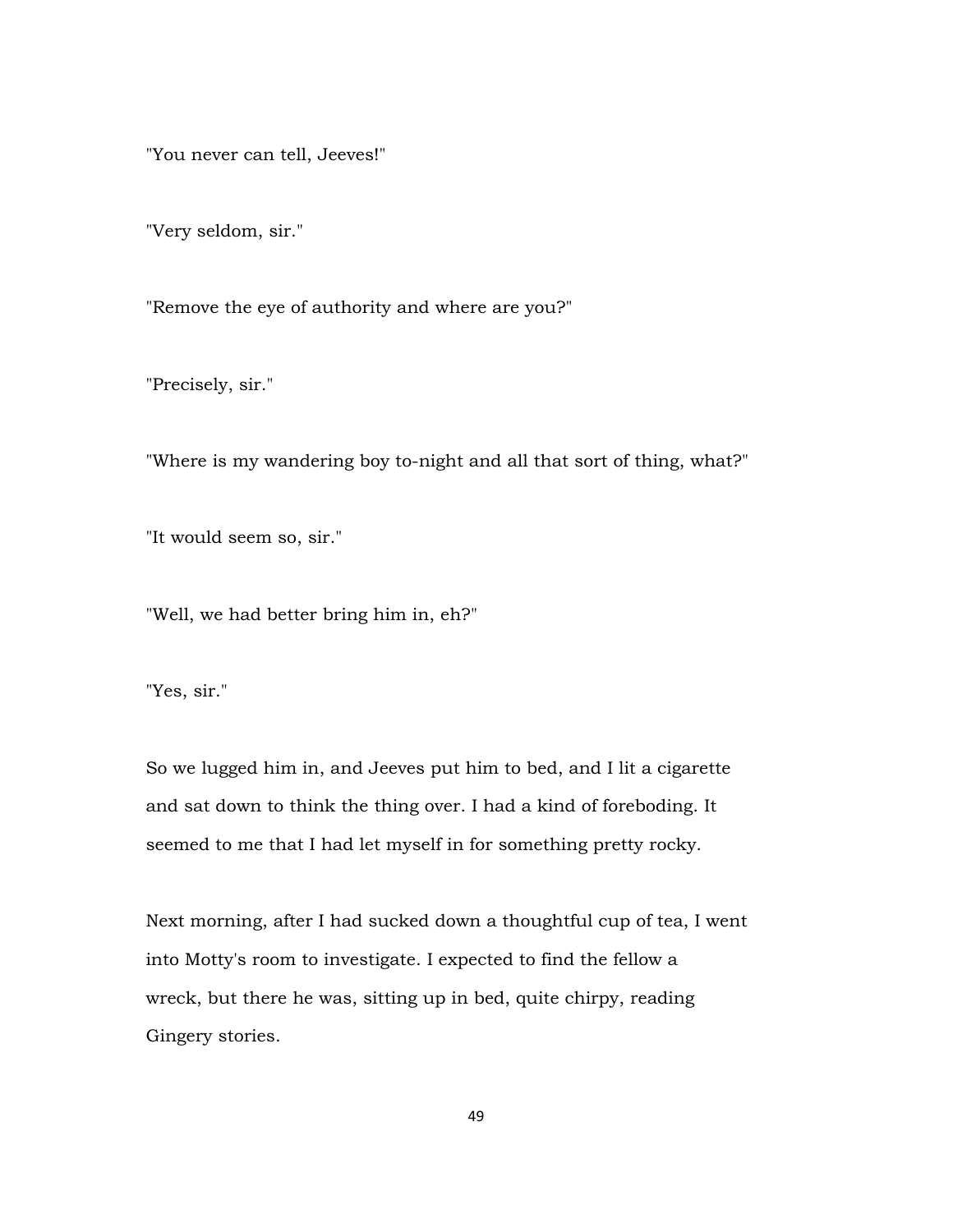"What ho!" I said.

"What ho!" said Motty.

"What ho! What ho!"

"What ho! What ho! What ho!"

After that it seemed rather difficult to go on with the conversation.

"How are you feeling this morning?" I asked.

"Topping!" replied Motty, blithely and with abandon. "I say, you know, that fellow of yours--Jeeves, you know--is a corker. I had a most frightful headache when I woke up, and he brought me a sort of rummy dark drink, and it put me right again at once. Said it was his own invention. I must see more of that lad. He seems to me distinctly one of the ones!"

I couldn't believe that this was the same blighter who had sat and sucked his stick the day before.

"You ate something that disagreed with you last night, didn't you?" I said, by way of giving him a chance to slide out of it if he wanted to. But he wouldn't have it, at any price.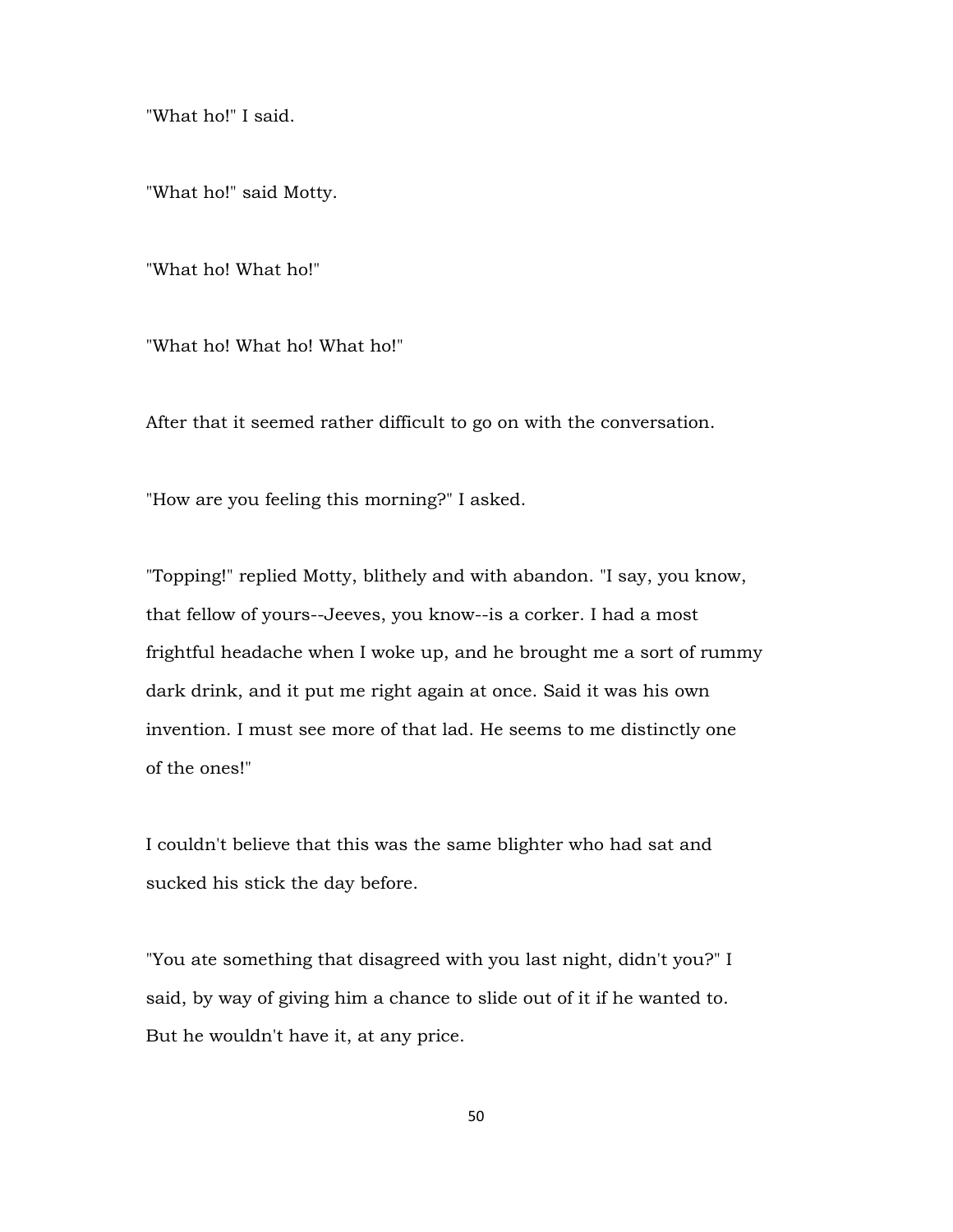"No!" he replied firmly. "I didn't do anything of the kind. I drank too much! Much too much. Lots and lots too much! And, what's more, I'm going to do it again! I'm going to do it every night. If ever you see me sober, old top," he said, with a kind of holy exaltation, "tap me on the shoulder and say, 'Tut! Tut!' and I'll apologize and remedy the defect."

"But I say, you know, what about me?"

"What about you?"

"Well, I'm so to speak, as it were, kind of responsible for you. What I mean to say is, if you go doing this sort of thing I'm apt to get in the soup somewhat."

"I can't help your troubles," said Motty firmly. "Listen to me, old thing: this is the first time in my life that I've had a real chance to yield to the temptations of a great city. What's the use of a great city having temptations if fellows don't yield to them? Makes it so bally discouraging for a great city. Besides, mother told me to keep my eyes open and collect impressions."

I sat on the edge of the bed. I felt dizzy.

"I know just how you feel, old dear," said Motty consolingly. "And, if my principles would permit it, I would simmer down for your sake. But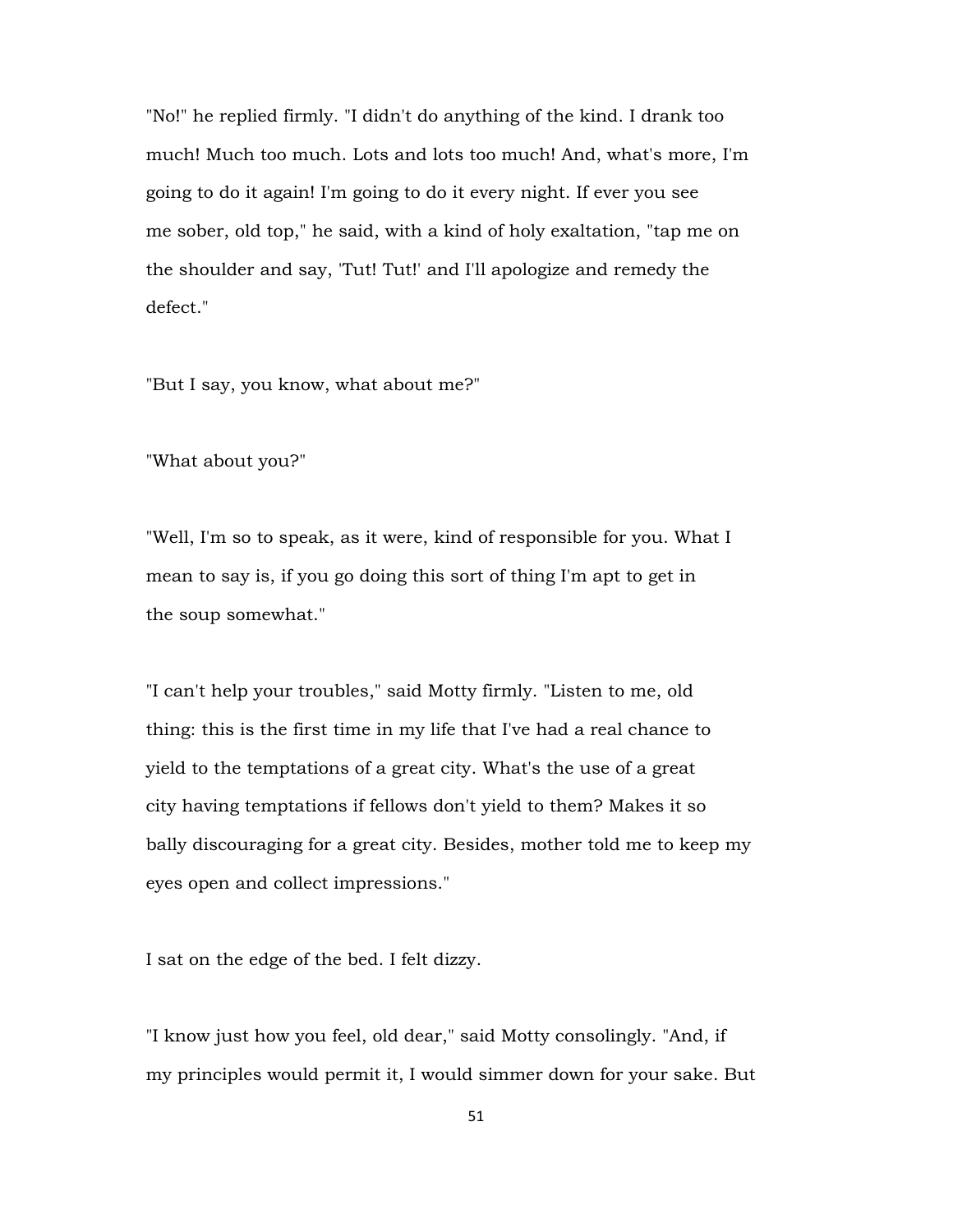duty first! This is the first time I've been let out alone, and I mean to make the most of it. We're only young once. Why interfere with life's morning? Young man, rejoice in thy youth! Tra-la! What ho!"

Put like that, it did seem reasonable.

"All my bally life, dear boy," Motty went on, "I've been cooped up in the ancestral home at Much Middlefold, in Shropshire, and till you've been cooped up in Much Middlefold you don't know what cooping is! The only time we get any excitement is when one of the choir-boys is caught sucking chocolate during the sermon. When that happens, we talk about it for days. I've got about a month of New York, and I mean to store up a few happy memories for the long winter evenings. This is my only chance to collect a past, and I'm going to do it. Now tell me, old sport, as man to man, how does one get in touch with that very decent chappie Jeeves? Does one ring a bell or shout a bit? I should like to discuss the subject of a good stiff b.-and-s. with him!"

\* \* \* \* \*

I had had a sort of vague idea, don't you know, that if I stuck close to Motty and went about the place with him, I might act as a bit of a damper on the gaiety. What I mean is, I thought that if, when he was being the life and soul of the party, he were to catch my reproving eye he might ease up a trifle on the revelry. So the next night I took him along to supper with me. It was the last time. I'm a quiet, peaceful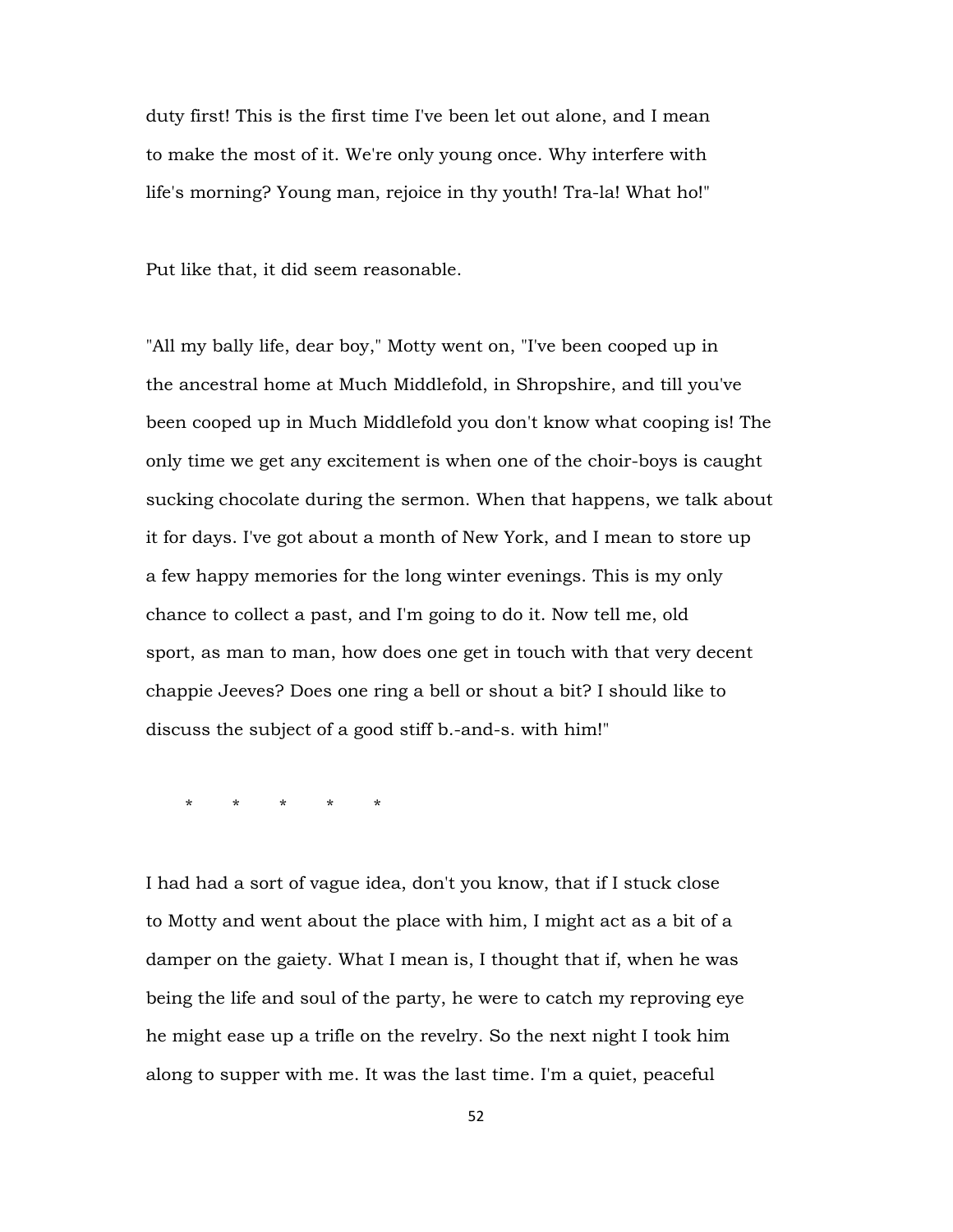sort of chappie who has lived all his life in London, and I can't stand the pace these swift sportsmen from the rural districts set. What I mean to say is this, I'm all for rational enjoyment and so forth, but I think a chappie makes himself conspicuous when he throws soft-boiled eggs at the electric fan. And decent mirth and all that sort of thing are all right, but I do bar dancing on tables and having to dash all over the place dodging waiters, managers, and chuckers-out, just when you want to sit still and digest.

Directly I managed to tear myself away that night and get home, I made up my mind that this was jolly well the last time that I went about with Motty. The only time I met him late at night after that was once when I passed the door of a fairly low-down sort of restaurant and had to step aside to dodge him as he sailed through the air en route for the opposite pavement, with a muscular sort of looking chappie peering out after him with a kind of gloomy satisfaction.

In a way, I couldn't help sympathizing with the fellow. He had about four weeks to have the good time that ought to have been spread over about ten years, and I didn't wonder at his wanting to be pretty busy. I should have been just the same in his place. Still, there was no denying that it was a bit thick. If it hadn't been for the thought of Lady Malvern and Aunt Agatha in the background, I should have regarded Motty's rapid work with an indulgent smile. But I couldn't get rid of the feeling that, sooner or later, I was the lad who was scheduled to get it behind the ear. And what with brooding on this prospect, and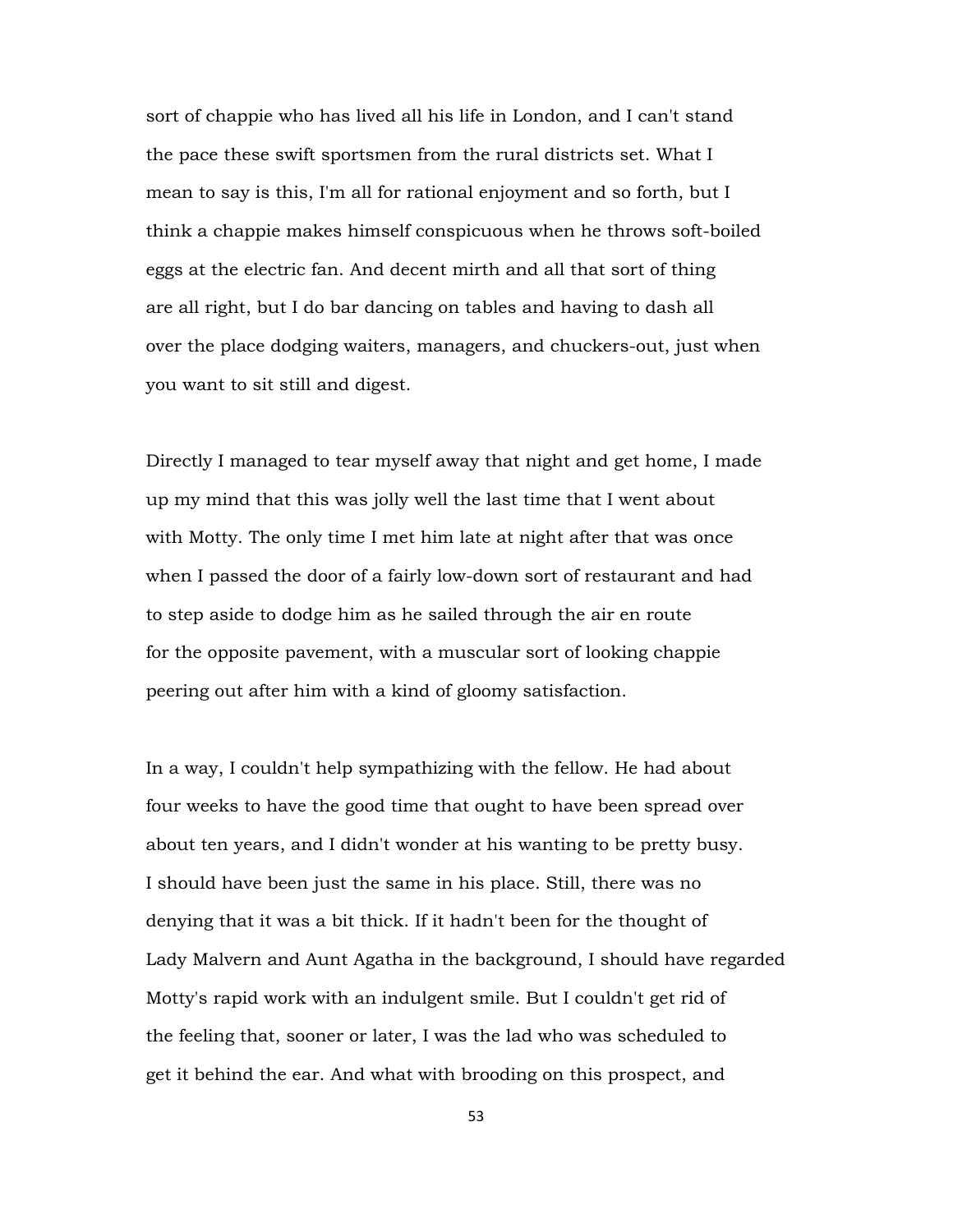sitting up in the old flat waiting for the familiar footstep, and putting it to bed when it got there, and stealing into the sick-chamber next morning to contemplate the wreckage, I was beginning to lose weight. Absolutely becoming the good old shadow, I give you my honest word. Starting at sudden noises and what-not.

And no sympathy from Jeeves. That was what cut me to the quick. The man was still thoroughly pipped about the hat and tie, and simply wouldn't rally round. One morning I wanted comforting so much that I sank the pride of the Woosters and appealed to the fellow direct.

"Jeeves," I said, "this is getting a bit thick!"

"Sir?" Business and cold respectfulness.

"You know what I mean. This lad seems to have chucked all the principles of a well-spent boyhood. He has got it up his nose!"

"Yes, sir."

"Well, I shall get blamed, don't you know. You know what my Aunt Agatha is!"

"Yes, sir."

"Very well, then."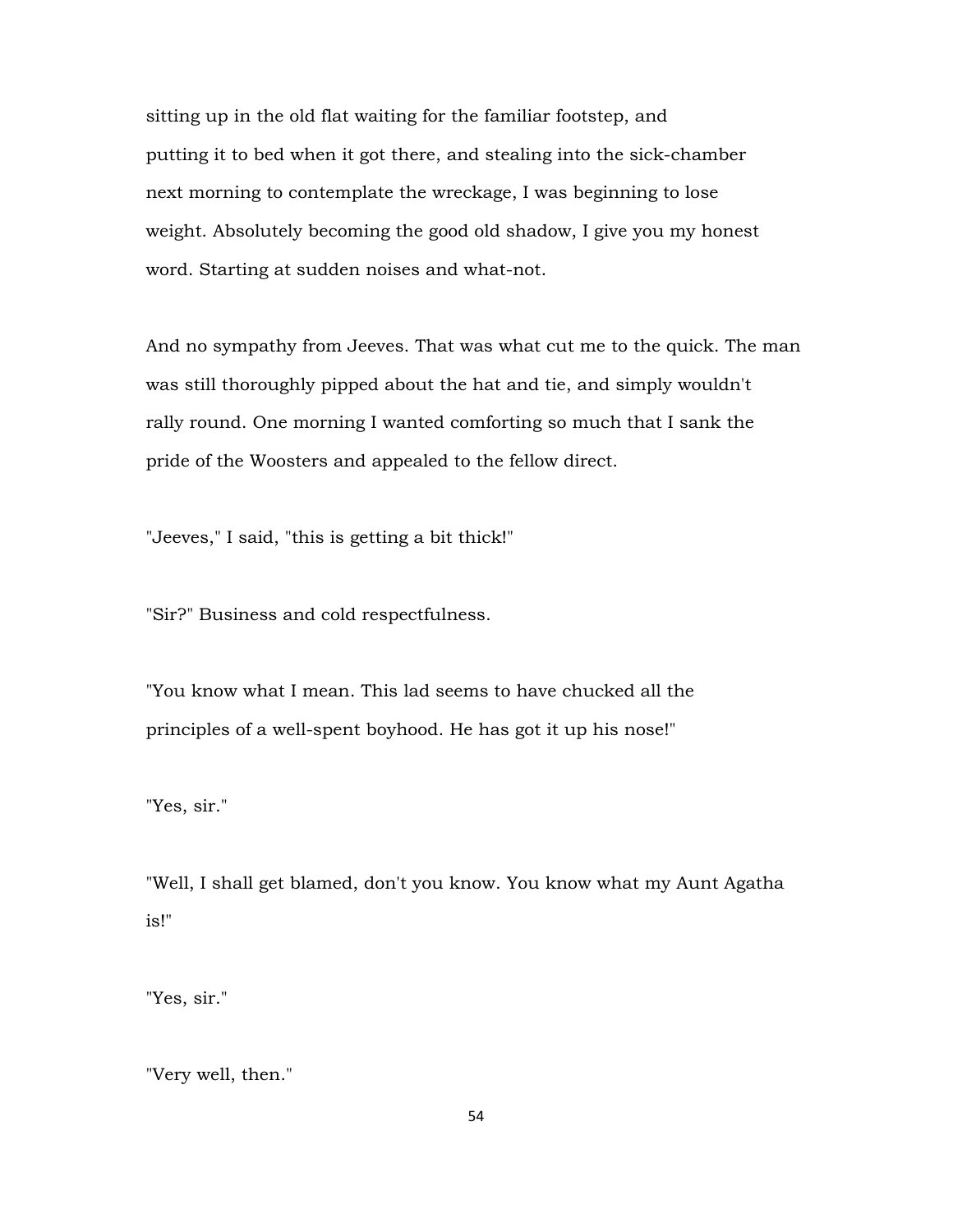I waited a moment, but he wouldn't unbend.

"Jeeves," I said, "haven't you any scheme up your sleeve for coping with this blighter?"

"No, sir."

And he shimmered off to his lair. Obstinate devil! So dashed absurd, don't you know. It wasn't as if there was anything wrong with that Country Gentleman hat. It was a remarkably priceless effort, and much admired by the lads. But, just because he preferred the Longacre, he left me flat.

It was shortly after this that young Motty got the idea of bringing pals back in the small hours to continue the gay revels in the home. This was where I began to crack under the strain. You see, the part of town where I was living wasn't the right place for that sort of thing. I knew lots of chappies down Washington Square way who started the evening at about 2 a.m.--artists and writers and what-not, who frolicked considerably till checked by the arrival of the morning milk. That was all right. They like that sort of thing down there. The neighbours can't get to sleep unless there's someone dancing Hawaiian dances over their heads. But on Fifty-seventh Street the atmosphere wasn't right, and when Motty turned up at three in the morning with a collection of hearty lads, who only stopped singing their college song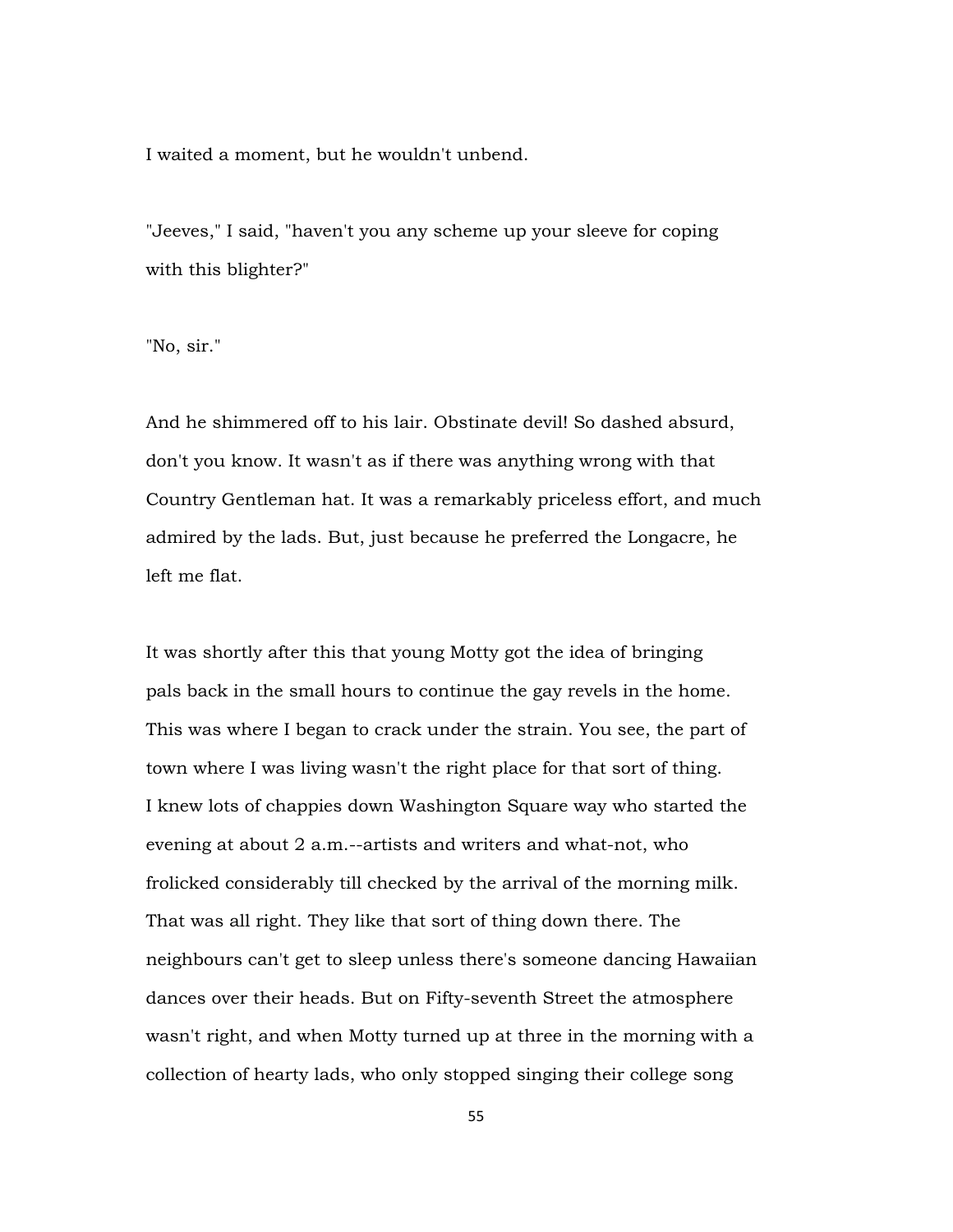when they started singing "The Old Oaken Bucket," there was a marked peevishness among the old settlers in the flats. The management was extremely terse over the telephone at breakfast-time, and took a lot of soothing.

The next night I came home early, after a lonely dinner at a place which I'd chosen because there didn't seem any chance of meeting Motty there. The sitting-room was quite dark, and I was just moving to switch on the light, when there was a sort of explosion and something collared hold of my trouser-leg. Living with Motty had reduced me to such an extent that I was simply unable to cope with this thing. I jumped backward with a loud yell of anguish, and tumbled out into the hall just as Jeeves came out of his den to see what the matter was.

"Did you call, sir?"

"Jeeves! There's something in there that grabs you by the leg!"

"That would be Rollo, sir."

"Eh?"

"I would have warned you of his presence, but I did not hear you come in. His temper is a little uncertain at present, as he has not yet settled down."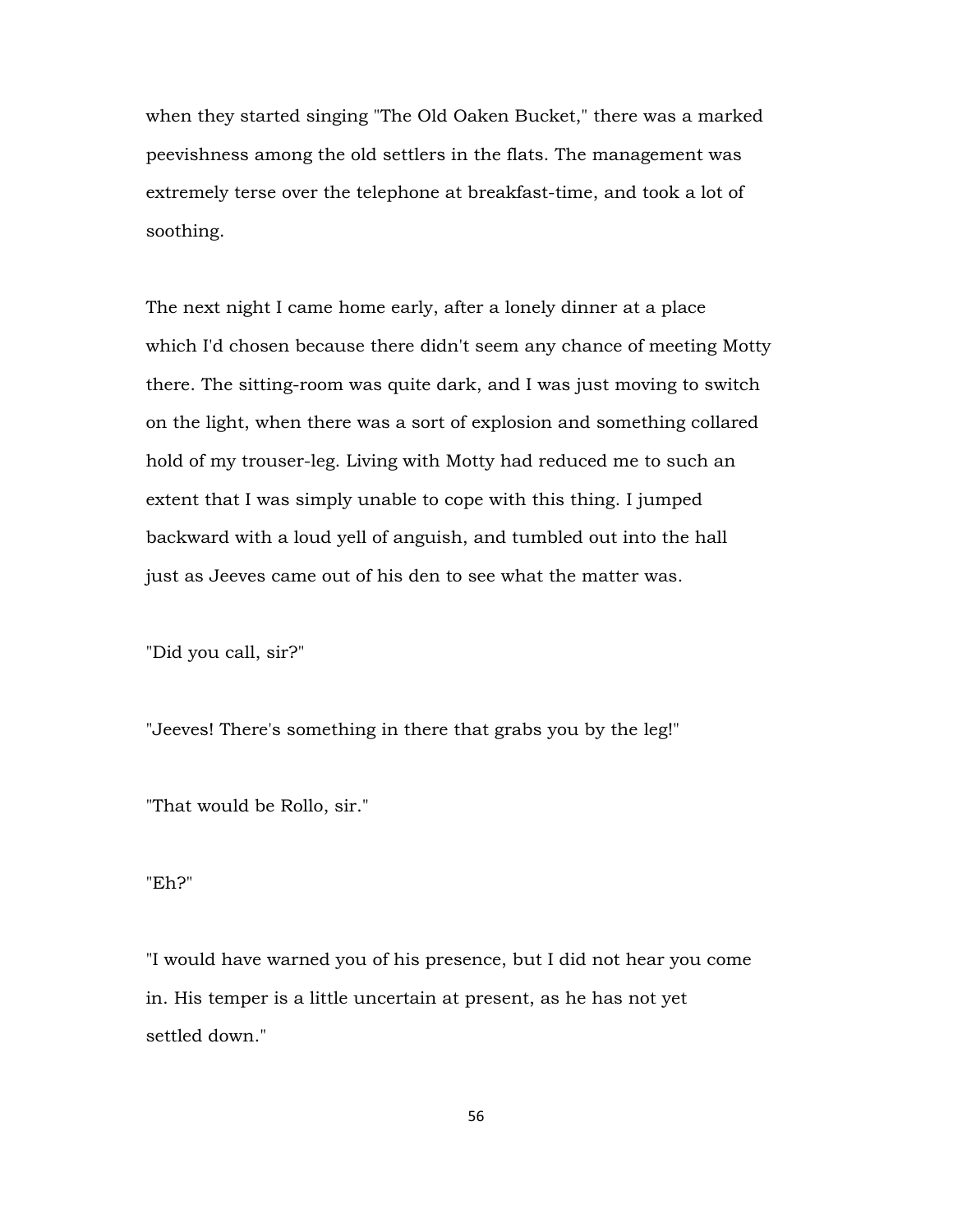"Who the deuce is Rollo?"

"His lordship's bull-terrier, sir. His lordship won him in a raffle, and tied him to the leg of the table. If you will allow me, sir, I will go in and switch on the light."

There really is nobody like Jeeves. He walked straight into the sitting-room, the biggest feat since Daniel and the lions' den, without a quiver. What's more, his magnetism or whatever they call it was such that the dashed animal, instead of pinning him by the leg, calmed down as if he had had a bromide, and rolled over on his back with all his paws in the air. If Jeeves had been his rich uncle he couldn't have been more chummy. Yet directly he caught sight of me again, he got all worked up and seemed to have only one idea in life--to start chewing me where he had left off.

"Rollo is not used to you yet, sir," said Jeeves, regarding the bally quadruped in an admiring sort of way. "He is an excellent watchdog."

"I don't want a watchdog to keep me out of my rooms."

"No, sir."

"Well, what am I to do?"

"No doubt in time the animal will learn to discriminate, sir. He will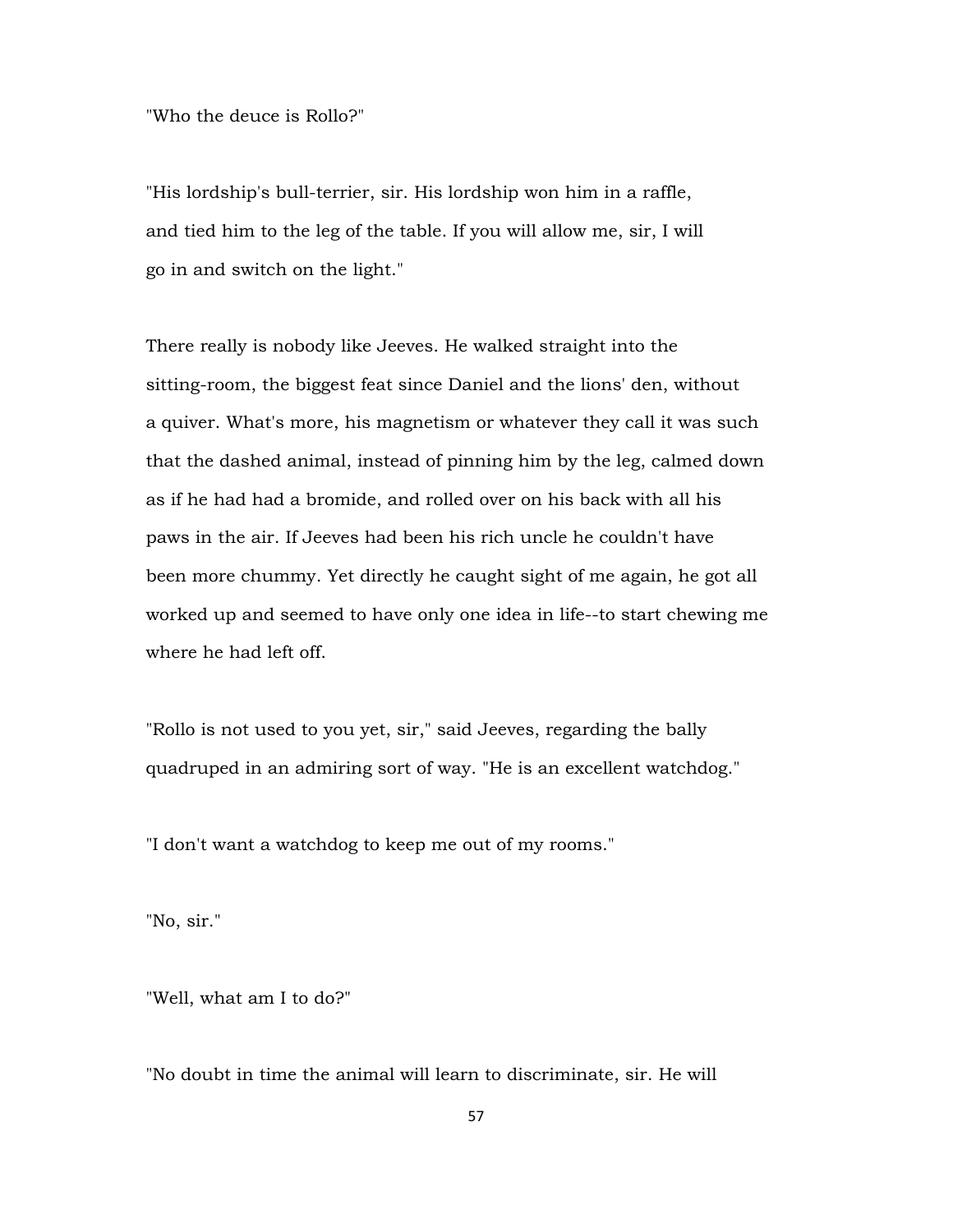learn to distinguish your peculiar scent."

"What do you mean--my peculiar scent? Correct the impression that I intend to hang about in the hall while life slips by, in the hope that one of these days that dashed animal will decide that I smell all right." I thought for a bit. "Jeeves!"

"Sir?"

"I'm going away--to-morrow morning by the first train. I shall go and stop with Mr. Todd in the country."

"Do you wish me to accompany you, sir?"

"No."

"Very good, sir."

"I don't know when I shall be back. Forward my letters."

"Yes, sir."

\* \* \* \* \*

As a matter of fact, I was back within the week. Rocky Todd, the pal I went to stay with, is a rummy sort of a chap who lives all alone in the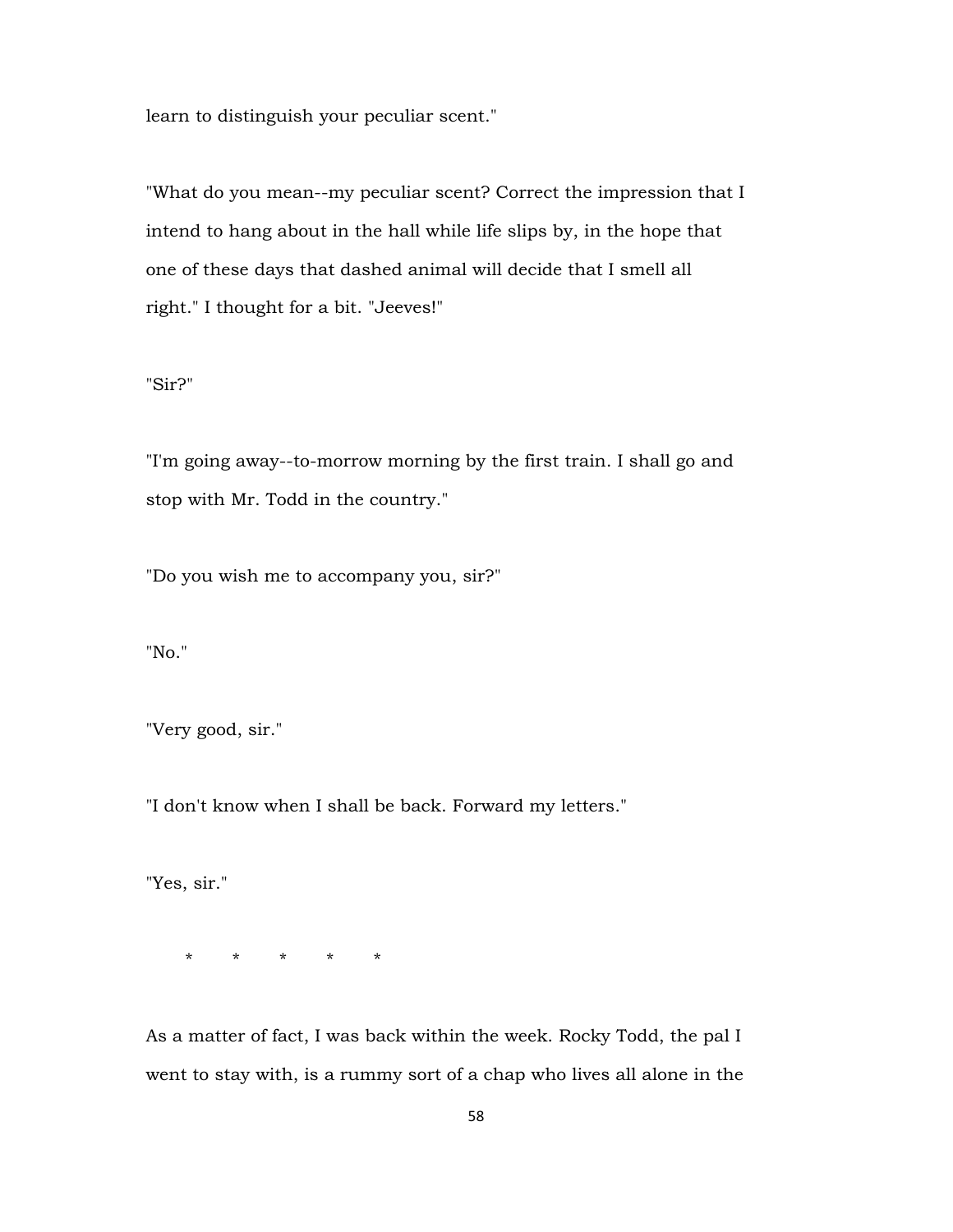wilds of Long Island, and likes it; but a little of that sort of thing goes a long way with me. Dear old Rocky is one of the best, but after a few days in his cottage in the woods, miles away from anywhere, New York, even with Motty on the premises, began to look pretty good to me. The days down on Long Island have forty-eight hours in them; you can't get to sleep at night because of the bellowing of the crickets; and you have to walk two miles for a drink and six for an evening paper. I thanked Rocky for his kind hospitality, and caught the only train they have down in those parts. It landed me in New York about dinner-time. I went straight to the old flat. Jeeves came out of his lair. I looked round cautiously for Rollo.

"Where's that dog, Jeeves? Have you got him tied up?"

"The animal is no longer here, sir. His lordship gave him to the porter, who sold him. His lordship took a prejudice against the animal on account of being bitten by him in the calf of the leg."

I don't think I've ever been so bucked by a bit of news. I felt I had misjudged Rollo. Evidently, when you got to know him better, he had a lot of intelligence in him.

"Ripping!" I said. "Is Lord Pershore in, Jeeves?"

"No, sir."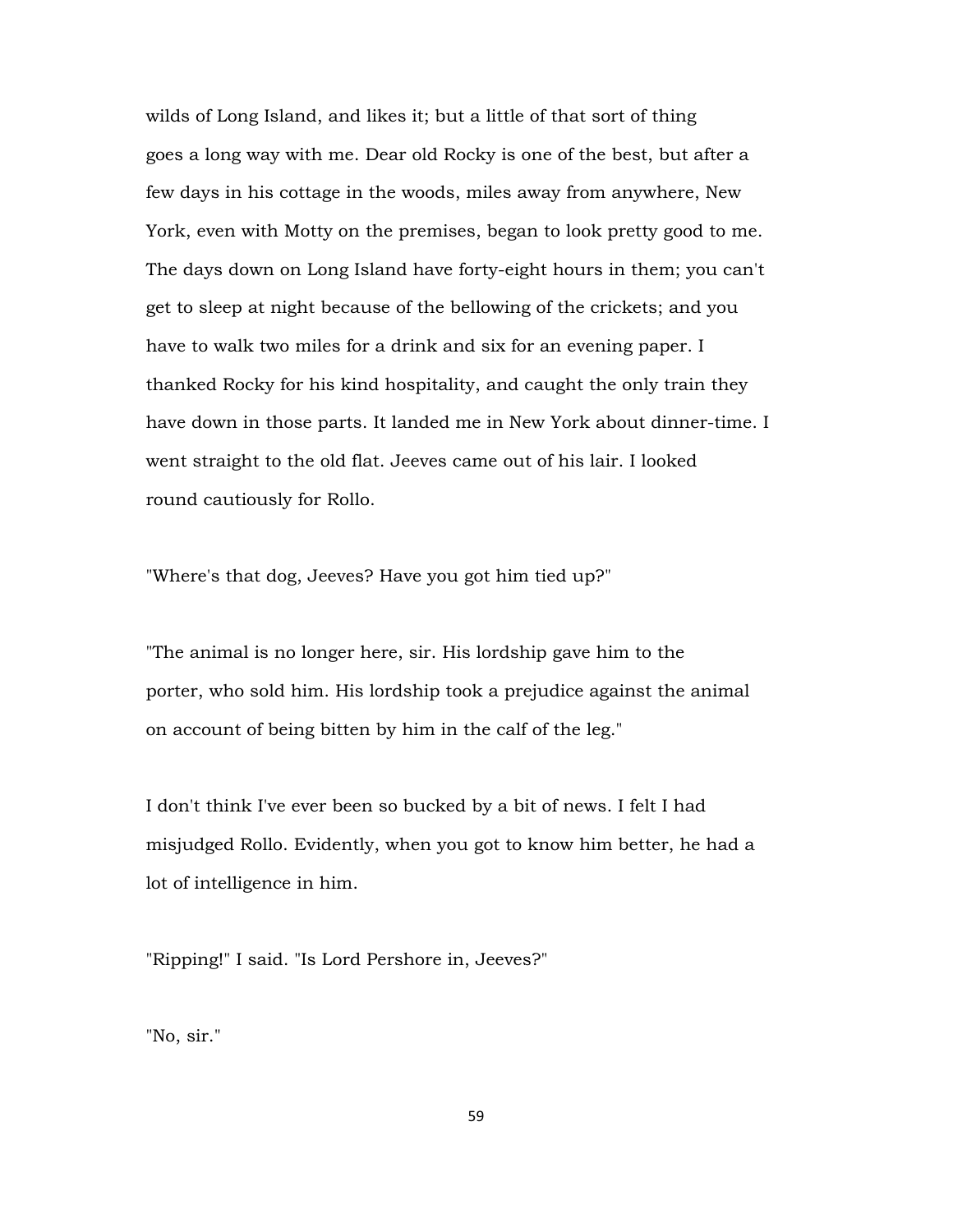"Do you expect him back to dinner?"

"No, sir."

"Where is he?"

"In prison, sir."

Have you ever trodden on a rake and had the handle jump up and hit you? That's how I felt then.

"In prison!"

"Yes, sir."

"You don't mean--in prison?"

"Yes, sir."

I lowered myself into a chair.

"Why?" I said.

"He assaulted a constable, sir."

"Lord Pershore assaulted a constable!"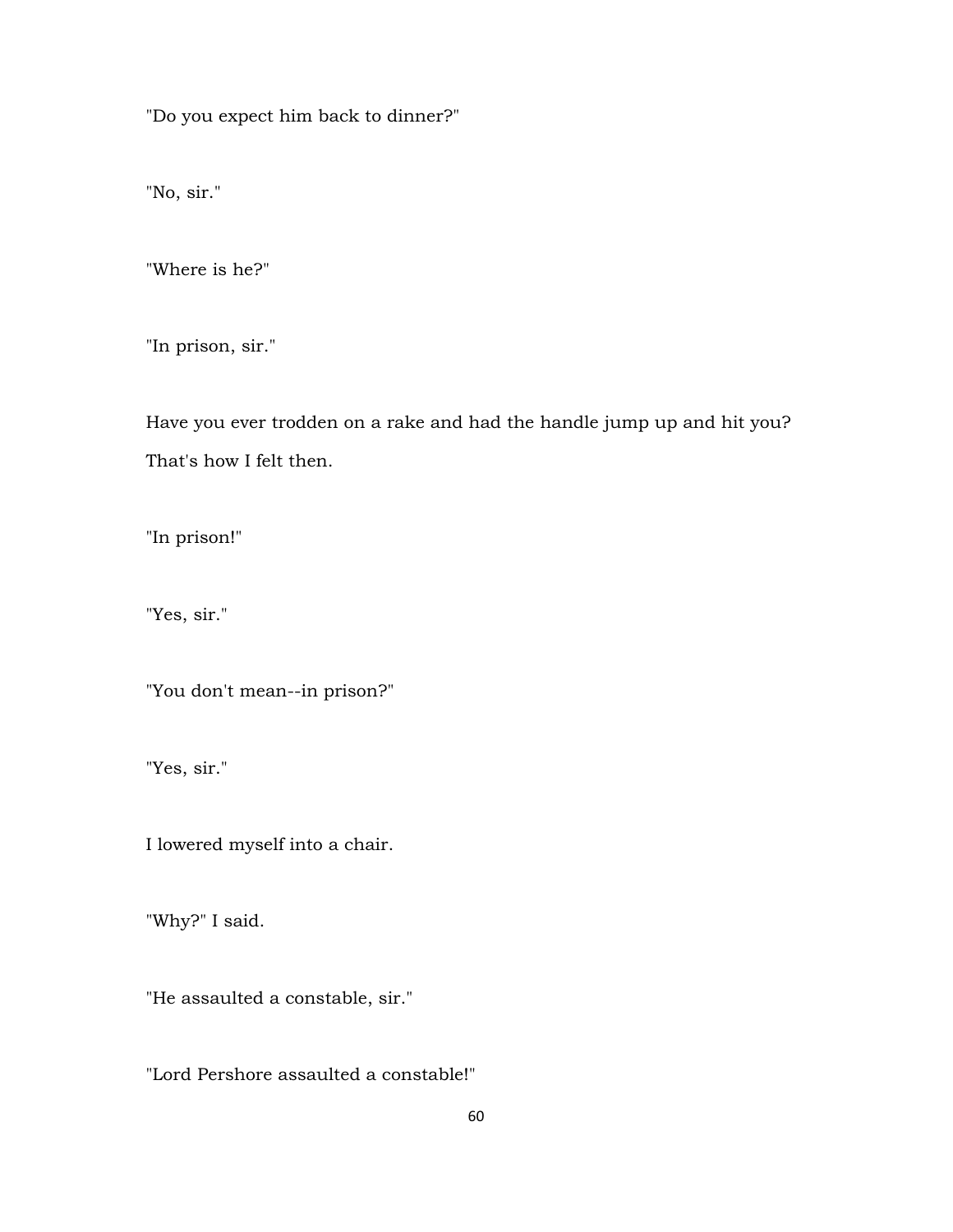"Yes, sir."

I digested this.

"But, Jeeves, I say! This is frightful!"

"Sir?"

"What will Lady Malvern say when she finds out?"

"I do not fancy that her ladyship will find out, sir."

"But she'll come back and want to know where he is."

"I rather fancy, sir, that his lordship's bit of time will have run out by then."

"But supposing it hasn't?"

"In that event, sir, it may be judicious to prevaricate a little."

"How?"

"If I might make the suggestion, sir, I should inform her ladyship that his lordship has left for a short visit to Boston."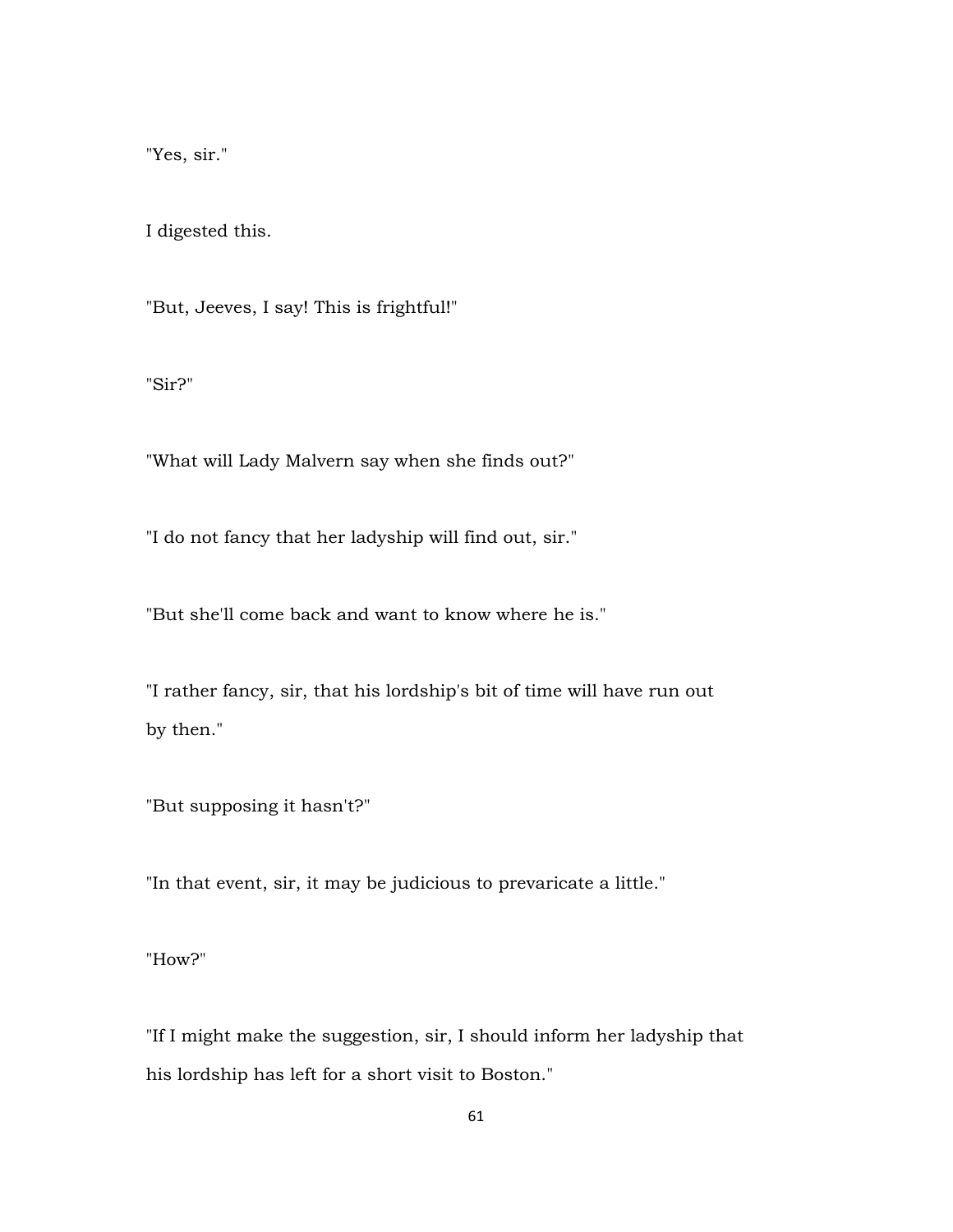"Why Boston?"

"Very interesting and respectable centre, sir."

"Jeeves, I believe you've hit it."

"I fancy so, sir."

"Why, this is really the best thing that could have happened. If this hadn't turned up to prevent him, young Motty would have been in a sanatorium by the time Lady Malvern got back."

"Exactly, sir."

The more I looked at it in that way, the sounder this prison wheeze seemed to me. There was no doubt in the world that prison was just what the doctor ordered for Motty. It was the only thing that could have pulled him up. I was sorry for the poor blighter, but, after all, I reflected, a chappie who had lived all his life with Lady Malvern, in a small village in the interior of Shropshire, wouldn't have much to kick at in a prison. Altogether, I began to feel absolutely braced again. Life became like what the poet Johnnie says--one grand, sweet song. Things went on so comfortably and peacefully for a couple of weeks that I give you my word that I'd almost forgotten such a person as Motty existed. The only flaw in the scheme of things was that Jeeves was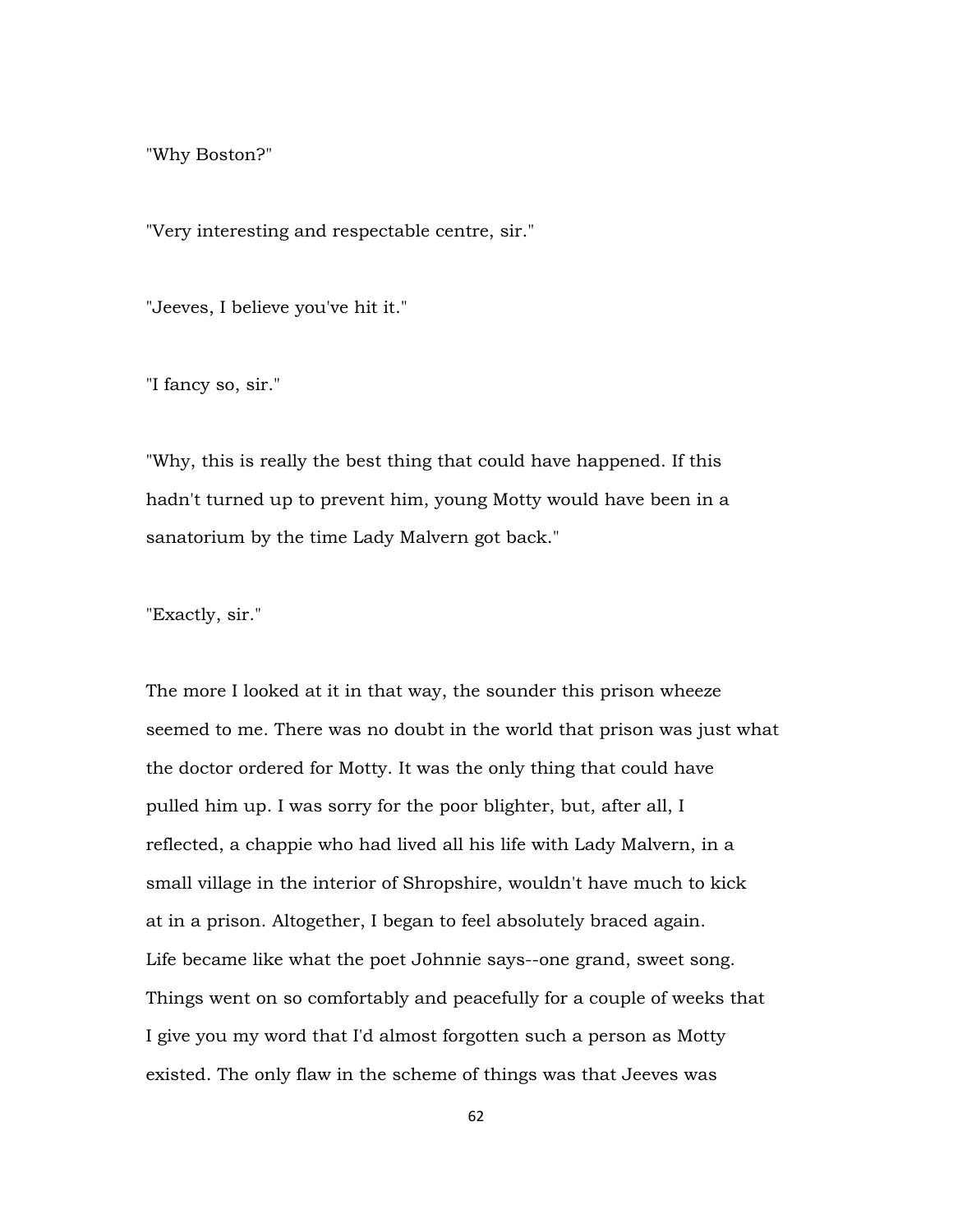still pained and distant. It wasn't anything he said or did, mind you, but there was a rummy something about him all the time. Once when I was tying the pink tie I caught sight of him in the looking-glass. There was a kind of grieved look in his eye.

And then Lady Malvern came back, a good bit ahead of schedule. I hadn't been expecting her for days. I'd forgotten how time had been slipping along. She turned up one morning while I was still in bed sipping tea and thinking of this and that. Jeeves flowed in with the announcement that he had just loosed her into the sitting-room. I draped a few garments round me and went in.

There she was, sitting in the same arm-chair, looking as massive as ever. The only difference was that she didn't uncover the teeth, as she had done the first time.

"Good morning," I said. "So you've got back, what?"

"I have got back."

There was something sort of bleak about her tone, rather as if she had swallowed an east wind. This I took to be due to the fact that she probably hadn't breakfasted. It's only after a bit of breakfast that I'm able to regard the world with that sunny cheeriness which makes a fellow the universal favourite. I'm never much of a lad till I've engulfed an egg or two and a beaker of coffee.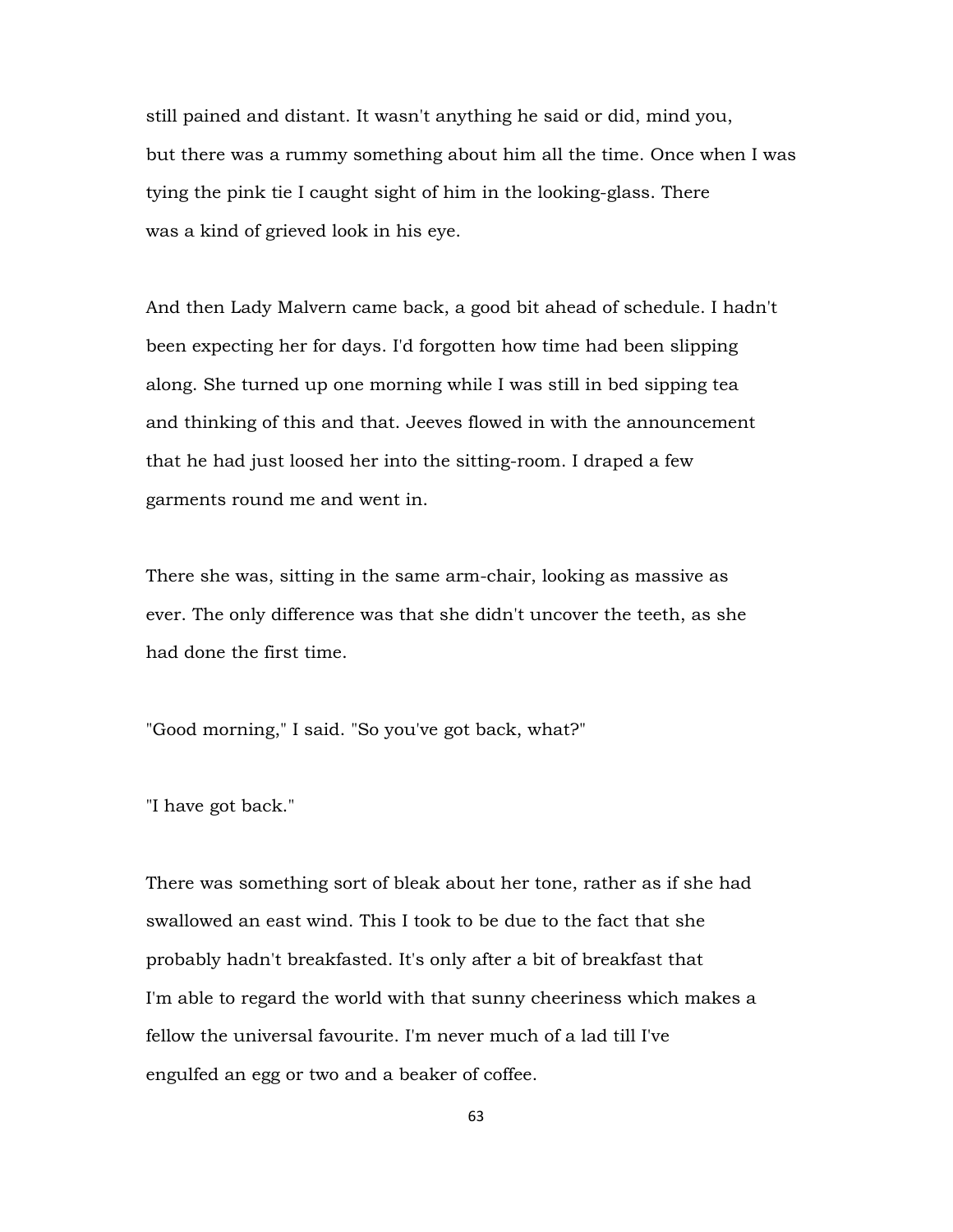"I suppose you haven't breakfasted?"

"I have not yet breakfasted."

"Won't you have an egg or something? Or a sausage or something? Or something?"

"No, thank you."

She spoke as if she belonged to an anti-sausage society or a league for the suppression of eggs. There was a bit of a silence.

"I called on you last night," she said, "but you were out."

"Awfully sorry! Had a pleasant trip?"

"Extremely, thank you."

"See everything? Niag'ra Falls, Yellowstone Park, and the jolly old Grand Canyon, and what-not?"

"I saw a great deal."

There was another slightly frappé silence. Jeeves floated silently into the dining-room and began to lay the breakfast-table.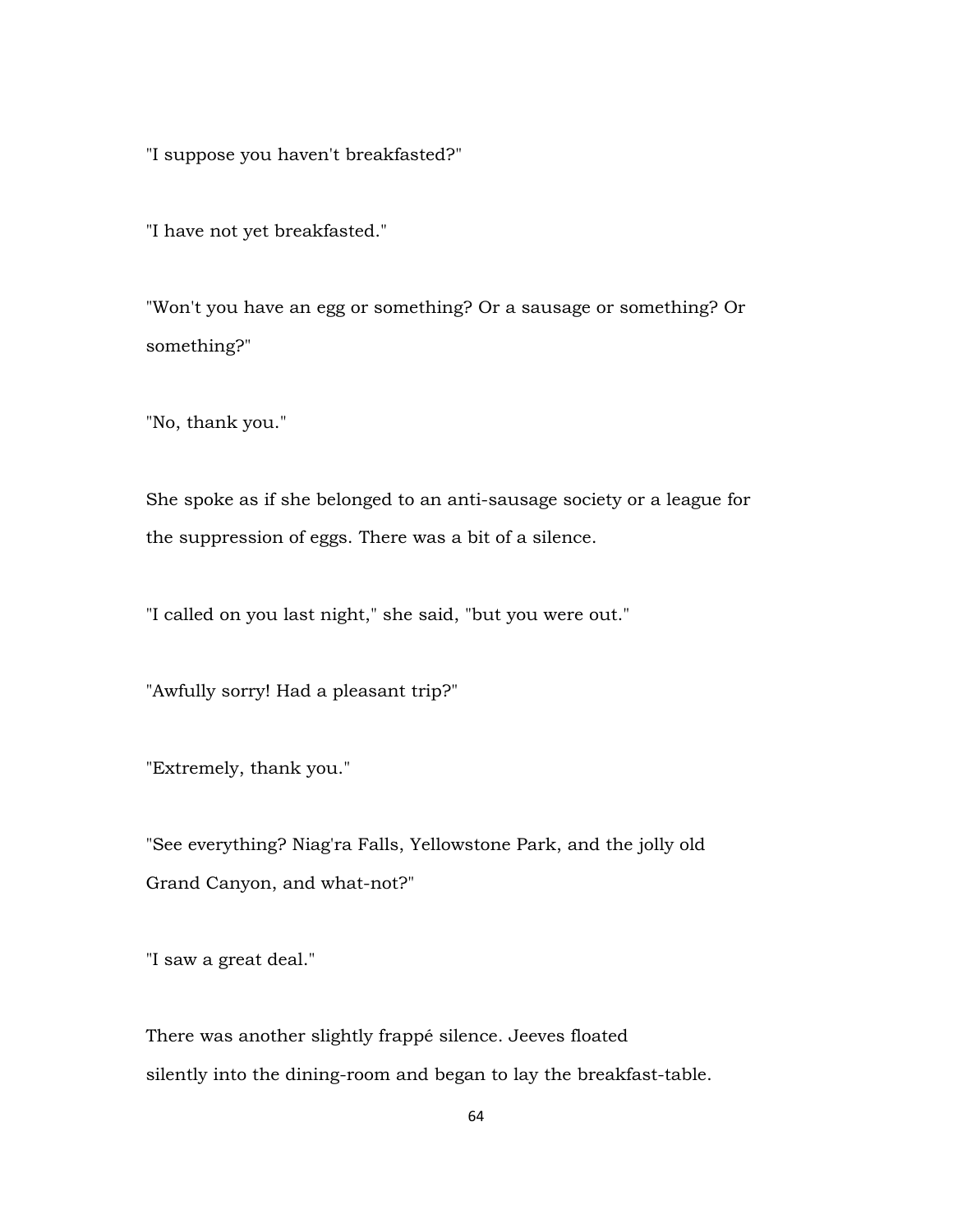"I hope Wilmot was not in your way, Mr. Wooster?"

I had been wondering when she was going to mention Motty.

"Rather not! Great pals! Hit it off splendidly."

"You were his constant companion, then?"

"Absolutely! We were always together. Saw all the sights, don't you know. We'd take in the Museum of Art in the morning, and have a bit of lunch at some good vegetarian place, and then toddle along to a sacred concert in the afternoon, and home to an early dinner. We usually played dominoes after dinner. And then the early bed and the refreshing sleep. We had a great time. I was awfully sorry when he went away to Boston."

"Oh! Wilmot is in Boston?"

"Yes. I ought to have let you know, but of course we didn't know where you were. You were dodging all over the place like a snipe--I mean, don't you know, dodging all over the place, and we couldn't get at you. Yes, Motty went off to Boston."

"You're sure he went to Boston?"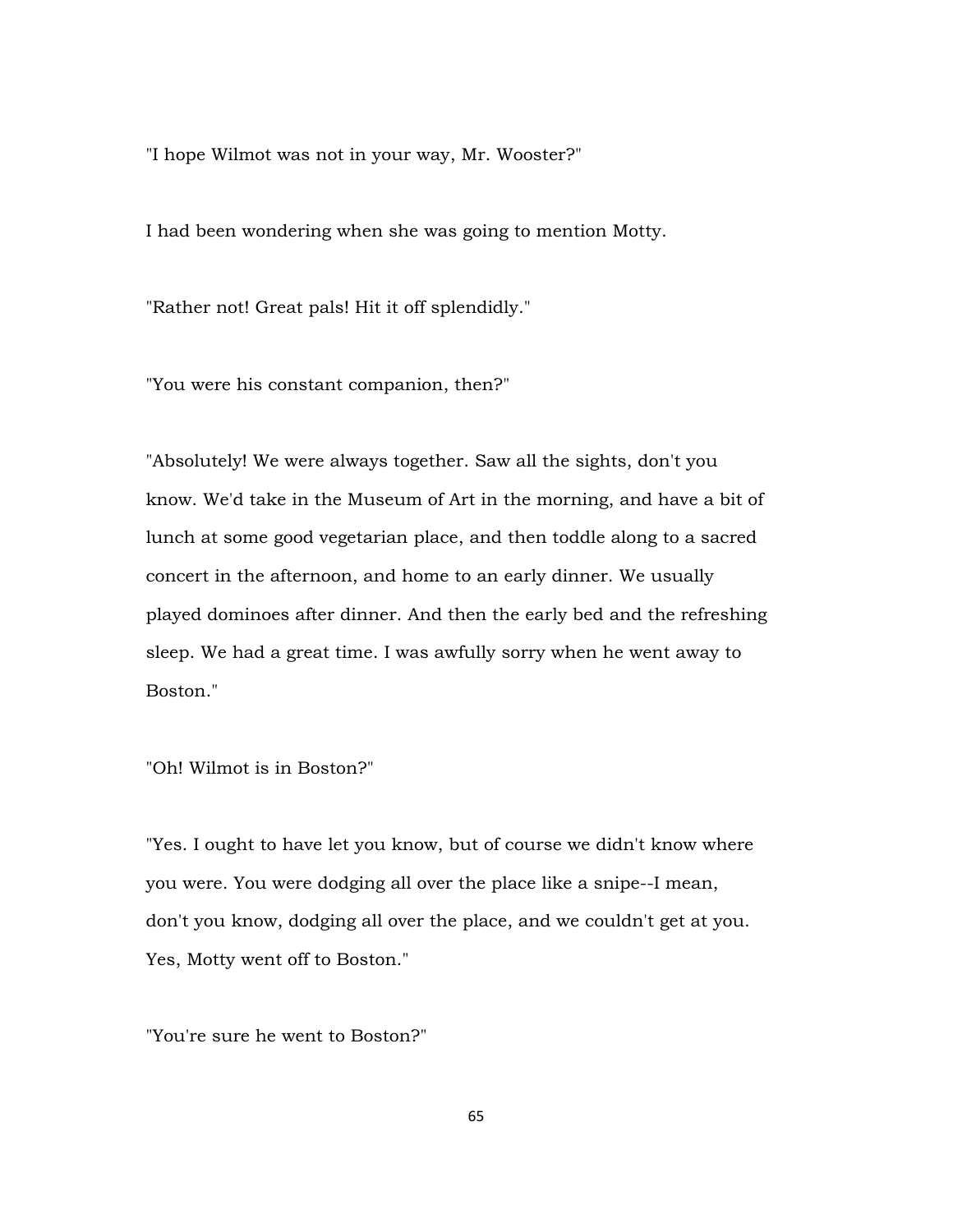"Oh, absolutely." I called out to Jeeves, who was now messing about in the next room with forks and so forth: "Jeeves, Lord Pershore didn't change his mind about going to Boston, did he?"

"No, sir."

"I thought I was right. Yes, Motty went to Boston."

"Then how do you account, Mr. Wooster, for the fact that when I went yesterday afternoon to Blackwell's Island prison, to secure material for my book, I saw poor, dear Wilmot there, dressed in a striped suit, seated beside a pile of stones with a hammer in his hands?"

I tried to think of something to say, but nothing came. A chappie has to be a lot broader about the forehead than I am to handle a jolt like this. I strained the old bean till it creaked, but between the collar and the hair parting nothing stirred. I was dumb. Which was lucky, because I wouldn't have had a chance to get any persiflage out of my system. Lady Malvern collared the conversation. She had been bottling it up, and now it came out with a rush:

"So this is how you have looked after my poor, dear boy, Mr. Wooster! So this is how you have abused my trust! I left him in your charge, thinking that I could rely on you to shield him from evil. He came to you innocent, unversed in the ways of the world, confiding, unused to the temptations of a large city, and you led him astray!"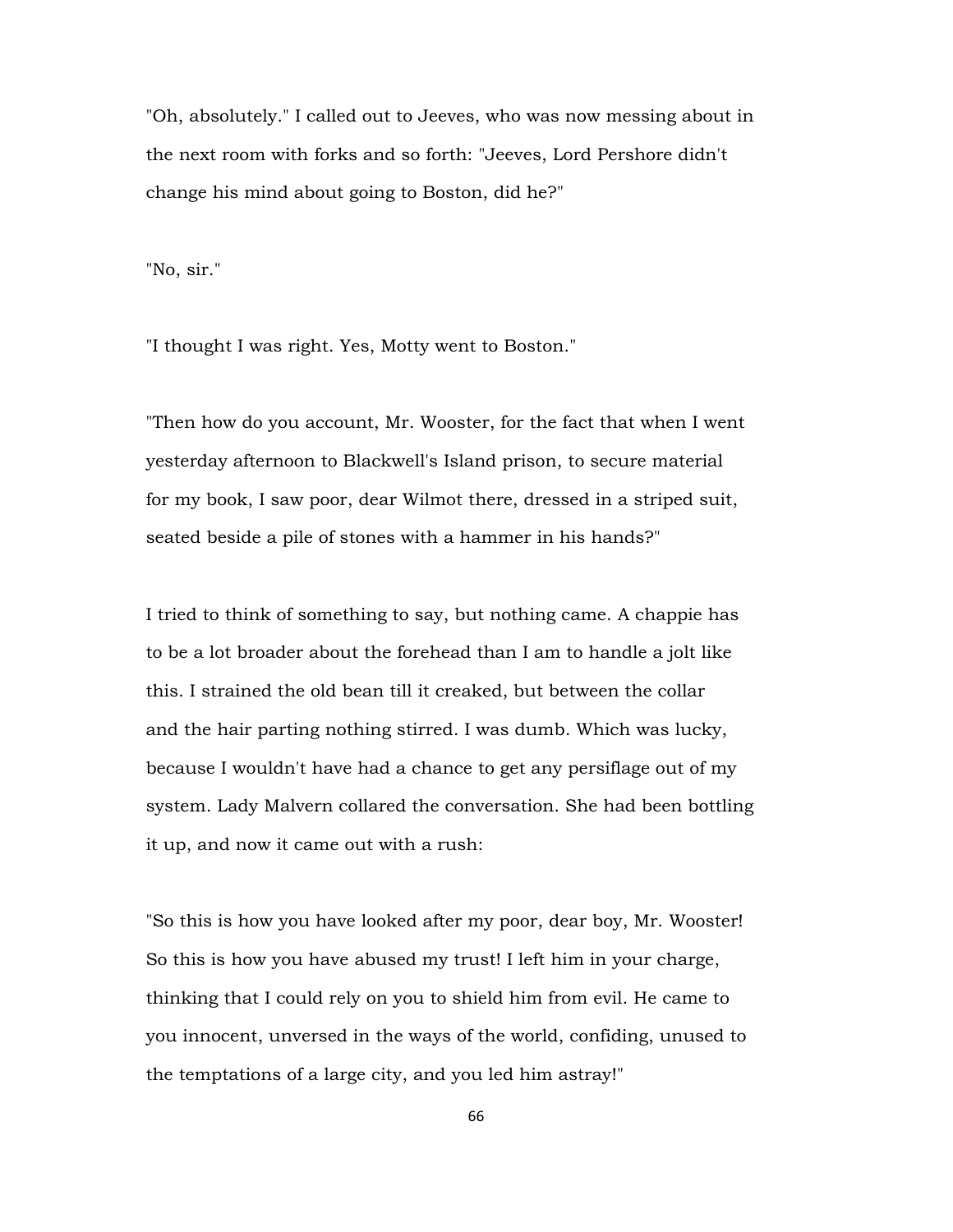I hadn't any remarks to make. All I could think of was the picture of Aunt Agatha drinking all this in and reaching out to sharpen the hatchet against my return.

"You deliberately----"

Far away in the misty distance a soft voice spoke:

"If I might explain, your ladyship."

Jeeves had projected himself in from the dining-room and materialized on the rug. Lady Malvern tried to freeze him with a look, but you can't do that sort of thing to Jeeves. He is look-proof.

"I fancy, your ladyship, that you have misunderstood Mr. Wooster, and that he may have given you the impression that he was in New York when his lordship--was removed. When Mr. Wooster informed your ladyship that his lordship had gone to Boston, he was relying on the version I had given him of his lordship's movements. Mr. Wooster was away, visiting a friend in the country, at the time, and knew nothing of the matter till your ladyship informed him."

Lady Malvern gave a kind of grunt. It didn't rattle Jeeves.

"I feared Mr. Wooster might be disturbed if he knew the truth, as he is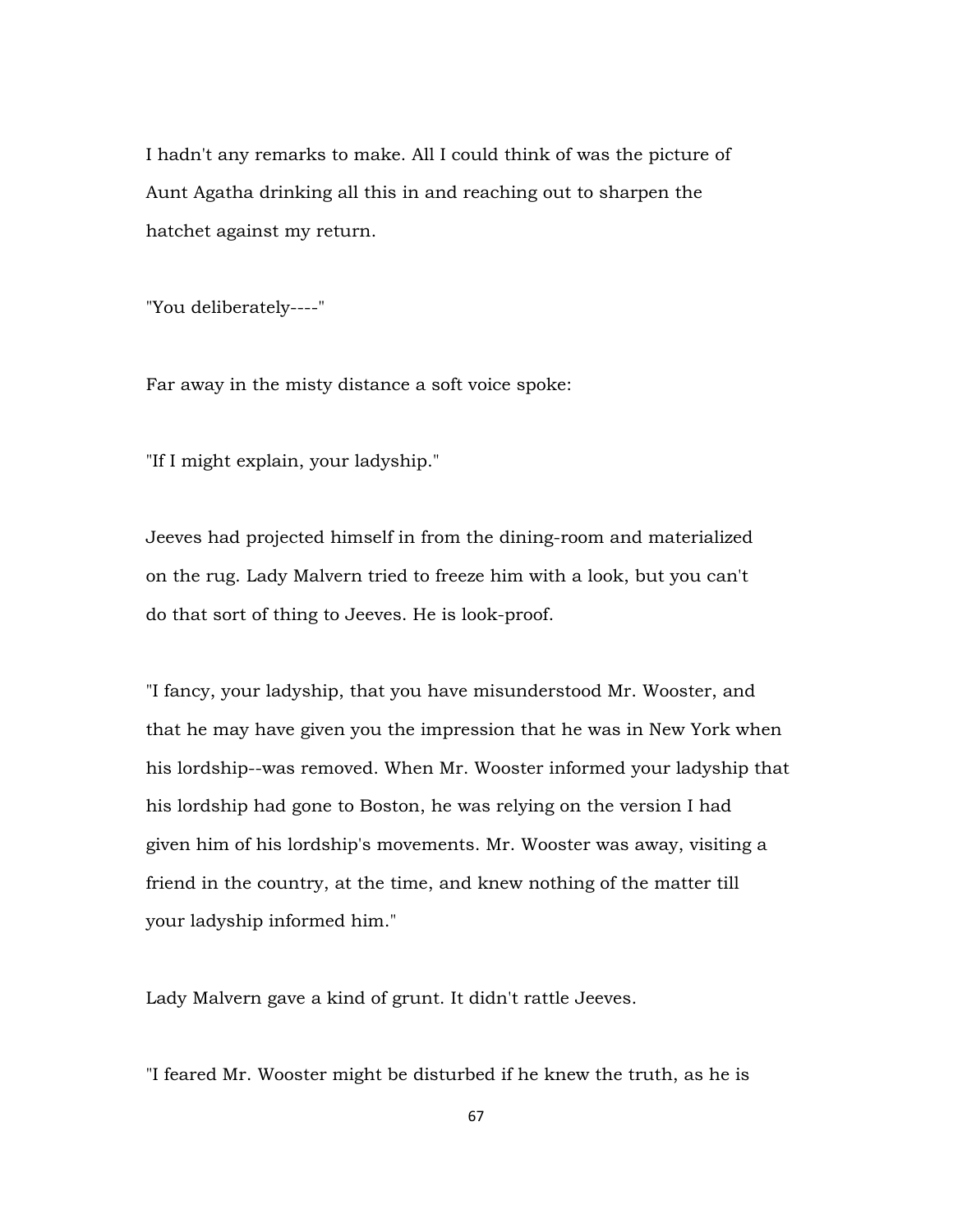so attached to his lordship and has taken such pains to look after him, so I took the liberty of telling him that his lordship had gone away for a visit. It might have been hard for Mr. Wooster to believe that his lordship had gone to prison voluntarily and from the best motives, but your ladyship, knowing him better, will readily understand."

"What!" Lady Malvern goggled at him. "Did you say that Lord Pershore went to prison voluntarily?"

"If I might explain, your ladyship. I think that your ladyship's parting words made a deep impression on his lordship. I have frequently heard him speak to Mr. Wooster of his desire to do something to follow your ladyship's instructions and collect material for your ladyship's book on America. Mr. Wooster will bear me out when I say that his lordship was frequently extremely depressed at the thought that he was doing so little to help."

"Absolutely, by Jove! Quite pipped about it!" I said.

"The idea of making a personal examination into the prison system of the country--from within--occurred to his lordship very suddenly one night. He embraced it eagerly. There was no restraining him."

Lady Malvern looked at Jeeves, then at me, then at Jeeves again. I could see her struggling with the thing.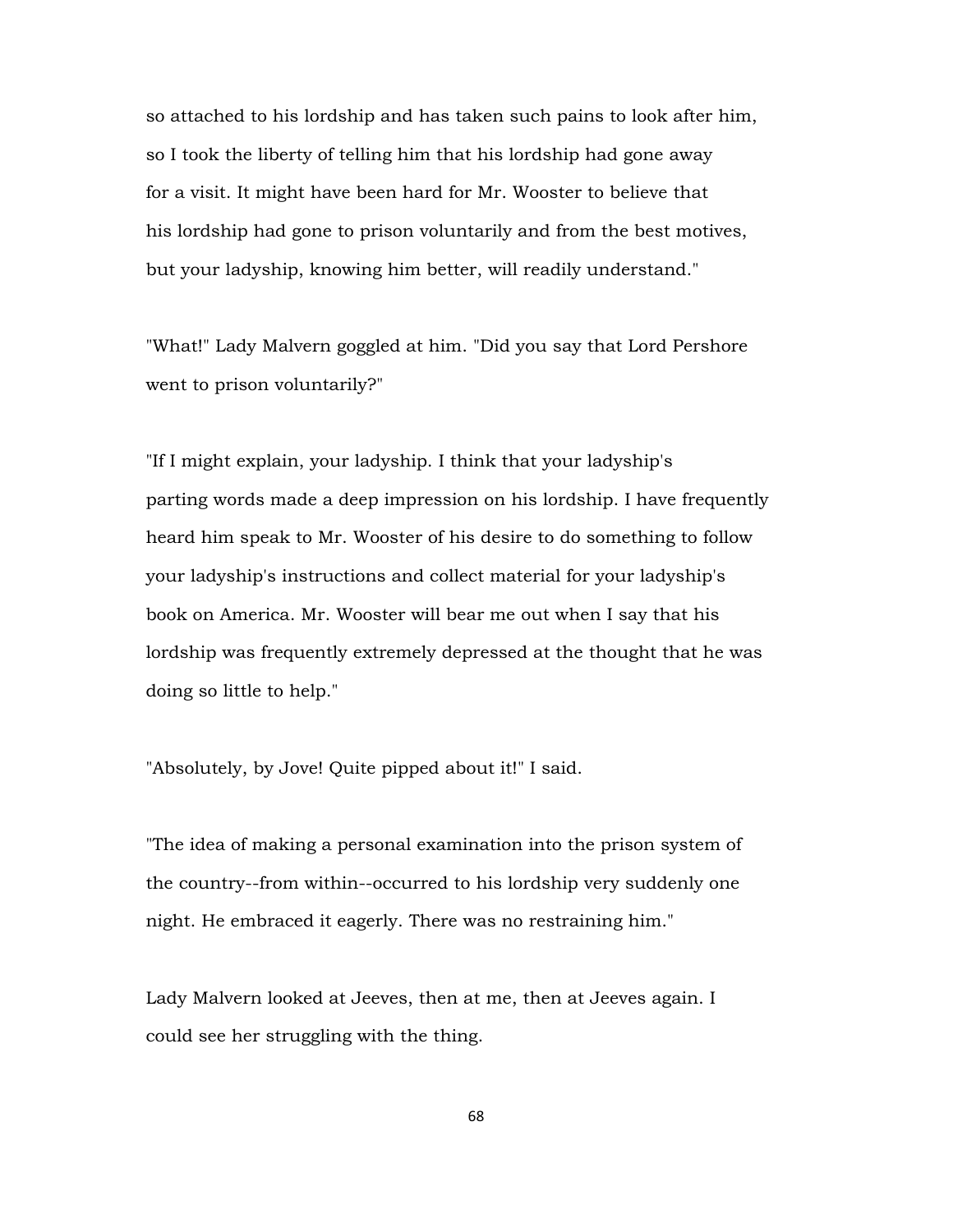"Surely, your ladyship," said Jeeves, "it is more reasonable to suppose that a gentleman of his lordship's character went to prison of his own volition than that he committed some breach of the law which necessitated his arrest?"

Lady Malvern blinked. Then she got up.

"Mr. Wooster," she said, "I apologize. I have done you an injustice. I should have known Wilmot better. I should have had more faith in his pure, fine spirit."

"Absolutely!" I said.

"Your breakfast is ready, sir," said Jeeves.

I sat down and dallied in a dazed sort of way with a poached egg.

"Jeeves," I said, "you are certainly a life-saver!"

"Thank you, sir."

"Nothing would have convinced my Aunt Agatha that I hadn't lured that blighter into riotous living."

"I fancy you are right, sir."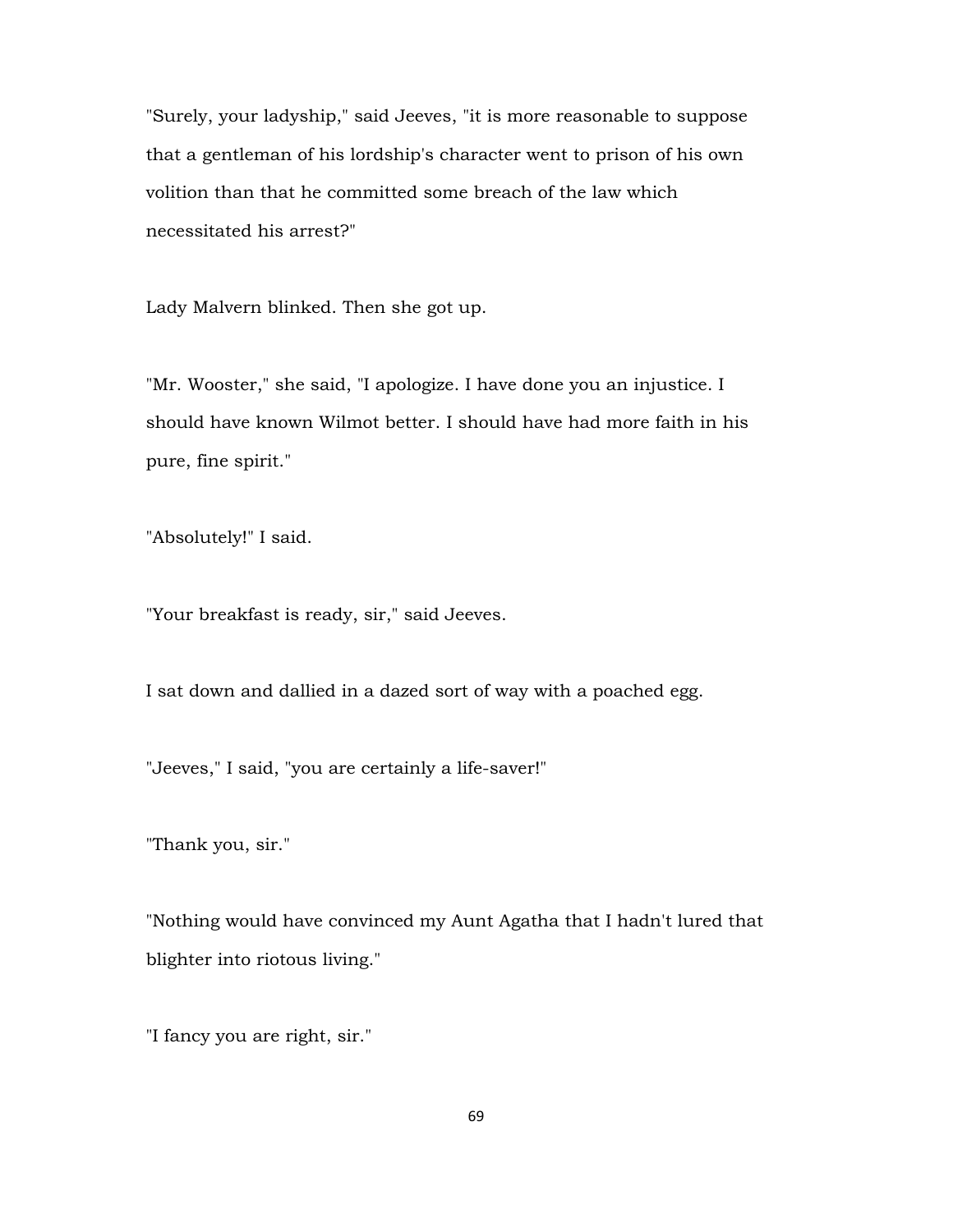I champed my egg for a bit. I was most awfully moved, don't you know, by the way Jeeves had rallied round. Something seemed to tell me that this was an occasion that called for rich rewards. For a moment I hesitated. Then I made up my mind.

"Jeeves!"

"Sir?"

"That pink tie!"

"Yes, sir?"

"Burn it!"

"Thank you, sir."

"And, Jeeves!"

"Yes, sir?"

"Take a taxi and get me that Longacre hat, as worn by John Drew!"

"Thank you very much, sir."

I felt most awfully braced. I felt as if the clouds had rolled away and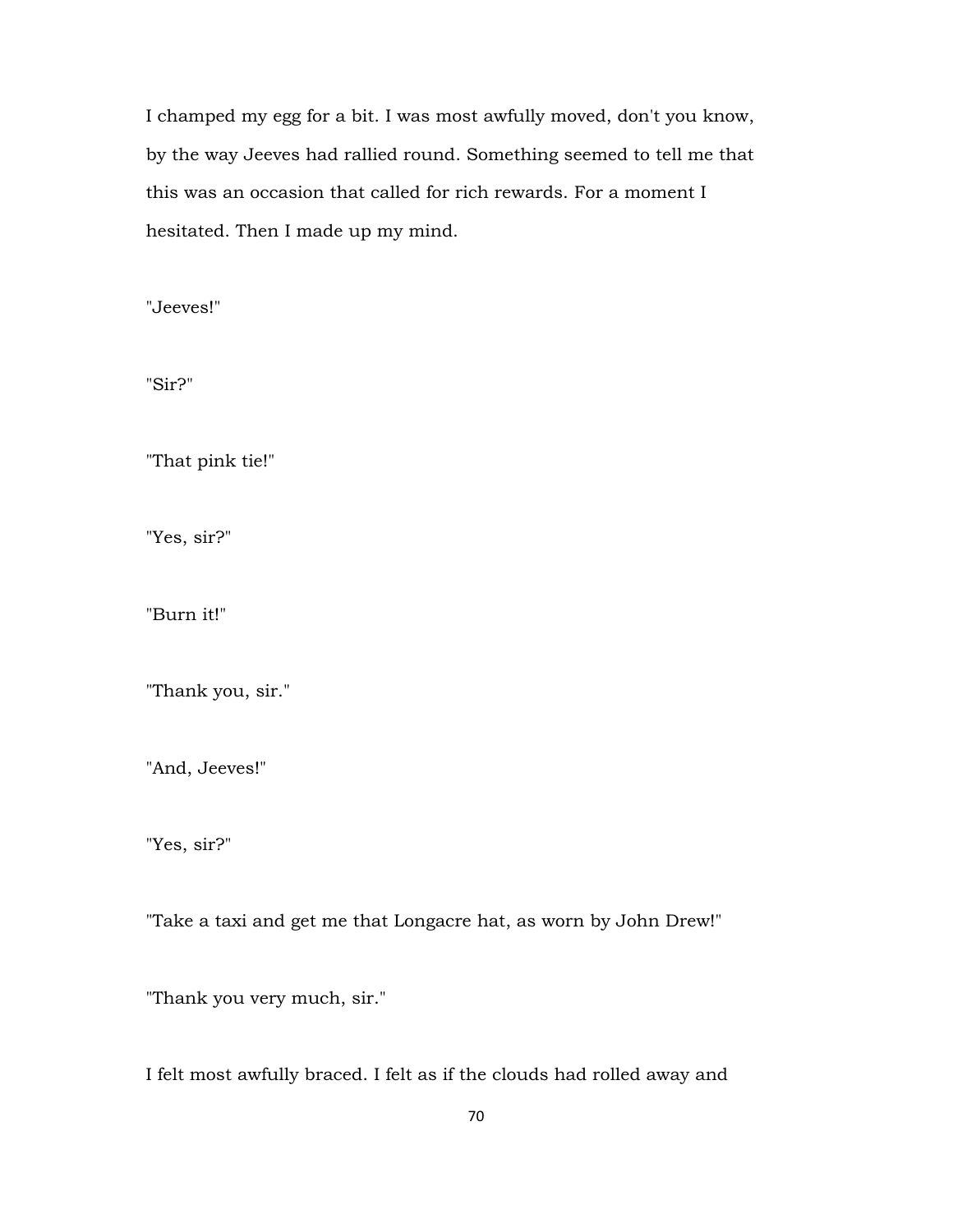all was as it used to be. I felt like one of those chappies in the novels who calls off the fight with his wife in the last chapter and decides to forget and forgive. I felt I wanted to do all sorts of other things to show Jeeves that I appreciated him.

"Jeeves," I said, "it isn't enough. Is there anything else you would like?"

"Yes, sir. If I may make the suggestion--fifty dollars."

"Fifty dollars?"

"It will enable me to pay a debt of honour, sir. I owe it to his lordship."

"You owe Lord Pershore fifty dollars?"

"Yes, sir. I happened to meet him in the street the night his lordship was arrested. I had been thinking a good deal about the most suitable method of inducing him to abandon his mode of living, sir. His lordship was a little over-excited at the time and I fancy that he mistook me for a friend of his. At any rate when I took the liberty of wagering him fifty dollars that he would not punch a passing policeman in the eye, he accepted the bet very cordially and won it."

I produced my pocket-book and counted out a hundred.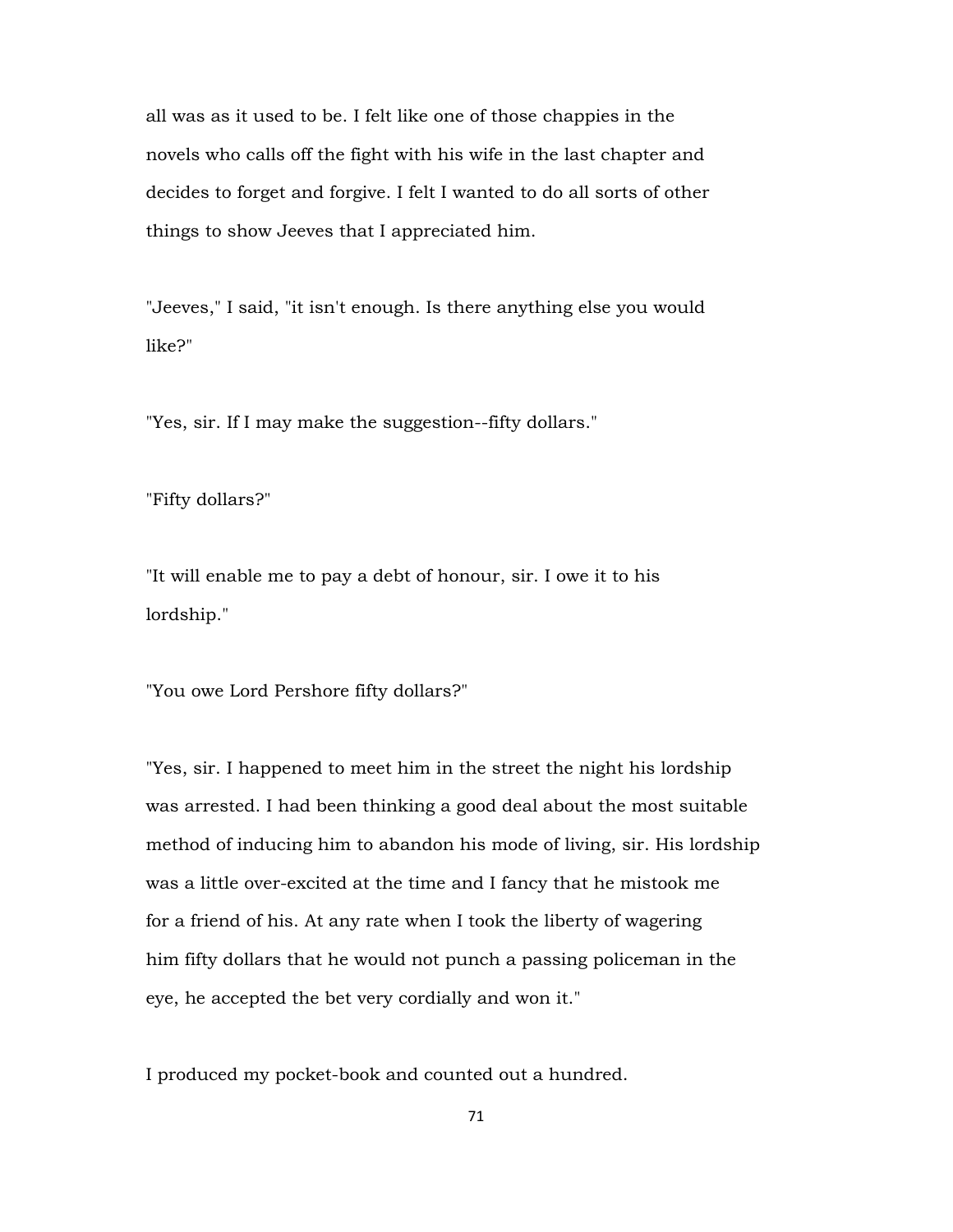"Take this, Jeeves," I said; "fifty isn't enough. Do you know, Jeeves, you're--well, you absolutely stand alone!"

"I endeavour to give satisfaction, sir," said Jeeves.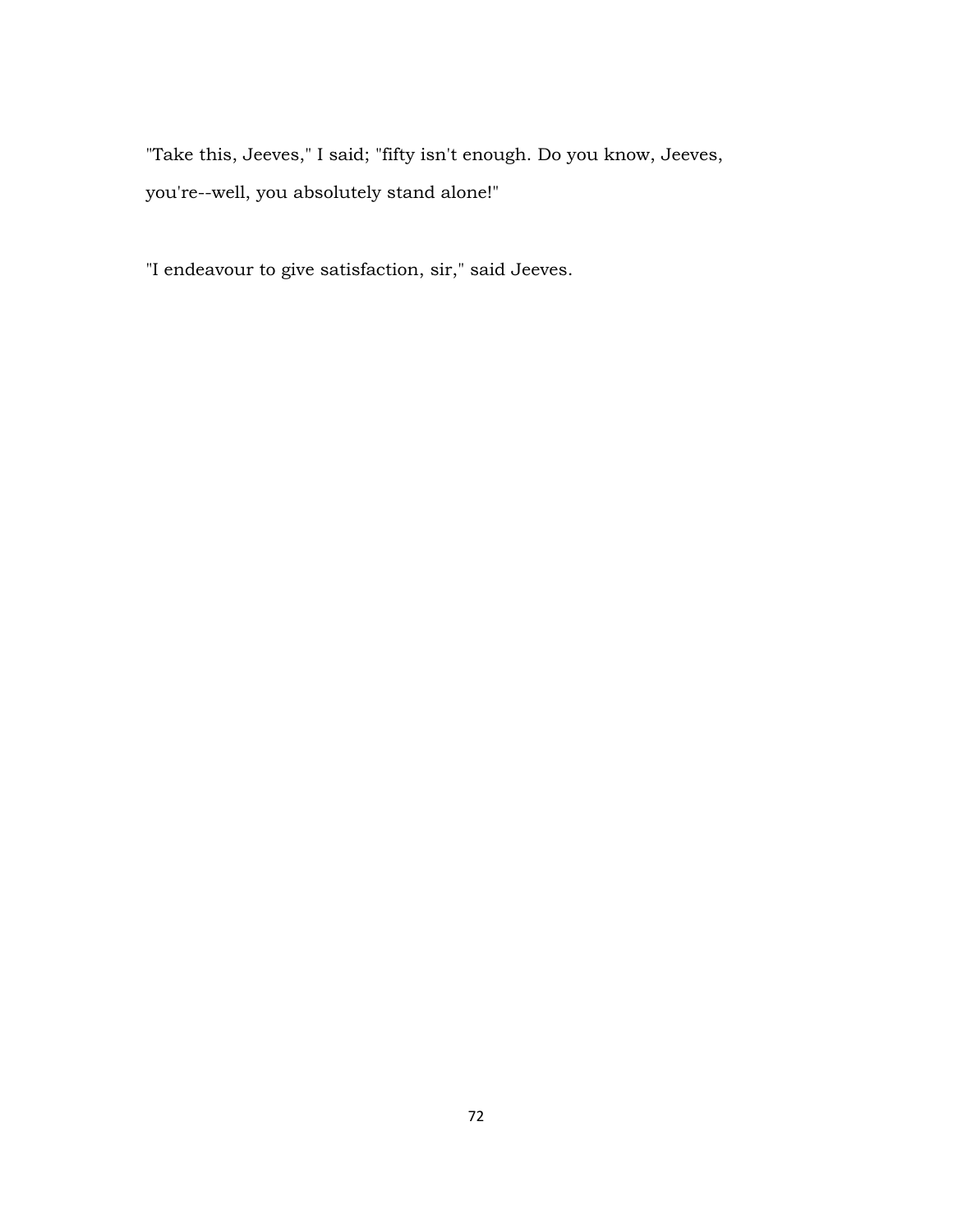Sometimes of a morning, as I've sat in bed sucking down the early cup of tea and watched my man Jeeves flitting about the room and putting out the raiment for the day, I've wondered what the deuce I should do if the fellow ever took it into his head to leave me. It's not so bad now I'm in New York, but in London the anxiety was frightful. There used to be all sorts of attempts on the part of low blighters to sneak him away from me. Young Reggie Foljambe to my certain knowledge offered him double what I was giving him, and Alistair Bingham-Reeves, who's got a valet who had been known to press his trousers sideways, used to look at him, when he came to see me, with a kind of glittering hungry eye which disturbed me deucedly. Bally pirates!

The thing, you see, is that Jeeves is so dashed competent. You can spot it even in the way he shoves studs into a shirt.

I rely on him absolutely in every crisis, and he never lets me down. And, what's more, he can always be counted on to extend himself on behalf of any pal of mine who happens to be to all appearances knee-deep in the bouillon. Take the rather rummy case, for instance, of dear old Bicky and his uncle, the hard-boiled egg.

It happened after I had been in America for a few months. I got back to the flat latish one night, and when Jeeves brought me the final drink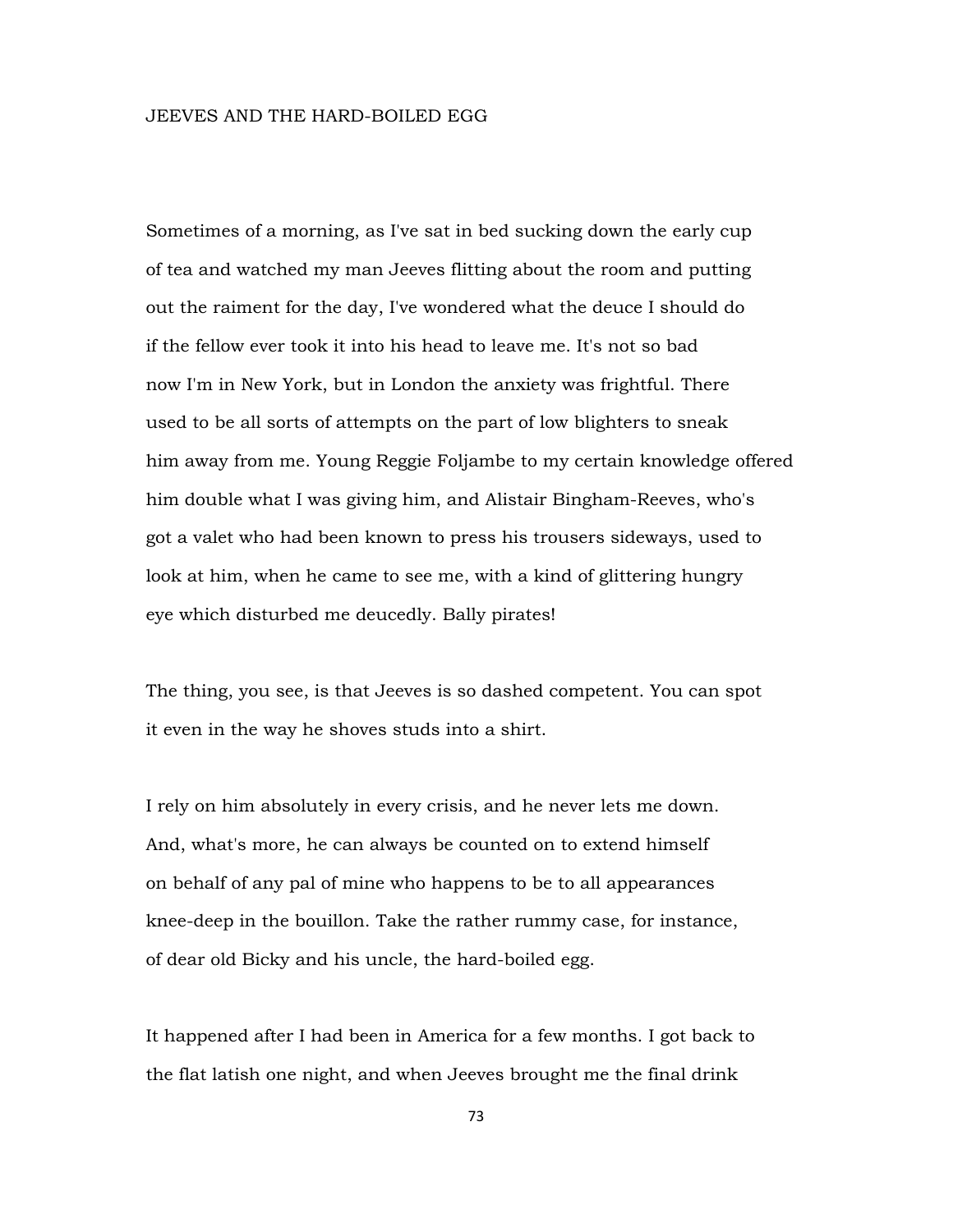he said:

"Mr. Bickersteth called to see you this evening, sir, while you were out."

"Oh?" I said.

"Twice, sir. He appeared a trifle agitated."

"What, pipped?"

"He gave that impression, sir."

I sipped the whisky. I was sorry if Bicky was in trouble, but, as a matter of fact, I was rather glad to have something I could discuss freely with Jeeves just then, because things had been a bit strained between us for some time, and it had been rather difficult to hit on anything to talk about that wasn't apt to take a personal turn. You see, I had decided--rightly or wrongly--to grow a moustache and this had cut Jeeves to the quick. He couldn't stick the thing at any price, and I had been living ever since in an atmosphere of bally disapproval till I was getting jolly well fed up with it. What I mean is, while there's no doubt that in certain matters of dress Jeeves's judgment is absolutely sound and should be followed, it seemed to me that it was getting a bit too thick if he was going to edit my face as well as my costume. No one can call me an unreasonable chappie, and many's the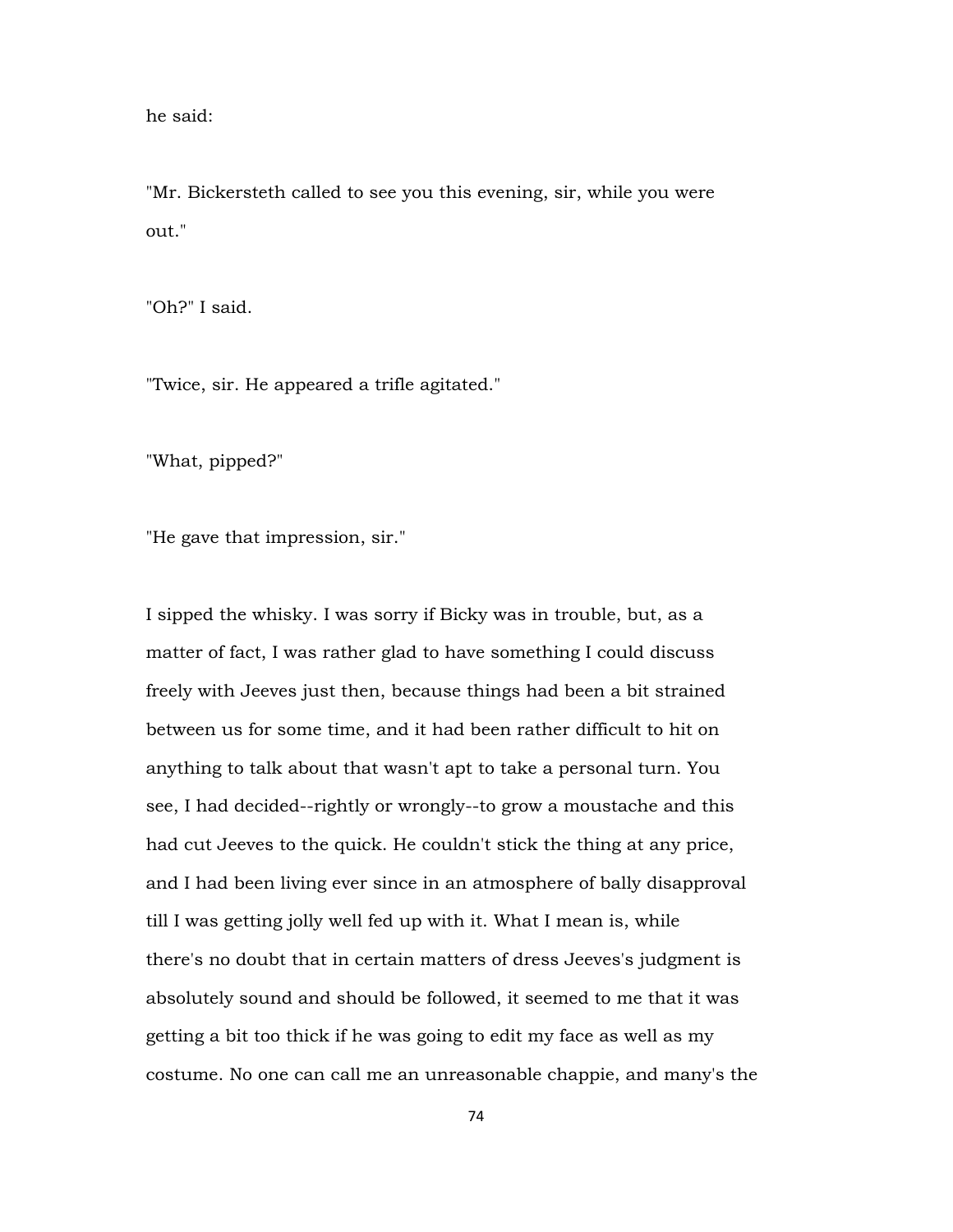time I've given in like a lamb when Jeeves has voted against one of my pet suits or ties; but when it comes to a valet's staking out a claim on your upper lip you've simply got to have a bit of the good old bulldog pluck and defy the blighter.

"He said that he would call again later, sir."

"Something must be up, Jeeves."

"Yes, sir."

I gave the moustache a thoughtful twirl. It seemed to hurt Jeeves a good deal, so I chucked it.

"I see by the paper, sir, that Mr. Bickersteth's uncle is arriving on the Carmantic."

"Yes?"

"His Grace the Duke of Chiswick, sir."

This was news to me, that Bicky's uncle was a duke. Rum, how little one knows about one's pals! I had met Bicky for the first time at a species of beano or jamboree down in Washington Square, not long after my arrival in New York. I suppose I was a bit homesick at the time, and I rather took to Bicky when I found that he was an Englishman and had, in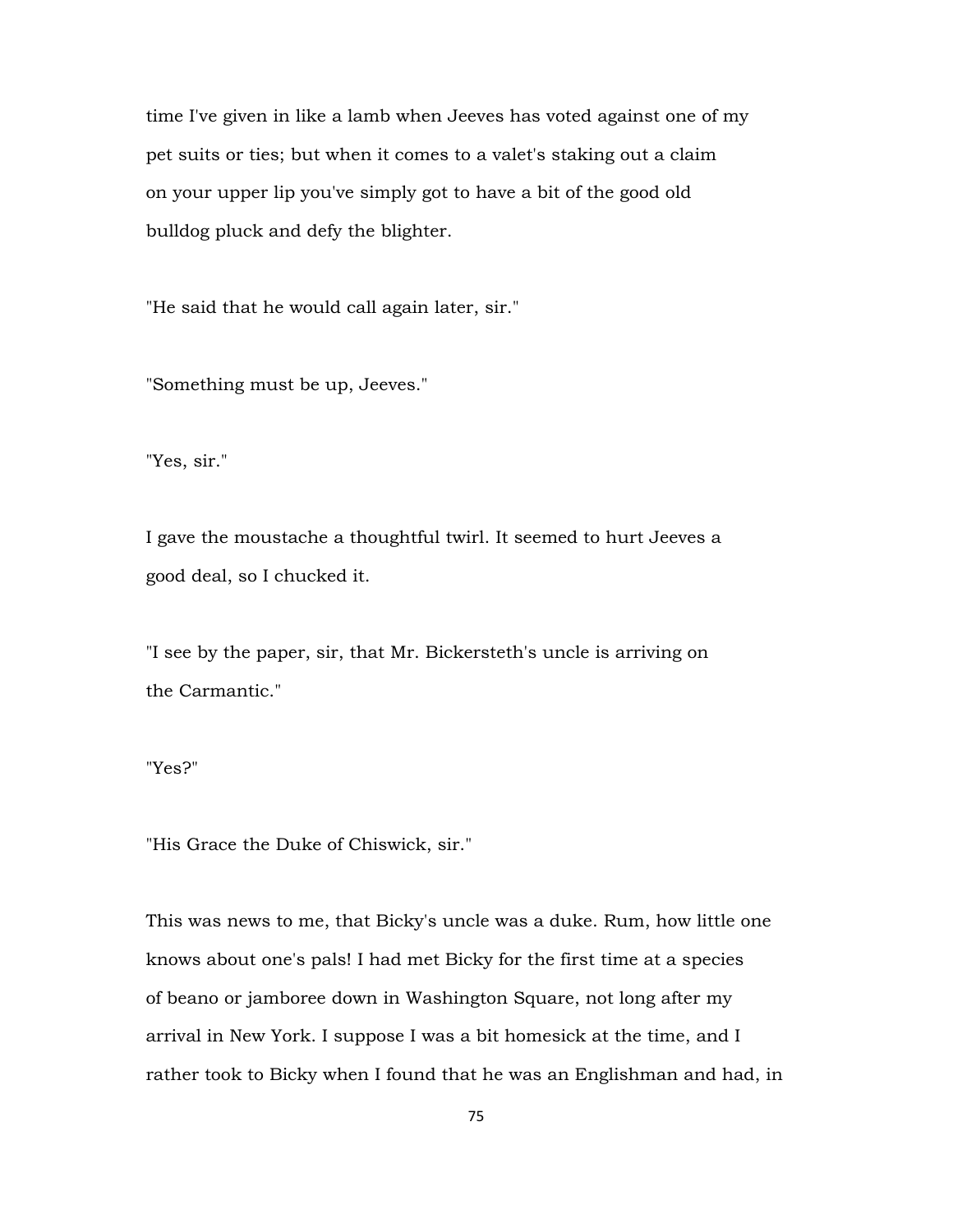fact, been up at Oxford with me. Besides, he was a frightful chump, so we naturally drifted together; and while we were taking a quiet snort in a corner that wasn't all cluttered up with artists and sculptors and what-not, he furthermore endeared himself to me by a most extraordinarily gifted imitation of a bull-terrier chasing a cat up a tree. But, though we had subsequently become extremely pally, all I really knew about him was that he was generally hard up, and had an uncle who relieved the strain a bit from time to time by sending him monthly remittances.

"If the Duke of Chiswick is his uncle," I said, "why hasn't he a title? Why isn't he Lord What-Not?"

"Mr. Bickersteth is the son of his grace's late sister, sir, who married Captain Rollo Bickersteth of the Coldstream Guards."

Jeeves knows everything.

"Is Mr. Bickersteth's father dead, too?"

"Yes, sir."

"Leave any money?"

"No, sir."

I began to understand why poor old Bicky was always more or less on the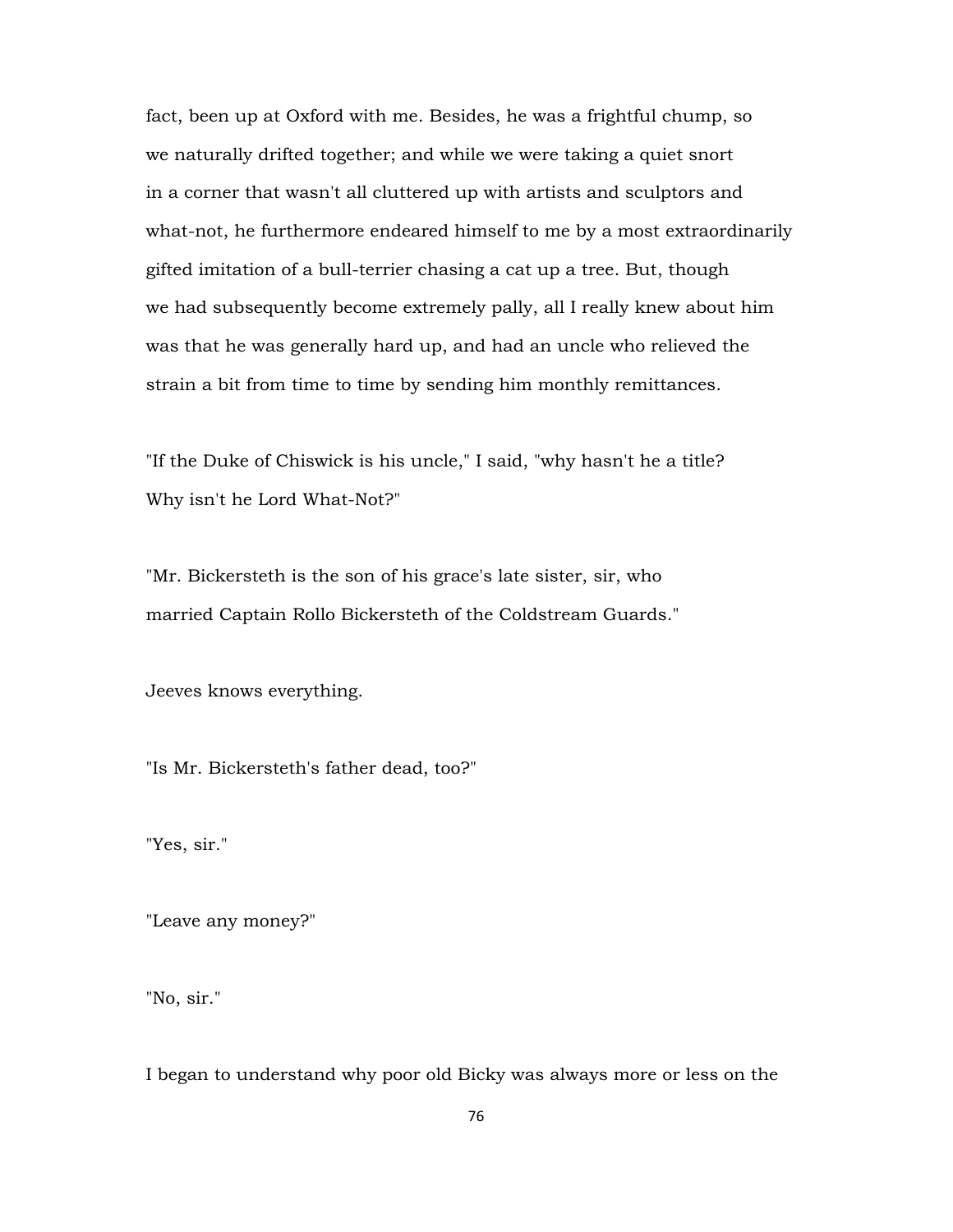rocks. To the casual and irreflective observer, if you know what I mean, it may sound a pretty good wheeze having a duke for an uncle, but the trouble about old Chiswick was that, though an extremely wealthy old buster, owning half London and about five counties up north, he was notoriously the most prudent spender in England. He was what American chappies would call a hard-boiled egg. If Bicky's people hadn't left him anything and he depended on what he could prise out of the old duke, he was in a pretty bad way. Not that that explained why he was hunting me like this, because he was a chap who never borrowed money. He said he wanted to keep his pals, so never bit any one's ear on principle.

At this juncture the door bell rang. Jeeves floated out to answer it.

"Yes, sir. Mr. Wooster has just returned," I heard him say. And Bicky came trickling in, looking pretty sorry for himself.

"Halloa, Bicky!" I said. "Jeeves told me you had been trying to get me. Jeeves, bring another glass, and let the revels commence. What's the trouble, Bicky?"

"I'm in a hole, Bertie. I want your advice."

"Say on, old lad!"

"My uncle's turning up to-morrow, Bertie."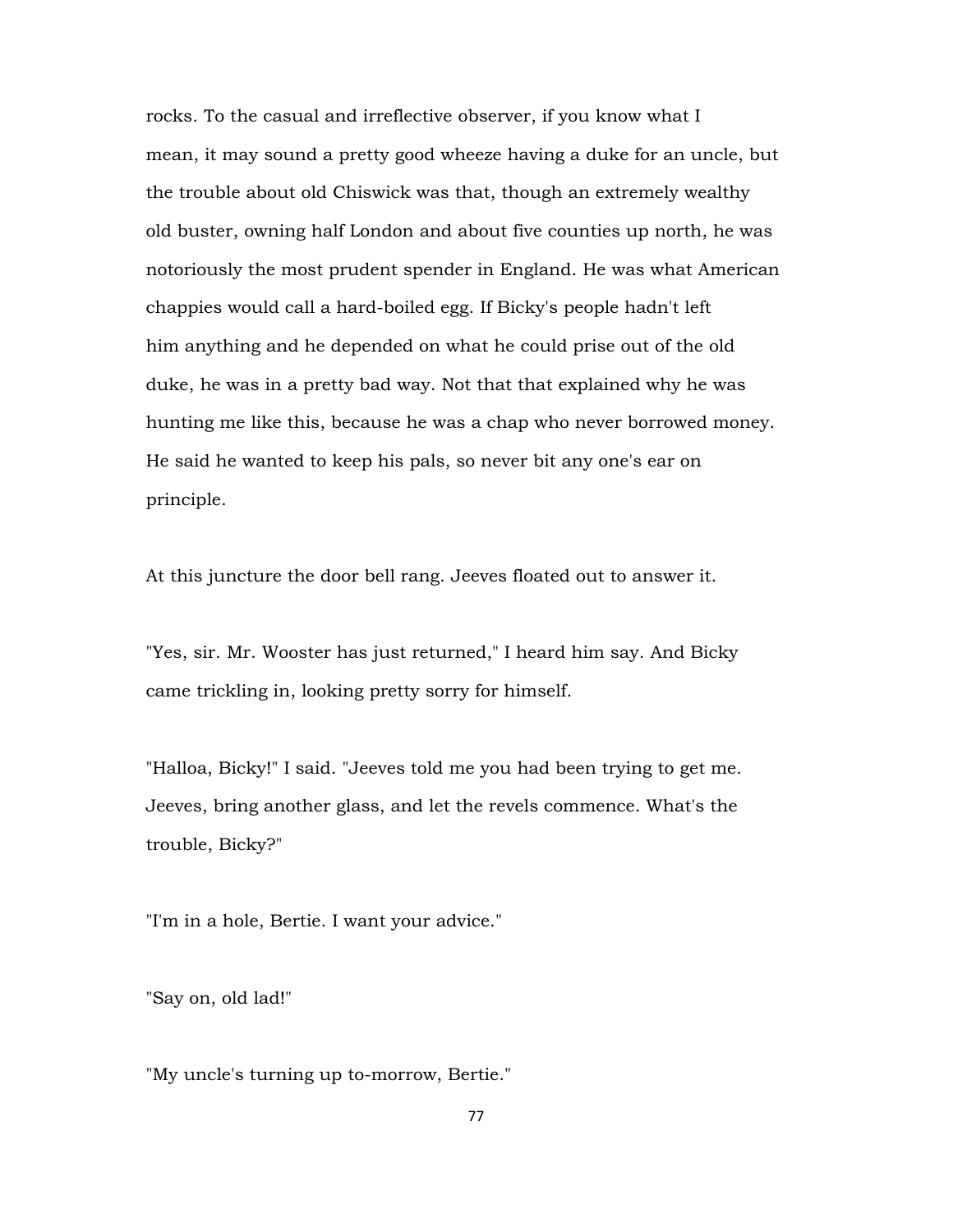"So Jeeves told me."

"The Duke of Chiswick, you know."

"So Jeeves told me."

Bicky seemed a bit surprised.

"Jeeves seems to know everything."

"Rather rummily, that's exactly what I was thinking just now myself."

"Well, I wish," said Bicky gloomily, "that he knew a way to get me out of the hole I'm in."

Jeeves shimmered in with the glass, and stuck it competently on the table.

"Mr. Bickersteth is in a bit of a hole, Jeeves," I said, "and wants you to rally round."

"Very good, sir."

Bicky looked a bit doubtful.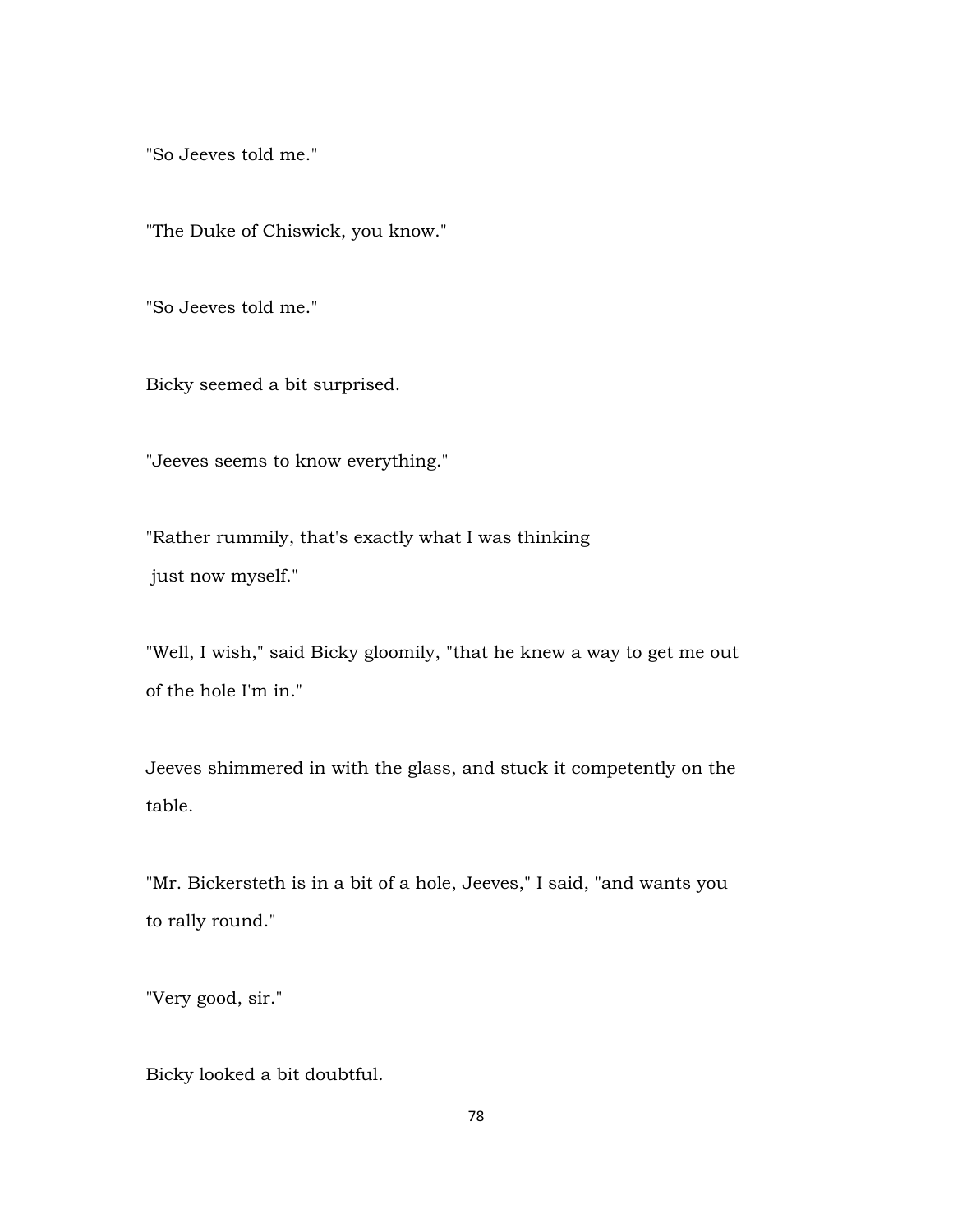"Well, of course, you know, Bertie, this thing is by way of being a bit private and all that."

"I shouldn't worry about that, old top. I bet Jeeves knows all about it already. Don't you, Jeeves?"

"Yes, sir."

"Eh!" said Bicky, rattled.

"I am open to correction, sir, but is not your dilemma due to the fact that you are at a loss to explain to his grace why you are in New York instead of in Colorado?"

Bicky rocked like a jelly in a high wind.

"How the deuce do you know anything about it?"

"I chanced to meet his grace's butler before we left England. He informed me that he happened to overhear his grace speaking to you on the matter, sir, as he passed the library door."

Bicky gave a hollow sort of laugh.

"Well, as everybody seems to know all about it, there's no need to try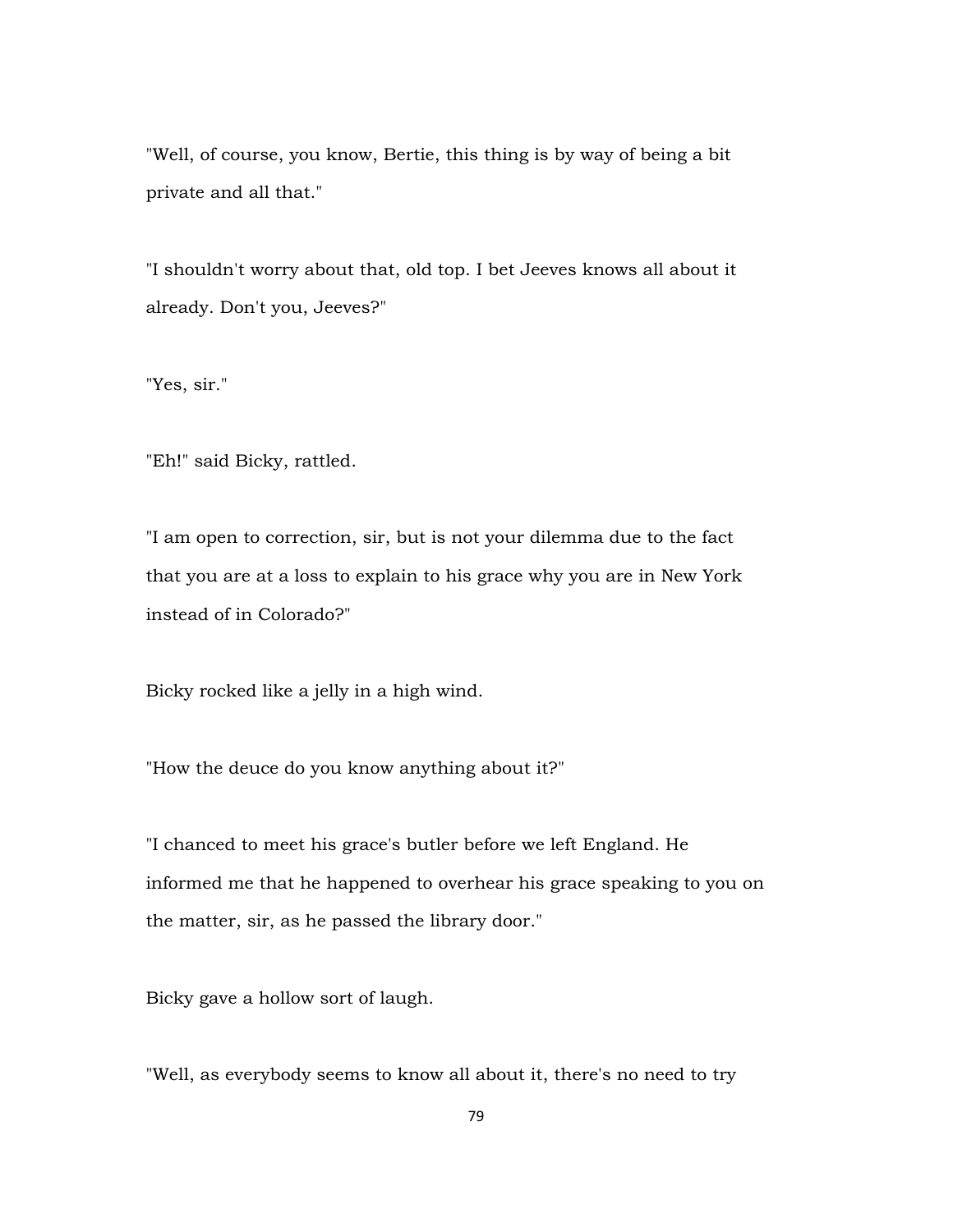to keep it dark. The old boy turfed me out, Bertie, because he said I was a brainless nincompoop. The idea was that he would give me a remittance on condition that I dashed out to some blighted locality of the name of Colorado and learned farming or ranching, or whatever they call it, at some bally ranch or farm or whatever it's called. I didn't fancy the idea a bit. I should have had to ride horses and pursue cows, and so forth. I hate horses. They bite at you. I was all against the scheme. At the same time, don't you know, I had to have that remittance."

"I get you absolutely, dear boy."

"Well, when I got to New York it looked a decent sort of place to me, so I thought it would be a pretty sound notion to stop here. So I cabled to my uncle telling him that I had dropped into a good business wheeze in the city and wanted to chuck the ranch idea. He wrote back that it was all right, and here I've been ever since. He thinks I'm doing well at something or other over here. I never dreamed, don't you know, that he would ever come out here. What on earth am I to do?"

"Jeeves," I said, "what on earth is Mr. Bickersteth to do?"

"You see," said Bicky, "I had a wireless from him to say that he was coming to stay with me--to save hotel bills, I suppose. I've always given him the impression that I was living in pretty good style. I can't have him to stay at my boarding-house."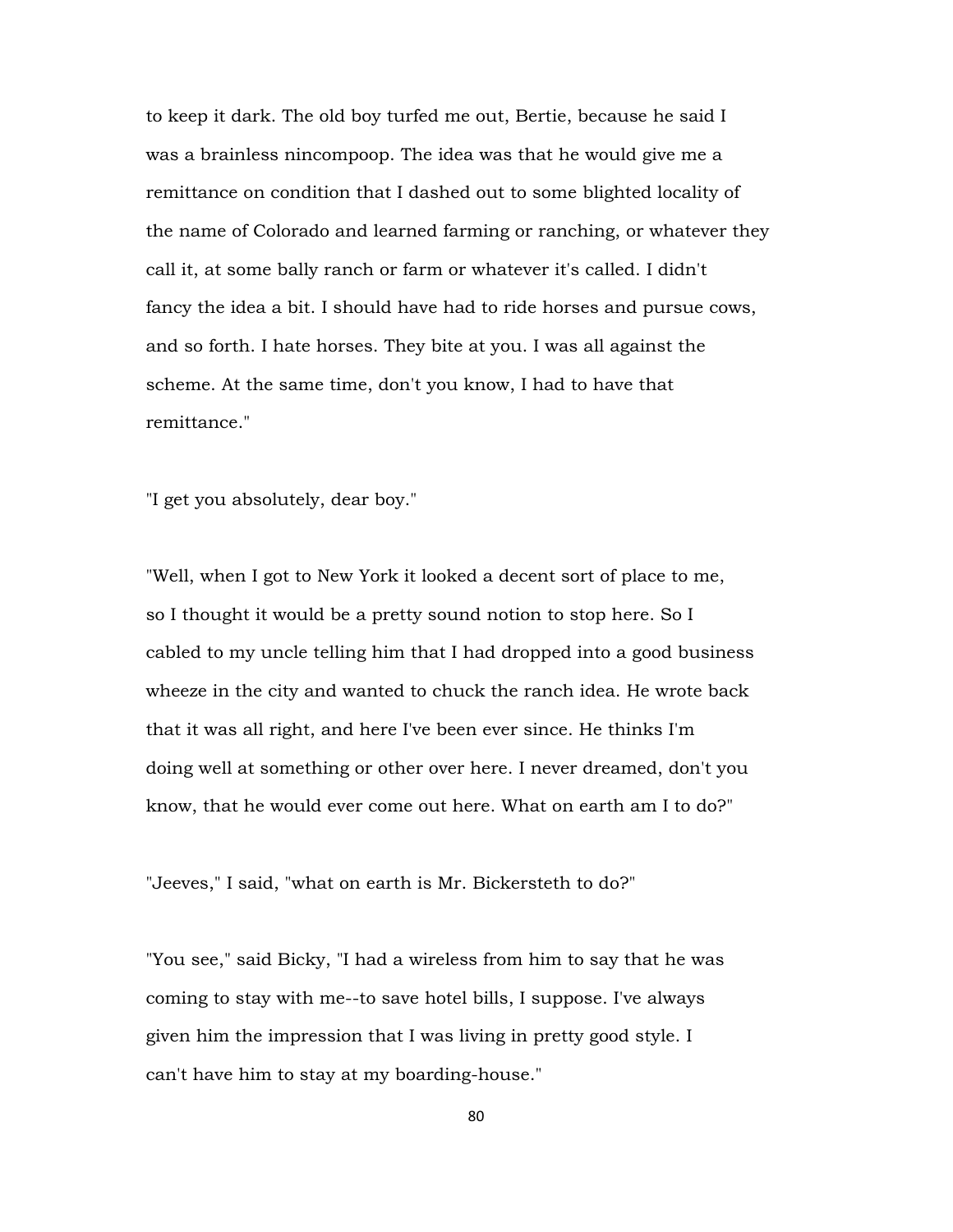"Thought of anything, Jeeves?" I said.

"To what extent, sir, if the question is not a delicate one, are you prepared to assist Mr. Bickersteth?"

"I'll do anything I can for you, of course, Bicky, old man."

"Then, if I might make the suggestion, sir, you might lend Mr. Bickersteth----"

"No, by Jove!" said Bicky firmly. "I never have touched you, Bertie, and I'm not going to start now. I may be a chump, but it's my boast that I don't owe a penny to a single soul--not counting tradesmen, of course."

"I was about to suggest, sir, that you might lend Mr. Bickersteth this flat. Mr. Bickersteth could give his grace the impression that he was the owner of it. With your permission I could convey the notion that I was in Mr. Bickersteth's employment, and not in yours. You would be residing here temporarily as Mr. Bickersteth's guest. His grace would occupy the second spare bedroom. I fancy that you would find this answer satisfactorily, sir."

Bicky had stopped rocking himself and was staring at Jeeves in an awed sort of way.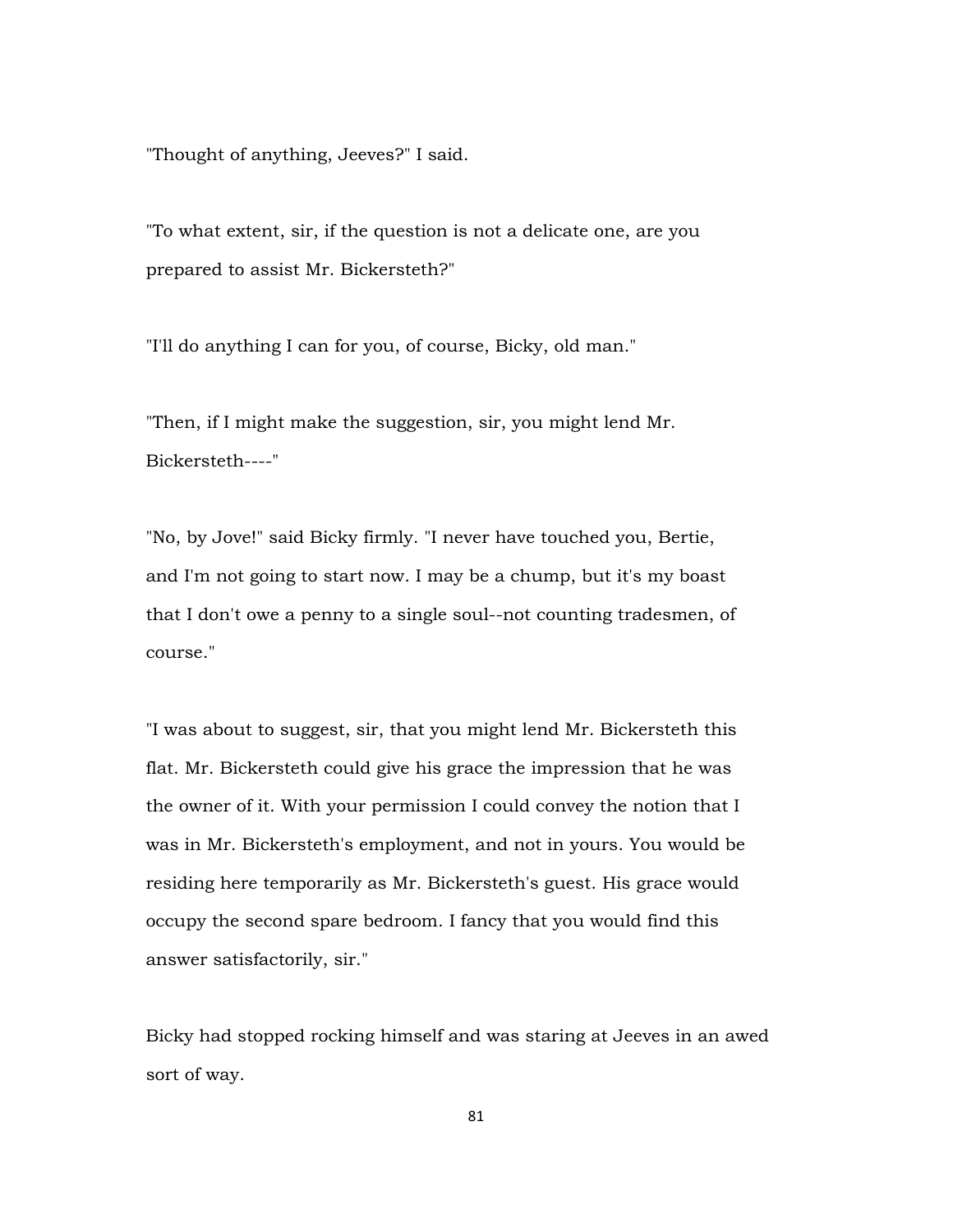"I would advocate the dispatching of a wireless message to his grace on board the vessel, notifying him of the change of address. Mr. Bickersteth could meet his grace at the dock and proceed directly here. Will that meet the situation, sir?"

"Absolutely."

"Thank you, sir."

Bicky followed him with his eye till the door closed.

"How does he do it, Bertie?" he said. "I'll tell you what I think it is. I believe it's something to do with the shape of his head. Have you ever noticed his head, Bertie, old man? It sort of sticks out at the back!"

\* \* \* \* \*

I hopped out of bed early next morning, so as to be among those present when the old boy should arrive. I knew from experience that these ocean liners fetch up at the dock at a deucedly ungodly hour. It wasn't much after nine by the time I'd dressed and had my morning tea and was leaning out of the window, watching the street for Bicky and his uncle. It was one of those jolly, peaceful mornings that make a chappie wish he'd got a soul or something, and I was just brooding on life in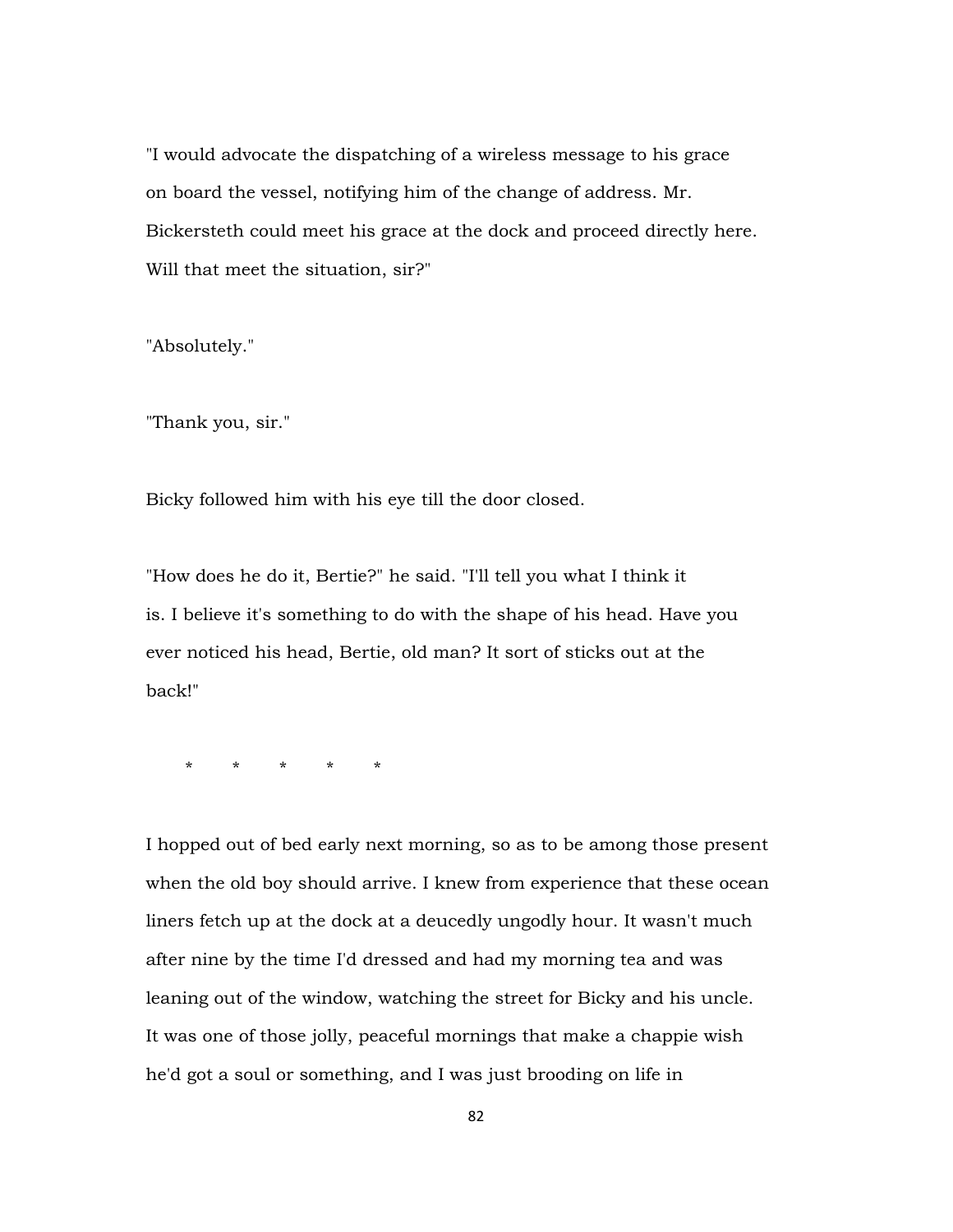general when I became aware of the dickens of a spate in progress down below. A taxi had driven up, and an old boy in a top hat had got out and was kicking up a frightful row about the fare. As far as I could make out, he was trying to get the cab chappie to switch from New York to London prices, and the cab chappie had apparently never heard of London before, and didn't seem to think a lot of it now. The old boy said that in London the trip would have set him back eightpence; and the cabby said he should worry. I called to Jeeves.

"The duke has arrived, Jeeves."

"Yes, sir?"

"That'll be him at the door now."

Jeeves made a long arm and opened the front door, and the old boy crawled in, looking licked to a splinter.

"How do you do, sir?" I said, bustling up and being the ray of sunshine. "Your nephew went down to the dock to meet you, but you must have missed him. My name's Wooster, don't you know. Great pal of Bicky's, and all that sort of thing. I'm staying with him, you know. Would you like a cup of tea? Jeeves, bring a cup of tea."

Old Chiswick had sunk into an arm-chair and was looking about the room.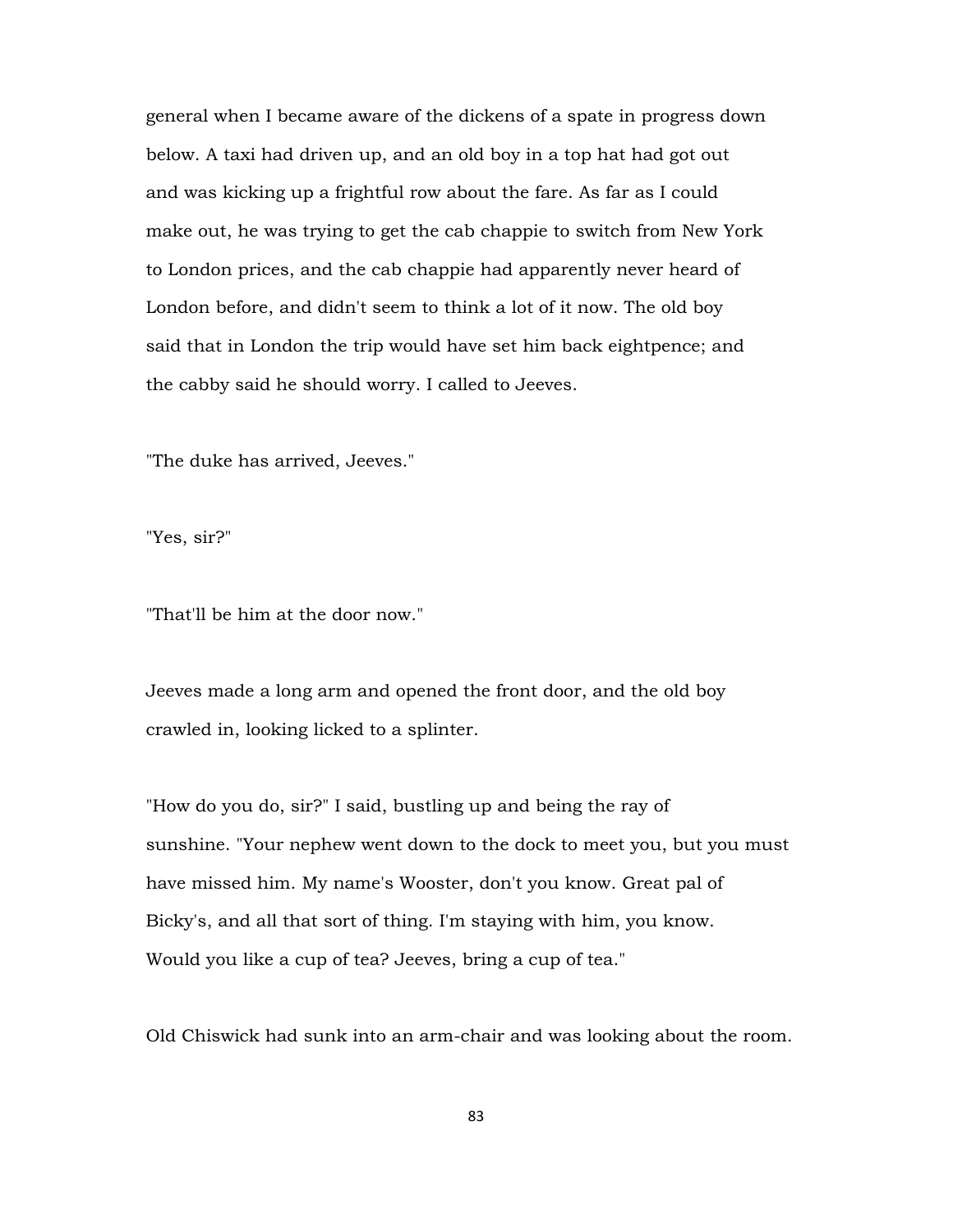"Does this luxurious flat belong to my nephew Francis?"

"Absolutely."

"It must be terribly expensive."

"Pretty well, of course. Everything costs a lot over here, you know."

He moaned. Jeeves filtered in with the tea. Old Chiswick took a stab at it to restore his tissues, and nodded.

"A terrible country, Mr. Wooster! A terrible country! Nearly eight shillings for a short cab-drive! Iniquitous!" He took another look round the room. It seemed to fascinate him. "Have you any idea how much my nephew pays for this flat, Mr. Wooster?"

"About two hundred dollars a month, I believe."

"What! Forty pounds a month!"

I began to see that, unless I made the thing a bit more plausible, the scheme might turn out a frost. I could guess what the old boy was thinking. He was trying to square all this prosperity with what he knew of poor old Bicky. And one had to admit that it took a lot of squaring, for dear old Bicky, though a stout fellow and absolutely unrivalled as an imitator of bull-terriers and cats, was in many ways one of the most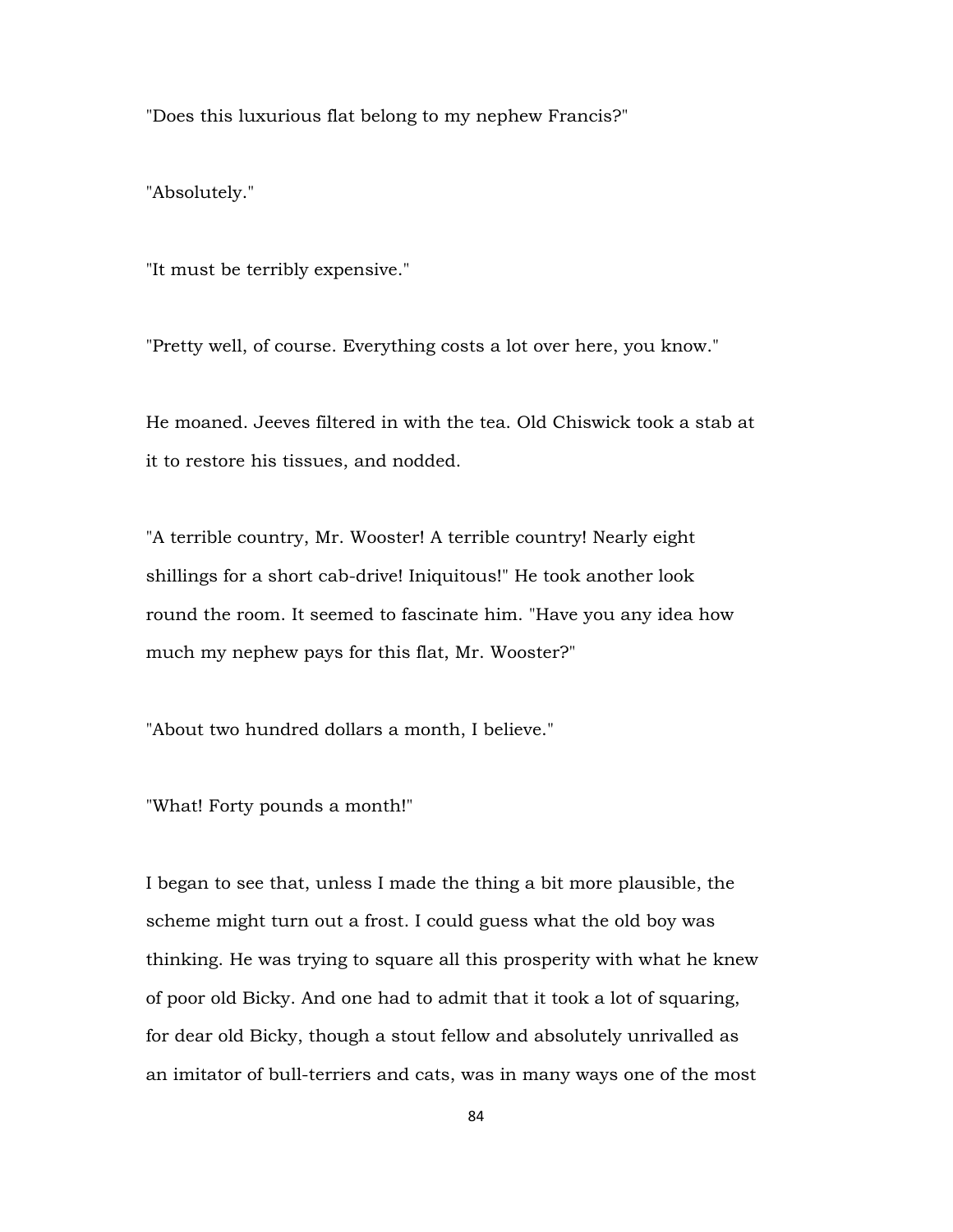pronounced fatheads that ever pulled on a suit of gent's underwear.

"I suppose it seems rummy to you," I said, "but the fact is New York often bucks chappies up and makes them show a flash of speed that you wouldn't have imagined them capable of. It sort of develops them. Something in the air, don't you know. I imagine that Bicky in the past, when you knew him, may have been something of a chump, but it's quite different now. Devilish efficient sort of chappie, and looked on in commercial circles as quite the nib!"

"I am amazed! What is the nature of my nephew's business, Mr. Wooster?"

"Oh, just business, don't you know. The same sort of thing Carnegie and Rockefeller and all these coves do, you know." I slid for the door. "Awfully sorry to leave you, but I've got to meet some of the lads elsewhere."

Coming out of the lift I met Bicky bustling in from the street.

"Halloa, Bertie! I missed him. Has he turned up?"

"He's upstairs now, having some tea."

"What does he think of it all?"

"He's absolutely rattled."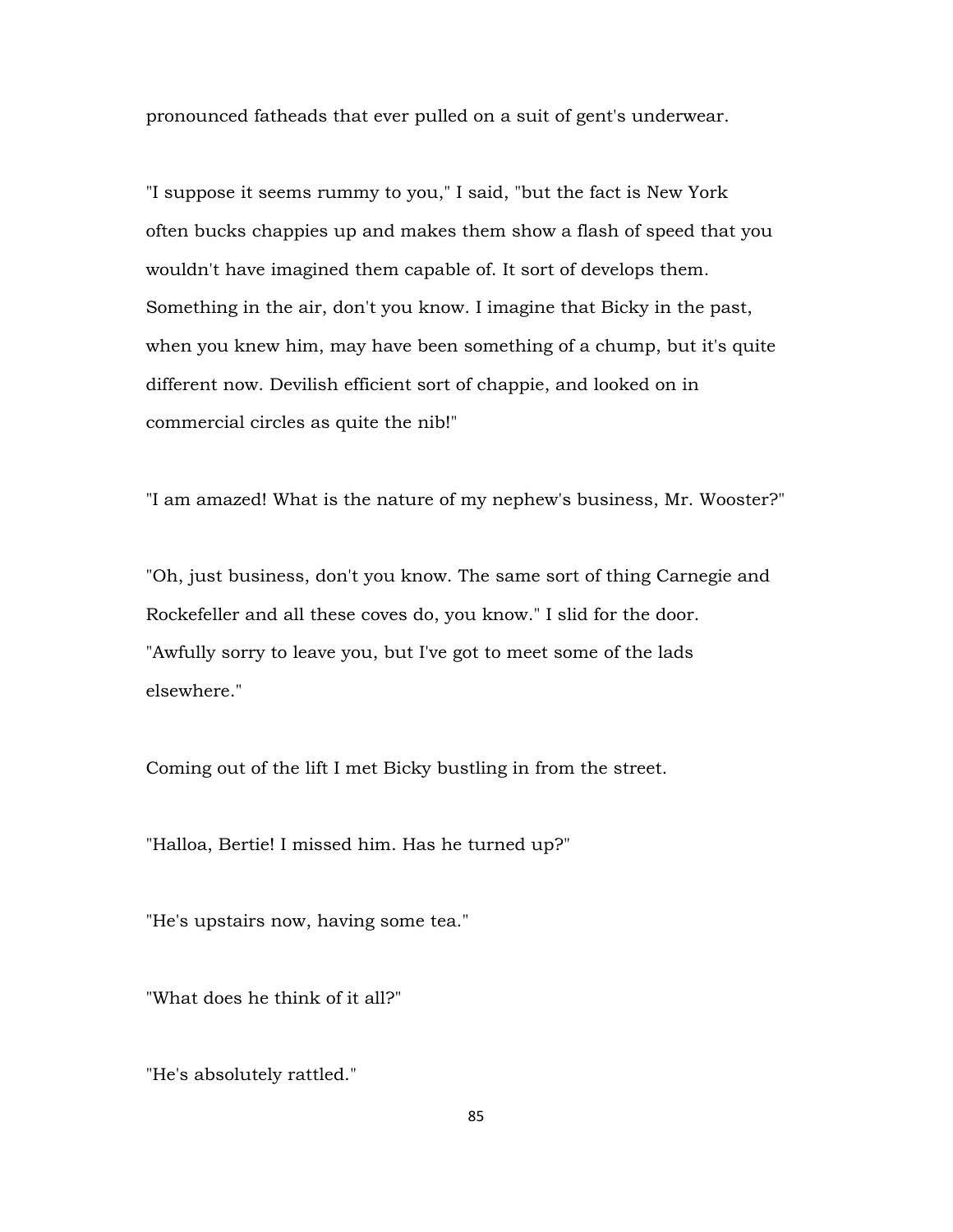"Ripping! I'll be toddling up, then. Toodle-oo, Bertie, old man. See you later."

"Pip-pip, Bicky, dear boy."

He trotted off, full of merriment and good cheer, and I went off to the club to sit in the window and watch the traffic coming up one way and going down the other.

It was latish in the evening when I looked in at the flat to dress for dinner.

"Where's everybody, Jeeves?" I said, finding no little feet pattering about the place. "Gone out?"

"His grace desired to see some of the sights of the city, sir. Mr. Bickersteth is acting as his escort. I fancy their immediate objective was Grant's Tomb."

"I suppose Mr. Bickersteth is a bit braced at the way things are going--what?"

"Sir?"

"I say, I take it that Mr. Bickersteth is tolerably full of beans."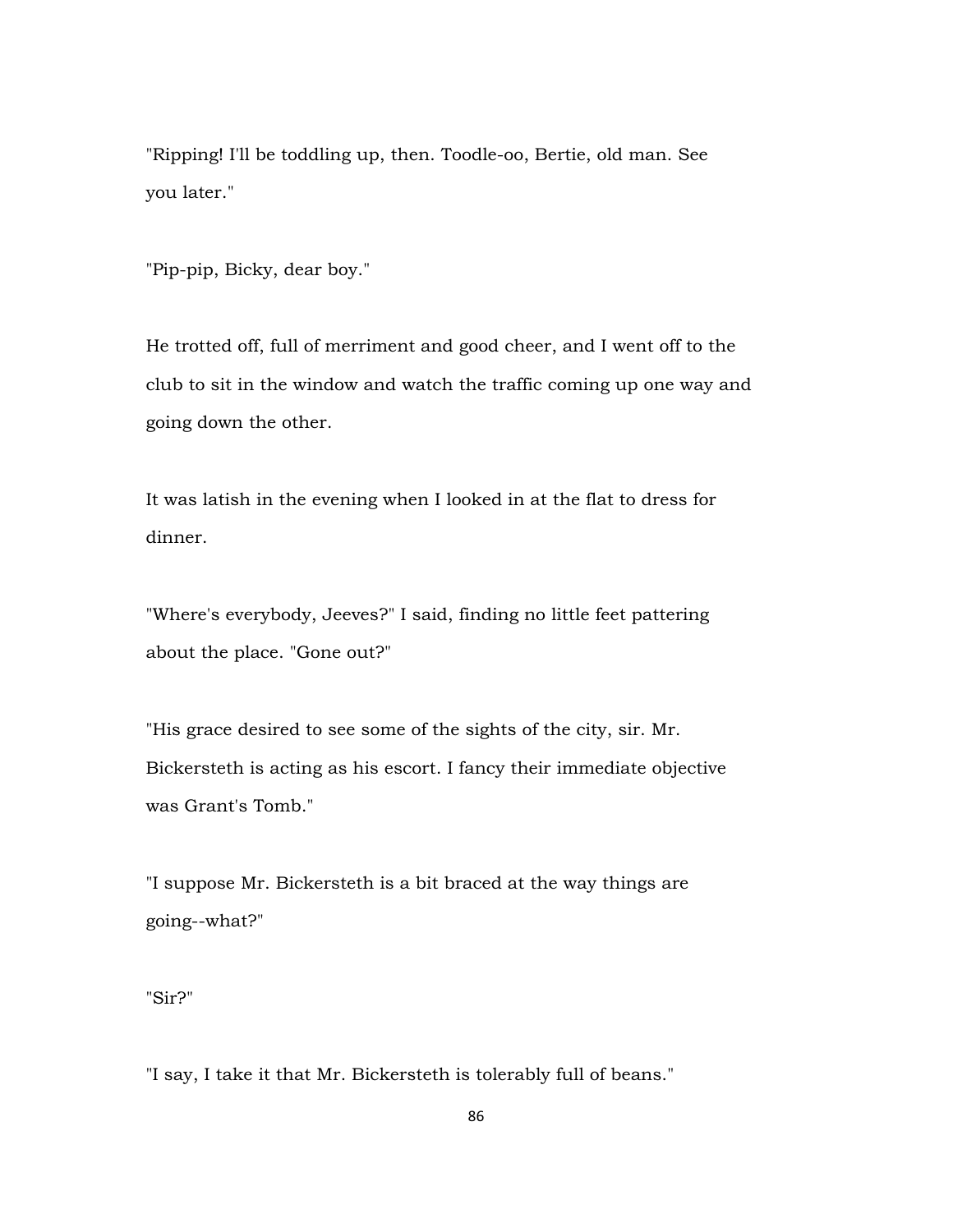"Not altogether, sir."

"What's his trouble now?"

"The scheme which I took the liberty of suggesting to Mr. Bickersteth and yourself has, unfortunately, not answered entirely satisfactorily, sir."

"Surely the duke believes that Mr. Bickersteth is doing well in business, and all that sort of thing?"

"Exactly, sir. With the result that he has decided to cancel Mr. Bickersteth's monthly allowance, on the ground that, as Mr. Bickersteth is doing so well on his own account, he no longer requires pecuniary assistance."

"Great Scot, Jeeves! This is awful."

"Somewhat disturbing, sir."

"I never expected anything like this!"

"I confess I scarcely anticipated the contingency myself, sir."

"I suppose it bowled the poor blighter over absolutely?"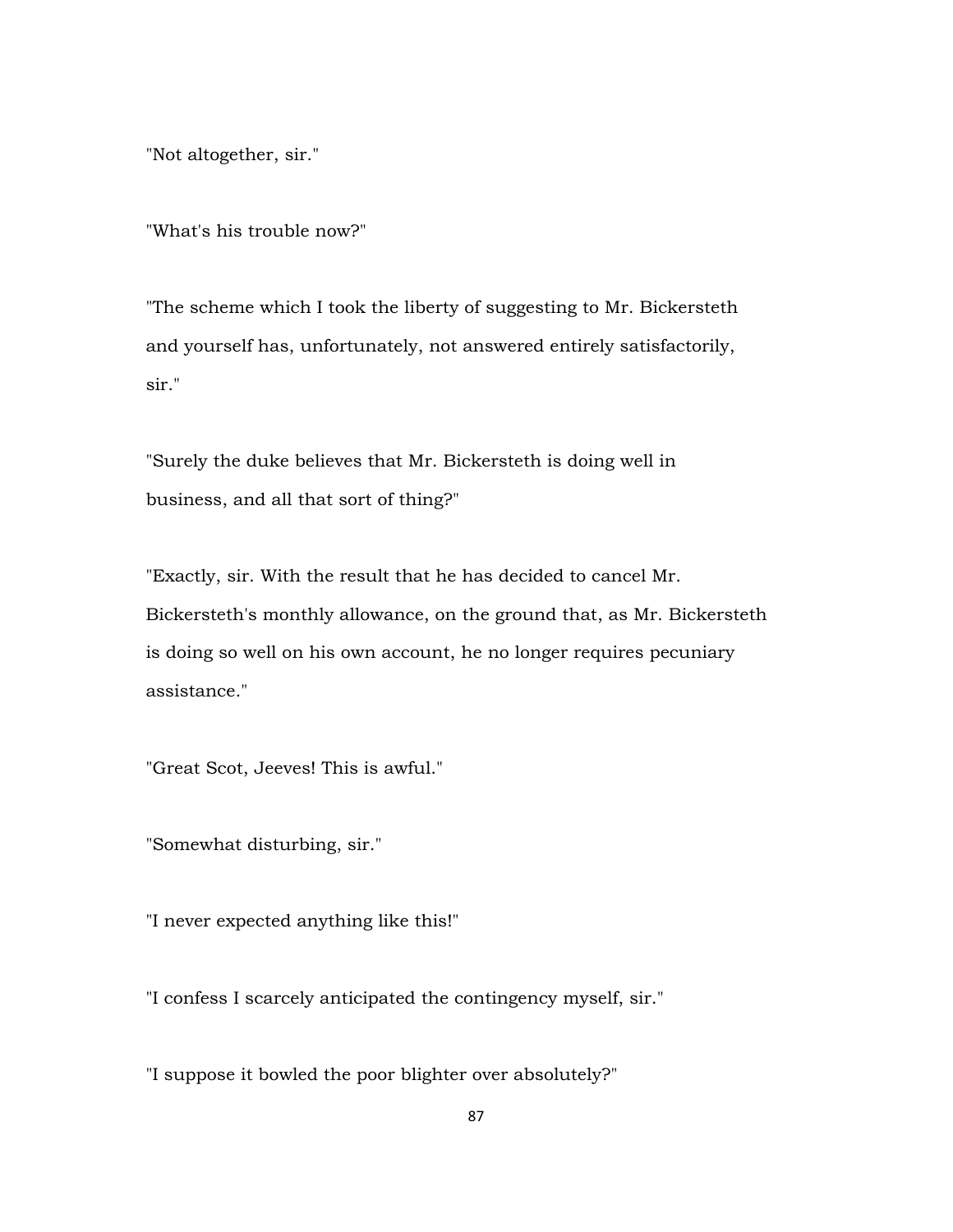"Mr. Bickersteth appeared somewhat taken aback, sir."

My heart bled for Bicky.

"We must do something, Jeeves."

"Yes, sir."

"Can you think of anything?"

"Not at the moment, sir."

"There must be something we can do."

"It was a maxim of one of my former employers, sir--as I believe I mentioned to you once before--the present Lord Bridgnorth, that there is always a way. I remember his lordship using the expression on the occasion--he was then a business gentleman and had not yet received his title--when a patent hair-restorer which he chanced to be promoting failed to attract the public. He put it on the market under another name as a depilatory, and amassed a substantial fortune. I have generally found his lordship's aphorism based on sound foundations. No doubt we shall be able to discover some solution of Mr. Bickersteth's difficulty, sir."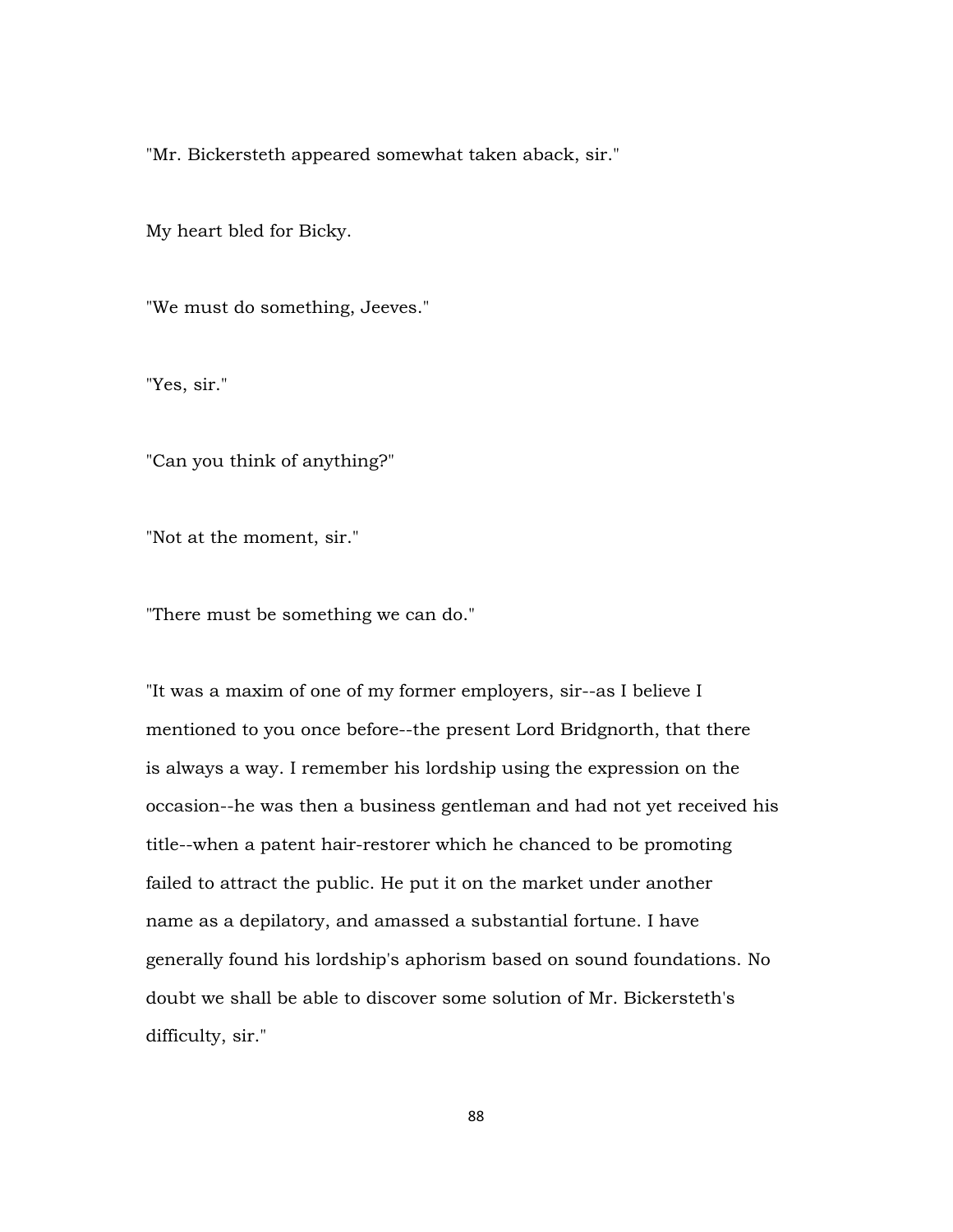"Well, have a stab at it, Jeeves!"

"I will spare no pains, sir."

I went and dressed sadly. It will show you pretty well how pipped I was when I tell you that I near as a toucher put on a white tie with a dinner-jacket. I sallied out for a bit of food more to pass the time than because I wanted it. It seemed brutal to be wading into the bill of fare with poor old Bicky headed for the breadline.

When I got back old Chiswick had gone to bed, but Bicky was there, hunched up in an arm-chair, brooding pretty tensely, with a cigarette hanging out of the corner of his mouth and a more or less glassy stare in his eyes. He had the aspect of one who had been soaked with what the newspaper chappies call "some blunt instrument."

"This is a bit thick, old thing--what!" I said.

He picked up his glass and drained it feverishly, overlooking the fact that it hadn't anything in it.

"I'm done, Bertie!" he said.

He had another go at the glass. It didn't seem to do him any good.

"If only this had happened a week later, Bertie! My next month's money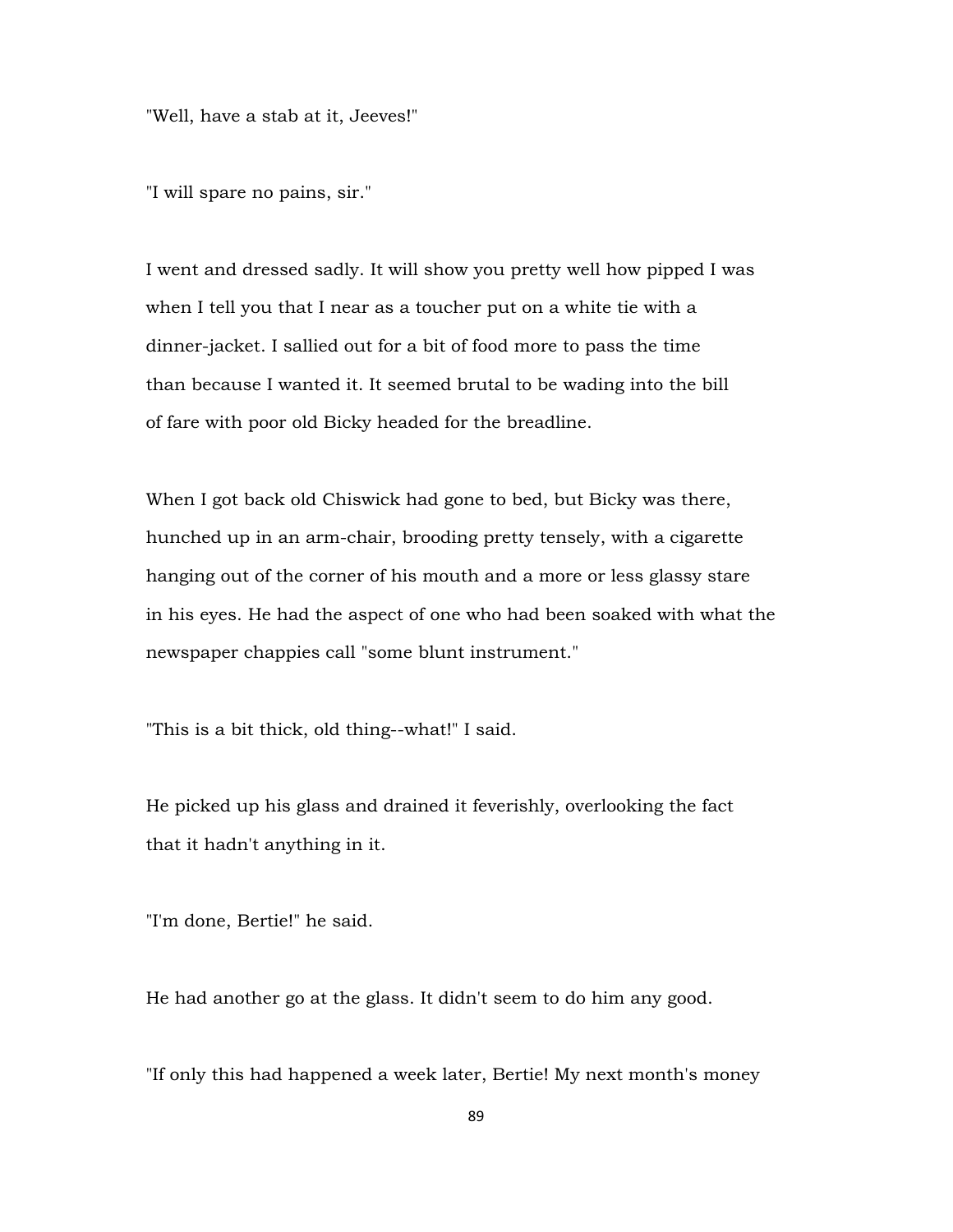was due to roll in on Saturday. I could have worked a wheeze I've been reading about in the magazine advertisements. It seems that you can make a dashed amount of money if you can only collect a few dollars and start a chicken-farm. Jolly sound scheme, Bertie! Say you buy a hen--call it one hen for the sake of argument. It lays an egg every day of the week. You sell the eggs seven for twenty-five cents. Keep of hen costs nothing. Profit practically twenty-five cents on every seven eggs. Or look at it another way: Suppose you have a dozen eggs. Each of the hens has a dozen chickens. The chickens grow up and have more chickens. Why, in no time you'd have the place covered knee-deep in hens, all laying eggs, at twenty-five cents for every seven. You'd make a fortune. Jolly life, too, keeping hens!" He had begun to get quite worked up at the thought of it, but he slopped back in his chair at this juncture with a good deal of gloom. "But, of course, it's no good," he said, "because I haven't the cash."

"You've only to say the word, you know, Bicky, old top."

"Thanks awfully, Bertie, but I'm not going to sponge on you."

That's always the way in this world. The chappies you'd like to lend money to won't let you, whereas the chappies you don't want to lend it to will do everything except actually stand you on your head and lift the specie out of your pockets. As a lad who has always rolled tolerably free in the right stuff, I've had lots of experience of the second class. Many's the time, back in London, I've hurried along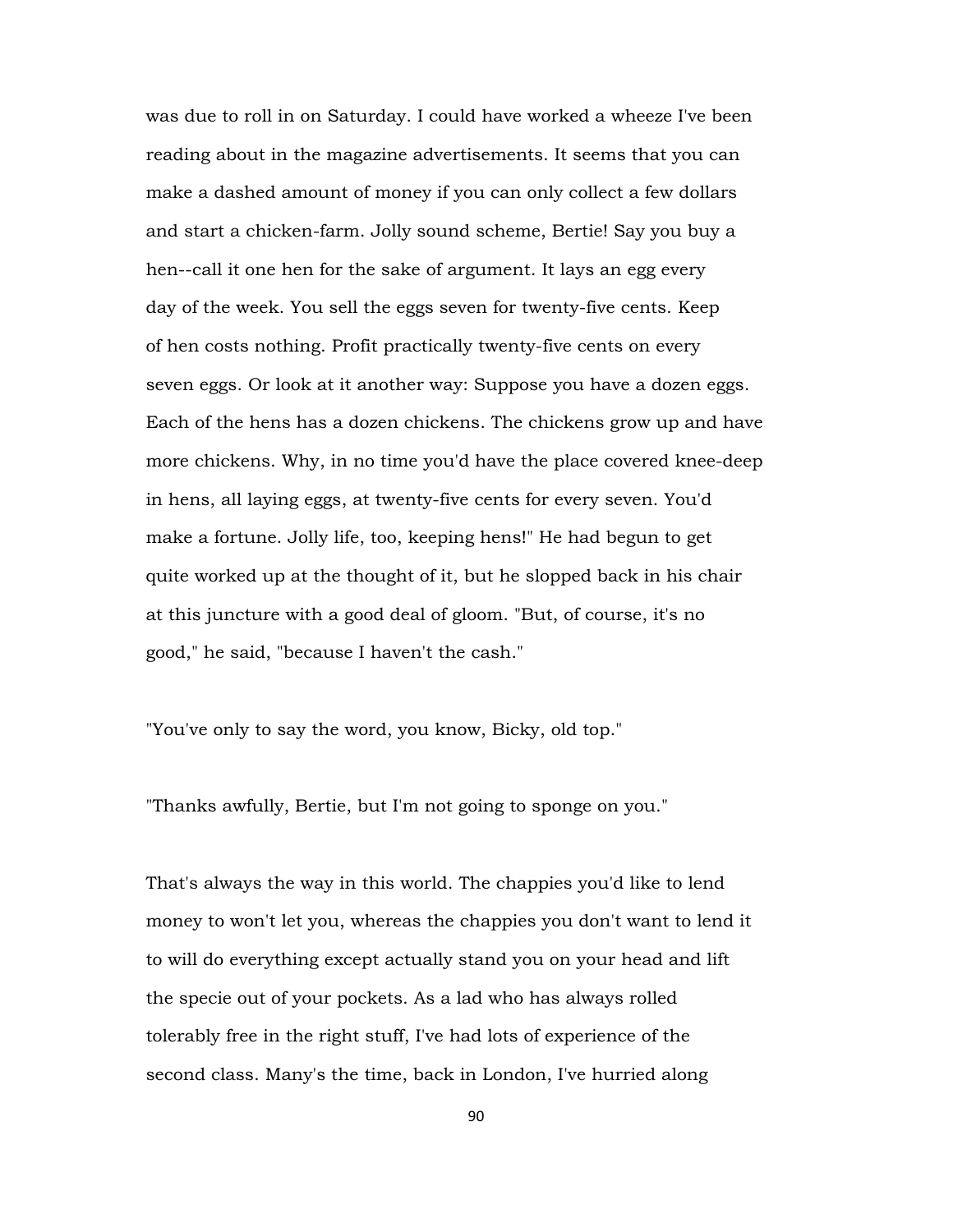Piccadilly and felt the hot breath of the toucher on the back of my neck and heard his sharp, excited yapping as he closed in on me. I've simply spent my life scattering largesse to blighters I didn't care a hang for; yet here was I now, dripping doubloons and pieces of eight and longing to hand them over, and Bicky, poor fish, absolutely on his uppers, not taking any at any price.

"Well, there's only one hope, then."

"What's that?"

"Jeeves."

"Sir?"

There was Jeeves, standing behind me, full of zeal. In this matter of shimmering into rooms the chappie is rummy to a degree. You're sitting in the old armchair, thinking of this and that, and then suddenly you look up, and there he is. He moves from point to point with as little uproar as a jelly fish. The thing startled poor old Bicky considerably. He rose from his seat like a rocketing pheasant. I'm used to Jeeves now, but often in the days when he first came to me I've bitten my tongue freely on finding him unexpectedly in my midst.

"Did you call, sir?"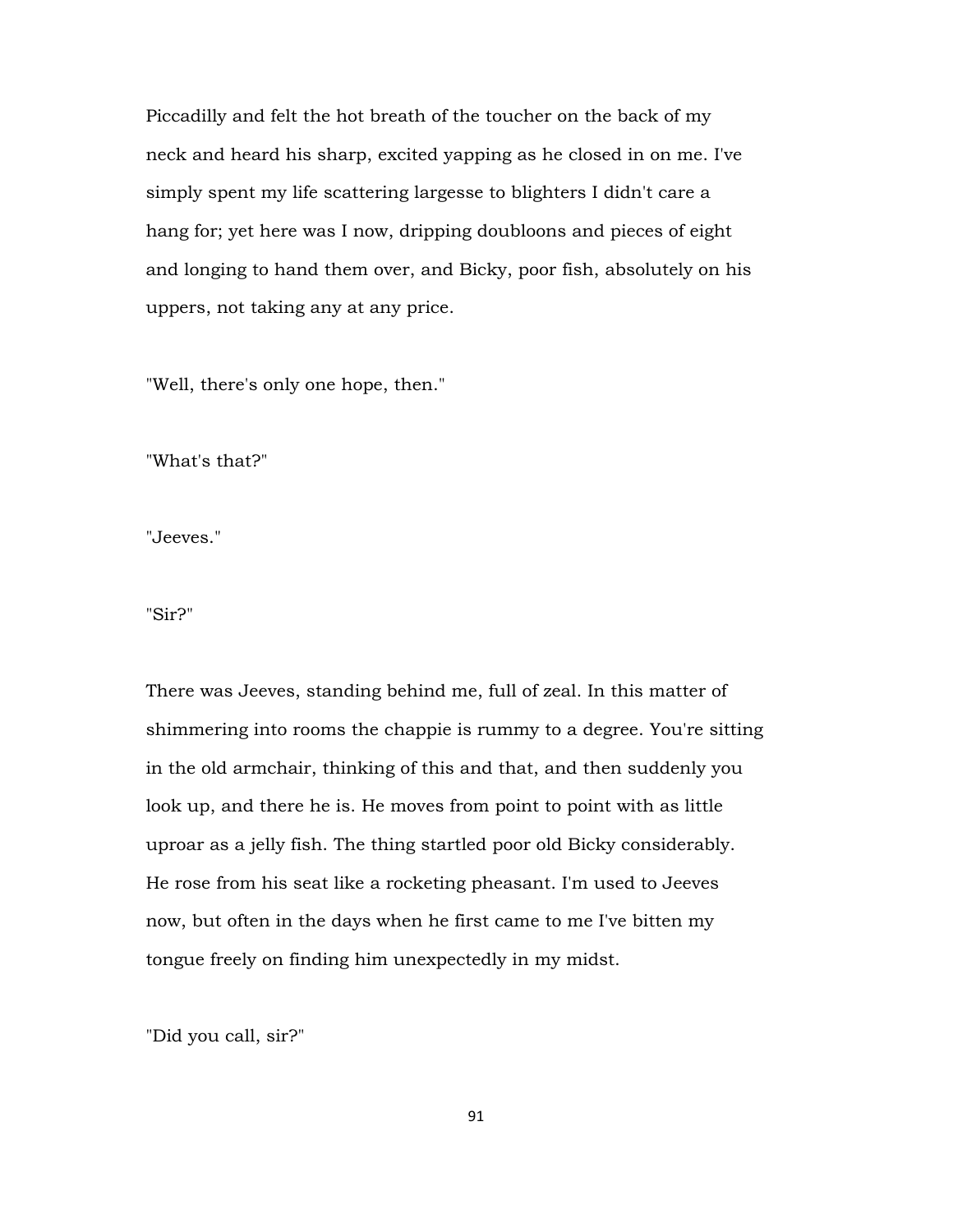"Oh, there you are, Jeeves!"

"Precisely, sir."

"Jeeves, Mr. Bickersteth is still up the pole. Any ideas?"

"Why, yes, sir. Since we had our recent conversation I fancy I have found what may prove a solution. I do not wish to appear to be taking a liberty, sir, but I think that we have overlooked his grace's potentialities as a source of revenue."

Bicky laughed, what I have sometimes seen described as a hollow, mocking laugh, a sort of bitter cackle from the back of the throat, rather like a gargle.

"I do not allude, sir," explained Jeeves, "to the possibility of inducing his grace to part with money. I am taking the liberty of regarding his grace in the light of an at present--if I may say so--useless property, which is capable of being developed."

Bicky looked at me in a helpless kind of way. I'm bound to say I didn't get it myself.

"Couldn't you make it a bit easier, Jeeves!"

"In a nutshell, sir, what I mean is this: His grace is, in a sense, a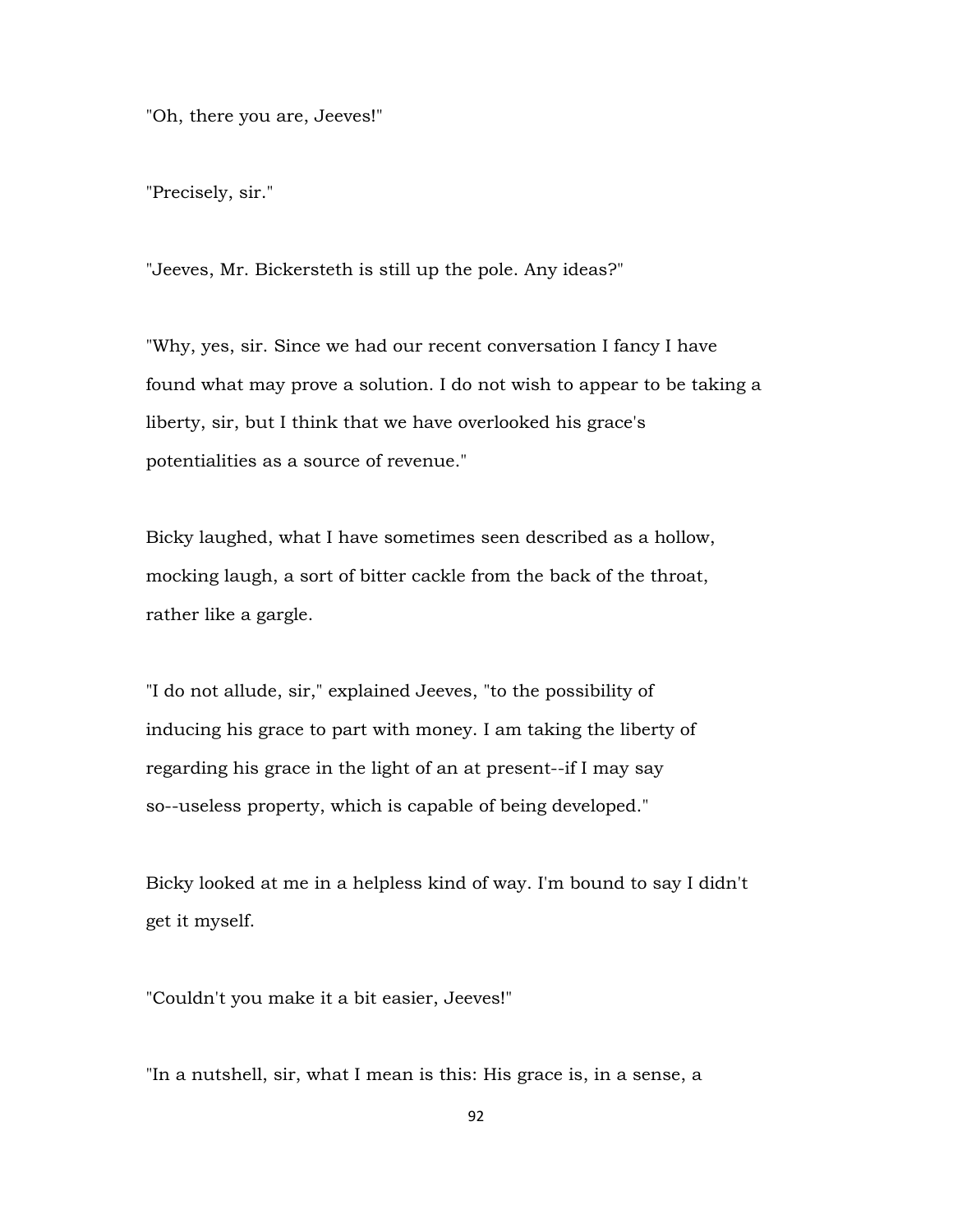prominent personage. The inhabitants of this country, as no doubt you are aware, sir, are peculiarly addicted to shaking hands with prominent personages. It occurred to me that Mr. Bickersteth or yourself might know of persons who would be willing to pay a small fee--let us say two dollars or three--for the privilege of an introduction, including handshake, to his grace."

Bicky didn't seem to think much of it.

"Do you mean to say that anyone would be mug enough to part with solid cash just to shake hands with my uncle?"

"I have an aunt, sir, who paid five shillings to a young fellow for bringing a moving-picture actor to tea at her house one Sunday. It gave her social standing among the neighbours."

Bicky wavered.

"If you think it could be done----"

"I feel convinced of it, sir."

"What do you think, Bertie?"

"I'm for it, old boy, absolutely. A very brainy wheeze."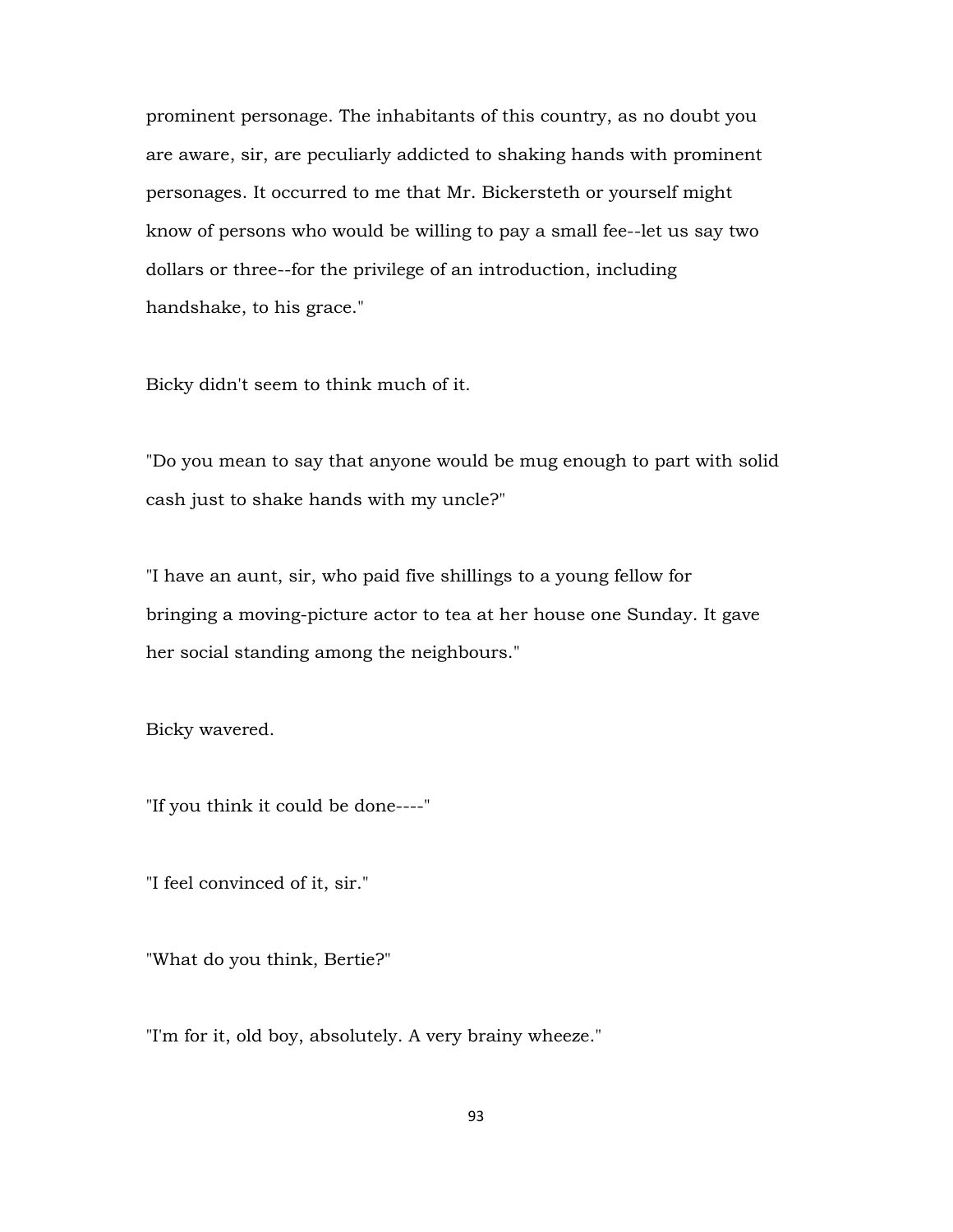"Thank you, sir. Will there be anything further? Good night, sir."

And he floated out, leaving us to discuss details.

Until we started this business of floating old Chiswick as a money-making proposition I had never realized what a perfectly foul time those Stock Exchange chappies must have when the public isn't biting freely. Nowadays I read that bit they put in the financial reports about "The market opened quietly" with a sympathetic eye, for, by Jove, it certainly opened quietly for us! You'd hardly believe how difficult it was to interest the public and make them take a flutter on the old boy. By the end of the week the only name we had on our list was a delicatessen-store keeper down in Bicky's part of the town, and as he wanted us to take it out in sliced ham instead of cash that didn't help much. There was a gleam of light when the brother of Bicky's pawnbroker offered ten dollars, money down, for an introduction to old Chiswick, but the deal fell through, owing to its turning out that the chap was an anarchist and intended to kick the old boy instead of shaking hands with him. At that, it took me the deuce of a time to persuade Bicky not to grab the cash and let things take their course. He seemed to regard the pawnbroker's brother rather as a sportsman and benefactor of his species than otherwise.

The whole thing, I'm inclined to think, would have been off if it hadn't been for Jeeves. There is no doubt that Jeeves is in a class of his own. In the matter of brain and resource I don't think I have ever met a chappie so supremely like mother made. He trickled into my room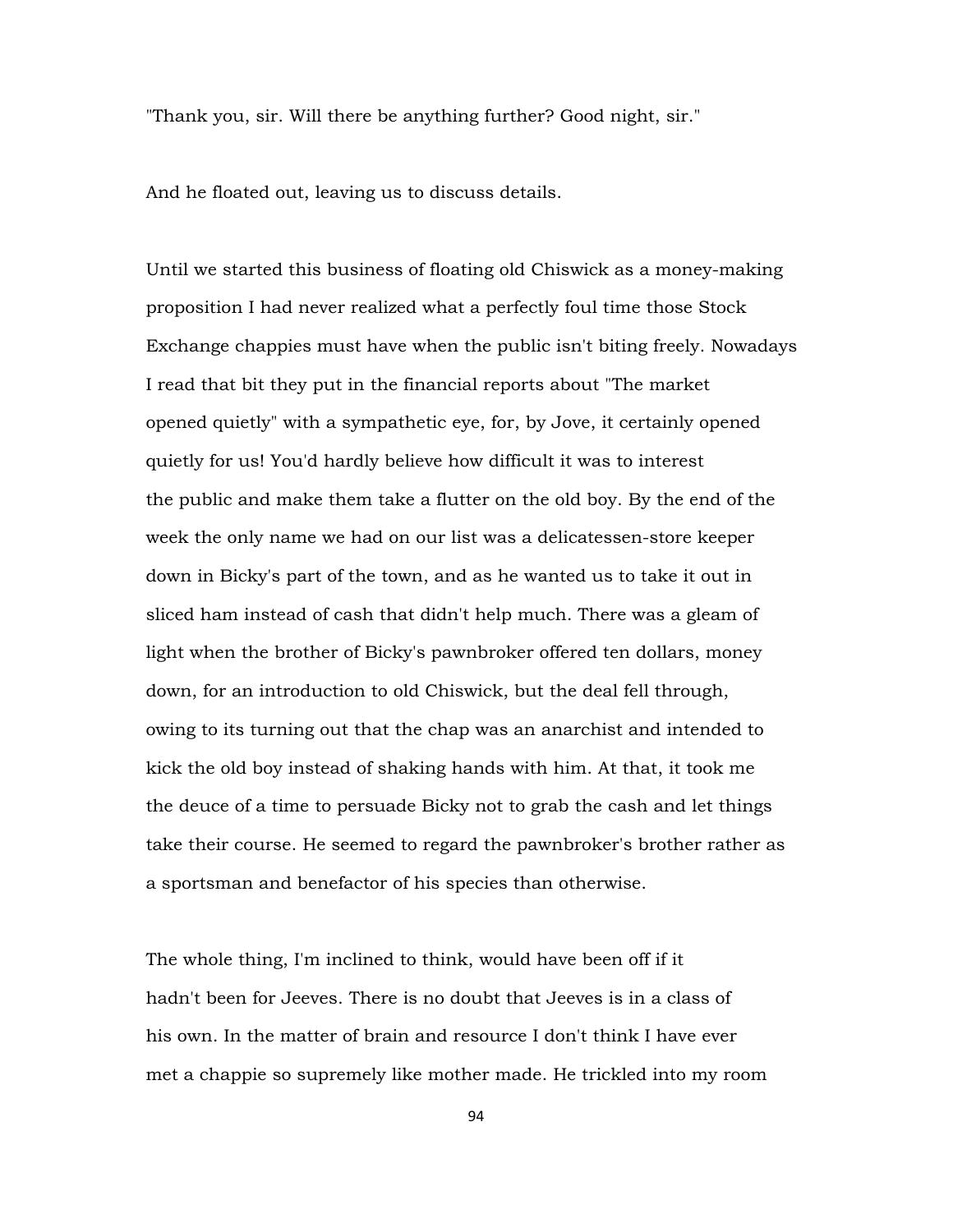one morning with a good old cup of tea, and intimated that there was something doing.

"Might I speak to you with regard to that matter of his grace, sir?"

"It's all off. We've decided to chuck it."

"Sir?"

"It won't work. We can't get anybody to come."

"I fancy I can arrange that aspect of the matter, sir."

"Do you mean to say you've managed to get anybody?"

"Yes, sir. Eighty-seven gentlemen from Birdsburg, sir."

I sat up in bed and spilt the tea.

"Birdsburg?"

"Birdsburg, Missouri, sir."

"How did you get them?"

"I happened last night, sir, as you had intimated that you would be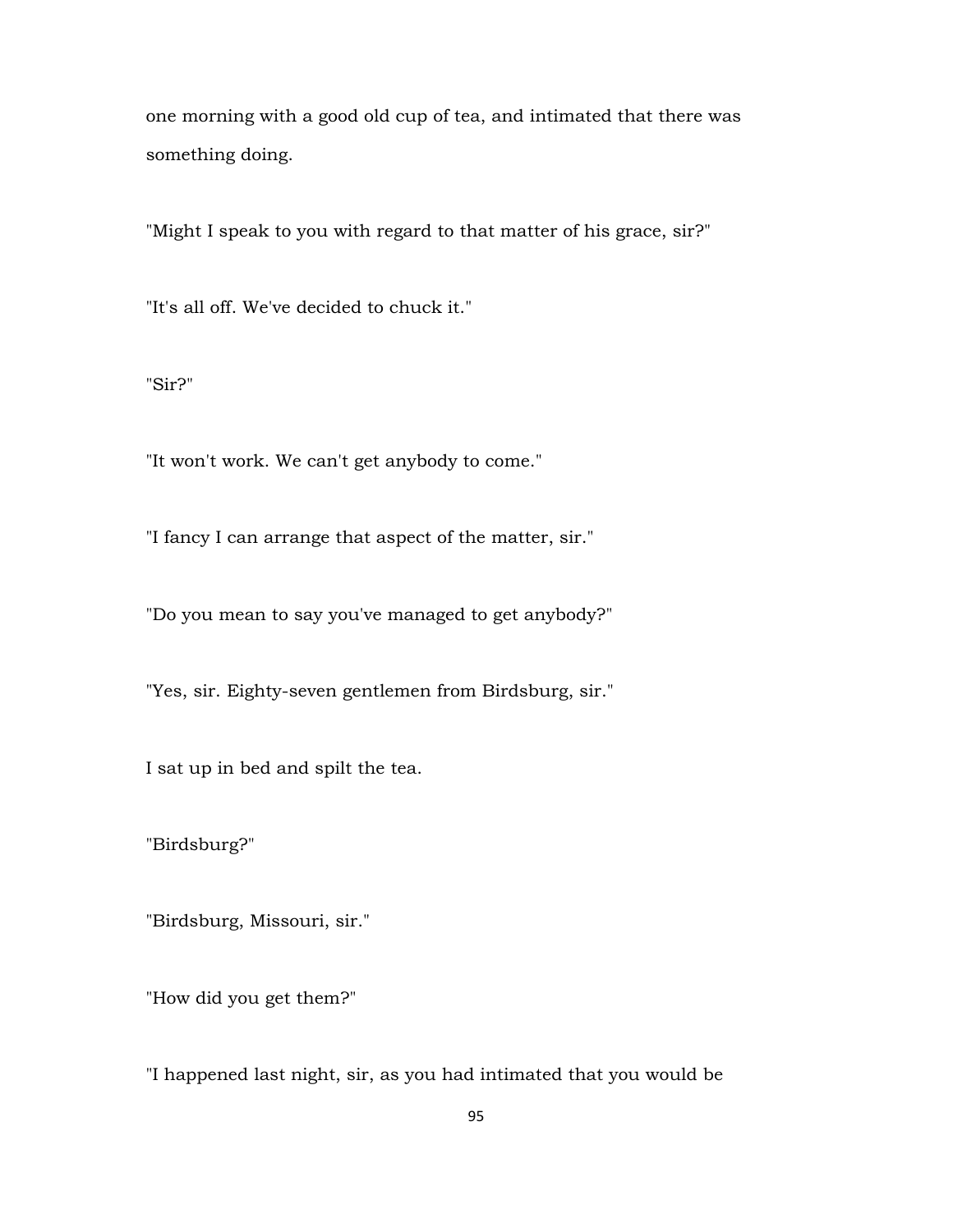absent from home, to attend a theatrical performance, and entered into conversation between the acts with the occupant of the adjoining seat. I had observed that he was wearing a somewhat ornate decoration in his buttonhole, sir--a large blue button with the words 'Boost for Birdsburg' upon it in red letters, scarcely a judicious addition to a gentleman's evening costume. To my surprise I noticed that the auditorium was full of persons similarly decorated. I ventured to inquire the explanation, and was informed that these gentlemen, forming a party of eighty-seven, are a convention from a town of the name if Birdsburg, in the State of Missouri. Their visit, I gathered, was purely of a social and pleasurable nature, and my informant spoke at some length of the entertainments arranged for their stay in the city. It was when he related with a considerable amount of satisfaction and pride, that a deputation of their number had been introduced to and had shaken hands with a well-known prizefighter, that it occurred to me to broach the subject of his grace. To make a long story short, sir, I have arranged, subject to your approval, that the entire convention shall be presented to his grace to-morrow afternoon."

I was amazed. This chappie was a Napoleon.

"Eighty-seven, Jeeves. At how much a head?"

"I was obliged to agree to a reduction for quantity, sir. The terms finally arrived at were one hundred and fifty dollars for the party."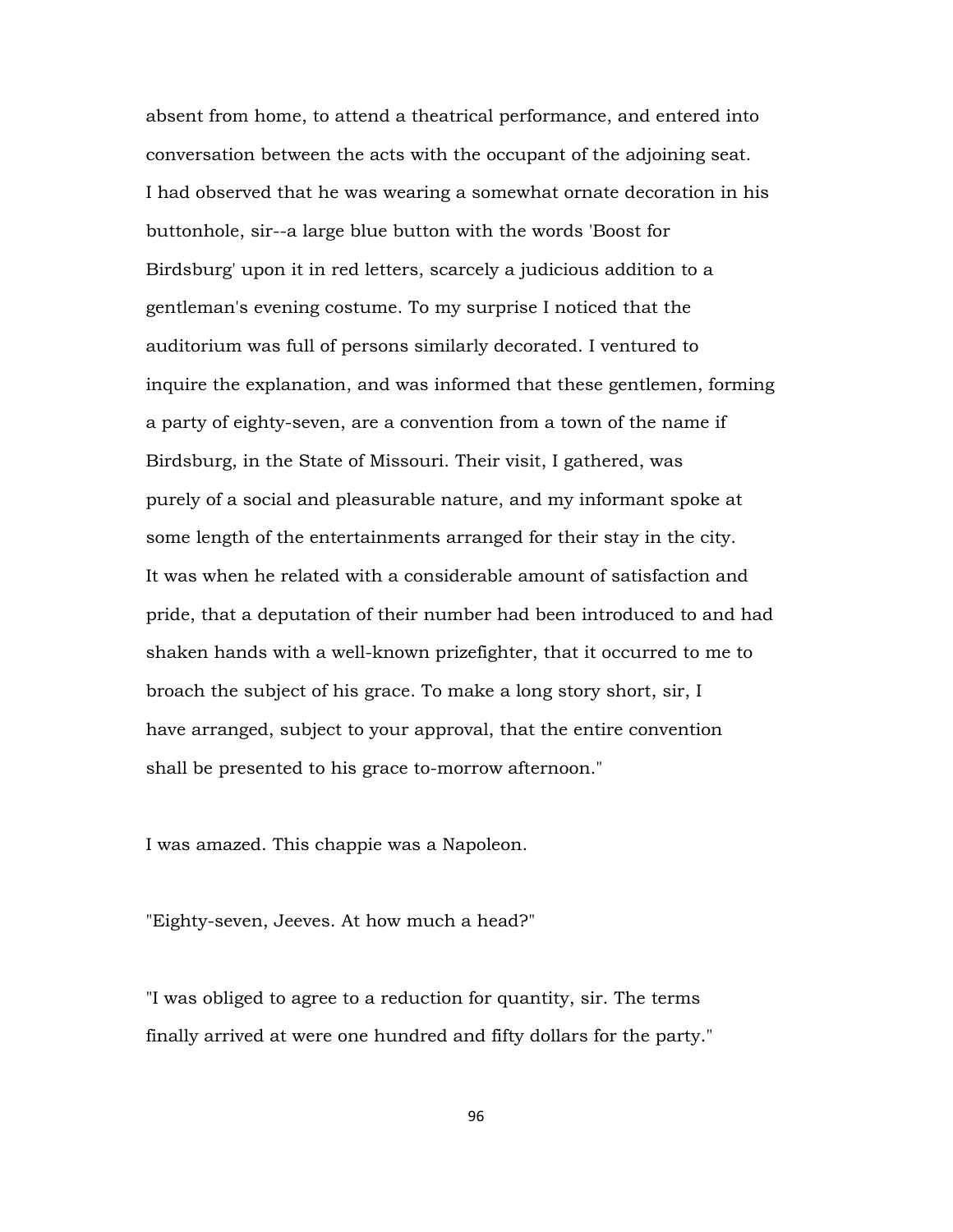I thought a bit.

"Payable in advance?"

"No, sir. I endeavoured to obtain payment in advance, but was not successful."

"Well, any way, when we get it I'll make it up to five hundred. Bicky'll never know. Do you suspect Mr. Bickersteth would suspect anything, Jeeves, if I made it up to five hundred?"

"I fancy not, sir. Mr. Bickersteth is an agreeable gentleman, but not bright."

"All right, then. After breakfast run down to the bank and get me some money."

"Yes, sir."

"You know, you're a bit of a marvel, Jeeves."

"Thank you, sir."

"Right-o!"

"Very good, sir."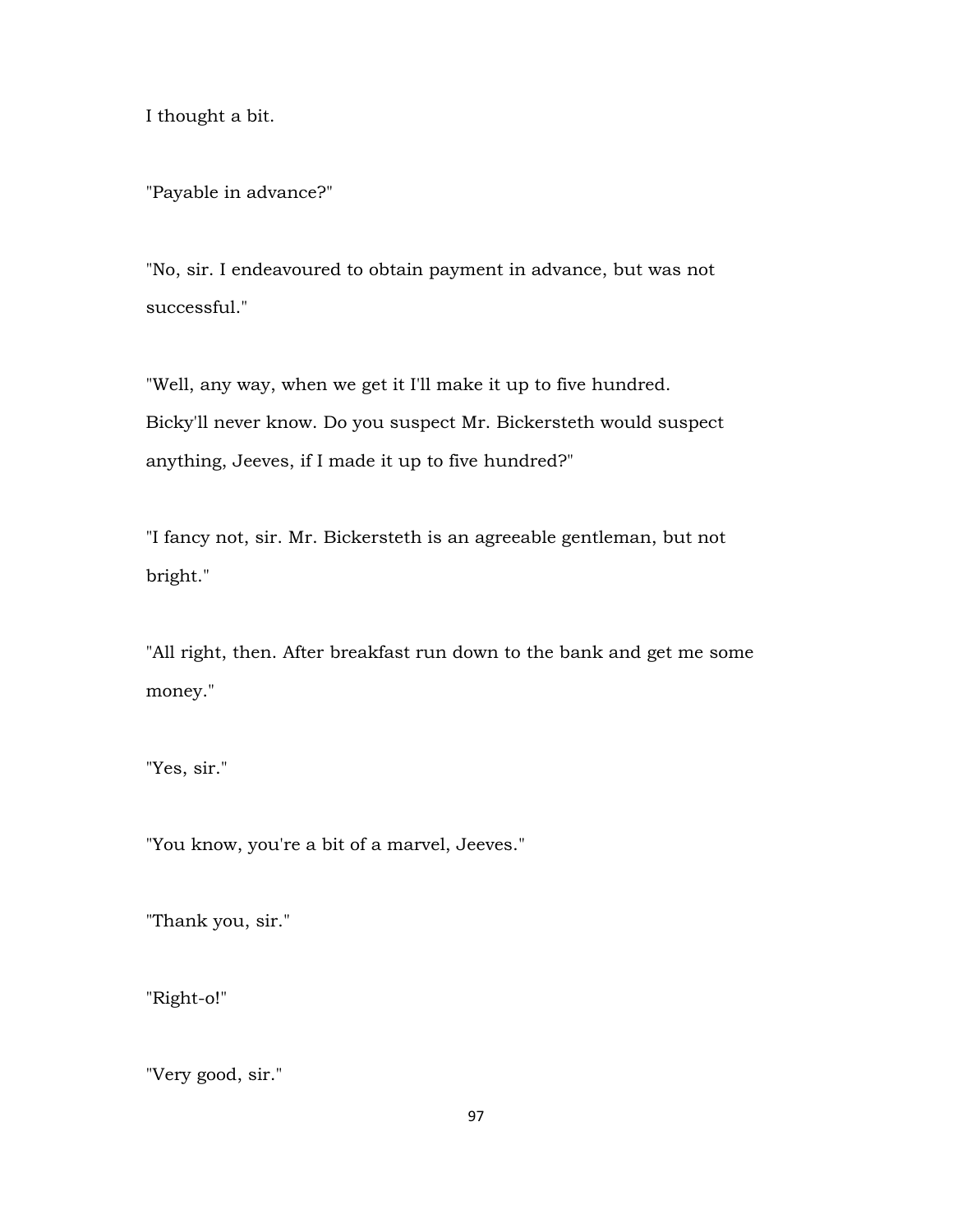When I took dear old Bicky aside in the course of the morning and told him what had happened he nearly broke down. He tottered into the sitting-room and buttonholed old Chiswick, who was reading the comic section of the morning paper with a kind of grim resolution.

"Uncle," he said, "are you doing anything special to-morrow afternoon? I mean to say, I've asked a few of my pals in to meet you, don't you know."

The old boy cocked a speculative eye at him.

"There will be no reporters among them?"

"Reporters? Rather not! Why?"

"I refuse to be badgered by reporters. There were a number of adhesive young men who endeavoured to elicit from me my views on America while the boat was approaching the dock. I will not be subjected to this persecution again."

"That'll be absolutely all right, uncle. There won't be a newspaper-man in the place."

"In that case I shall be glad to make the acquaintance of your friends."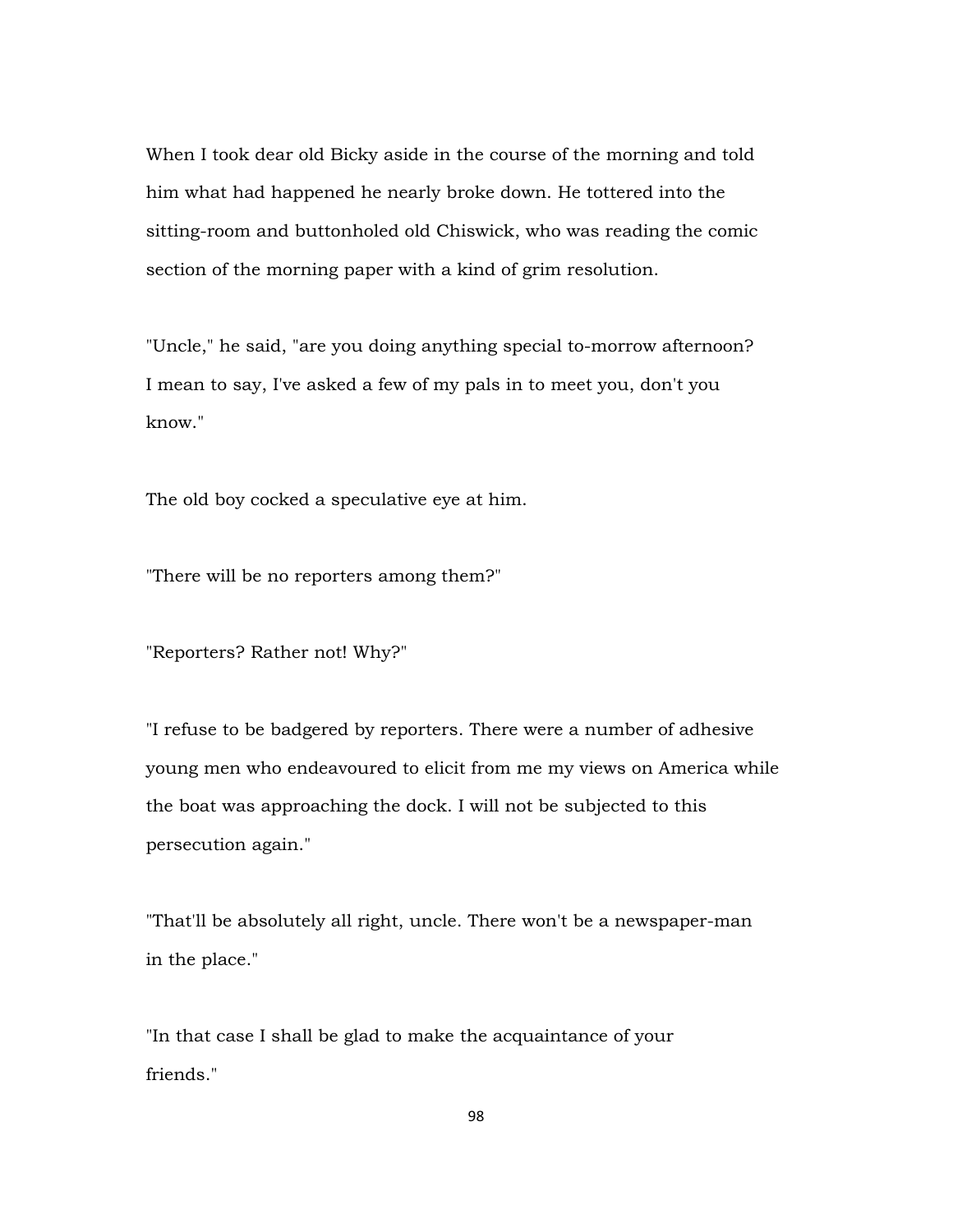"You'll shake hands with them and so forth?"

"I shall naturally order my behaviour according to the accepted rules of civilized intercourse."

Bicky thanked him heartily and came off to lunch with me at the club, where he babbled freely of hens, incubators, and other rotten things.

After mature consideration we had decided to unleash the Birdsburg contingent on the old boy ten at a time. Jeeves brought his theatre pal round to see us, and we arranged the whole thing with him. A very decent chappie, but rather inclined to collar the conversation and turn it in the direction of his home-town's new water-supply system. We settled that, as an hour was about all he would be likely to stand, each gang should consider itself entitled to seven minutes of the duke's society by Jeeves's stop-watch, and that when their time was up Jeeves should slide into the room and cough meaningly. Then we parted with what I believe are called mutual expressions of goodwill, the Birdsburg chappie extending a cordial invitation to us all to pop out some day and take a look at the new water-supply system, for which we thanked him.

Next day the deputation rolled in. The first shift consisted of the cove we had met and nine others almost exactly like him in every respect. They all looked deuced keen and businesslike, as if from youth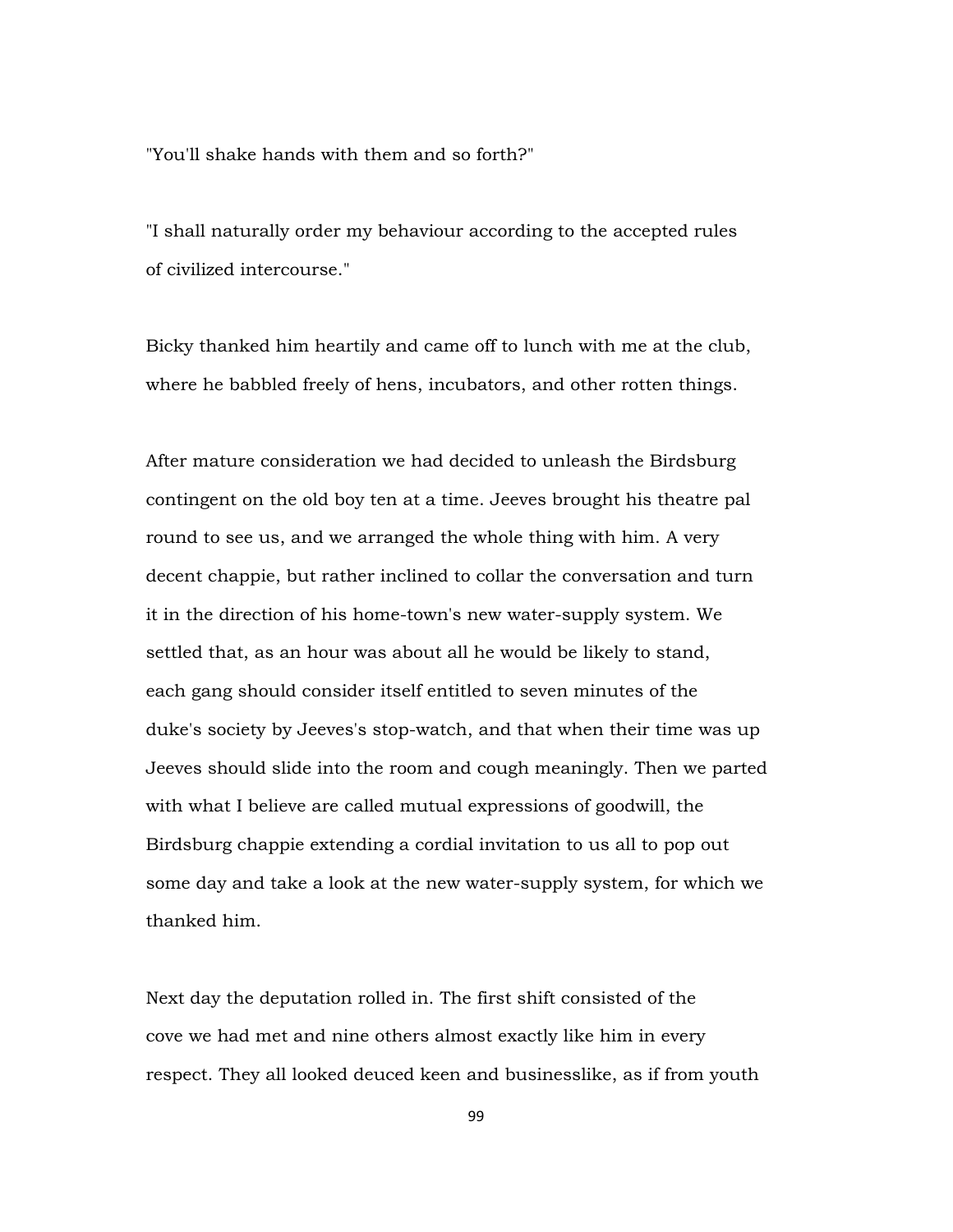up they had been working in the office and catching the boss's eye and what-not. They shook hands with the old boy with a good deal of apparent satisfaction--all except one chappie, who seemed to be brooding about something--and then they stood off and became chatty.

"What message have you for Birdsburg, Duke?" asked our pal.

The old boy seemed a bit rattled.

"I have never been to Birdsburg."

The chappie seemed pained.

"You should pay it a visit," he said. "The most rapidly-growing city in the country. Boost for Birdsburg!"

"Boost for Birdsburg!" said the other chappies reverently.

The chappie who had been brooding suddenly gave tongue.

"Say!"

He was a stout sort of well-fed cove with one of those determined chins and a cold eye.

The assemblage looked at him.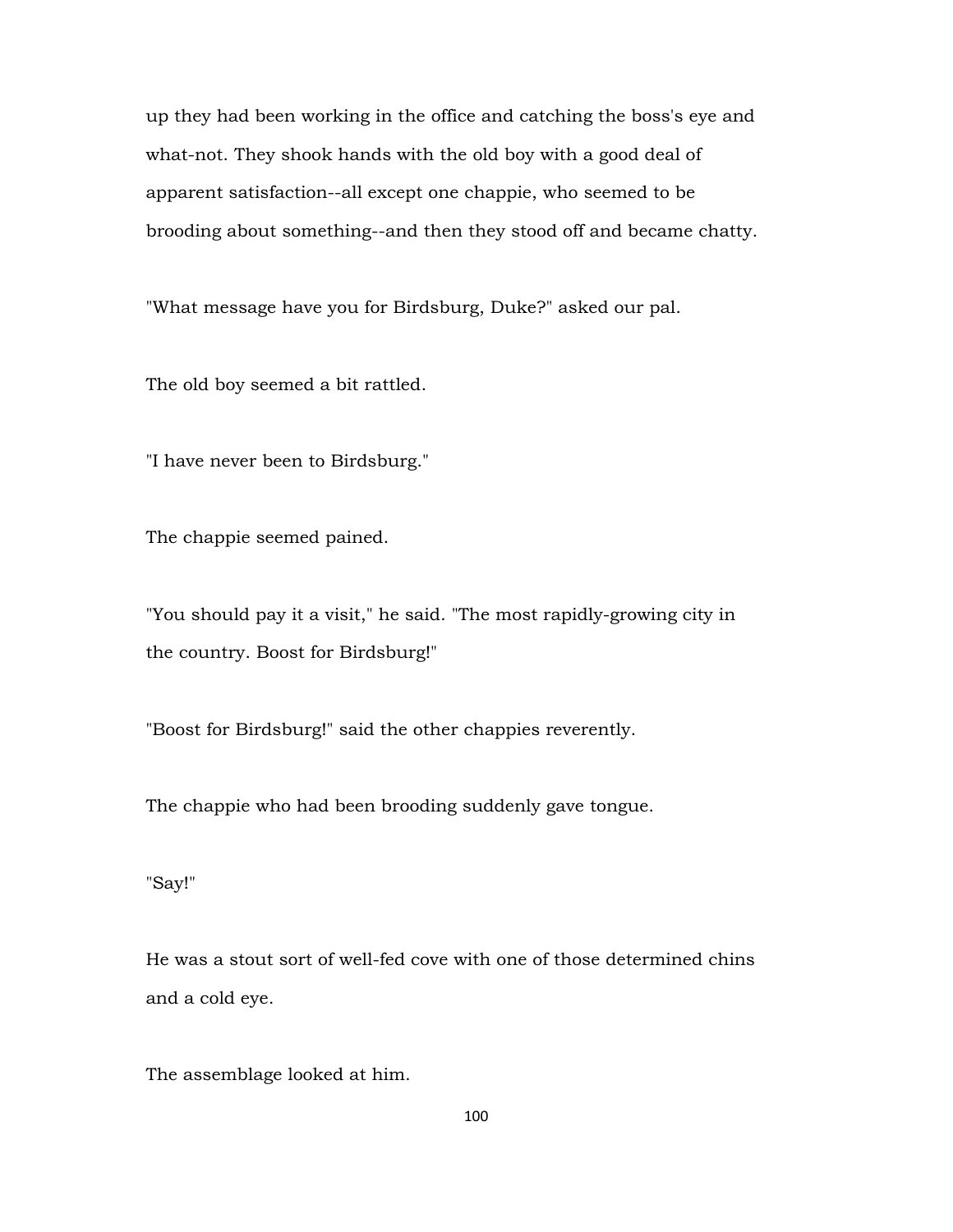"As a matter of business," said the chappie--"mind you, I'm not questioning anybody's good faith, but, as a matter of strict business--I think this gentleman here ought to put himself on record before witnesses as stating that he really is a duke."

"What do you mean, sir?" cried the old boy, getting purple.

"No offence, simply business. I'm not saying anything, mind you, but there's one thing that seems kind of funny to me. This gentleman here says his name's Mr. Bickersteth, as I understand it. Well, if you're the Duke of Chiswick, why isn't he Lord Percy Something? I've read English novels, and I know all about it."

"This is monstrous!"

"Now don't get hot under the collar. I'm only asking. I've a right to know. You're going to take our money, so it's only fair that we should see that we get our money's worth."

The water-supply cove chipped in:

"You're quite right, Simms. I overlooked that when making the agreement. You see, gentlemen, as business men we've a right to reasonable guarantees of good faith. We are paying Mr. Bickersteth here a hundred and fifty dollars for this reception, and we naturally want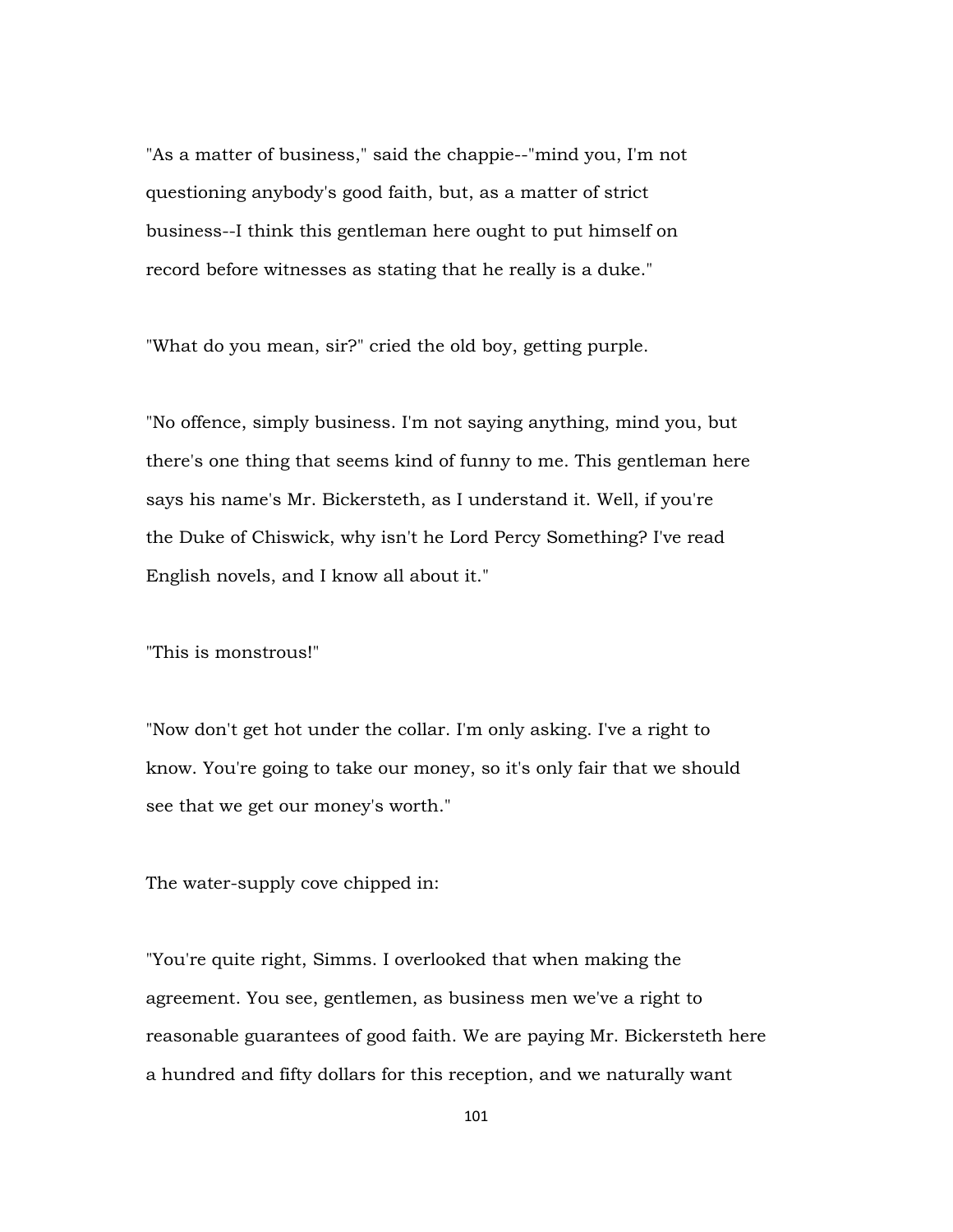to know----"

Old Chiswick gave Bicky a searching look; then he turned to the water-supply chappie. He was frightfully calm.

"I can assure you that I know nothing of this," he said, quite politely. "I should be grateful if you would explain."

"Well, we arranged with Mr. Bickersteth that eighty-seven citizens of Birdsburg should have the privilege of meeting and shaking hands with you for a financial consideration mutually arranged, and what my friend Simms here means--and I'm with him--is that we have only Mr. Bickersteth's word for it--and he is a stranger to us--that you are the Duke of Chiswick at all."

Old Chiswick gulped.

"Allow me to assure you, sir," he said, in a rummy kind of voice, "that I am the Duke of Chiswick."

"Then that's all right," said the chappie heartily. "That was all we wanted to know. Let the thing go on."

"I am sorry to say," said old Chiswick, "that it cannot go on. I am feeling a little tired. I fear I must ask to be excused."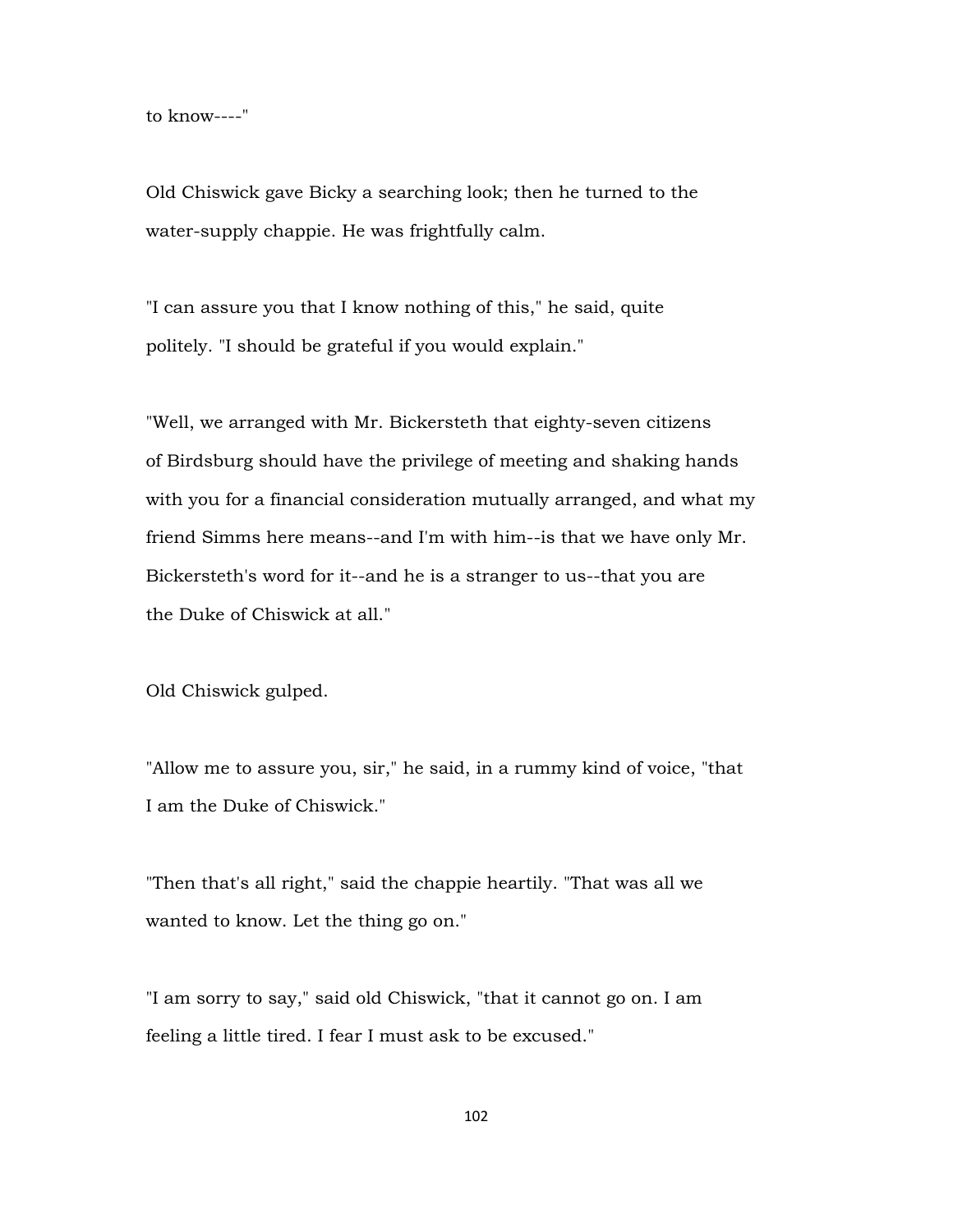"But there are seventy-seven of the boys waiting round the corner at this moment, Duke, to be introduced to you."

"I fear I must disappoint them."

"But in that case the deal would have to be off."

"That is a matter for you and my nephew to discuss."

The chappie seemed troubled.

"You really won't meet the rest of them?"

"No!"

"Well, then, I guess we'll be going."

They went out, and there was a pretty solid silence. Then old Chiswick turned to Bicky:

"Well?"

Bicky didn't seem to have anything to say.

"Was it true what that man said?"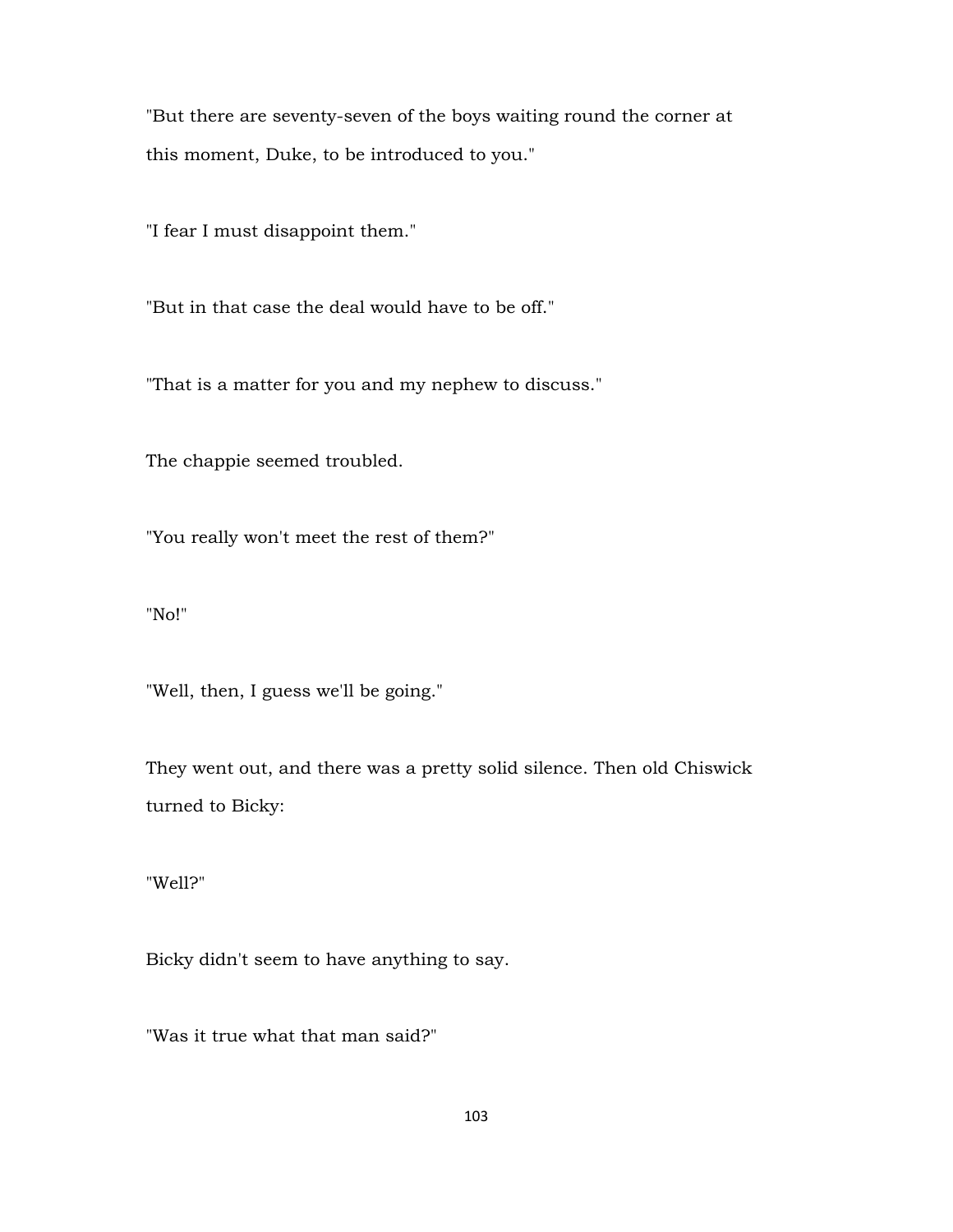"Yes, uncle."

"What do you mean by playing this trick?"

Bicky seemed pretty well knocked out, so I put in a word.

"I think you'd better explain the whole thing, Bicky, old top."

Bicky's Adam's-apple jumped about a bit; then he started:

"You see, you had cut off my allowance, uncle, and I wanted a bit of money to start a chicken farm. I mean to say it's an absolute cert if you once get a bit of capital. You buy a hen, and it lays an egg every day of the week, and you sell the eggs, say, seven for twenty-five cents.

"Keep of hens cost nothing. Profit practically----"

"What is all this nonsense about hens? You led me to suppose you were a substantial business man."

"Old Bicky rather exaggerated, sir," I said, helping the chappie out. "The fact is, the poor old lad is absolutely dependent on that remittance of yours, and when you cut it off, don't you know, he was pretty solidly in the soup, and had to think of some way of closing in on a bit of the ready pretty quick. That's why we thought of this handshaking scheme."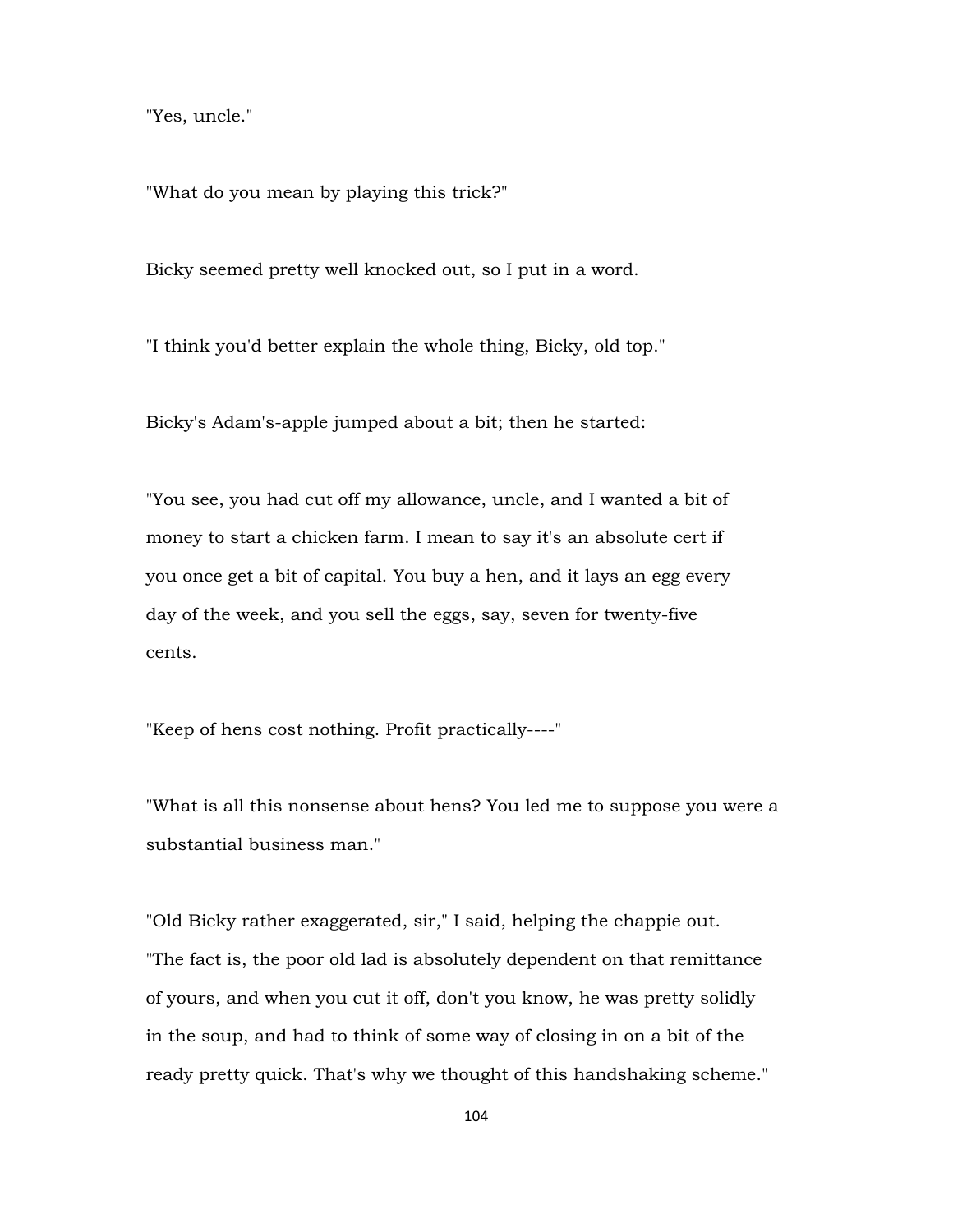Old Chiswick foamed at the mouth.

"So you have lied to me! You have deliberately deceived me as to your financial status!"

"Poor old Bicky didn't want to go to that ranch," I explained. "He doesn't like cows and horses, but he rather thinks he would be hot stuff among the hens. All he wants is a bit of capital. Don't you think it would be rather a wheeze if you were to----"

"After what has happened? After this--this deceit and foolery? Not a penny!"

"But----"

"Not a penny!"

There was a respectful cough in the background.

"If I might make a suggestion, sir?"

Jeeves was standing on the horizon, looking devilish brainy.

"Go ahead, Jeeves!" I said.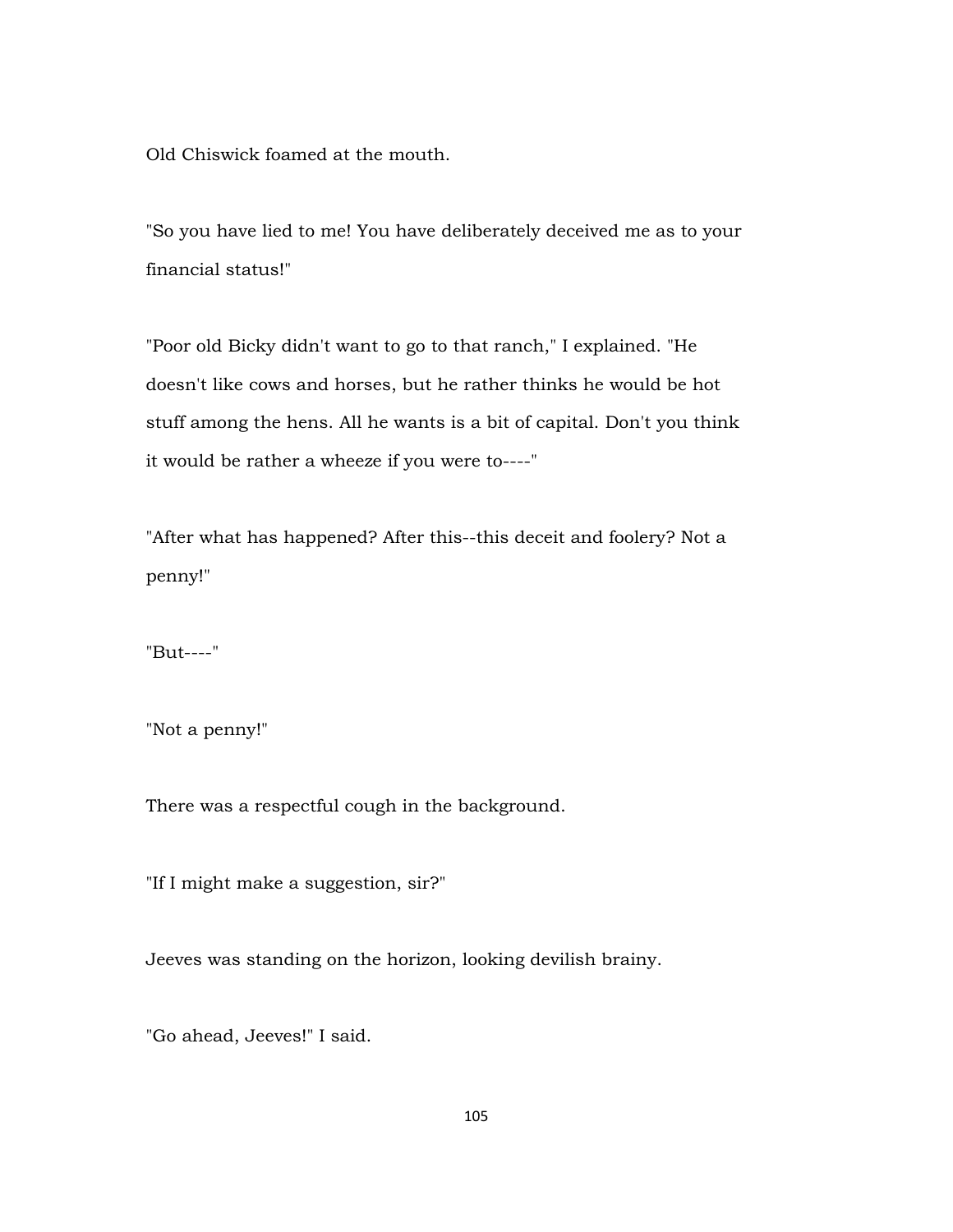"I would merely suggest, sir, that if Mr. Bickersteth is in need of a little ready money, and is at a loss to obtain it elsewhere, he might secure the sum he requires by describing the occurrences of this afternoon for the Sunday issue of one of the more spirited and enterprising newspapers."

"By Jove!" I said.

"By George!" said Bicky.

"Great heavens!" said old Chiswick.

"Very good, sir," said Jeeves.

Bicky turned to old Chiswick with a gleaming eye.

"Jeeves is right. I'll do it! The Chronicle would jump at it. They eat that sort of stuff."

Old Chiswick gave a kind of moaning howl.

"I absolutely forbid you, Francis, to do this thing!"

"That's all very well," said Bicky, wonderfully braced, "but if I can't get the money any other way----"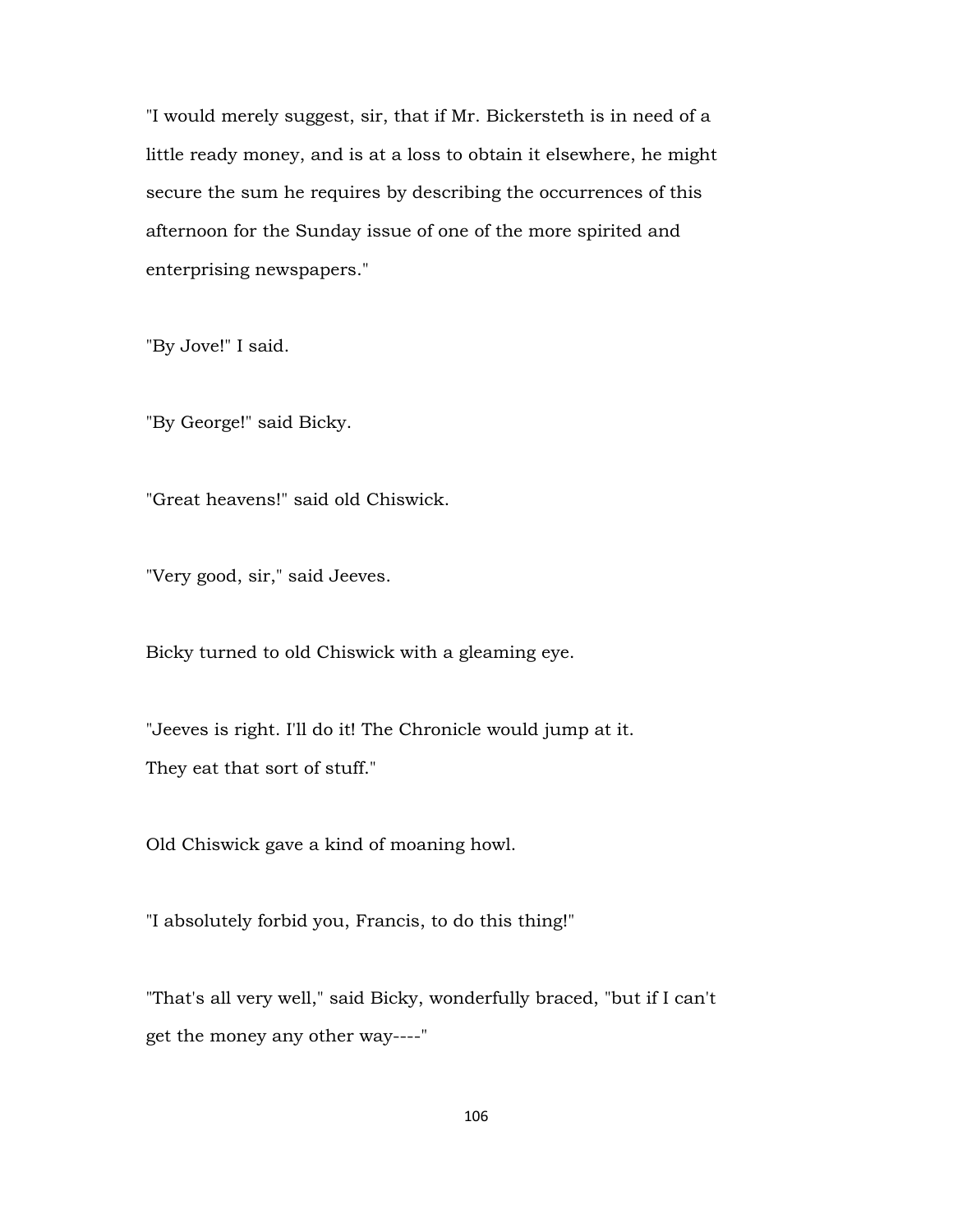"Wait! Er--wait, my boy! You are so impetuous! We might arrange something."

"I won't go to that bally ranch."

"No, no! No, no, my boy! I would not suggest it. I would not for a moment suggest it. I--I think----"

He seemed to have a bit of a struggle with himself. "I--I think that, on the whole, it would be best if you returned with me to England. I--I might--in fact, I think I see my way to doing--to--I might be able to utilize your services in some secretarial position."

"I shouldn't mind that."

"I should not be able to offer you a salary, but, as you know, in English political life the unpaid secretary is a recognized figure----"

"The only figure I'll recognize," said Bicky firmly, "is five hundred quid a year, paid quarterly."

"My dear boy!"

"Absolutely!"

"But your recompense, my dear Francis, would consist in the unrivalled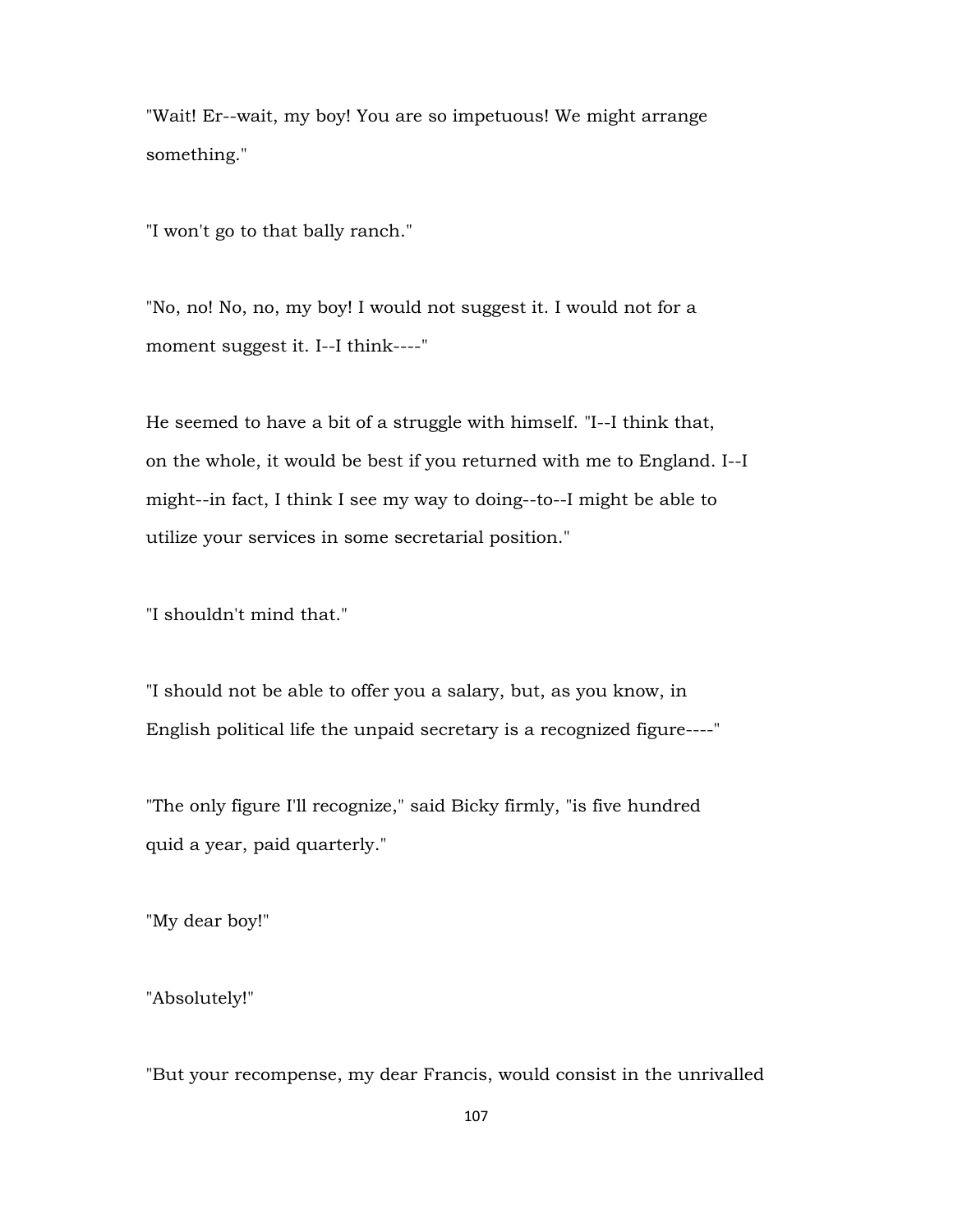opportunities you would have, as my secretary, to gain experience, to accustom yourself to the intricacies of political life, to--in fact, you would be in an exceedingly advantageous position."

"Five hundred a year!" said Bicky, rolling it round his tongue. "Why, that would be nothing to what I could make if I started a chicken farm. It stands to reason. Suppose you have a dozen hens. Each of the hens has a dozen chickens. After a bit the chickens grow up and have a dozen chickens each themselves, and then they all start laying eggs! There's a fortune in it. You can get anything you like for eggs in America. Chappies keep them on ice for years and years, and don't sell them till they fetch about a dollar a whirl. You don't think I'm going to chuck a future like this for anything under five hundred o' goblins a year--what?"

A look of anguish passed over old Chiswick's face, then he seemed to be resigned to it. "Very well, my boy," he said.

"What-o!" said Bicky. "All right, then."

"Jeeves," I said. Bicky had taken the old boy off to dinner to celebrate, and we were alone. "Jeeves, this has been one of your best efforts."

"Thank you, sir."

"It beats me how you do it."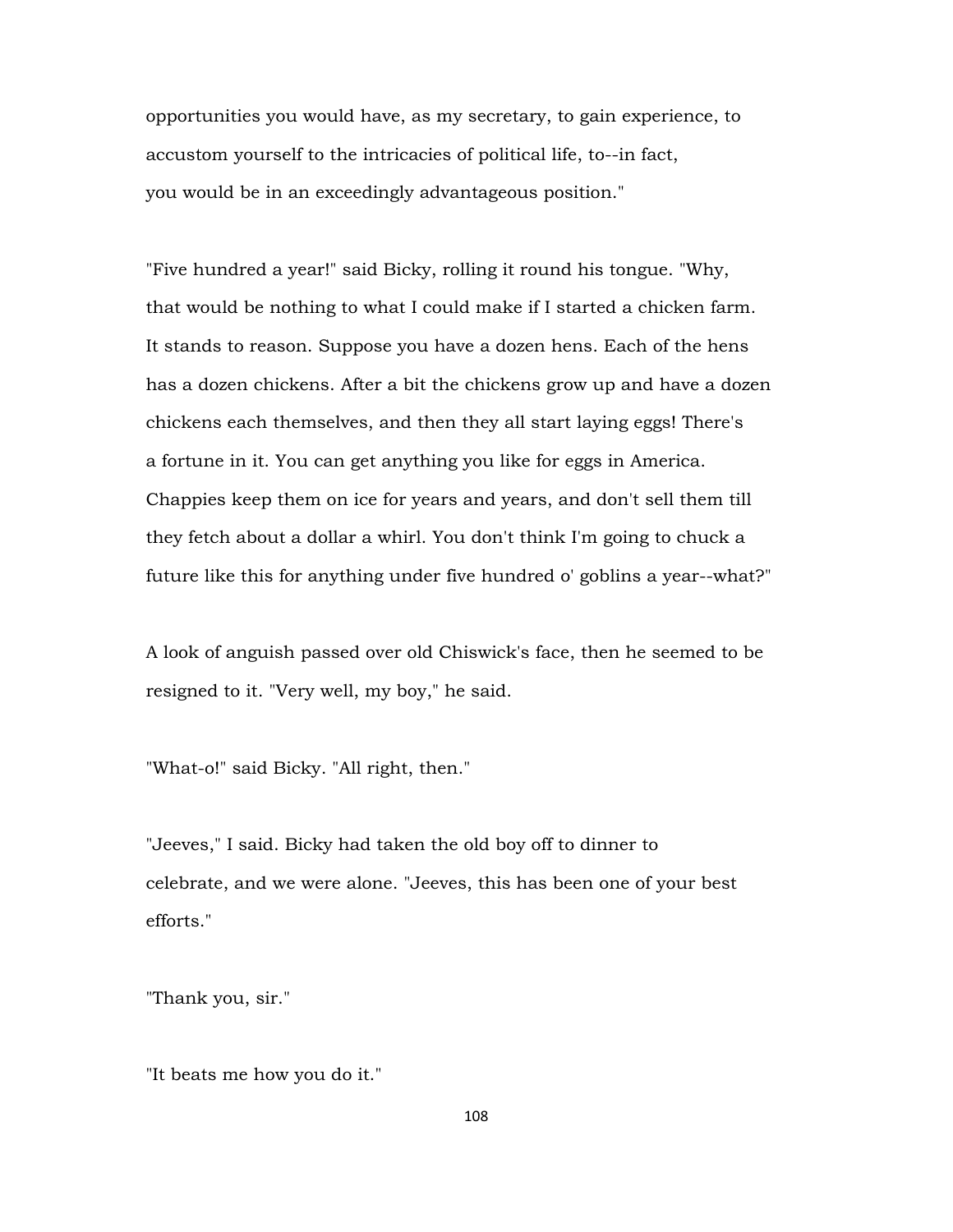"Yes, sir."

"The only trouble is you haven't got much out of it--what!"

"I fancy Mr. Bickersteth intends--I judge from his remarks--to signify his appreciation of anything I have been fortunate enough to do to assist him, at some later date when he is in a more favourable position to do so."

"It isn't enough, Jeeves!"

"Sir?"

It was a wrench, but I felt it was the only possible thing to be done.

"Bring my shaving things."

A gleam of hope shone in the chappie's eye, mixed with doubt.

"You mean, sir?"

"And shave off my moustache."

There was a moment's silence. I could see the fellow was deeply moved.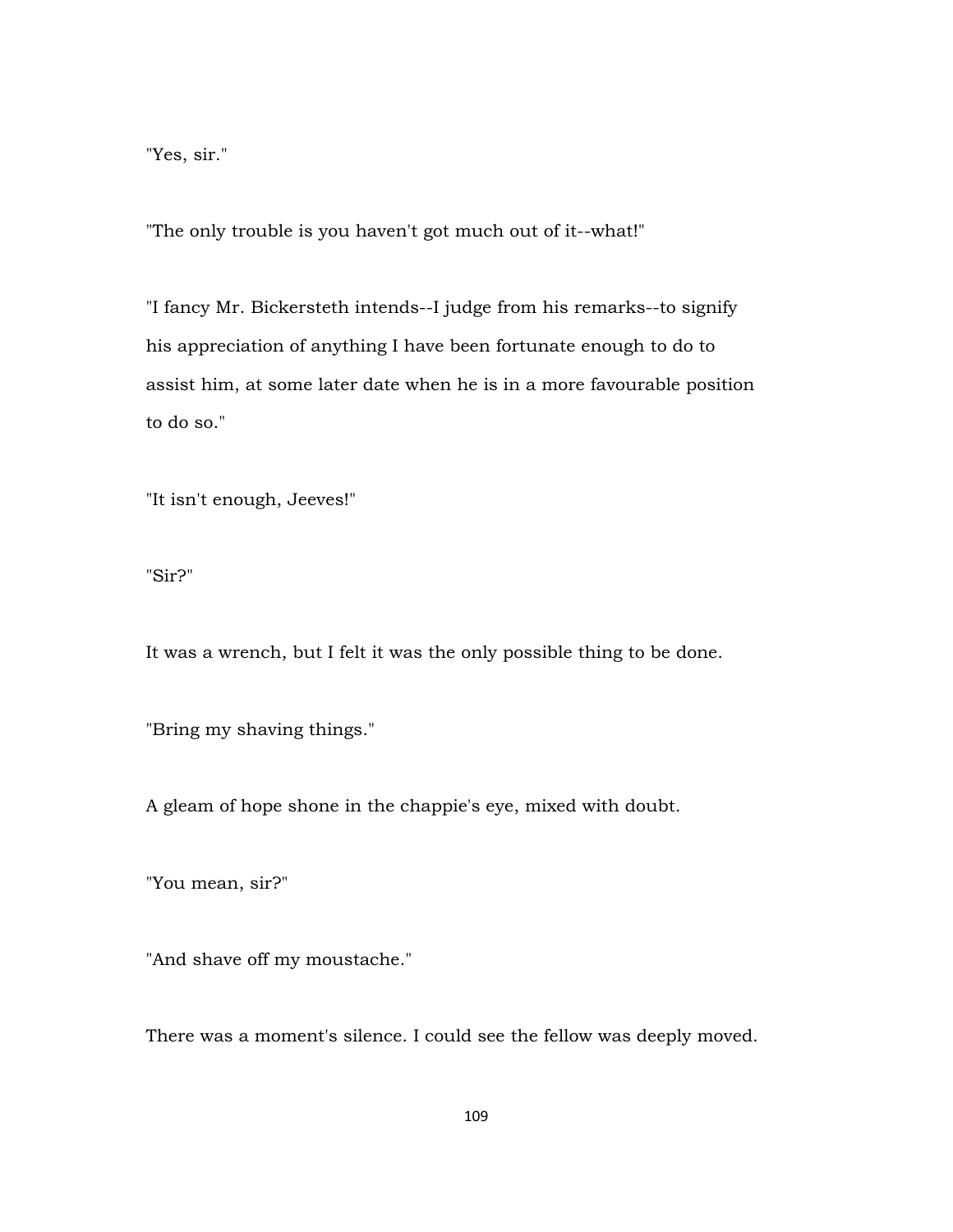"Thank you very much indeed, sir," he said, in a low voice, and popped off.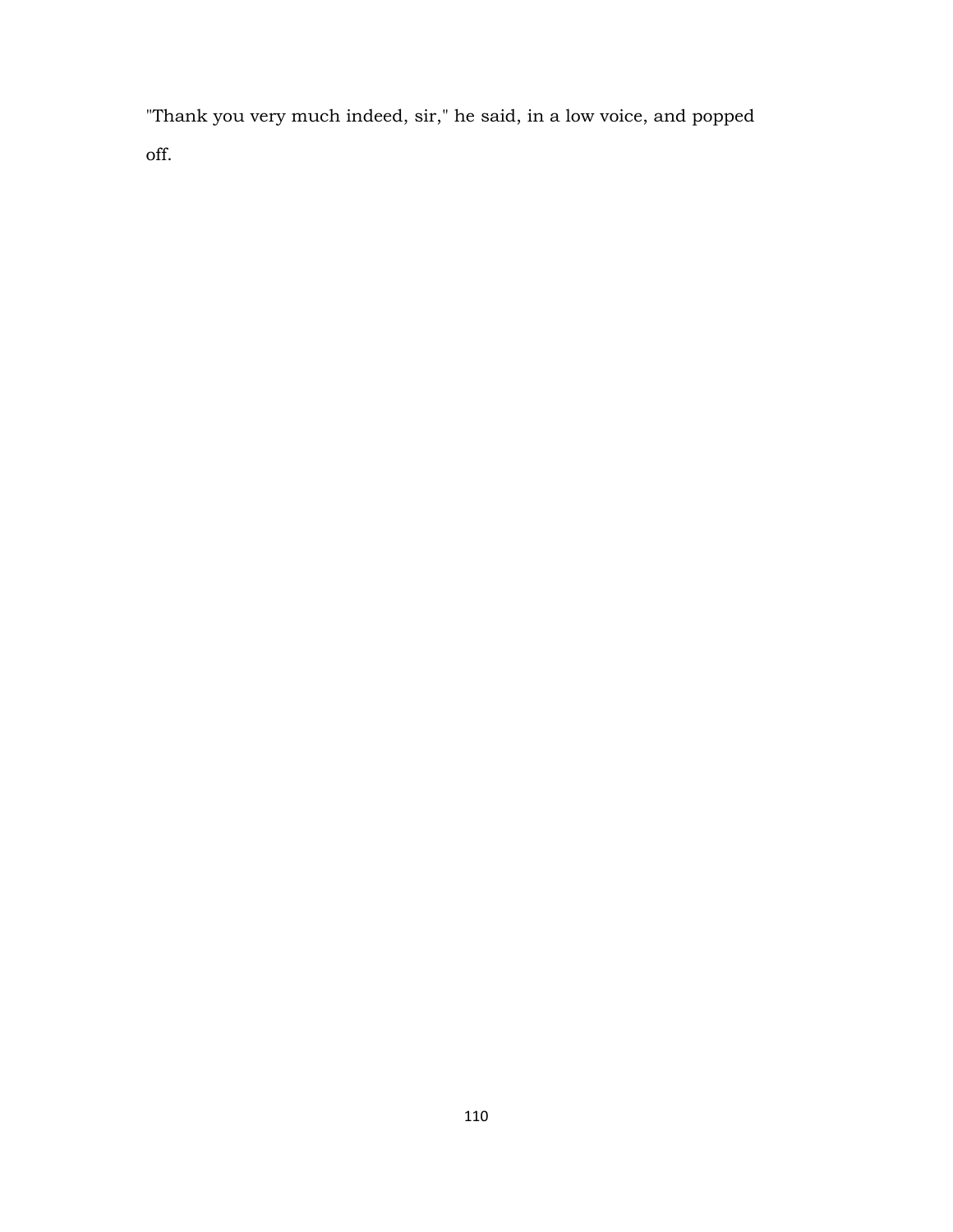## ABSENT TREATMENT

I want to tell you all about dear old Bobbie Cardew. It's a most interesting story. I can't put in any literary style and all that; but I don't have to, don't you know, because it goes on its Moral Lesson. If you're a man you mustn't miss it, because it'll be a warning to you; and if you're a woman you won't want to, because it's all about how a girl made a man feel pretty well fed up with things.

If you're a recent acquaintance of Bobbie's, you'll probably be surprised to hear that there was a time when he was more remarkable for the weakness of his memory than anything else. Dozens of fellows, who have only met Bobbie since the change took place, have been surprised when I told them that. Yet it's true. Believe me.

In the days when I first knew him Bobbie Cardew was about the most pronounced young rotter inside the four-mile radius. People have called me a silly ass, but I was never in the same class with Bobbie. When it came to being a silly ass, he was a plus-four man, while my handicap was about six. Why, if I wanted him to dine with me, I used to post him a letter at the beginning of the week, and then the day before send him a telegram and a phone-call on the day itself, and--half an hour before the time we'd fixed--a messenger in a taxi, whose business it was to see that he got in and that the chauffeur had the address all correct. By doing this I generally managed to get him, unless he had left town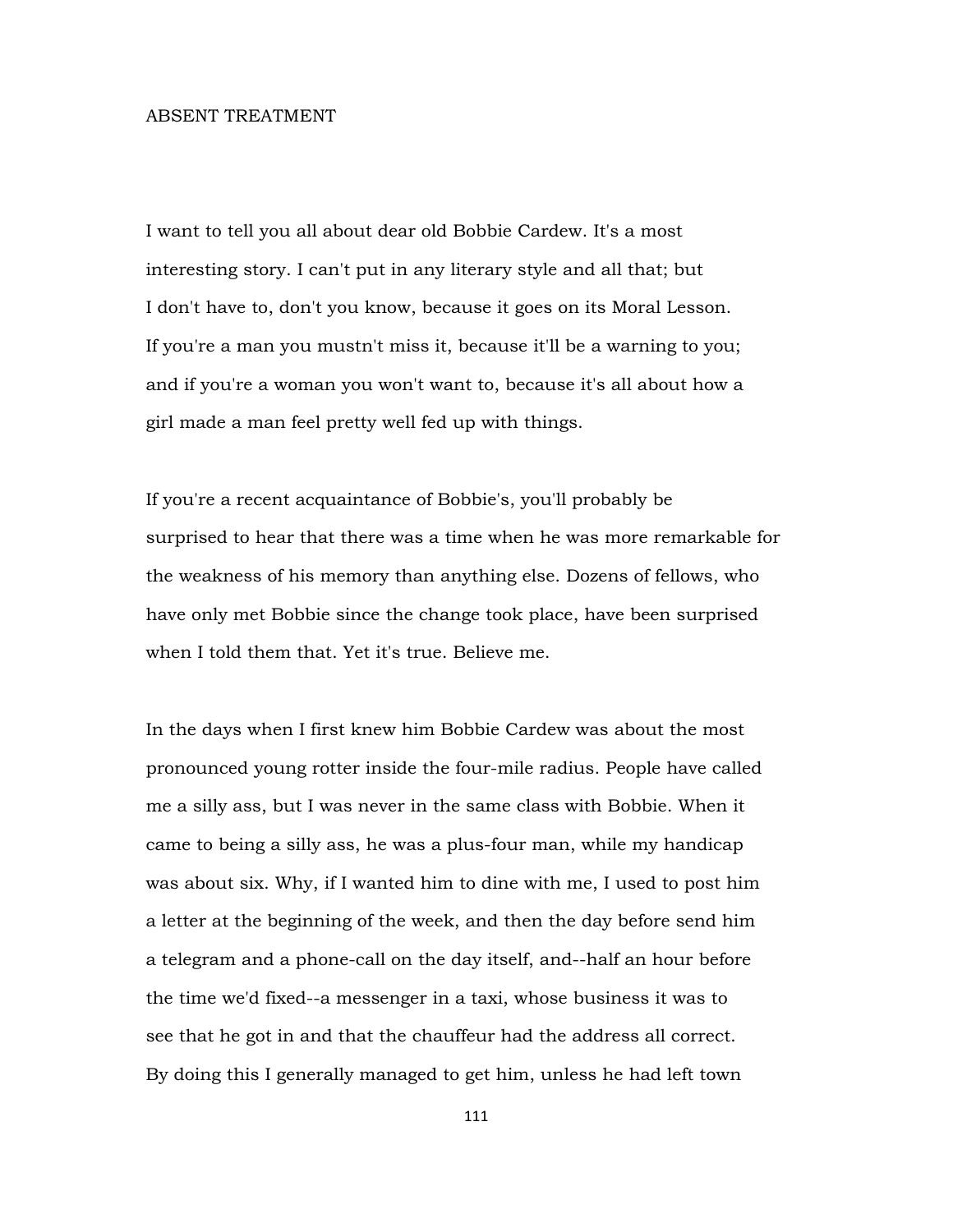before my messenger arrived.

The funny thing was that he wasn't altogether a fool in other ways. Deep down in him there was a kind of stratum of sense. I had known him, once or twice, show an almost human intelligence. But to reach that stratum, mind you, you needed dynamite.

At least, that's what I thought. But there was another way which hadn't occurred to me. Marriage, I mean. Marriage, the dynamite of the soul; that was what hit Bobbie. He married. Have you ever seen a bull-pup chasing a bee? The pup sees the bee. It looks good to him. But he still doesn't know what's at the end of it till he gets there. It was like that with Bobbie. He fell in love, got married--with a sort of whoop, as if it were the greatest fun in the world--and then began to find out things.

She wasn't the sort of girl you would have expected Bobbie to rave about. And yet, I don't know. What I mean is, she worked for her living; and to a fellow who has never done a hand's turn in his life there's undoubtedly a sort of fascination, a kind of romance, about a girl who works for her living.

Her name was Anthony. Mary Anthony. She was about five feet six; she had a ton and a half of red-gold hair, grey eyes, and one of those determined chins. She was a hospital nurse. When Bobbie smashed himself up at polo, she was told off by the authorities to smooth his brow and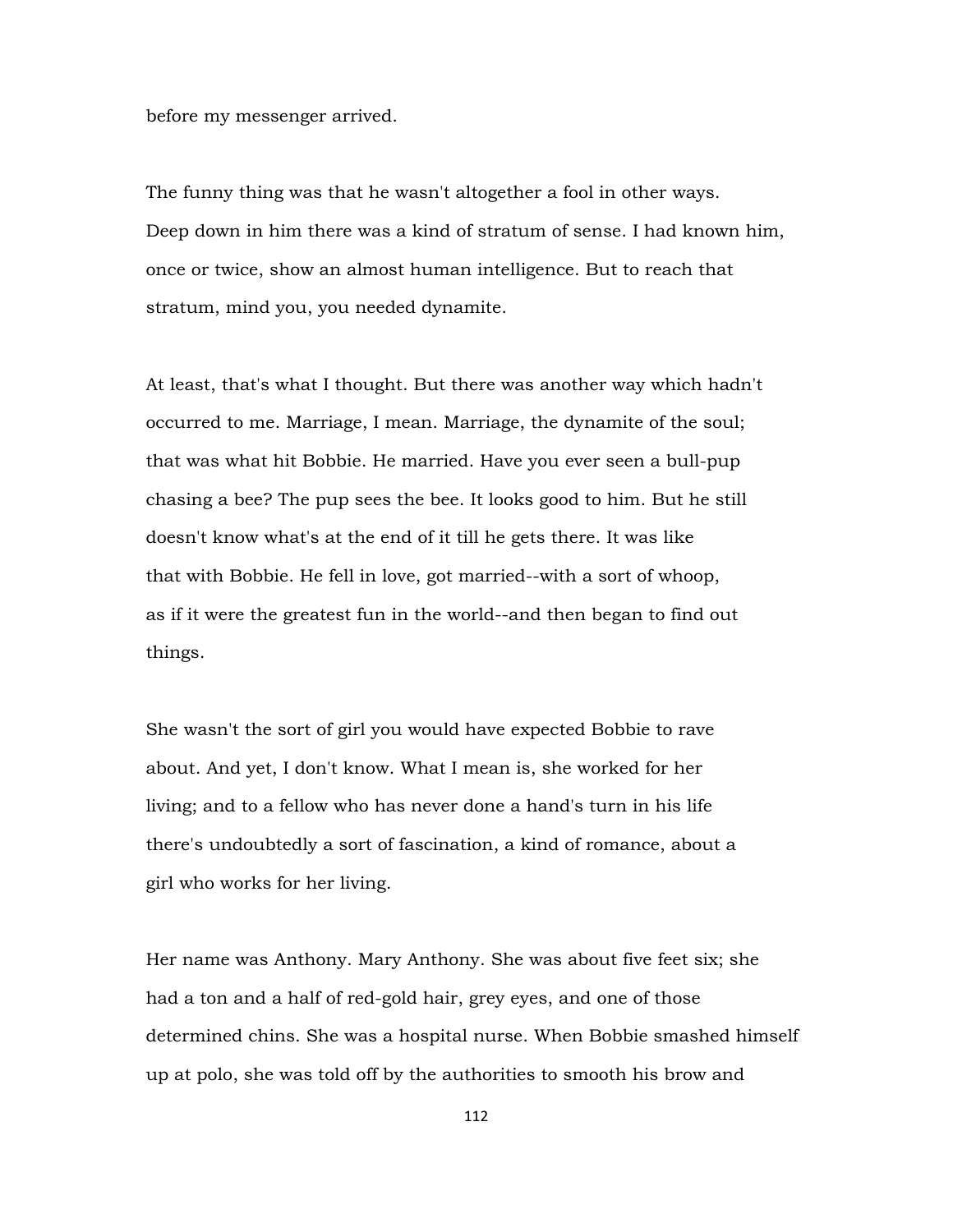rally round with cooling unguents and all that; and the old boy hadn't been up and about again for more than a week before they popped off to the registrar's and fixed it up. Quite the romance.

Bobbie broke the news to me at the club one evening, and next day he introduced me to her. I admired her. I've never worked myself--my name's Pepper, by the way. Almost forgot to mention it. Reggie Pepper. My uncle Edward was Pepper, Wells, and Co., the Colliery people. He left me a sizable chunk of bullion--I say I've never worked myself, but I admire any one who earns a living under difficulties, especially a girl. And this girl had had a rather unusually tough time of it, being an orphan and all that, and having had to do everything off her own bat for years.

Mary and I got along together splendidly. We don't now, but we'll come to that later. I'm speaking of the past. She seemed to think Bobbie the greatest thing on earth, judging by the way she looked at him when she thought I wasn't noticing. And Bobbie seemed to think the same about her. So that I came to the conclusion that, if only dear old Bobbie didn't forget to go to the wedding, they had a sporting chance of being quite happy.

Well, let's brisk up a bit here, and jump a year. The story doesn't really start till then.

They took a flat and settled down. I was in and out of the place quite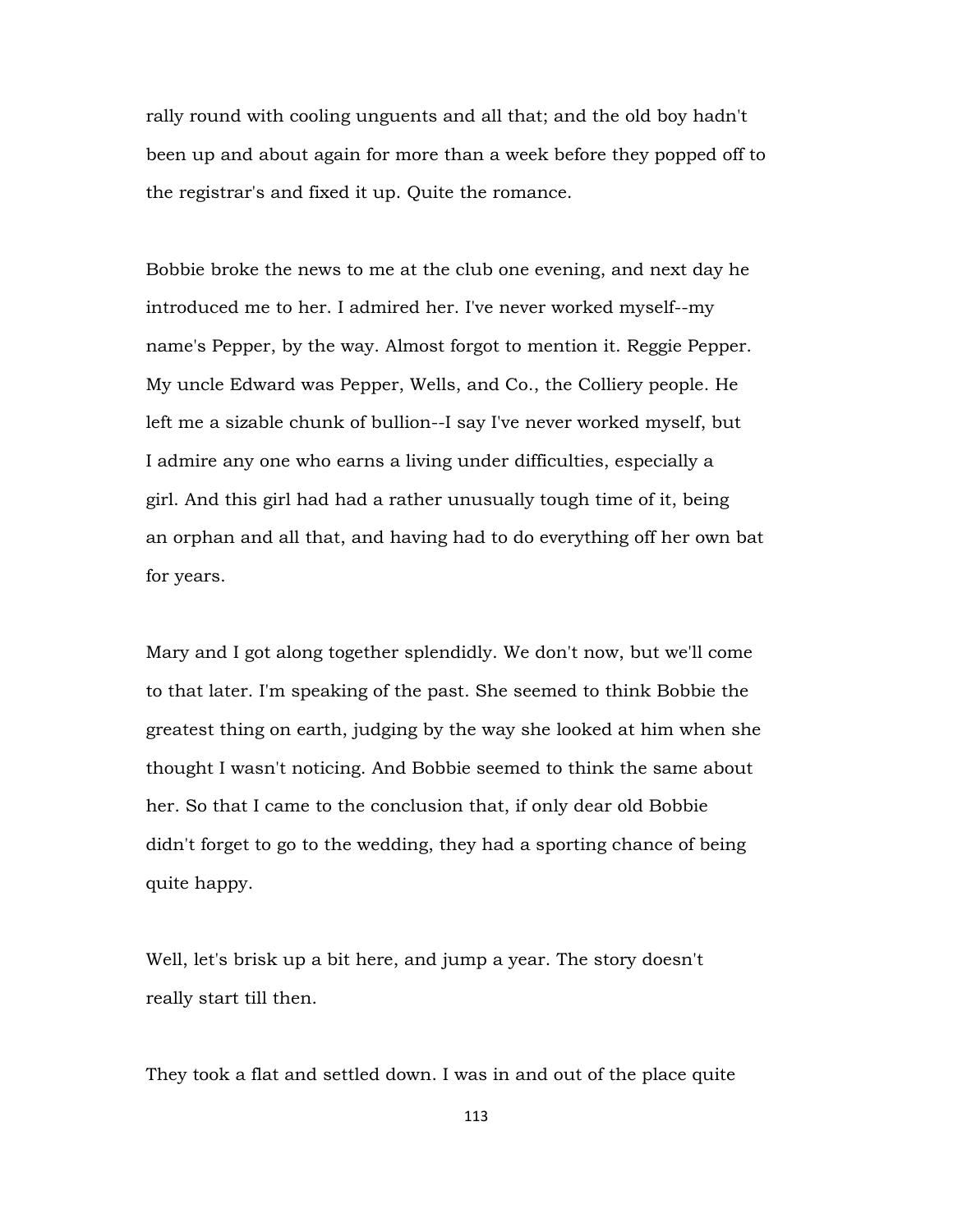a good deal. I kept my eyes open, and everything seemed to me to be running along as smoothly as you could want. If this was marriage, I thought, I couldn't see why fellows were so frightened of it. There were a lot of worse things that could happen to a man.

But we now come to the incident of the quiet Dinner, and it's just here that love's young dream hits a snag, and things begin to occur.

I happened to meet Bobbie in Piccadilly, and he asked me to come back to dinner at the flat. And, like a fool, instead of bolting and putting myself under police protection, I went.

When we got to the flat, there was Mrs. Bobbie looking--well, I tell you, it staggered me. Her gold hair was all piled up in waves and crinkles and things, with a what-d'-you-call-it of diamonds in it. And she was wearing the most perfectly ripping dress. I couldn't begin to describe it. I can only say it was the limit. It struck me that if this was how she was in the habit of looking every night when they were dining quietly at home together, it was no wonder that Bobbie liked domesticity.

"Here's old Reggie, dear," said Bobbie. "I've brought him home to have a bit of dinner. I'll phone down to the kitchen and ask them to send it up now--what?"

She stared at him as if she had never seen him before. Then she turned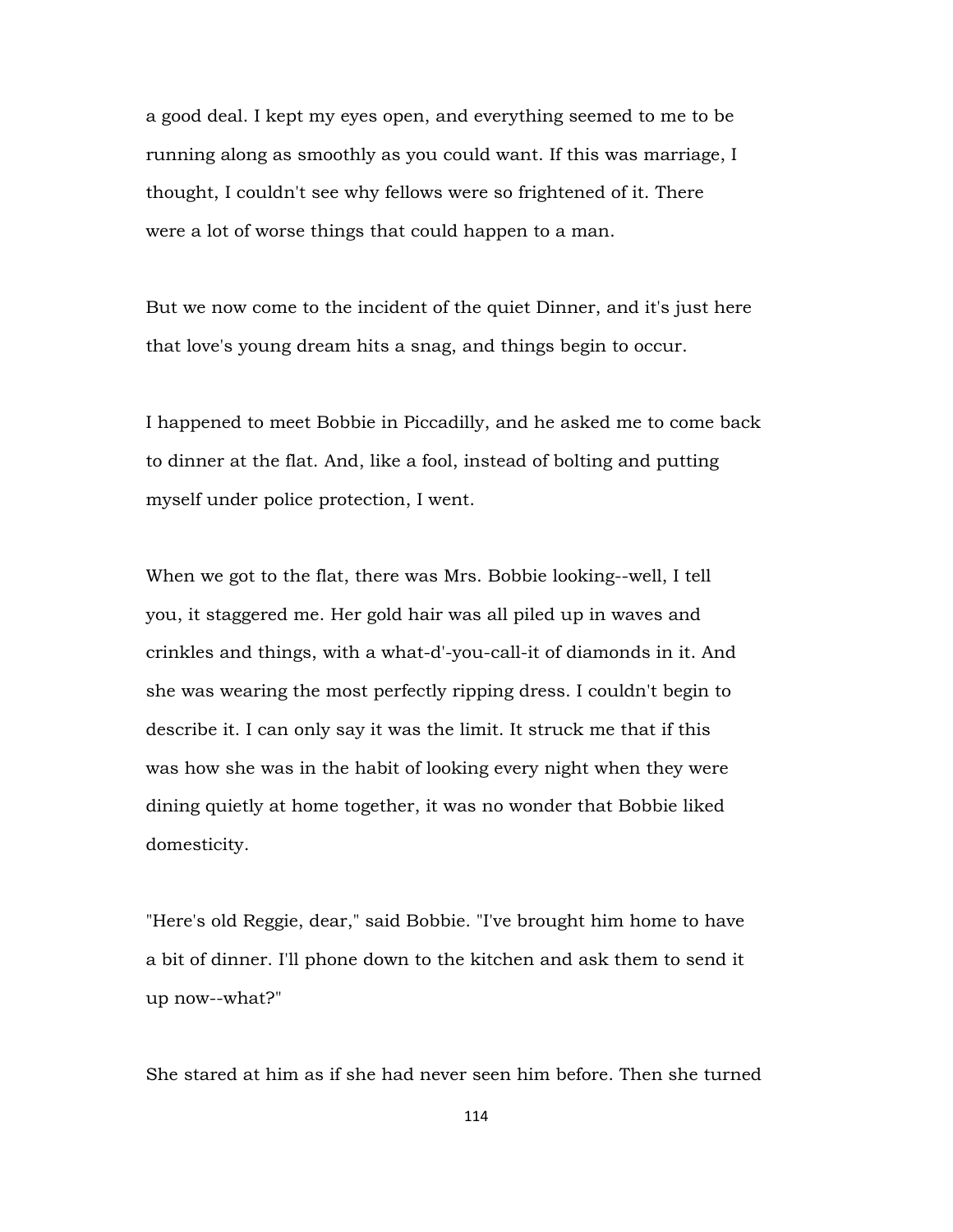scarlet. Then she turned as white as a sheet. Then she gave a little laugh. It was most interesting to watch. Made me wish I was up a tree about eight hundred miles away. Then she recovered herself.

"I am so glad you were able to come, Mr. Pepper," she said, smiling at me.

And after that she was all right. At least, you would have said so. She talked a lot at dinner, and chaffed Bobbie, and played us ragtime on the piano afterwards, as if she hadn't a care in the world. Quite a jolly little party it was--not. I'm no lynx-eyed sleuth, and all that sort of thing, but I had seen her face at the beginning, and I knew that she was working the whole time and working hard, to keep herself in hand, and that she would have given that diamond what's-its-name in her hair and everything else she possessed to have one good scream--just one. I've sat through some pretty thick evenings in my time, but that one had the rest beaten in a canter. At the very earliest moment I grabbed my hat and got away.

Having seen what I did, I wasn't particularly surprised to meet Bobbie at the club next day looking about as merry and bright as a lonely gum-drop at an Eskimo tea-party.

He started in straightway. He seemed glad to have someone to talk to about it.

115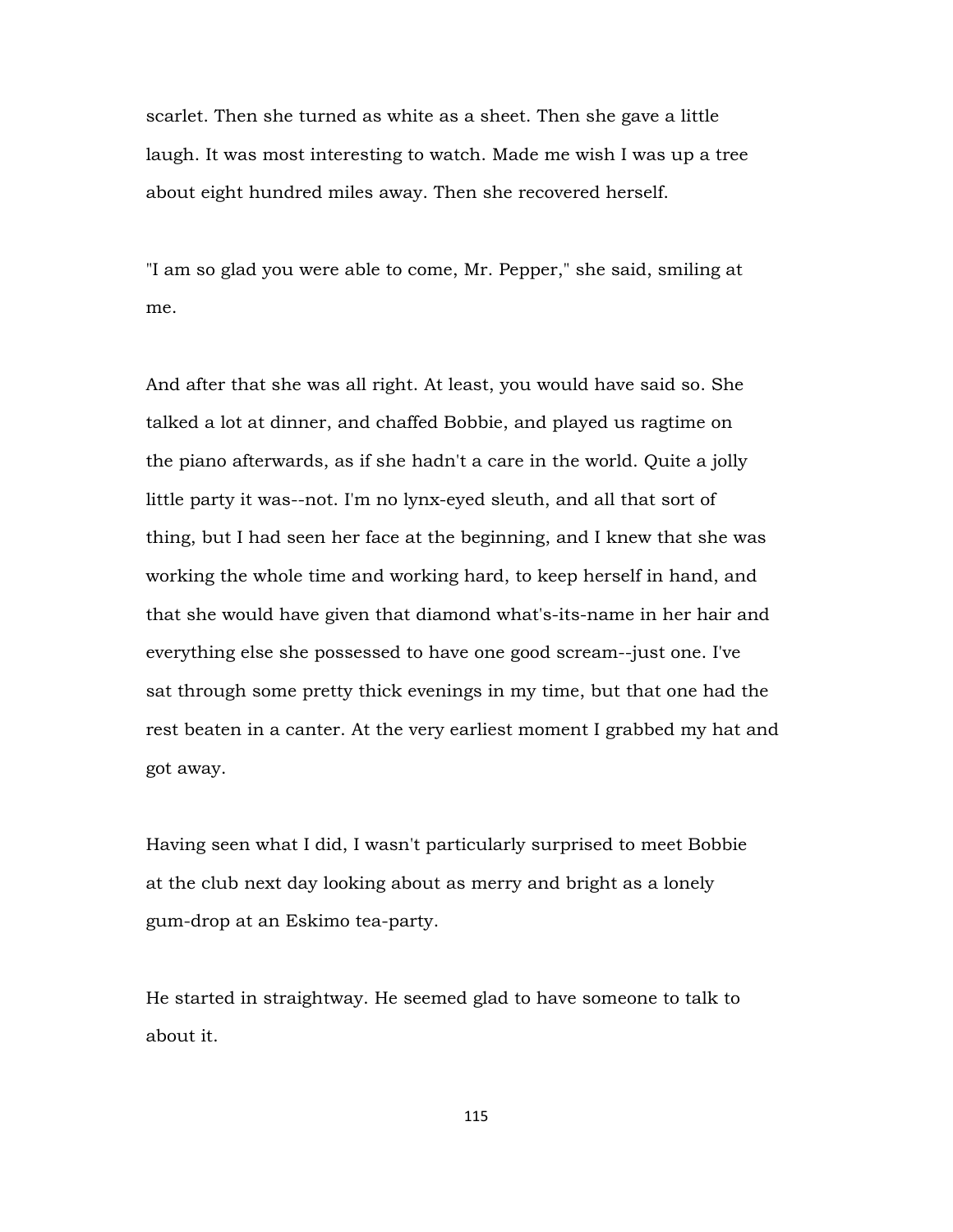"Do you know how long I've been married?" he said.

I didn't exactly.

"About a year, isn't it?"

"Not about a year," he said sadly. "Exactly a year--yesterday!"

Then I understood. I saw light--a regular flash of light.

"Yesterday was----?"

"The anniversary of the wedding. I'd arranged to take Mary to the Savoy, and on to Covent Garden. She particularly wanted to hear Caruso. I had the ticket for the box in my pocket. Do you know, all through dinner I had a kind of rummy idea that there was something I'd forgotten, but I couldn't think what?"

"Till your wife mentioned it?"

He nodded----

"She--mentioned it," he said thoughtfully.

I didn't ask for details. Women with hair and chins like Mary's may be angels most of the time, but, when they take off their wings for a bit,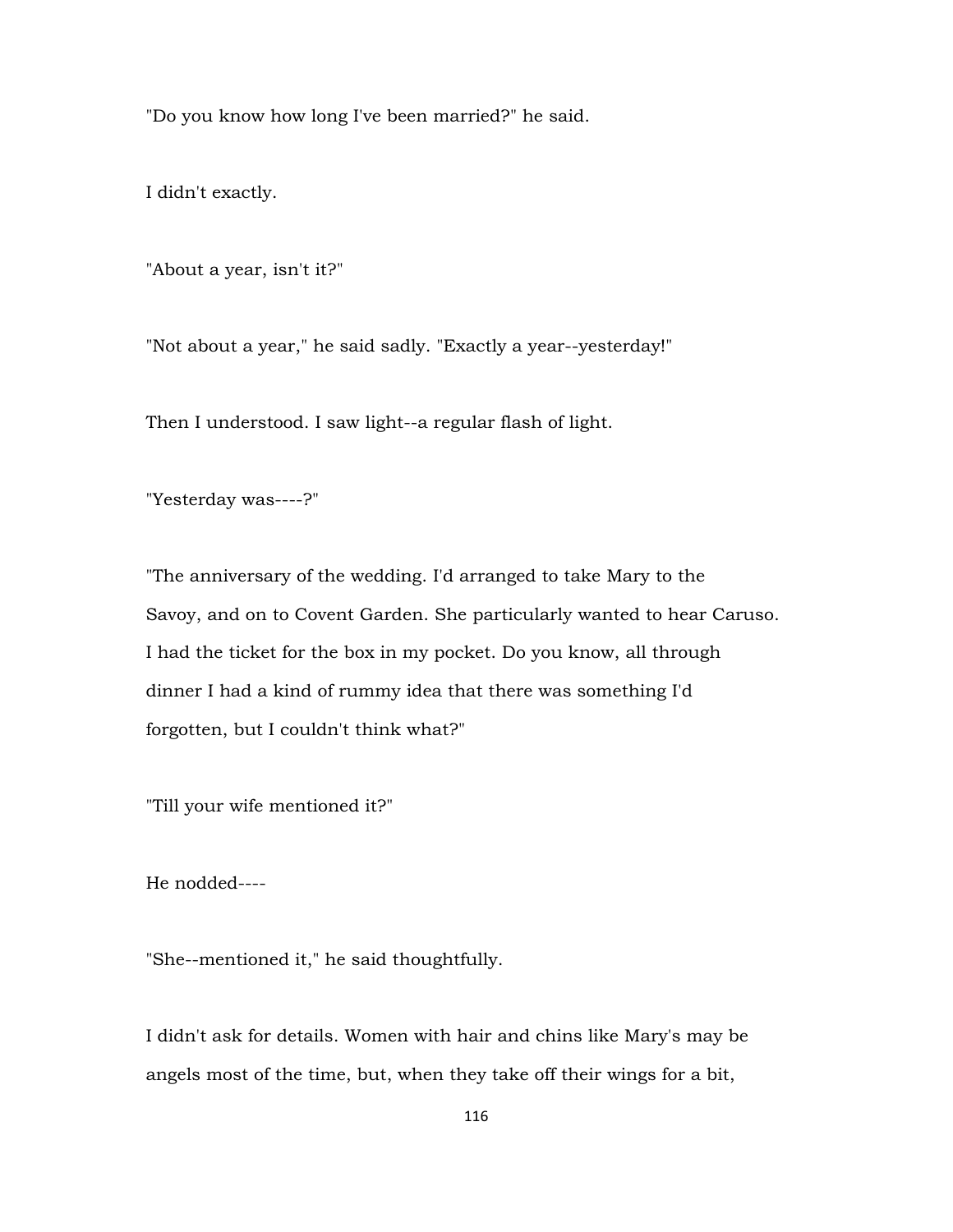they aren't half-hearted about it.

"To be absolutely frank, old top," said poor old Bobbie, in a broken sort of way, "my stock's pretty low at home."

There didn't seem much to be done. I just lit a cigarette and sat there. He didn't want to talk. Presently he went out. I stood at the window of our upper smoking-room, which looks out on to Piccadilly, and watched him. He walked slowly along for a few yards, stopped, then walked on again, and finally turned into a jeweller's. Which was an instance of what I meant when I said that deep down in him there was a certain stratum of sense.

\* \* \* \* \*

It was from now on that I began to be really interested in this problem of Bobbie's married life. Of course, one's always mildly interested in one's friends' marriages, hoping they'll turn out well and all that; but this was different. The average man isn't like Bobbie, and the average girl isn't like Mary. It was that old business of the immovable mass and the irresistible force. There was Bobbie, ambling gently through life, a dear old chap in a hundred ways, but undoubtedly a chump of the first water.

And there was Mary, determined that he shouldn't be a chump. And Nature, mind you, on Bobbie's side. When Nature makes a chump like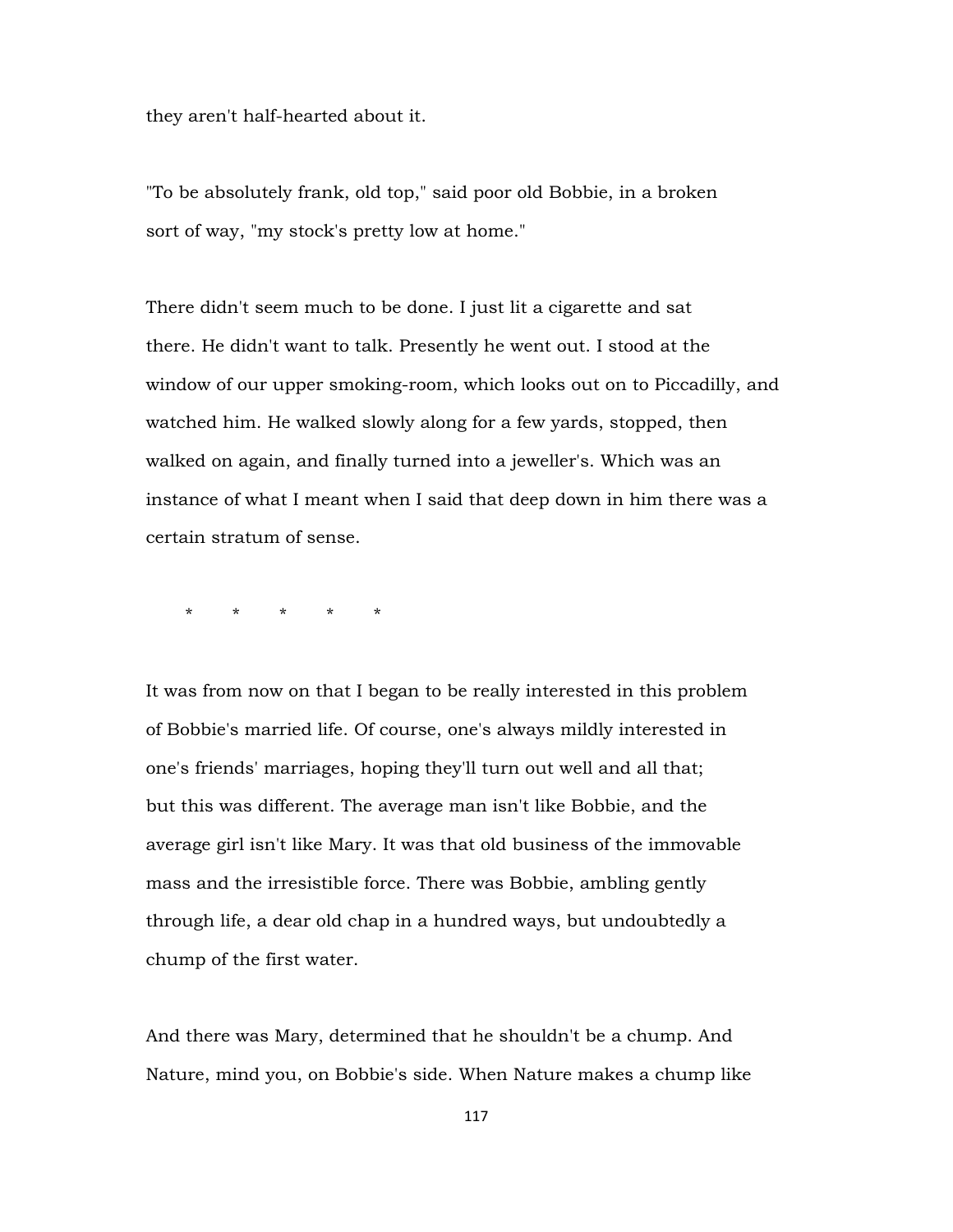dear old Bobbie, she's proud of him, and doesn't want her handiwork disturbed. She gives him a sort of natural armour to protect him against outside interference. And that armour is shortness of memory. Shortness of memory keeps a man a chump, when, but for it, he might cease to be one. Take my case, for instance. I'm a chump. Well, if I had remembered half the things people have tried to teach me during my life, my size in hats would be about number nine. But I didn't. I forgot them. And it was just the same with Bobbie.

For about a week, perhaps a bit more, the recollection of that quiet little domestic evening bucked him up like a tonic. Elephants, I read somewhere, are champions at the memory business, but they were fools to Bobbie during that week. But, bless you, the shock wasn't nearly big enough. It had dinted the armour, but it hadn't made a hole in it. Pretty soon he was back at the old game.

It was pathetic, don't you know. The poor girl loved him, and she was frightened. It was the thin edge of the wedge, you see, and she knew it. A man who forgets what day he was married, when he's been married one year, will forget, at about the end of the fourth, that he's married at all. If she meant to get him in hand at all, she had got to do it now, before he began to drift away.

I saw that clearly enough, and I tried to make Bobbie see it, when he was by way of pouring out his troubles to me one afternoon. I can't remember what it was that he had forgotten the day before, but it was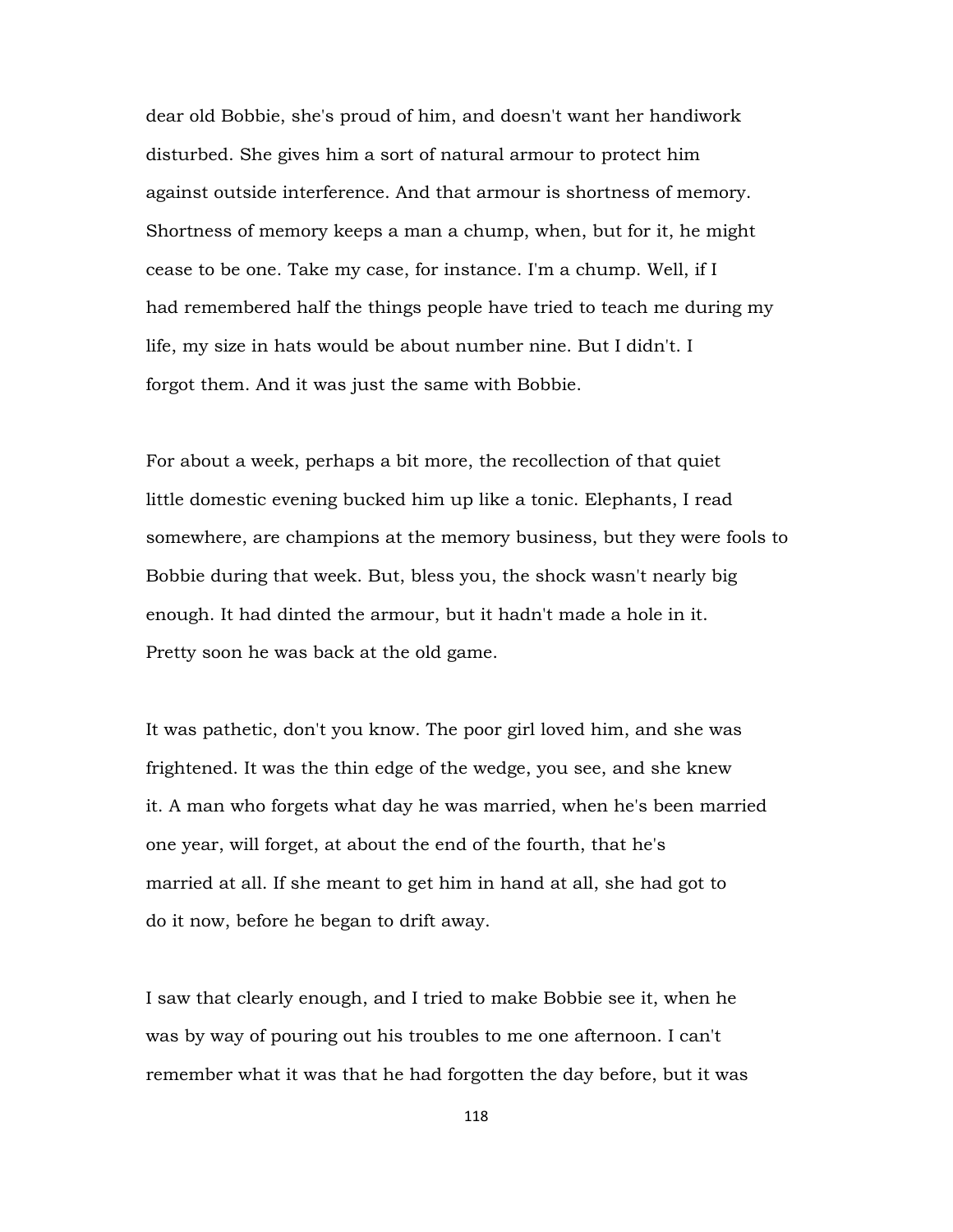something she had asked him to bring home for her--it may have been a book.

"It's such a little thing to make a fuss about," said Bobbie. "And she knows that it's simply because I've got such an infernal memory about everything. I can't remember anything. Never could."

He talked on for a while, and, just as he was going, he pulled out a couple of sovereigns.

"Oh, by the way," he said.

"What's this for?" I asked, though I knew.

"I owe it you."

"How's that?" I said.

"Why, that bet on Tuesday. In the billiard-room. Murray and Brown were playing a hundred up, and I gave you two to one that Brown would win, and Murray beat him by twenty odd."

"So you do remember some things?" I said.

He got quite excited. Said that if I thought he was the sort of rotter who forgot to pay when he lost a bet, it was pretty rotten of me after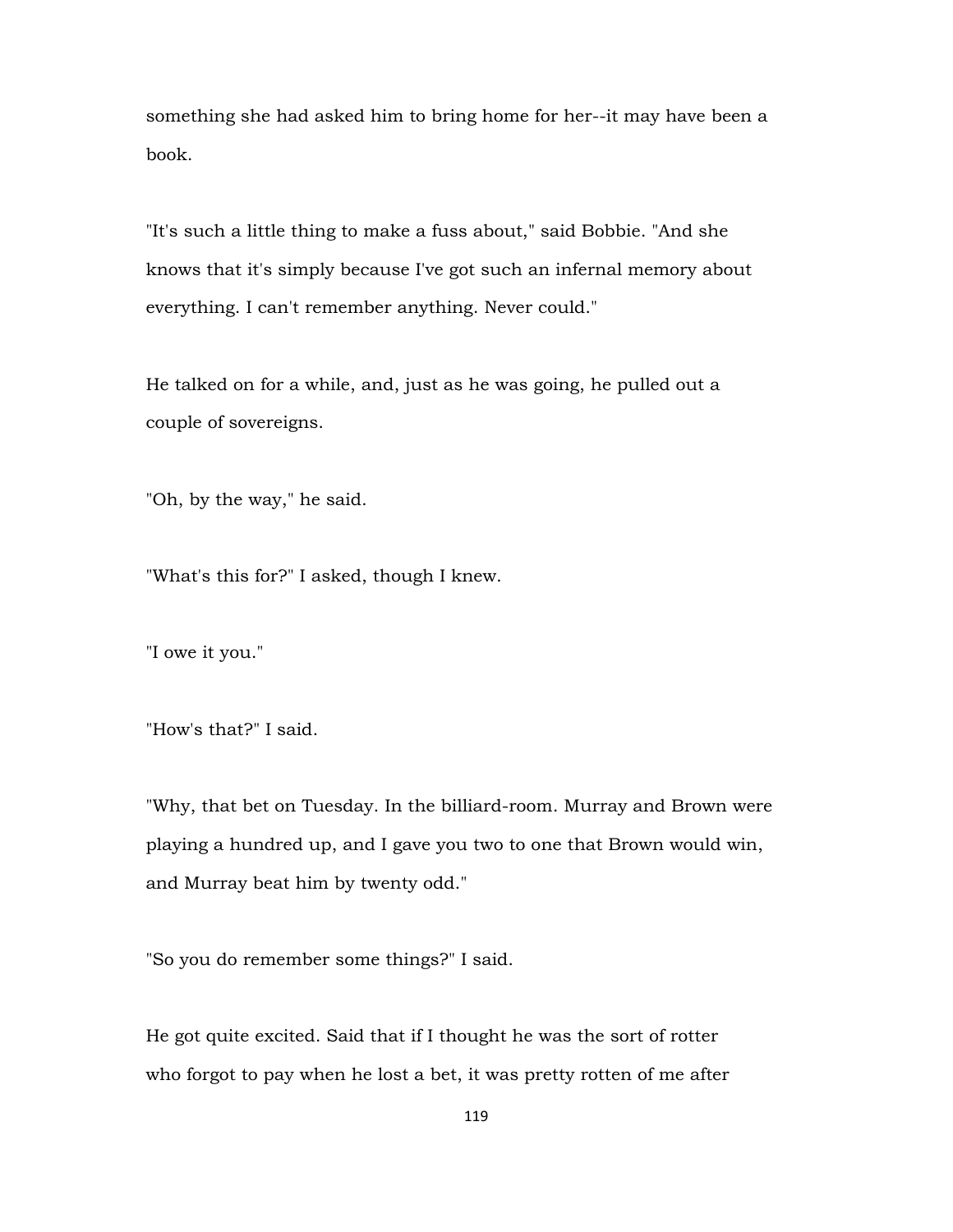knowing him all these years, and a lot more like that.

"Subside, laddie," I said.

Then I spoke to him like a father.

"What you've got to do, my old college chum," I said, "is to pull yourself together, and jolly quick, too. As things are shaping, you're due for a nasty knock before you know what's hit you. You've got to make an effort. Don't say you can't. This two quid business shows that, even if your memory is rocky, you can remember some things. What you've got to do is to see that wedding anniversaries and so on are included in the list. It may be a brainstrain, but you can't get out of it."

"I suppose you're right," said Bobbie. "But it beats me why she thinks such a lot of these rotten little dates. What's it matter if I forgot what day we were married on or what day she was born on or what day the cat had the measles? She knows I love her just as much as if I were a memorizing freak at the halls."

"That's not enough for a woman," I said. "They want to be shown. Bear that in mind, and you're all right. Forget it, and there'll be trouble."

He chewed the knob of his stick.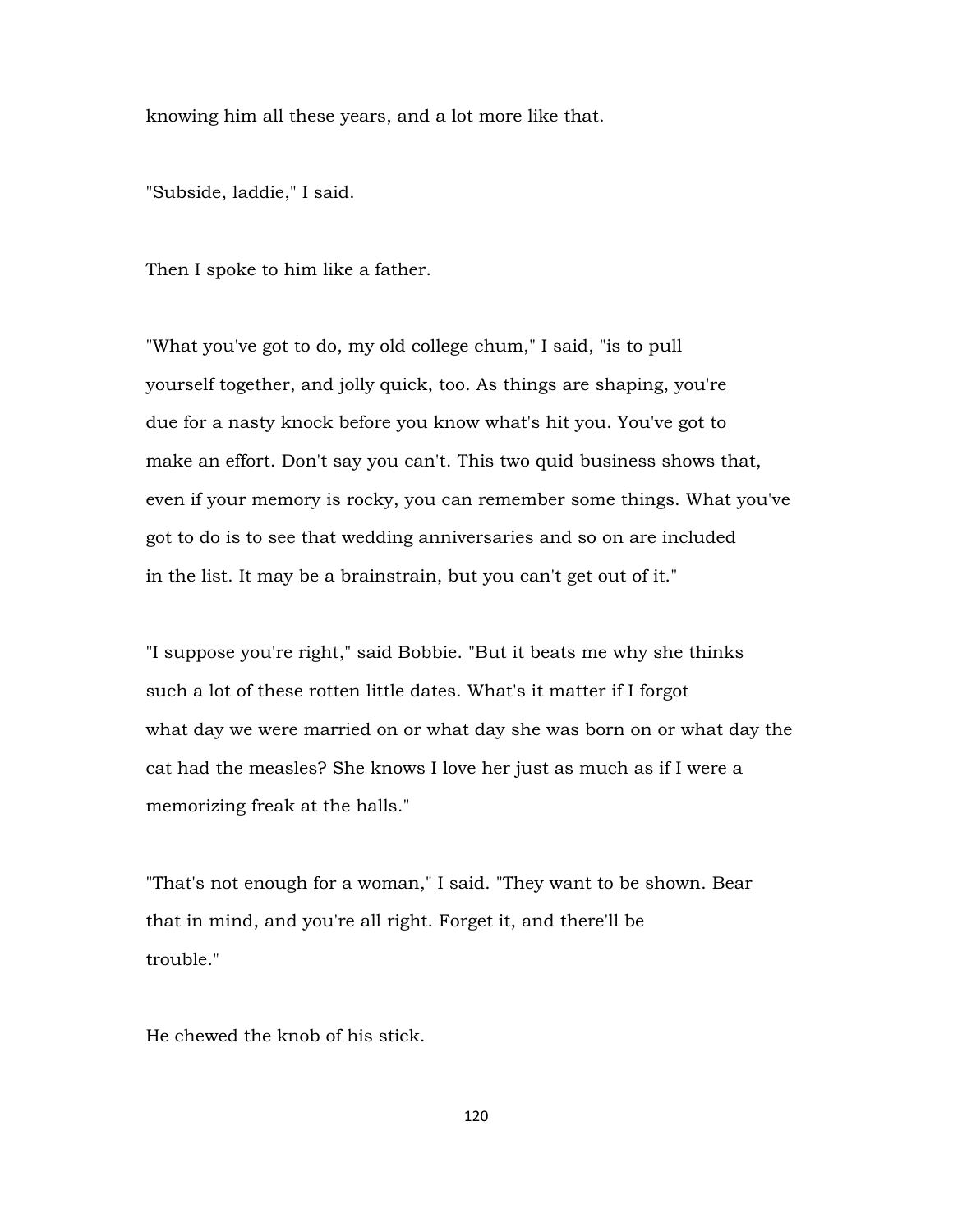"Women are frightfully rummy," he said gloomily.

"You should have thought of that before you married one," I said.

\* \* \* \* \*

I don't see that I could have done any more. I had put the whole thing in a nutshell for him. You would have thought he'd have seen the point, and that it would have made him brace up and get a hold on himself. But no. Off he went again in the same old way. I gave up arguing with him. I had a good deal of time on my hands, but not enough to amount to anything when it was a question of reforming dear old Bobbie by argument. If you see a man asking for trouble, and insisting on getting it, the only thing to do is to stand by and wait till it comes to him. After that you may get a chance. But till then there's nothing to be done. But I thought a lot about him.

Bobbie didn't get into the soup all at once. Weeks went by, and months, and still nothing happened. Now and then he'd come into the club with a kind of cloud on his shining morning face, and I'd know that there had been doings in the home; but it wasn't till well on in the spring that he got the thunderbolt just where he had been asking for it--in the thorax.

I was smoking a quiet cigarette one morning in the window looking out over Piccadilly, and watching the buses and motors going up one way and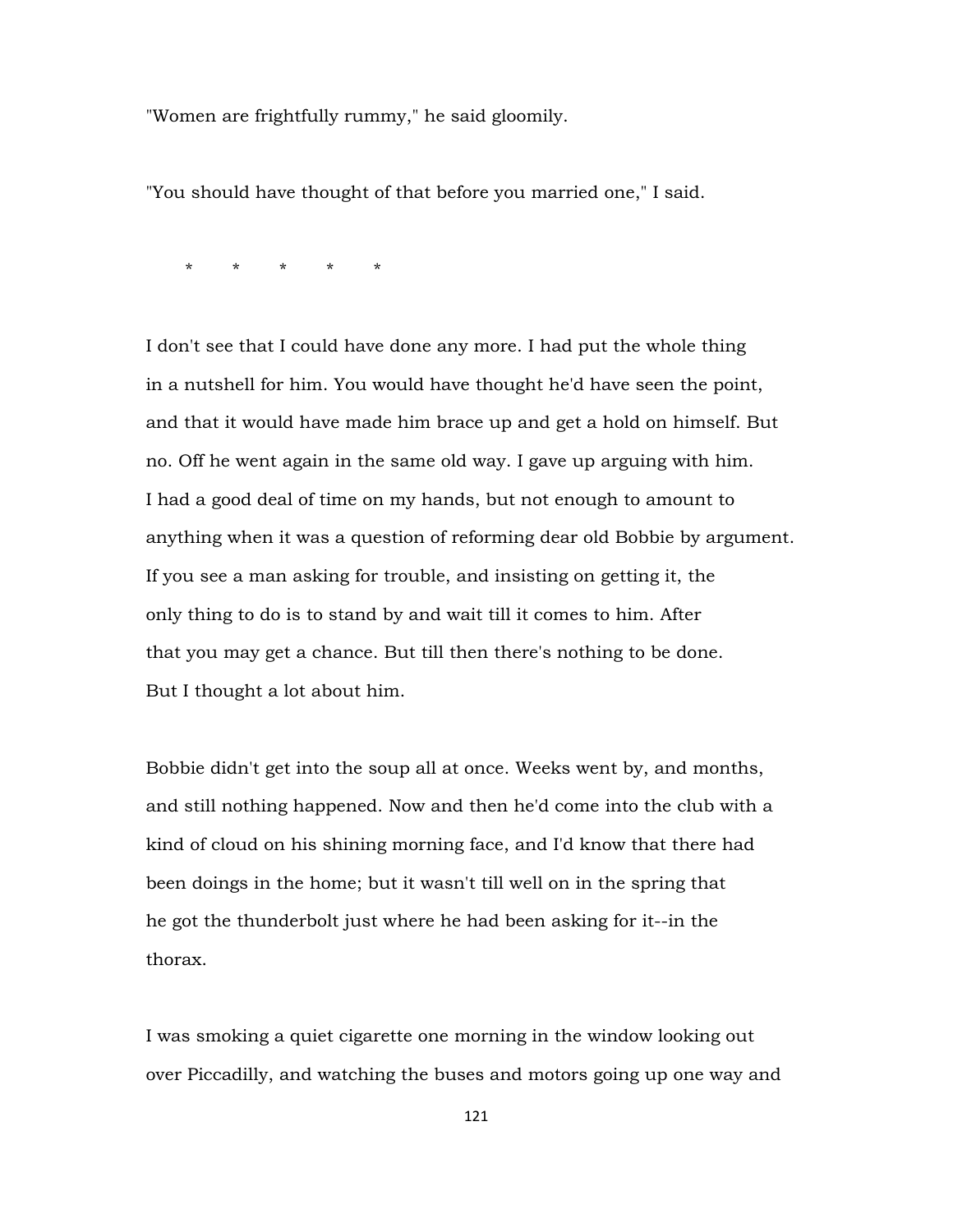down the other--most interesting it is; I often do it--when in rushed Bobbie, with his eyes bulging and his face the colour of an oyster, waving a piece of paper in his hand.

"Reggie," he said. "Reggie, old top, she's gone!"

"Gone!" I said. "Who?"

"Mary, of course! Gone! Left me! Gone!"

"Where?" I said.

Silly question? Perhaps you're right. Anyhow, dear old Bobbie nearly foamed at the mouth.

"Where? How should I know where? Here, read this."

He pushed the paper into my hand. It was a letter.

"Go on," said Bobbie. "Read it."

So I did. It certainly was quite a letter. There was not much of it, but it was all to the point. This is what it said:

 "MY DEAR BOBBIE,--I am going away. When you care enough about me to remember to wish me many happy returns on my birthday, I will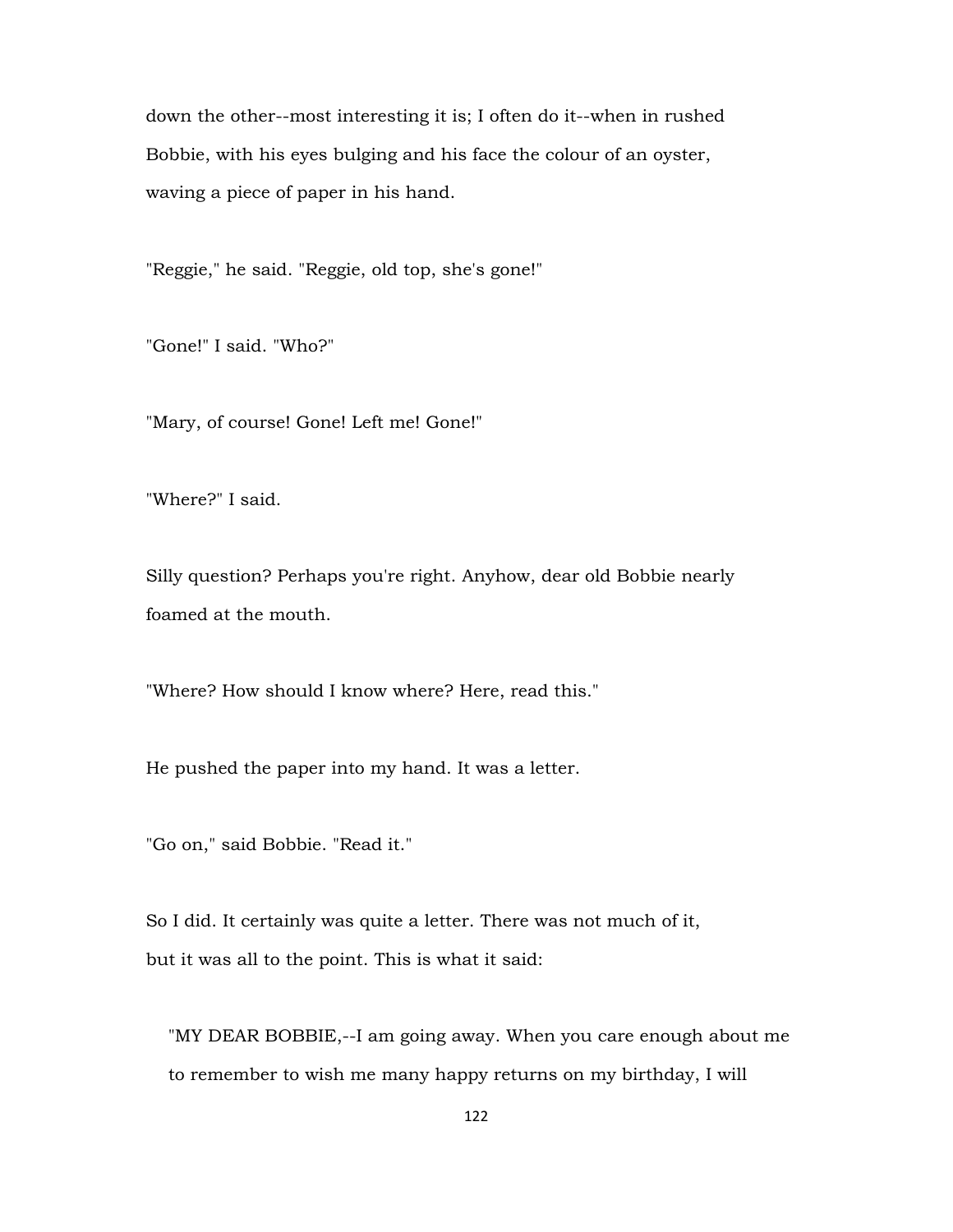come back. My address will be Box 341, London Morning News."

I read it twice, then I said, "Well, why don't you?"

"Why don't I what?"

"Why don't you wish her many happy returns? It doesn't seem much to ask."

"But she says on her birthday."

"Well, when is her birthday?"

"Can't you understand?" said Bobbie. "I've forgotten."

"Forgotten!" I said.

"Yes," said Bobbie. "Forgotten."

"How do you mean, forgotten?" I said. "Forgotten whether it's the twentieth or the twenty-first, or what? How near do you get to it?"

"I know it came somewhere between the first of January and the thirty-first of December. That's how near I get to it."

"Think."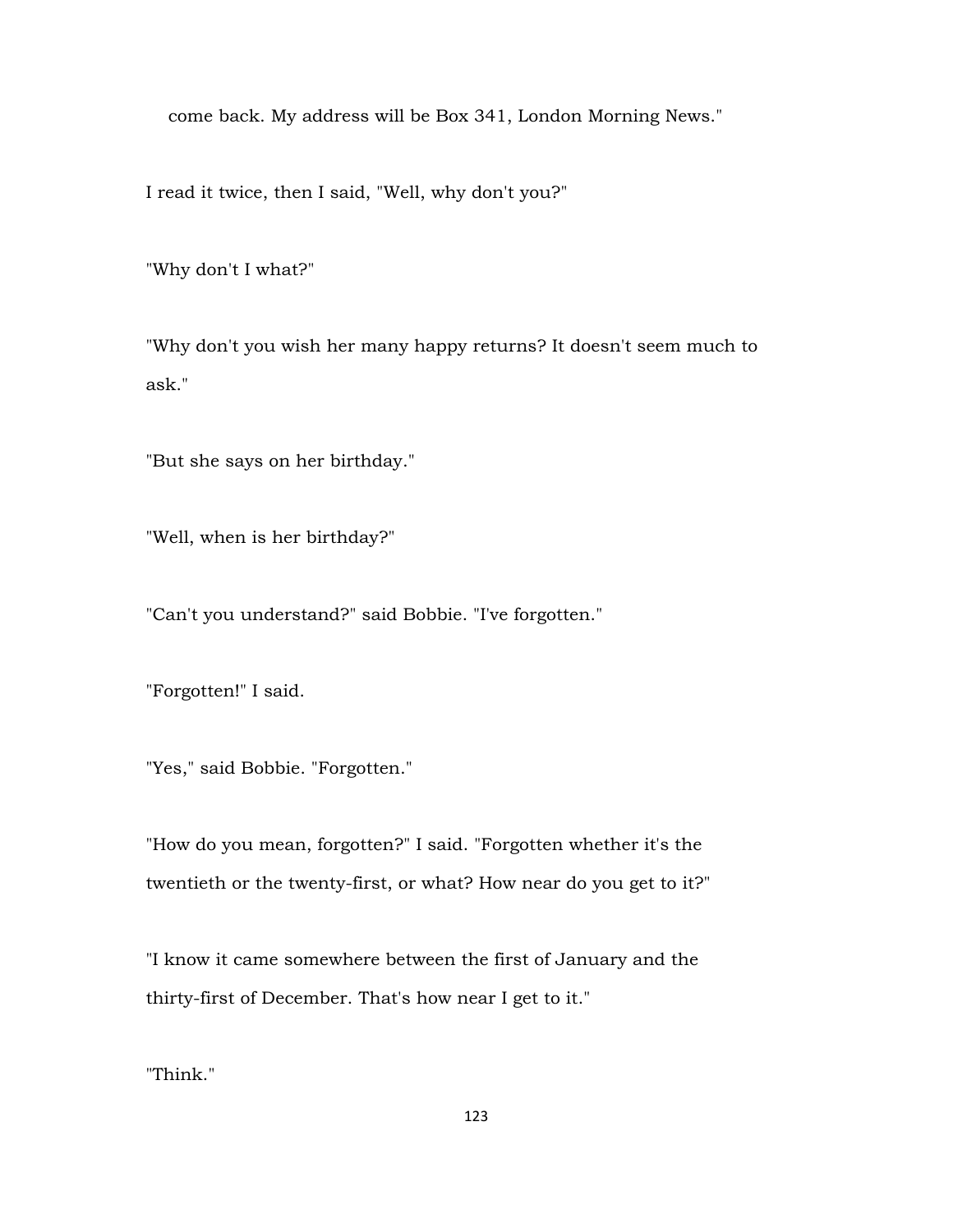"Think? What's the use of saying 'Think'? Think I haven't thought? I've been knocking sparks out of my brain ever since I opened that letter."

"And you can't remember?"

"No."

I rang the bell and ordered restoratives.

"Well, Bobbie," I said, "it's a pretty hard case to spring on an untrained amateur like me. Suppose someone had come to Sherlock Holmes and said, 'Mr. Holmes, here's a case for you. When is my wife's birthday?' Wouldn't that have given Sherlock a jolt? However, I know enough about the game to understand that a fellow can't shoot off his deductive theories unless you start him with a clue, so rouse yourself out of that pop-eyed trance and come across with two or three. For instance, can't you remember the last time she had a birthday? What sort of weather was it? That might fix the month."

Bobbie shook his head.

"It was just ordinary weather, as near as I can recollect."

"Warm?"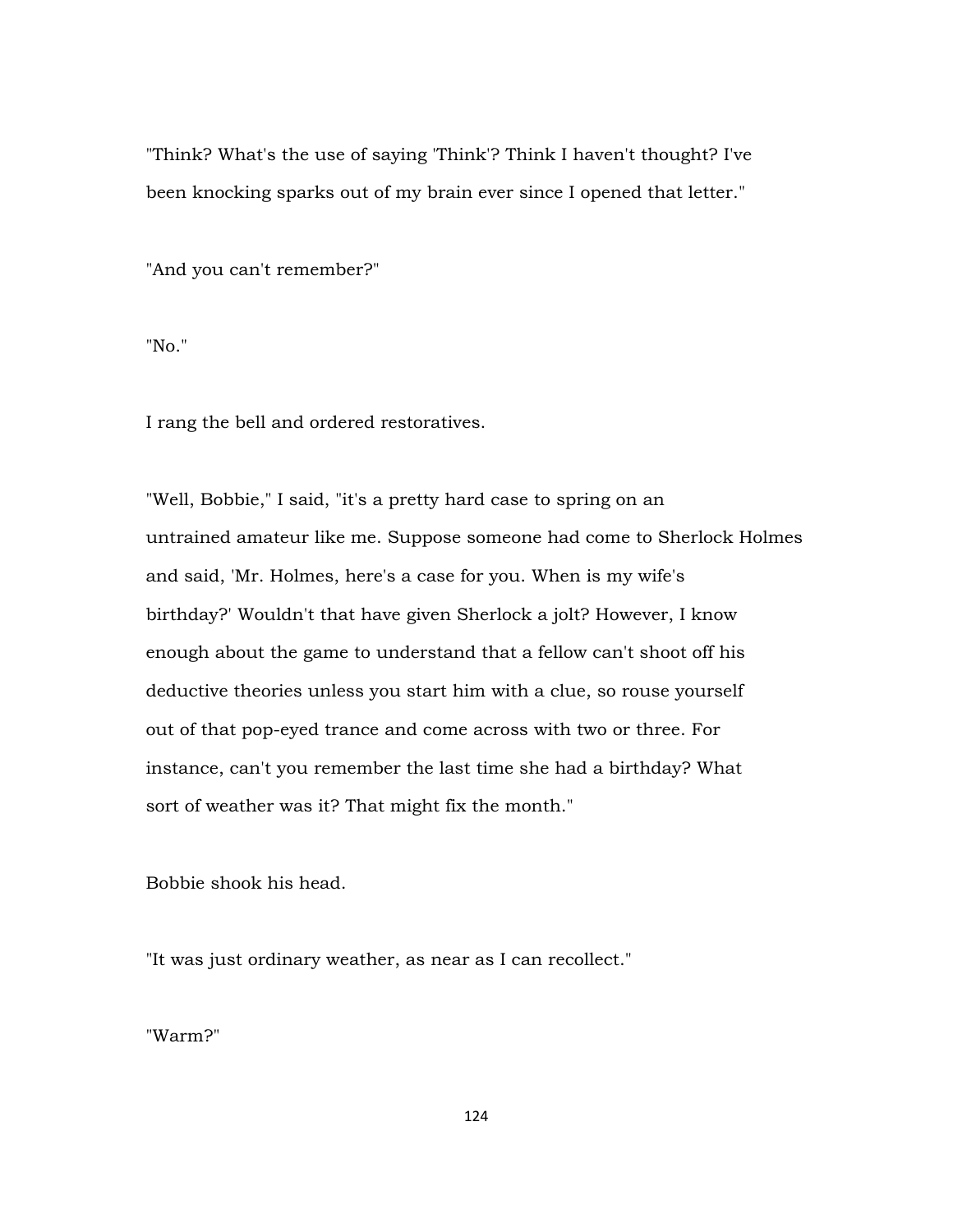"Warmish."

"Or cold?"

"Well, fairly cold, perhaps. I can't remember."

I ordered two more of the same. They seemed indicated in the Young Detective's Manual. "You're a great help, Bobbie," I said. "An invaluable assistant. One of those indispensable adjuncts without which no home is complete."

Bobbie seemed to be thinking.

"I've got it," he said suddenly. "Look here. I gave her a present on her last birthday. All we have to do is to go to the shop, hunt up the date when it was bought, and the thing's done."

"Absolutely. What did you give her?"

He sagged.

"I can't remember," he said.

Getting ideas is like golf. Some days you're right off, others it's as easy as falling off a log. I don't suppose dear old Bobbie had ever had two ideas in the same morning before in his life; but now he did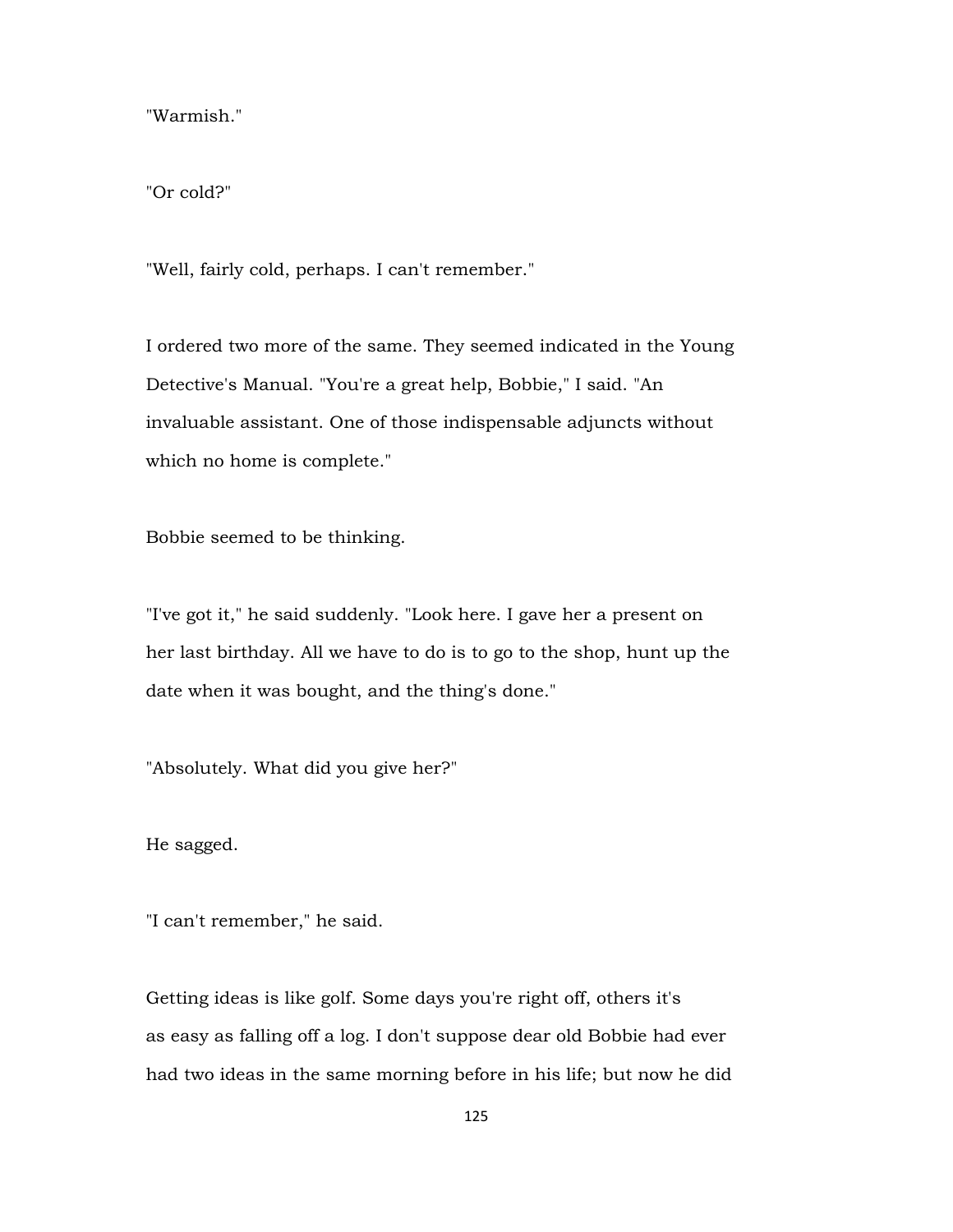it without an effort. He just loosed another dry Martini into the undergrowth, and before you could turn round it had flushed quite a brain-wave.

Do you know those little books called When were you Born? There's one for each month. They tell you your character, your talents, your strong points, and your weak points at fourpence halfpenny a go. Bobbie's idea was to buy the whole twelve, and go through them till we found out which month hit off Mary's character. That would give us the month, and narrow it down a whole lot.

A pretty hot idea for a non-thinker like dear old Bobbie. We sallied out at once. He took half and I took half, and we settled down to work. As I say, it sounded good. But when we came to go into the thing, we saw that there was a flaw. There was plenty of information all right, but there wasn't a single month that didn't have something that exactly hit off Mary. For instance, in the December book it said, "December people are apt to keep their own secrets. They are extensive travellers." Well, Mary had certainly kept her secret, and she had travelled quite extensively enough for Bobbie's needs. Then, October people were "born with original ideas" and "loved moving." You couldn't have summed up Mary's little jaunt more neatly. February people had "wonderful memories"--Mary's speciality.

We took a bit of a rest, then had another go at the thing.

126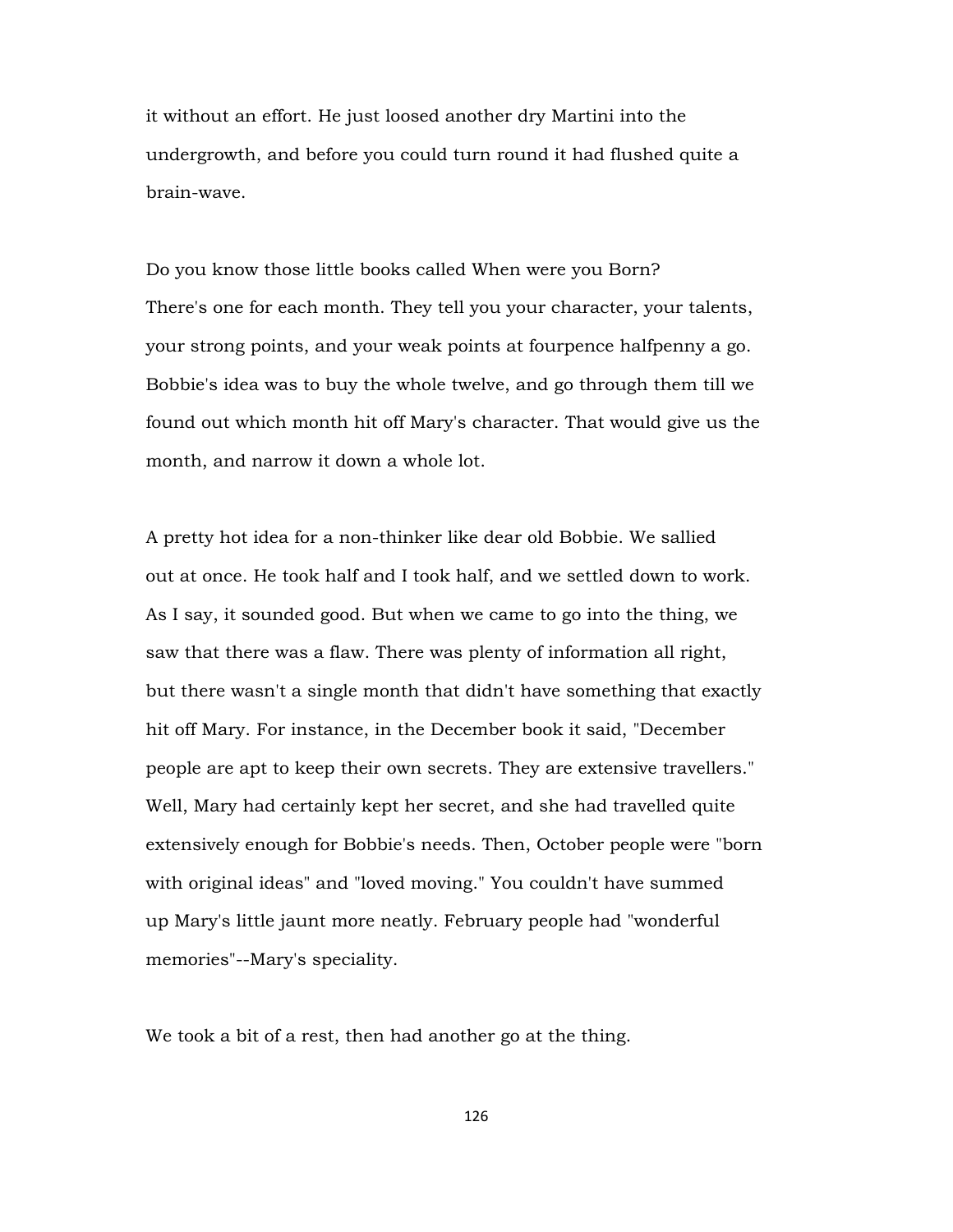Bobbie was all for May, because the book said that women born in that month were "inclined to be capricious, which is always a barrier to a happy married life"; but I plumped for February, because February women "are unusually determined to have their own way, are very earnest, and expect a full return in their companion or mates." Which he owned was about as like Mary as anything could be.

In the end he tore the books up, stamped on them, burnt them, and went home.

It was wonderful what a change the next few days made in dear old Bobbie. Have you ever seen that picture, "The Soul's Awakening"? It represents a flapper of sorts gazing in a startled sort of way into the middle distance with a look in her eyes that seems to say, "Surely that is George's step I hear on the mat! Can this be love?" Well, Bobbie had a soul's awakening too. I don't suppose he had ever troubled to think in his life before--not really think. But now he was wearing his brain to the bone. It was painful in a way, of course, to see a fellow human being so thoroughly in the soup, but I felt strongly that it was all for the best. I could see as plainly as possible that all these brainstorms were improving Bobbie out of knowledge. When it was all over he might possibly become a rotter again of a sort, but it would only be a pale reflection of the rotter he had been. It bore out the idea I had always had that what he needed was a real good jolt.

I saw a great deal of him these days. I was his best friend, and he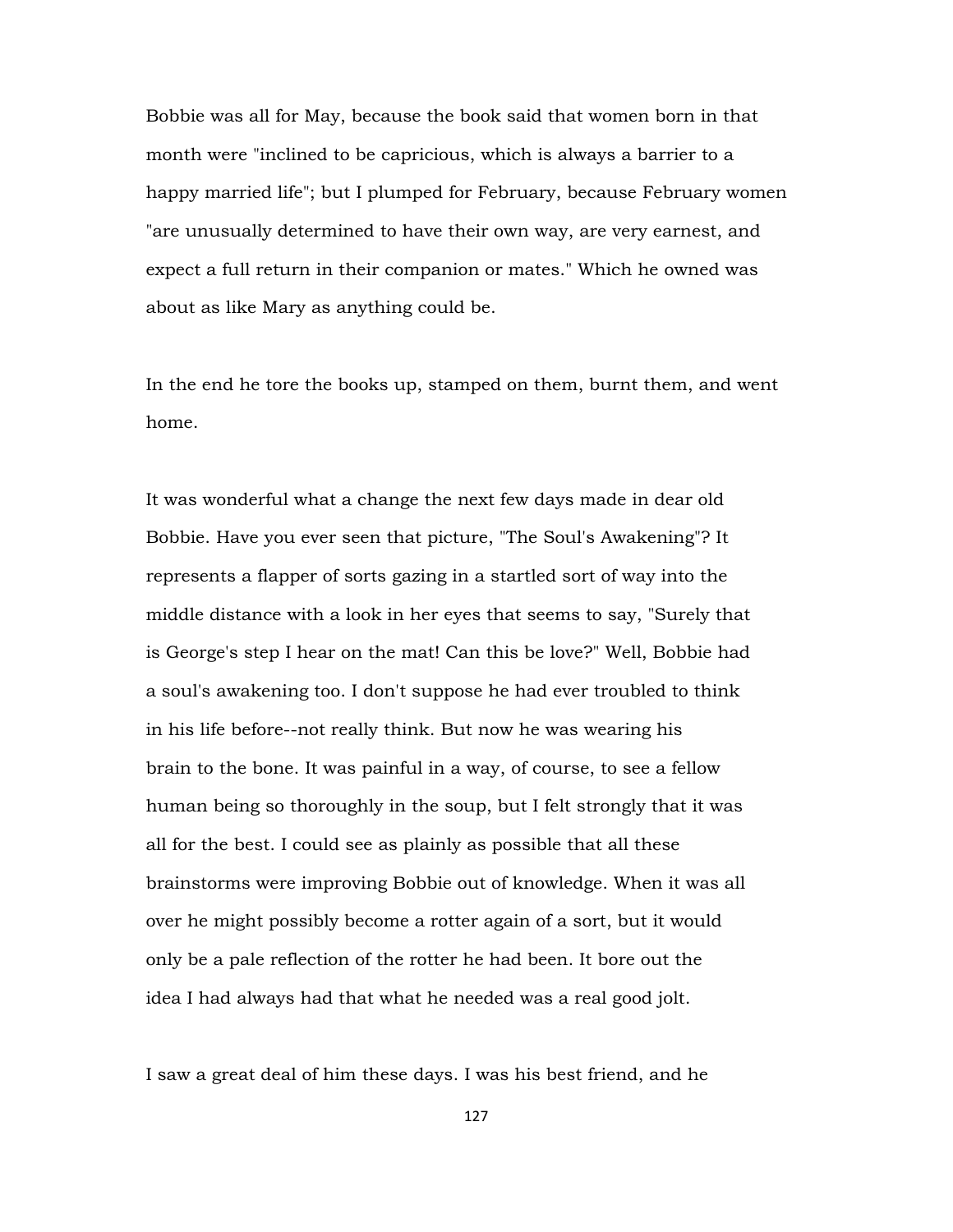came to me for sympathy. I gave it him, too, with both hands, but I never failed to hand him the Moral Lesson when I had him weak.

One day he came to me as I was sitting in the club, and I could see that he had had an idea. He looked happier than he had done in weeks.

"Reggie," he said, "I'm on the trail. This time I'm convinced that I shall pull it off. I've remembered something of vital importance."

"Yes?" I said.

"I remember distinctly," he said, "that on Mary's last birthday we went together to the Coliseum. How does that hit you?"

"It's a fine bit of memorizing," I said; "but how does it help?"

"Why, they change the programme every week there."

"Ah!" I said. "Now you are talking."

"And the week we went one of the turns was Professor Some One's Terpsichorean Cats. I recollect them distinctly. Now, are we narrowing it down, or aren't we? Reggie, I'm going round to the Coliseum this minute, and I'm going to dig the date of those Terpsichorean Cats out of them, if I have to use a crowbar."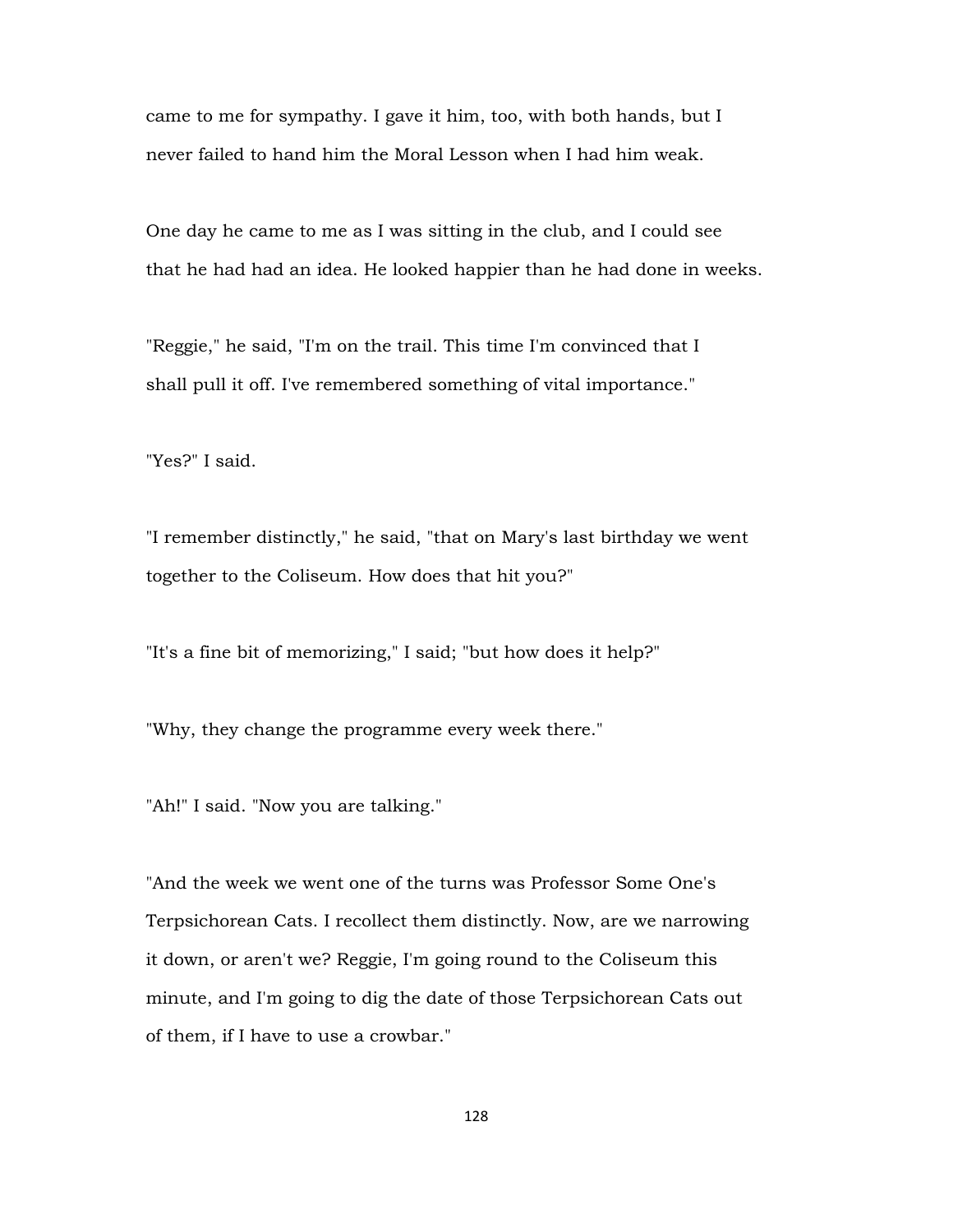So that got him within six days; for the management treated us like brothers; brought out the archives, and ran agile fingers over the pages till they treed the cats in the middle of May.

"I told you it was May," said Bobbie. "Maybe you'll listen to me another time."

"If you've any sense," I said, "there won't be another time."

And Bobbie said that there wouldn't.

Once you get your money on the run, it parts as if it enjoyed doing it. I had just got off to sleep that night when my telephone-bell rang. It was Bobbie, of course. He didn't apologize.

"Reggie," he said, "I've got it now for certain. It's just come to me. We saw those Terpsichorean Cats at a matinee, old man."

"Yes?" I said.

"Well, don't you see that that brings it down to two days? It must have been either Wednesday the seventh or Saturday the tenth."

"Yes," I said, "if they didn't have daily matinees at the Coliseum."

I heard him give a sort of howl.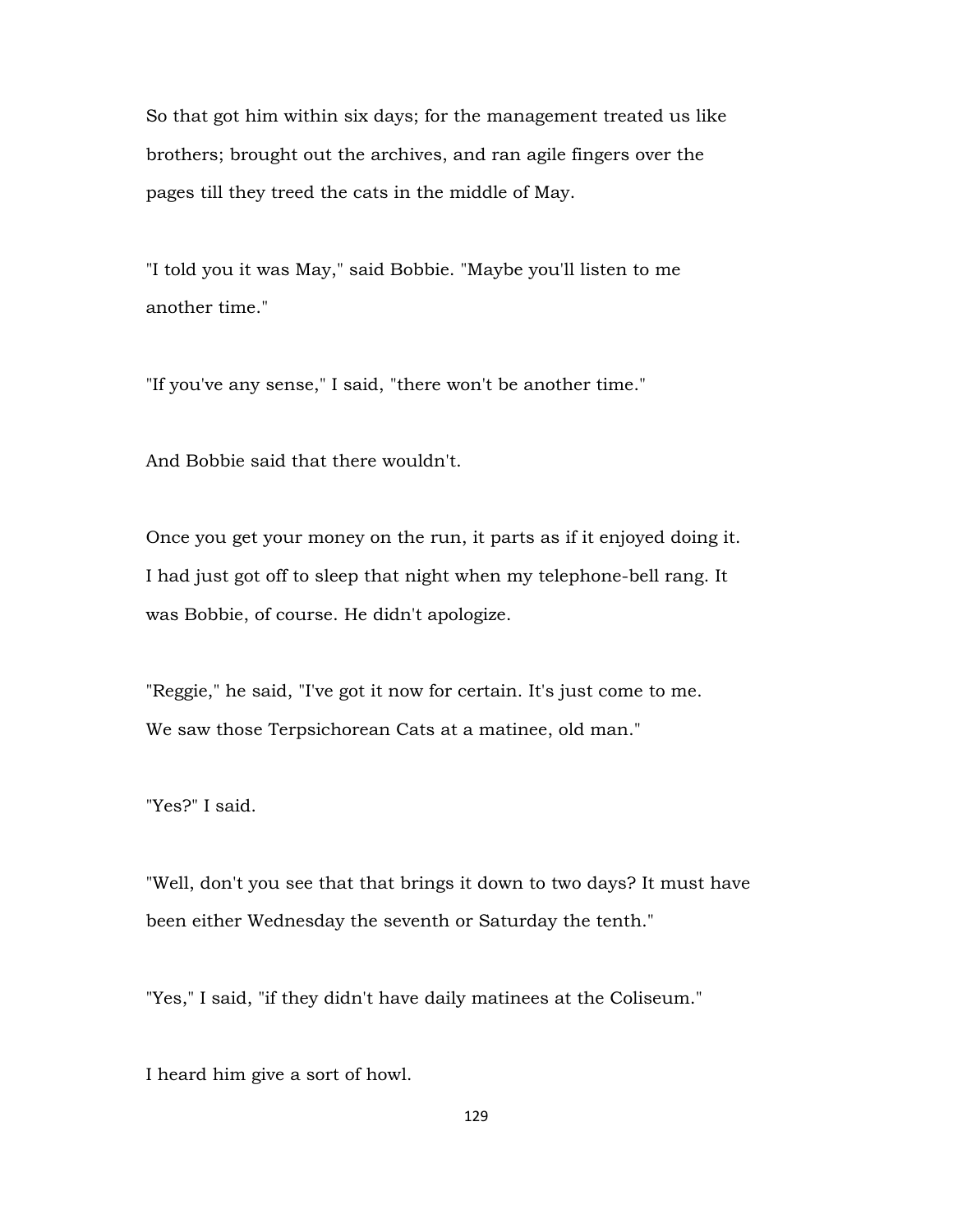"Bobbie," I said. My feet were freezing, but I was fond of him.

"Well?"

"I've remembered something too. It's this. The day you went to the Coliseum I lunched with you both at the Ritz. You had forgotten to bring any money with you, so you wrote a cheque."

"But I'm always writing cheques."

"You are. But this was for a tenner, and made out to the hotel. Hunt up your cheque-book and see how many cheques for ten pounds payable to the Ritz Hotel you wrote out between May the fifth and May the tenth."

He gave a kind of gulp.

"Reggie," he said, "you're a genius. I've always said so. I believe you've got it. Hold the line."

Presently he came back again.

"Halloa!" he said.

"I'm here," I said.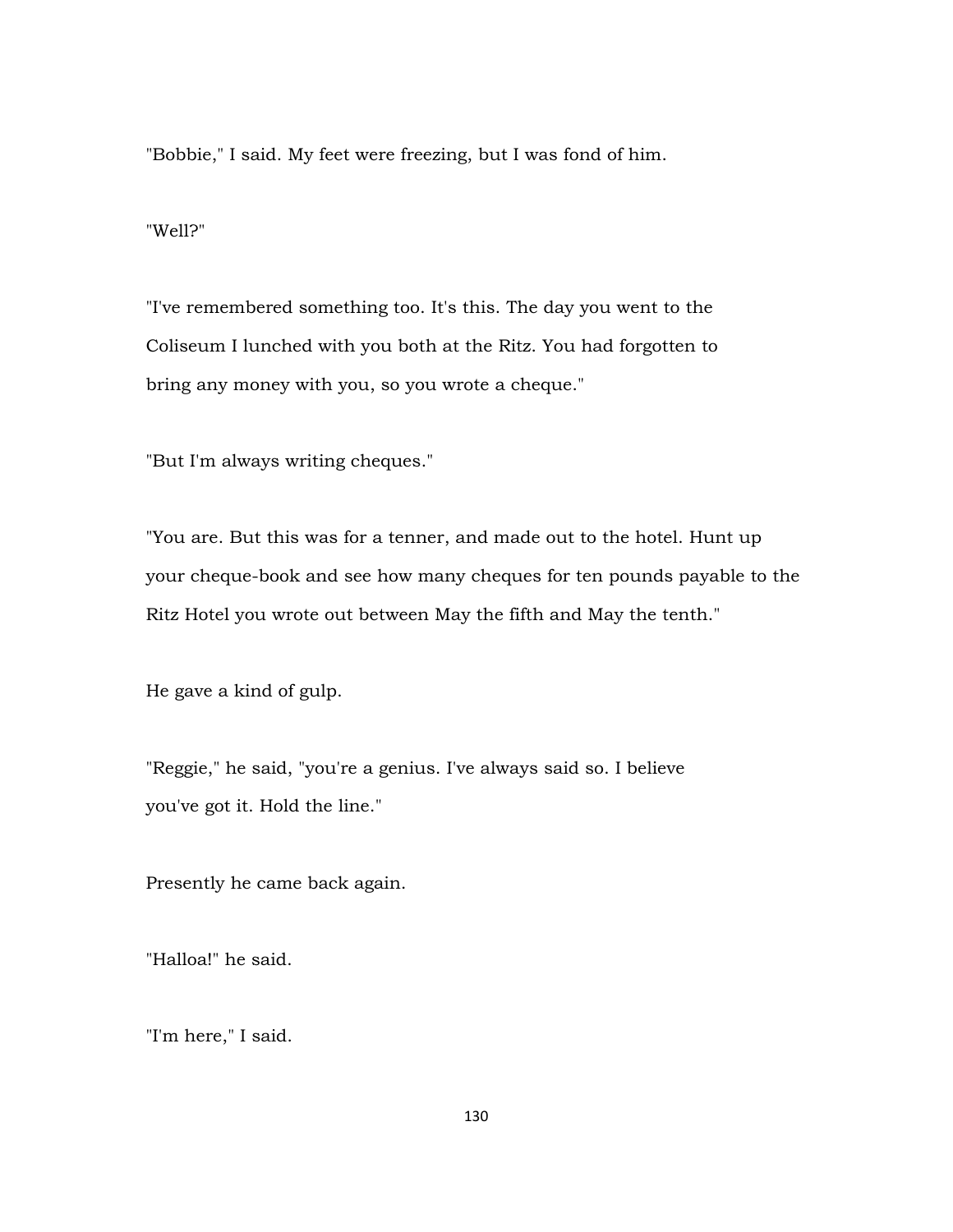"It was the eighth. Reggie, old man, I----"

"Topping," I said. "Good night."

It was working along into the small hours now, but I thought I might as well make a night of it and finish the thing up, so I rang up an hotel near the Strand.

"Put me through to Mrs. Cardew," I said.

"It's late," said the man at the other end.

"And getting later every minute," I said. "Buck along, laddie."

I waited patiently. I had missed my beauty-sleep, and my feet had frozen hard, but I was past regrets.

"What is the matter?" said Mary's voice.

"My feet are cold," I said. "But I didn't call you up to tell you that particularly. I've just been chatting with Bobbie, Mrs. Cardew."

"Oh! is that Mr. Pepper?"

"Yes. He's remembered it, Mrs. Cardew."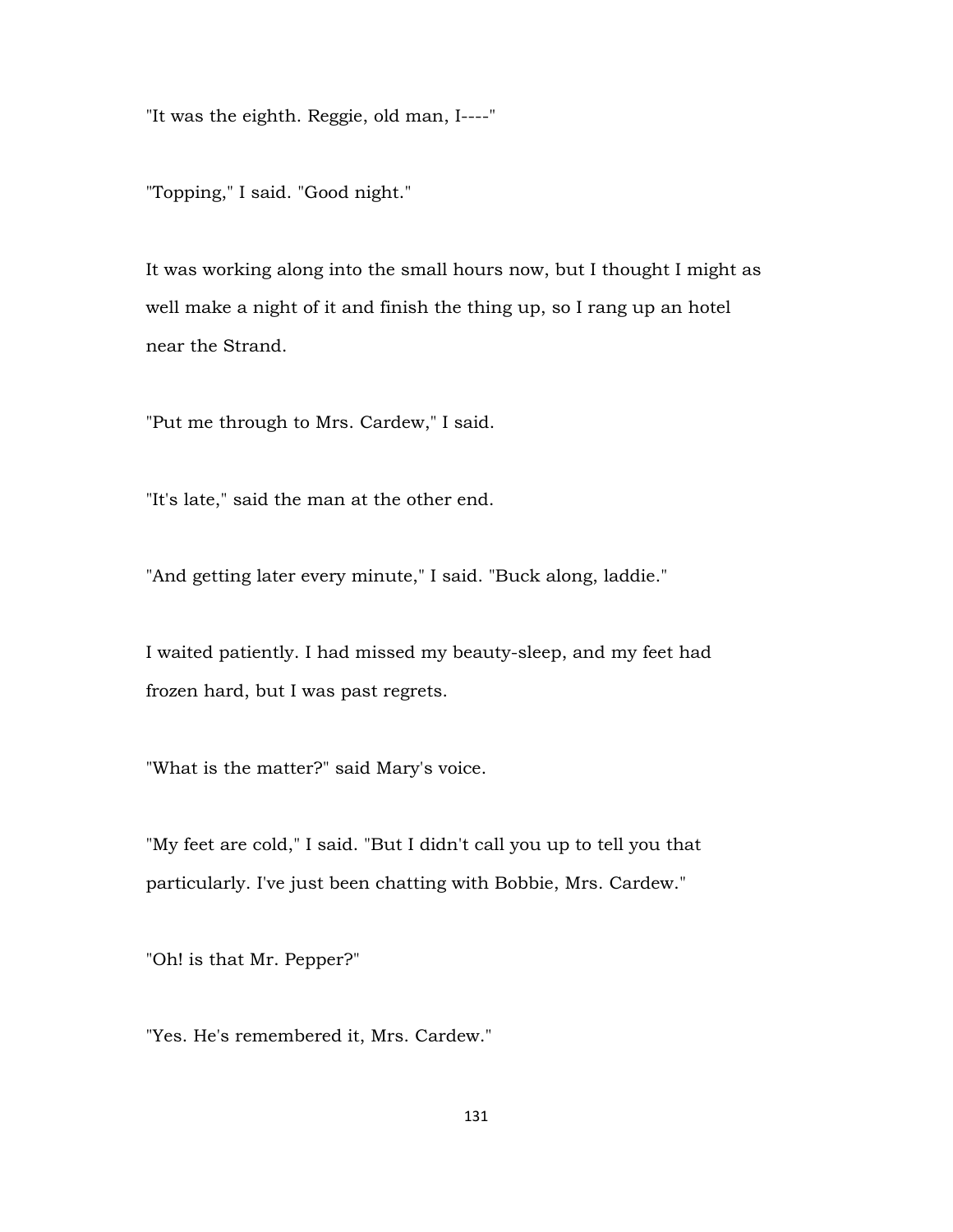She gave a sort of scream. I've often thought how interesting it must be to be one of those Exchange girls. The things they must hear, don't you know. Bobbie's howl and gulp and Mrs. Bobbie's scream and all about my feet and all that. Most interesting it must be.

"He's remembered it!" she gasped. "Did you tell him?"

"No."

Well, I hadn't.

"Mr. Pepper."

"Yes?"

"Was he--has he been--was he very worried?"

I chuckled. This was where I was billed to be the life and soul of the party.

"Worried! He was about the most worried man between here and Edinburgh. He has been worrying as if he was paid to do it by the nation. He has started out to worry after breakfast, and----"

Oh, well, you can never tell with women. My idea was that we should pass the rest of the night slapping each other on the back across the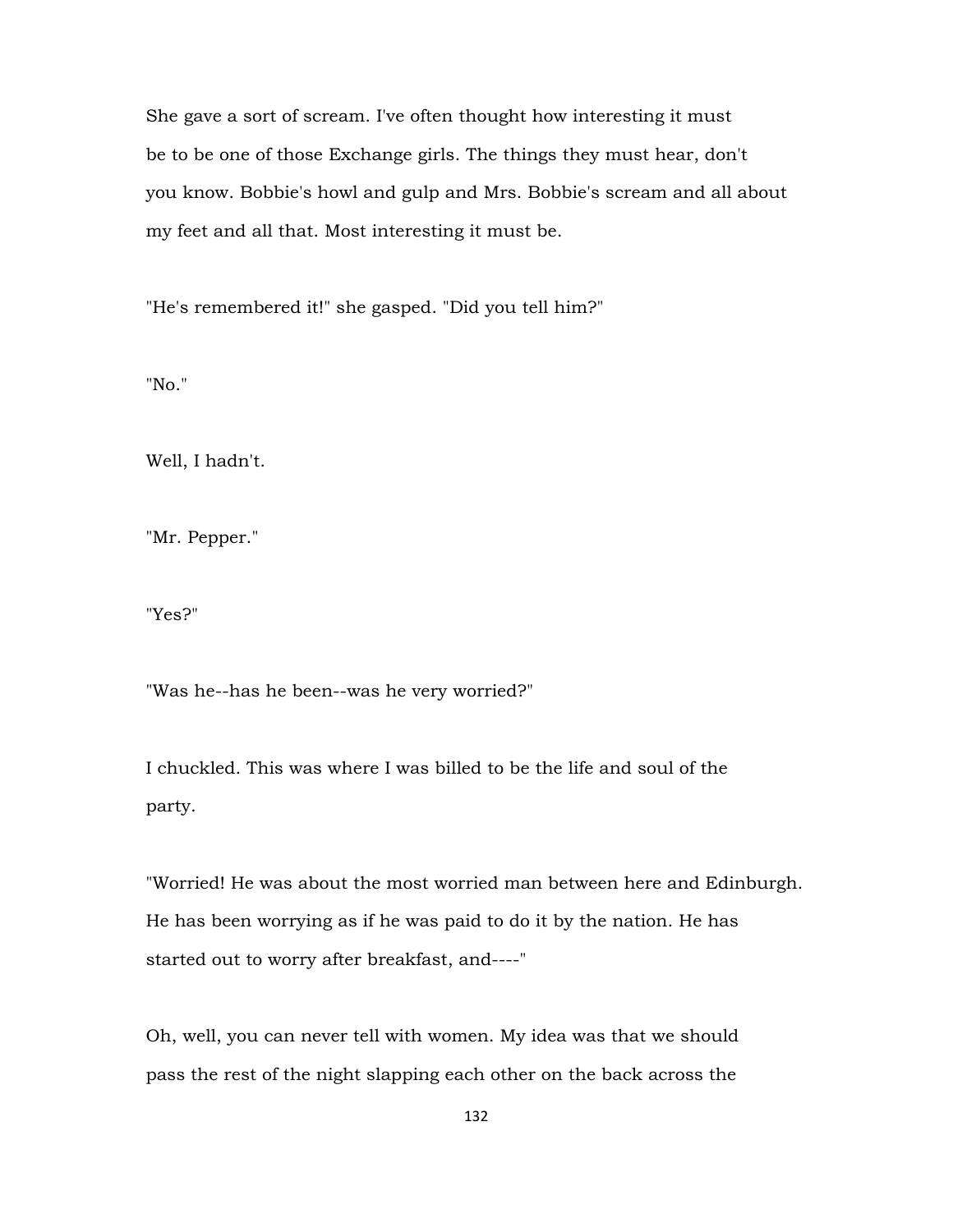wire, and telling each other what bally brainy conspirators we were, don't you know, and all that. But I'd got just as far as this, when she bit at me. Absolutely! I heard the snap. And then she said "Oh!" in that choked kind of way. And when a woman says "Oh!" like that, it means all the bad words she'd love to say if she only knew them.

And then she began.

"What brutes men are! What horrid brutes! How you could stand by and see poor dear Bobbie worrying himself into a fever, when a word from you would have put everything right, I can't----"

"But----"

"And you call yourself his friend! His friend!" (Metallic laugh, most unpleasant.) "It shows how one can be deceived. I used to think you a kind-hearted man."

"But, I say, when I suggested the thing, you thought it perfectly----"

"I thought it hateful, abominable."

"But you said it was absolutely top----"

"I said nothing of the kind. And if I did, I didn't mean it. I don't wish to be unjust, Mr. Pepper, but I must say that to me there seems to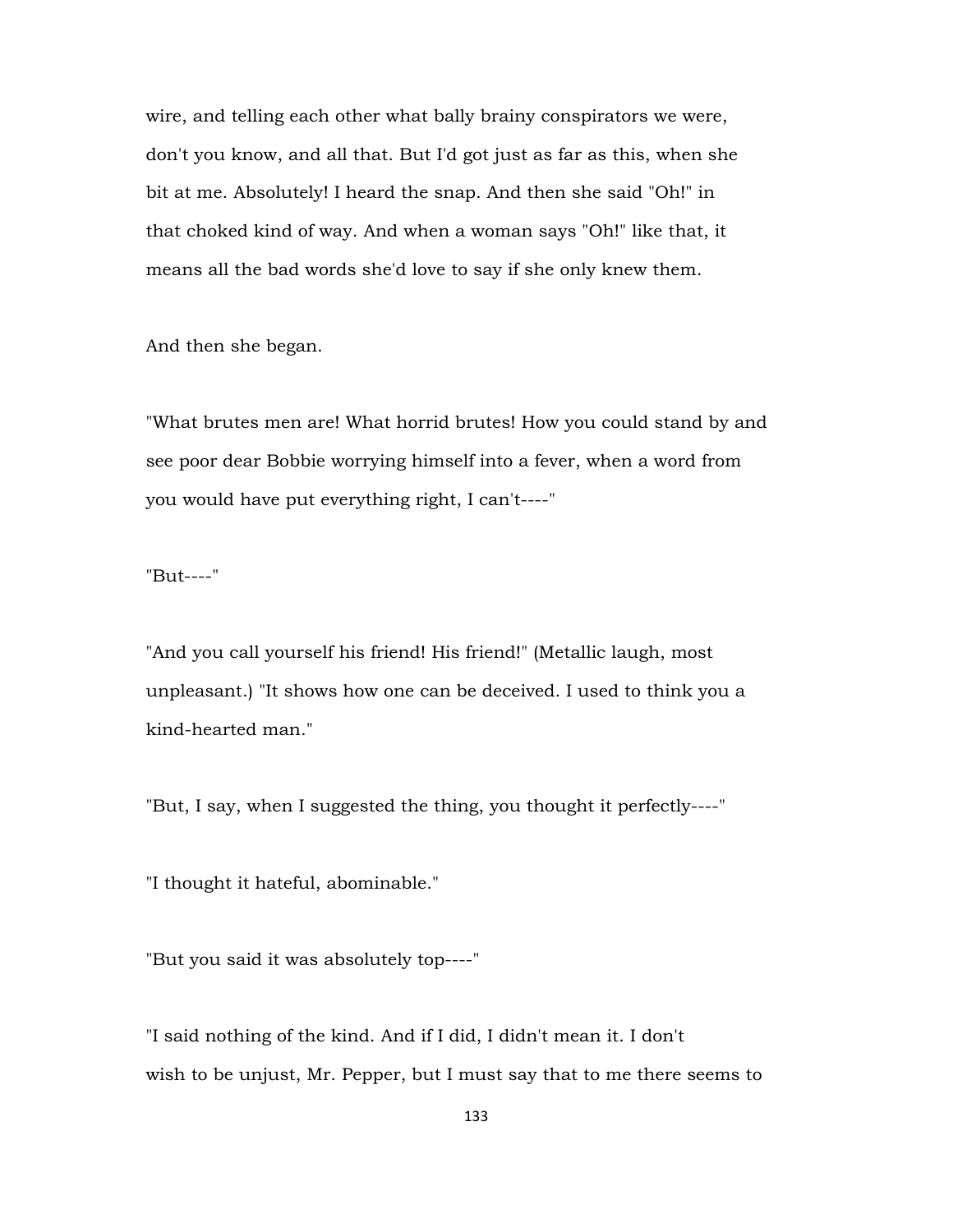be something positively fiendish in a man who can go out of his way to separate a husband from his wife, simply in order to amuse himself by gloating over his agony----"

"But----!"

"When one single word would have----"

"But you made me promise not to----" I bleated.

"And if I did, do you suppose I didn't expect you to have the sense to break your promise?"

I had finished. I had no further observations to make. I hung up the receiver, and crawled into bed.

\* \* \* \* \*

I still see Bobbie when he comes to the club, but I do not visit the old homestead. He is friendly, but he stops short of issuing invitations. I ran across Mary at the Academy last week, and her eyes went through me like a couple of bullets through a pat of butter. And as they came out the other side, and I limped off to piece myself together again, there occurred to me the simple epitaph which, when I am no more, I intend to have inscribed on my tombstone. It was this: "He was a man who acted from the best motives. There is one born every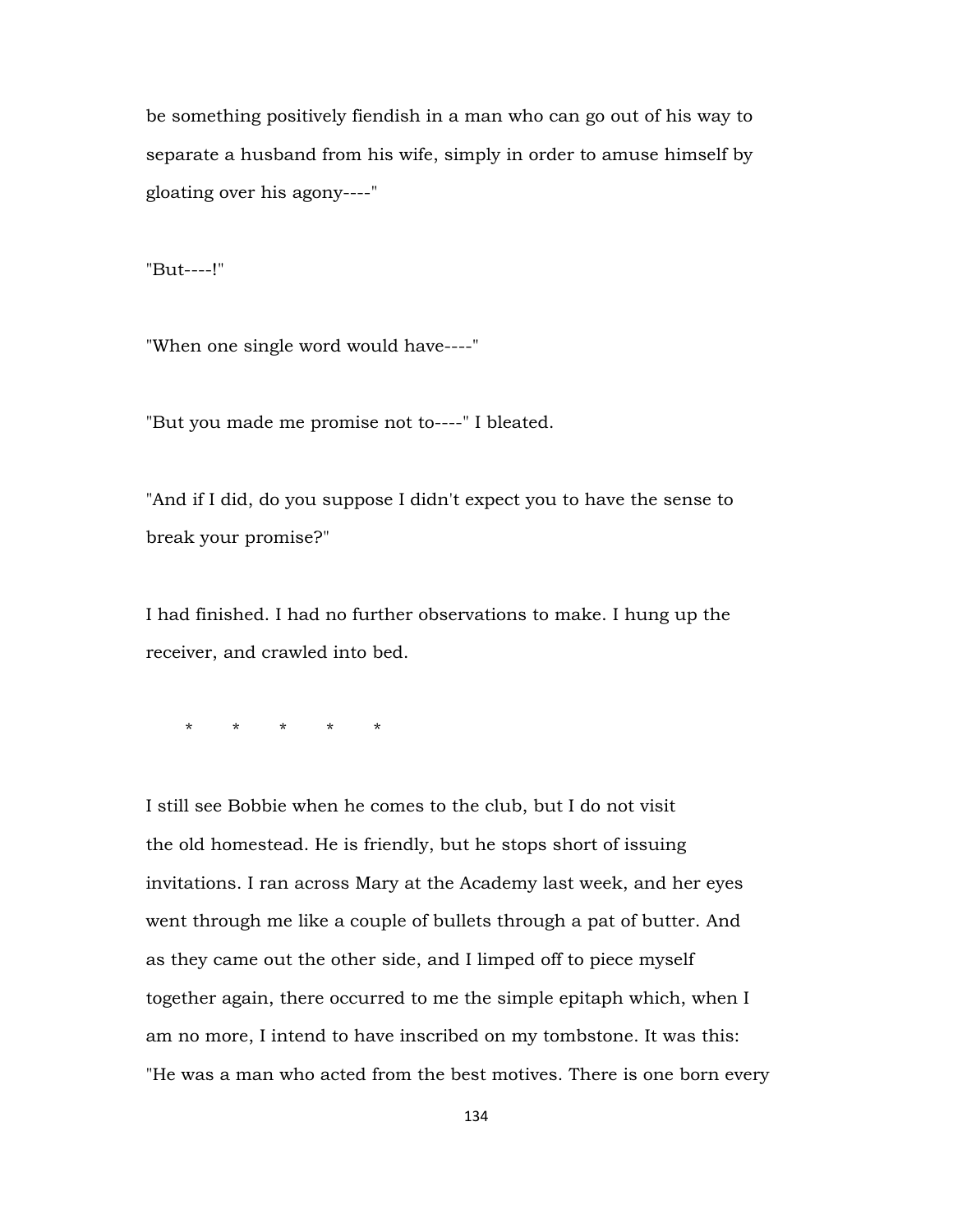minute."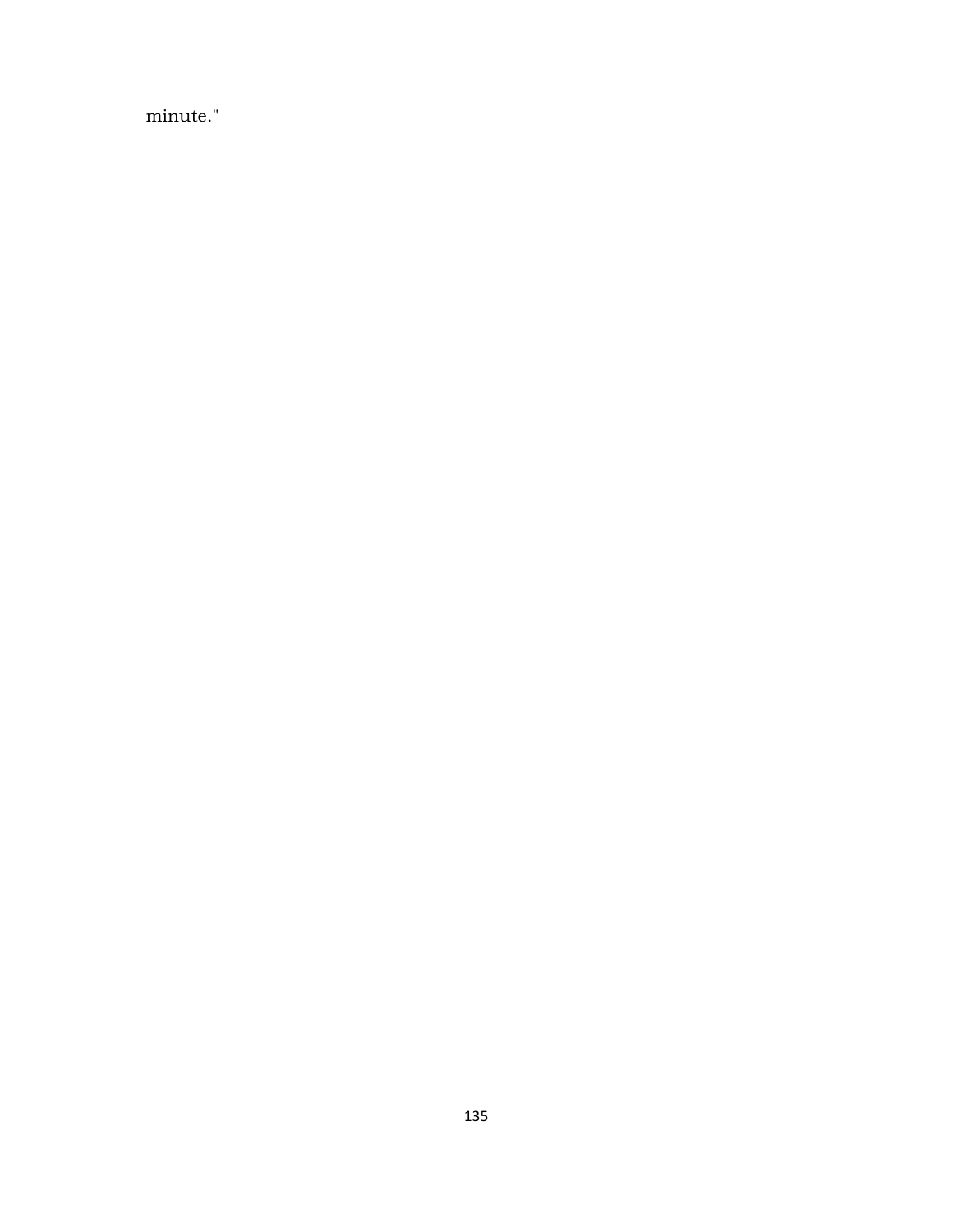## HELPING FREDDIE

I don't want to bore you, don't you know, and all that sort of rot, but I must tell you about dear old Freddie Meadowes. I'm not a flier at literary style, and all that, but I'll get some writer chappie to give the thing a wash and brush up when I've finished, so that'll be all right.

Dear old Freddie, don't you know, has been a dear old pal of mine for years and years; so when I went into the club one morning and found him sitting alone in a dark corner, staring glassily at nothing, and generally looking like the last rose of summer, you can understand I was quite disturbed about it. As a rule, the old rotter is the life and soul of our set. Quite the little lump of fun, and all that sort of thing.

Jimmy Pinkerton was with me at the time. Jimmy's a fellow who writes plays--a deuced brainy sort of fellow--and between us we set to work to question the poor pop-eyed chappie, until finally we got at what the matter was.

As we might have guessed, it was a girl. He had had a quarrel with Angela West, the girl he was engaged to, and she had broken off the engagement. What the row had been about he didn't say, but apparently she was pretty well fed up. She wouldn't let him come near her, refused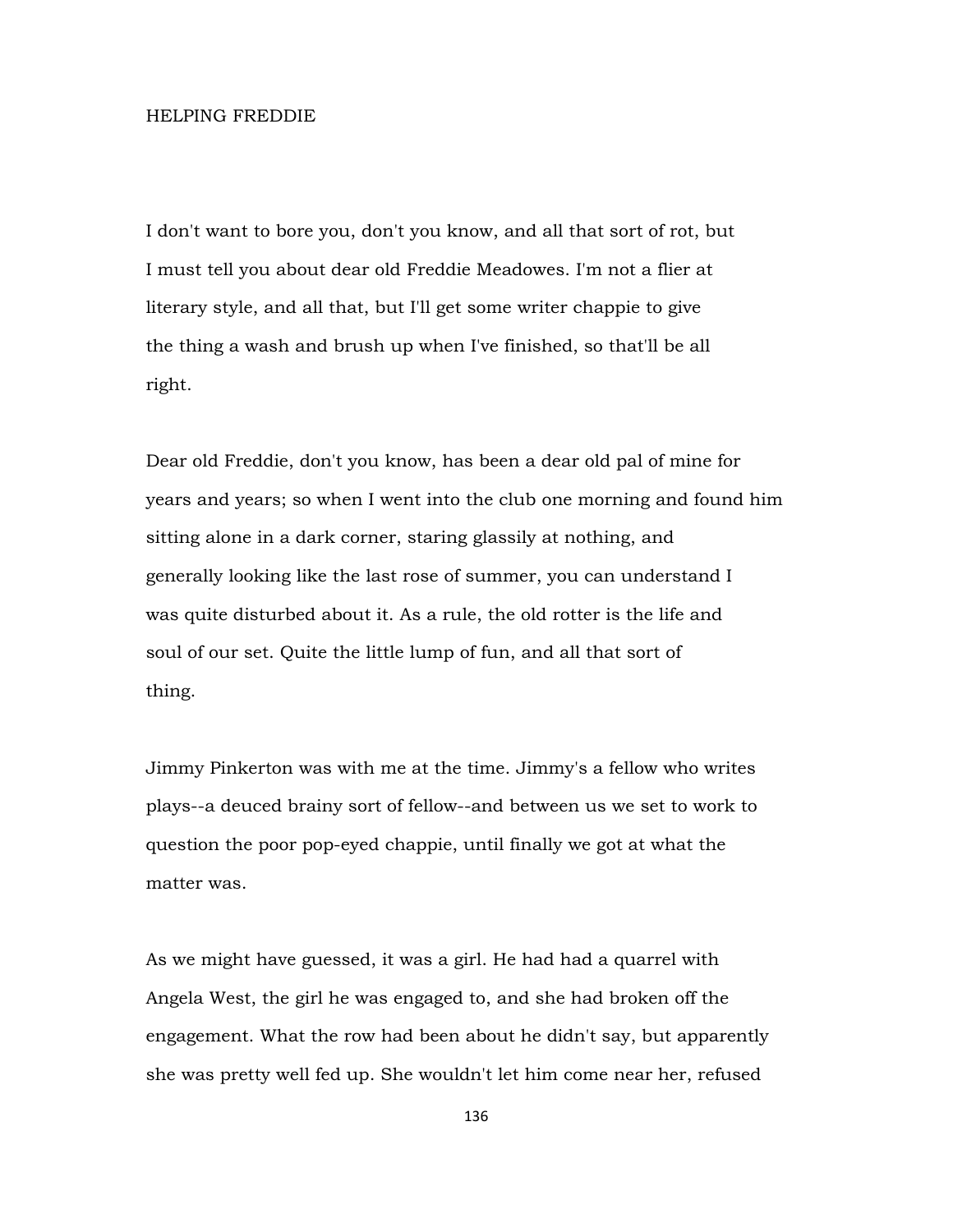to talk on the phone, and sent back his letters unopened.

I was sorry for poor old Freddie. I knew what it felt like. I was once in love myself with a girl called Elizabeth Shoolbred, and the fact that she couldn't stand me at any price will be recorded in my autobiography. I knew the thing for Freddie.

"Change of scene is what you want, old scout," I said. "Come with me to Marvis Bay. I've taken a cottage there. Jimmy's coming down on the twenty-fourth. We'll be a cosy party."

"He's absolutely right," said Jimmy. "Change of scene's the thing. I knew a man. Girl refused him. Man went abroad. Two months later girl wired him, 'Come back. Muriel.' Man started to write out a reply; suddenly found that he couldn't remember girl's surname; so never answered at all."

But Freddie wouldn't be comforted. He just went on looking as if he had swallowed his last sixpence. However, I got him to promise to come to Marvis Bay with me. He said he might as well be there as anywhere.

Do you know Marvis Bay? It's in Dorsetshire. It isn't what you'd call a fiercely exciting spot, but it has its good points. You spend the day there bathing and sitting on the sands, and in the evening you stroll out on the shore with the gnats. At nine o'clock you rub ointment on the wounds and go to bed.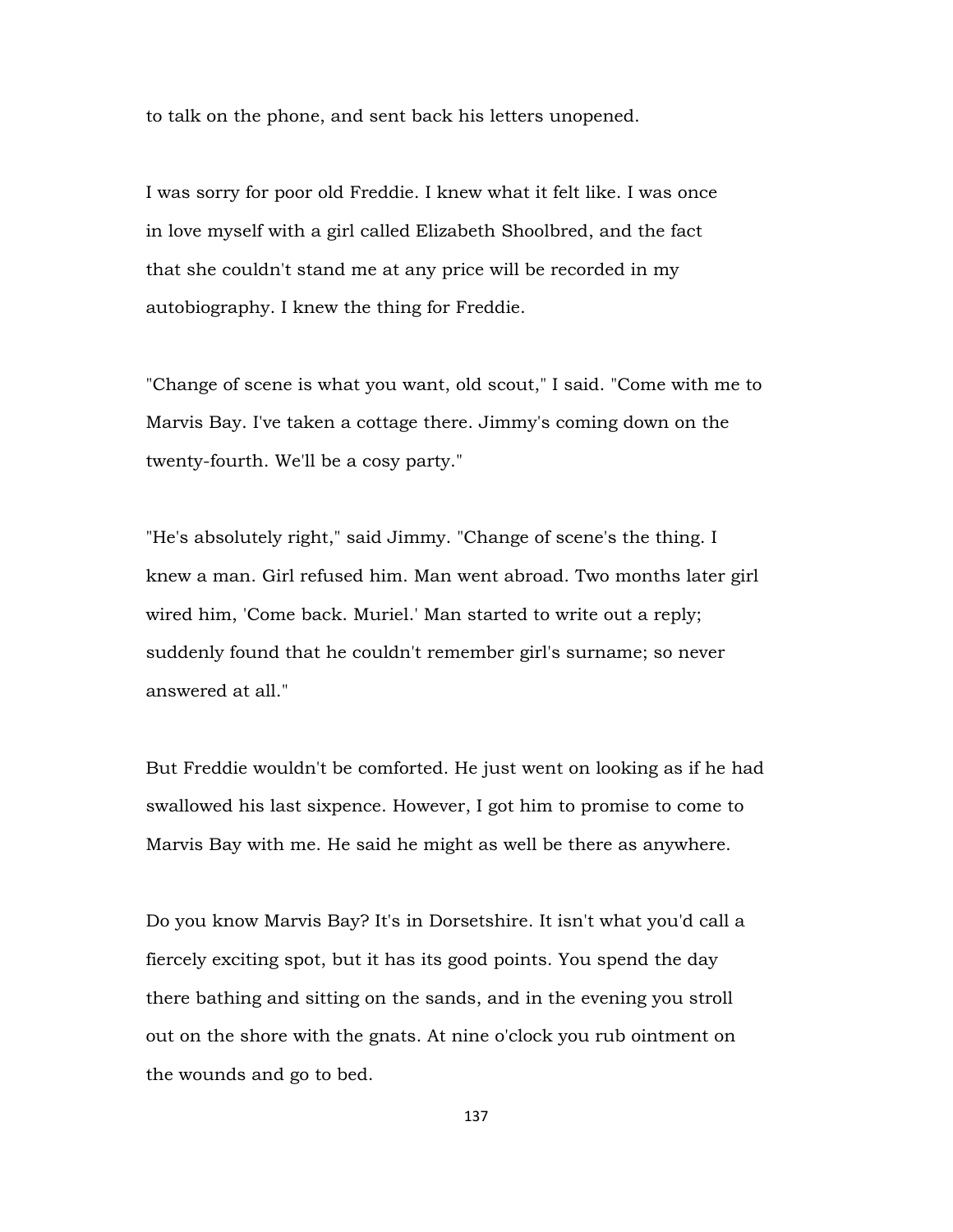It seemed to suit poor old Freddie. Once the moon was up and the breeze sighing in the trees, you couldn't drag him from that beach with a rope. He became quite a popular pet with the gnats. They'd hang round waiting for him to come out, and would give perfectly good strollers the miss-in-baulk just so as to be in good condition for him.

Yes, it was a peaceful sort of life, but by the end of the first week I began to wish that Jimmy Pinkerton had arranged to come down earlier: for as a companion Freddie, poor old chap, wasn't anything to write home to mother about. When he wasn't chewing a pipe and scowling at the carpet, he was sitting at the piano, playing "The Rosary" with one finger. He couldn't play anything except "The Rosary," and he couldn't play much of that. Somewhere round about the third bar a fuse would blow out, and he'd have to start all over again.

He was playing it as usual one morning when I came in from bathing.

"Reggie," he said, in a hollow voice, looking up, "I've seen her."

"Seen her?" I said. "What, Miss West?"

"I was down at the post office, getting the letters, and we met in the doorway. She cut me!"

He started "The Rosary" again, and side-slipped in the second bar.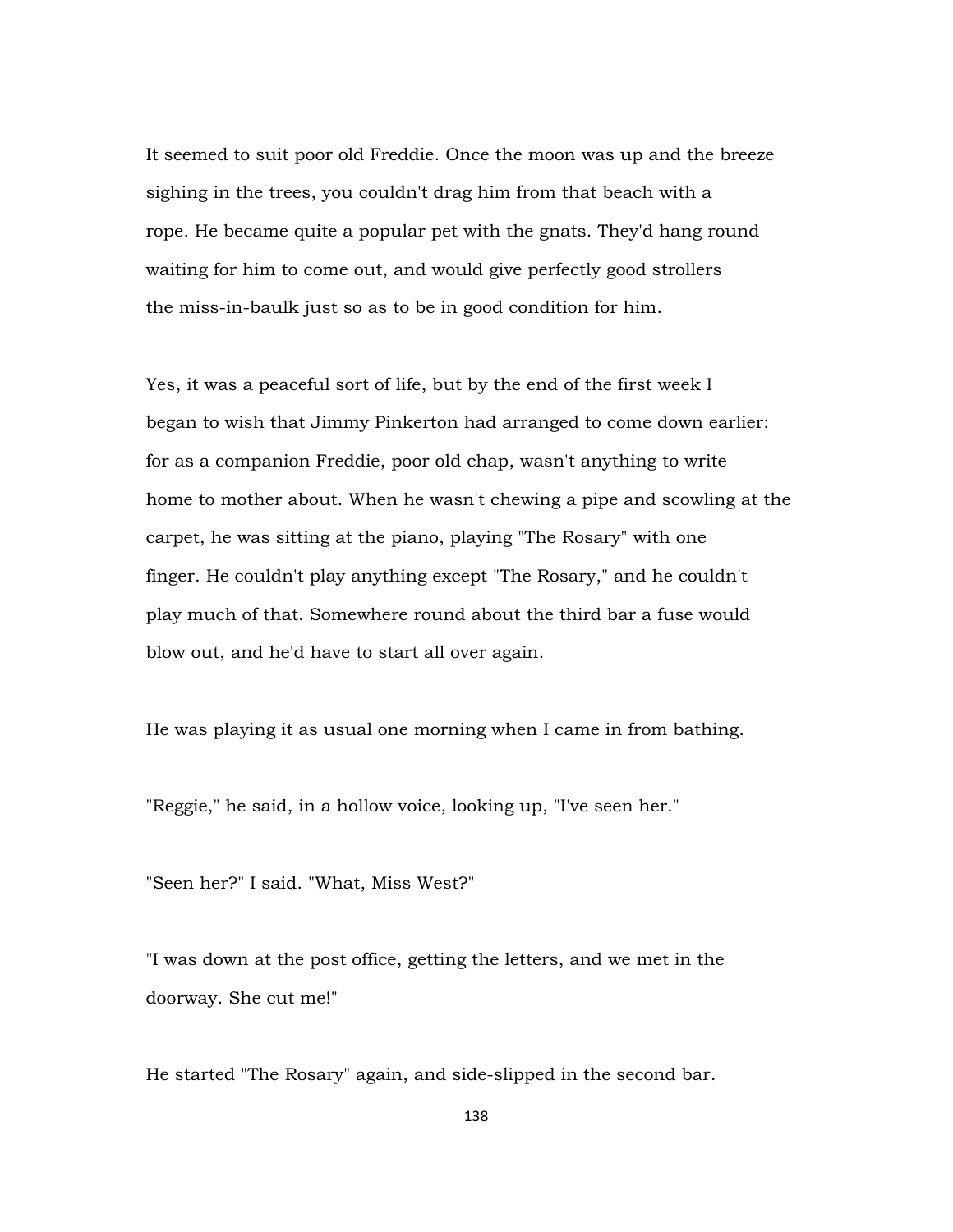"Reggie," he said, "you ought never to have brought me here. I must go away."

"Go away?" I said. "Don't talk such rot. This is the best thing that could have happened. This is where you come out strong."

"She cut me."

"Never mind. Be a sportsman. Have another dash at her."

"She looked clean through me!"

"Of course she did. But don't mind that. Put this thing in my hands. I'll see you through. Now, what you want," I said, "is to place her under some obligation to you. What you want is to get her timidly thanking you. What you want----"

"But what's she going to thank me timidly for?"

I thought for a moment.

"Look out for a chance and save her from drowning," I said.

"I can't swim," said Freddie.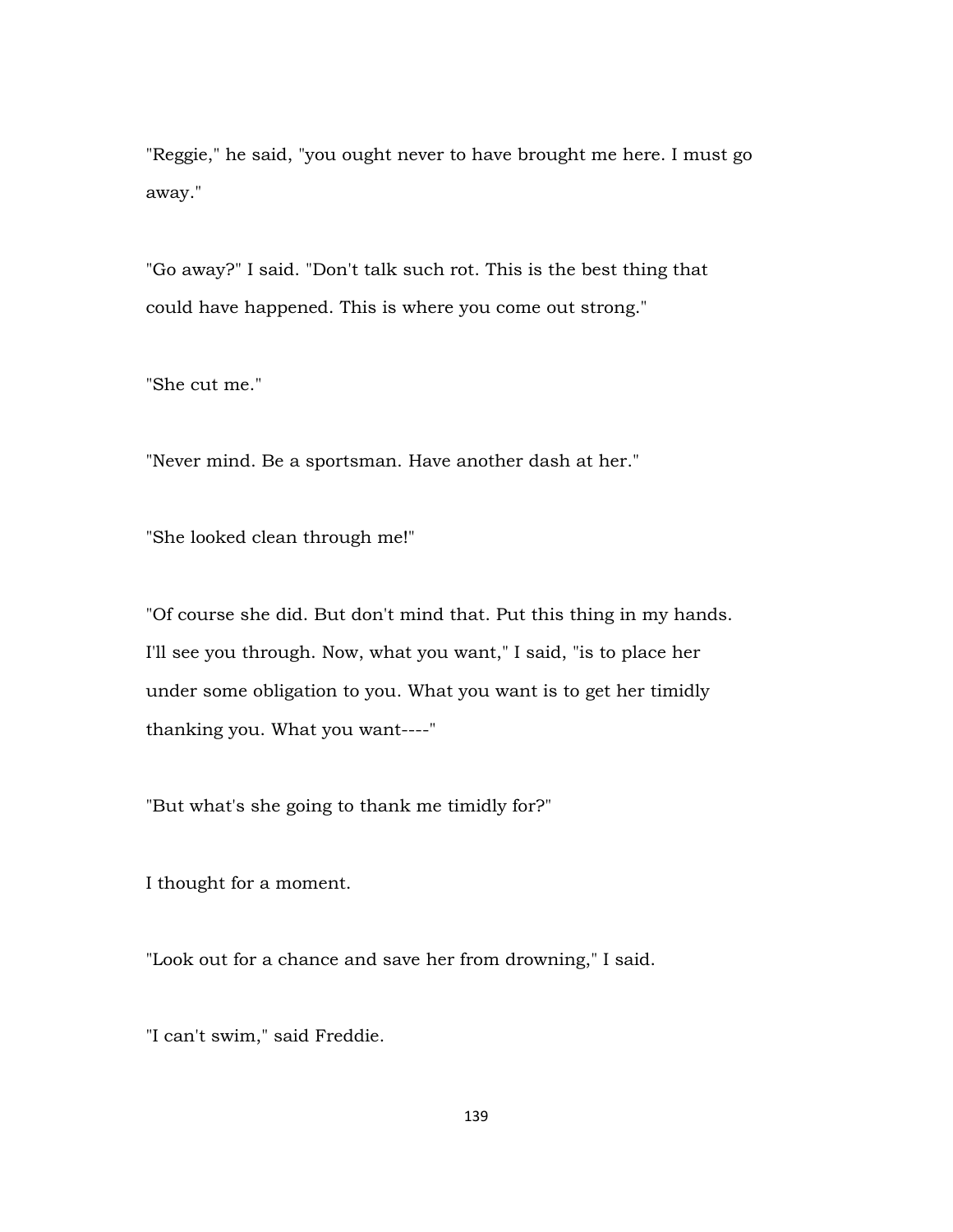That was Freddie all over, don't you know. A dear old chap in a thousand ways, but no help to a fellow, if you know what I mean.

He cranked up the piano once more and I sprinted for the open.

I strolled out on to the sands and began to think this thing over. There was no doubt that the brain-work had got to be done by me. Dear old Freddie had his strong qualities. He was top-hole at polo, and in happier days I've heard him give an imitation of cats fighting in a backyard that would have surprised you. But apart from that he wasn't a man of enterprise.

Well, don't you know, I was rounding some rocks, with my brain whirring like a dynamo, when I caught sight of a blue dress, and, by Jove, it was the girl. I had never met her, but Freddie had sixteen photographs of her sprinkled round his bedroom, and I knew I couldn't be mistaken. She was sitting on the sand, helping a small, fat child build a castle. On a chair close by was an elderly lady reading a novel. I heard the girl call her "aunt." So, doing the Sherlock Holmes business, I deduced that the fat child was her cousin. It struck me that if Freddie had been there he would probably have tried to work up some sentiment about the kid on the strength of it. Personally I couldn't manage it. I don't think I ever saw a child who made me feel less sentimental. He was one of those round, bulging kids.

After he had finished the castle he seemed to get bored with life, and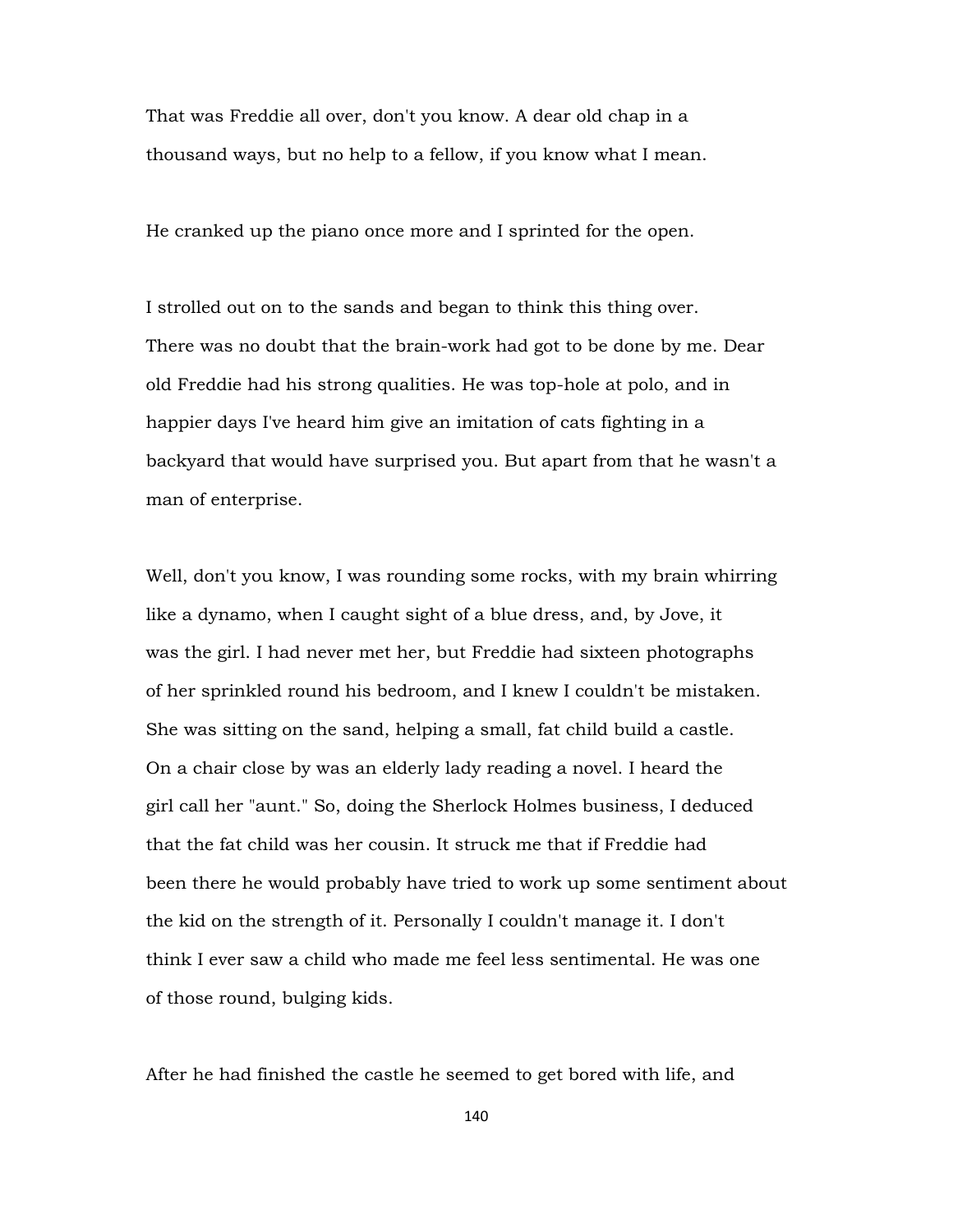began to whimper. The girl took him off to where a fellow was selling sweets at a stall. And I walked on.

Now, fellows, if you ask them, will tell you that I'm a chump. Well, I don't mind. I admit it. I am a chump. All the Peppers have been chumps. But what I do say is that every now and then, when you'd least expect it, I get a pretty hot brain-wave; and that's what happened now. I doubt if the idea that came to me then would have occurred to a single one of any dozen of the brainiest chappies you care to name.

It came to me on my return journey. I was walking back along the shore, when I saw the fat kid meditatively smacking a jelly-fish with a spade. The girl wasn't with him. In fact, there didn't seem to be any one in sight. I was just going to pass on when I got the brain-wave. I thought the whole thing out in a flash, don't you know. From what I had seen of the two, the girl was evidently fond of this kid, and, anyhow, he was her cousin, so what I said to myself was this: If I kidnap this young heavy-weight for the moment, and if, when the girl has got frightfully anxious about where he can have got to, dear old Freddie suddenly appears leading the infant by the hand and telling a story to the effect that he has found him wandering at large about the country and practically saved his life, why, the girl's gratitude is bound to make her chuck hostilities and be friends again. So I gathered in the kid and made off with him. All the way home I pictured that scene of reconciliation. I could see it so vividly, don't you know, that, by George, it gave me quite a choky feeling in my throat.

141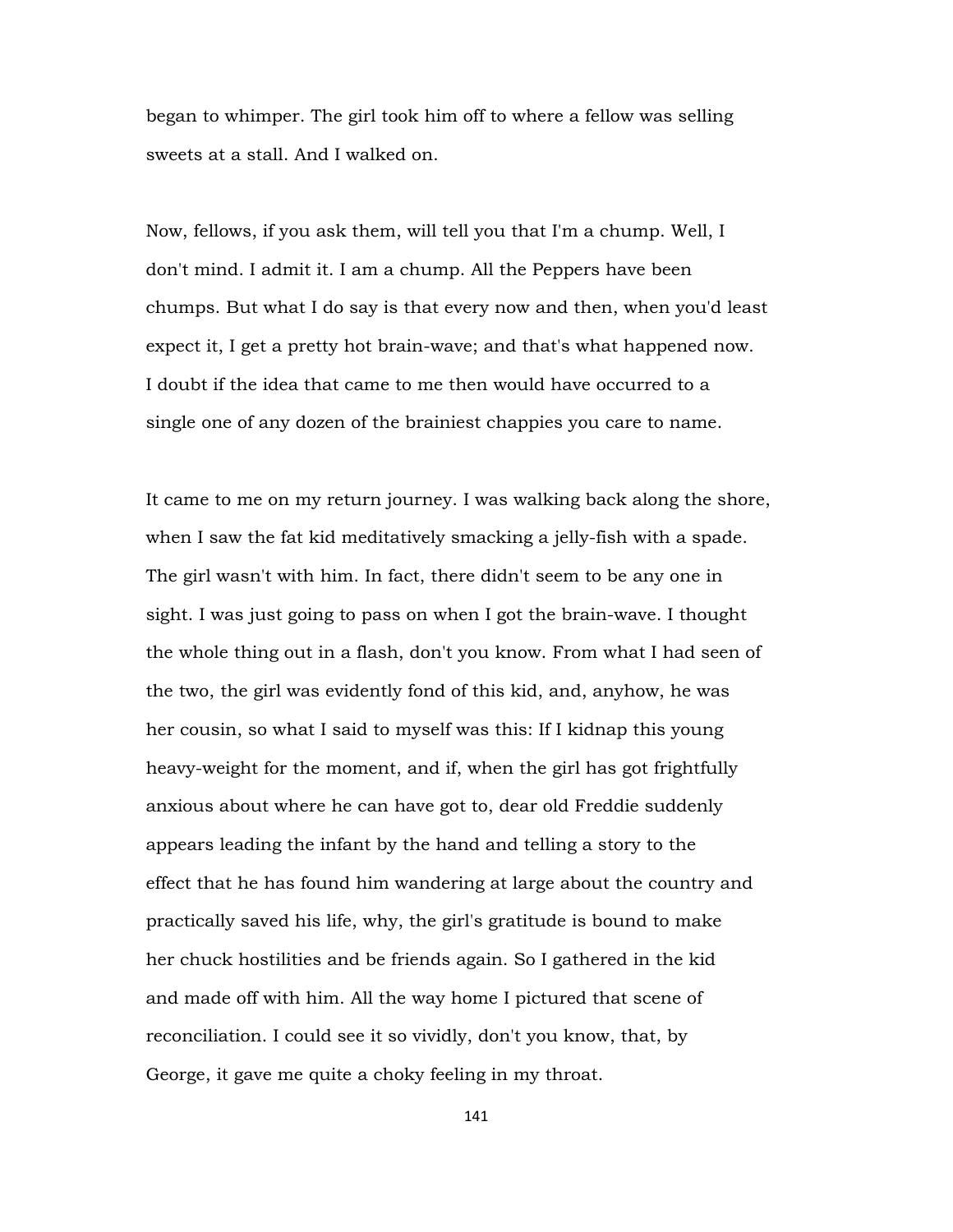Freddie, dear old chap, was rather slow at getting on to the fine points of the idea. When I appeared, carrying the kid, and dumped him down in our sitting-room, he didn't absolutely effervesce with joy, if you know what I mean. The kid had started to bellow by this time, and poor old Freddie seemed to find it rather trying.

"Stop it!" he said. "Do you think nobody's got any troubles except you? What the deuce is all this, Reggie?"

The kid came back at him with a yell that made the window rattle. I raced to the kitchen and fetched a jar of honey. It was the right stuff. The kid stopped bellowing and began to smear his face with the stuff.

"Well?" said Freddie, when silence had set in. I explained the idea. After a while it began to strike him.

"You're not such a fool as you look, sometimes, Reggie," he said handsomely. "I'm bound to say this seems pretty good."

And he disentangled the kid from the honey-jar and took him out, to scour the beach for Angela.

I don't know when I've felt so happy. I was so fond of dear old Freddie that to know that he was soon going to be his old bright self again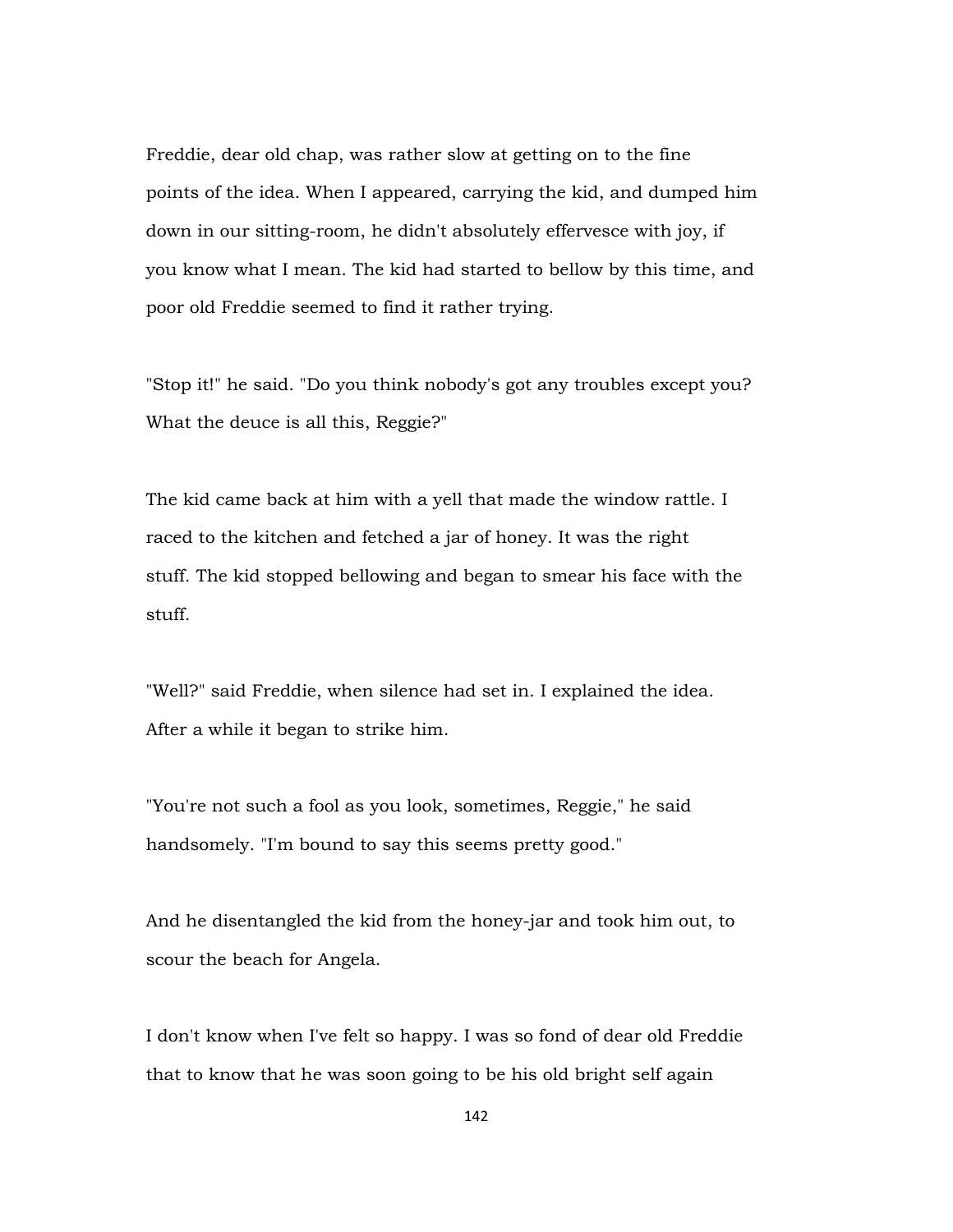made me feel as if somebody had left me about a million pounds. I was leaning back in a chair on the veranda, smoking peacefully, when down the road I saw the old boy returning, and, by George, the kid was still with him. And Freddie looked as if he hadn't a friend in the world.

"Hello!" I said. "Couldn't you find her?"

"Yes, I found her," he replied, with one of those bitter, hollow laughs.

"Well, then----?"

Freddie sank into a chair and groaned.

"This isn't her cousin, you idiot!" he said.

"He's no relation at all. He's just a kid she happened to meet on the beach. She had never seen him before in her life."

"What! Who is he, then?"

"I don't know. Oh, Lord, I've had a time! Thank goodness you'll probably spend the next few years of your life in Dartmoor for kidnapping. That's my only consolation. I'll come and jeer at you through the bars."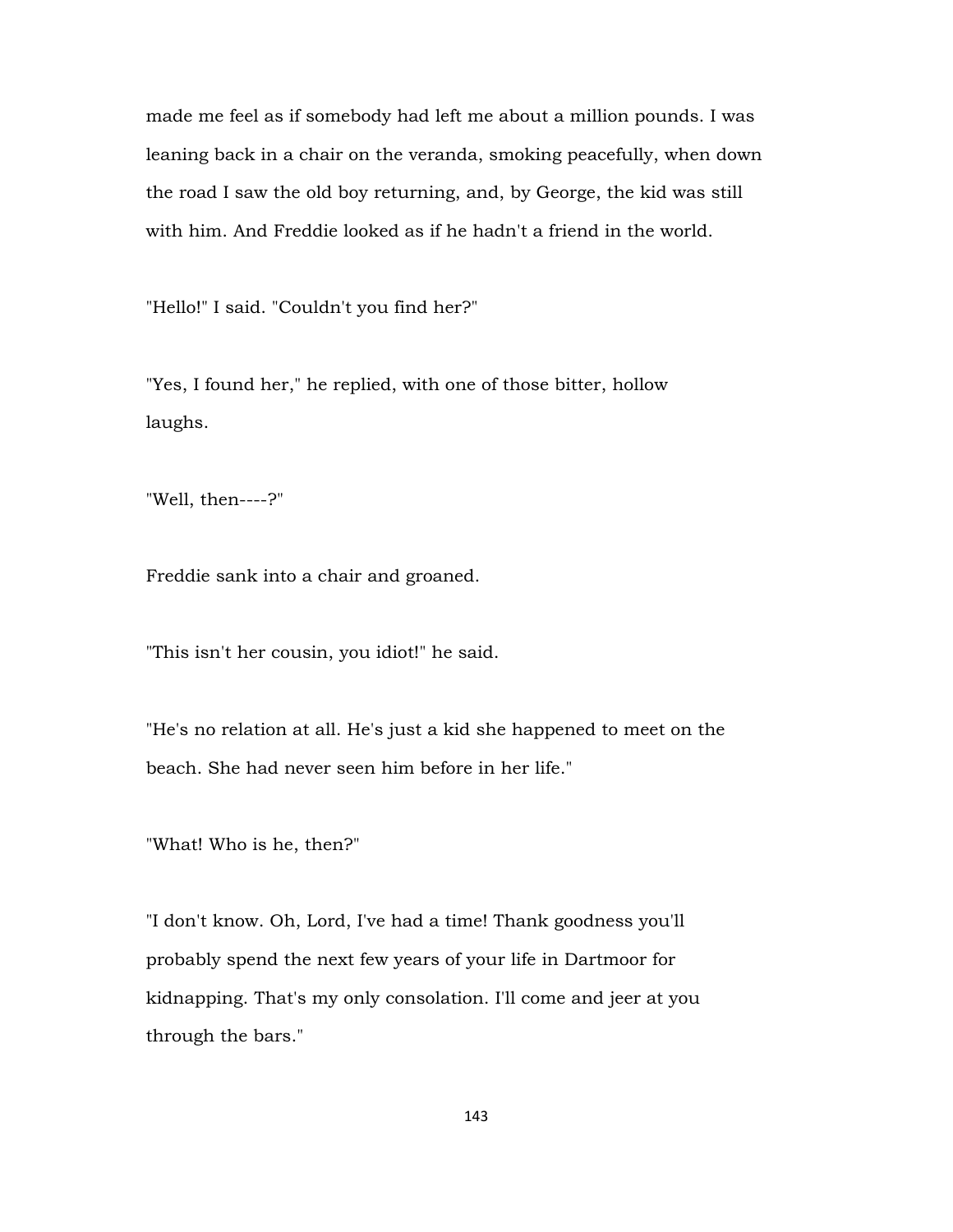"Tell me all, old boy," I said.

It took him a good long time to tell the story, for he broke off in the middle of nearly every sentence to call me names, but I gathered gradually what had happened. She had listened like an iceberg while he told the story he had prepared, and then--well, she didn't actually call him a liar, but she gave him to understand in a general sort of way that if he and Dr. Cook ever happened to meet, and started swapping stories, it would be about the biggest duel on record. And then he had crawled away with the kid, licked to a splinter.

"And mind, this is your affair," he concluded. "I'm not mixed up in it at all. If you want to escape your sentence, you'd better go and find the kid's parents and return him before the police come for you."

\* \* \* \* \*

By Jove, you know, till I started to tramp the place with this infernal kid, I never had a notion it would have been so deuced difficult to restore a child to its anxious parents. It's a mystery to me how kidnappers ever get caught. I searched Marvis Bay like a bloodhound, but nobody came forward to claim the infant. You'd have thought, from the lack of interest in him, that he was stopping there all by himself in a cottage of his own. It wasn't till, by an inspiration, I thought to ask the sweet-stall man that I found out that his name was Medwin, and that his parents lived at a place called Ocean Rest, in Beach Road.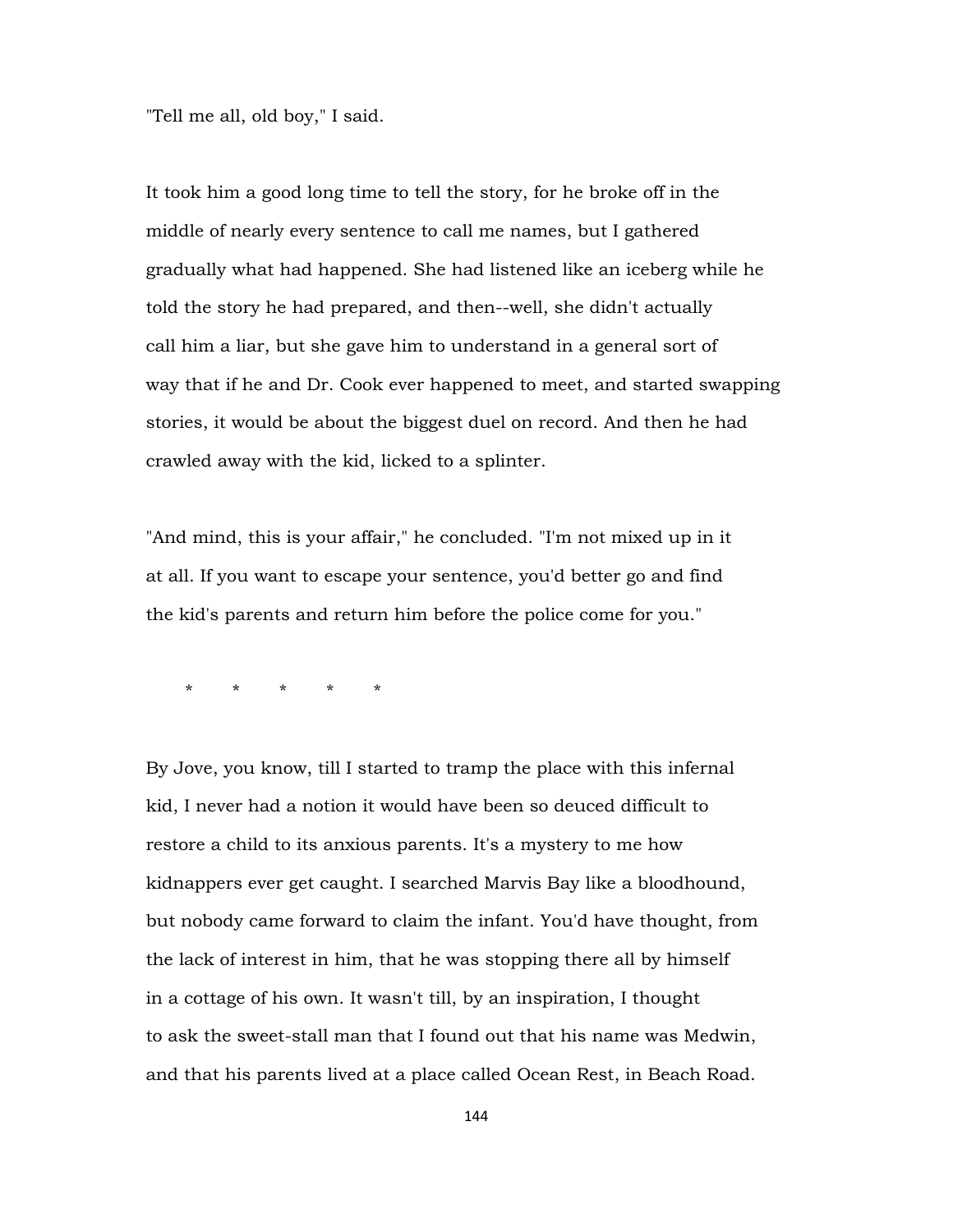I shot off there like an arrow and knocked at the door. Nobody answered. I knocked again. I could hear movements inside, but nobody came. I was just going to get to work on that knocker in such a way that the idea would filter through into these people's heads that I wasn't standing there just for the fun of the thing, when a voice from somewhere above shouted, "Hi!"

I looked up and saw a round, pink face, with grey whiskers east and west of it, staring down from an upper window.

"Hi!" it shouted again.

"What the deuce do you mean by 'Hi'?" I said.

"You can't come in," said the face. "Hello, is that Tootles?"

"My name is not Tootles, and I don't want to come in," I said. "Are you Mr. Medwin? I've brought back your son."

"I see him. Peep-bo, Tootles! Dadda can see 'oo!"

The face disappeared with a jerk. I could hear voices. The face reappeared.

"Hi!"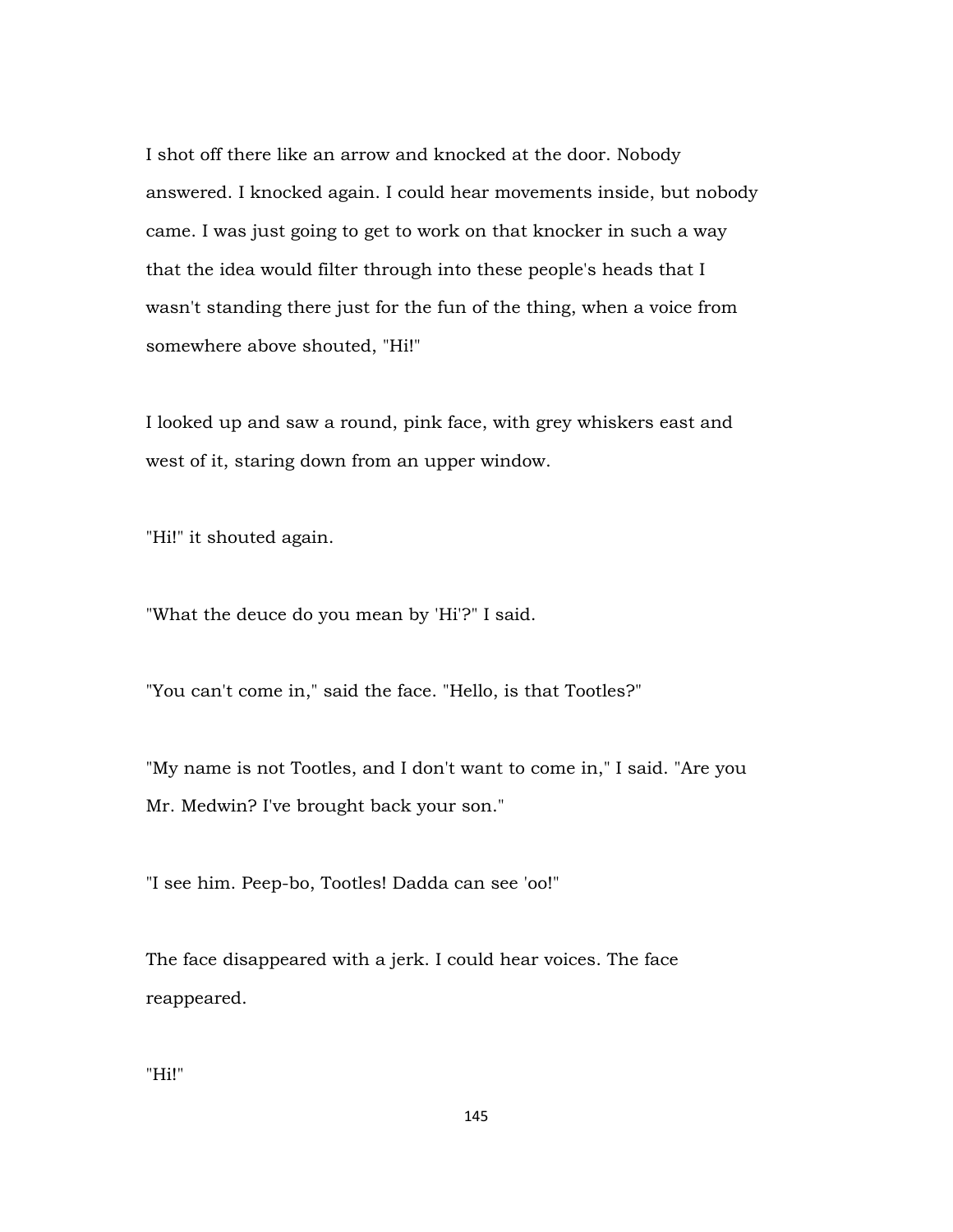I churned the gravel madly.

"Do you live here?" said the face.

"I'm staying here for a few weeks."

"What's your name?"

"Pepper. But----"

"Pepper? Any relation to Edward Pepper, the colliery owner?"

"My uncle. But----"

"I used to know him well. Dear old Edward Pepper! I wish I was with him now."

"I wish you were," I said.

He beamed down at me.

"This is most fortunate," he said. "We were wondering what we were to do with Tootles. You see, we have the mumps here. My daughter Bootles has just developed mumps. Tootles must not be exposed to the risk of infection. We could not think what we were to do with him. It was most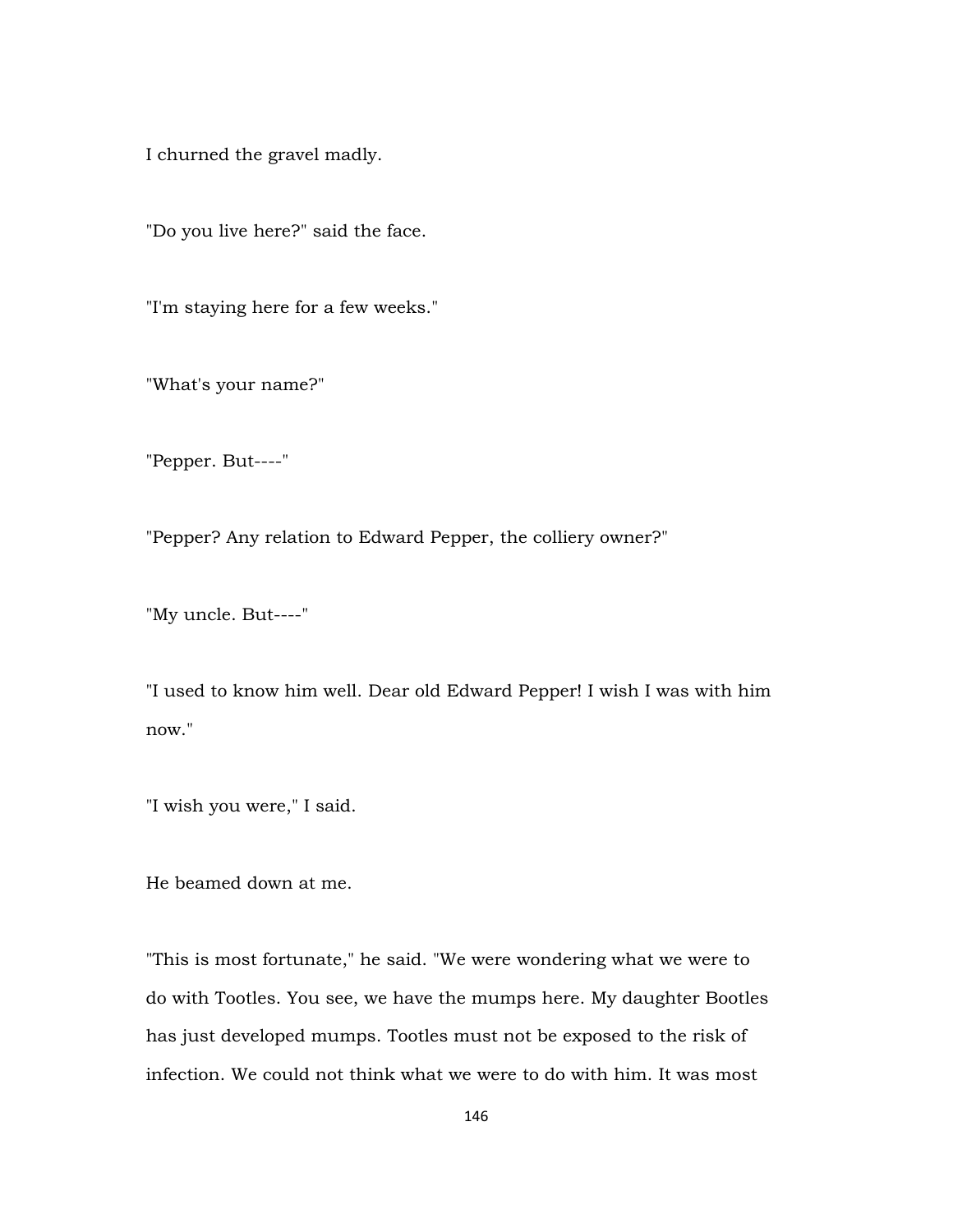fortunate your finding him. He strayed from his nurse. I would hesitate to trust him to the care of a stranger, but you are different. Any nephew of Edward Pepper's has my implicit confidence. You must take Tootles to your house. It will be an ideal arrangement. I have written to my brother in London to come and fetch him. He may be here in a few days."

# "May!"

"He is a busy man, of course; but he should certainly be here within a week. Till then Tootles can stop with you. It is an excellent plan. Very much obliged to you. Your wife will like Tootles."

"I haven't got a wife," I yelled; but the window had closed with a bang, as if the man with the whiskers had found a germ trying to escape, don't you know, and had headed it off just in time.

I breathed a deep breath and wiped my forehead.

The window flew up again.

"Hi!"

A package weighing about a ton hit me on the head and burst like a bomb.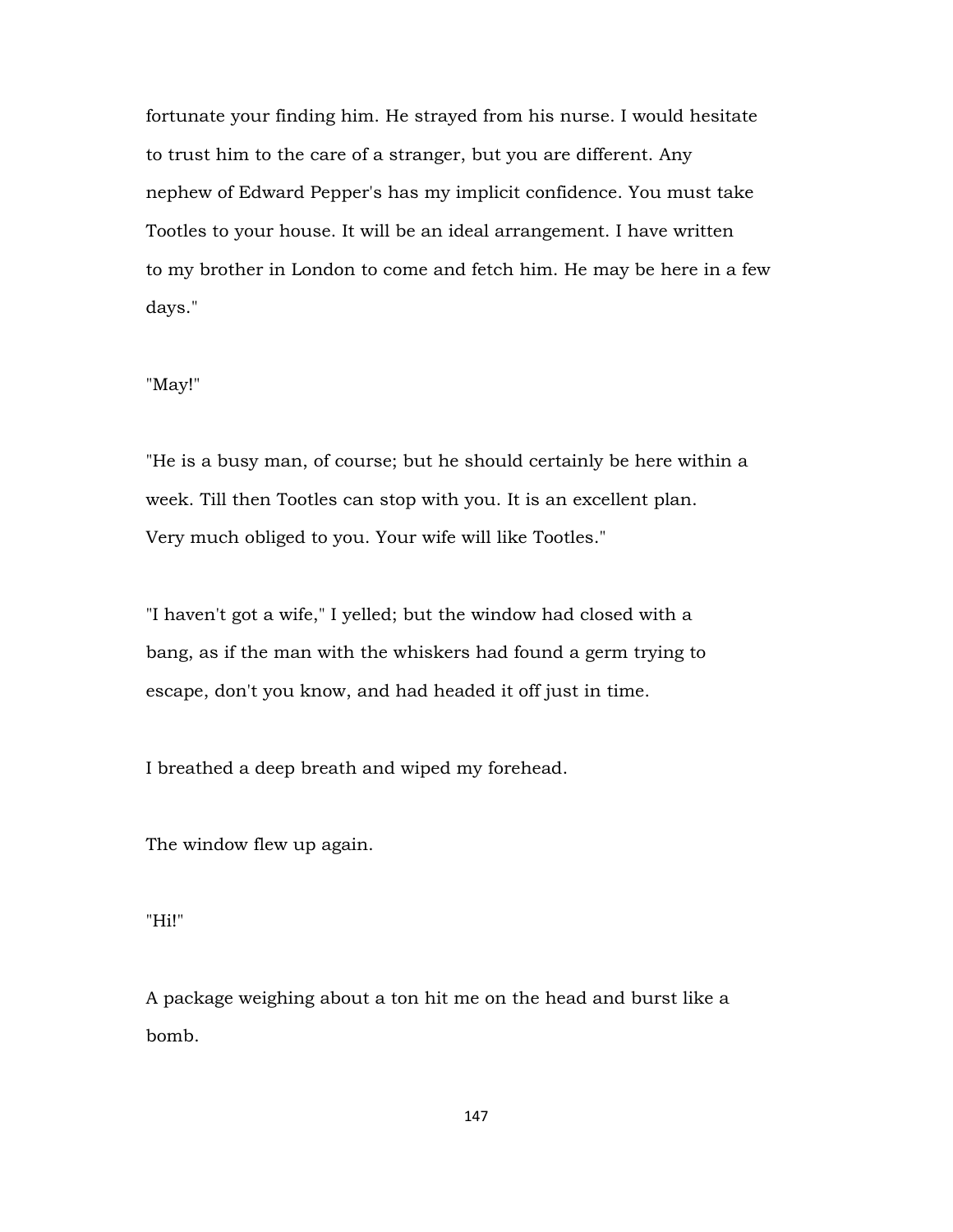"Did you catch it?" said the face, reappearing. "Dear me, you missed it! Never mind. You can get it at the grocer's. Ask for Bailey's Granulated Breakfast Chips. Tootles takes them for breakfast with a little milk. Be certain to get Bailey's."

My spirit was broken, if you know what I mean. I accepted the situation. Taking Tootles by the hand, I walked slowly away. Napoleon's retreat from Moscow was a picnic by the side of it.

As we turned up the road we met Freddie's Angela.

The sight of her had a marked effect on the kid Tootles. He pointed at her and said, "Wah!"

The girl stopped and smiled. I loosed the kid, and he ran to her.

"Well, baby?" she said, bending down to him. "So father found you again, did he? Your little son and I made friends on the beach this morning," she said to me.

This was the limit. Coming on top of that interview with the whiskered lunatic it so utterly unnerved me, don't you know, that she had nodded good-bye and was half-way down the road before I caught up with my breath enough to deny the charge of being the infant's father.

I hadn't expected dear old Freddie to sing with joy when he found out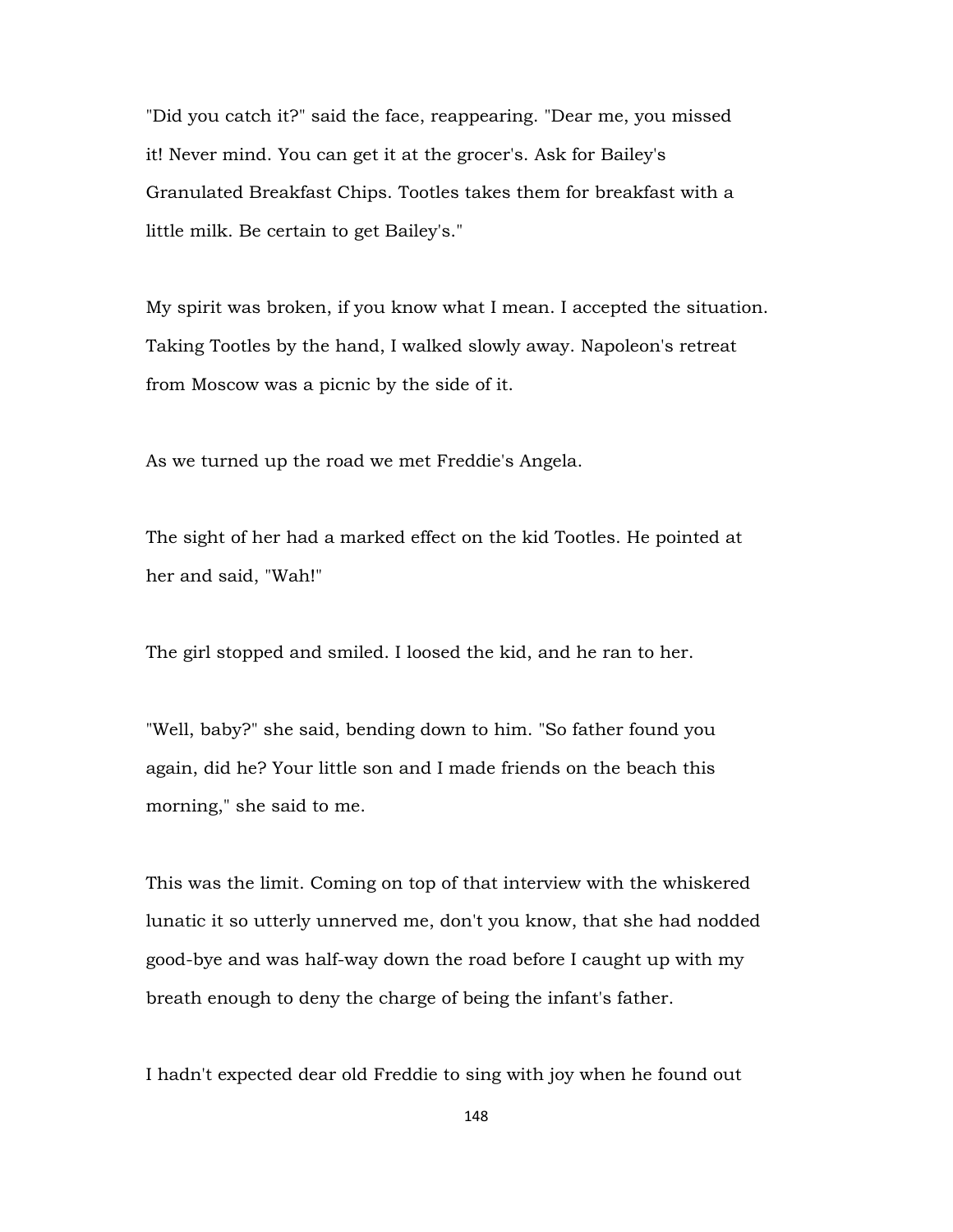what had happened, but I did think he might have shown a little more manly fortitude. He leaped up, glared at the kid, and clutched his head. He didn't speak for a long time, but, on the other hand, when he began he did not leave off for a long time. He was quite emotional, dear old boy. It beat me where he could have picked up such expressions.

"Well," he said, when he had finished, "say something! Heavens! man, why don't you say something?"

"You don't give me a chance, old top," I said soothingly.

"What are you going to do about it?"

"What can we do about it?"

"We can't spend our time acting as nurses to this--this exhibit."

He got up.

"I'm going back to London," he said.

"Freddie!" I cried. "Freddie, old man!" My voice shook. "Would you desert a pal at a time like this?"

"I would. This is your business, and you've got to manage it."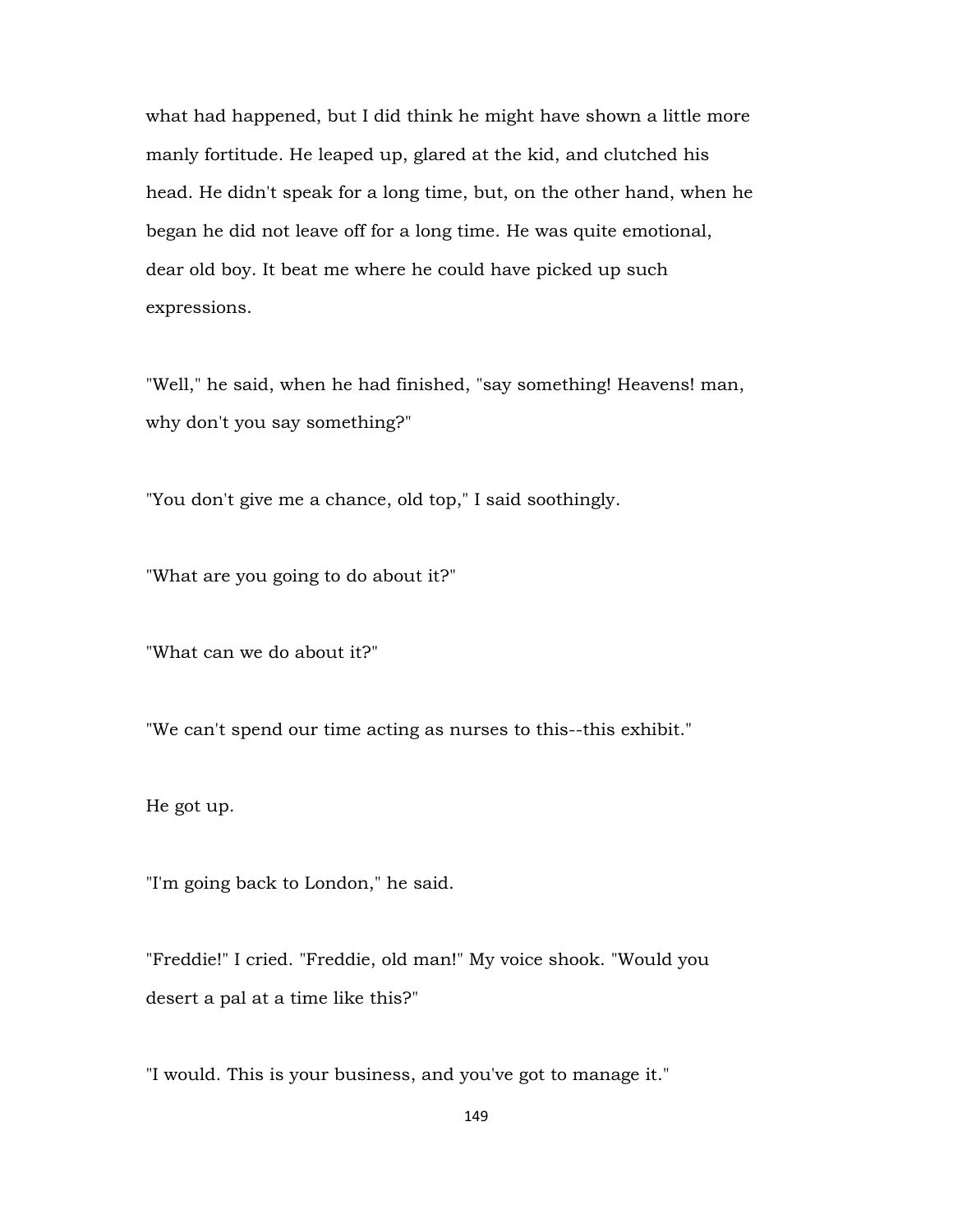"Freddie," I said, "you've got to stand by me. You must. Do you realize that this child has to be undressed, and bathed, and dressed again? You wouldn't leave me to do all that single-handed? Freddie, old scout, we were at school together. Your mother likes me. You owe me a tenner."

He sat down again.

"Oh, well," he said resignedly.

"Besides, old top," I said, "I did it all for your sake, don't you know?"

He looked at me in a curious way.

"Reggie," he said, in a strained voice, "one moment. I'll stand a good deal, but I won't stand for being expected to be grateful."

Looking back at it, I see that what saved me from Colney Hatch in that crisis was my bright idea of buying up most of the contents of the local sweet-shop. By serving out sweets to the kid practically incessantly we managed to get through the rest of that day pretty satisfactorily. At eight o'clock he fell asleep in a chair, and, having undressed him by unbuttoning every button in sight and, where there were no buttons, pulling till something gave, we carried him up to bed.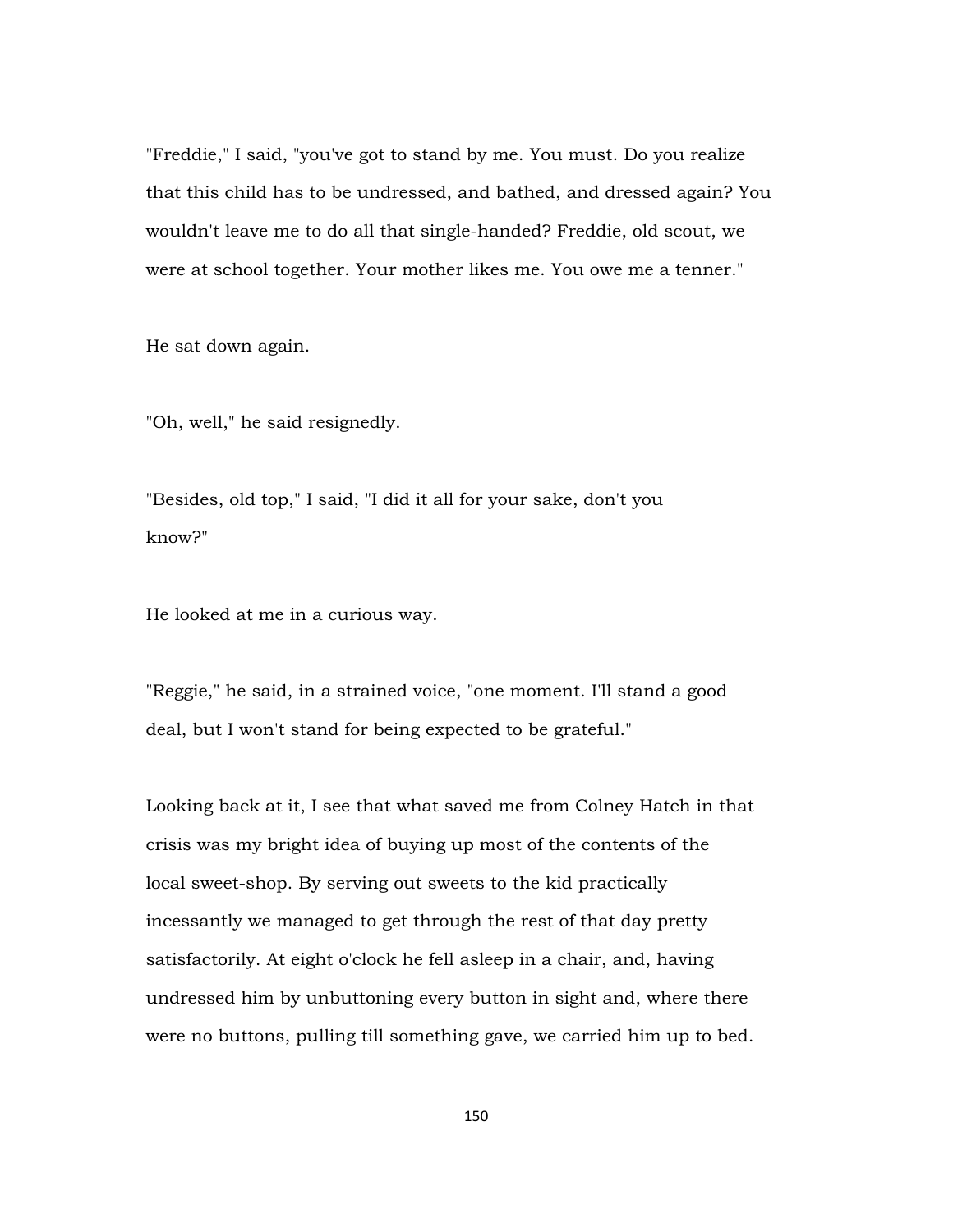Freddie stood looking at the pile of clothes on the floor and I knew what he was thinking. To get the kid undressed had been simple--a mere matter of muscle. But how were we to get him into his clothes again? I stirred the pile with my foot. There was a long linen arrangement which might have been anything. Also a strip of pink flannel which was like nothing on earth. We looked at each other and smiled wanly.

But in the morning I remembered that there were children at the next bungalow but one. We went there before breakfast and borrowed their nurse. Women are wonderful, by George they are! She had that kid dressed and looking fit for anything in about eight minutes. I showered wealth on her, and she promised to come in morning and evening. I sat down to breakfast almost cheerful again. It was the first bit of silver lining there had been to the cloud up to date.

"And after all," I said, "there's lots to be said for having a child about the house, if you know what I mean. Kind of cosy and domestic--what!"

Just then the kid upset the milk over Freddie's trousers, and when he had come back after changing his clothes he began to talk about what a much-maligned man King Herod was. The more he saw of Tootles, he said, the less he wondered at those impulsive views of his on infanticide.

Two days later Jimmy Pinkerton came down. Jimmy took one look at the kid, who happened to be howling at the moment, and picked up his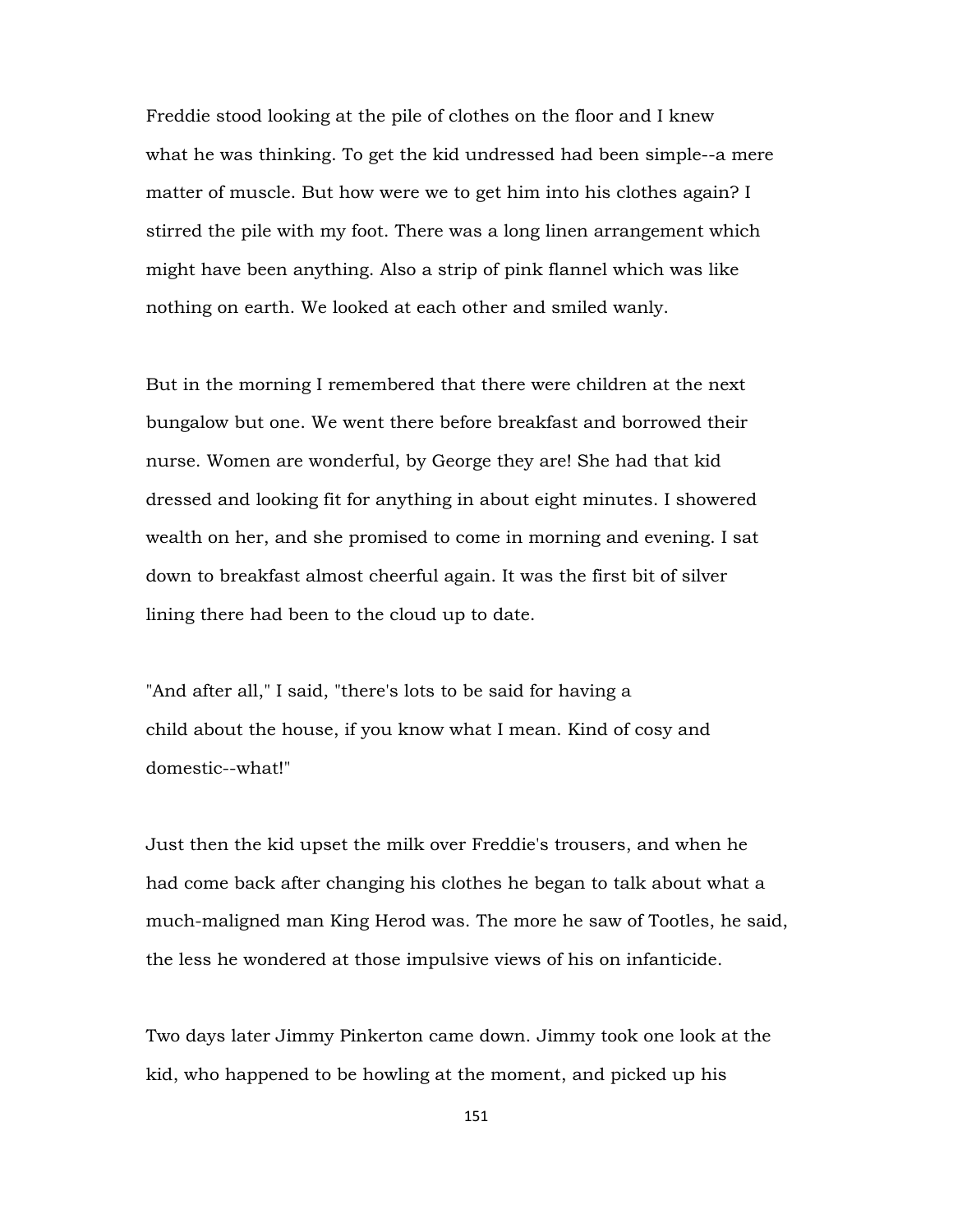portmanteau.

"For me," he said, "the hotel. I can't write dialogue with that sort of thing going on. Whose work is this? Which of you adopted this little treasure?"

I told him about Mr. Medwin and the mumps. Jimmy seemed interested.

"I might work this up for the stage," he said. "It wouldn't make a bad situation for act two of a farce."

"Farce!" snarled poor old Freddie.

"Rather. Curtain of act one on hero, a well-meaning, half-baked sort of idiot just like--that is to say, a well-meaning, half-baked sort of idiot, kidnapping the child. Second act, his adventures with it. I'll rough it out to-night. Come along and show me the hotel, Reggie."

As we went I told him the rest of the story--the Angela part. He laid down his portmanteau and looked at me like an owl through his glasses.

"What!" he said. "Why, hang it, this is a play, ready-made. It's the old 'Tiny Hand' business. Always safe stuff. Parted lovers. Lisping child. Reconciliation over the little cradle. It's big. Child, centre. Girl L.C.; Freddie, up stage, by the piano. Can Freddie play the piano?"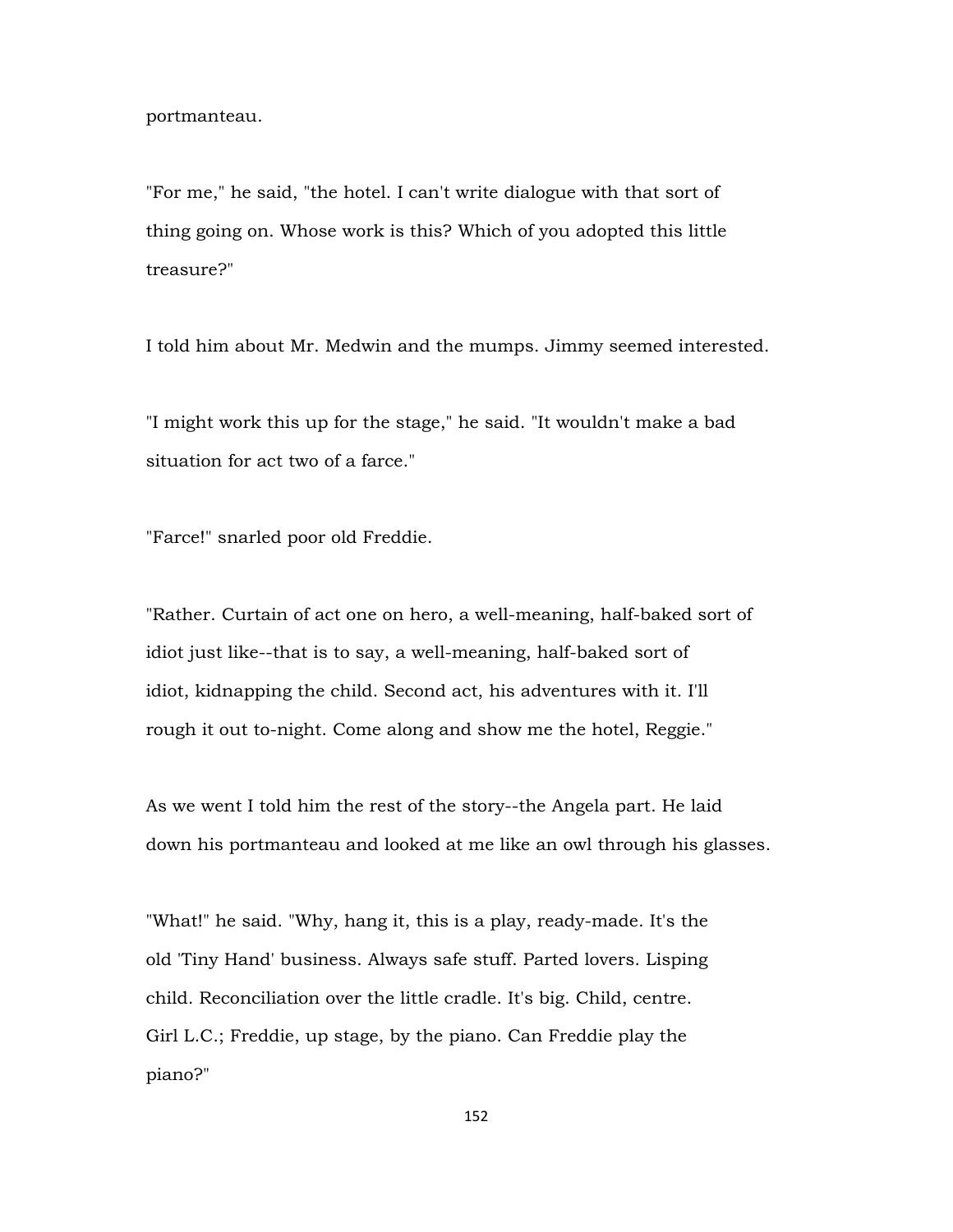"He can play a little of 'The Rosary' with one finger."

Jimmy shook his head.

"No; we shall have to cut out the soft music. But the rest's all right. Look here." He squatted in the sand. "This stone is the girl. This bit of seaweed's the child. This nutshell is Freddie. Dialogue leading up to child's line. Child speaks like, 'Boofer lady, does 'oo love dadda?' Business of outstretched hands. Hold picture for a moment. Freddie crosses L., takes girl's hand. Business of swallowing lump in throat. Then big speech. 'Ah, Marie,' or whatever her name is--Jane--Agnes--Angela? Very well. 'Ah, Angela, has not this gone on too long? A little child rebukes us! Angela!' And so on. Freddie must work up his own part. I'm just giving you the general outline. And we must get a good line for the child. 'Boofer lady, does 'oo love dadda?' isn't definite enough. We want something more--ah! 'Kiss Freddie,' that's it. Short, crisp, and has the punch."

"But, Jimmy, old top," I said, "the only objection is, don't you know, that there's no way of getting the girl to the cottage. She cuts Freddie. She wouldn't come within a mile of him."

Jimmy frowned.

"That's awkward," he said. "Well, we shall have to make it an exterior set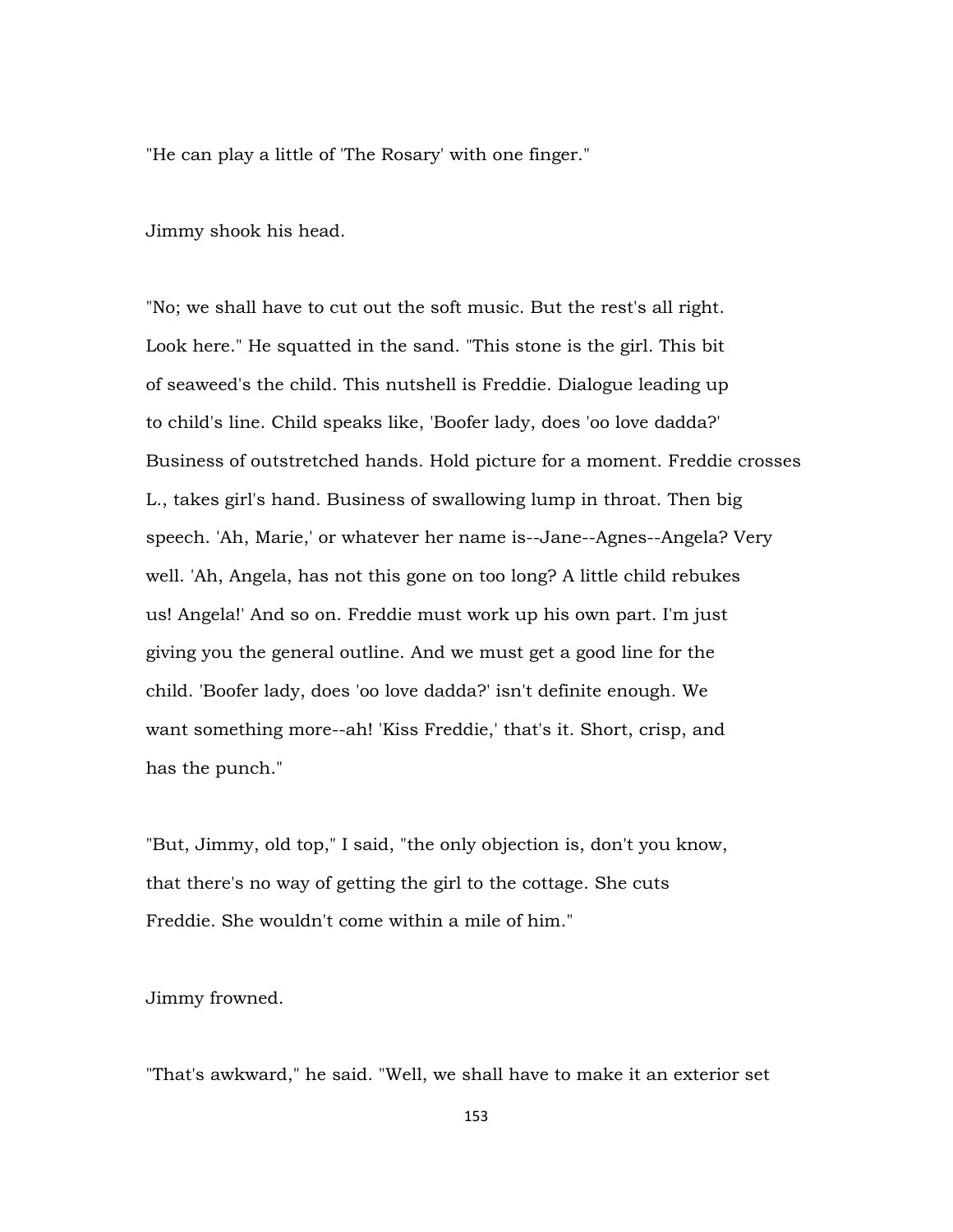instead of an interior. We can easily corner her on the beach somewhere, when we're ready. Meanwhile, we must get the kid letter-perfect. First rehearsal for lines and business eleven sharp to-morrow."

Poor old Freddie was in such a gloomy state of mind that we decided not to tell him the idea till we had finished coaching the kid. He wasn't in the mood to have a thing like that hanging over him. So we concentrated on Tootles. And pretty early in the proceedings we saw that the only way to get Tootles worked up to the spirit of the thing was to introduce sweets of some sort as a sub-motive, so to speak.

"The chief difficulty," said Jimmy Pinkerton at the end of the first rehearsal, "is to establish a connection in the kid's mind between his line and the sweets. Once he has grasped the basic fact that those two words, clearly spoken, result automatically in acid-drops, we have got a success."

I've often thought, don't you know, how interesting it must be to be one of those animal-trainer Johnnies: to stimulate the dawning intelligence, and that sort of thing. Well, this was every bit as exciting. Some days success seemed to be staring us in the eye, and the kid got the line out as if he'd been an old professional. And then he'd go all to pieces again. And time was flying.

"We must hurry up, Jimmy," I said. "The kid's uncle may arrive any day now and take him away."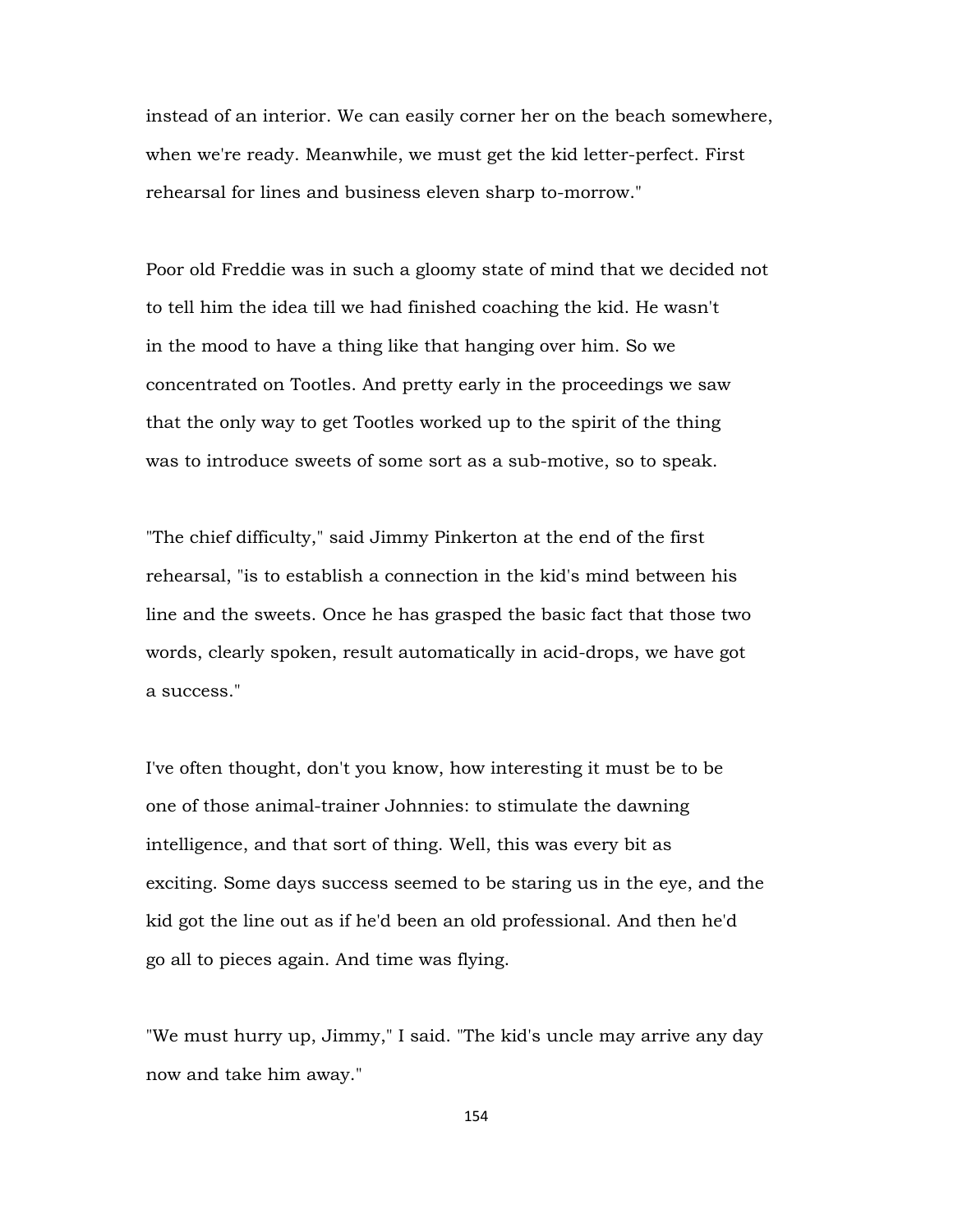"And we haven't an understudy," said Jimmy. "There's something in that. We must work! My goodness, that kid's a bad study. I've known deaf-mutes who would have learned the part quicker."

I will say this for the kid, though: he was a trier. Failure didn't discourage him. Whenever there was any kind of sweet near he had a dash at his line, and kept on saying something till he got what he was after. His only fault was his uncertainty. Personally, I would have been prepared to risk it, and start the performance at the first opportunity, but Jimmy said no.

"We're not nearly ready," said Jimmy. "To-day, for instance, he said 'Kick Freddie.' That's not going to win any girl's heart. And she might do it, too. No; we must postpone production awhile yet."

But, by George, we didn't. The curtain went up the very next afternoon.

It was nobody's fault--certainly not mine. It was just Fate. Freddie had settled down at the piano, and I was leading the kid out of the house to exercise it, when, just as we'd got out to the veranda, along came the girl Angela on her way to the beach. The kid set up his usual yell at the sight of her, and she stopped at the foot of the steps.

"Hello, baby!" she said. "Good morning," she said to me. "May I come up?"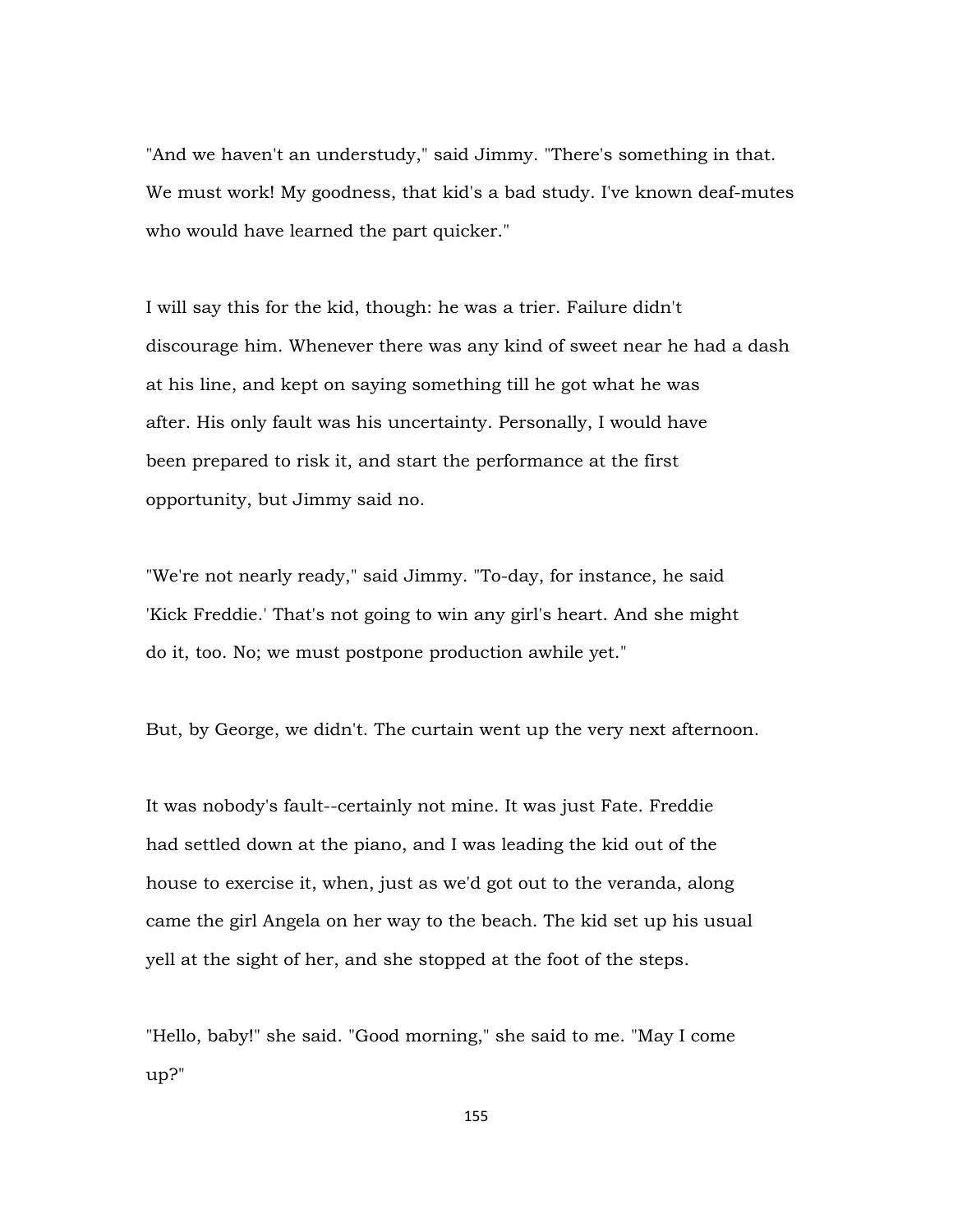She didn't wait for an answer. She just came. She seemed to be that sort of girl. She came up on the veranda and started fussing over the kid. And six feet away, mind you, Freddie smiting the piano in the sitting-room. It was a dash disturbing situation, don't you know. At any minute Freddie might take it into his head to come out on to the veranda, and we hadn't even begun to rehearse him in his part.

I tried to break up the scene.

"We were just going down to the beach," I said.

"Yes?" said the girl. She listened for a moment. "So you're having your piano tuned?" she said. "My aunt has been trying to find a tuner for ours. Do you mind if I go in and tell this man to come on to us when he's finished here?"

"Er--not yet!" I said. "Not yet, if you don't mind. He can't bear to be disturbed when he's working. It's the artistic temperament. I'll tell him later."

"Very well," she said, getting up to go. "Ask him to call at Pine Bungalow. West is the name. Oh, he seems to have stopped. I suppose he will be out in a minute now. I'll wait."

"Don't you think--shouldn't we be going on to the beach?" I said.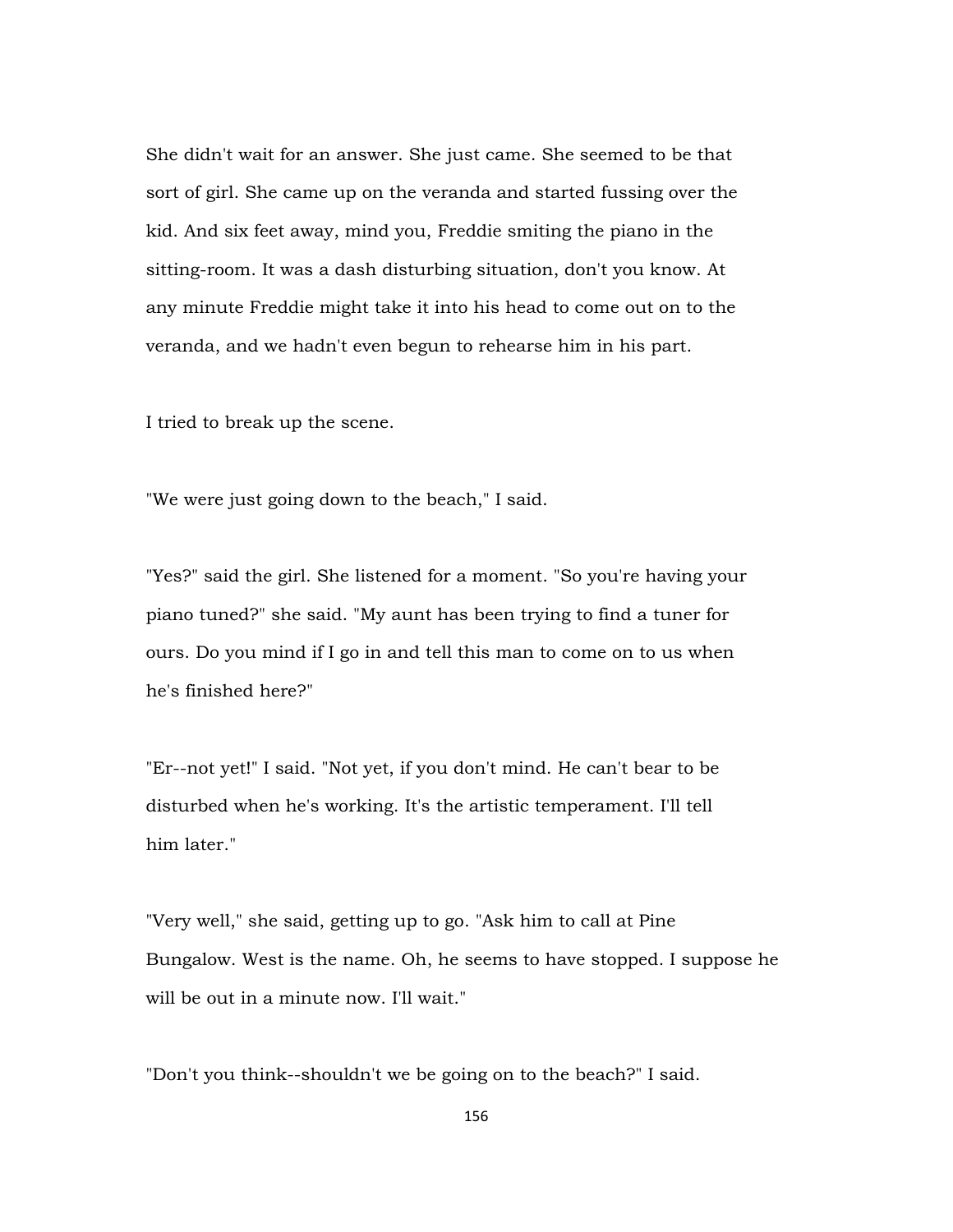She had started talking to the kid and didn't hear. She was feeling in her pocket for something.

"The beach," I babbled.

"See what I've brought for you, baby," she said. And, by George, don't you know, she held up in front of the kid's bulging eyes a chunk of toffee about the size of the Automobile Club.

That finished it. We had just been having a long rehearsal, and the kid was all worked up in his part. He got it right first time.

"Kiss Fweddie!" he shouted.

And the front door opened, and Freddie came out on to the veranda, for all the world as if he had been taking a cue.

He looked at the girl, and the girl looked at him. I looked at the ground, and the kid looked at the toffee.

"Kiss Fweddie!" he yelled. "Kiss Fweddie!"

The girl was still holding up the toffee, and the kid did what Jimmy Pinkerton would have called "business of outstretched hands" towards it.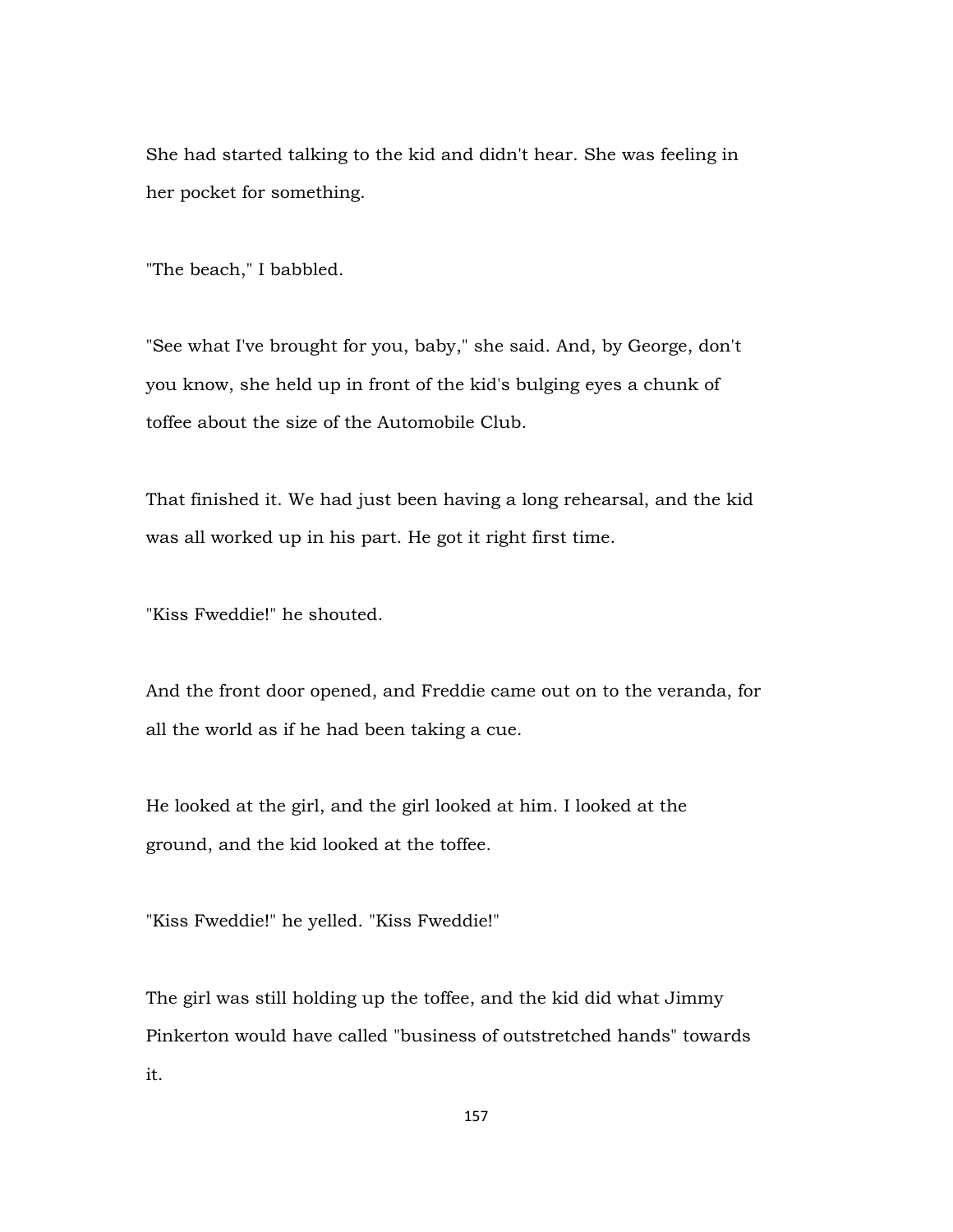"Kiss Fweddie!" he shrieked.

"What does this mean?" said the girl, turning to me.

"You'd better give it to him, don't you know," I said. "He'll go on till you do."

She gave the kid his toffee, and he subsided. Poor old Freddie still stood there gaping, without a word.

"What does it mean?" said the girl again. Her face was pink, and her eyes were sparkling in the sort of way, don't you know, that makes a fellow feel as if he hadn't any bones in him, if you know what I mean. Did you ever tread on your partner's dress at a dance and tear it, and see her smile at you like an angel and say: "Please don't apologize. It's nothing," and then suddenly meet her clear blue eyes and feel as if you had stepped on the teeth of a rake and had the handle jump up and hit you in the face? Well, that's how Freddie's Angela looked.

"Well?" she said, and her teeth gave a little click.

I gulped. Then I said it was nothing. Then I said it was nothing much. Then I said, "Oh, well, it was this way." And, after a few brief remarks about Jimmy Pinkerton, I told her all about it. And all the while Idiot Freddie stood there gaping, without a word.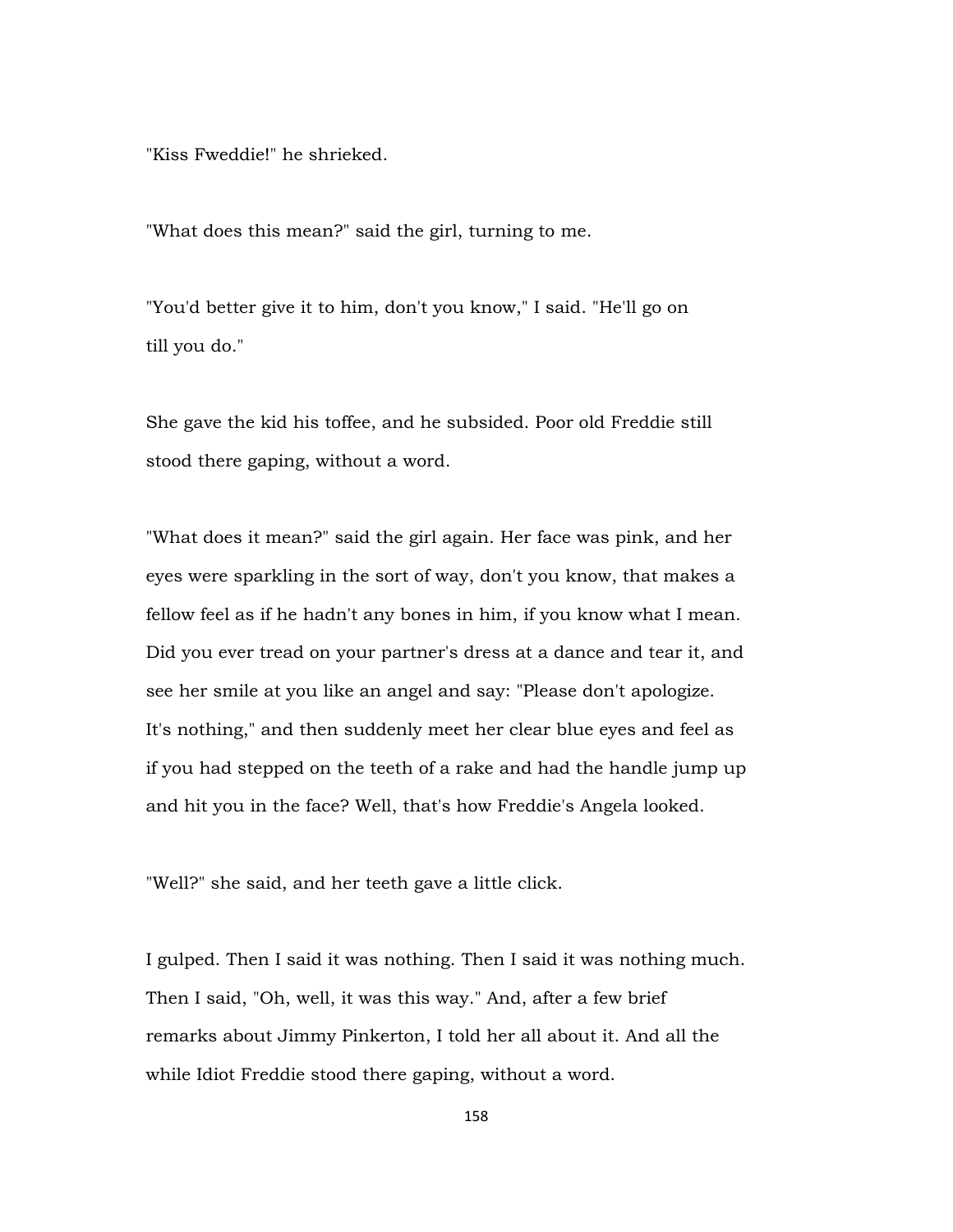And the girl didn't speak, either. She just stood listening.

And then she began to laugh. I never heard a girl laugh so much. She leaned against the side of the veranda and shrieked. And all the while Freddie, the World's Champion Chump, stood there, saying nothing.

Well I sidled towards the steps. I had said all I had to say, and it seemed to me that about here the stage-direction "exit" was written in my part. I gave poor old Freddie up in despair. If only he had said a word, it might have been all right. But there he stood, speechless. What can a fellow do with a fellow like that?

Just out of sight of the house I met Jimmy Pinkerton.

"Hello, Reggie!" he said. "I was just coming to you. Where's the kid? We must have a big rehearsal to-day."

"No good," I said sadly. "It's all over. The thing's finished. Poor dear old Freddie has made an ass of himself and killed the whole show."

"Tell me," said Jimmy.

I told him.

"Fluffed in his lines, did he?" said Jimmy, nodding thoughtfully. "It's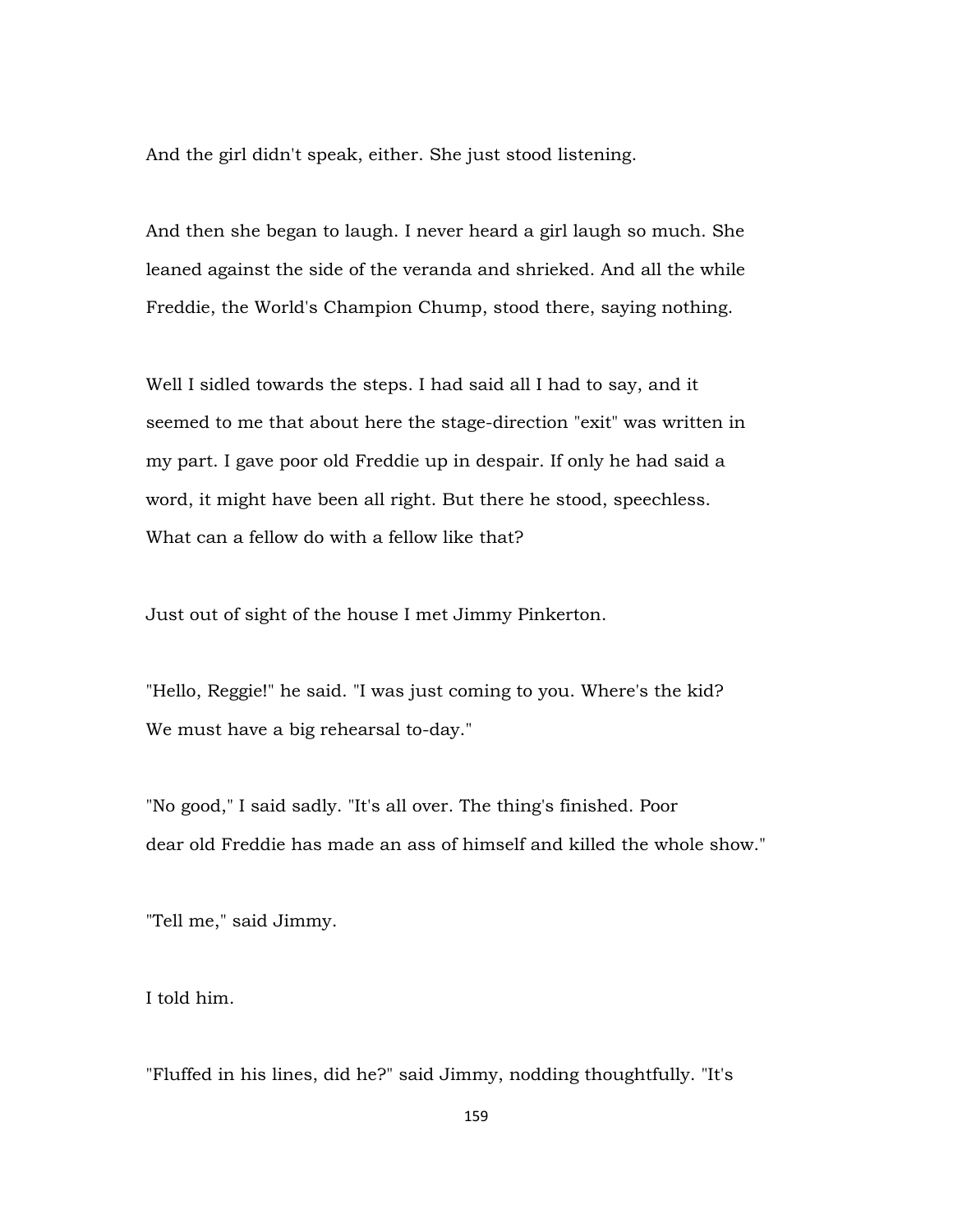always the way with these amateurs. We must go back at once. Things look bad, but it may not be too late," he said as we started. "Even now a few well-chosen words from a man of the world, and----"

"Great Scot!" I cried. "Look!"

In front of the cottage stood six children, a nurse, and the fellow from the grocer's staring. From the windows of the houses opposite projected about four hundred heads of both sexes, staring. Down the road came galloping five more children, a dog, three men, and a boy, about to stare. And on our porch, as unconscious of the spectators as if they had been alone in the Sahara, stood Freddie and Angela, clasped in each other's arms.

\* \* \* \* \*

Dear old Freddie may have been fluffy in his lines, but, by George, his business had certainly gone with a bang!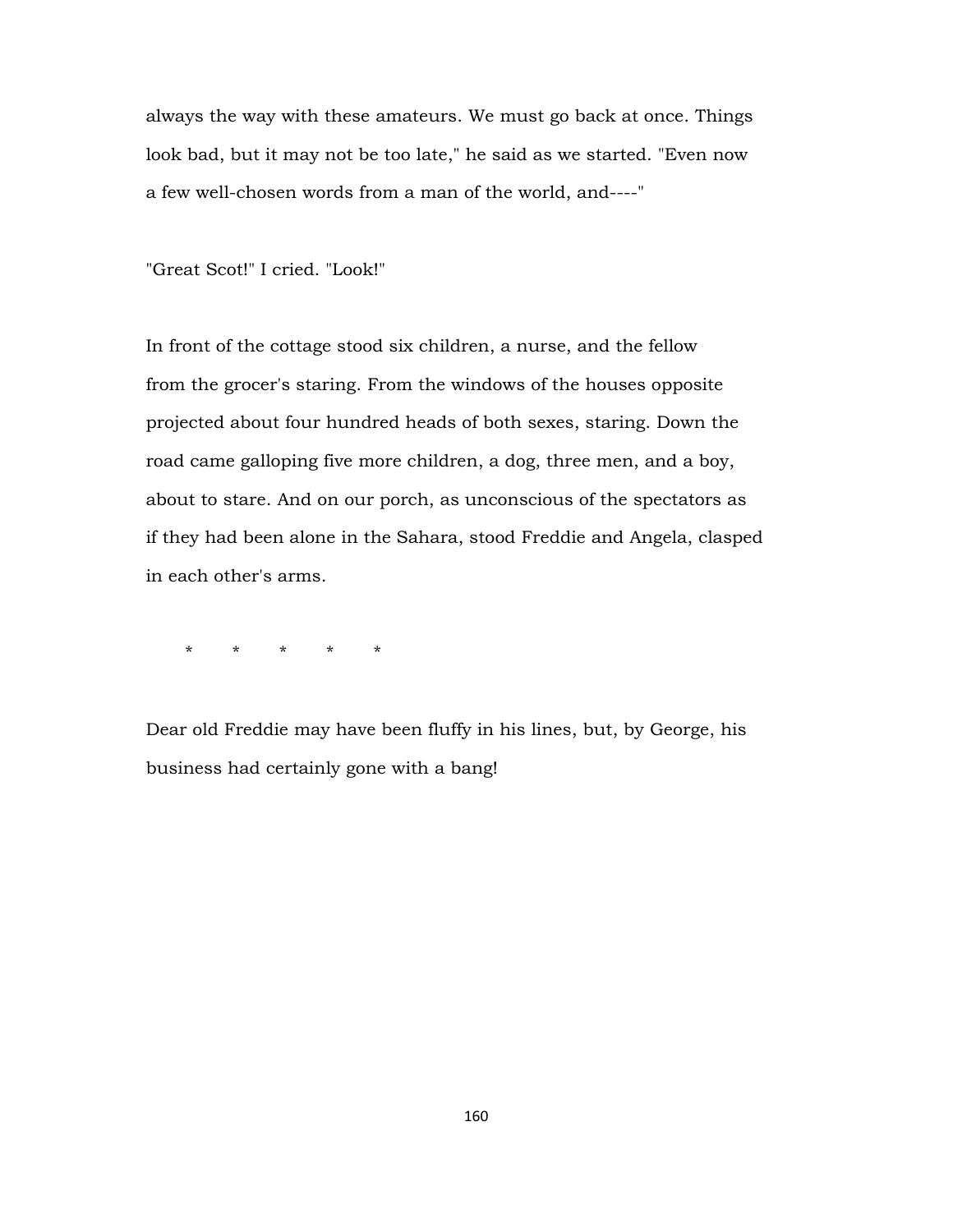#### RALLYING ROUND OLD GEORGE

I think one of the rummiest affairs I was ever mixed up with, in the course of a lifetime devoted to butting into other people's business, was that affair of George Lattaker at Monte Carlo. I wouldn't bore you, don't you know, for the world, but I think you ought to hear about it.

We had come to Monte Carlo on the yacht Circe, belonging to an old sportsman of the name of Marshall. Among those present were myself, my man Voules, a Mrs. Vanderley, her daughter Stella, Mrs. Vanderley's maid Pilbeam and George.

George was a dear old pal of mine. In fact, it was I who had worked him into the party. You see, George was due to meet his Uncle Augustus, who was scheduled, George having just reached his twenty-fifth birthday, to hand over to him a legacy left by one of George's aunts, for which he had been trustee. The aunt had died when George was quite a kid. It was a date that George had been looking forward to; for, though he had a sort of income--an income, after-all, is only an income, whereas a chunk of o' goblins is a pile. George's uncle was in Monte Carlo, and had written George that he would come to London and unbelt; but it struck me that a far better plan was for George to go to his uncle at Monte Carlo instead. Kill two birds with one stone, don't you know. Fix up his affairs and have a pleasant holiday simultaneously. So George had tagged along, and at the time when the trouble started we were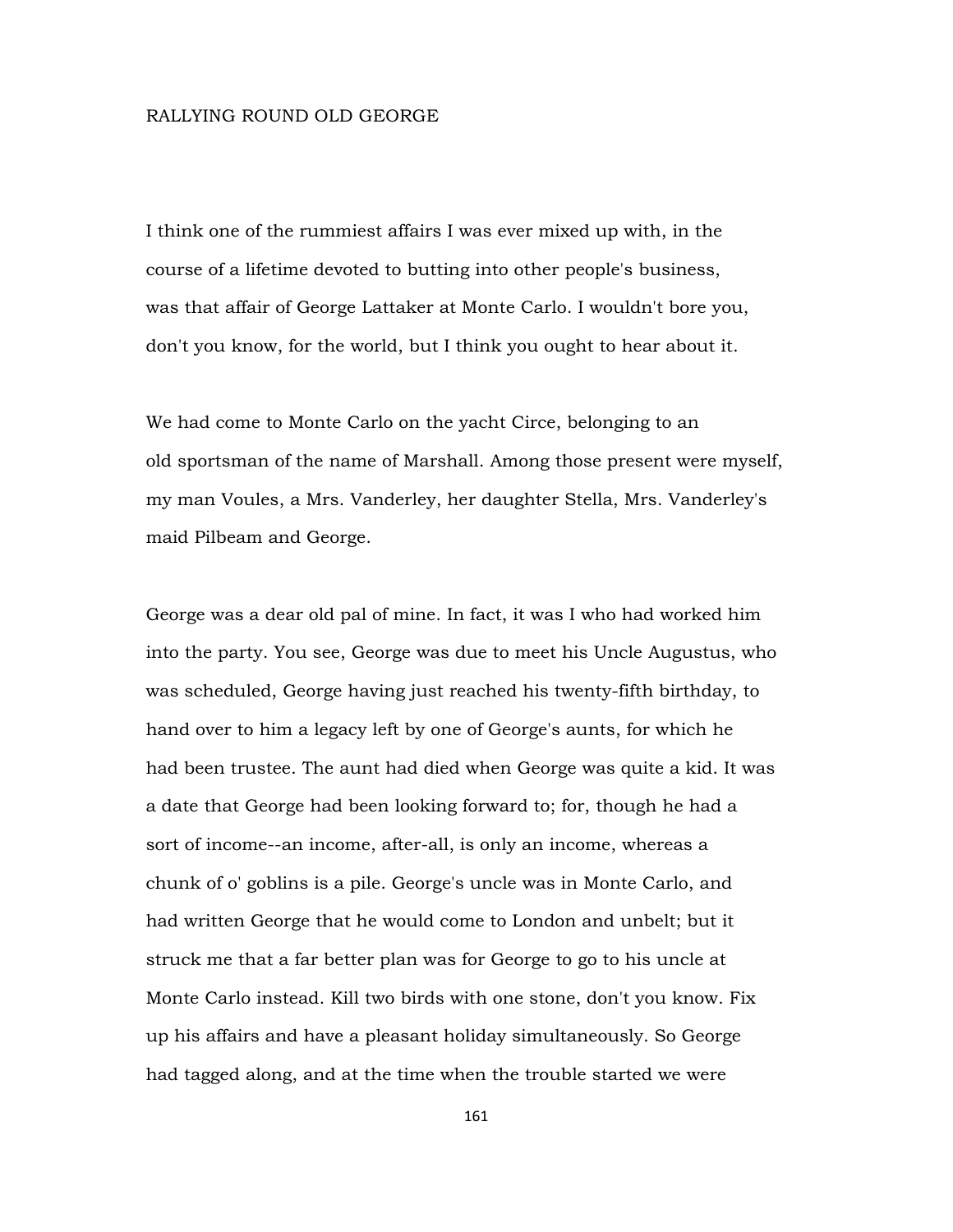anchored in Monaco Harbour, and Uncle Augustus was due next day.

\* \* \* \* \*

Looking back, I may say that, so far as I was mixed up in it, the thing began at seven o'clock in the morning, when I was aroused from a dreamless sleep by the dickens of a scrap in progress outside my state-room door. The chief ingredients were a female voice that sobbed and said: "Oh, Harold!" and a male voice "raised in anger," as they say, which after considerable difficulty, I identified as Voules's. I hardly recognized it. In his official capacity Voules talks exactly like you'd expect a statue to talk, if it could. In private, however, he evidently relaxed to some extent, and to have that sort of thing going on in my midst at that hour was too much for me.

"Voules!" I yelled.

Spion Kop ceased with a jerk. There was silence, then sobs diminishing in the distance, and finally a tap at the door. Voules entered with that impressive, my-lord-the-carriage-waits look which is what I pay him for. You wouldn't have believed he had a drop of any sort of emotion in him.

"Voules," I said, "are you under the delusion that I'm going to be Queen of the May? You've called me early all right. It's only just seven."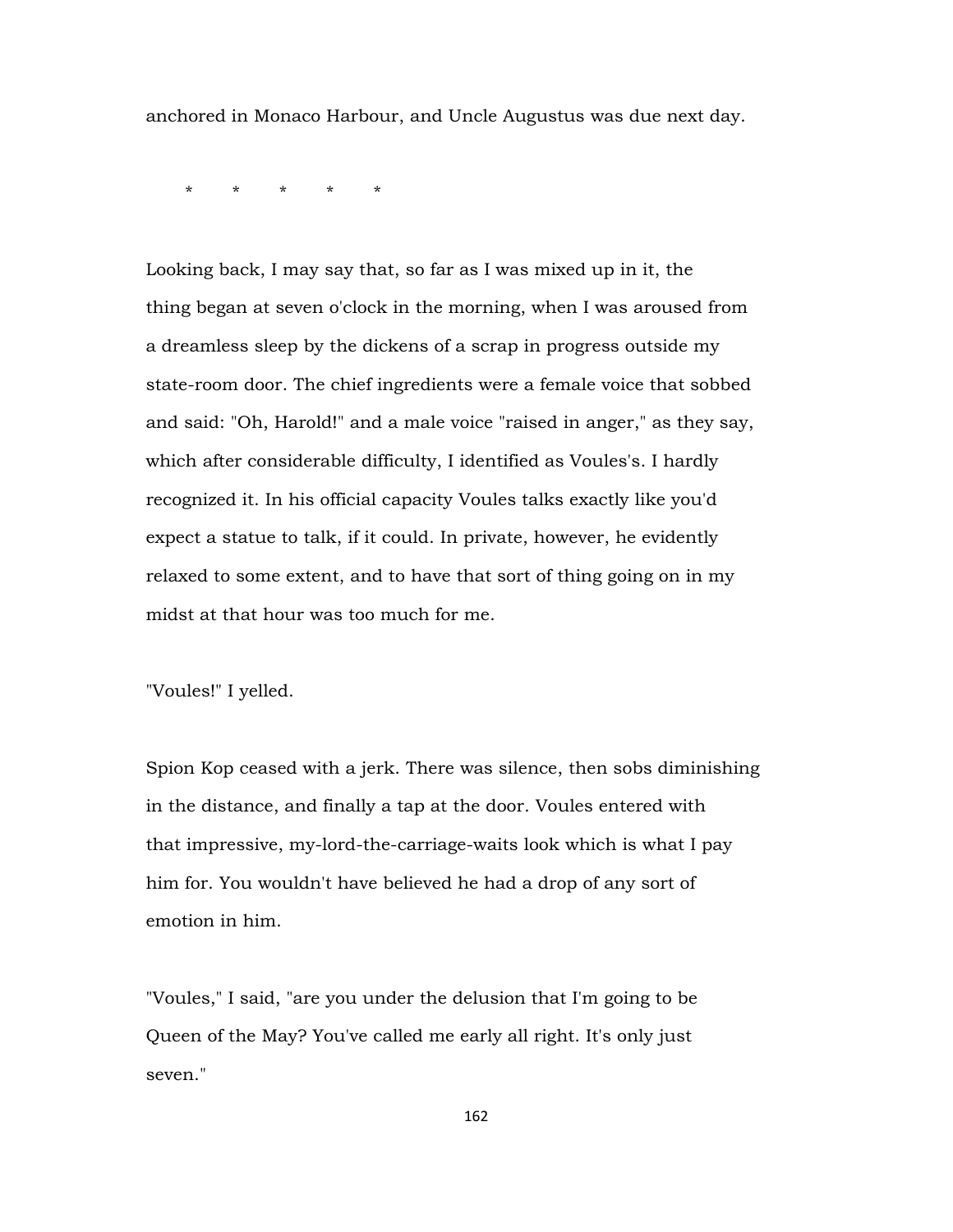"I understood you to summon me, sir."

"I summoned you to find out why you were making that infernal noise outside."

"I owe you an apology, sir. I am afraid that in the heat of the moment I raised my voice."

"It's a wonder you didn't raise the roof. Who was that with you?"

"Miss Pilbeam, sir; Mrs. Vanderley's maid."

"What was all the trouble about?"

"I was breaking our engagement, sir."

I couldn't help gaping. Somehow one didn't associate Voules with engagements. Then it struck me that I'd no right to butt in on his secret sorrows, so I switched the conversation.

"I think I'll get up," I said.

"Yes, sir."

"I can't wait to breakfast with the rest. Can you get me some right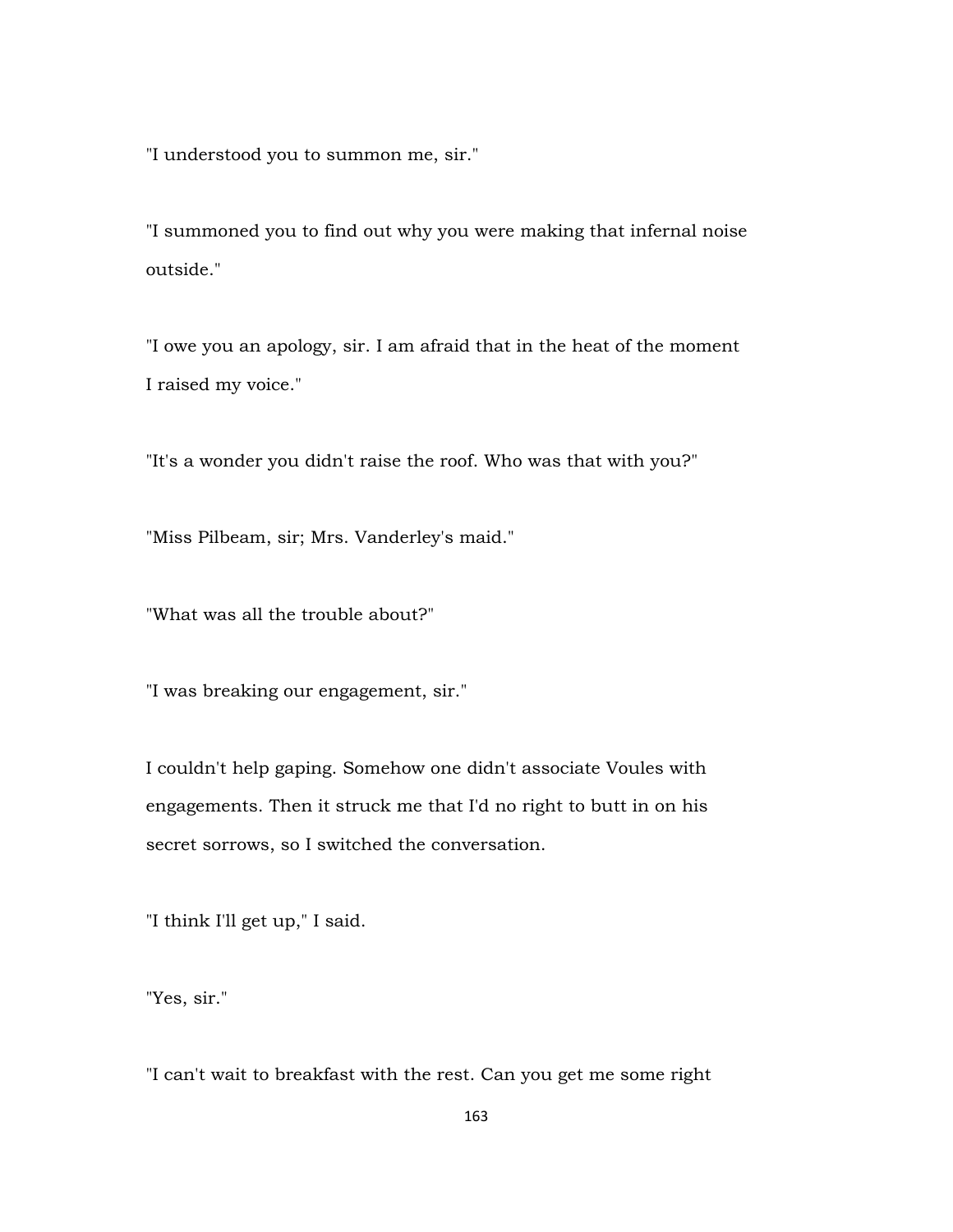away?"

"Yes, sir."

So I had a solitary breakfast and went up on deck to smoke. It was a lovely morning. Blue sea, gleaming Casino, cloudless sky, and all the rest of the hippodrome. Presently the others began to trickle up. Stella Vanderley was one of the first. I thought she looked a bit pale and tired. She said she hadn't slept well. That accounted for it. Unless you get your eight hours, where are you?

"Seen George?" I asked.

I couldn't help thinking the name seemed to freeze her a bit. Which was queer, because all the voyage she and George had been particularly close pals. In fact, at any moment I expected George to come to me and slip his little hand in mine, and whisper: "I've done it, old scout; she loves muh!"

"I have not seen Mr. Lattaker," she said.

I didn't pursue the subject. George's stock was apparently low that a.m.

The next item in the day's programme occurred a few minutes later when the morning papers arrived.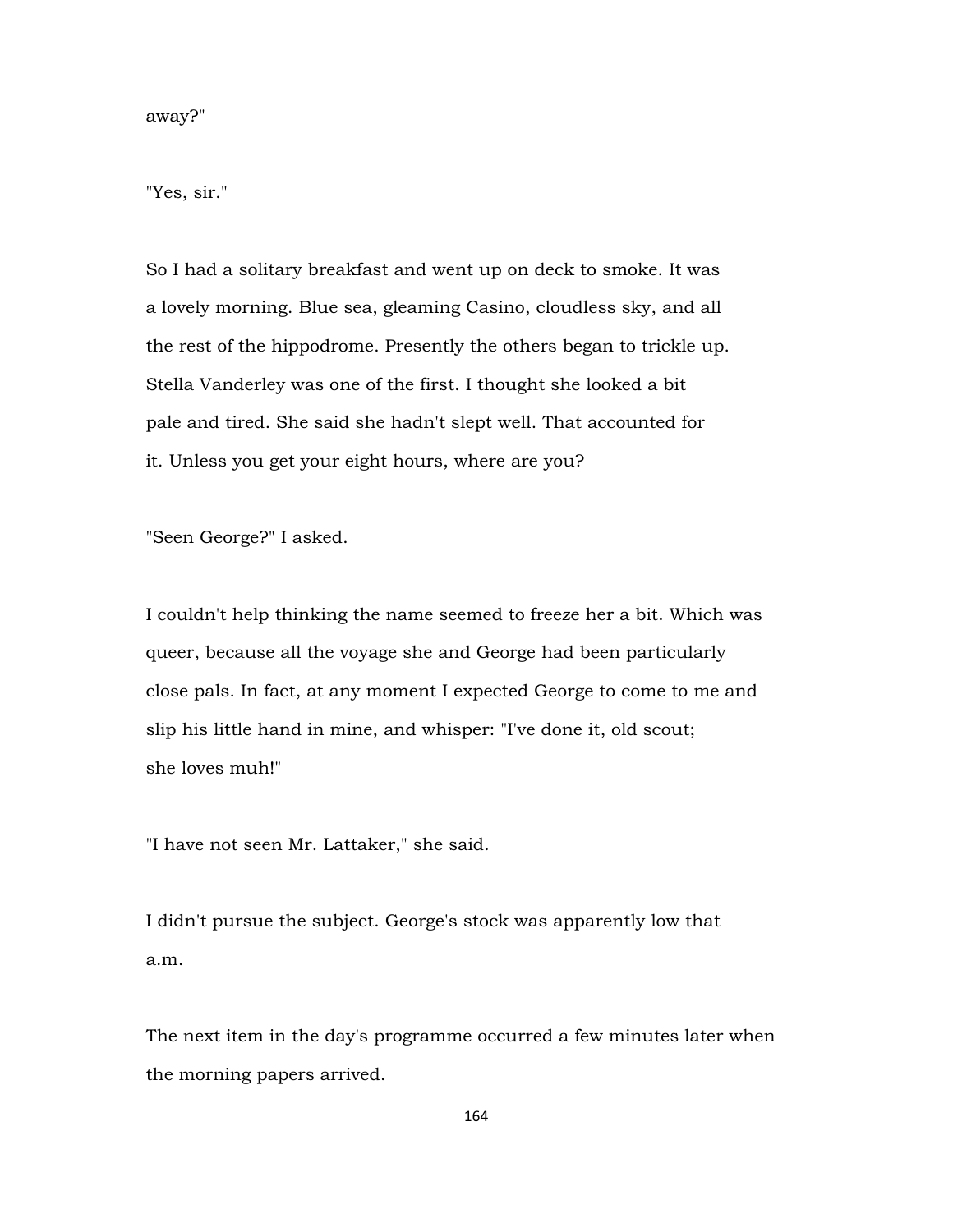Mrs. Vanderley opened hers and gave a scream.

"The poor, dear Prince!" she said.

"What a shocking thing!" said old Marshall.

"I knew him in Vienna," said Mrs. Vanderley. "He waltzed divinely."

Then I got at mine and saw what they were talking about. The paper was full of it. It seemed that late the night before His Serene Highness the Prince of Saxburg-Leignitz (I always wonder why they call these chaps "Serene") had been murderously assaulted in a dark street on his way back from the Casino to his yacht. Apparently he had developed the habit of going about without an escort, and some rough-neck, taking advantage of this, had laid for him and slugged him with considerable vim. The Prince had been found lying pretty well beaten up and insensible in the street by a passing pedestrian, and had been taken back to his yacht, where he still lay unconscious.

"This is going to do somebody no good," I said. "What do you get for slugging a Serene Highness? I wonder if they'll catch the fellow?"

"'Later,'" read old Marshall, "'the pedestrian who discovered His Serene Highness proves to have been Mr. Denman Sturgis, the eminent private investigator. Mr. Sturgis has offered his services to the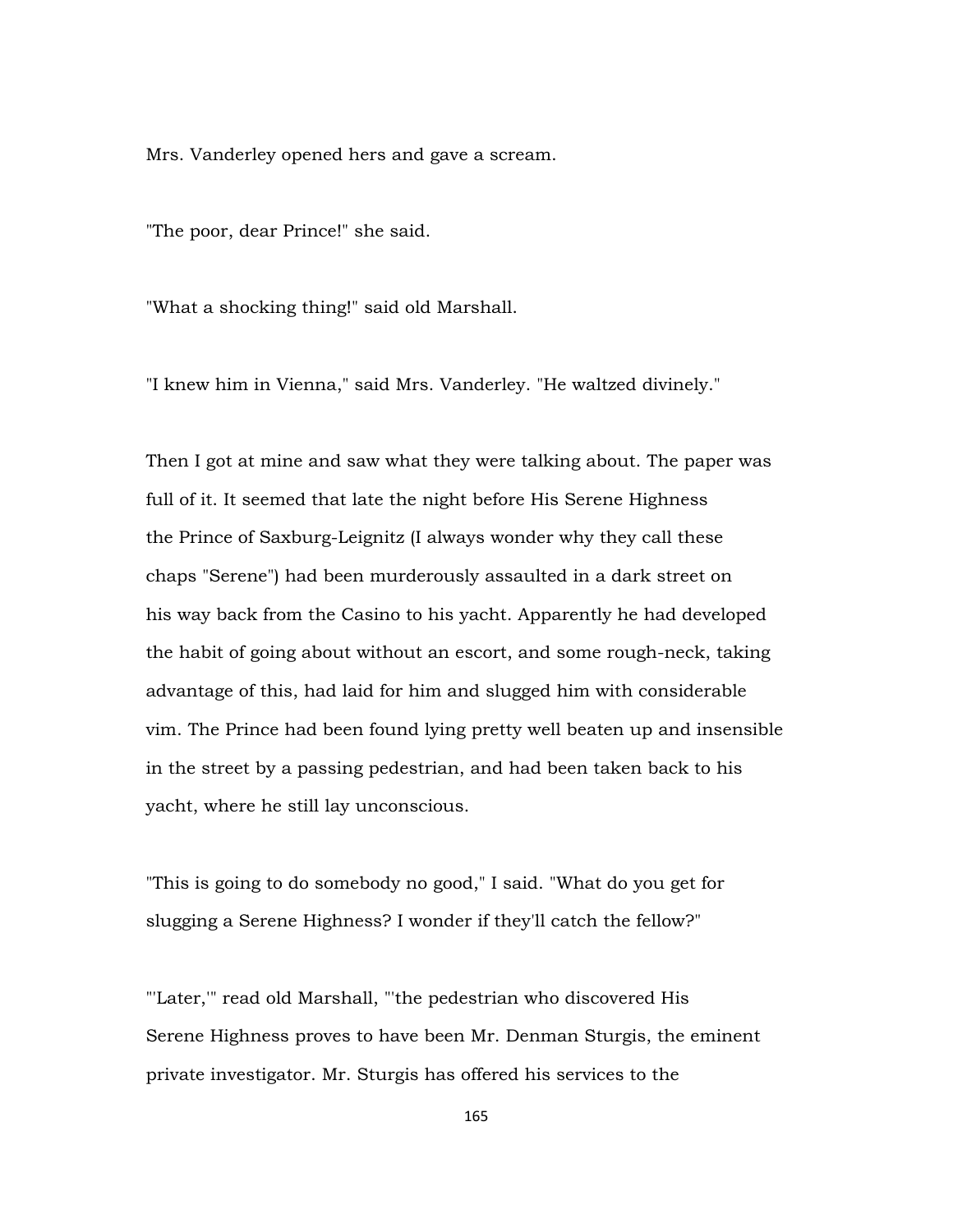police, and is understood to be in possession of a most important clue.' That's the fellow who had charge of that kidnapping case in Chicago. If anyone can catch the man, he can."

About five minutes later, just as the rest of them were going to move off to breakfast, a boat hailed us and came alongside. A tall, thin man came up the gangway. He looked round the group, and fixed on old Marshall as the probable owner of the yacht.

"Good morning," he said. "I believe you have a Mr. Lattaker on board--Mr. George Lattaker?"

"Yes," said Marshall. "He's down below. Want to see him? Whom shall I say?"

"He would not know my name. I should like to see him for a moment on somewhat urgent business."

"Take a seat. He'll be up in a moment. Reggie, my boy, go and hurry him up."

I went down to George's state-room.

"George, old man!" I shouted.

No answer. I opened the door and went in. The room was empty. What's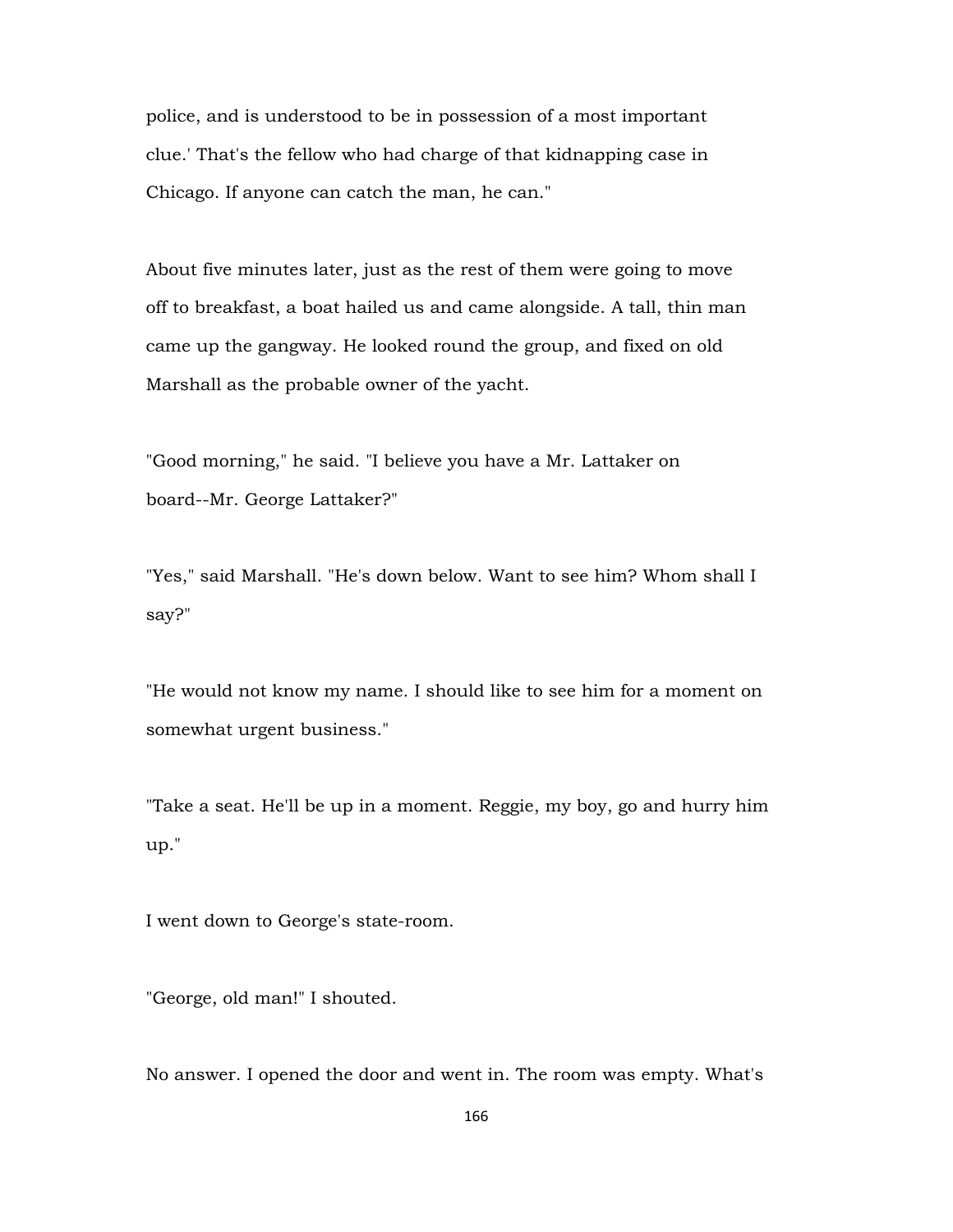more, the bunk hadn't been slept in. I don't know when I've been more surprised. I went on deck.

"He isn't there," I said.

"Not there!" said old Marshall. "Where is he, then? Perhaps he's gone for a stroll ashore. But he'll be back soon for breakfast. You'd better wait for him. Have you breakfasted? No? Then will you join us?"

The man said he would, and just then the gong went and they trooped down, leaving me alone on deck.

I sat smoking and thinking, and then smoking a bit more, when I thought I heard somebody call my name in a sort of hoarse whisper. I looked over my shoulder, and, by Jove, there at the top of the gangway in evening dress, dusty to the eyebrows and without a hat, was dear old George.

"Great Scot!" I cried.

"'Sh!" he whispered. "Anyone about?"

"They're all down at breakfast."

He gave a sigh of relief, sank into my chair, and closed his eyes. I regarded him with pity. The poor old boy looked a wreck.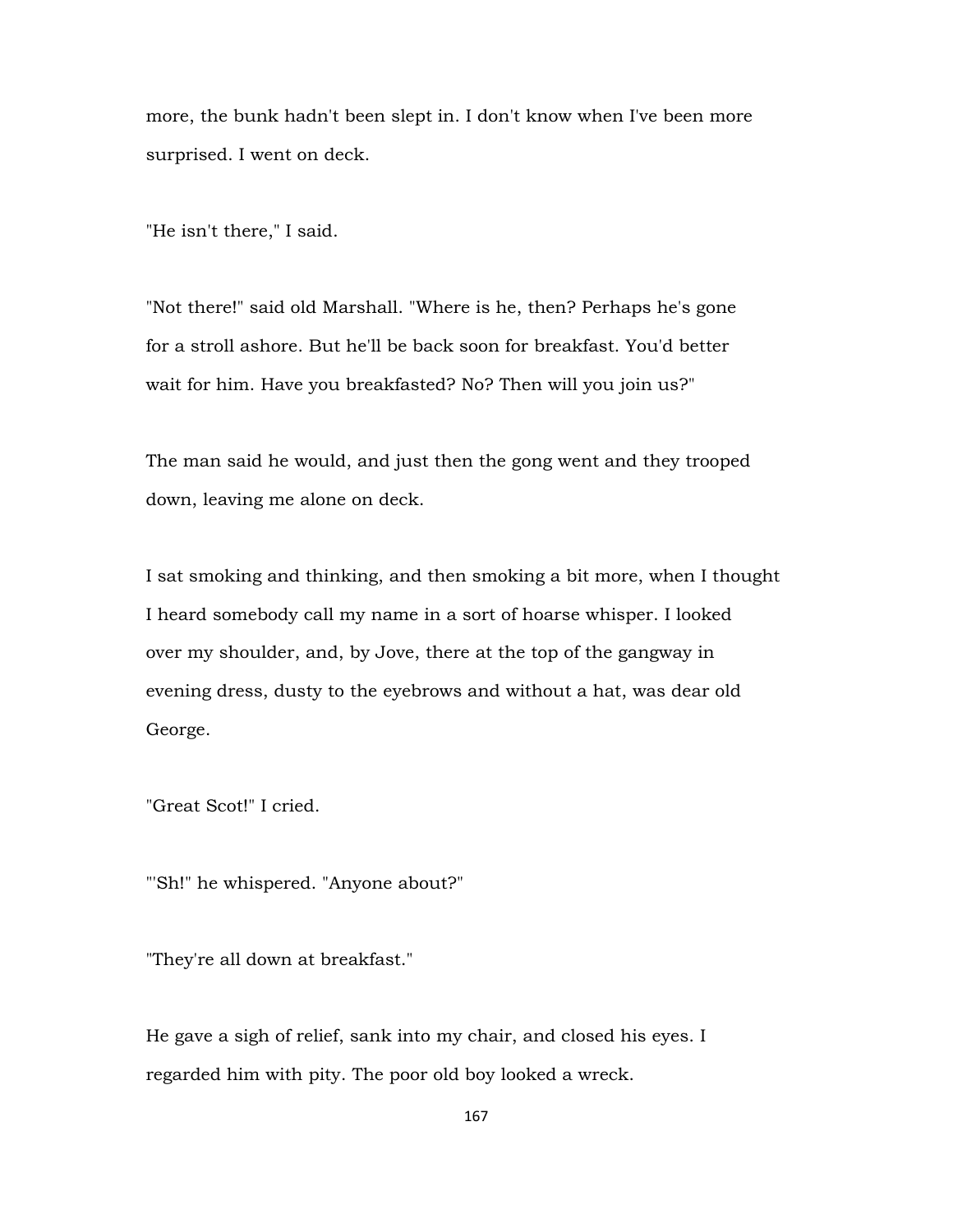"I say!" I said, touching him on the shoulder.

He leaped out of the chair with a smothered yell.

"Did you do that? What did you do it for? What's the sense of it? How do you suppose you can ever make yourself popular if you go about touching people on the shoulder? My nerves are sticking a yard out of my body this morning, Reggie!"

"Yes, old boy?"

"I did a murder last night."

"What?"

"It's the sort of thing that might happen to anybody. Directly Stella Vanderley broke off our engagement I----"

"Broke off your engagement? How long were you engaged?"

"About two minutes. It may have been less. I hadn't a stop-watch. I proposed to her at ten last night in the saloon. She accepted me. I was just going to kiss her when we heard someone coming. I went out. Coming along the corridor was that infernal what's-her-name--Mrs. Vanderley's maid--Pilbeam. Have you ever been accepted by the girl you love,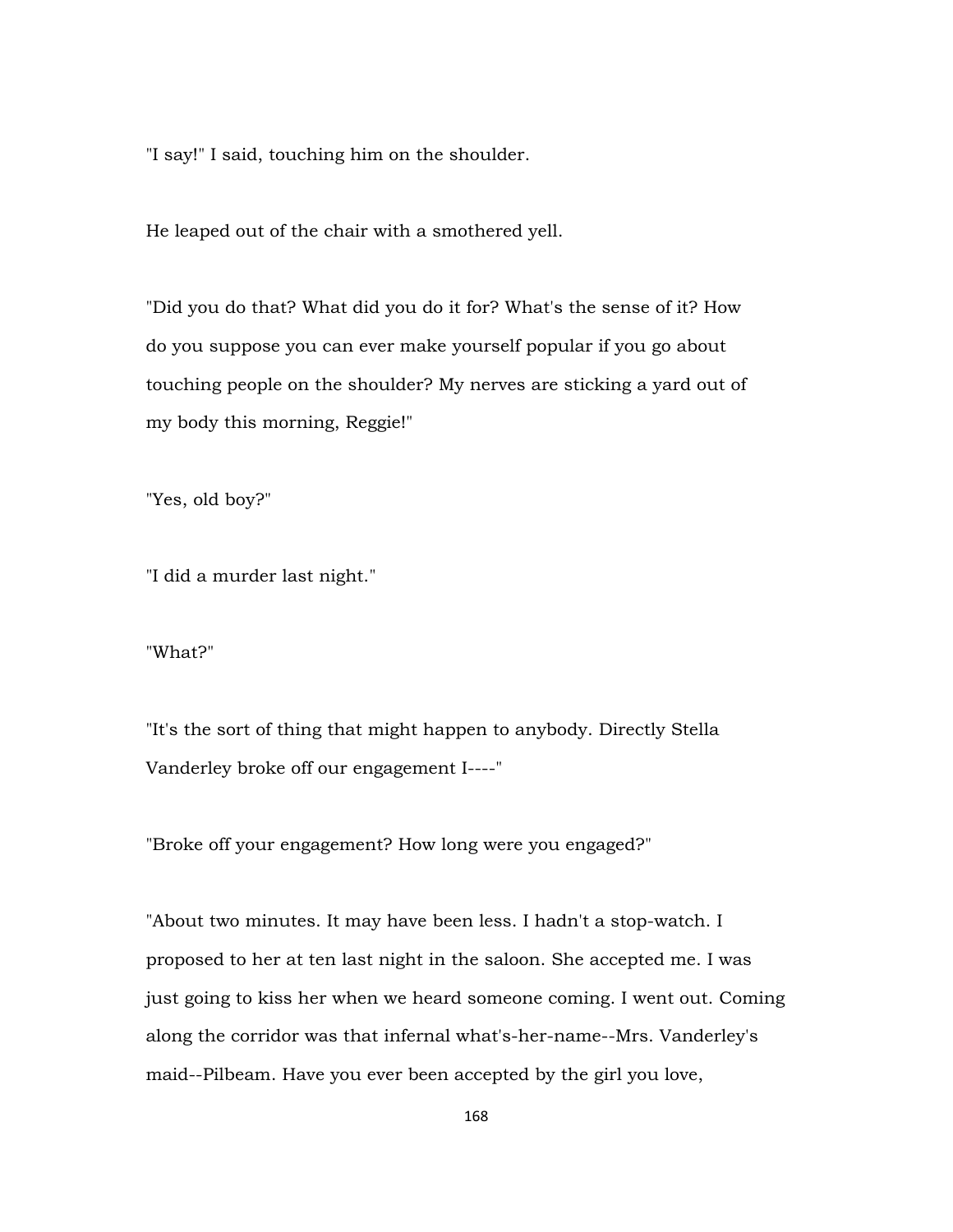## Reggie?"

"Never. I've been refused dozens----"

"Then you won't understand how I felt. I was off my head with joy. I hardly knew what I was doing. I just felt I had to kiss the nearest thing handy. I couldn't wait. It might have been the ship's cat. It wasn't. It was Pilbeam."

"You kissed her?"

"I kissed her. And just at that moment the door of the saloon opened and out came Stella."

"Great Scott!"

"Exactly what I said. It flashed across me that to Stella, dear girl, not knowing the circumstances, the thing might seem a little odd. It did. She broke off the engagement, and I got out the dinghy and rowed off. I was mad. I didn't care what became of me. I simply wanted to forget. I went ashore. I--It's just on the cards that I may have drowned my sorrows a bit. Anyhow, I don't remember a thing, except that I can recollect having the deuce of a scrap with somebody in a dark street and somebody falling, and myself falling, and myself legging it for all I was worth. I woke up this morning in the Casino gardens. I've lost my hat."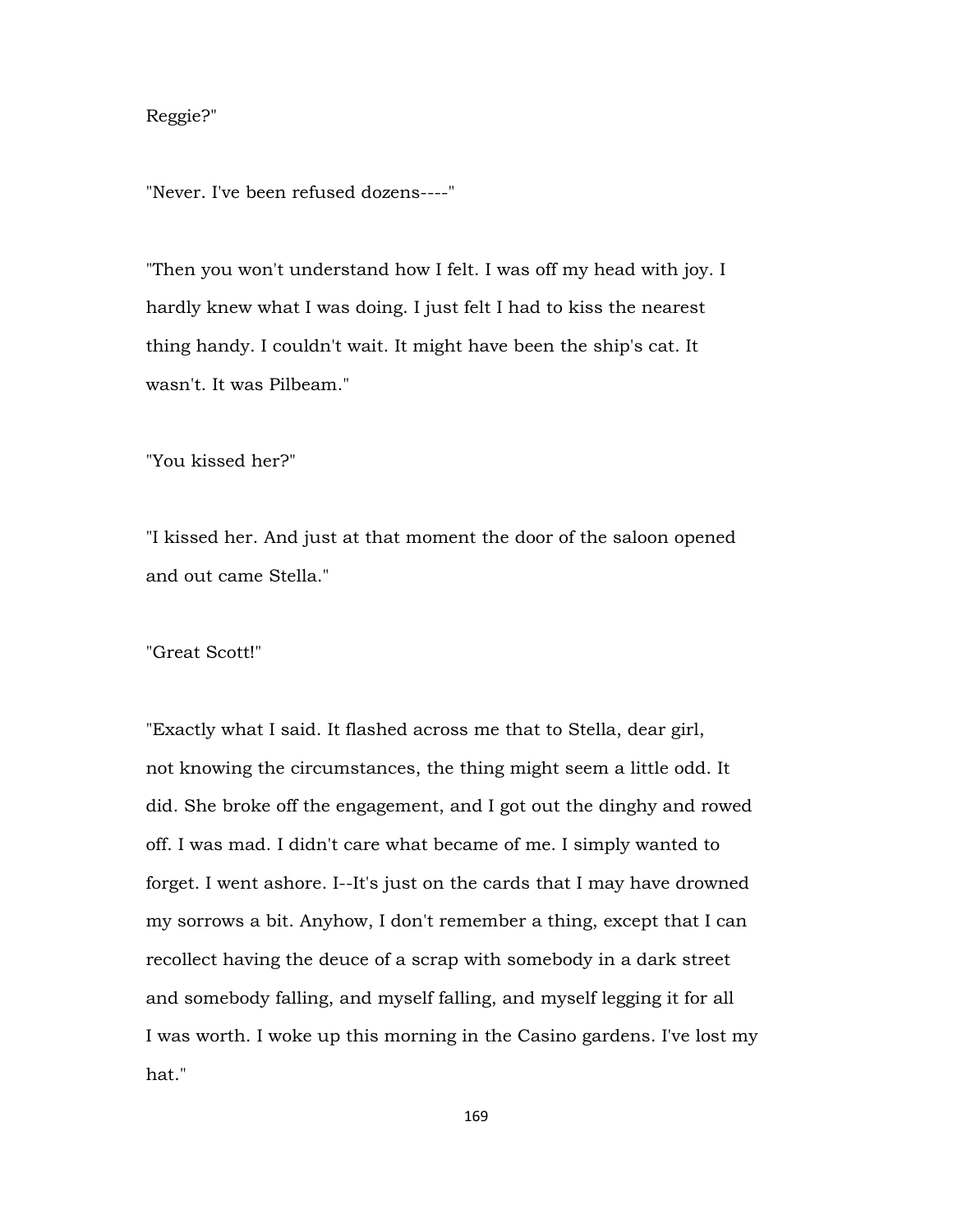I dived for the paper.

"Read," I said. "It's all there."

He read.

"Good heavens!" he said.

"You didn't do a thing to His Serene Nibs, did you?"

"Reggie, this is awful."

"Cheer up. They say he'll recover."

"That doesn't matter."

"It does to him."

He read the paper again.

"It says they've a clue."

"They always say that."

"But--My hat!"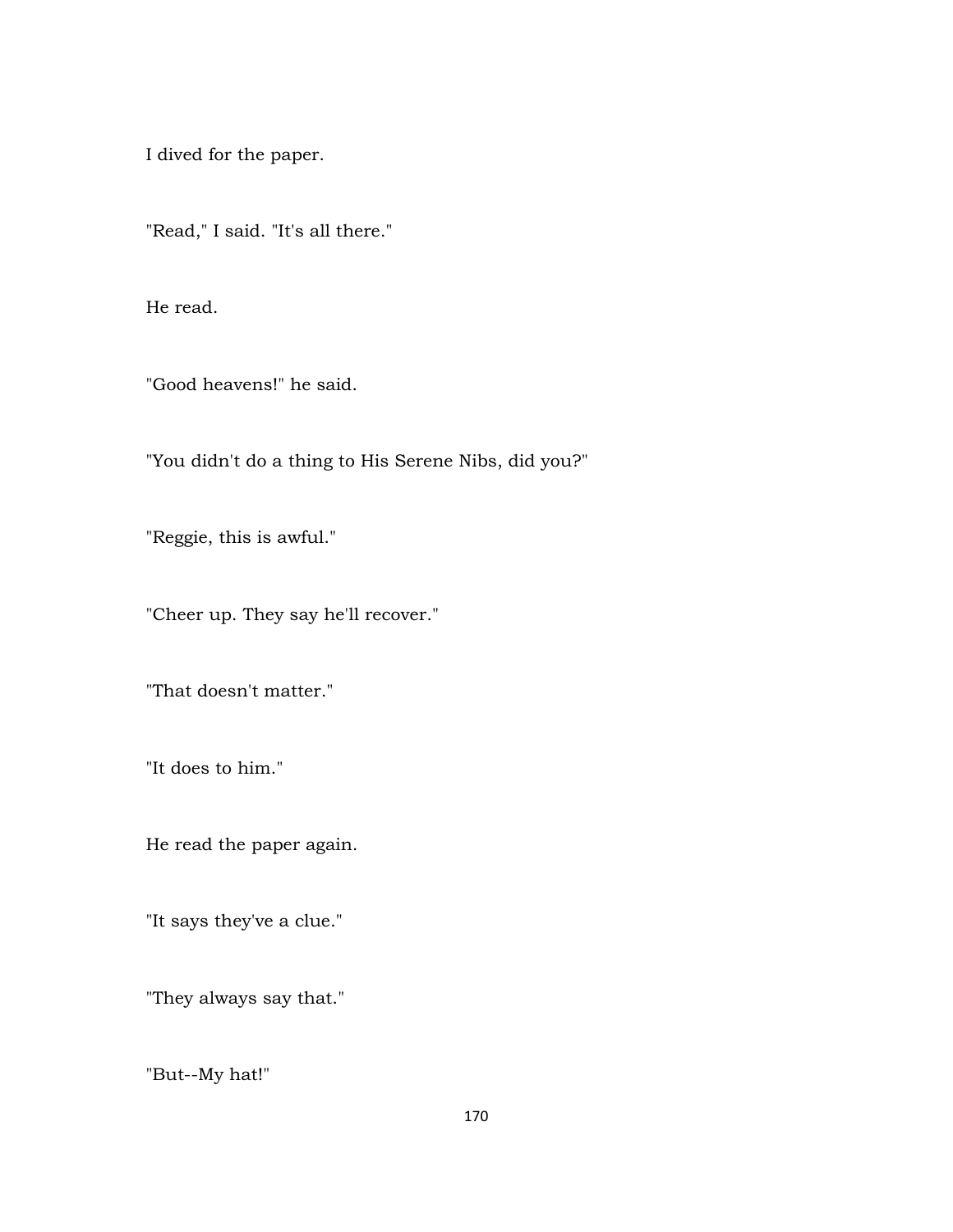## "Eh?"

"My hat. I must have dropped it during the scrap. This man, Denman Sturgis, must have found it. It had my name in it!"

"George," I said, "you mustn't waste time. Oh!"

He jumped a foot in the air.

"Don't do it!" he said, irritably. "Don't bark like that. What's the matter?"

"The man!"

"What man?"

"A tall, thin man with an eye like a gimlet. He arrived just before you did. He's down in the saloon now, having breakfast. He said he wanted to see you on business, and wouldn't give his name. I didn't like the look of him from the first. It's this fellow Sturgis. It must be."

"No!"

"I feel it. I'm sure of it."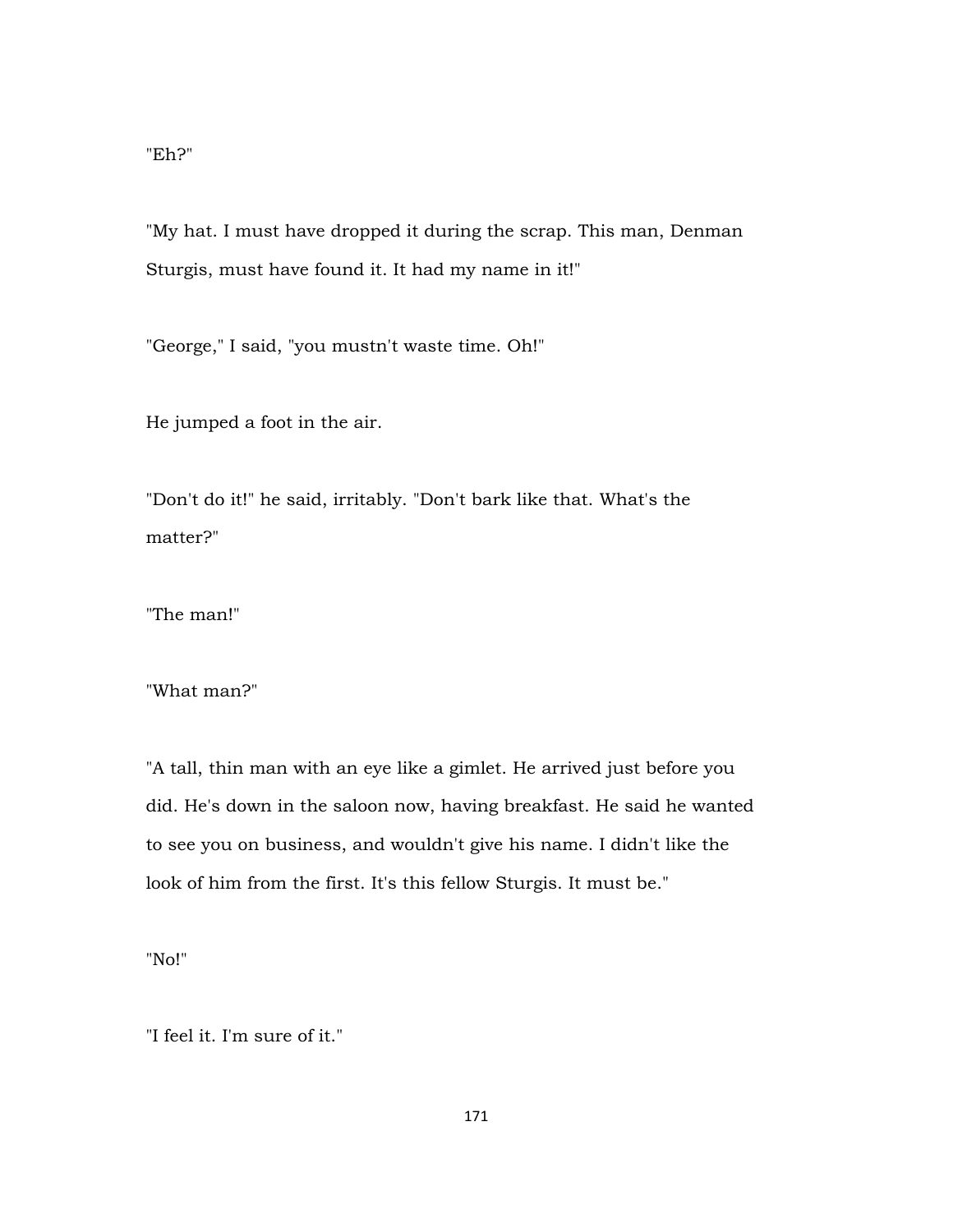"Had he a hat?"

"Of course he had a hat."

"Fool! I mean mine. Was he carrying a hat?"

"By Jove, he was carrying a parcel. George, old scout, you must get a move on. You must light out if you want to spend the rest of your life out of prison. Slugging a Serene Highness is lèse-majesté. It's worse than hitting a policeman. You haven't got a moment to waste."

"But I haven't any money. Reggie, old man, lend me a tenner or something. I must get over the frontier into Italy at once. I'll wire my uncle to meet me in----"

"Look out," I cried; "there's someone coming!"

He dived out of sight just as Voules came up the companion-way, carrying a letter on a tray.

"What's the matter!" I said. "What do you want?"

"I beg your pardon, sir. I thought I heard Mr. Lattaker's voice. A letter has arrived for him."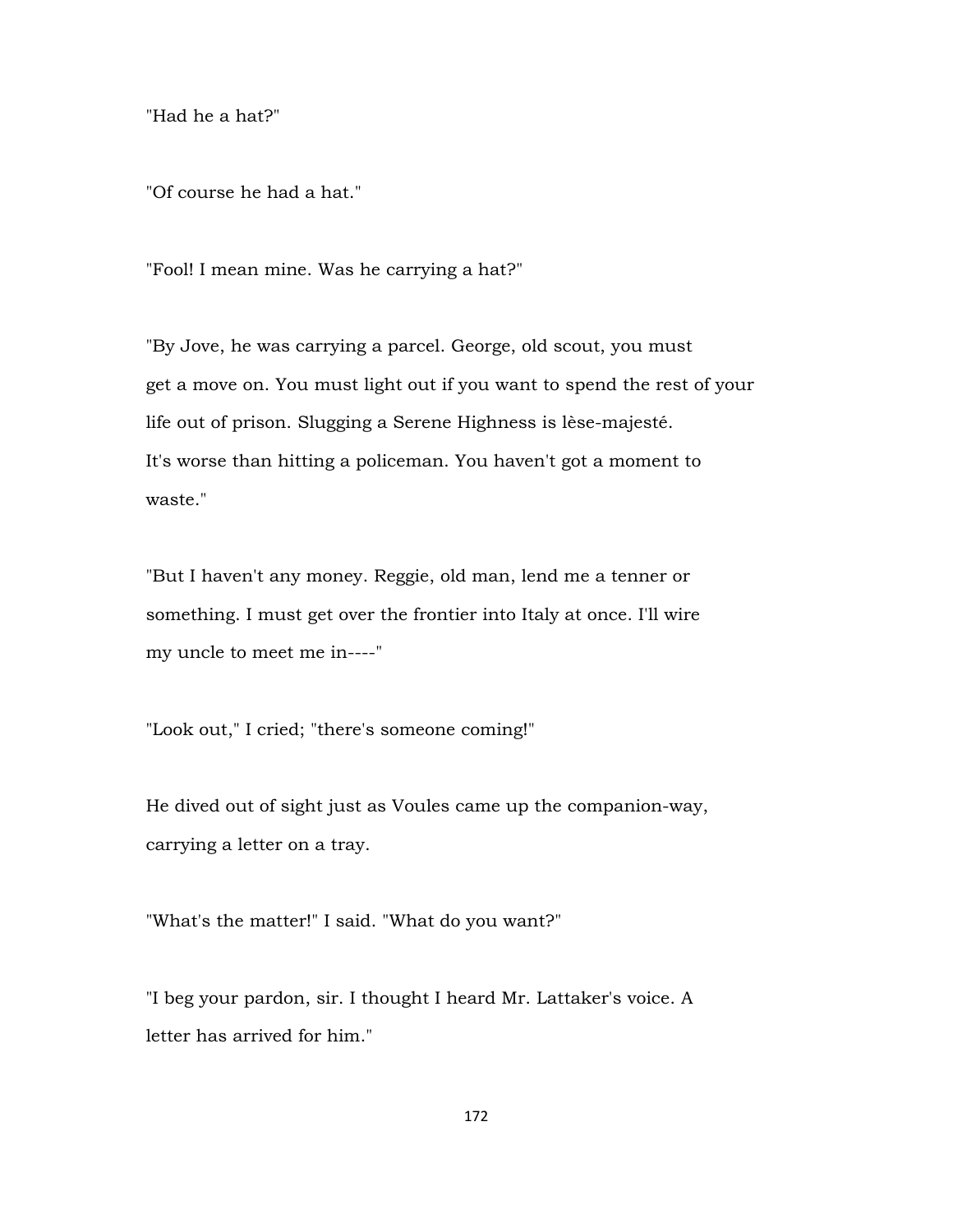"He isn't here."

"No, sir. Shall I remove the letter?"

"No; give it to me. I'll give it to him when he comes."

"Very good, sir."

"Oh, Voules! Are they all still at breakfast? The gentleman who came to see Mr. Lattaker? Still hard at it?"

"He is at present occupied with a kippered herring, sir."

"Ah! That's all, Voules."

"Thank you, sir."

He retired. I called to George, and he came out.

"Who was it?"

"Only Voules. He brought a letter for you. They're all at breakfast still. The sleuth's eating kippers."

"That'll hold him for a bit. Full of bones." He began to read his letter. He gave a kind of grunt of surprise at the first paragraph.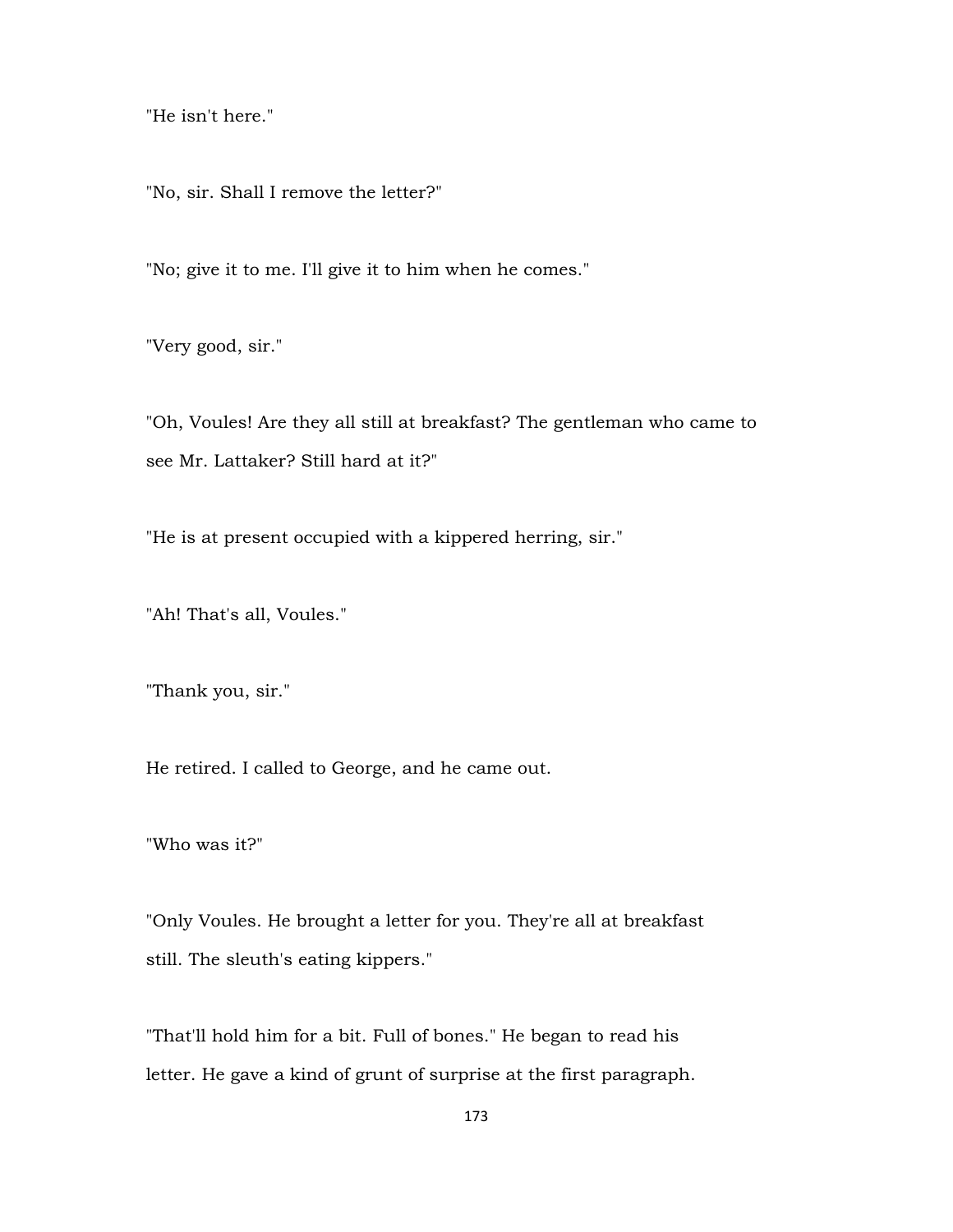"Well, I'm hanged!" he said, as he finished.

"Reggie, this is a queer thing."

"What's that?"

He handed me the letter, and directly I started in on it I saw why he had grunted. This is how it ran:

 "My dear George--I shall be seeing you to-morrow, I hope; but I think it is better, before we meet, to prepare you for a curious situation that has arisen in connection with the legacy which your father inherited from your Aunt Emily, and which you are expecting me, as trustee, to hand over to you, now that you have reached your twenty-fifth birthday. You have doubtless heard your father speak of your twin-brother Alfred, who was lost or kidnapped--which, was never ascertained--when you were both babies. When no news was received of him for so many years, it was supposed that he was dead. Yesterday, however, I received a letter purporting that he had been living all this time in Buenos Ayres as the adopted son of a wealthy South American, and has only recently discovered his identity. He states that he is on his way to meet me, and will arrive any day now. Of course, like other claimants, he may prove to be an impostor, but meanwhile his intervention will, I fear, cause a certain delay before I can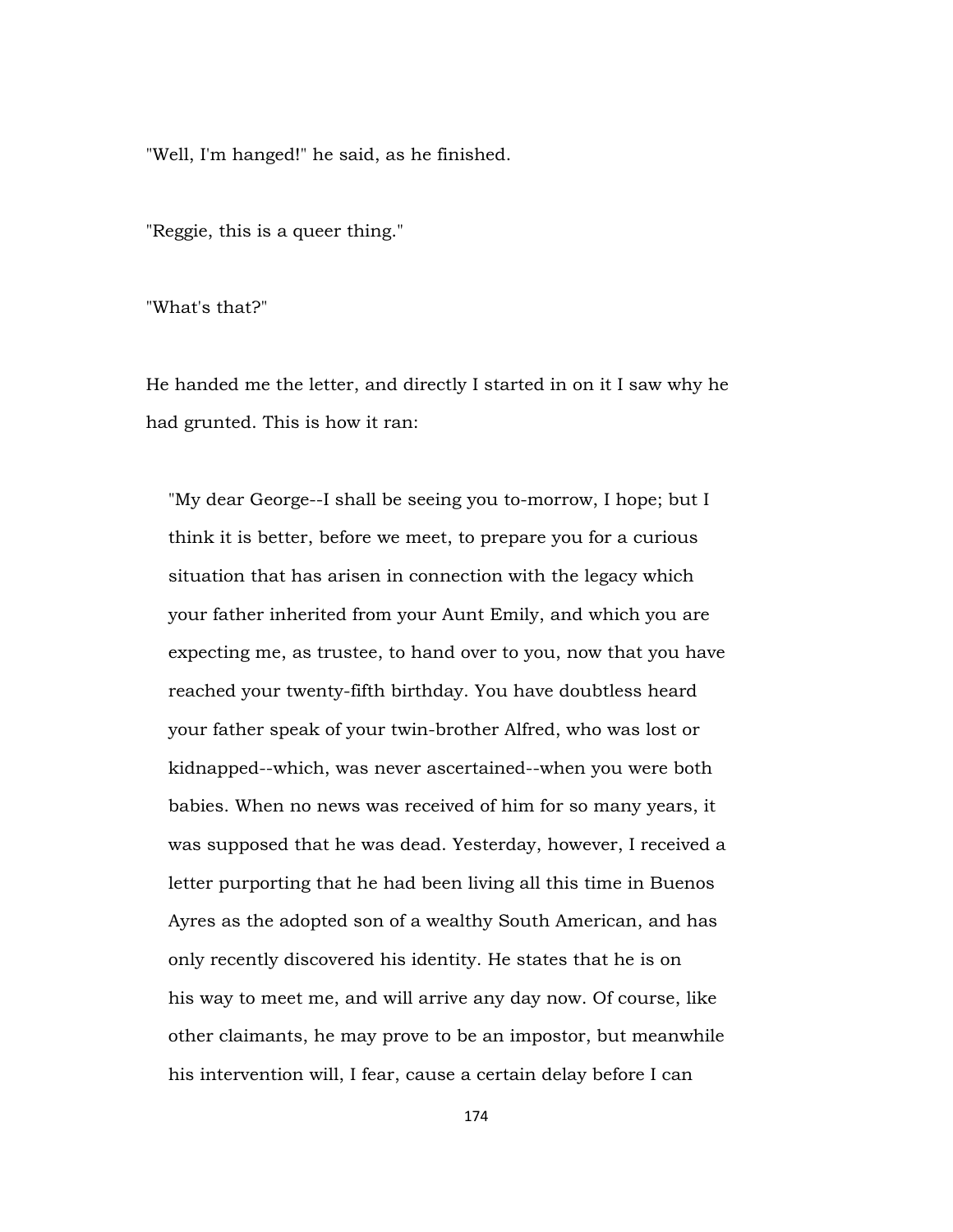hand over your money to you. It will be necessary to go into a thorough examination of credentials, etc., and this will take some time. But I will go fully into the matter with you when we meet.--Your affectionate uncle,

# "AUGUSTUS ARBUTT."

I read it through twice, and the second time I had one of those ideas I do sometimes get, though admittedly a chump of the premier class. I have seldom had such a thoroughly corking brain-wave.

"Why, old top," I said, "this lets you out."

"Lets me out of half the darned money, if that's what you mean. If this chap's not an imposter--and there's no earthly reason to suppose he is, though I've never heard my father say a word about him--we shall have to split the money. Aunt Emily's will left the money to my father, or, failing him, his 'offspring.' I thought that meant me, but apparently there are a crowd of us. I call it rotten work, springing unexpected offspring on a fellow at the eleventh hour like this."

"Why, you chump," I said, "it's going to save you. This lets you out of your spectacular dash across the frontier. All you've got to do is to stay here and be your brother Alfred. It came to me in a flash."

He looked at me in a kind of dazed way.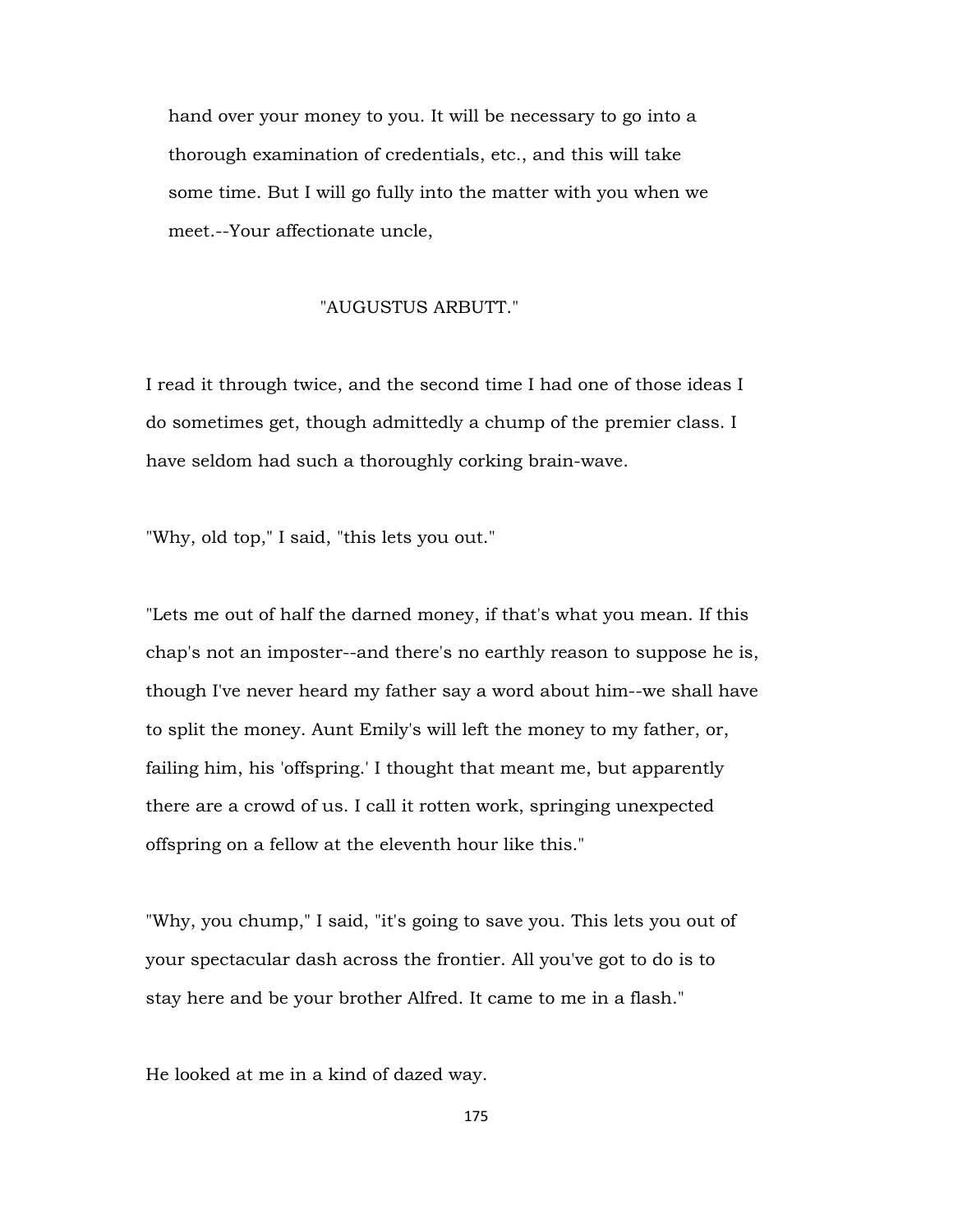"You ought to be in some sort of a home, Reggie."

"Ass!" I cried. "Don't you understand? Have you ever heard of twin-brothers who weren't exactly alike? Who's to say you aren't Alfred if you swear you are? Your uncle will be there to back you up that you have a brother Alfred."

"And Alfred will be there to call me a liar."

"He won't. It's not as if you had to keep it up for the rest of your life. It's only for an hour or two, till we can get this detective off the yacht. We sail for England to-morrow morning."

At last the thing seemed to sink into him. His face brightened.

"Why, I really do believe it would work," he said.

"Of course it would work. If they want proof, show them your mole. I'll swear George hadn't one."

"And as Alfred I should get a chance of talking to Stella and making things all right for George. Reggie, old top, you're a genius."

"No, no."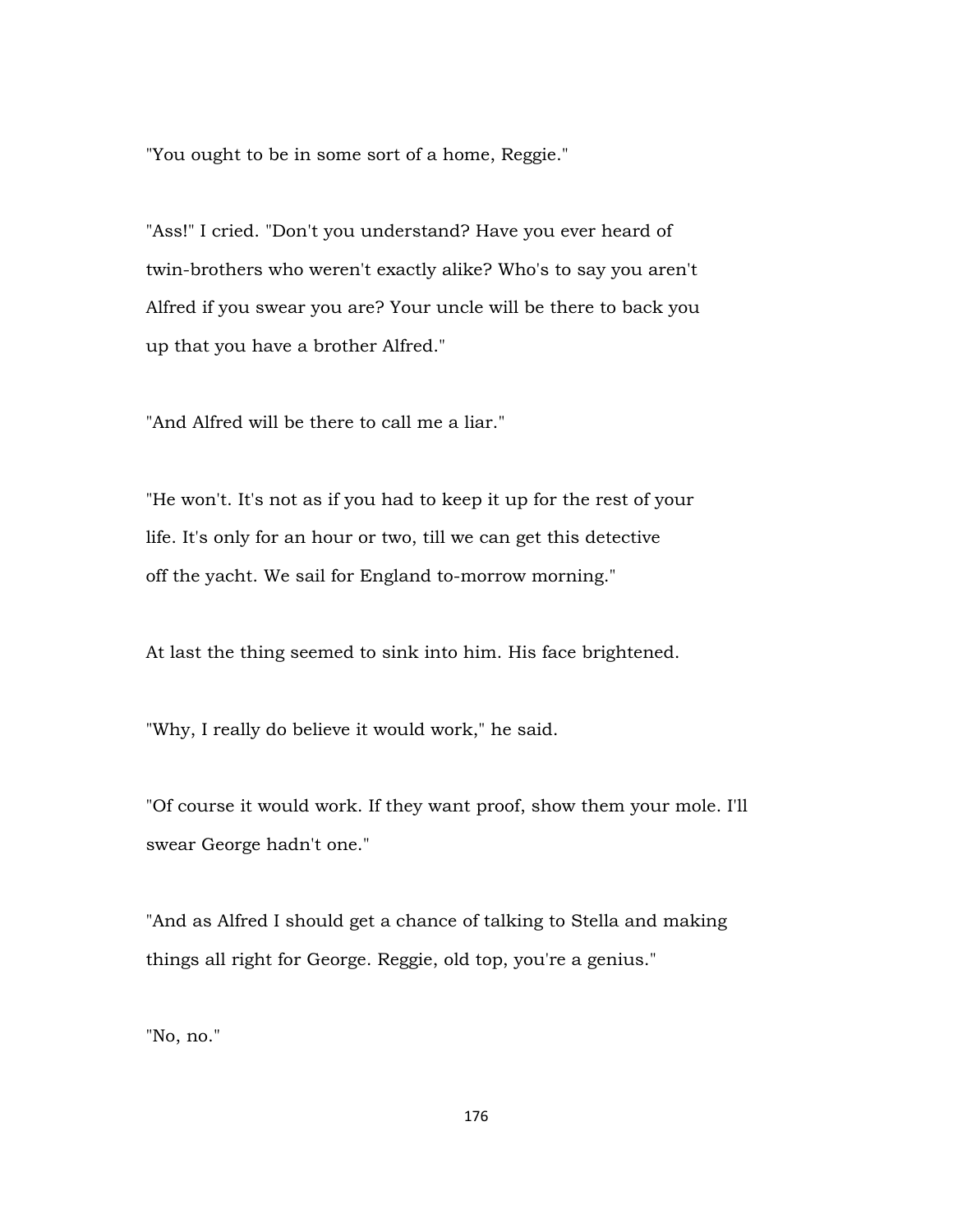"You are."

"Well, it's only sometimes. I can't keep it up."

And just then there was a gentle cough behind us. We spun round.

"What the devil are you doing here, Voules," I said.

"I beg your pardon, sir. I have heard all."

I looked at George. George looked at me.

"Voules is all right," I said. "Decent Voules! Voules wouldn't give us away, would you, Voules?"

"Yes, sir."

"You would?"

"Yes, sir."

"But, Voules, old man," I said, "be sensible. What would you gain by it?"

"Financially, sir, nothing."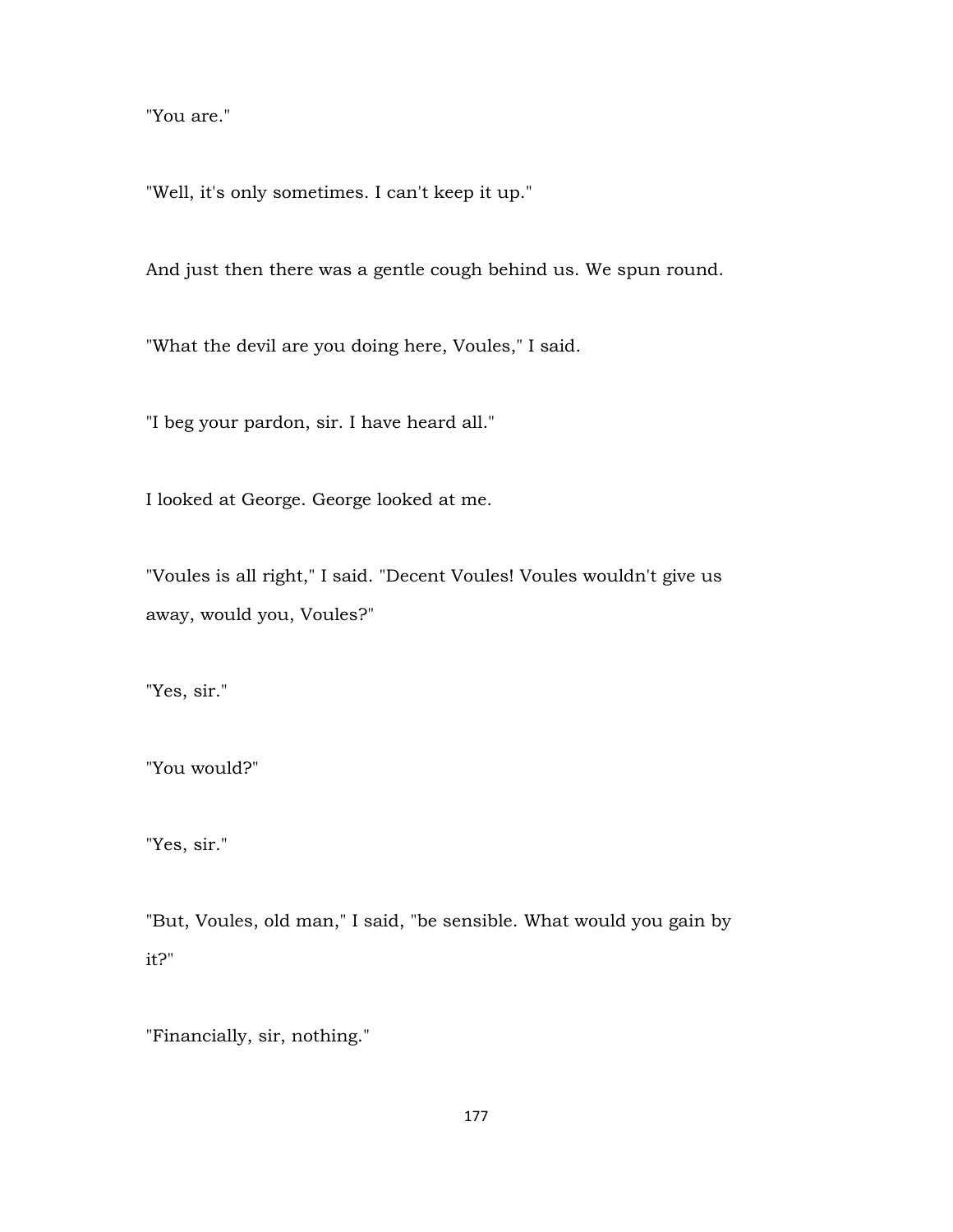"Whereas, by keeping quiet"--I tapped him on the chest--"by holding your tongue, Voules, by saying nothing about it to anybody, Voules, old fellow, you might gain a considerable sum."

"Am I to understand, sir, that, because you are rich and I am poor, you think that you can buy my self-respect?"

"Oh, come!" I said.

"How much?" said Voules.

So we switched to terms. You wouldn't believe the way the man haggled. You'd have thought a decent, faithful servant would have been delighted to oblige one in a little matter like that for a fiver. But not Voules. By no means. It was a hundred down, and the promise of another hundred when we had got safely away, before he was satisfied. But we fixed it up at last, and poor old George got down to his state-room and changed his clothes.

He'd hardly gone when the breakfast-party came on deck.

"Did you meet him?" I asked.

"Meet whom?" said old Marshall.

"George's twin-brother Alfred."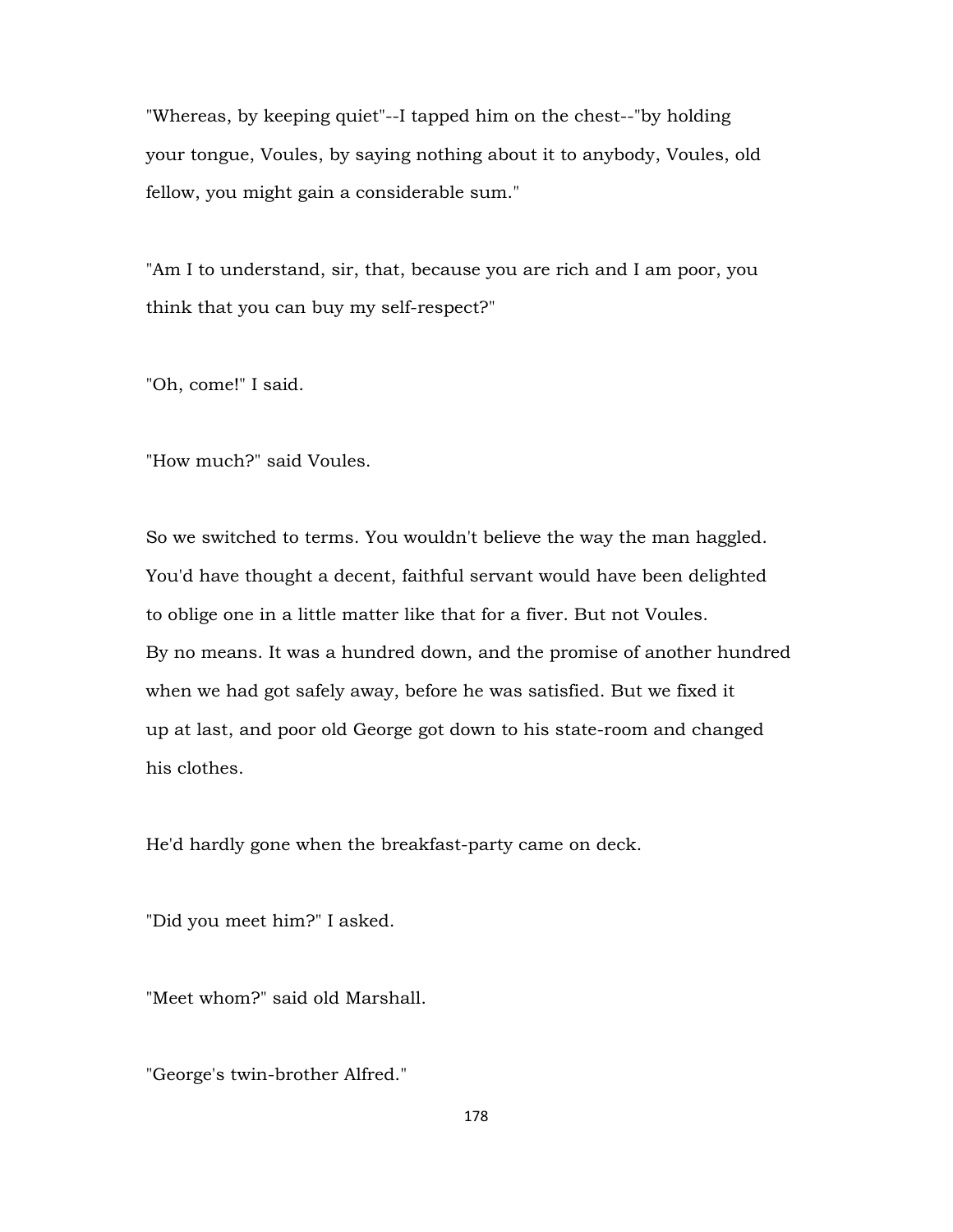"I didn't know George had a brother."

"Nor did he till yesterday. It's a long story. He was kidnapped in infancy, and everyone thought he was dead. George had a letter from his uncle about him yesterday. I shouldn't wonder if that's where George has gone, to see his uncle and find out about it. In the meantime, Alfred has arrived. He's down in George's state-room now, having a brush-up. It'll amaze you, the likeness between them. You'll think it is George at first. Look! Here he comes."

And up came George, brushed and clean, in an ordinary yachting suit.

They were rattled. There was no doubt about that. They stood looking at him, as if they thought there was a catch somewhere, but weren't quite certain where it was. I introduced him, and still they looked doubtful.

"Mr. Pepper tells me my brother is not on board," said George.

"It's an amazing likeness," said old Marshall.

"Is my brother like me?" asked George amiably.

"No one could tell you apart," I said.

"I suppose twins always are alike," said George. "But if it ever came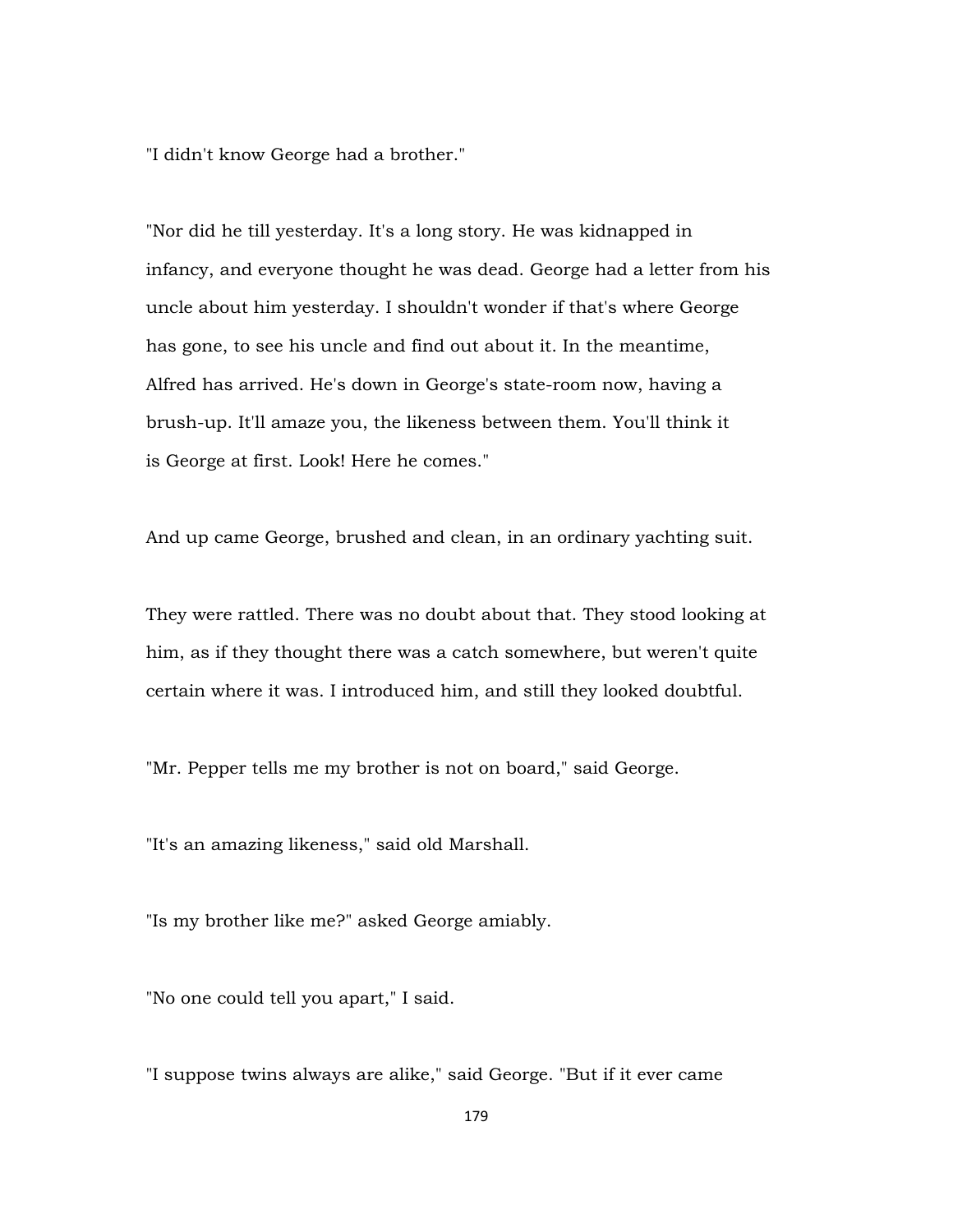to a question of identification, there would be one way of distinguishing us. Do you know George well, Mr. Pepper?"

"He's a dear old pal of mine."

"You've been swimming with him perhaps?"

"Every day last August."

"Well, then, you would have noticed it if he had had a mole like this on the back of his neck, wouldn't you?" He turned his back and stooped and showed the mole. His collar hid it at ordinary times. I had seen it often when we were bathing together.

"Has George a mole like that?" he asked.

"No," I said. "Oh, no."

"You would have noticed it if he had?"

"Yes," I said. "Oh, yes."

"I'm glad of that," said George. "It would be a nuisance not to be able to prove one's own identity."

That seemed to satisfy them all. They couldn't get away from it. It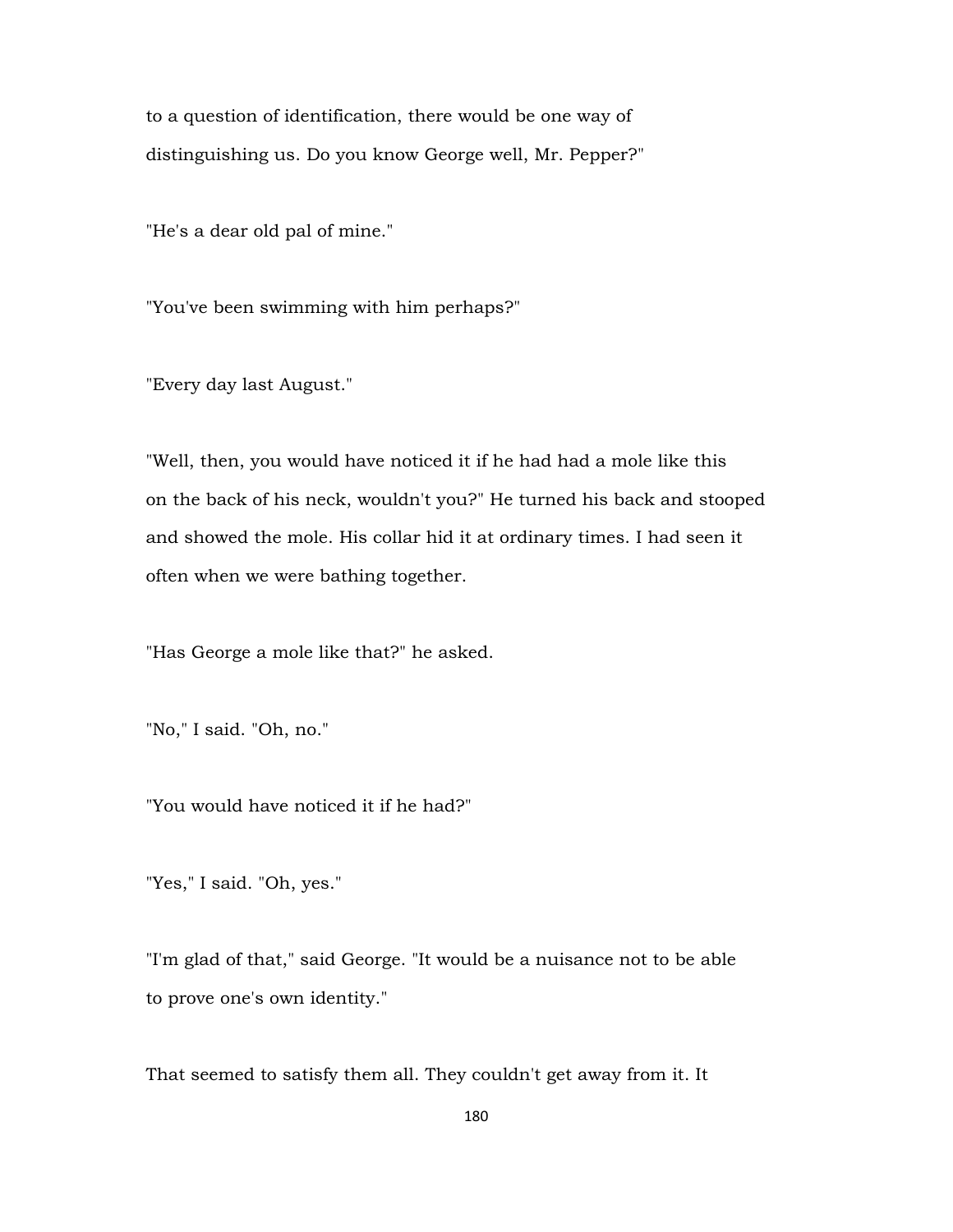seemed to me that from now on the thing was a walk-over. And I think George felt the same, for, when old Marshall asked him if he had had breakfast, he said he had not, went below, and pitched in as if he hadn't a care in the world.

Everything went right till lunch-time. George sat in the shade on the foredeck talking to Stella most of the time. When the gong went and the rest had started to go below, he drew me back. He was beaming.

"It's all right," he said. "What did I tell you?"

"What did you tell me?"

"Why, about Stella. Didn't I say that Alfred would fix things for George? I told her she looked worried, and got her to tell me what the trouble was. And then----"

"You must have shown a flash of speed if you got her to confide in you after knowing you for about two hours."

"Perhaps I did," said George modestly, "I had no notion, till I became him, what a persuasive sort of chap my brother Alfred was. Anyway, she told me all about it, and I started in to show her that George was a pretty good sort of fellow on the whole, who oughtn't to be turned down for what was evidently merely temporary insanity. She saw my point."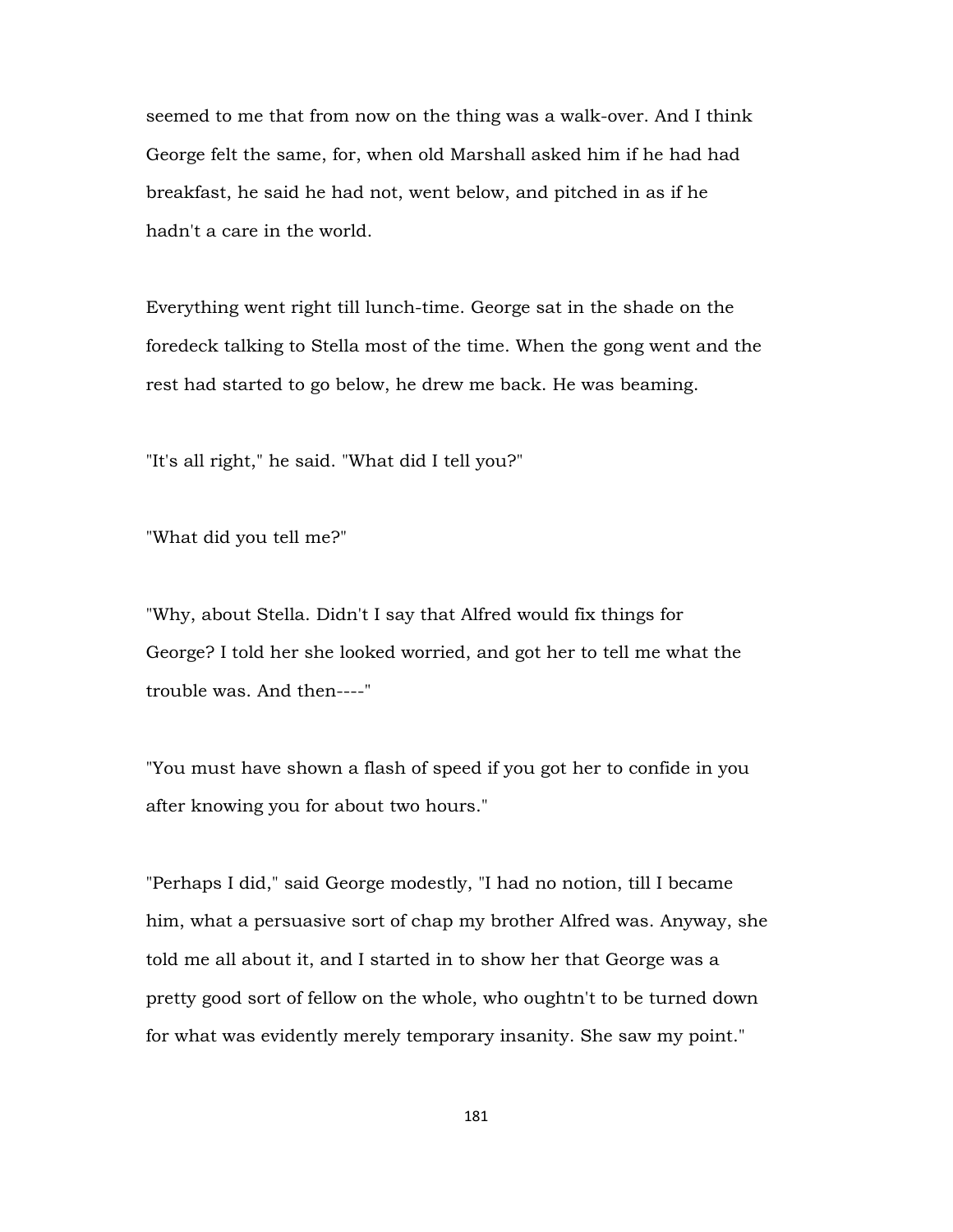"And it's all right?"

"Absolutely, if only we can produce George. How much longer does that infernal sleuth intend to stay here? He seems to have taken root."

"I fancy he thinks that you're bound to come back sooner or later, and is waiting for you."

"He's an absolute nuisance," said George.

We were moving towards the companion way, to go below for lunch, when a boat hailed us. We went to the side and looked over.

"It's my uncle," said George.

A stout man came up the gangway.

"Halloa, George!" he said. "Get my letter?"

"I think you are mistaking me for my brother," said George. "My name is Alfred Lattaker."

"What's that?"

"I am George's brother Alfred. Are you my Uncle Augustus?"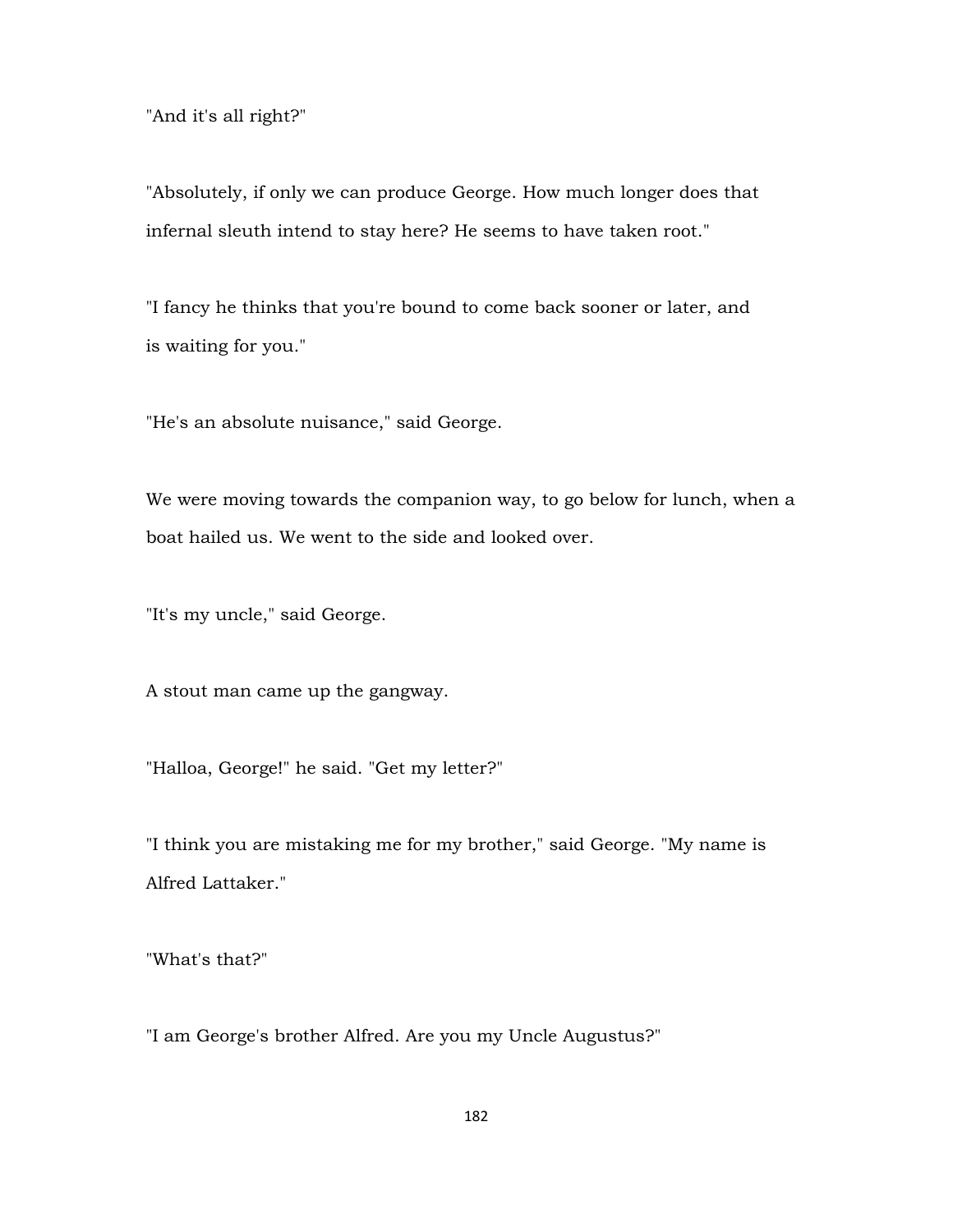The stout man stared at him.

"You're very like George," he said.

"So everyone tells me."

"And you're really Alfred?"

"I am."

"I'd like to talk business with you for a moment."

He cocked his eye at me. I sidled off and went below.

At the foot of the companion-steps I met Voules,

"I beg your pardon, sir," said Voules. "If it would be convenient I should be glad to have the afternoon off."

I'm bound to say I rather liked his manner. Absolutely normal. Not a trace of the fellow-conspirator about it. I gave him the afternoon off.

I had lunch--George didn't show up--and as I was going out I was waylaid by the girl Pilbeam. She had been crying.

"I beg your pardon, sir, but did Mr. Voules ask you for the afternoon?"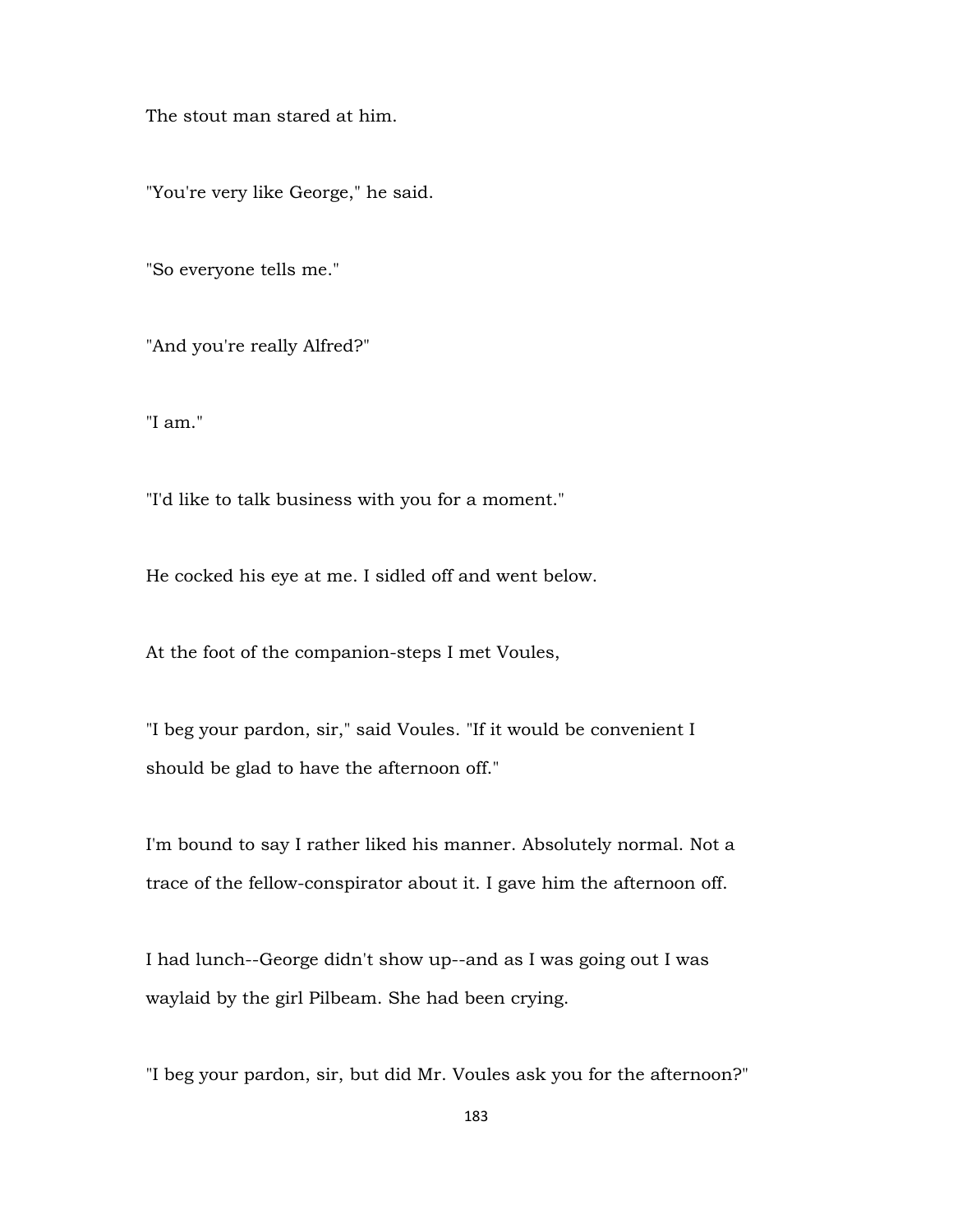I didn't see what business if was of hers, but she seemed all worked up about it, so I told her.

"Yes, I have given him the afternoon off."

She broke down--absolutely collapsed. Devilish unpleasant it was. I'm hopeless in a situation like this. After I'd said, "There, there!" which didn't seem to help much, I hadn't any remarks to make.

"He s-said he was going to the tables to gamble away all his savings and then shoot himself, because he had nothing left to live for."

I suddenly remembered the scrap in the small hours outside my state-room door. I hate mysteries. I meant to get to the bottom of this. I couldn't have a really first-class valet like Voules going about the place shooting himself up. Evidently the girl Pilbeam was at the bottom of the thing. I questioned her. She sobbed.

I questioned her more. I was firm. And eventually she yielded up the facts. Voules had seen George kiss her the night before; that was the trouble.

Things began to piece themselves together. I went up to interview George. There was going to be another job for persuasive Alfred. Voules's mind had got to be eased as Stella's had been. I couldn't afford to lose a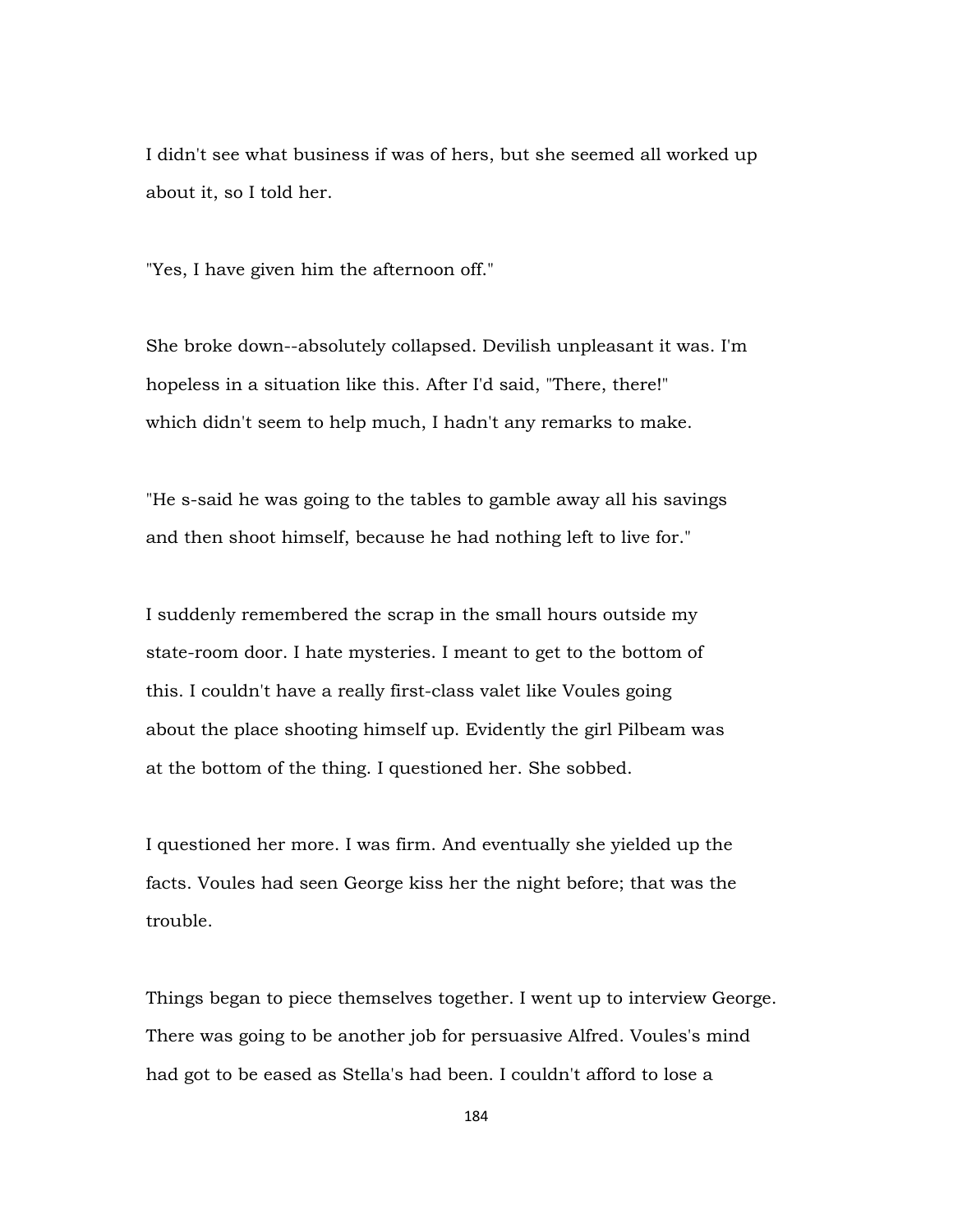fellow with his genius for preserving a trouser-crease.

I found George on the foredeck. What is it Shakespeare or somebody says about some fellow's face being sicklied o'er with the pale cast of care? George's was like that. He looked green.

"Finished with your uncle?" I said.

He grinned a ghostly grin.

"There isn't any uncle," he said. "There isn't any Alfred. And there isn't any money."

"Explain yourself, old top," I said.

"It won't take long. The old crook has spent every penny of the trust money. He's been at it for years, ever since I was a kid. When the time came to cough up, and I was due to see that he did it, he went to the tables in the hope of a run of luck, and lost the last remnant of the stuff. He had to find a way of holding me for a while and postponing the squaring of accounts while he got away, and he invented this twin-brother business. He knew I should find out sooner or later, but meanwhile he would be able to get off to South America, which he has done. He's on his way now."

"You let him go?"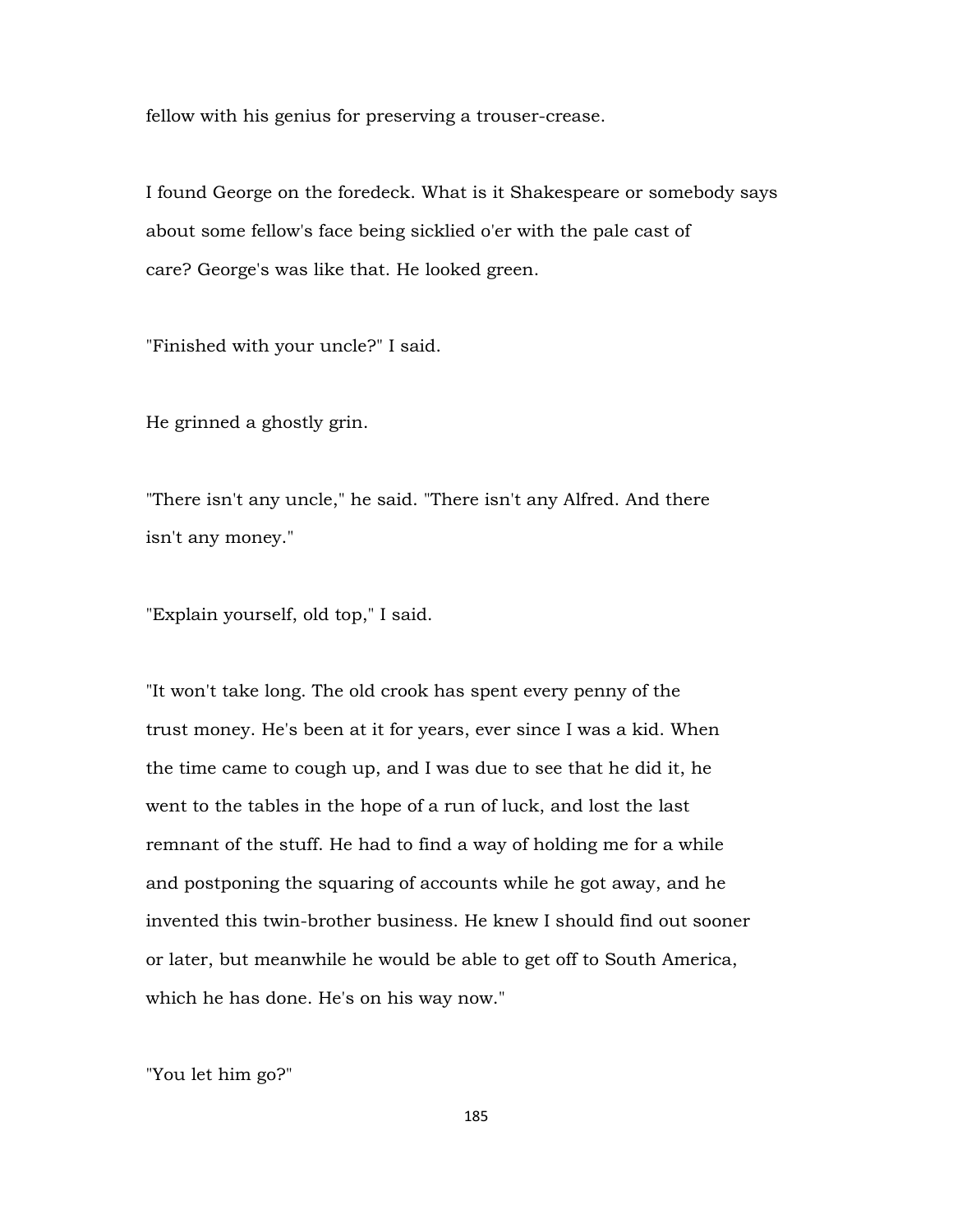"What could I do? I can't afford to make a fuss with that man Sturgis around. I can't prove there's no Alfred when my only chance of avoiding prison is to be Alfred."

"Well, you've made things right for yourself with Stella Vanderley, anyway," I said, to cheer him up.

"What's the good of that now? I've hardly any money and no prospects. How can I marry her?"

I pondered.

"It looks to me, old top," I said at last, "as if things were in a bit of a mess."

"You've guessed it," said poor old George.

I spent the afternoon musing on Life. If you come to think of it, what a queer thing Life is! So unlike anything else, don't you know, if you see what I mean. At any moment you may be strolling peacefully along, and all the time Life's waiting around the corner to fetch you one. You can't tell when you may be going to get it. It's all dashed puzzling. Here was poor old George, as well-meaning a fellow as ever stepped, getting swatted all over the ring by the hand of Fate. Why? That's what I asked myself. Just Life, don't you know. That's all there was about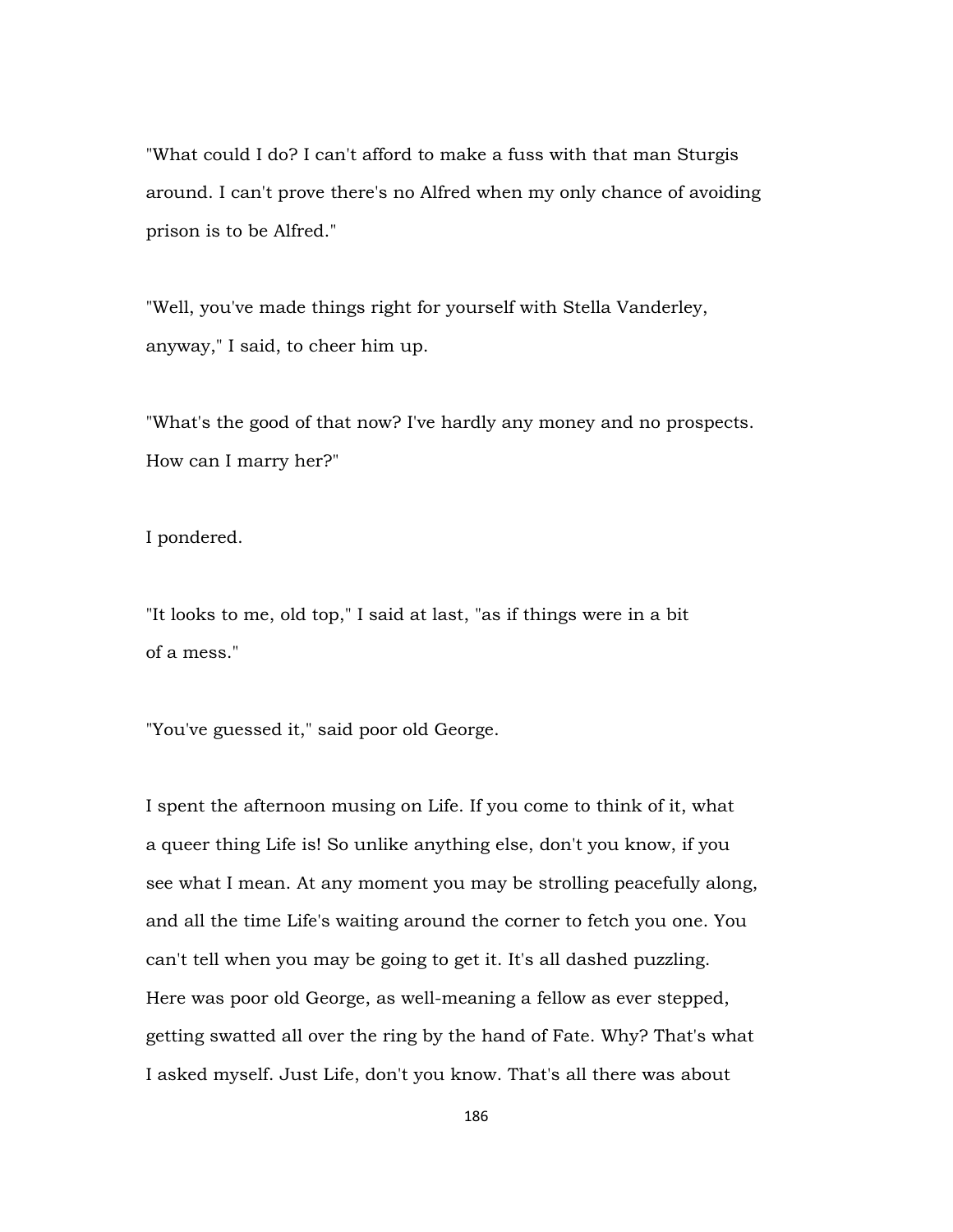It was close on six o'clock when our third visitor of the day arrived. We were sitting on the afterdeck in the cool of the evening--old Marshall, Denman Sturgis, Mrs. Vanderley, Stella, George, and I--when he came up. We had been talking of George, and old Marshall was suggesting the advisability of sending out search-parties. He was worried. So was Stella Vanderley. So, for that matter, were George and I, only not for the same reason.

We were just arguing the thing out when the visitor appeared. He was a well-built, stiff sort of fellow. He spoke with a German accent.

"Mr. Marshall?" he said. "I am Count Fritz von Cöslin, equerry to His Serene Highness"--he clicked his heels together and saluted--"the Prince of Saxburg-Leignitz."

Mrs. Vanderley jumped up.

"Why, Count," she said, "what ages since we met in Vienna! You remember?"

"Could I ever forget? And the charming Miss Stella, she is well, I suppose not?"

"Stella, you remember Count Fritz?"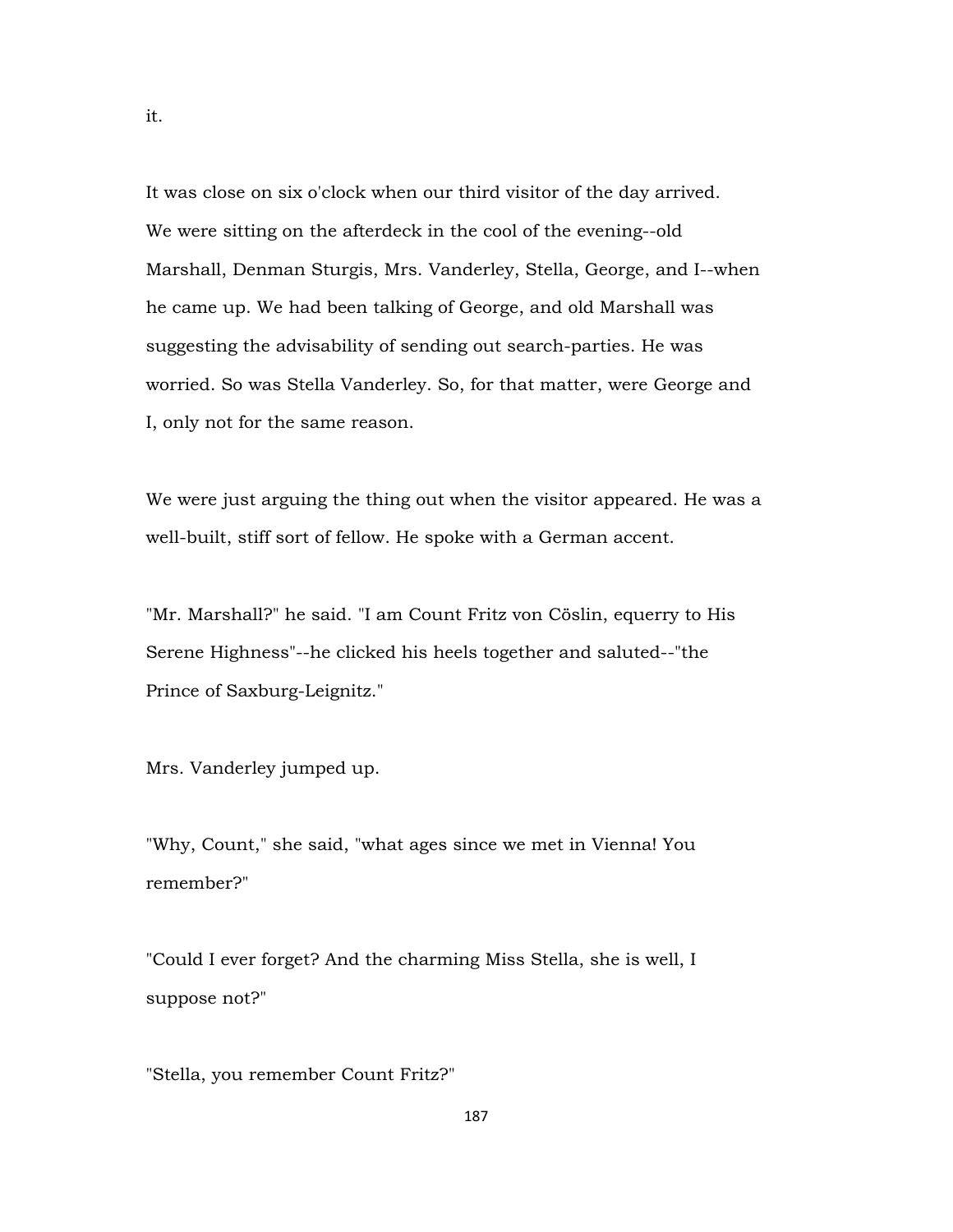Stella shook hands with him.

"And how is the poor, dear Prince?" asked Mrs. Vanderley. "What a terrible thing to have happened!"

"I rejoice to say that my high-born master is better. He has regained consciousness and is sitting up and taking nourishment."

"That's good," said old Marshall.

"In a spoon only," sighed the Count. "Mr. Marshall, with your permission I should like a word with Mr. Sturgis."

"Mr. Who?"

The gimlet-eyed sportsman came forward.

"I am Denman Sturgis, at your service."

"The deuce you are! What are you doing here?"

"Mr. Sturgis," explained the Count, "graciously volunteered his services----"

"I know. But what's he doing here?"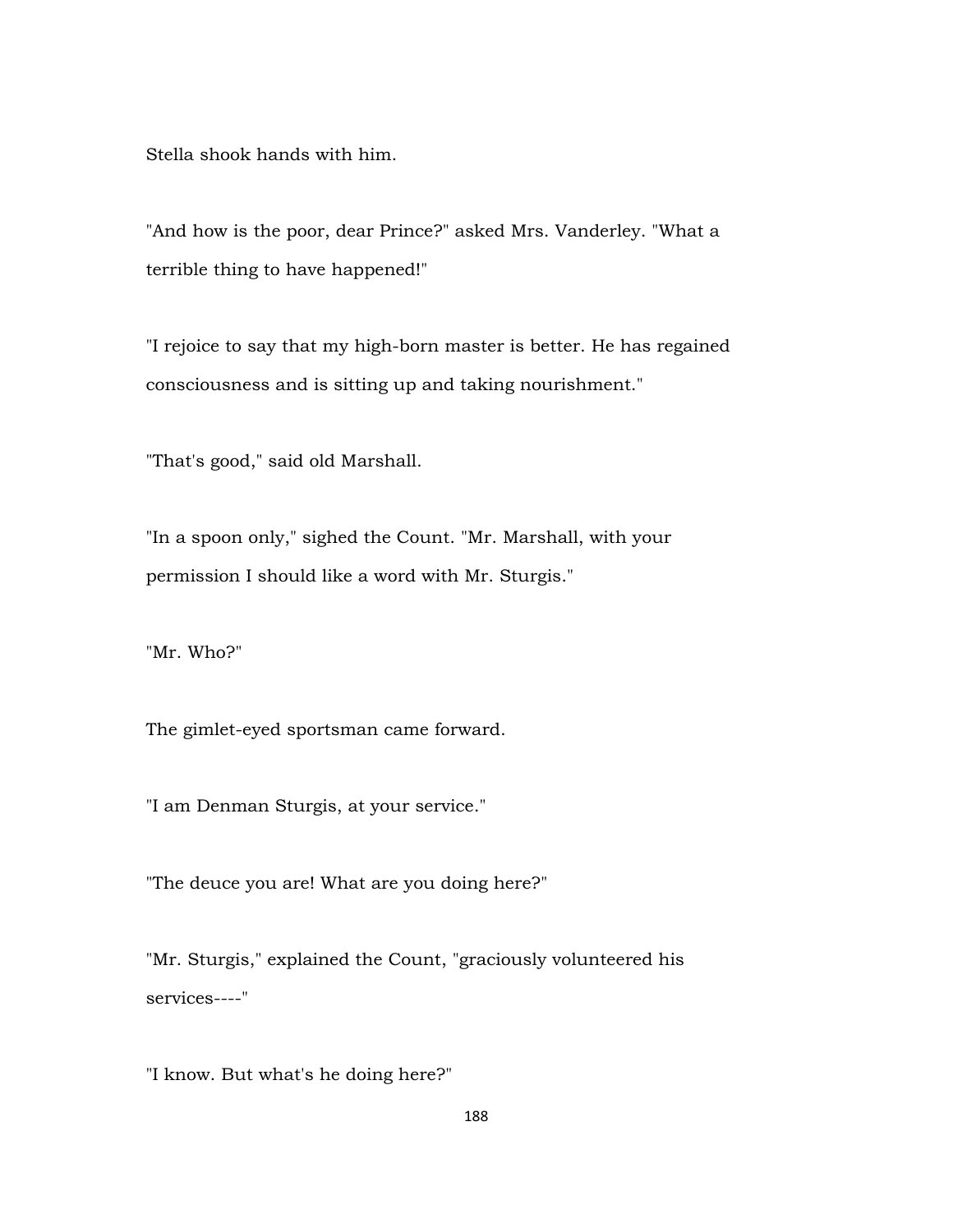"I am waiting for Mr. George Lattaker, Mr. Marshall."

"Eh?"

"You have not found him?" asked the Count anxiously.

"Not yet, Count; but I hope to do so shortly. I know what he looks like now. This gentleman is his twin-brother. They are doubles."

"You are sure this gentleman is not Mr. George Lattaker?"

George put his foot down firmly on the suggestion.

"Don't go mixing me up with my brother," he said. "I am Alfred. You can tell me by my mole."

He exhibited the mole. He was taking no risks.

The Count clicked his tongue regretfully.

"I am sorry," he said.

George didn't offer to console him,

"Don't worry," said Sturgis. "He won't escape me. I shall find him."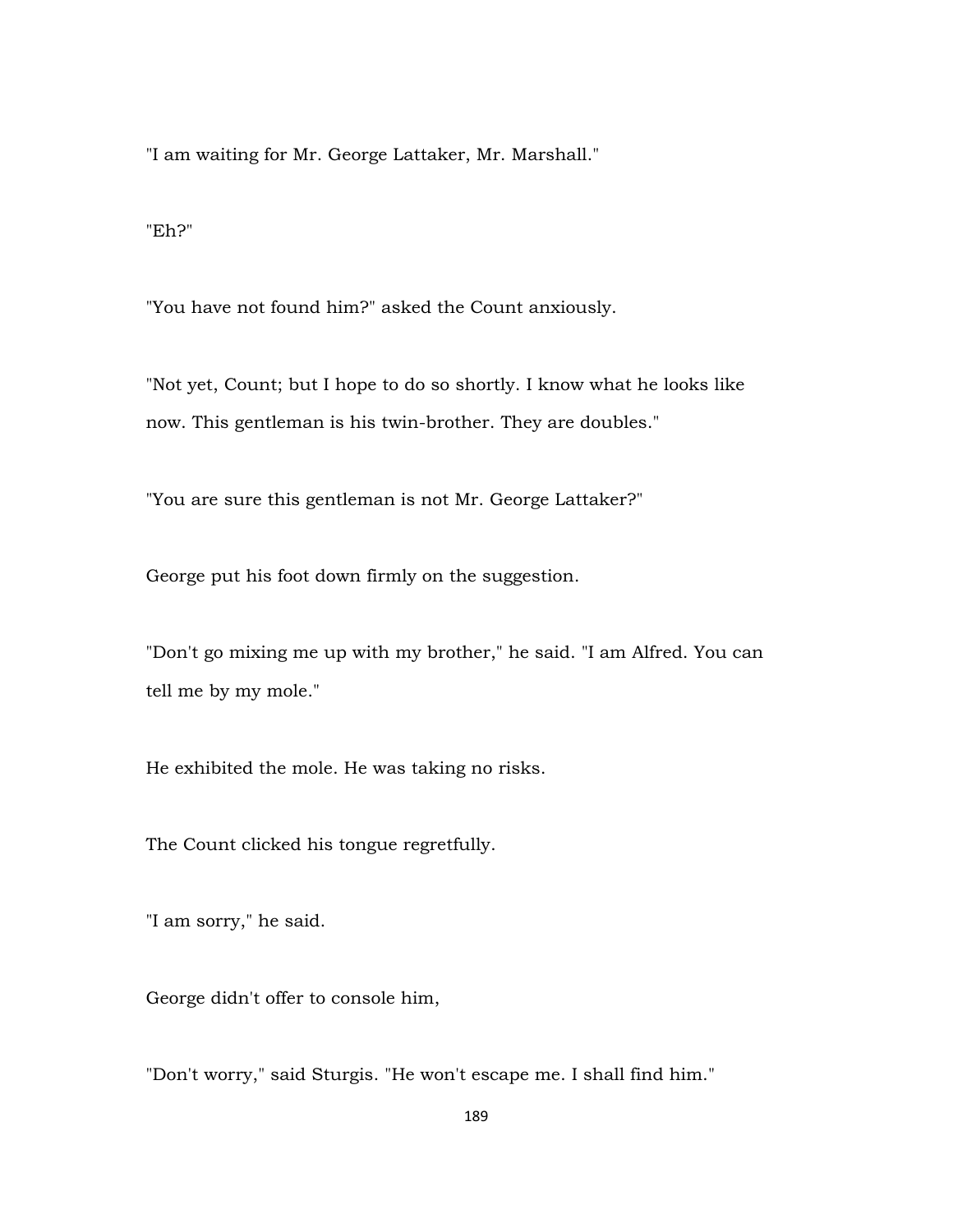"Do, Mr. Sturgis, do. And quickly. Find swiftly that noble young man."

"What?" shouted George.

"That noble young man, George Lattaker, who, at the risk of his life, saved my high-born master from the assassin."

George sat down suddenly.

"I don't understand," he said feebly.

"We were wrong, Mr. Sturgis," went on the Count. "We leaped to the conclusion--was it not so?--that the owner of the hat you found was also the assailant of my high-born master. We were wrong. I have heard the story from His Serene Highness's own lips. He was passing down a dark street when a ruffian in a mask sprang out upon him. Doubtless he had been followed from the Casino, where he had been winning heavily. My high-born master was taken by surprise. He was felled. But before he lost consciousness he perceived a young man in evening dress, wearing the hat you found, running swiftly towards him. The hero engaged the assassin in combat, and my high-born master remembers no more. His Serene Highness asks repeatedly, 'Where is my brave preserver?' His gratitude is princely. He seeks for this young man to reward him. Ah, you should be proud of your brother, sir!"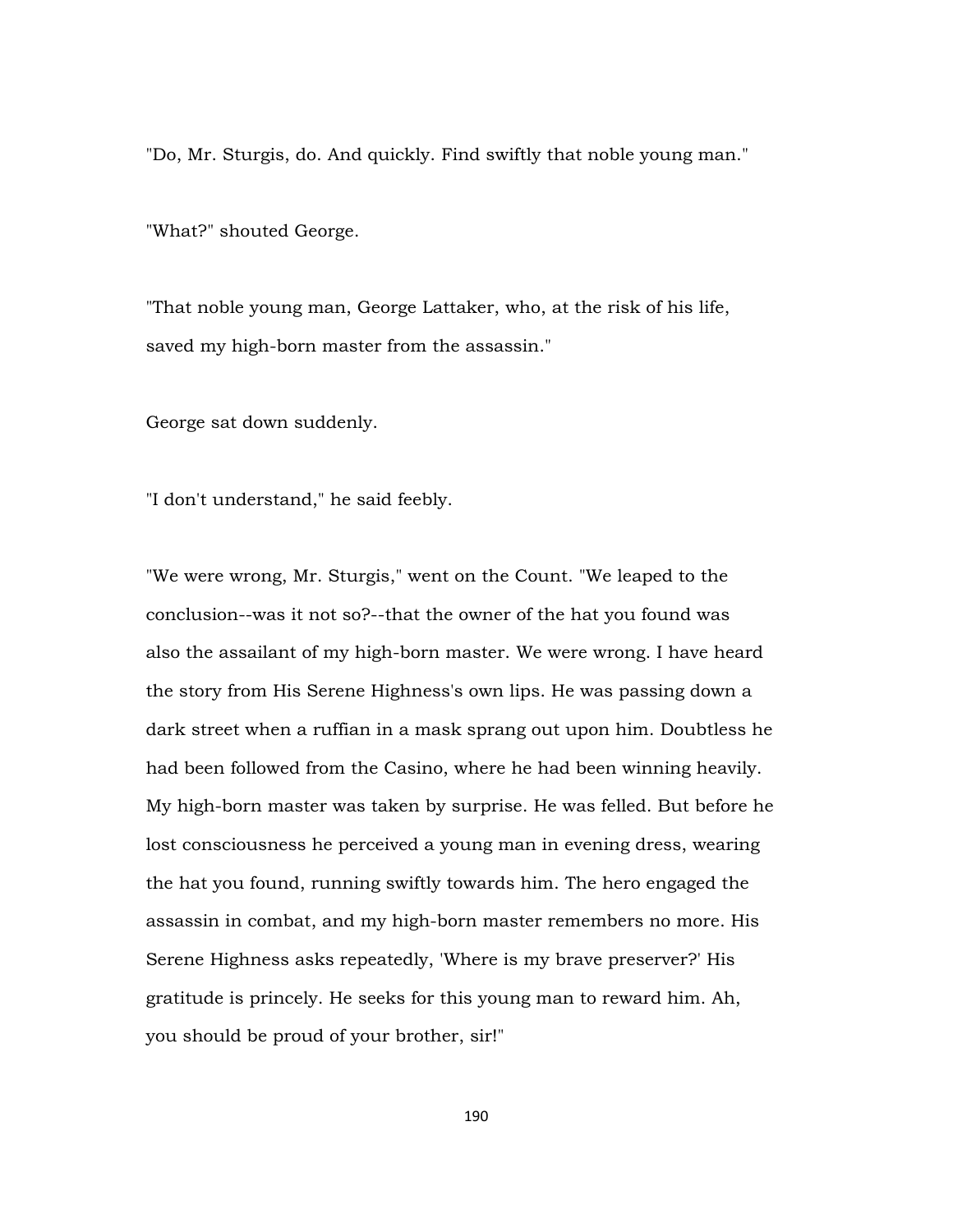"Thanks," said George limply.

"And you, Mr. Sturgis, you must redouble your efforts. You must search the land; you must scour the sea to find George Lattaker."

"He needn't take all that trouble," said a voice from the gangway.

It was Voules. His face was flushed, his hat was on the back of his head, and he was smoking a fat cigar.

"I'll tell you where to find George Lattaker!" he shouted.

He glared at George, who was staring at him.

"Yes, look at me," he yelled. "Look at me. You won't be the first this afternoon who's stared at the mysterious stranger who won for two hours without a break. I'll be even with you now, Mr. Blooming Lattaker. I'll learn you to break a poor man's heart. Mr. Marshall and gents, this morning I was on deck, and I over'eard 'im plotting to put up a game on you. They'd spotted that gent there as a detective, and they arranged that blooming Lattaker was to pass himself off as his own twin-brother. And if you wanted proof, blooming Pepper tells him to show them his mole and he'd swear George hadn't one. Those were his very words. That man there is George Lattaker, Hesquire, and let him deny it if he can."

George got up.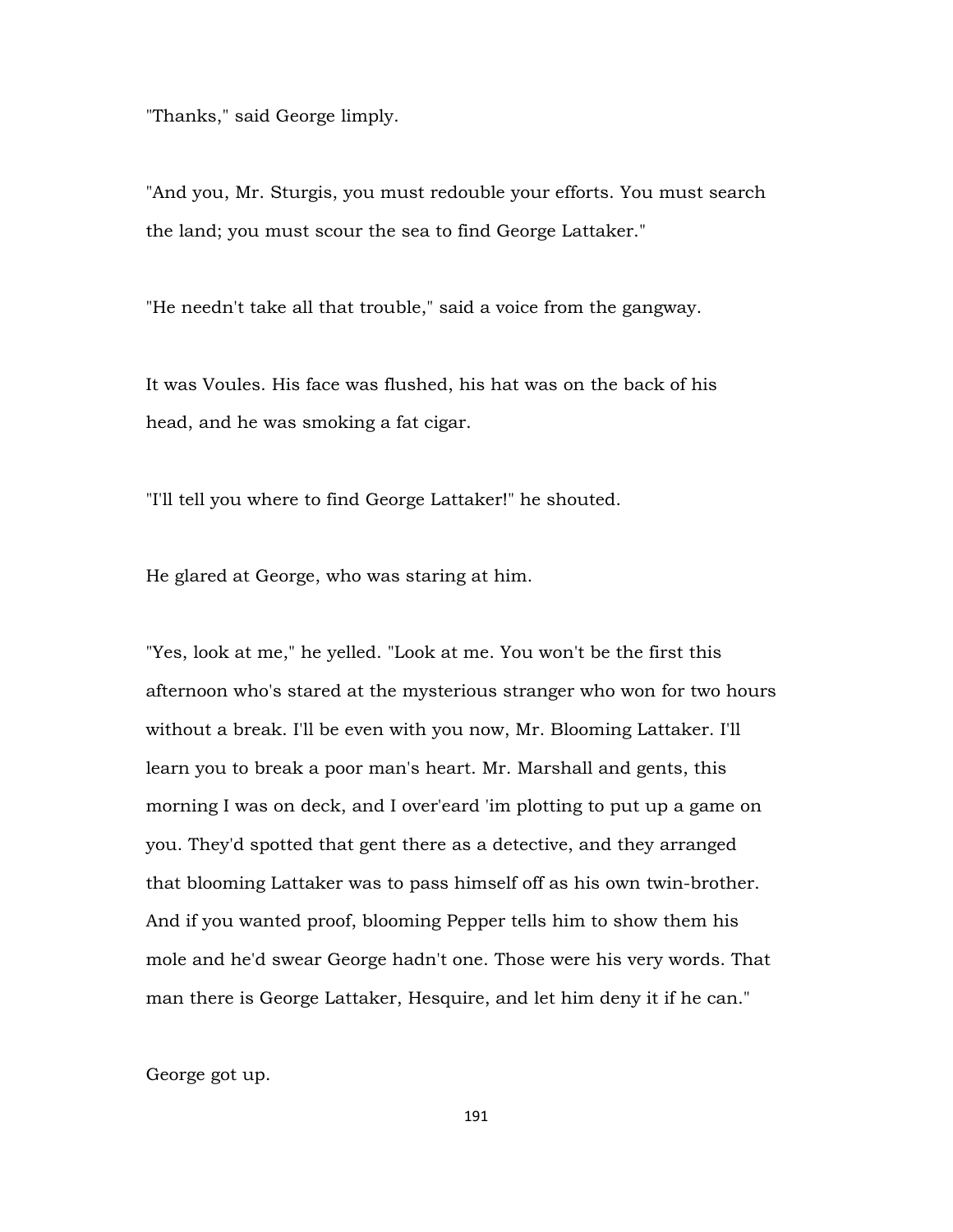"I haven't the least desire to deny it, Voules."

"Mr. Voules, if you please."

"It's true," said George, turning to the Count. "The fact is, I had rather a foggy recollection of what happened last night. I only remembered knocking some one down, and, like you, I jumped to the conclusion that I must have assaulted His Serene Highness."

"Then you are really George Lattaker?" asked the Count.

"I am."

"'Ere, what does all this mean?" demanded Voules.

"Merely that I saved the life of His Serene Highness the Prince of Saxburg-Leignitz, Mr. Voules."

"It's a swindle!" began Voules, when there was a sudden rush and the girl Pilbeam cannoned into the crowd, sending me into old Marshall's chair, and flung herself into the arms of Voules.

"Oh, Harold!" she cried. "I thought you were dead. I thought you'd shot yourself."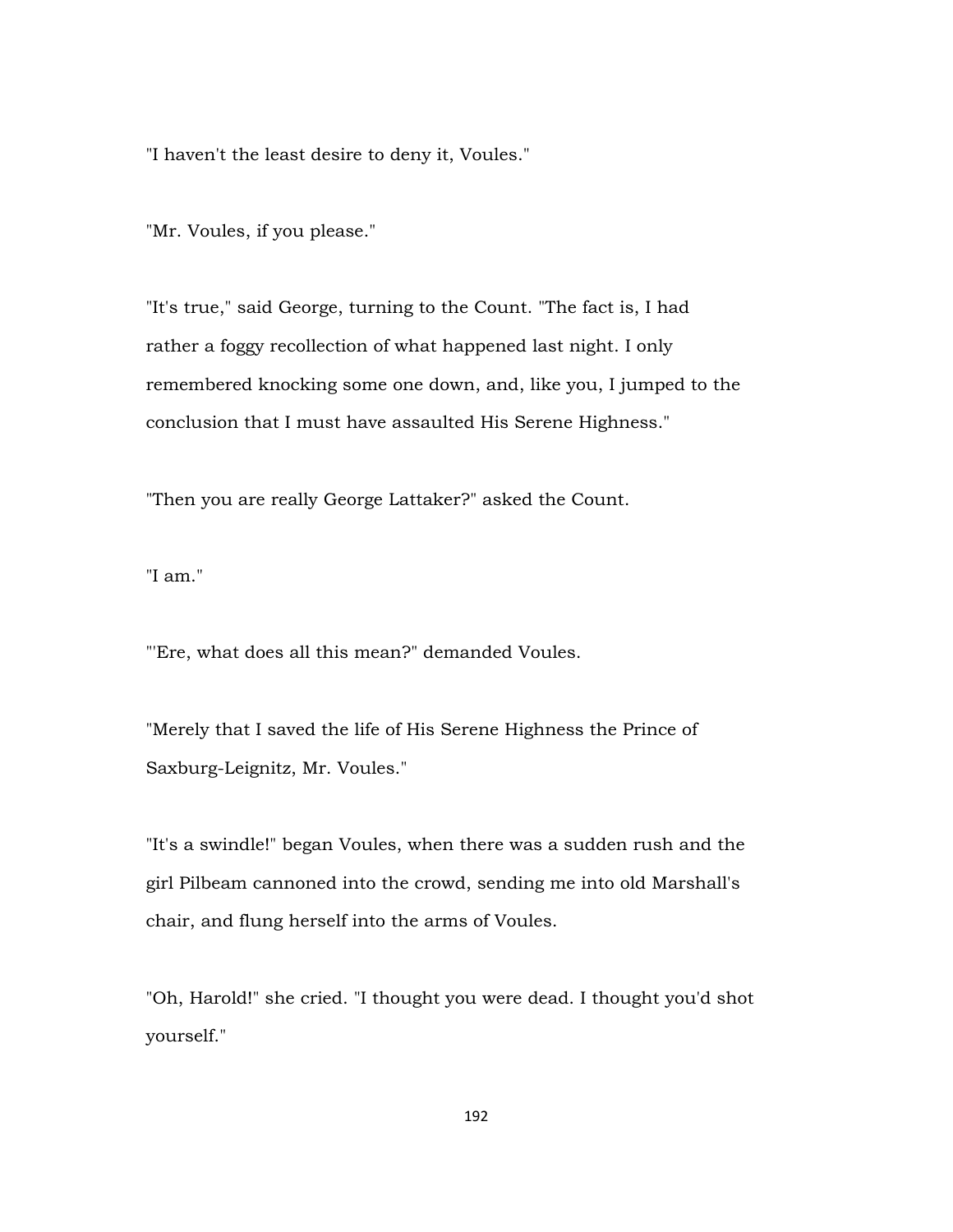He sort of braced himself together to fling her off, and then he seemed to think better of it and fell into the clinch.

It was all dashed romantic, don't you know, but there are limits.

"Voules, you're sacked," I said.

"Who cares?" he said. "Think I was going to stop on now I'm a gentleman of property? Come along, Emma, my dear. Give a month's notice and get your 'at, and I'll take you to dinner at Ciro's."

"And you, Mr. Lattaker," said the Count, "may I conduct you to the presence of my high-born master? He wishes to show his gratitude to his preserver."

"You may," said George. "May I have my hat, Mr. Sturgis?"

There's just one bit more. After dinner that night I came up for a smoke, and, strolling on to the foredeck, almost bumped into George and Stella. They seemed to be having an argument.

"I'm not sure," she was saying, "that I believe that a man can be so happy that he wants to kiss the nearest thing in sight, as you put it."

"Don't you?" said George. "Well, as it happens, I'm feeling just that way now."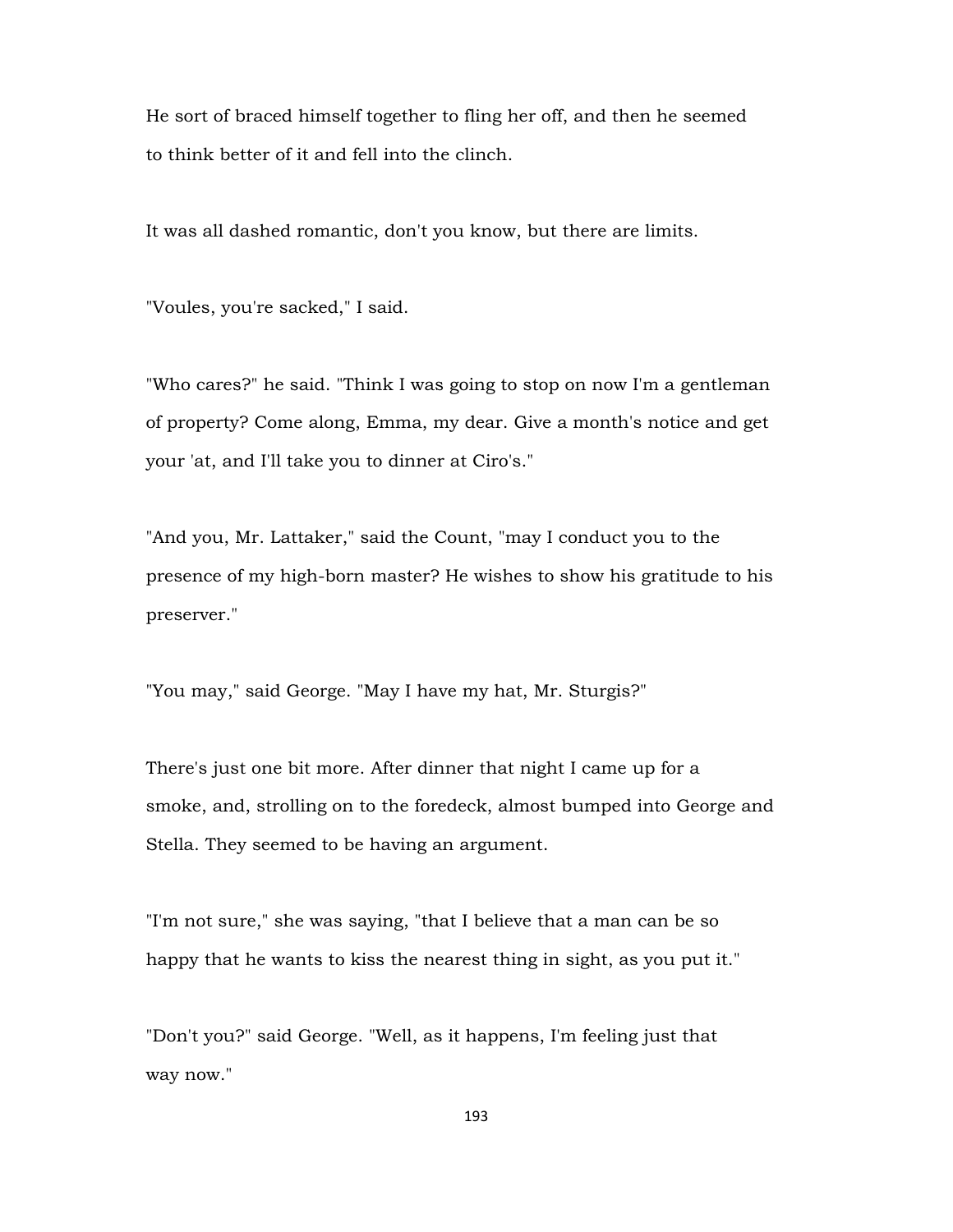I coughed and he turned round.

"Halloa, Reggie!" he said.

"Halloa, George!" I said. "Lovely night."

"Beautiful," said Stella.

"The moon," I said.

"Ripping," said George.

"Lovely," said Stella.

"And look at the reflection of the stars on the----"

George caught my eye. "Pop off," he said.

I popped.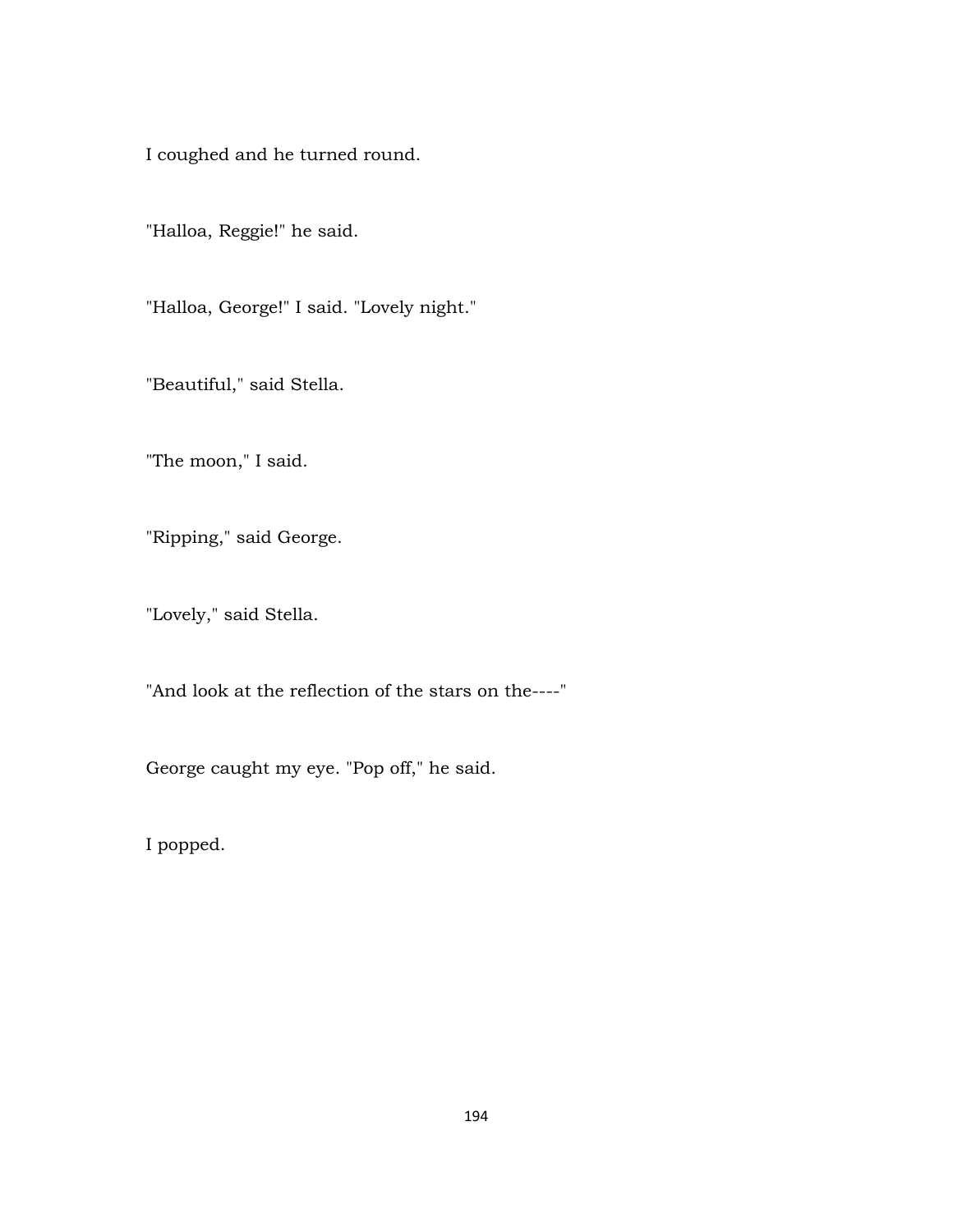## DOING CLARENCE A BIT OF GOOD

Have you ever thought about--and, when I say thought about, I mean really carefully considered the question of--the coolness, the cheek, or, if you prefer it, the gall with which Woman, as a sex, fairly bursts? I have, by Jove! But then I've had it thrust on my notice, by George, in a way I should imagine has happened to pretty few fellows. And the limit was reached by that business of the Yeardsley "Venus."

To make you understand the full what-d'you-call-it of the situation, I shall have to explain just how matters stood between Mrs. Yeardsley and myself.

When I first knew her she was Elizabeth Shoolbred. Old Worcestershire family; pots of money; pretty as a picture. Her brother Bill was at Oxford with me.

I loved Elizabeth Shoolbred. I loved her, don't you know. And there was a time, for about a week, when we were engaged to be married. But just as I was beginning to take a serious view of life and study furniture catalogues and feel pretty solemn when the restaurant orchestra played "The Wedding Glide," I'm hanged if she didn't break it off, and a month later she was married to a fellow of the name of Yeardsley--Clarence Yeardsley, an artist.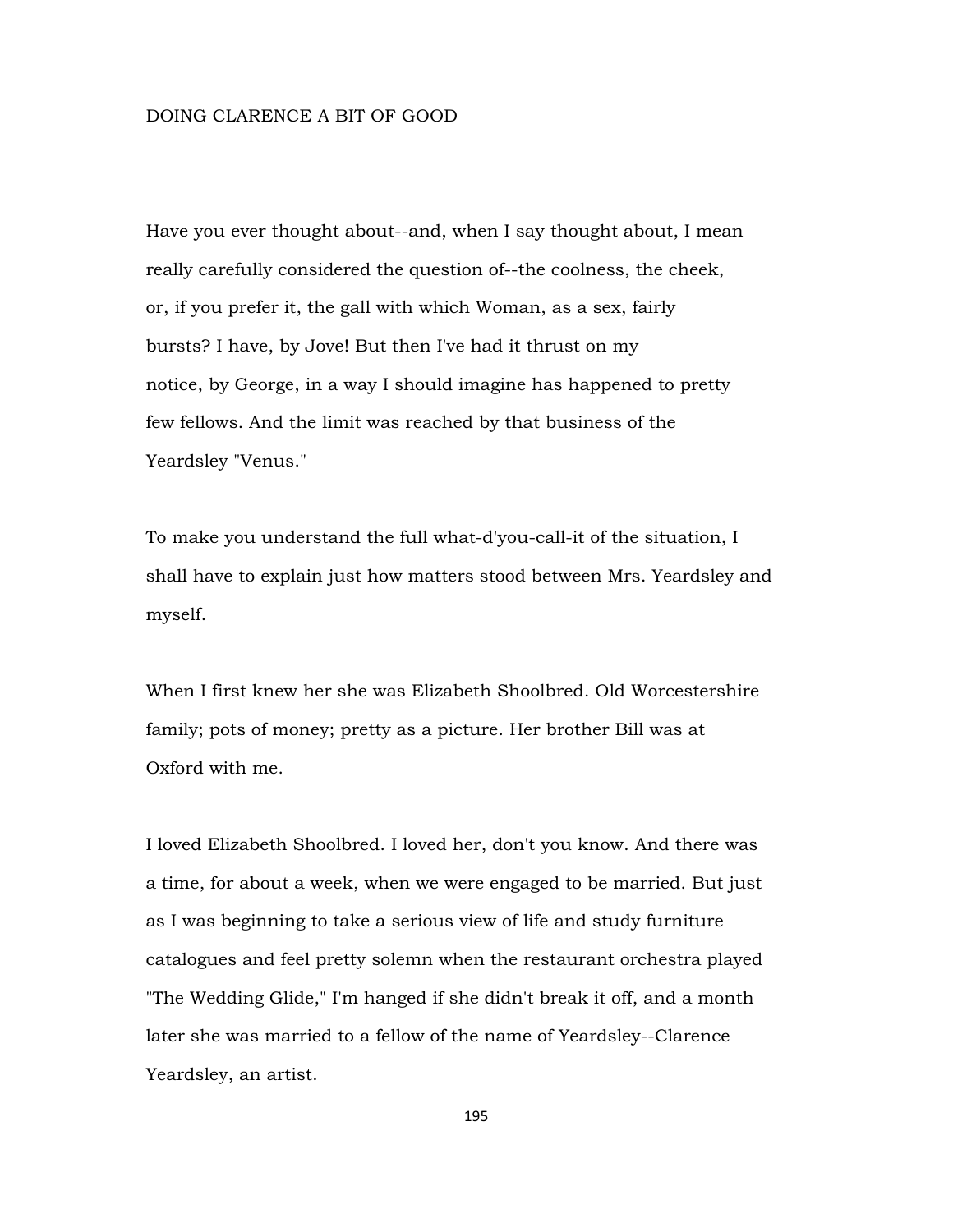What with golf, and billiards, and a bit of racing, and fellows at the club rallying round and kind of taking me out of myself, as it were, I got over it, and came to look on the affair as a closed page in the book of my life, if you know what I mean. It didn't seem likely to me that we should meet again, as she and Clarence had settled down in the country somewhere and never came to London, and I'm bound to own that, by the time I got her letter, the wound had pretty well healed, and I was to a certain extent sitting up and taking nourishment. In fact, to be absolutely honest, I was jolly thankful the thing had ended as it had done.

This letter I'm telling you about arrived one morning out of a blue sky, as it were. It ran like this:

 "MY DEAR OLD REGGIE,--What ages it seems since I saw anything of you. How are you? We have settled down here in the most perfect old house, with a lovely garden, in the middle of delightful country. Couldn't you run down here for a few days? Clarence and I would be so glad to see you. Bill is here, and is most anxious to meet you again. He was speaking of you only this morning. Do come. Wire your train, and I will send the car to meet you.

--Yours most sincerely,

## ELIZABETH YEARDSLEY.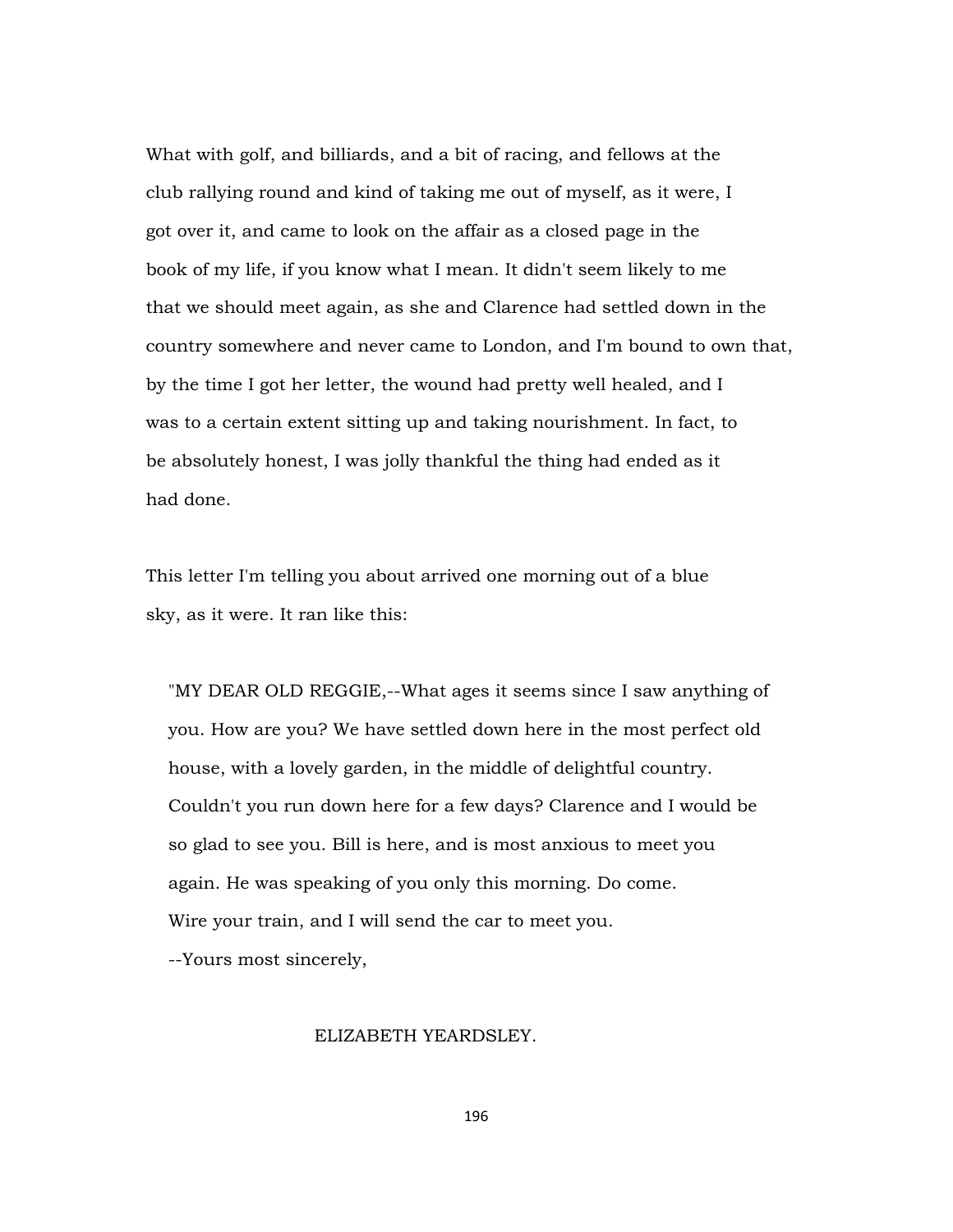"P.S.--We can give you new milk and fresh eggs. Think of that!

 "P.P.S.--Bill says our billiard-table is one of the best he has ever played on.

 "P.P.S.S.--We are only half a mile from a golf course. Bill says it is better than St. Andrews.

"P.P.S.S.S.--You must come!"

Well, a fellow comes down to breakfast one morning, with a bit of a head on, and finds a letter like that from a girl who might quite easily have blighted his life! It rattled me rather, I must confess.

However, that bit about the golf settled me. I knew Bill knew what he was talking about, and, if he said the course was so topping, it must be something special. So I went.

Old Bill met me at the station with the car. I hadn't come across him for some months, and I was glad to see him again. And he apparently was glad to see me.

"Thank goodness you've come," he said, as we drove off. "I was just about at my last grip."

"What's the trouble, old scout?" I asked.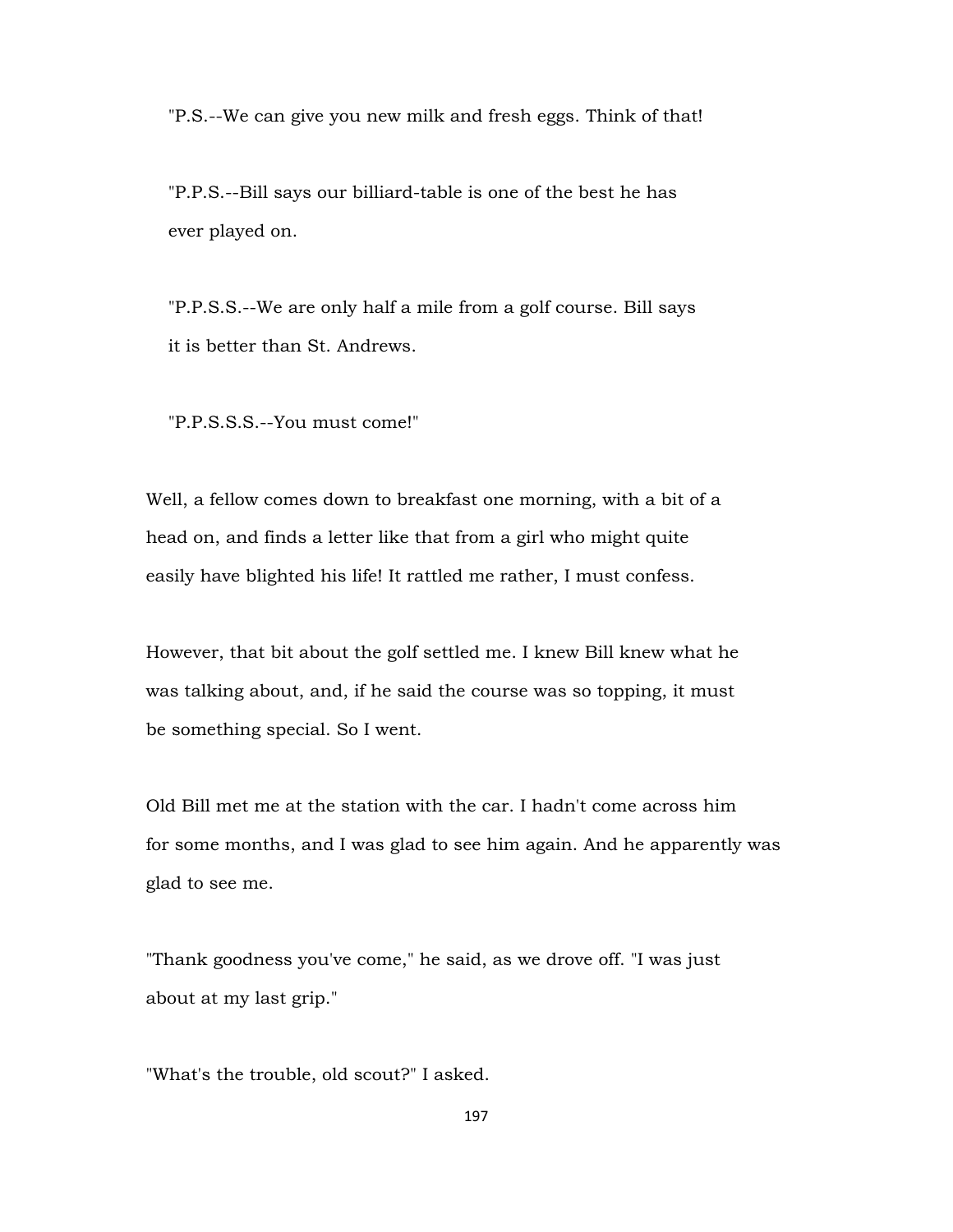"If I had the artistic what's-its-name," he went on, "if the mere mention of pictures didn't give me the pip, I dare say it wouldn't be so bad. As it is, it's rotten!"

## "Pictures?"

"Pictures. Nothing else is mentioned in this household. Clarence is an artist. So is his father. And you know yourself what Elizabeth is like when one gives her her head?"

I remembered then--it hadn't come back to me before--that most of my time with Elizabeth had been spent in picture-galleries. During the period when I had let her do just what she wanted to do with me, I had had to follow her like a dog through gallery after gallery, though pictures are poison to me, just as they are to old Bill. Somehow it had never struck me that she would still be going on in this way after marrying an artist. I should have thought that by this time the mere sight of a picture would have fed her up. Not so, however, according to old Bill.

"They talk pictures at every meal," he said. "I tell you, it makes a chap feel out of it. How long are you down for?"

"A few days."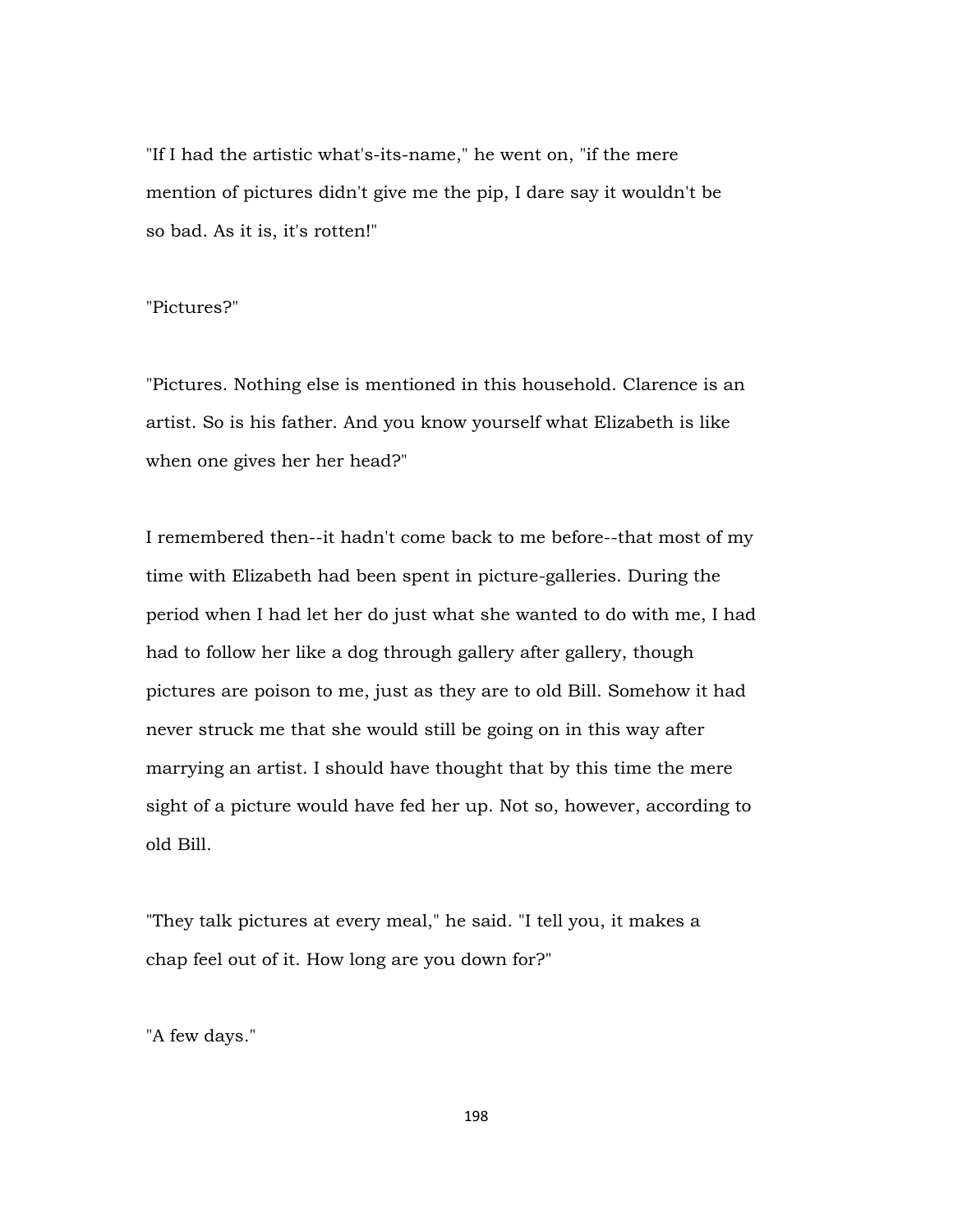"Take my tip, and let me send you a wire from London. I go there to-morrow. I promised to play against the Scottish. The idea was that I was to come back after the match. But you couldn't get me back with a lasso."

I tried to point out the silver lining.

"But, Bill, old scout, your sister says there's a most corking links near here."

He turned and stared at me, and nearly ran us into the bank.

"You don't mean honestly she said that?"

"She said you said it was better than St. Andrews."

"So I did. Was that all she said I said?"

"Well, wasn't it enough?"

"She didn't happen to mention that I added the words, 'I don't think'?"

"No, she forgot to tell me that."

"It's the worst course in Great Britain."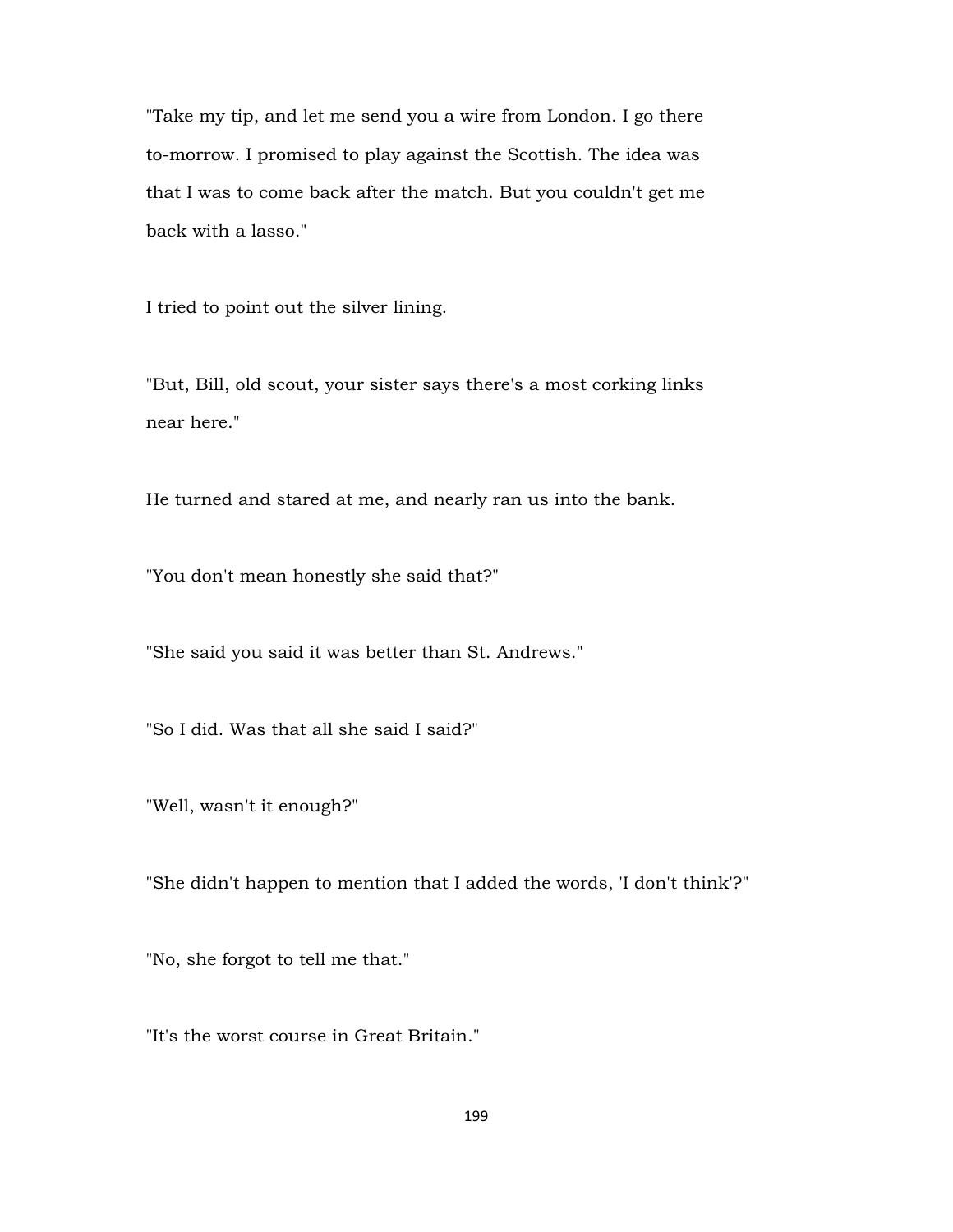I felt rather stunned, don't you know. Whether it's a bad habit to have got into or not, I can't say, but I simply can't do without my daily allowance of golf when I'm not in London.

I took another whirl at the silver lining.

"We'll have to take it out in billiards," I said. "I'm glad the table's good."

"It depends what you call good. It's half-size, and there's a seven-inch cut just out of baulk where Clarence's cue slipped. Elizabeth has mended it with pink silk. Very smart and dressy it looks, but it doesn't improve the thing as a billiard-table."

"But she said you said----"

"Must have been pulling your leg."

We turned in at the drive gates of a good-sized house standing well back from the road. It looked black and sinister in the dusk, and I couldn't help feeling, you know, like one of those Johnnies you read about in stories who are lured to lonely houses for rummy purposes and hear a shriek just as they get there. Elizabeth knew me well enough to know that a specially good golf course was a safe draw to me. And she had deliberately played on her knowledge. What was the game? That was what I wanted to know. And then a sudden thought struck me which brought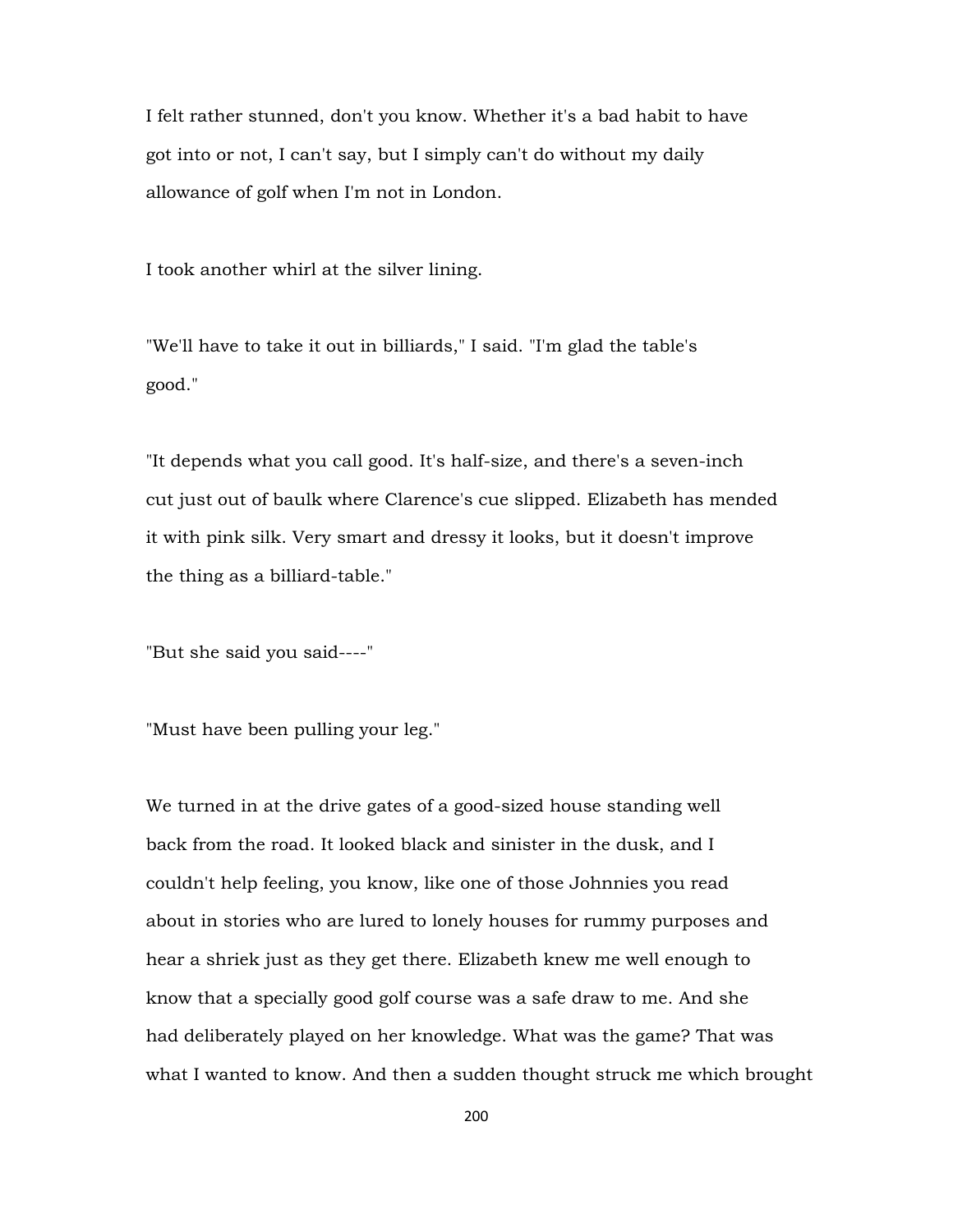me out in a cold perspiration. She had some girl down here and was going to have a stab at marrying me off. I've often heard that young married women are all over that sort of thing. Certainly she had said there was nobody at the house but Clarence and herself and Bill and Clarence's father, but a woman who could take the name of St. Andrews in vain as she had done wouldn't be likely to stick at a trifle.

"Bill, old scout," I said, "there aren't any frightful girls or any rot of that sort stopping here, are there?"

"Wish there were," he said. "No such luck."

As we pulled up at the front door, it opened, and a woman's figure appeared.

"Have you got him, Bill?" she said, which in my present frame of mind struck me as a jolly creepy way of putting it. The sort of thing Lady Macbeth might have said to Macbeth, don't you know.

"Do you mean me?" I said.

She came down into the light. It was Elizabeth, looking just the same as in the old days.

"Is that you, Reggie? I'm so glad you were able to come. I was afraid you might have forgotten all about it. You know what you are. Come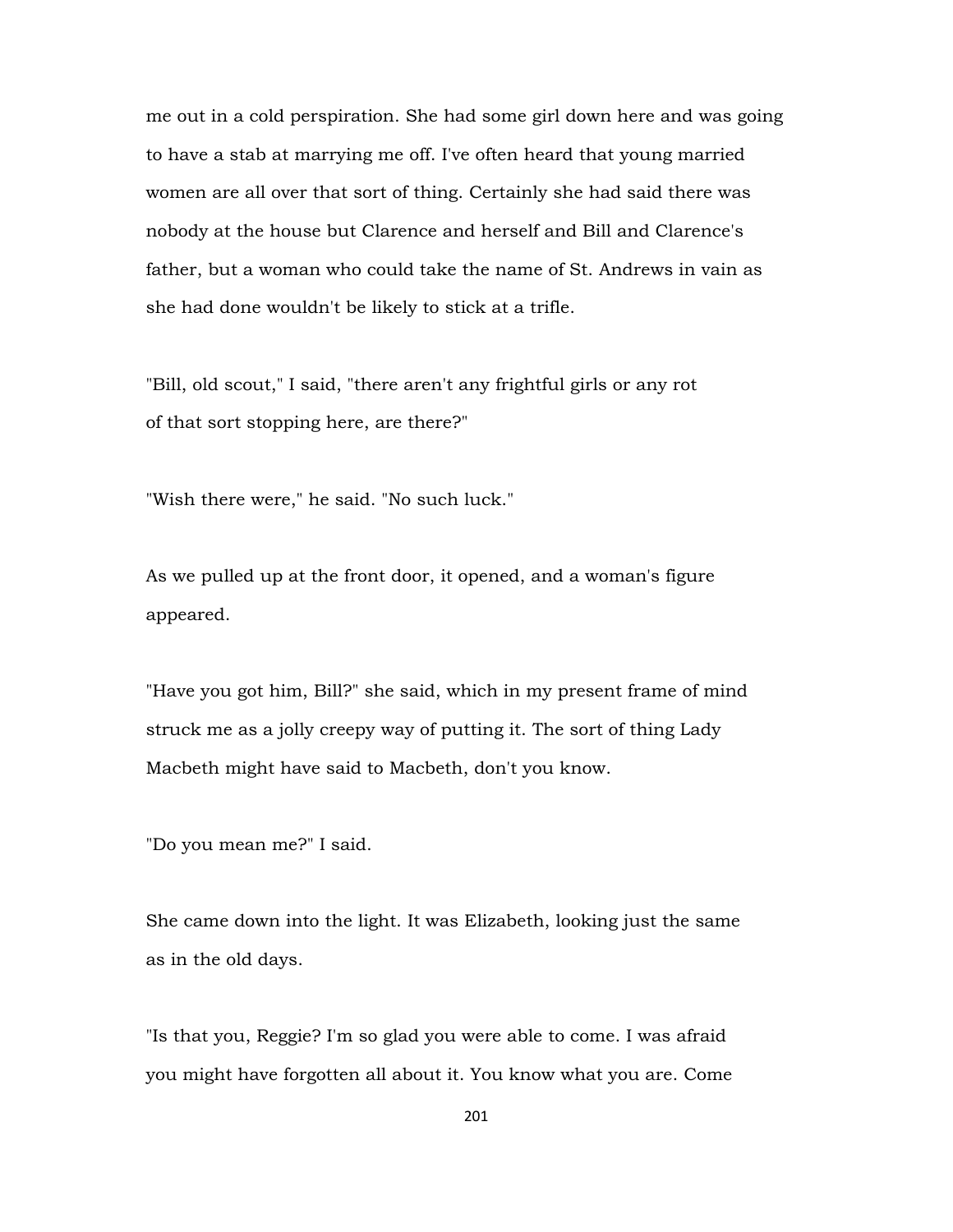along in and have some tea."

\* \* \* \* \*

Have you ever been turned down by a girl who afterwards married and then been introduced to her husband? If so you'll understand how I felt when Clarence burst on me. You know the feeling. First of all, when you hear about the marriage, you say to yourself, "I wonder what he's like." Then you meet him, and think, "There must be some mistake. She can't have preferred this to me!" That's what I thought, when I set eyes on Clarence.

He was a little thin, nervous-looking chappie of about thirty-five. His hair was getting grey at the temples and straggly on top. He wore pince-nez, and he had a drooping moustache. I'm no Bombardier Wells myself, but in front of Clarence I felt quite a nut. And Elizabeth, mind you, is one of those tall, splendid girls who look like princesses. Honestly, I believe women do it out of pure cussedness.

"How do you do, Mr. Pepper? Hark! Can you hear a mewing cat?" said Clarence. All in one breath, don't you know.

"Eh?" I said.

"A mewing cat. I feel sure I hear a mewing cat. Listen!"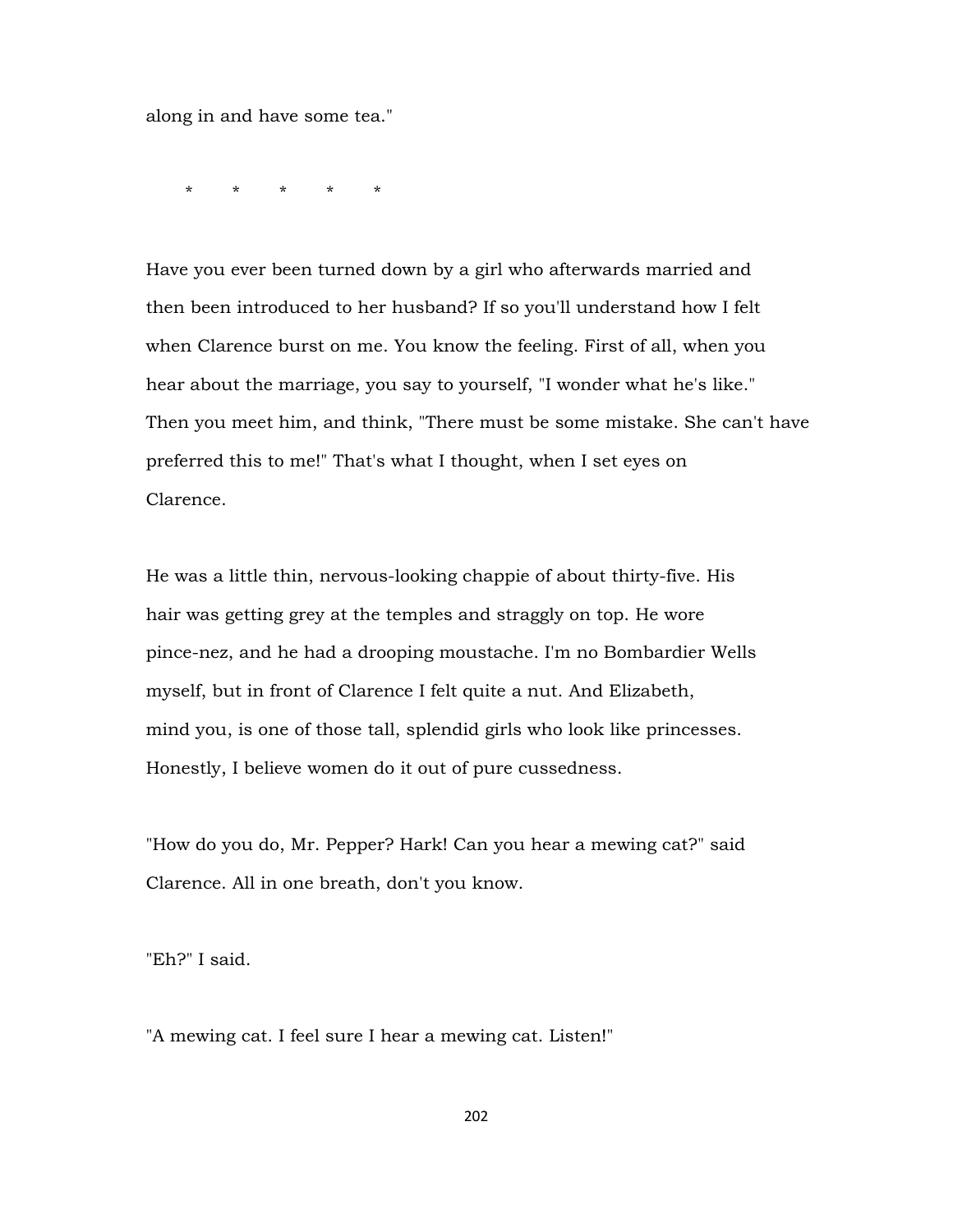While we were listening the door opened, and a white-haired old gentleman came in. He was built on the same lines as Clarence, but was an earlier model. I took him correctly, to be Mr. Yeardsley, senior. Elizabeth introduced us.

"Father," said Clarence, "did you meet a mewing cat outside? I feel positive I heard a cat mewing."

"No," said the father, shaking his head; "no mewing cat."

"I can't bear mewing cats," said Clarence. "A mewing cat gets on my nerves!"

"A mewing cat is so trying," said Elizabeth.

"I dislike mewing cats," said old Mr. Yeardsley.

That was all about mewing cats for the moment. They seemed to think they had covered the ground satisfactorily, and they went back to pictures.

We talked pictures steadily till it was time to dress for dinner. At least, they did. I just sort of sat around. Presently the subject of picture-robberies came up. Somebody mentioned the "Monna Lisa," and then I happened to remember seeing something in the evening paper, as I was coming down in the train, about some fellow somewhere having had a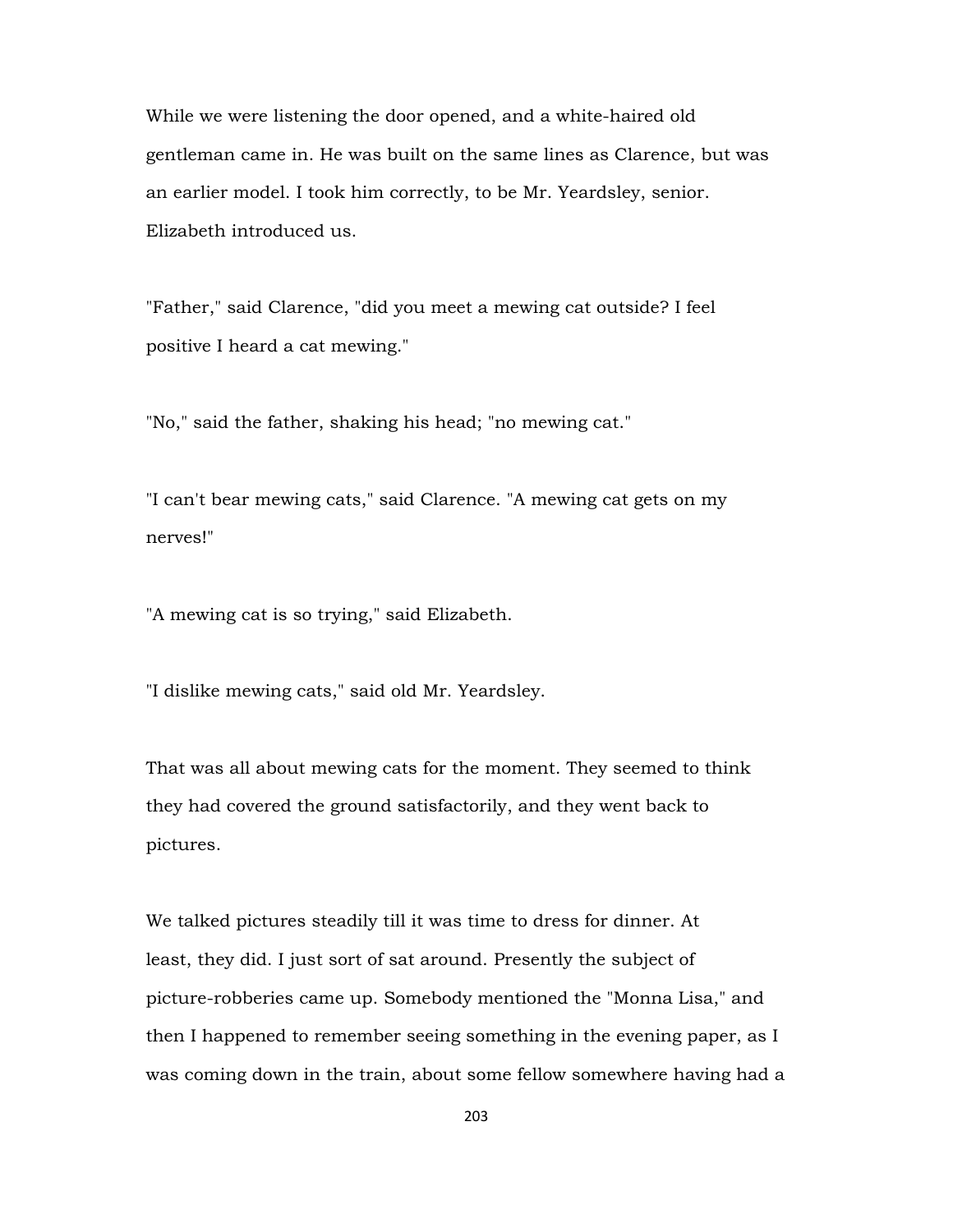valuable painting pinched by burglars the night before. It was the first time I had had a chance of breaking into the conversation with any effect, and I meant to make the most of it. The paper was in the pocket of my overcoat in the hall. I went and fetched it.

"Here it is," I said. "A Romney belonging to Sir Bellamy Palmer----"

They all shouted "What!" exactly at the same time, like a chorus. Elizabeth grabbed the paper.

"Let me look! Yes. 'Late last night burglars entered the residence of Sir Bellamy Palmer, Dryden Park, Midford, Hants----'"

"Why, that's near here," I said. "I passed through Midford----"

"Dryden Park is only two miles from this house," said Elizabeth. I noticed her eyes were sparkling.

"Only two miles!" she said. "It might have been us! It might have been the 'Venus'!"

Old Mr. Yeardsley bounded in his chair.

"The 'Venus'!" he cried.

They all seemed wonderfully excited. My little contribution to the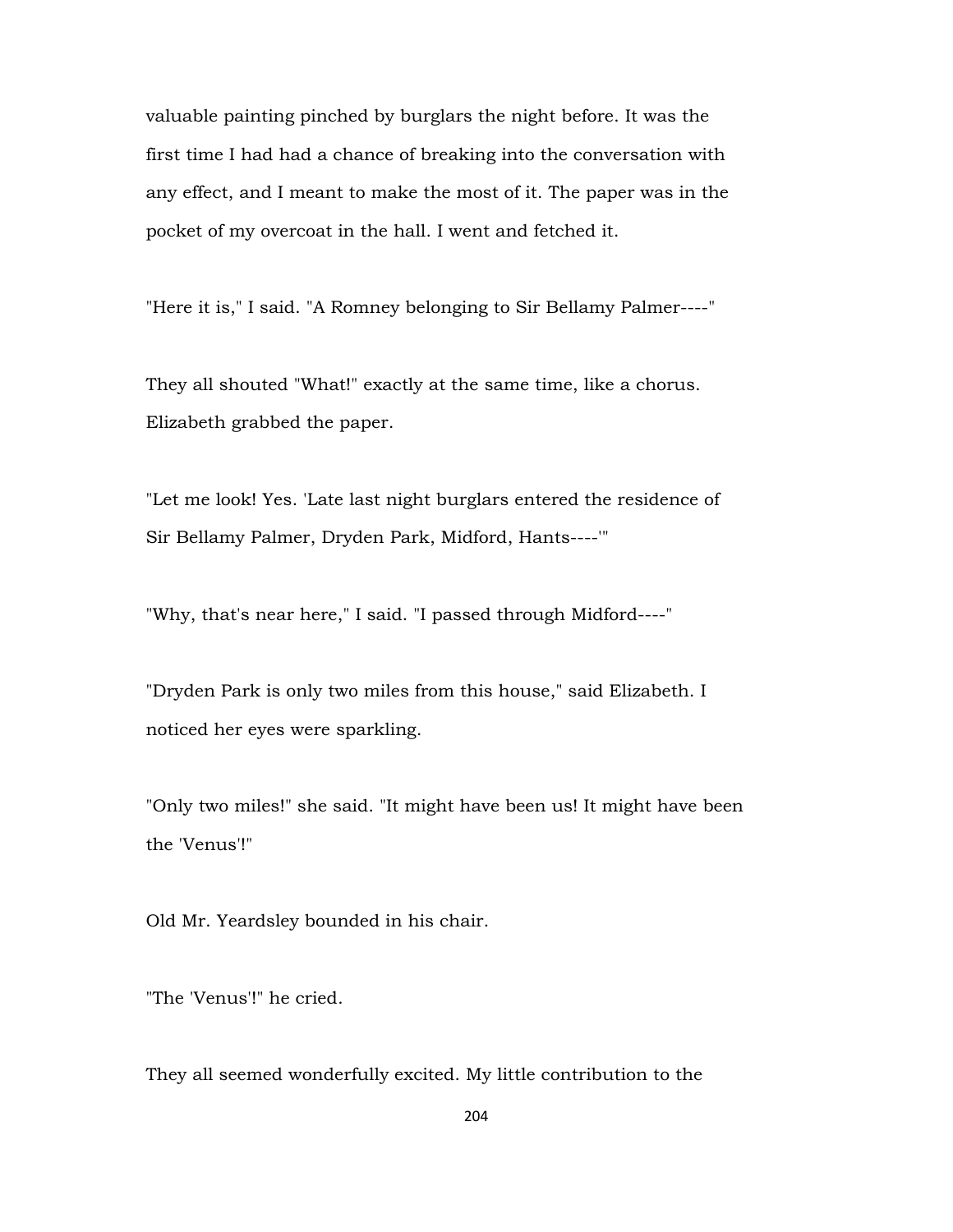evening's chat had made quite a hit.

Why I didn't notice it before I don't know, but it was not till Elizabeth showed it to me after dinner that I had my first look at the Yeardsley "Venus." When she led me up to it, and switched on the light, it seemed impossible that I could have sat right through dinner without noticing it. But then, at meals, my attention is pretty well riveted on the foodstuffs. Anyway, it was not till Elizabeth showed it to me that I was aware of its existence.

She and I were alone in the drawing-room after dinner. Old Yeardsley was writing letters in the morning-room, while Bill and Clarence were rollicking on the half-size billiard table with the pink silk tapestry effects. All, in fact, was joy, jollity, and song, so to speak, when Elizabeth, who had been sitting wrapped in thought for a bit, bent towards me and said, "Reggie."

And the moment she said it I knew something was going to happen. You know that pre-what-d'you-call-it you get sometimes? Well, I got it then.

"What-o?" I said nervously.

"Reggie," she said, "I want to ask a great favour of you."

"Yes?"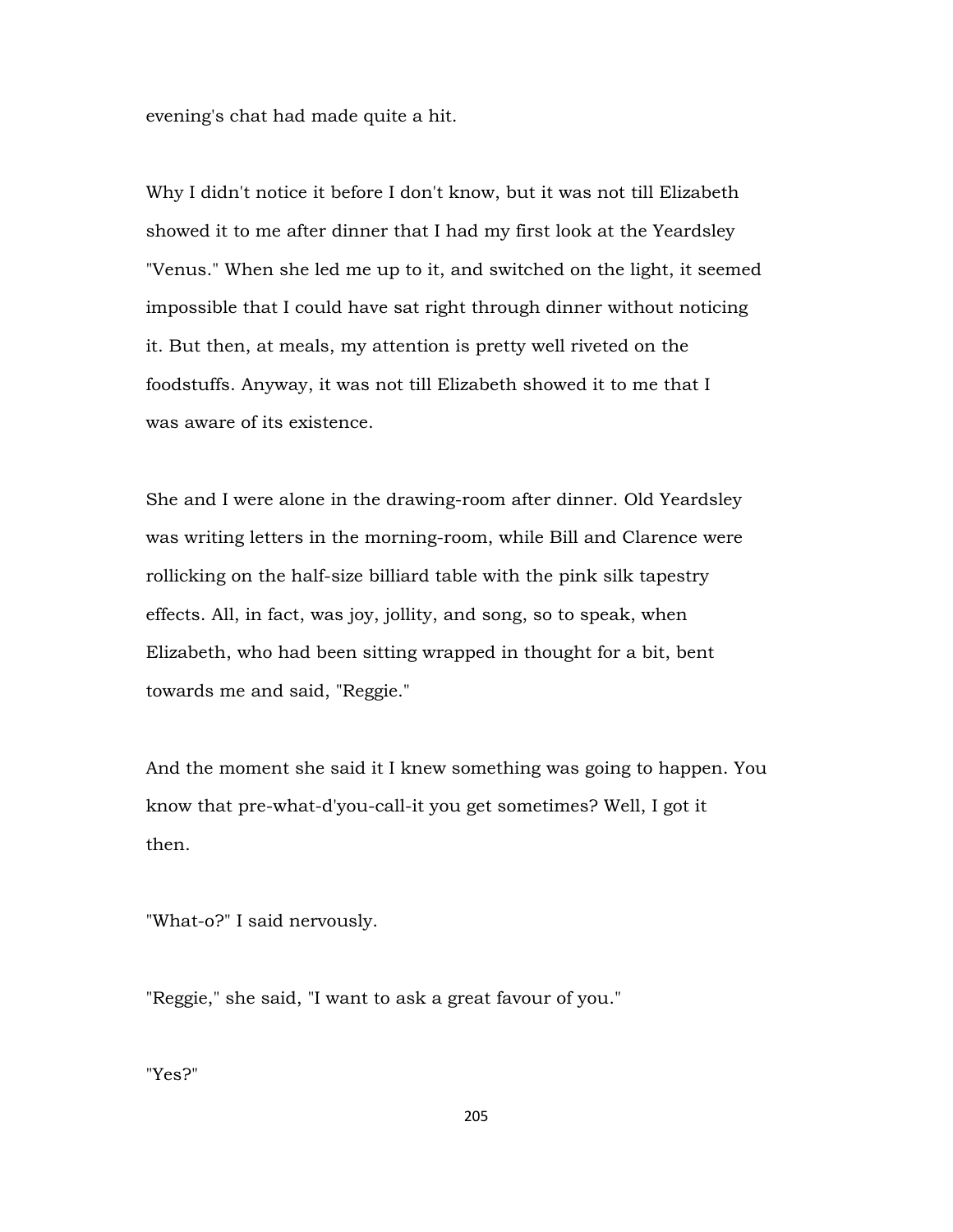She stooped down and put a log on the fire, and went on, with her back to me:

"Do you remember, Reggie, once saying you would do anything in the world for me?"

There! That's what I meant when I said that about the cheek of Woman as a sex. What I mean is, after what had happened, you'd have thought she would have preferred to let the dead past bury its dead, and all that sort of thing, what?

Mind you, I had said I would do anything in the world for her. I admit that. But it was a distinctly pre-Clarence remark. He hadn't appeared on the scene then, and it stands to reason that a fellow who may have been a perfect knight-errant to a girl when he was engaged to her, doesn't feel nearly so keen on spreading himself in that direction when she has given him the miss-in-baulk, and gone and married a man who reason and instinct both tell him is a decided blighter.

I couldn't think of anything to say but "Oh, yes."

"There's something you can do for me now, which will make me everlastingly grateful."

"Yes," I said.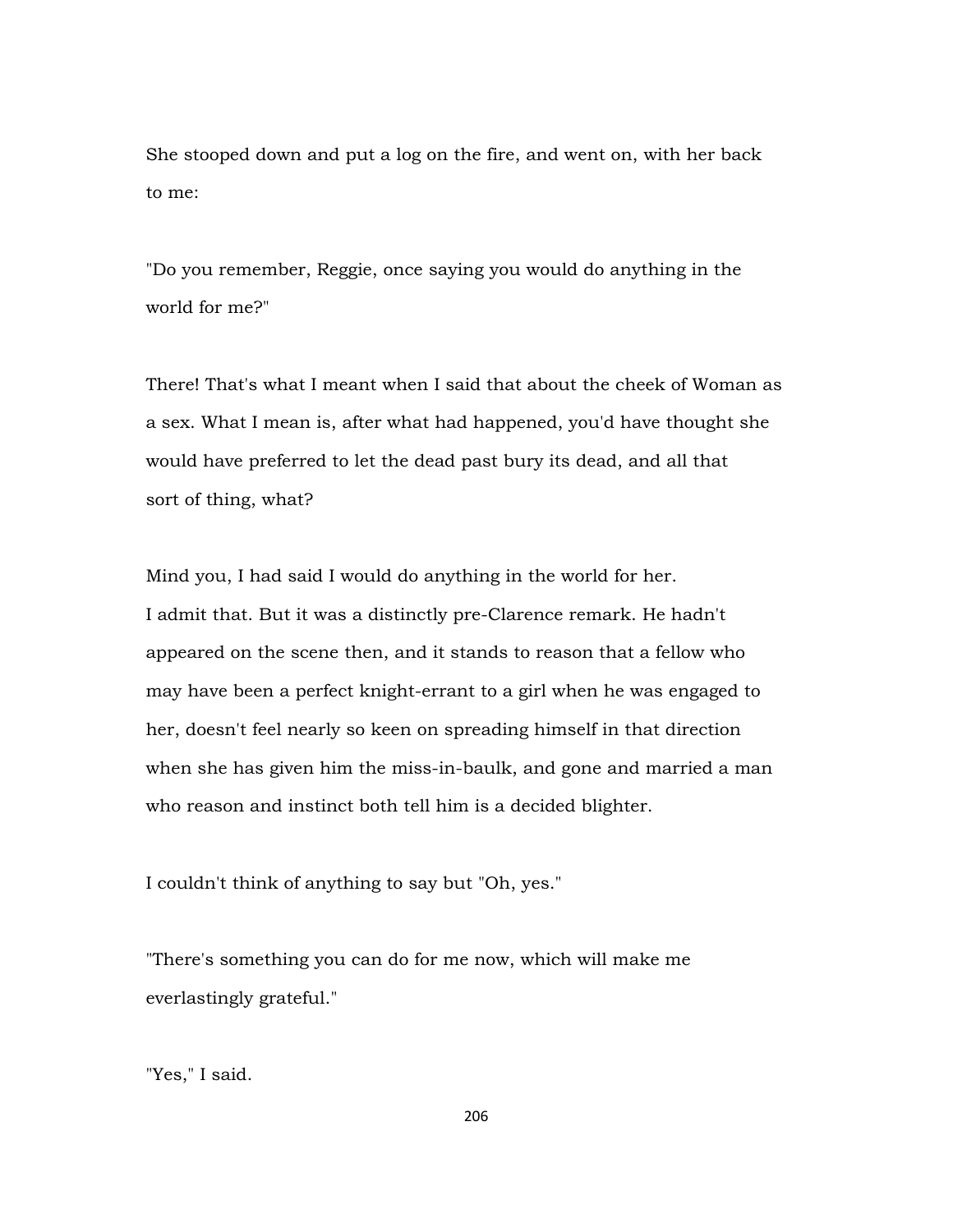"Do you know, Reggie," she said suddenly, "that only a few months ago Clarence was very fond of cats?"

"Eh! Well, he still seems--er--interested in them, what?"

"Now they get on his nerves. Everything gets on his nerves."

"Some fellows swear by that stuff you see advertised all over the----"

"No, that wouldn't help him. He doesn't need to take anything. He wants to get rid of something."

"I don't quite fellow. Get rid of something?"

"The 'Venus,'" said Elizabeth.

She looked up and caught my bulging eye.

"You saw the 'Venus,'" she said.

"Not that I remember."

"Well, come into the dining-room."

We went into the dining-room, and she switched on the lights.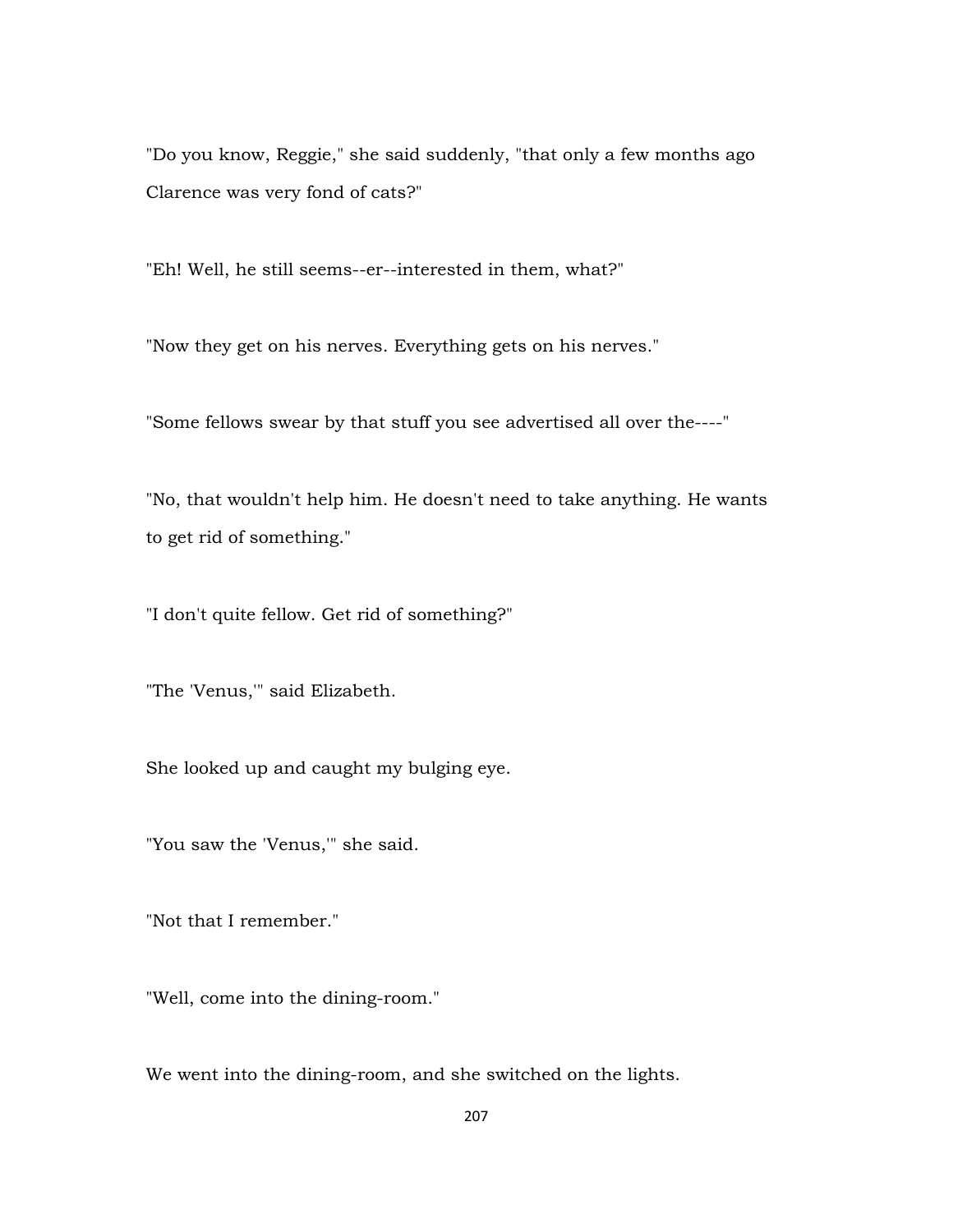"There," she said.

On the wall close to the door--that may have been why I hadn't noticed it before; I had sat with my back to it--was a large oil-painting. It was what you'd call a classical picture, I suppose. What I mean is--well, you know what I mean. All I can say is that it's funny I hadn't noticed it.

"Is that the 'Venus'?" I said.

She nodded.

"How would you like to have to look at that every time you sat down to a meal?"

"Well, I don't know. I don't think it would affect me much. I'd worry through all right."

She jerked her head impatiently.

"But you're not an artist," she said. "Clarence is."

And then I began to see daylight. What exactly was the trouble I didn't understand, but it was evidently something to do with the good old Artistic Temperament, and I could believe anything about that. It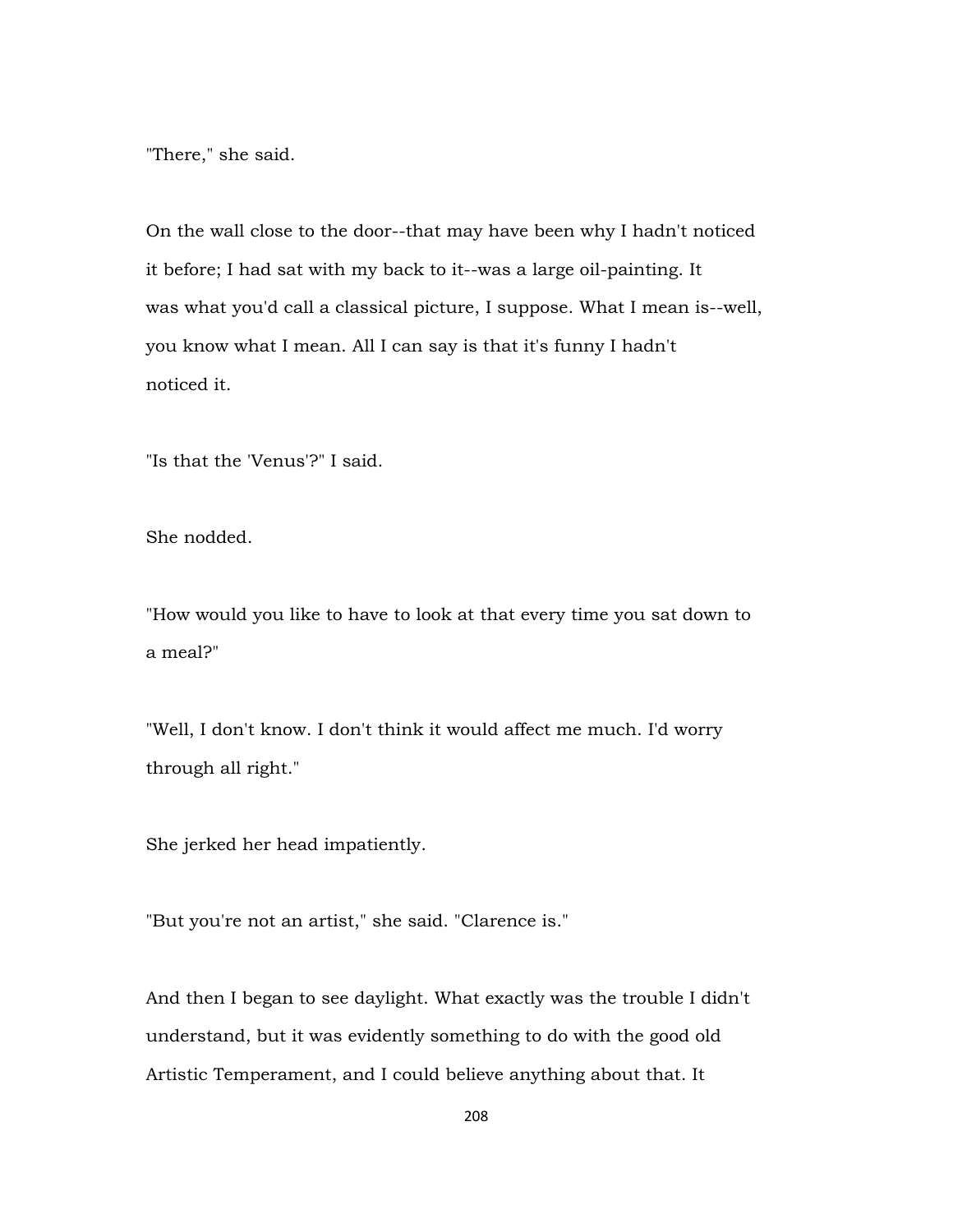explains everything. It's like the Unwritten Law, don't you know, which you plead in America if you've done anything they want to send you to chokey for and you don't want to go. What I mean is, if you're absolutely off your rocker, but don't find it convenient to be scooped into the luny-bin, you simply explain that, when you said you were a teapot, it was just your Artistic Temperament, and they apologize and go away. So I stood by to hear just how the A.T. had affected Clarence, the Cat's Friend, ready for anything.

And, believe me, it had hit Clarence badly.

It was this way. It seemed that old Yeardsley was an amateur artist and that this "Venus" was his masterpiece. He said so, and he ought to have known. Well, when Clarence married, he had given it to him, as a wedding present, and had hung it where it stood with his own hands. All right so far, what? But mark the sequel. Temperamental Clarence, being a professional artist and consequently some streets ahead of the dad at the game, saw flaws in the "Venus." He couldn't stand it at any price. He didn't like the drawing. He didn't like the expression of the face. He didn't like the colouring. In fact, it made him feel quite ill to look at it. Yet, being devoted to his father and wanting to do anything rather than give him pain, he had not been able to bring himself to store the thing in the cellar, and the strain of confronting the picture three times a day had begun to tell on him to such an extent that Elizabeth felt something had to be done.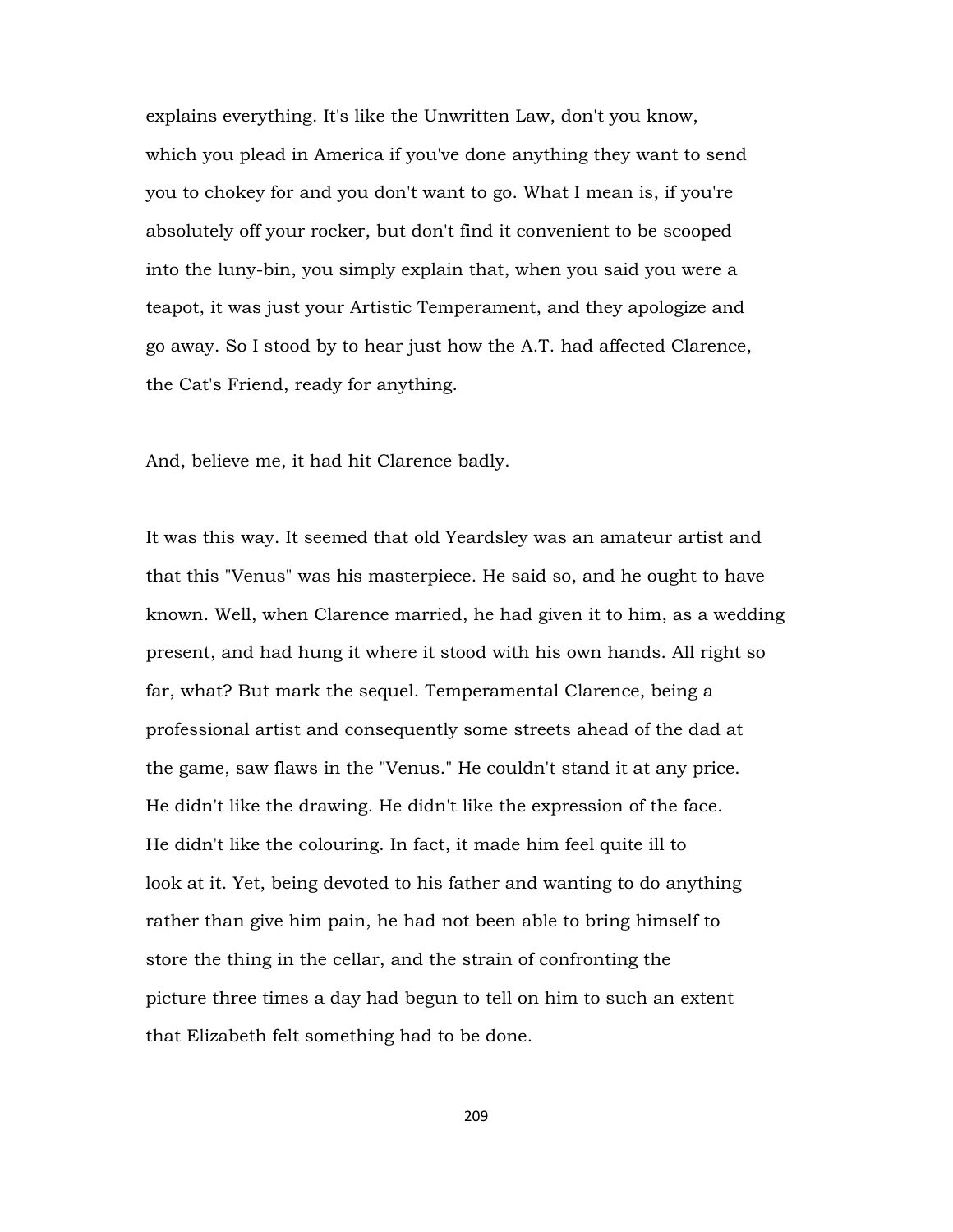"Now you see," she said.

"In a way," I said. "But don't you think it's making rather heavy weather over a trifle?"

"Oh, can't you understand? Look!" Her voice dropped as if she was in church, and she switched on another light. It shone on the picture next to old Yeardsley's. "There!" she said. "Clarence painted that!"

She looked at me expectantly, as if she were waiting for me to swoon, or yell, or something. I took a steady look at Clarence's effort. It was another Classical picture. It seemed to me very much like the other one.

Some sort of art criticism was evidently expected of me, so I made a dash at it.

"Er--'Venus'?" I said.

Mark you, Sherlock Holmes would have made the same mistake. On the evidence, I mean.

"No. 'Jocund Spring,'" she snapped. She switched off the light. "I see you don't understand even now. You never had any taste about pictures. When we used to go to the galleries together, you would far rather have been at your club."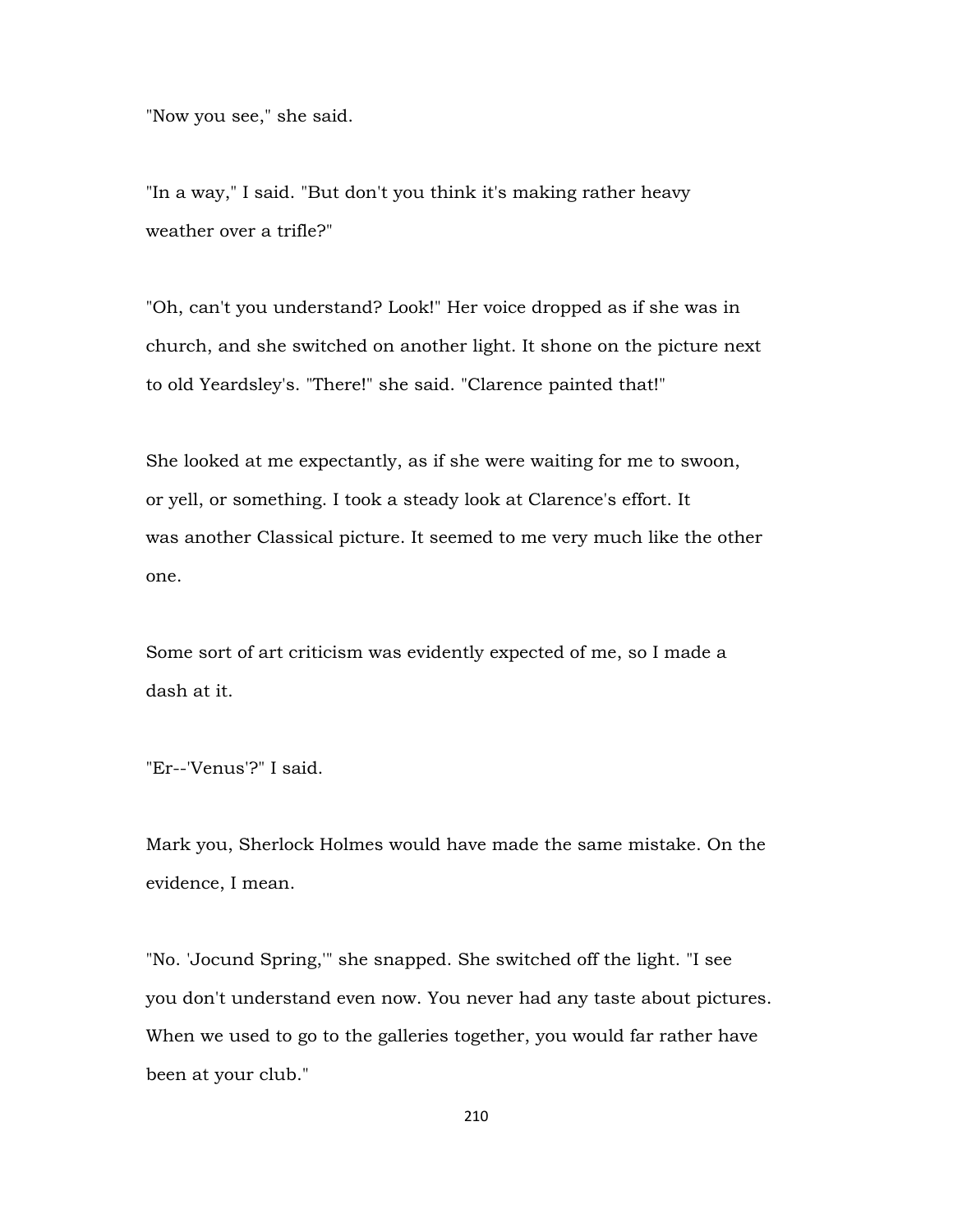This was so absolutely true, that I had no remark to make. She came up to me, and put her hand on my arm.

"I'm sorry, Reggie. I didn't mean to be cross. Only I do want to make you understand that Clarence is suffering. Suppose--suppose--well, let us take the case of a great musician. Suppose a great musician had to sit and listen to a cheap vulgar tune--the same tune--day after day, day after day, wouldn't you expect his nerves to break! Well, it's just like that with Clarence. Now you see?"

"Yes, but----"

"But what? Surely I've put it plainly enough?"

"Yes. But what I mean is, where do I come in? What do you want me to do?"

"I want you to steal the 'Venus.'"

I looked at her.

"You want me to----?"

"Steal it. Reggie!" Her eyes were shining with excitement. "Don't you see? It's Providence. When I asked you to come here, I had just got the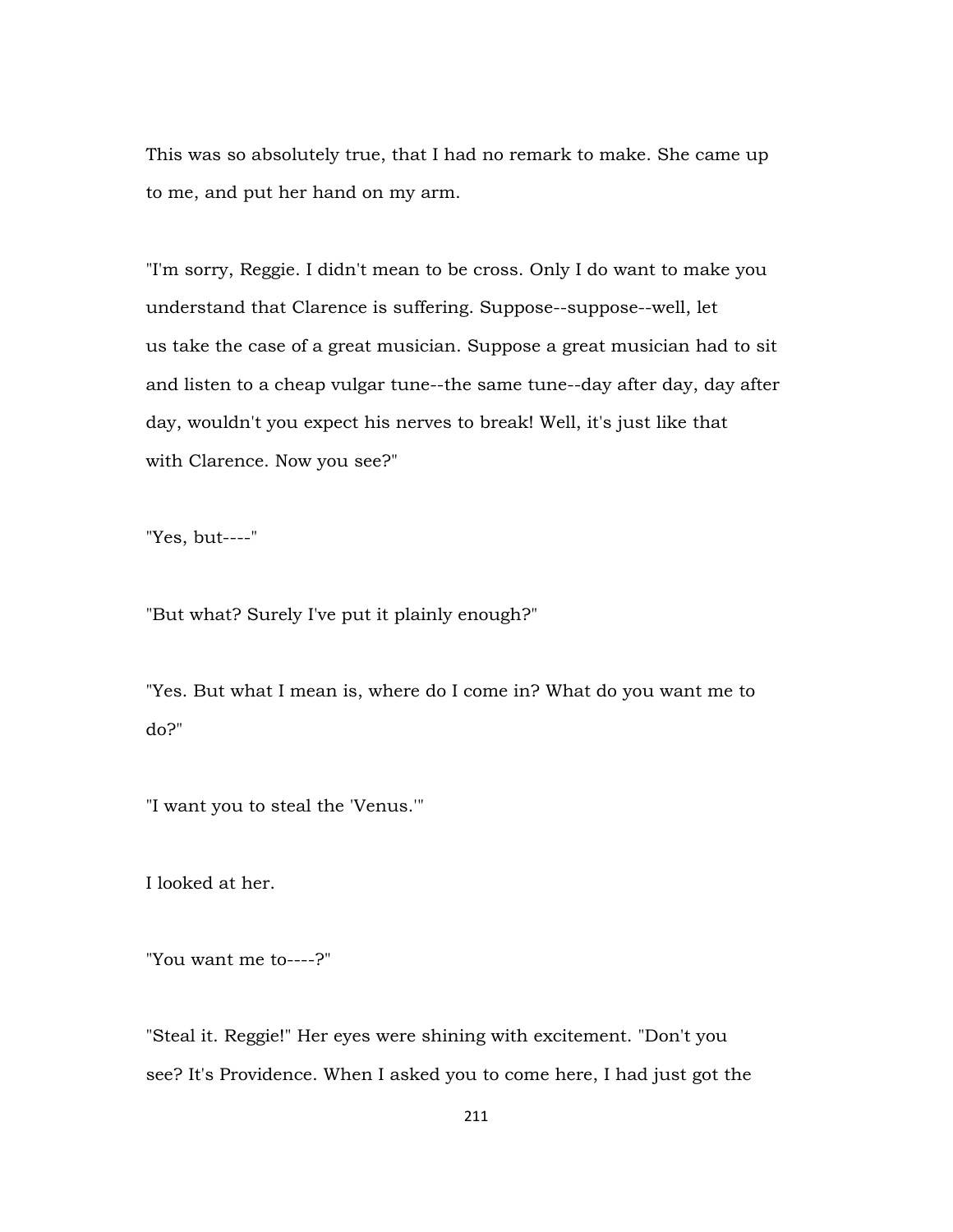idea. I knew I could rely on you. And then by a miracle this robbery of the Romney takes place at a house not two miles away. It removes the last chance of the poor old man suspecting anything and having his feelings hurt. Why, it's the most wonderful compliment to him. Think! One night thieves steal a splendid Romney; the next the same gang take his 'Venus.' It will be the proudest moment of his life. Do it to-night, Reggie. I'll give you a sharp knife. You simply cut the canvas out of the frame, and it's done."

"But one moment," I said. "I'd be delighted to be of any use to you, but in a purely family affair like this, wouldn't it be better--in fact, how about tackling old Bill on the subject?"

"I have asked Bill already. Yesterday. He refused."

"But if I'm caught?"

"You can't be. All you have to do is to take the picture, open one of the windows, leave it open, and go back to your room."

It sounded simple enough.

"And as to the picture itself--when I've got it?"

"Burn it. I'll see that you have a good fire in your room."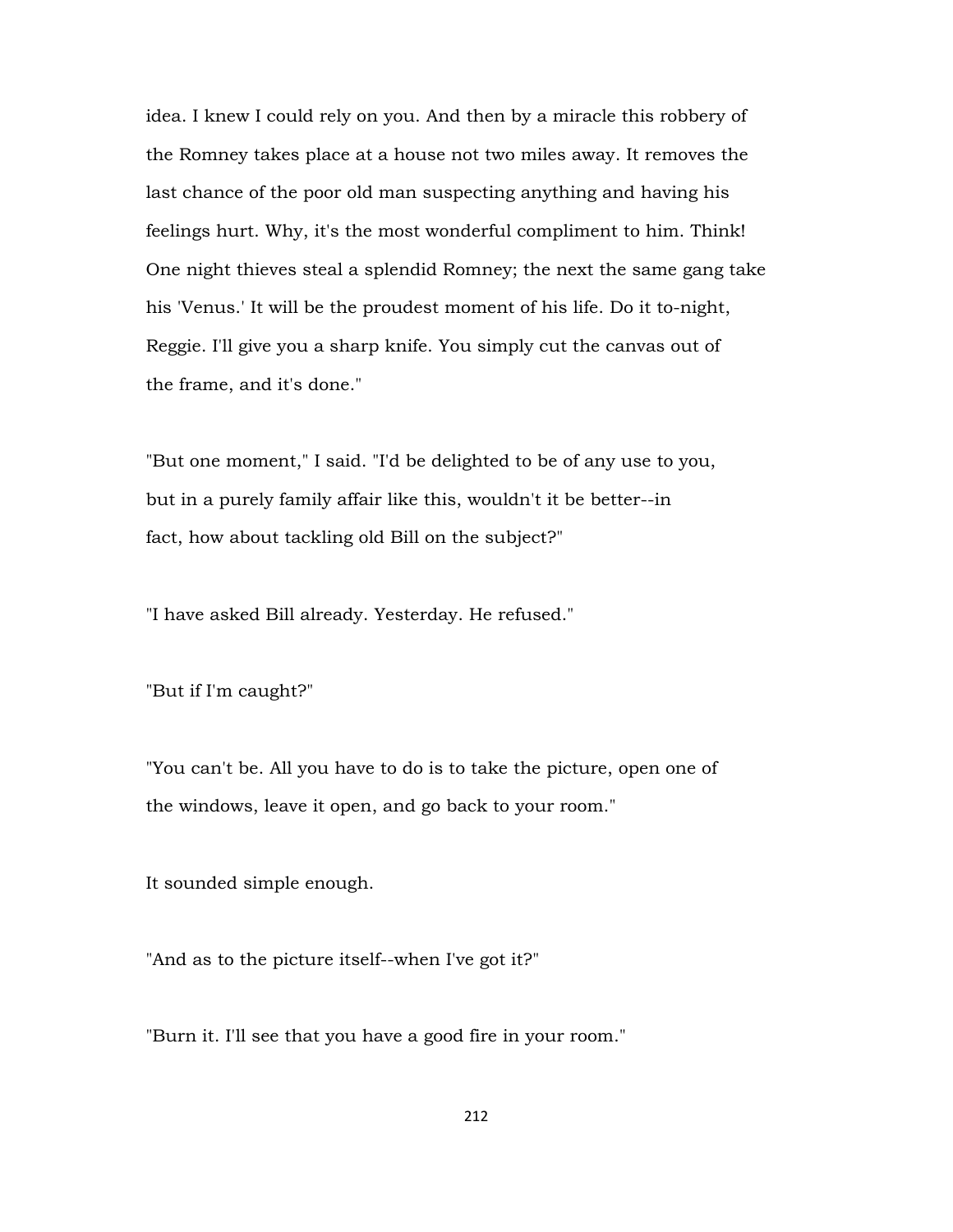"But----"

She looked at me. She always did have the most wonderful eyes.

"Reggie," she said; nothing more. Just "Reggie."

She looked at me.

"Well, after all, if you see what I mean--The days that are no more, don't you know. Auld Lang Syne, and all that sort of thing. You follow me?"

"All right," I said. "I'll do it."

I don't know if you happen to be one of those Johnnies who are steeped in crime, and so forth, and think nothing of pinching diamond necklaces. If you're not, you'll understand that I felt a lot less keen on the job I'd taken on when I sat in my room, waiting to get busy, than I had done when I promised to tackle it in the dining-room. On paper it all seemed easy enough, but I couldn't help feeling there was a catch somewhere, and I've never known time pass slower. The kick-off was scheduled for one o'clock in the morning, when the household might be expected to be pretty sound asleep, but at a quarter to I couldn't stand it any longer. I lit the lantern I had taken from Bill's bicycle, took a grip of my knife, and slunk downstairs.

213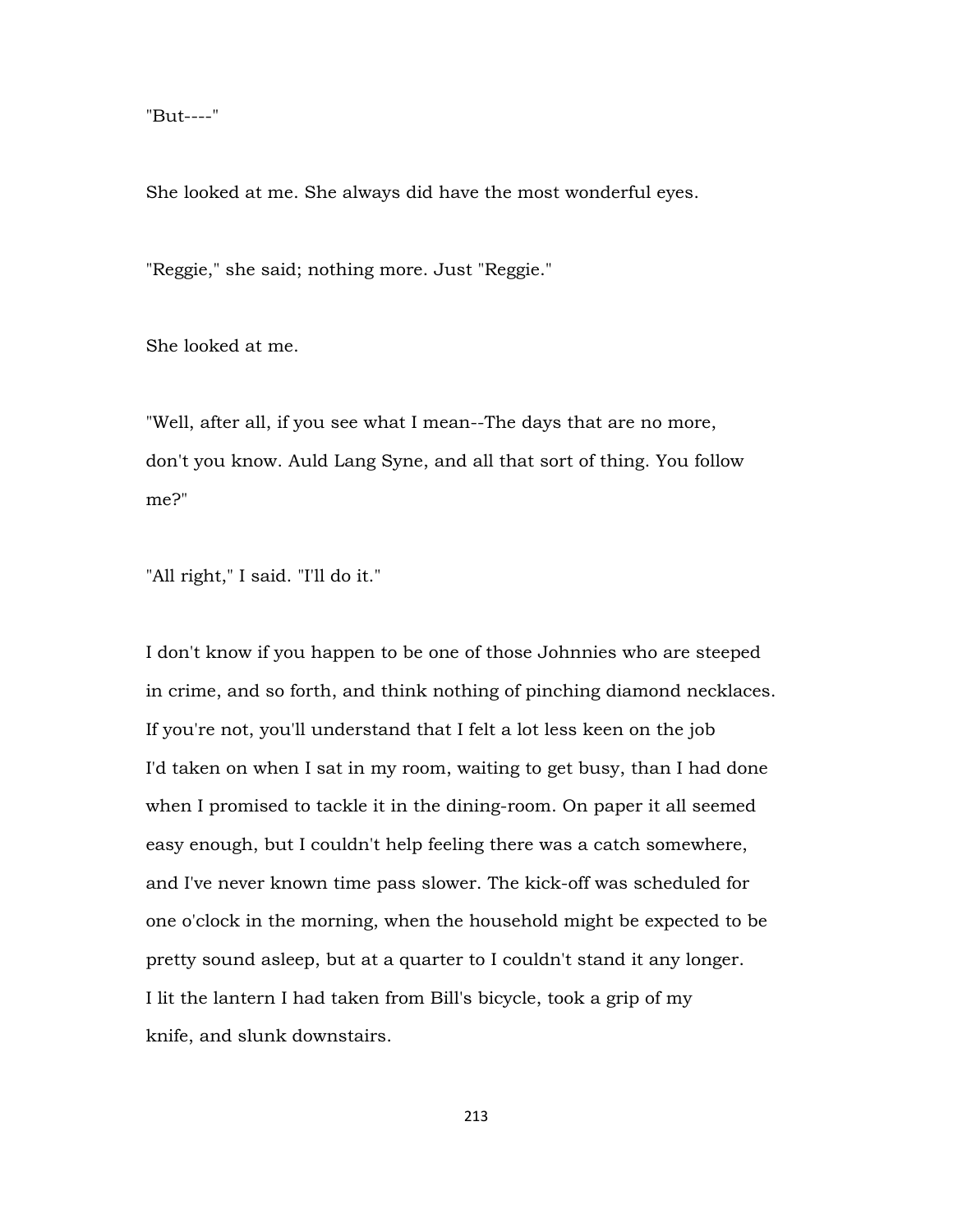The first thing I did on getting to the dining-room was to open the window. I had half a mind to smash it, so as to give an extra bit of local colour to the affair, but decided not to on account of the noise. I had put my lantern on the table, and was just reaching out for it, when something happened. What it was for the moment I couldn't have said. It might have been an explosion of some sort or an earthquake. Some solid object caught me a frightful whack on the chin. Sparks and things occurred inside my head and the next thing I remember is feeling something wet and cold splash into my face, and hearing a voice that sounded like old Bill's say, "Feeling better now?"

I sat up. The lights were on, and I was on the floor, with old Bill kneeling beside me with a soda siphon.

"What happened?" I said.

"I'm awfully sorry, old man," he said. "I hadn't a notion it was you. I came in here, and saw a lantern on the table, and the window open and a chap with a knife in his hand, so I didn't stop to make inquiries. I just let go at his jaw for all I was worth. What on earth do you think you're doing? Were you walking in your sleep?"

"It was Elizabeth," I said. "Why, you know all about it. She said she had told you."

"You don't mean----"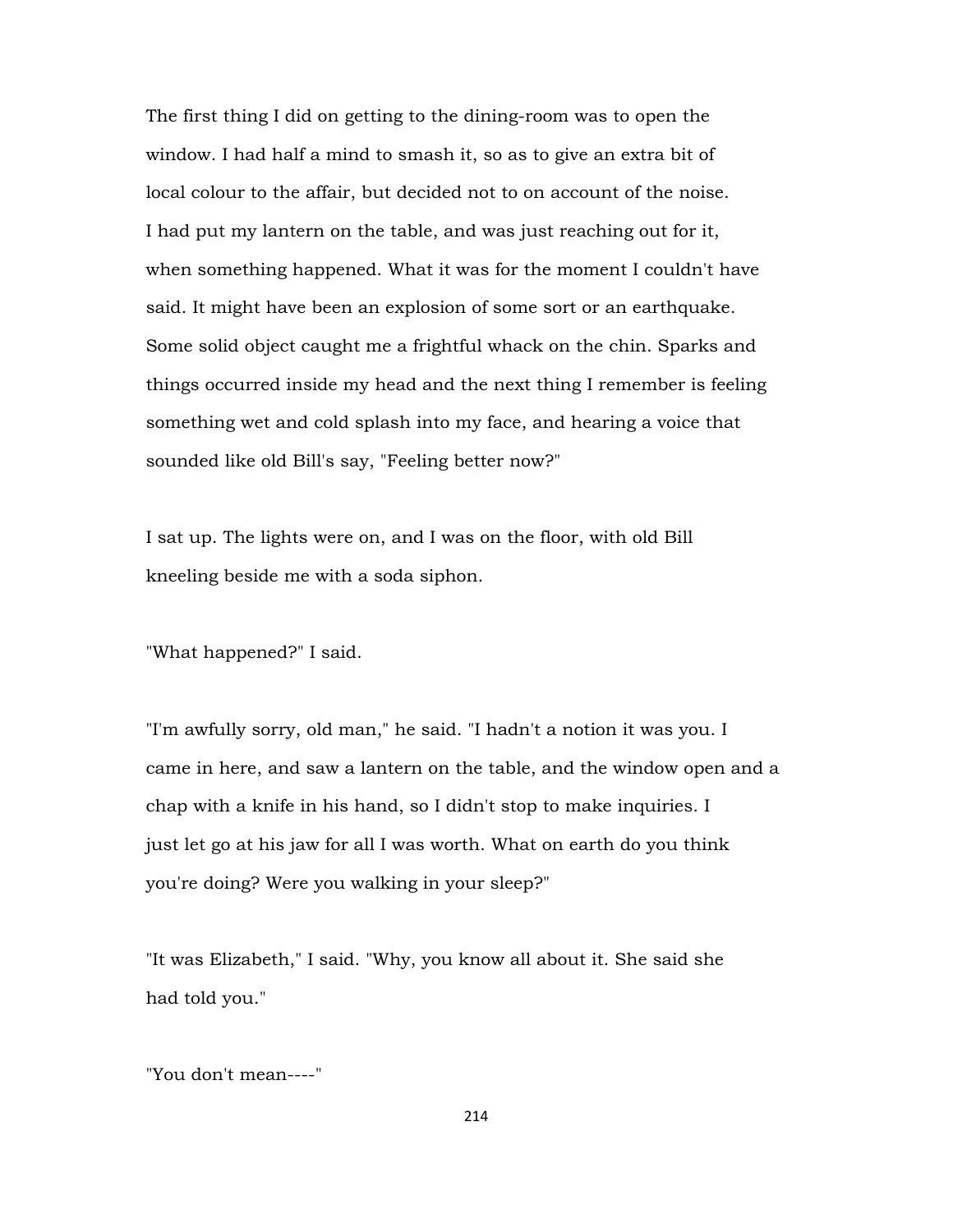"The picture. You refused to take it on, so she asked me."

"Reggie, old man," he said. "I'll never believe what they say about repentance again. It's a fool's trick and upsets everything. If I hadn't repented, and thought it was rather rough on Elizabeth not to do a little thing like that for her, and come down here to do it after all, you wouldn't have stopped that sleep-producer with your chin. I'm sorry."

"Me, too," I said, giving my head another shake to make certain it was still on.

"Are you feeling better now?"

"Better than I was. But that's not saying much."

"Would you like some more soda-water? No? Well, how about getting this job finished and going to bed? And let's be quick about it too. You made a noise like a ton of bricks when you went down just now, and it's on the cards some of the servants may have heard. Toss you who carves."

"Heads."

"Tails it is," he said, uncovering the coin. "Up you get. I'll hold the light. Don't spike yourself on that sword of yours."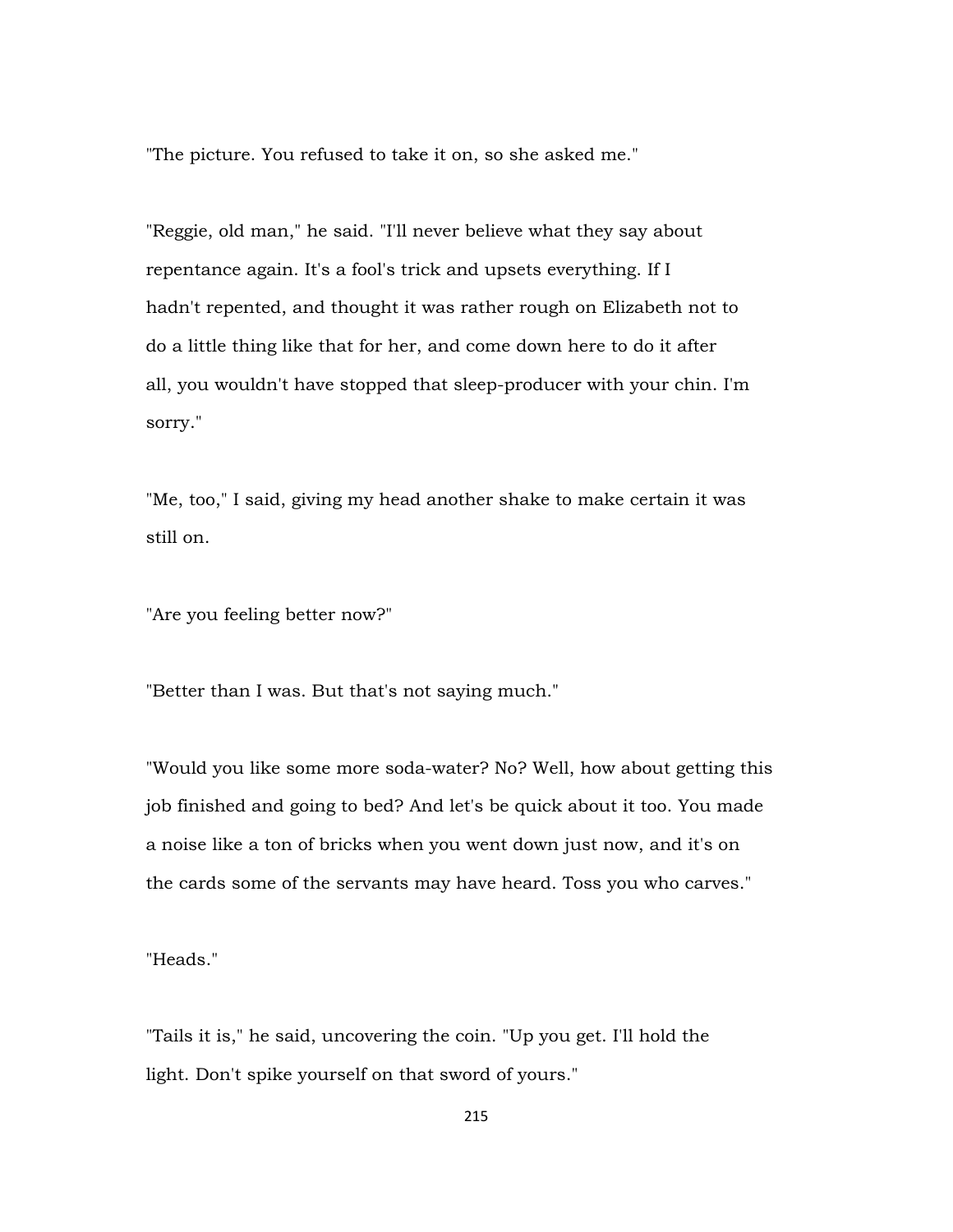It was as easy a job as Elizabeth had said. Just four quick cuts, and the thing came out of its frame like an oyster. I rolled it up. Old Bill had put the lantern on the floor and was at the sideboard, collecting whisky, soda, and glasses.

"We've got a long evening before us," he said. "You can't burn a picture of that size in one chunk. You'd set the chimney on fire. Let's do the thing comfortably. Clarence can't grudge us the stuff. We've done him a bit of good this trip. To-morrow'll be the maddest, merriest day of Clarence's glad New Year. On we go."

We went up to my room, and sat smoking and yarning away and sipping our drinks, and every now and then cutting a slice off the picture and shoving it in the fire till it was all gone. And what with the cosiness of it and the cheerful blaze, and the comfortable feeling of doing good by stealth, I don't know when I've had a jollier time since the days when we used to brew in my study at school.

We had just put the last slice on when Bill sat up suddenly, and gripped my arm.

"I heard something," he said.

I listened, and, by Jove, I heard something, too. My room was just over the dining-room, and the sound came up to us quite distinctly. Stealthy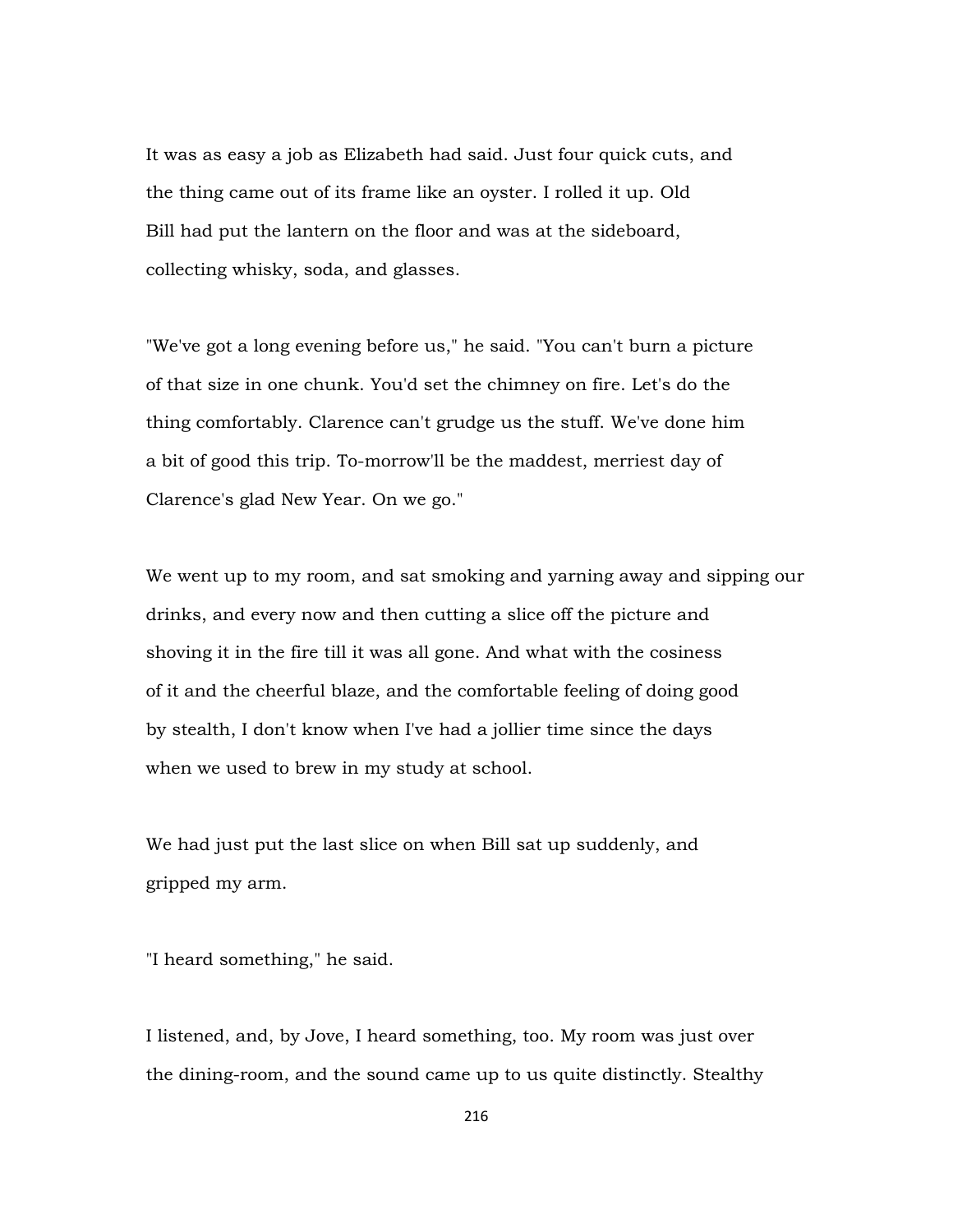footsteps, by George! And then a chair falling over.

"There's somebody in the dining-room," I whispered.

There's a certain type of chap who takes a pleasure in positively chivvying trouble. Old Bill's like that. If I had been alone, it would have taken me about three seconds to persuade myself that I hadn't really heard anything after all. I'm a peaceful sort of cove, and believe in living and letting live, and so forth. To old Bill, however, a visit from burglars was pure jam. He was out of his chair in one jump.

"Come on," he said. "Bring the poker."

I brought the tongs as well. I felt like it. Old Bill collared the knife. We crept downstairs.

"We'll fling the door open and make a rush," said Bill.

"Supposing they shoot, old scout?"

"Burglars never shoot," said Bill.

Which was comforting provided the burglars knew it.

Old Bill took a grip of the handle, turned it quickly, and in he went.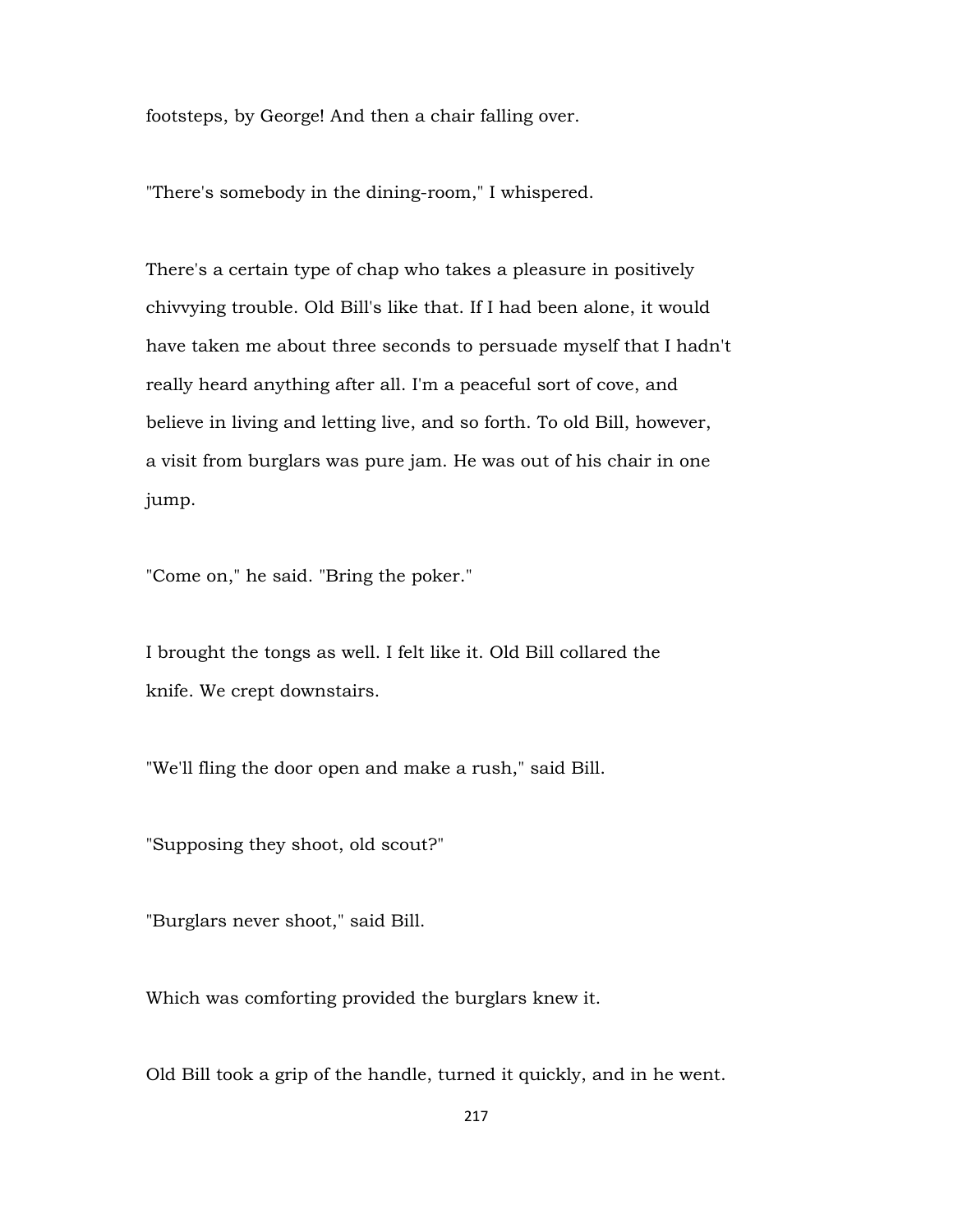And then we pulled up sharp, staring.

The room was in darkness except for a feeble splash of light at the near end. Standing on a chair in front of Clarence's "Jocund Spring," holding a candle in one hand and reaching up with a knife in the other, was old Mr. Yeardsley, in bedroom slippers and a grey dressing-gown. He had made a final cut just as we rushed in. Turning at the sound, he stopped, and he and the chair and the candle and the picture came down in a heap together. The candle went out.

"What on earth?" said Bill.

I felt the same. I picked up the candle and lit it, and then a most fearful thing happened. The old man picked himself up, and suddenly collapsed into a chair and began to cry like a child. Of course, I could see it was only the Artistic Temperament, but still, believe me, it was devilish unpleasant. I looked at old Bill. Old Bill looked at me. We shut the door quick, and after that we didn't know what to do. I saw Bill look at the sideboard, and I knew what he was looking for. But we had taken the siphon upstairs, and his ideas of first-aid stopped short at squirting soda-water. We just waited, and presently old Yeardsley switched off, sat up, and began talking with a rush.

"Clarence, my boy, I was tempted. It was that burglary at Dryden Park. It tempted me. It made it all so simple. I knew you would put it down to the same gang, Clarence, my boy. I----"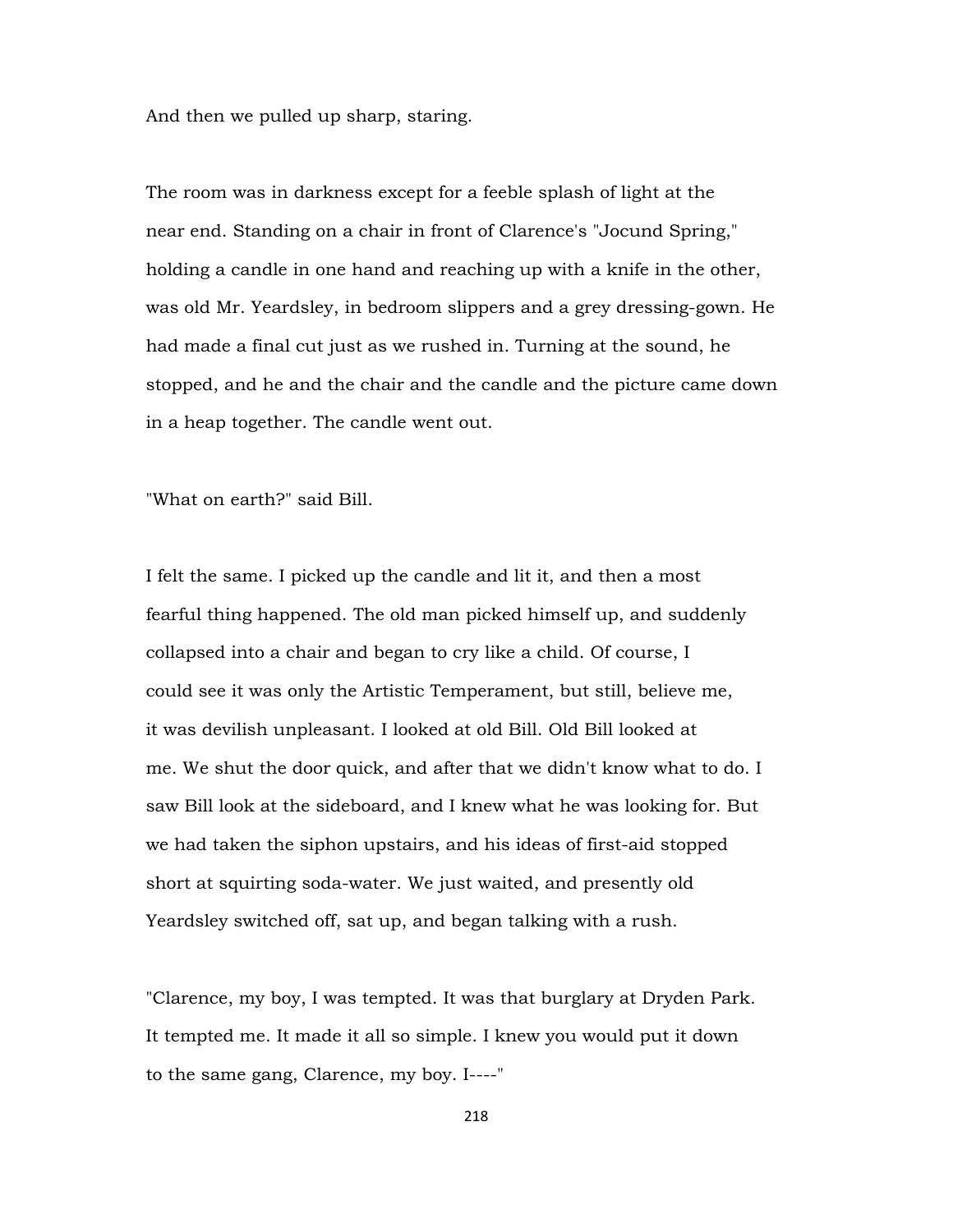It seemed to dawn upon him at this point that Clarence was not among those present.

"Clarence?" he said hesitatingly.

"He's in bed," I said.

"In bed! Then he doesn't know? Even now--Young men, I throw myself on your mercy. Don't be hard on me. Listen." He grabbed at Bill, who sidestepped. "I can explain everything--everything."

He gave a gulp.

"You are not artists, you two young men, but I will try to make you understand, make you realise what this picture means to me. I was two years painting it. It is my child. I watched it grow. I loved it. It was part of my life. Nothing would have induced me to sell it. And then Clarence married, and in a mad moment I gave my treasure to him. You cannot understand, you two young men, what agonies I suffered. The thing was done. It was irrevocable. I saw how Clarence valued the picture. I knew that I could never bring myself to ask him for it back. And yet I was lost without it. What could I do? Till this evening I could see no hope. Then came this story of the theft of the Romney from a house quite close to this, and I saw my way. Clarence would never suspect. He would put the robbery down to the same band of criminals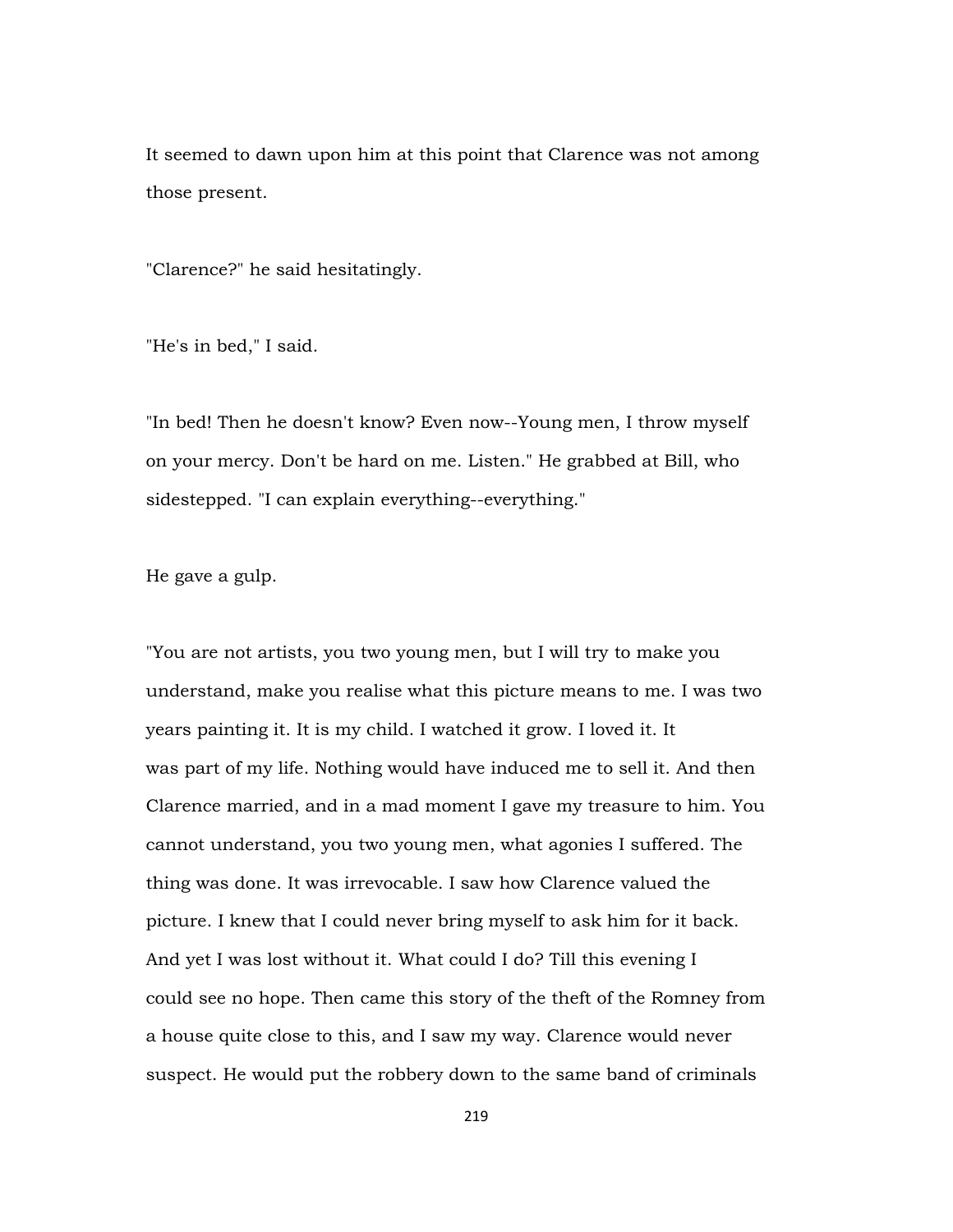who stole the Romney. Once the idea had come, I could not drive it out. I fought against it, but to no avail. At last I yielded, and crept down here to carry out my plan. You found me." He grabbed again, at me this time, and got me by the arm. He had a grip like a lobster. "Young man," he said, "you would not betray me? You would not tell Clarence?"

I was feeling most frightfully sorry for the poor old chap by this time, don't you know, but I thought it would be kindest to give it him straight instead of breaking it by degrees.

"I won't say a word to Clarence, Mr. Yeardsley," I said. "I quite understand your feelings. The Artistic Temperament, and all that sort of thing. I mean--what? I know. But I'm afraid--Well, look!"

I went to the door and switched on the electric light, and there, staring him in the face, were the two empty frames. He stood goggling at them in silence. Then he gave a sort of wheezy grunt.

"The gang! The burglars! They have been here, and they have taken Clarence's picture!" He paused. "It might have been mine! My Venus!" he whispered It was getting most fearfully painful, you know, but he had to know the truth.

"I'm awfully sorry, you know," I said. "But it was."

He started, poor old chap.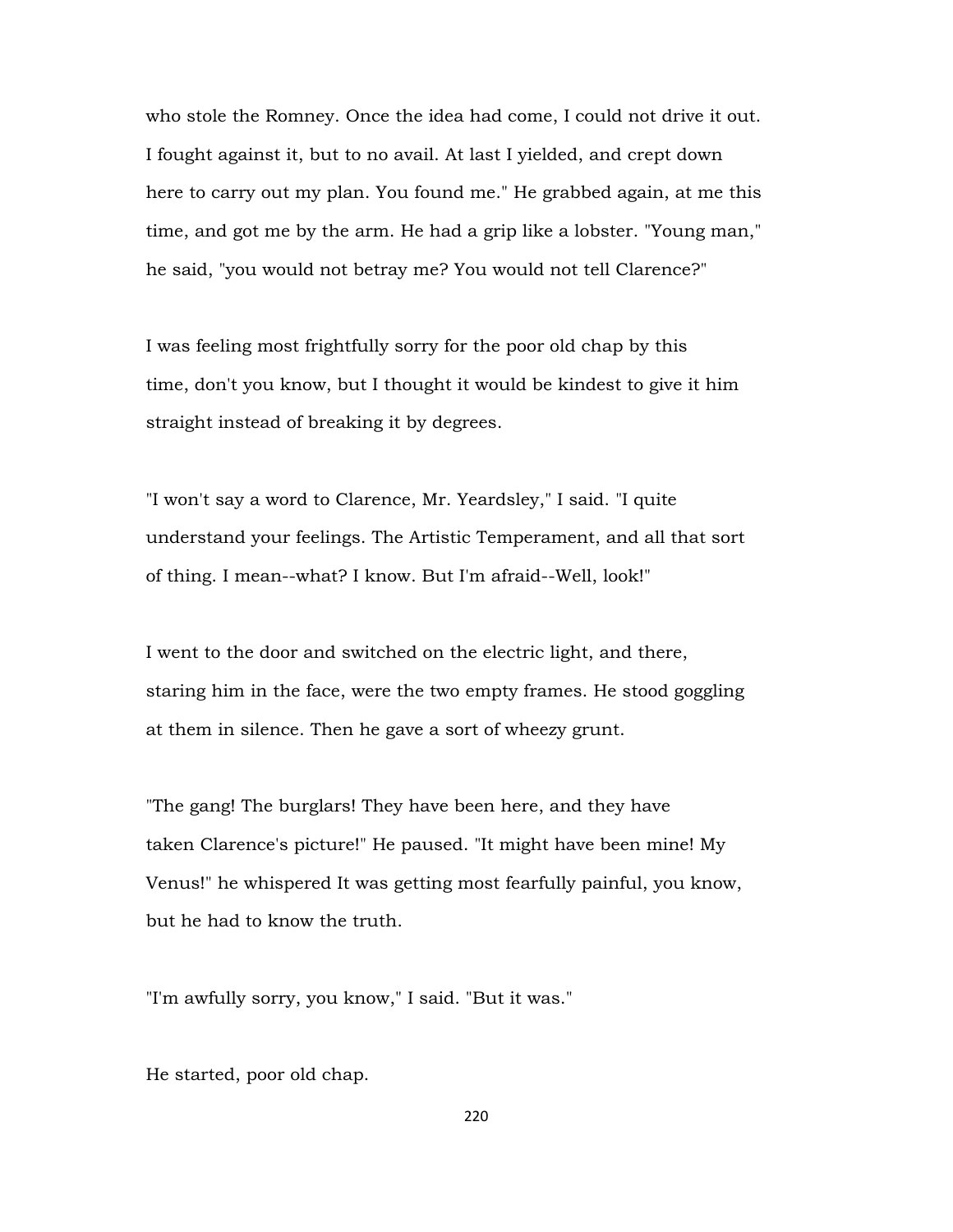"Eh? What do you mean?"

"They did take your Venus."

"But I have it here."

I shook my head.

"That's Clarence's 'Jocund Spring,'" I said.

He jumped at it and straightened it out.

"What! What are you talking about? Do you think I don't know my own picture--my child--my Venus. See! My own signature in the corner. Can you read, boy? Look: 'Matthew Yeardsley.' This is my picture!"

And--well, by Jove, it was, don't you know!

\* \* \* \* \*

Well, we got him off to bed, him and his infernal Venus, and we settled down to take a steady look at the position of affairs. Bill said it was my fault for getting hold of the wrong picture, and I said it was Bill's fault for fetching me such a crack on the jaw that I couldn't be expected to see what I was getting hold of, and then there was a pretty massive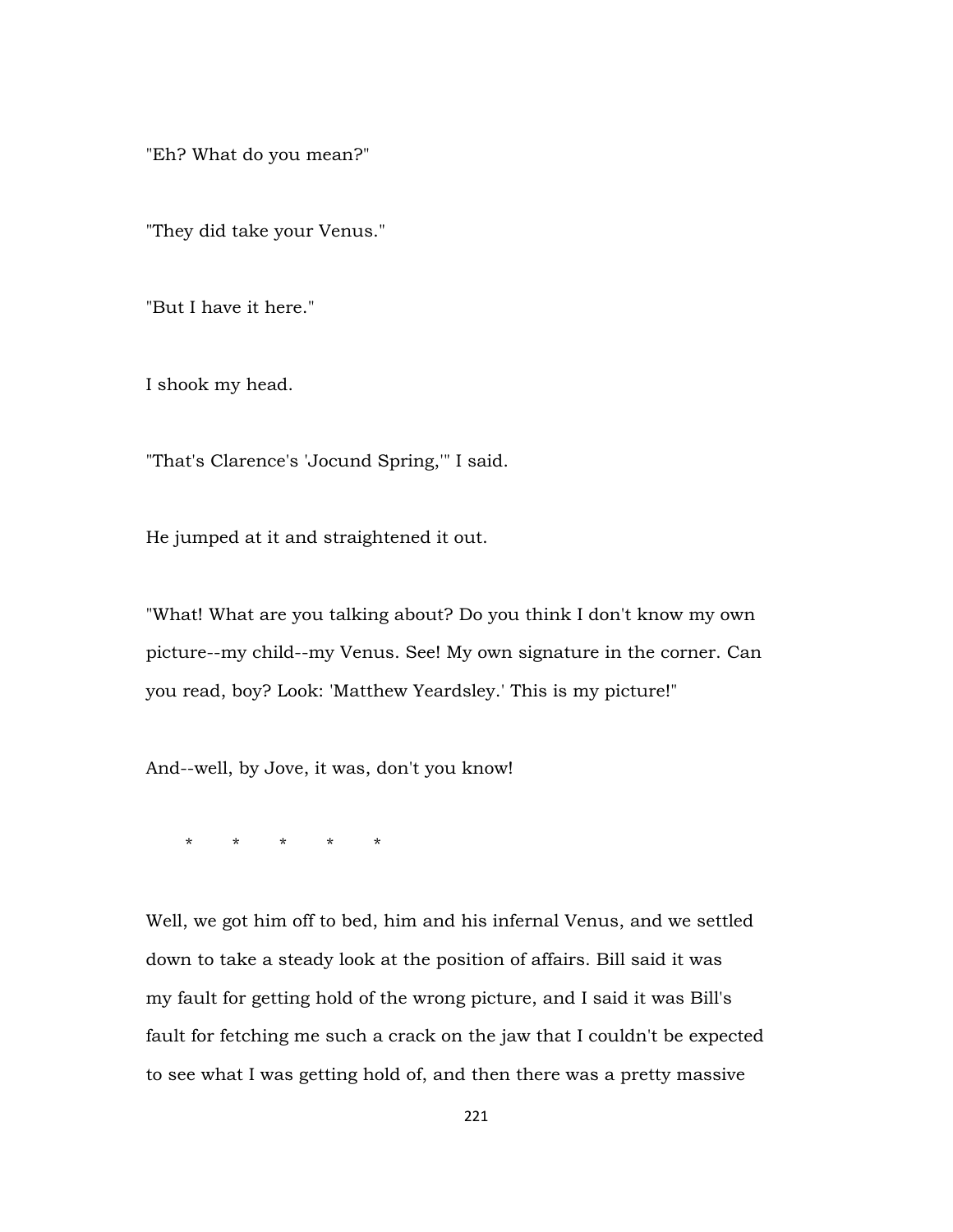silence for a bit.

"Reggie," said Bill at last, "how exactly do you feel about facing Clarence and Elizabeth at breakfast?"

"Old scout," I said. "I was thinking much the same myself."

"Reggie," said Bill, "I happen to know there's a milk-train leaving Midford at three-fifteen. It isn't what you'd call a flier. It gets to London at about half-past nine. Well--er--in the circumstances, how about it?"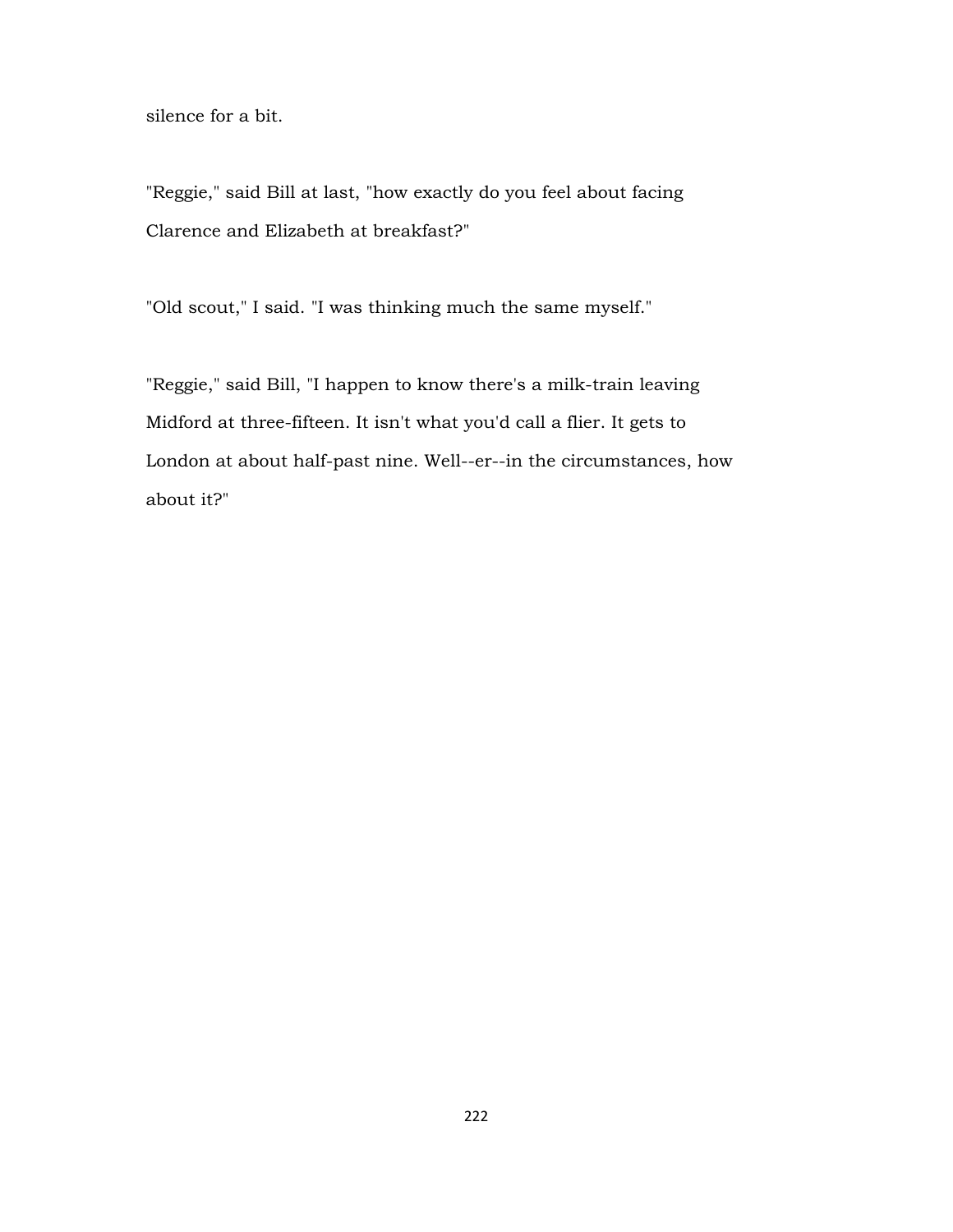## THE AUNT AND THE SLUGGARD

Now that it's all over, I may as well admit that there was a time during the rather funny affair of Rockmetteller Todd when I thought that Jeeves was going to let me down. The man had the appearance of being baffled.

Jeeves is my man, you know. Officially he pulls in his weekly wages for pressing my clothes and all that sort of thing; but actually he's more like what the poet Johnnie called some bird of his acquaintance who was apt to rally round him in times of need--a guide, don't you know; philosopher, if I remember rightly, and--I rather fancy--friend. I rely on him at every turn.

So naturally, when Rocky Todd told me about his aunt, I didn't hesitate. Jeeves was in on the thing from the start.

The affair of Rocky Todd broke loose early one morning of spring. I was in bed, restoring the good old tissues with about nine hours of the dreamless, when the door flew open and somebody prodded me in the lower ribs and began to shake the bedclothes. After blinking a bit and generally pulling myself together, I located Rocky, and my first impression was that it was some horrid dream.

Rocky, you see, lived down on Long Island somewhere, miles away from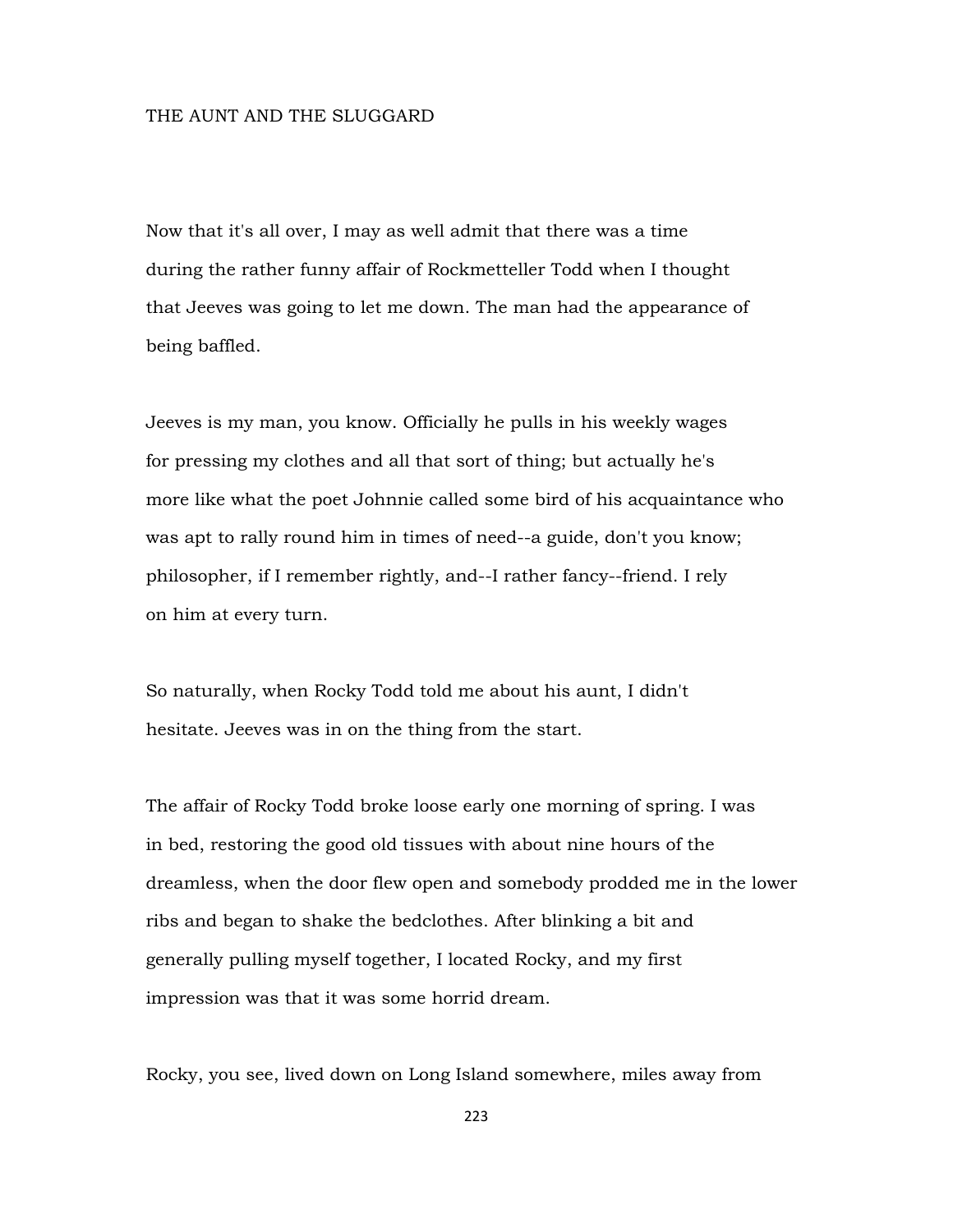New York; and not only that, but he had told me himself more than once that he never got up before twelve, and seldom earlier than one. Constitutionally the laziest young devil in America, he had hit on a walk in life which enabled him to go the limit in that direction. He was a poet. At least, he wrote poems when he did anything; but most of his time, as far as I could make out, he spent in a sort of trance. He told me once that he could sit on a fence, watching a worm and wondering what on earth it was up to, for hours at a stretch.

He had his scheme of life worked out to a fine point. About once a month he would take three days writing a few poems; the other three hundred and twenty-nine days of the year he rested. I didn't know there was enough money in poetry to support a chappie, even in the way in which Rocky lived; but it seems that, if you stick to exhortations to young men to lead the strenuous life and don't shove in any rhymes, American editors fight for the stuff. Rocky showed me one of his things once. It began:

Be!

Be!

The past is dead.

To-morrow is not born.

Be to-day!

To-day!

Be with every nerve,

With every muscle,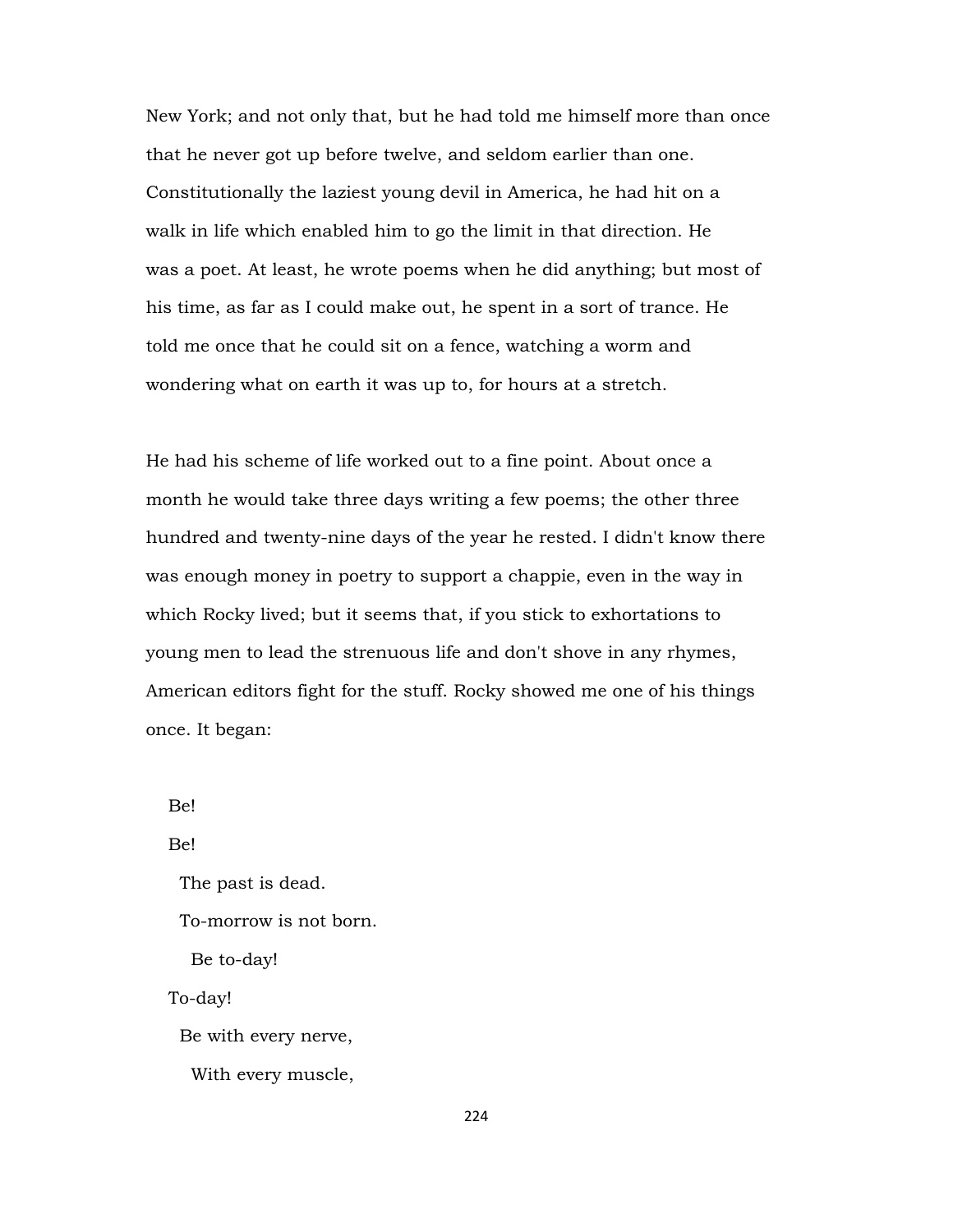With every drop of your red blood! Be!

It was printed opposite the frontispiece of a magazine with a sort of scroll round it, and a picture in the middle of a fairly-nude chappie, with bulging muscles, giving the rising sun the glad eye. Rocky said they gave him a hundred dollars for it, and he stayed in bed till four in the afternoon for over a month.

As regarded the future he was pretty solid, owing to the fact that he had a moneyed aunt tucked away somewhere in Illinois; and, as he had been named Rockmetteller after her, and was her only nephew, his position was pretty sound. He told me that when he did come into the money he meant to do no work at all, except perhaps an occasional poem recommending the young man with life opening out before him, with all its splendid possibilities, to light a pipe and shove his feet upon the mantelpiece.

And this was the man who was prodding me in the ribs in the grey dawn!

"Read this, Bertie!" I could just see that he was waving a letter or something equally foul in my face. "Wake up and read this!"

I can't read before I've had my morning tea and a cigarette. I groped for the bell.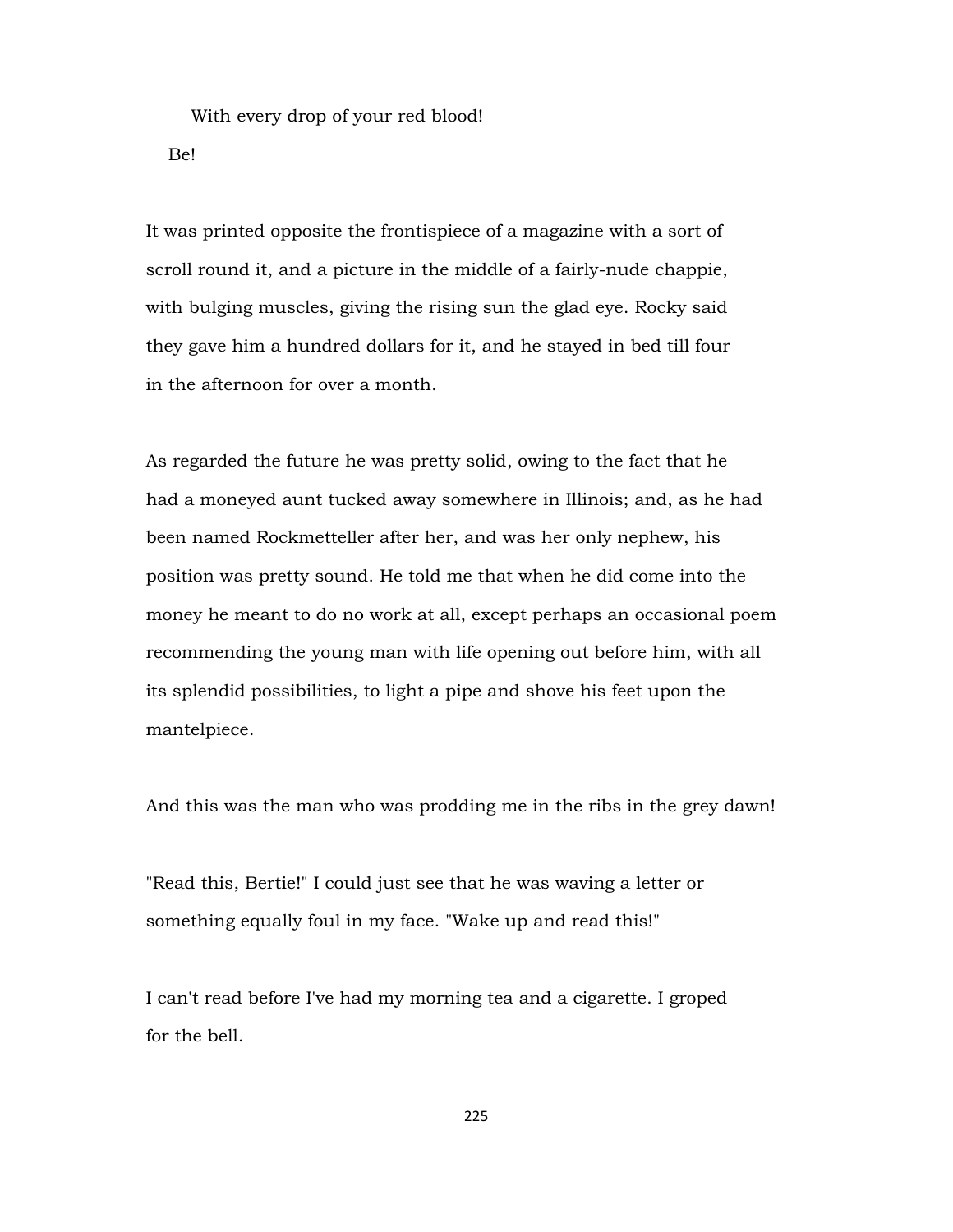Jeeves came in looking as fresh as a dewy violet. It's a mystery to me how he does it.

"Tea, Jeeves."

"Very good, sir."

He flowed silently out of the room--he always gives you the impression of being some liquid substance when he moves; and I found that Rocky was surging round with his beastly letter again.

"What is it?" I said. "What on earth's the matter?"

"Read it!"

"I can't. I haven't had my tea."

"Well, listen then."

"Who's it from?"

"My aunt."

At this point I fell asleep again. I woke to hear him saying:

"So what on earth am I to do?"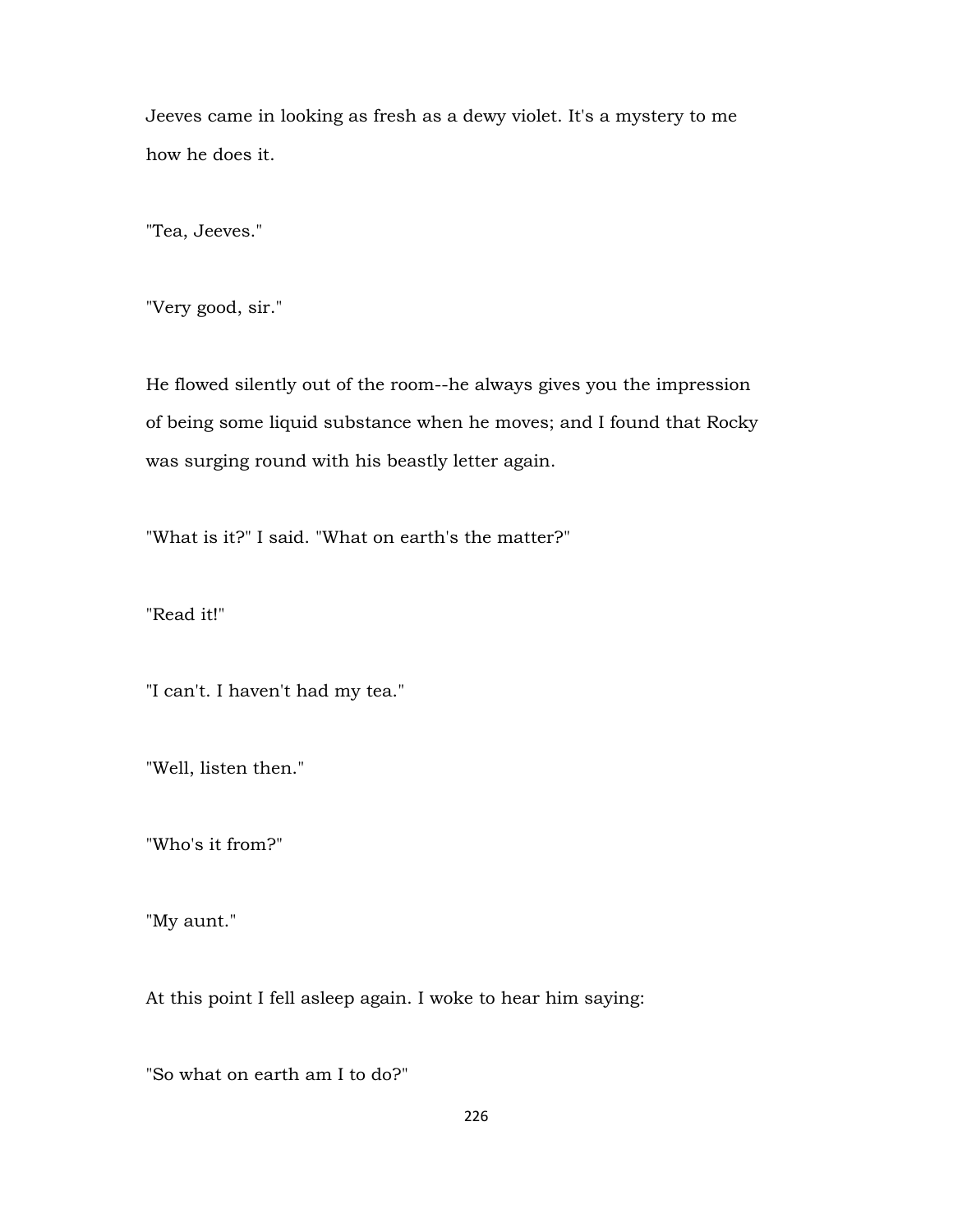Jeeves trickled in with the tray, like some silent stream meandering over its mossy bed; and I saw daylight.

"Read it again, Rocky, old top," I said. "I want Jeeves to hear it. Mr. Todd's aunt has written him a rather rummy letter, Jeeves, and we want your advice."

"Very good, sir."

He stood in the middle of the room, registering devotion to the cause, and Rocky started again:

 "MY DEAR ROCKMETTELLER.--I have been thinking things over for a long while, and I have come to the conclusion that I have been very thoughtless to wait so long before doing what I have made up my mind to do now."

"What do you make of that, Jeeves?"

"It seems a little obscure at present, sir, but no doubt it becomes cleared at a later point in the communication."

"It becomes as clear as mud!" said Rocky.

"Proceed, old scout," I said, champing my bread and butter.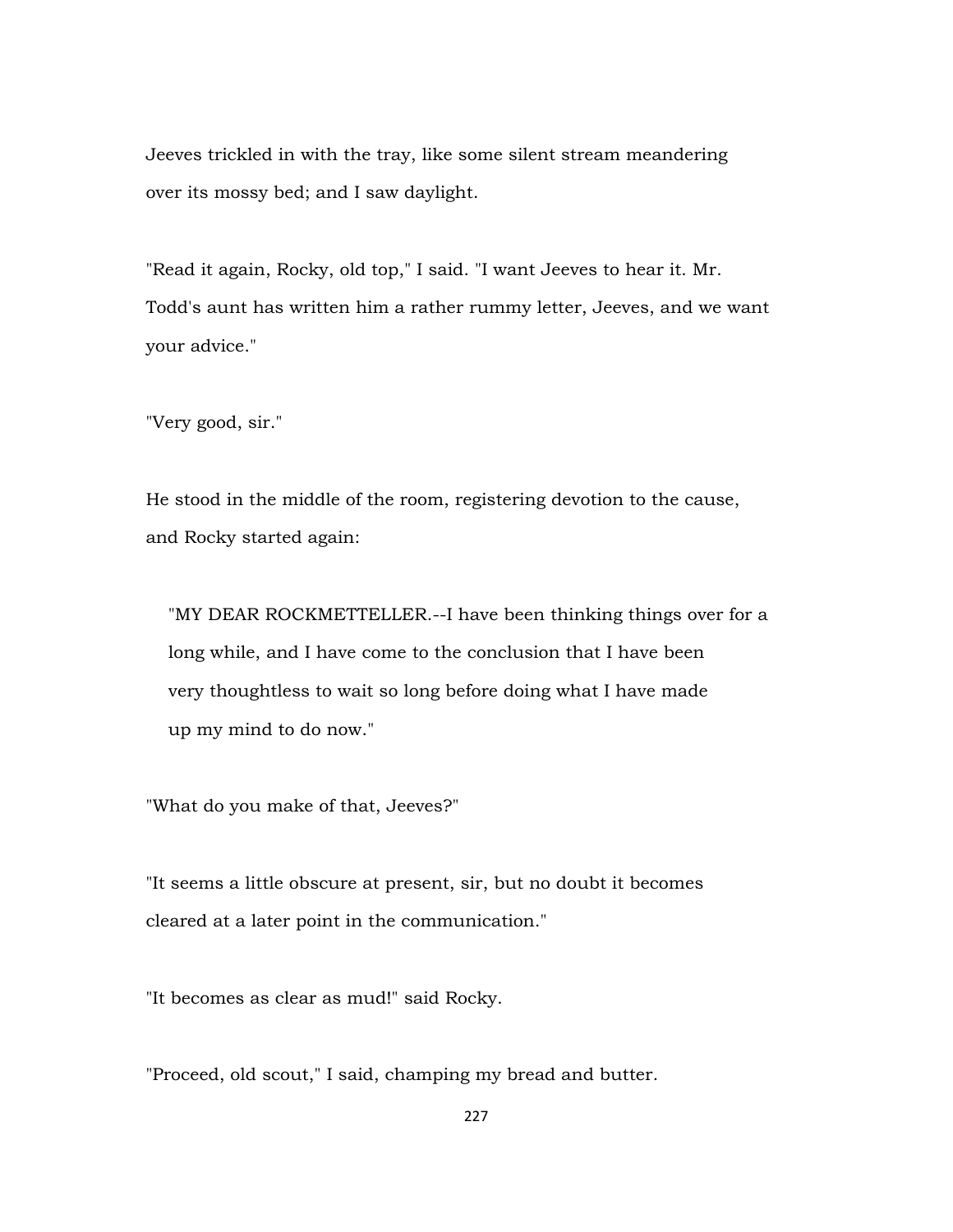"You know how all my life I have longed to visit New York and see for myself the wonderful gay life of which I have read so much. I fear that now it will be impossible for me to fulfil my dream. I am old and worn out. I seem to have no strength left in me."

"Sad, Jeeves, what?"

"Extremely, sir."

"Sad nothing!" said Rocky. "It's sheer laziness. I went to see her last Christmas and she was bursting with health. Her doctor told me himself that there was nothing wrong with her whatever. But she will insist that she's a hopeless invalid, so he has to agree with her. She's got a fixed idea that the trip to New York would kill her; so, though it's been her ambition all her life to come here, she stays where she is."

"Rather like the chappie whose heart was 'in the Highlands a-chasing of the deer,' Jeeves?"

"The cases are in some respects parallel, sir."

"Carry on, Rocky, dear boy."

"So I have decided that, if I cannot enjoy all the marvels of the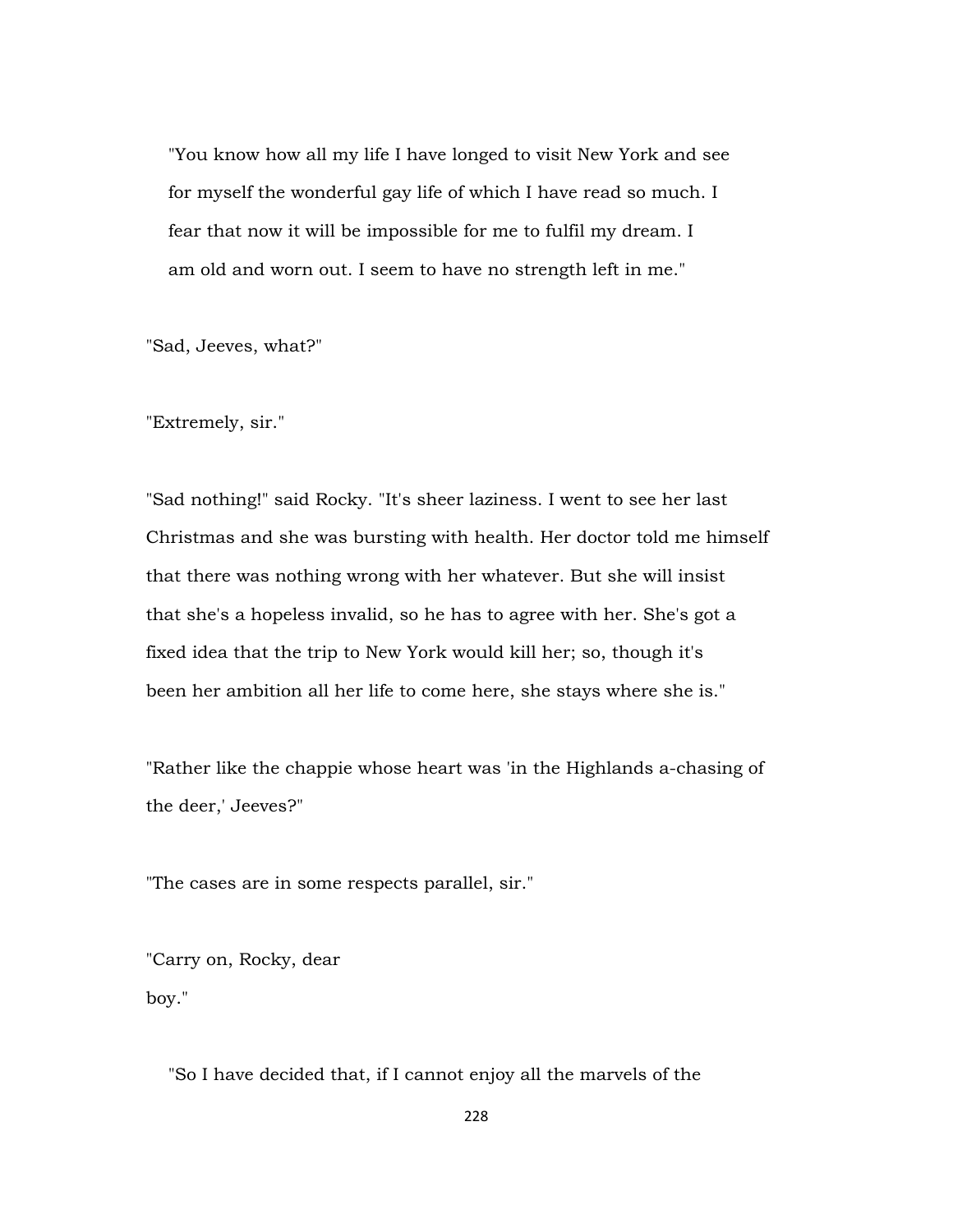city myself, I can at least enjoy them through you. I suddenly thought of this yesterday after reading a beautiful poem in the Sunday paper about a young man who had longed all his life for a certain thing and won it in the end only when he was too old to enjoy it. It was very sad, and it touched me."

"A thing," interpolated Rocky bitterly, "that I've not been able to do in ten years."

 "As you know, you will have my money when I am gone; but until now I have never been able to see my way to giving you an allowance. I have now decided to do so--on one condition. I have written to a firm of lawyers in New York, giving them instructions to pay you quite a substantial sum each month. My one condition is that you live in New York and enjoy yourself as I have always wished to do. I want you to be my representative, to spend this money for me as I should do myself. I want you to plunge into the gay, prismatic life of New York. I want you to be the life and soul of brilliant supper parties.

 "Above all, I want you--indeed, I insist on this--to write me letters at least once a week giving me a full description of all you are doing and all that is going on in the city, so that I may enjoy at second-hand what my wretched health prevents my enjoying for myself. Remember that I shall expect full details, and that no detail is too trivial to interest.--Your affectionate Aunt,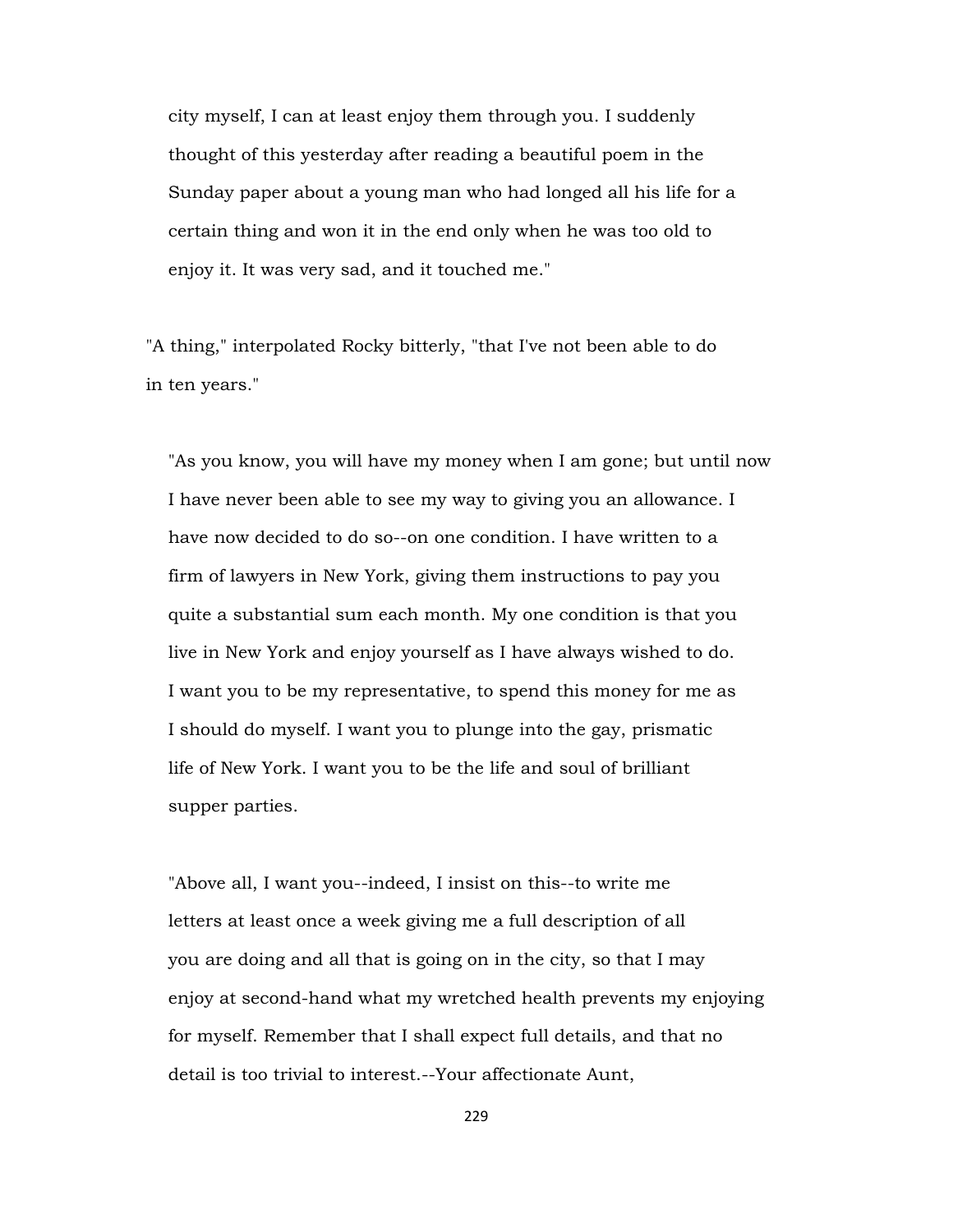## "ISABEL ROCKMETTELLER."

"What about it?" said Rocky.

"What about it?" I said.

"Yes. What on earth am I going to do?"

It was only then that I really got on to the extremely rummy attitude of the chappie, in view of the fact that a quite unexpected mess of the right stuff had suddenly descended on him from a blue sky. To my mind it was an occasion for the beaming smile and the joyous whoop; yet here the man was, looking and talking as if Fate had swung on his solar plexus. It amazed me.

"Aren't you bucked?" I said.

"Bucked!"

"If I were in your place I should be frightfully braced. I consider this pretty soft for you."

He gave a kind of yelp, stared at me for a moment, and then began to talk of New York in a way that reminded me of Jimmy Mundy, the reformer chappie. Jimmy had just come to New York on a hit-the-trail campaign,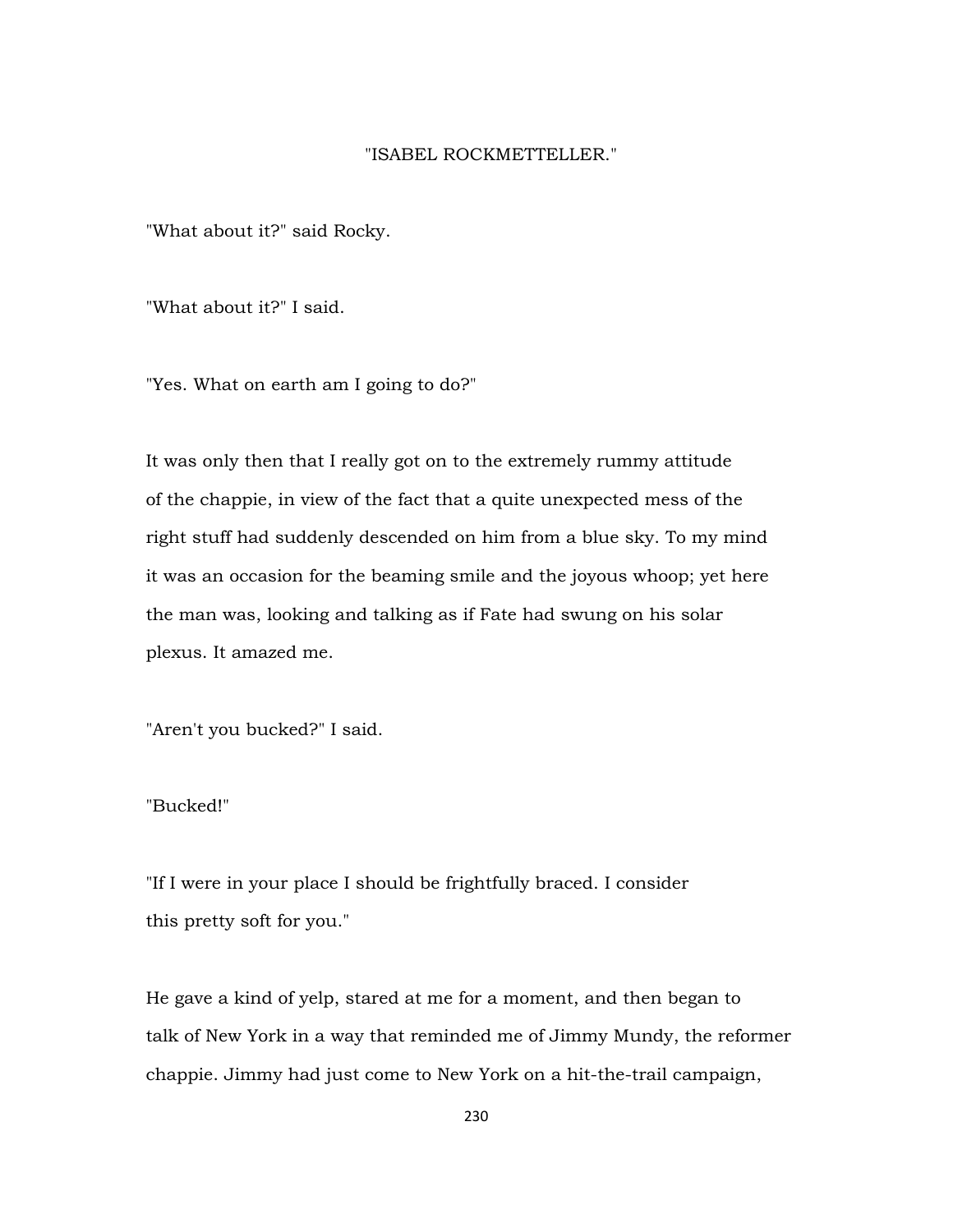and I had popped in at the Garden a couple of days before, for half an hour or so, to hear him. He had certainly told New York some pretty straight things about itself, having apparently taken a dislike to the place, but, by Jove, you know, dear old Rocky made him look like a publicity agent for the old metrop.!

"Pretty soft!" he cried. "To have to come and live in New York! To have to leave my little cottage and take a stuffy, smelly, over-heated hole of an apartment in this Heaven-forsaken, festering Gehenna. To have to mix night after night with a mob who think that life is a sort of St. Vitus's dance, and imagine that they're having a good time because they're making enough noise for six and drinking too much for ten. I loathe New York, Bertie. I wouldn't come near the place if I hadn't got to see editors occasionally. There's a blight on it. It's got moral delirium tremens. It's the limit. The very thought of staying more than a day in it makes me sick. And you call this thing pretty soft for me!"

I felt rather like Lot's friends must have done when they dropped in for a quiet chat and their genial host began to criticise the Cities of the Plain. I had no idea old Rocky could be so eloquent.

"It would kill me to have to live in New York," he went on. "To have to share the air with six million people! To have to wear stiff collars and decent clothes all the time! To----" He started. "Good Lord! I suppose I should have to dress for dinner in the evenings. What a ghastly notion!"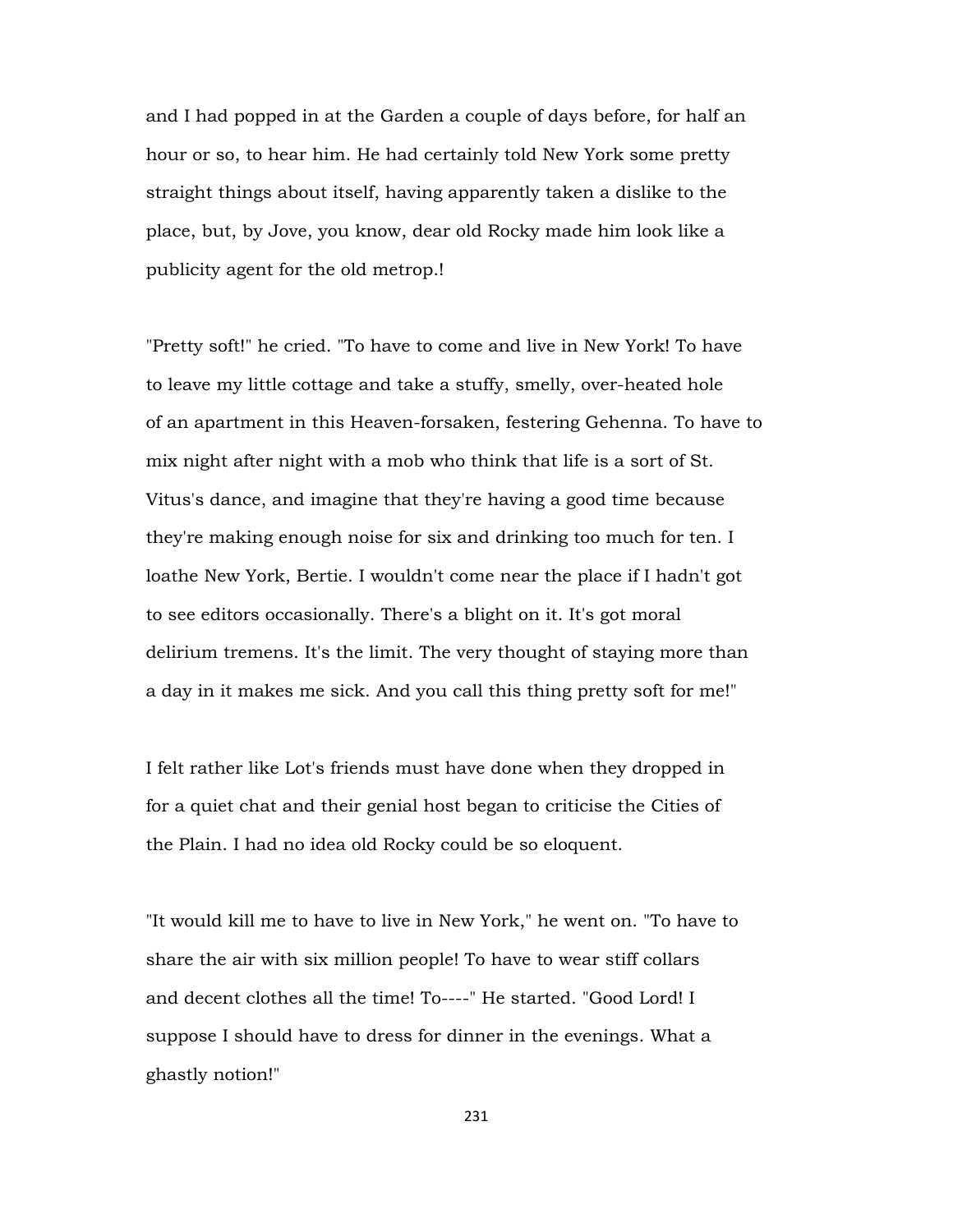I was shocked, absolutely shocked.

"My dear chap!" I said reproachfully.

"Do you dress for dinner every night, Bertie?"

"Jeeves," I said coldly. The man was still standing like a statue by the door. "How many suits of evening clothes have I?"

"We have three suits full of evening dress, sir; two dinner jackets----"

"Three."

"For practical purposes two only, sir. If you remember we cannot wear the third. We have also seven white waistcoats."

"And shirts?"

"Four dozen, sir."

"And white ties?"

"The first two shallow shelves in the chest of drawers are completely filled with our white ties, sir."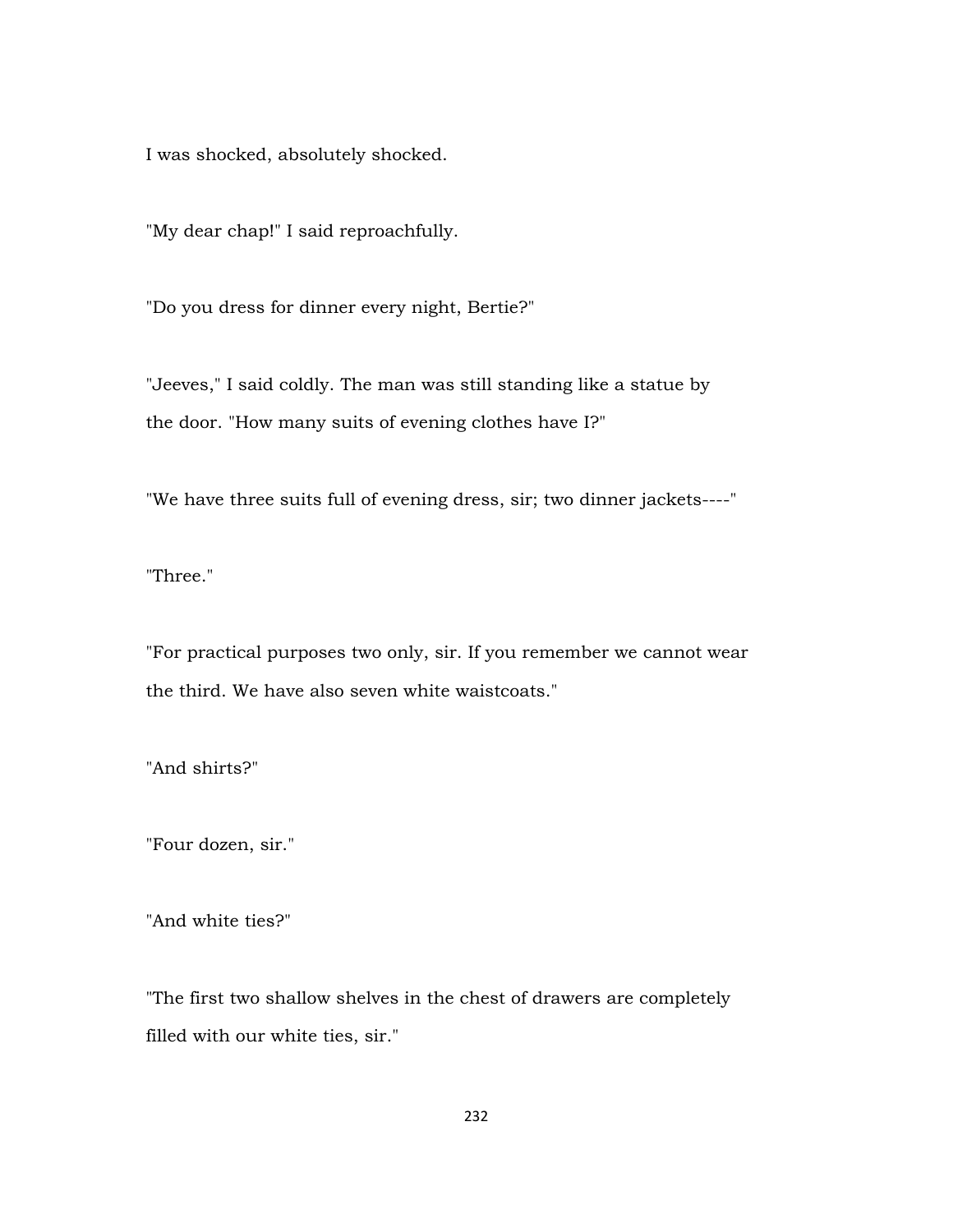I turned to Rocky.

"You see?"

The chappie writhed like an electric fan.

"I won't do it! I can't do it! I'll be hanged if I'll do it! How on earth can I dress up like that? Do you realize that most days I don't get out of my pyjamas till five in the afternoon, and then I just put on an old sweater?"

I saw Jeeves wince, poor chap! This sort of revelation shocked his finest feelings.

"Then, what are you going to do about it?" I said.

"That's what I want to know."

"You might write and explain to your aunt."

"I might--if I wanted her to get round to her lawyer's in two rapid leaps and cut me out of her will."

I saw his point.

"What do you suggest, Jeeves?" I said.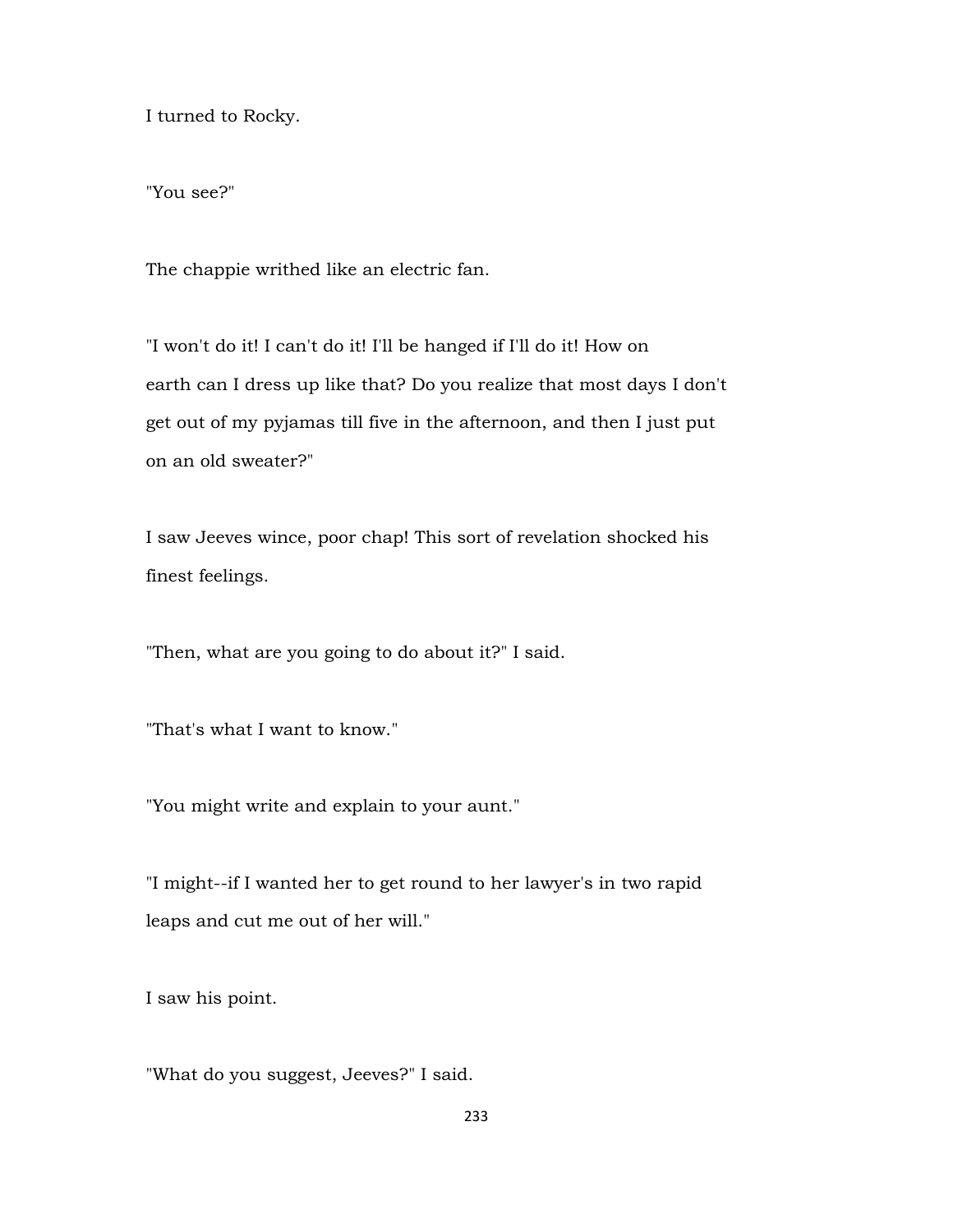Jeeves cleared his throat respectfully.

"The crux of the matter would appear to be, sir, that Mr. Todd is obliged by the conditions under which the money is delivered into his possession to write Miss Rockmetteller long and detailed letters relating to his movements, and the only method by which this can be accomplished, if Mr. Todd adheres to his expressed intention of remaining in the country, is for Mr. Todd to induce some second party to gather the actual experiences which Miss Rockmetteller wishes reported to her, and to convey these to him in the shape of a careful report, on which it would be possible for him, with the aid of his imagination, to base the suggested correspondence."

Having got which off the old diaphragm, Jeeves was silent. Rocky looked at me in a helpless sort of way. He hasn't been brought up on Jeeves as I have, and he isn't on to his curves.

"Could he put it a little clearer, Bertie?" he said. "I thought at the start it was going to make sense, but it kind of flickered. What's the idea?"

"My dear old man, perfectly simple. I knew we could stand on Jeeves. All you've got to do is to get somebody to go round the town for you and take a few notes, and then you work the notes up into letters. That's it, isn't it, Jeeves?"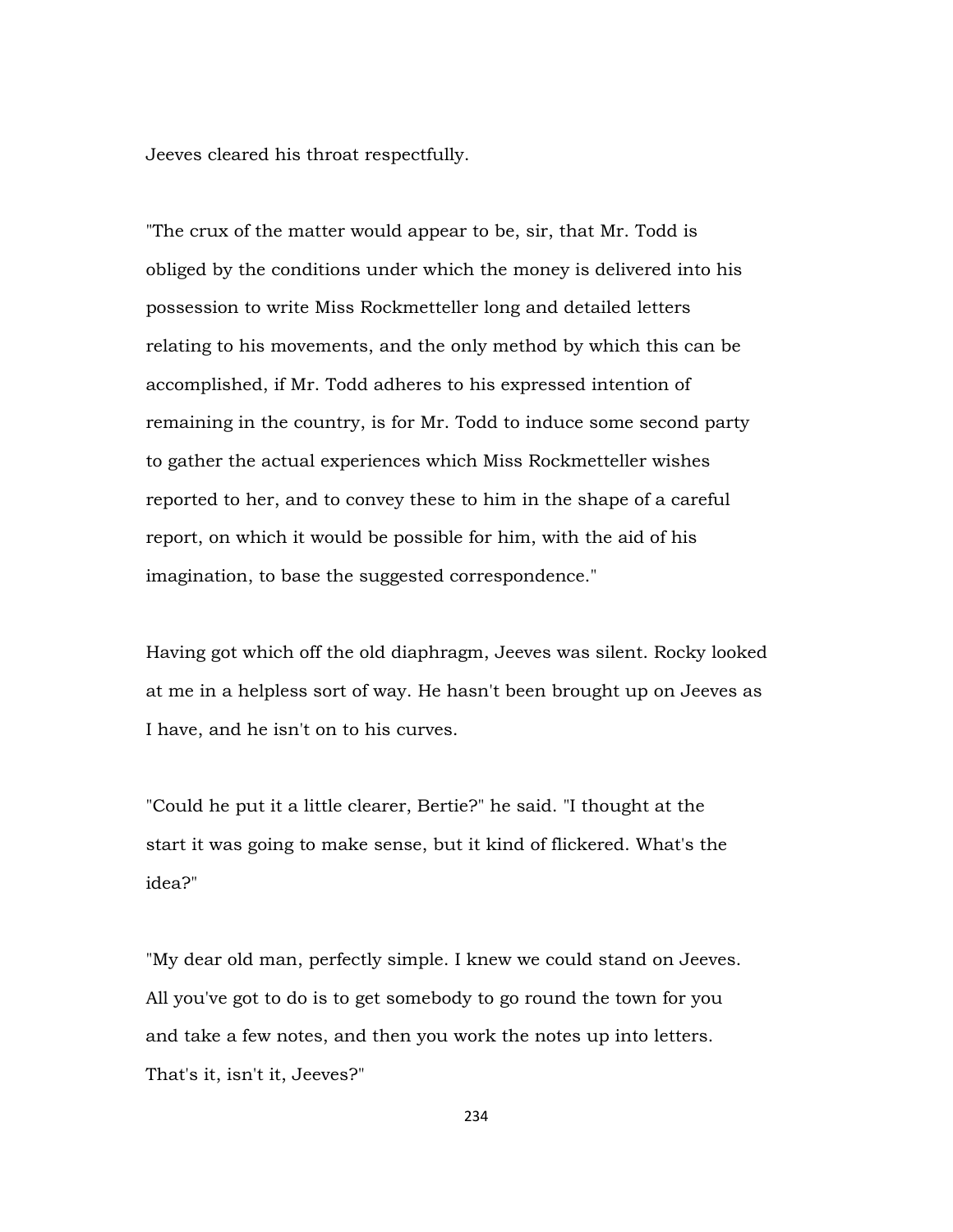"Precisely, sir."

The light of hope gleamed in Rocky's eyes. He looked at Jeeves in a startled way, dazed by the man's vast intellect.

"But who would do it?" he said. "It would have to be a pretty smart sort of man, a man who would notice things."

"Jeeves!" I said. "Let Jeeves do it."

"But would he?"

"You would do it, wouldn't you, Jeeves?"

For the first time in our long connection I observed Jeeves almost smile. The corner of his mouth curved quite a quarter of an inch, and for a moment his eye ceased to look like a meditative fish's.

"I should be delighted to oblige, sir. As a matter of fact, I have already visited some of New York's places of interest on my evening out, and it would be most enjoyable to make a practice of the pursuit."

"Fine! I know exactly what your aunt wants to hear about, Rocky. She wants an earful of cabaret stuff. The place you ought to go to first, Jeeves, is Reigelheimer's. It's on Forty-second Street. Anybody will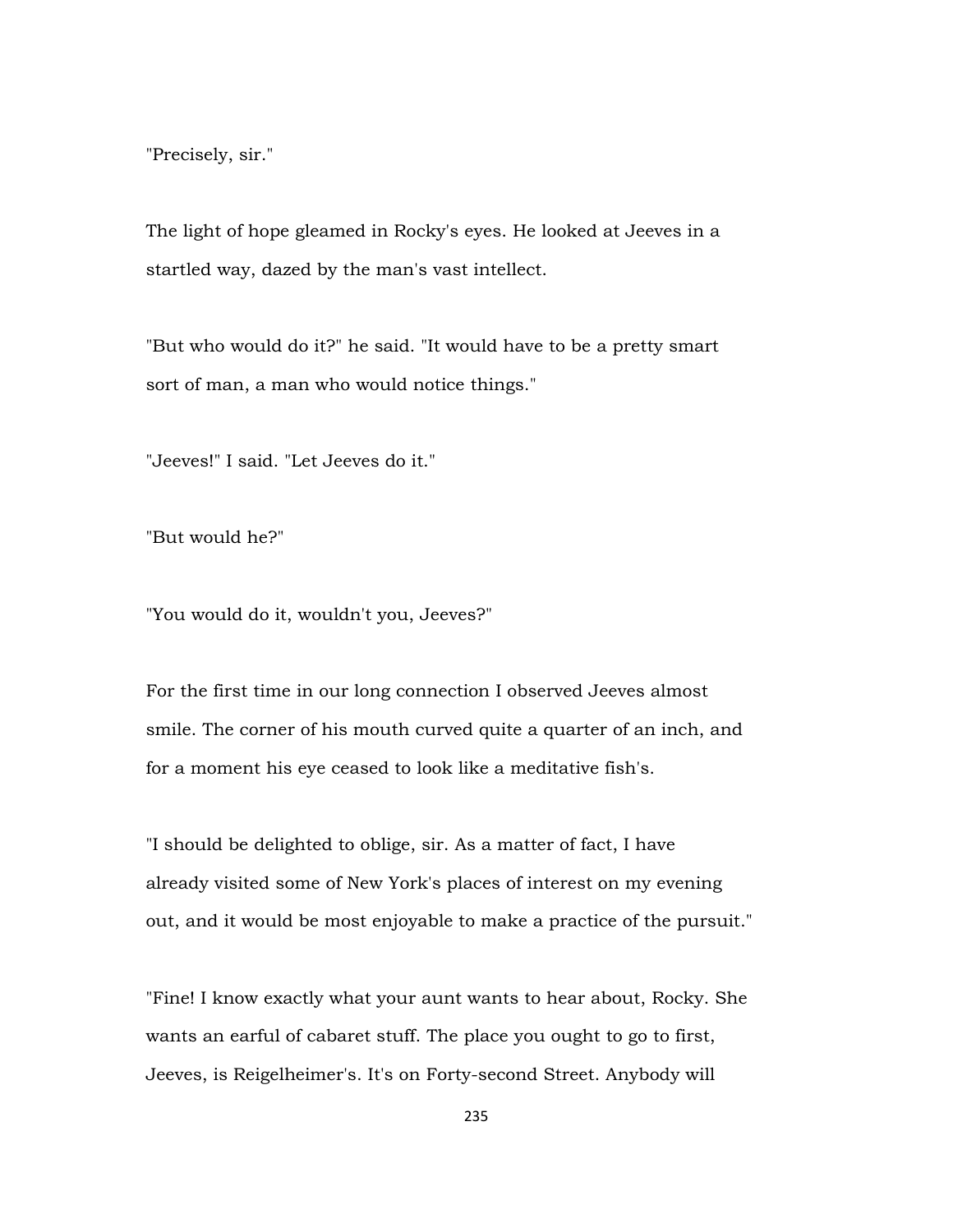show you the way."

Jeeves shook his head.

"Pardon me, sir. People are no longer going to Reigelheimer's. The place at the moment is Frolics on the Roof."

"You see?" I said to Rocky. "Leave it to Jeeves. He knows."

It isn't often that you find an entire group of your fellow-humans happy in this world; but our little circle was certainly an example of the fact that it can be done. We were all full of beans. Everything went absolutely right from the start.

Jeeves was happy, partly because he loves to exercise his giant brain, and partly because he was having a corking time among the bright lights. I saw him one night at the Midnight Revels. He was sitting at a table on the edge of the dancing floor, doing himself remarkably well with a fat cigar and a bottle of the best. I'd never imagined he could look so nearly human. His face wore an expression of austere benevolence, and he was making notes in a small book.

As for the rest of us, I was feeling pretty good, because I was fond of old Rocky and glad to be able to do him a good turn. Rocky was perfectly contented, because he was still able to sit on fences in his pyjamas and watch worms. And, as for the aunt, she seemed tickled to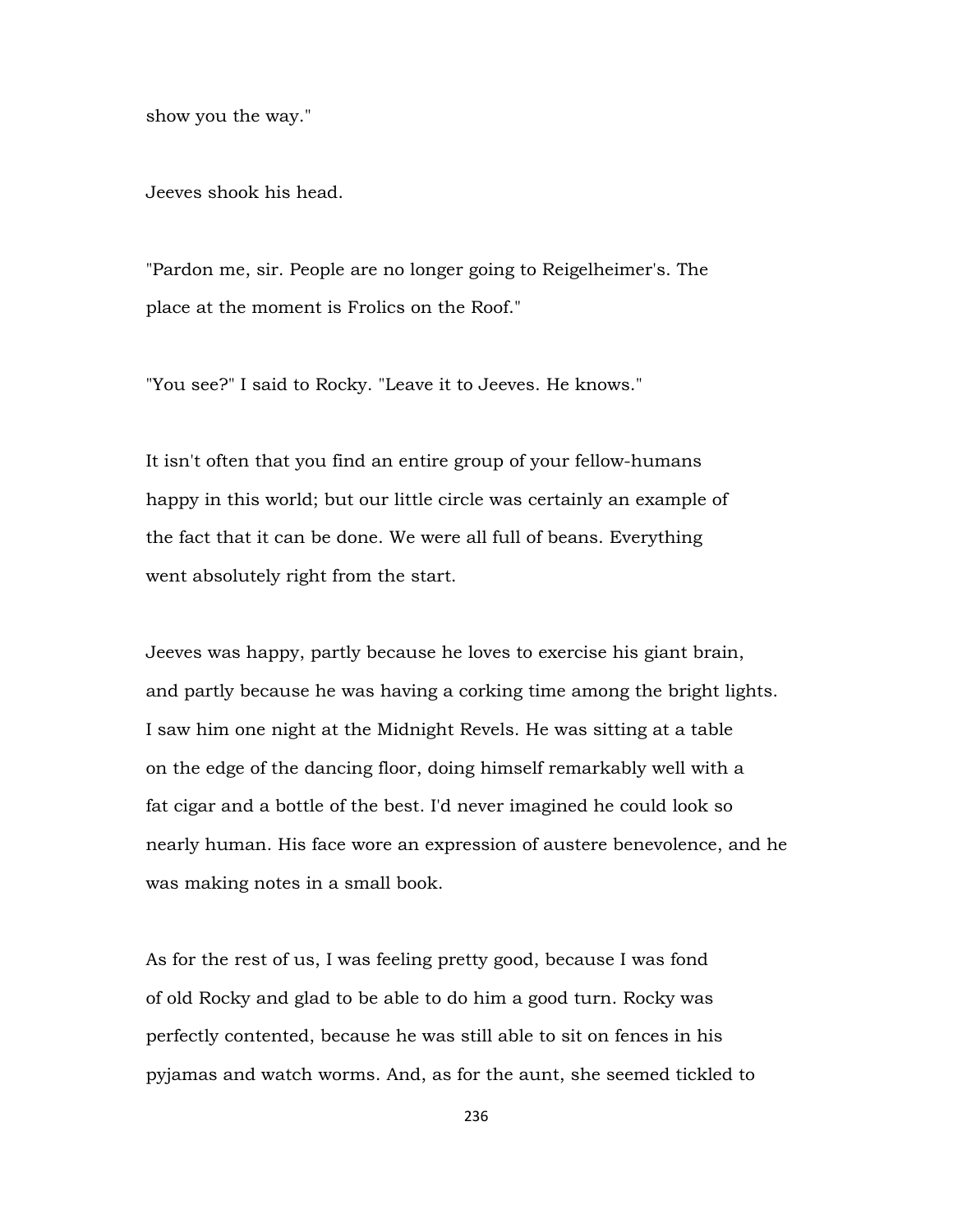death. She was getting Broadway at pretty long range, but it seemed to be hitting her just right. I read one of her letters to Rocky, and it was full of life.

But then Rocky's letters, based on Jeeves's notes, were enough to buck anybody up. It was rummy when you came to think of it. There was I, loving the life, while the mere mention of it gave Rocky a tired feeling; yet here is a letter I wrote to a pal of mine in London:

 "DEAR FREDDIE,--Well, here I am in New York. It's not a bad place. I'm not having a bad time. Everything's pretty all right. The cabarets aren't bad. Don't know when I shall be back. How's everybody? Cheer-o!--Yours,

## "BERTIE.

"PS.--Seen old Ted lately?"

Not that I cared about Ted; but if I hadn't dragged him in I couldn't have got the confounded thing on to the second page.

Now here's old Rocky on exactly the same subject:

 "DEAREST AUNT ISABEL,--How can I ever thank you enough for giving me the opportunity to live in this astounding city! New York seems more wonderful every day.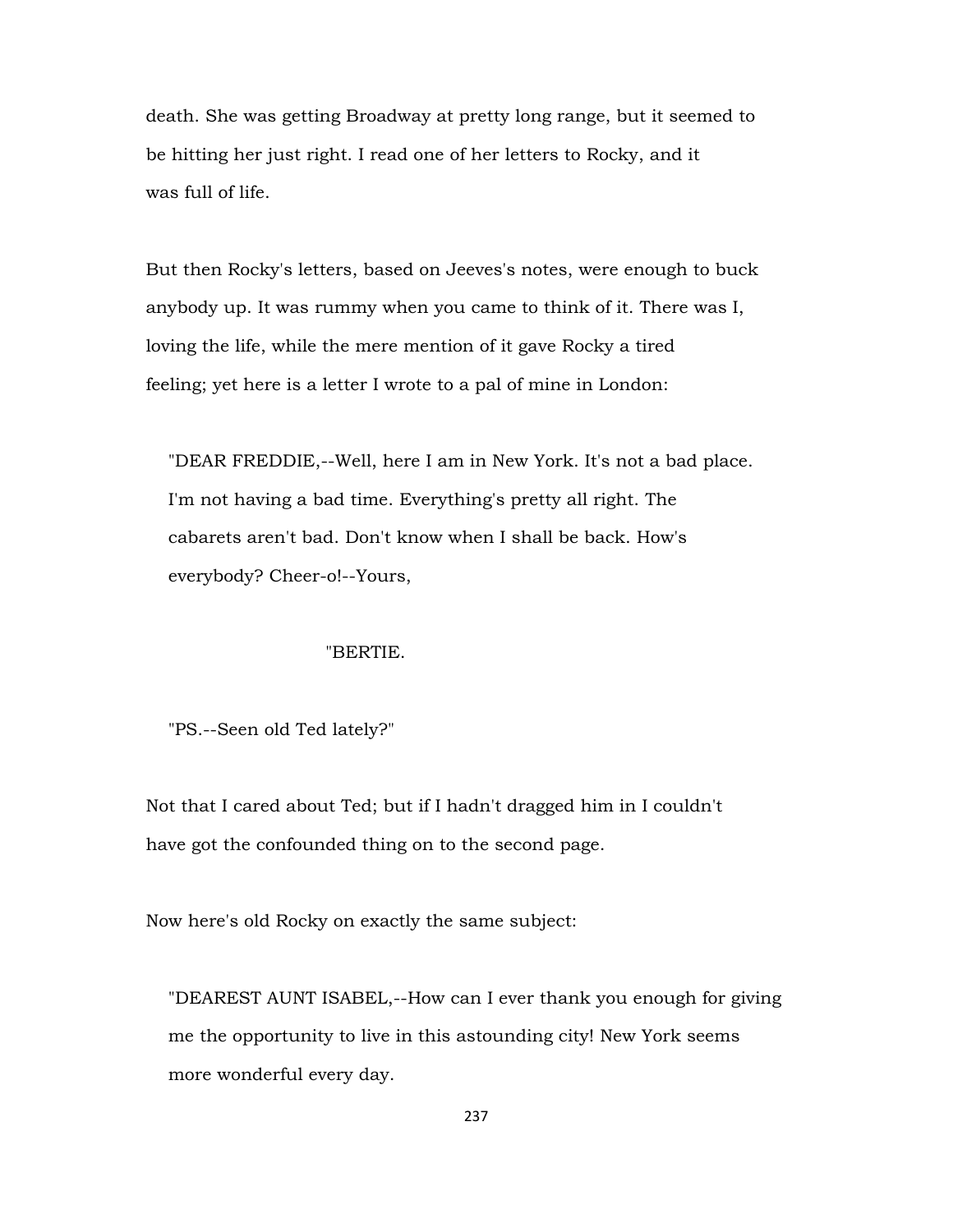"Fifth Avenue is at its best, of course, just now. The dresses are magnificent!"

Wads of stuff about the dresses. I didn't know Jeeves was such an authority.

 "I was out with some of the crowd at the Midnight Revels the other night. We took in a show first, after a little dinner at a new place on Forty-third Street. We were quite a gay party. Georgie Cohan looked in about midnight and got off a good one about Willie Collier. Fred Stone could only stay a minute, but Doug. Fairbanks did all sorts of stunts and made us roar. Diamond Jim Brady was there, as usual, and Laurette Taylor showed up with a party. The show at the Revels is quite good. I am enclosing a programme.

"Last night a few of us went round to Frolics on the Roof----"

And so on and so forth, yards of it. I suppose it's the artistic temperament or something. What I mean is, it's easier for a chappie who's used to writing poems and that sort of tosh to put a bit of a punch into a letter than it is for a chappie like me. Anyway, there's no doubt that Rocky's correspondence was hot stuff. I called Jeeves in and congratulated him.

"Jeeves, you're a wonder!"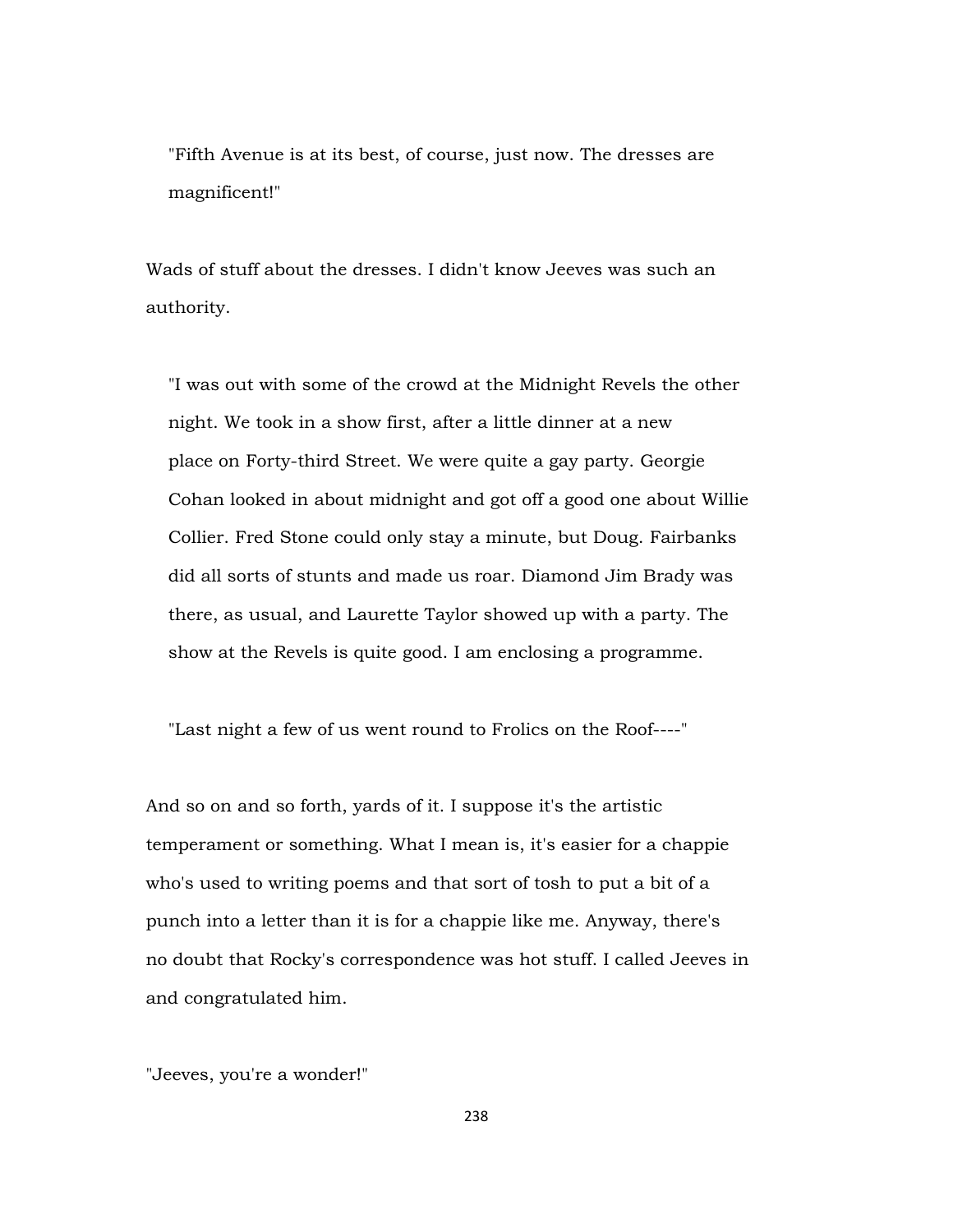"Thank you, sir."

"How you notice everything at these places beats me. I couldn't tell you a thing about them, except that I've had a good time."

"It's just a knack, sir."

"Well, Mr. Todd's letters ought to brace Miss Rockmetteller all right, what?"

"Undoubtedly, sir," agreed Jeeves.

And, by Jove, they did! They certainly did, by George! What I mean to say is, I was sitting in the apartment one afternoon, about a month after the thing had started, smoking a cigarette and resting the old bean, when the door opened and the voice of Jeeves burst the silence like a bomb.

It wasn't that he spoke loud. He has one of those soft, soothing voices that slide through the atmosphere like the note of a far-off sheep. It was what he said made me leap like a young gazelle.

"Miss Rockmetteller!"

And in came a large, solid female.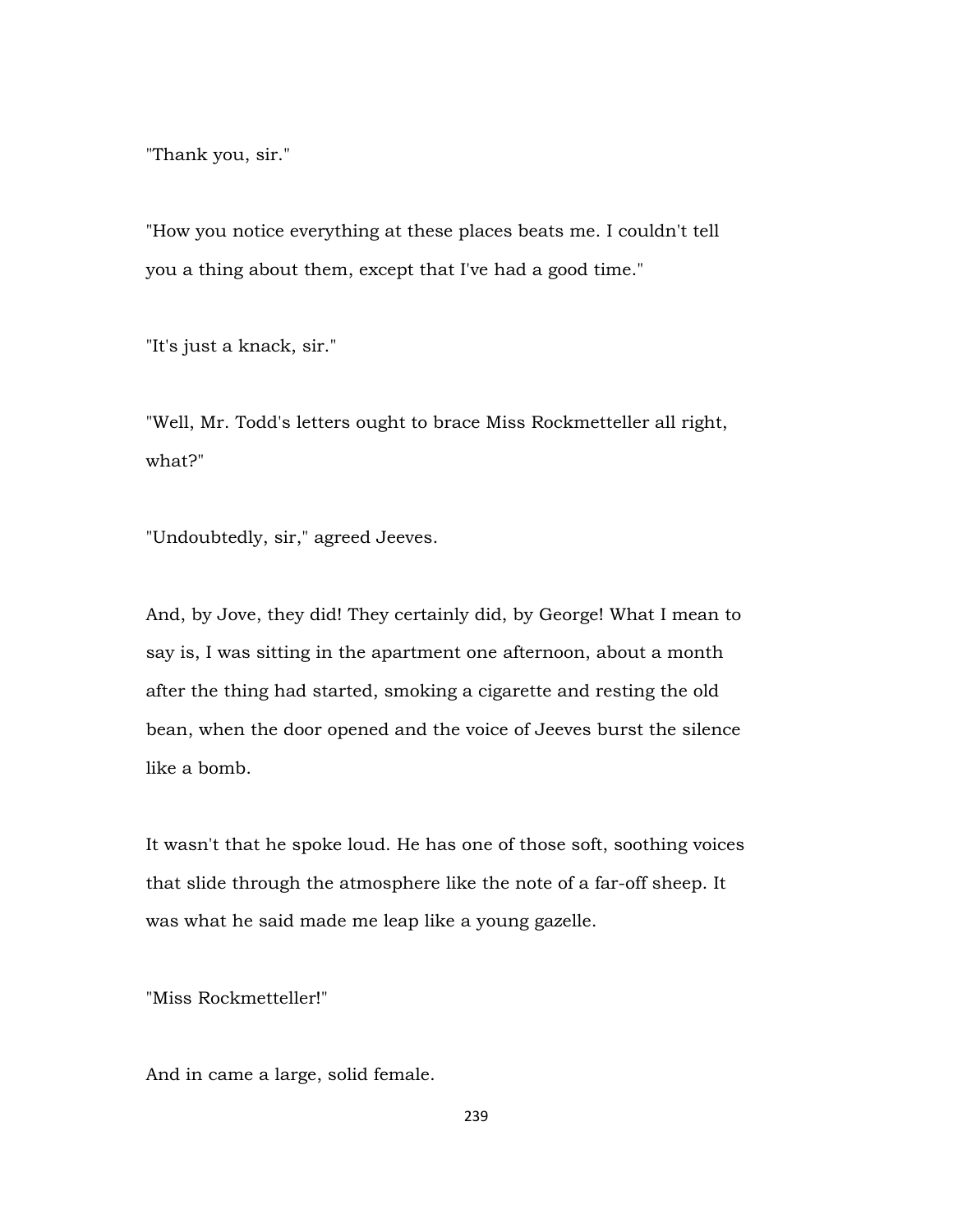The situation floored me. I'm not denying it. Hamlet must have felt much as I did when his father's ghost bobbed up in the fairway. I'd come to look on Rocky's aunt as such a permanency at her own home that it didn't seem possible that she could really be here in New York. I stared at her. Then I looked at Jeeves. He was standing there in an attitude of dignified detachment, the chump, when, if ever he should have been rallying round the young master, it was now.

Rocky's aunt looked less like an invalid than any one I've ever seen, except my Aunt Agatha. She had a good deal of Aunt Agatha about her, as a matter of fact. She looked as if she might be deucedly dangerous if put upon; and something seemed to tell me that she would certainly regard herself as put upon if she ever found out the game which poor old Rocky had been pulling on her.

"Good afternoon," I managed to say.

"How do you do?" she said. "Mr. Cohan?"

"Er--no."

"Mr. Fred Stone?"

"Not absolutely. As a matter of fact, my name's Wooster--Bertie Wooster."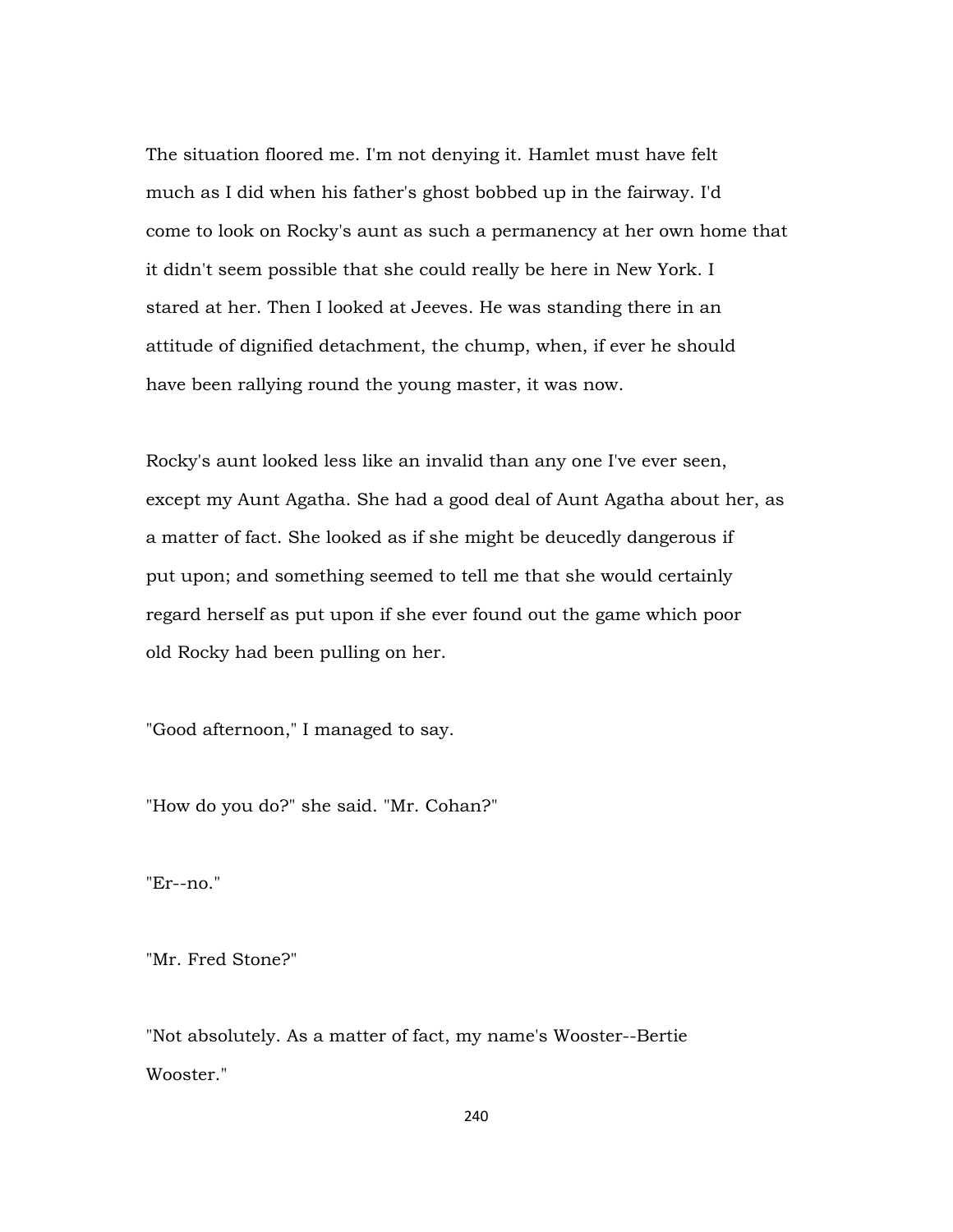She seemed disappointed. The fine old name of Wooster appeared to mean nothing in her life.

"Isn't Rockmetteller home?" she said. "Where is he?"

She had me with the first shot. I couldn't think of anything to say. I couldn't tell her that Rocky was down in the country, watching worms.

There was the faintest flutter of sound in the background. It was the respectful cough with which Jeeves announces that he is about to speak without having been spoken to.

"If you remember, sir, Mr. Todd went out in the automobile with a party in the afternoon."

"So he did, Jeeves; so he did," I said, looking at my watch. "Did he say when he would be back?"

"He gave me to understand, sir, that he would be somewhat late in returning."

He vanished; and the aunt took the chair which I'd forgotten to offer her. She looked at me in rather a rummy way. It was a nasty look. It made me feel as if I were something the dog had brought in and intended to bury later on, when he had time. My own Aunt Agatha, back in England,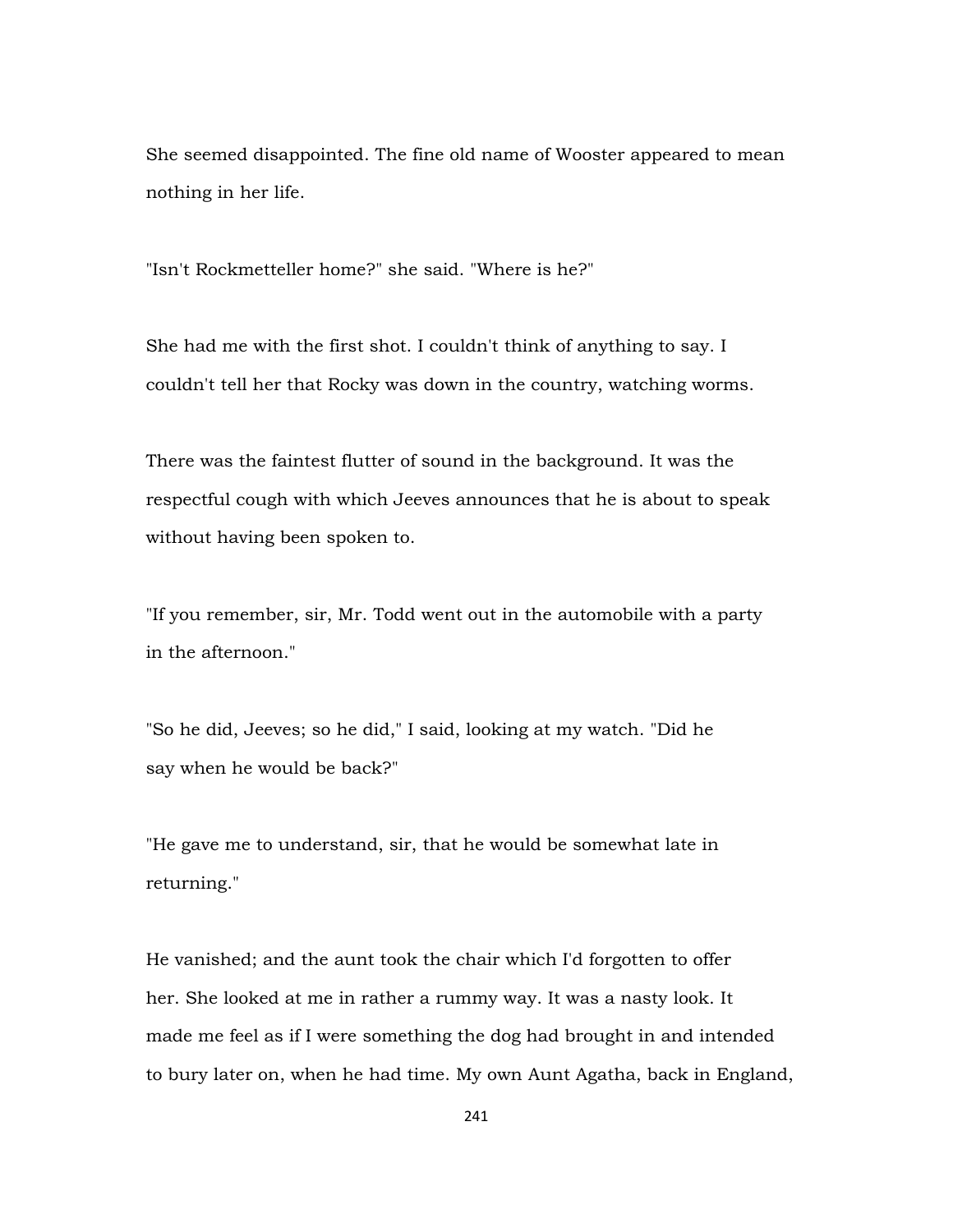has looked at me in exactly the same way many a time, and it never fails to make my spine curl.

"You seem very much at home here, young man. Are you a great friend of Rockmetteller's?"

"Oh, yes, rather!"

She frowned as if she had expected better things of old Rocky.

"Well, you need to be," she said, "the way you treat his flat as your own!"

I give you my word, this quite unforeseen slam simply robbed me of the power of speech. I'd been looking on myself in the light of the dashing host, and suddenly to be treated as an intruder jarred me. It wasn't, mark you, as if she had spoken in a way to suggest that she considered my presence in the place as an ordinary social call. She obviously looked on me as a cross between a burglar and the plumber's man come to fix the leak in the bathroom. It hurt her--my being there.

At this juncture, with the conversation showing every sign of being about to die in awful agonies, an idea came to me. Tea--the good old stand-by.

"Would you care for a cup of tea?" I said.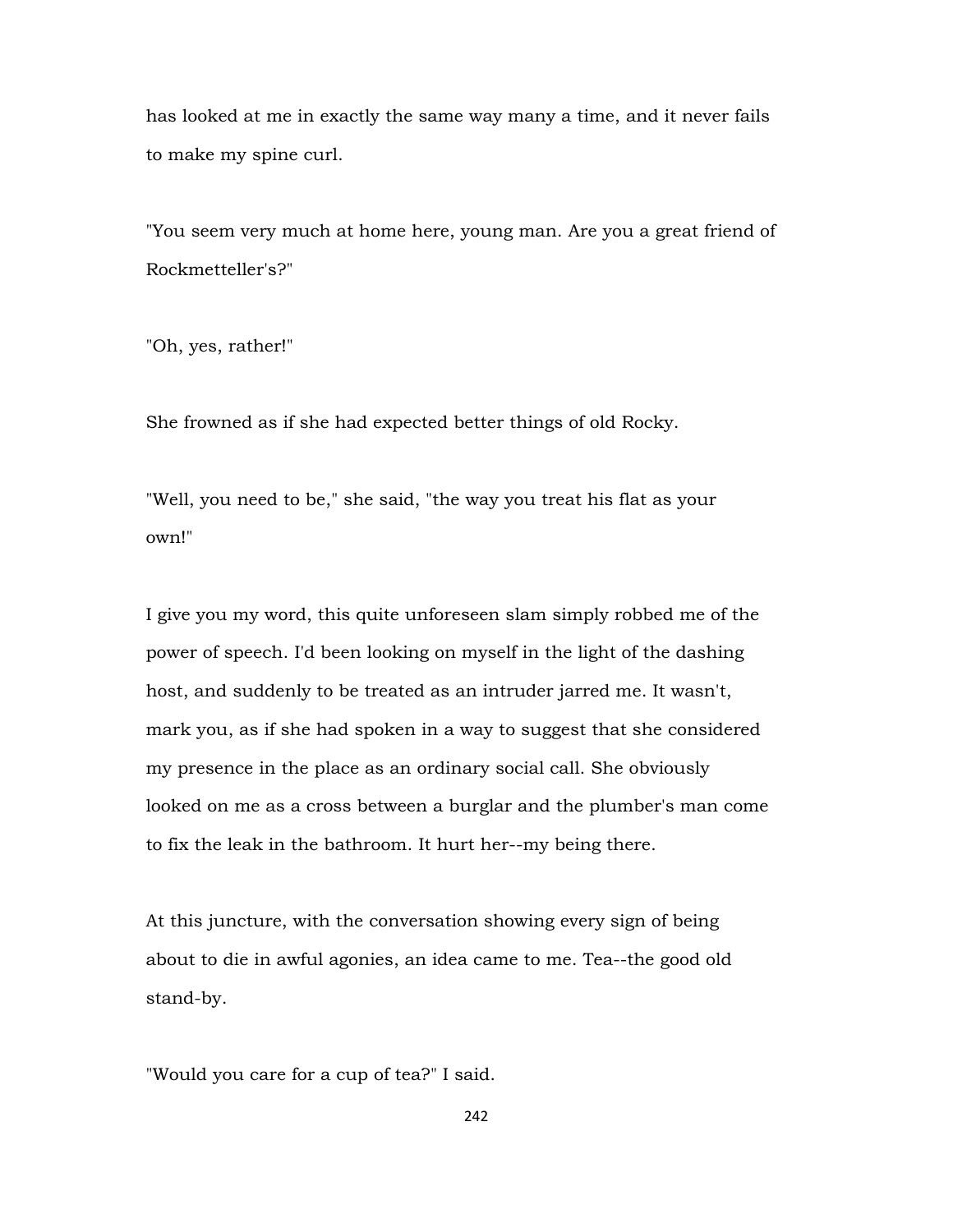## "Tea?"

She spoke as if she had never heard of the stuff.

"Nothing like a cup after a journey," I said. "Bucks you up! Puts a bit of zip into you. What I mean is, restores you, and so on, don't you know. I'll go and tell Jeeves."

I tottered down the passage to Jeeves's lair. The man was reading the evening paper as if he hadn't a care in the world.

"Jeeves," I said, "we want some tea."

"Very good, sir."

"I say, Jeeves, this is a bit thick, what?"

I wanted sympathy, don't you know--sympathy and kindness. The old nerve centres had had the deuce of a shock.

"She's got the idea this place belongs to Mr. Todd. What on earth put that into her head?"

Jeeves filled the kettle with a restrained dignity.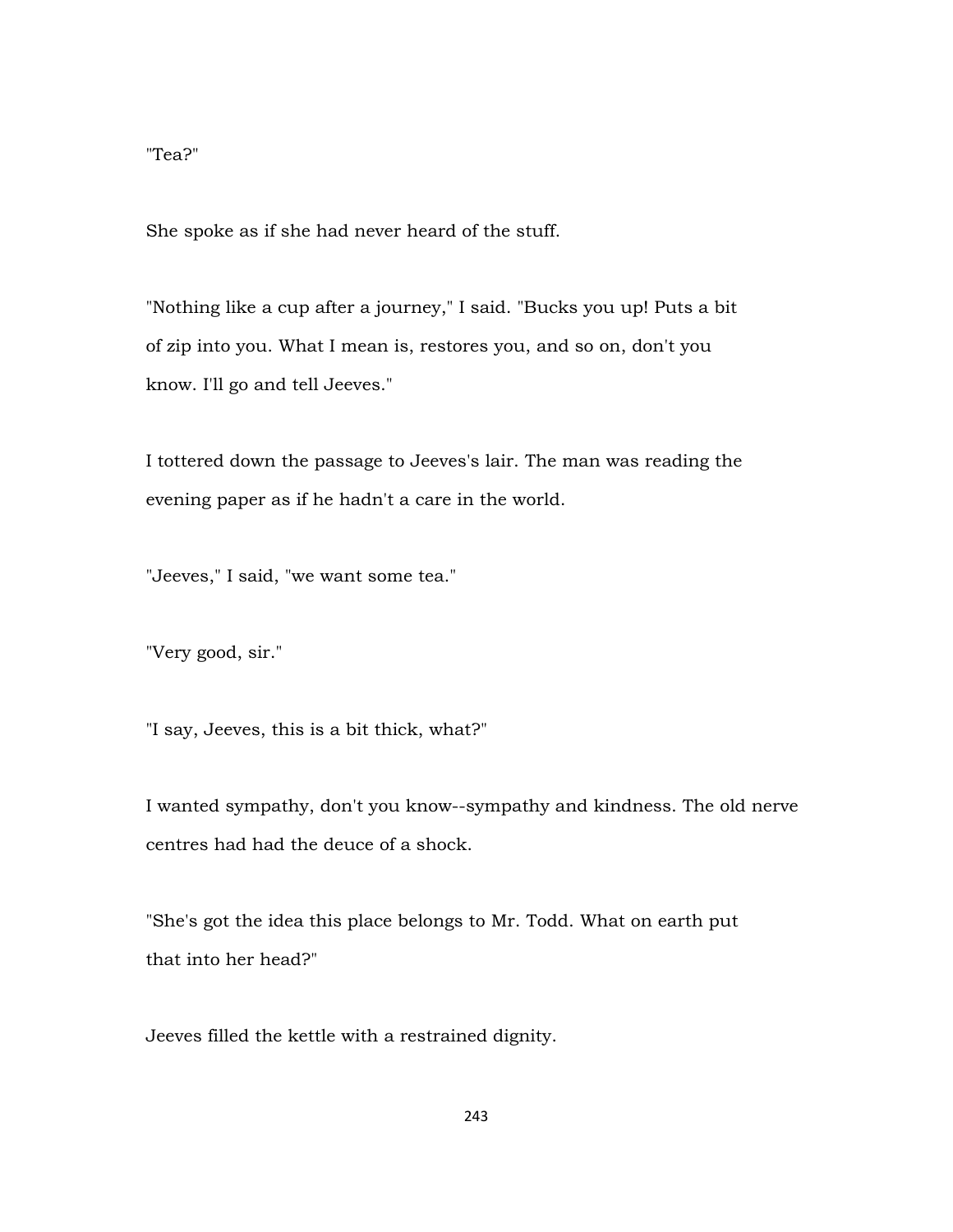"No doubt because of Mr. Todd's letters, sir," he said. "It was my suggestion, sir, if you remember, that they should be addressed from this apartment in order that Mr. Todd should appear to possess a good central residence in the city."

I remembered. We had thought it a brainy scheme at the time.

"Well, it's bally awkward, you know, Jeeves. She looks on me as an intruder. By Jove! I suppose she thinks I'm someone who hangs about here, touching Mr. Todd for free meals and borrowing his shirts."

"Yes, sir."

"It's pretty rotten, you know."

"Most disturbing, sir."

"And there's another thing: What are we to do about Mr. Todd? We've got to get him up here as soon as ever we can. When you have brought the tea you had better go out and send him a telegram, telling him to come up by the next train."

"I have already done so, sir. I took the liberty of writing the message and dispatching it by the lift attendant."

"By Jove, you think of everything, Jeeves!"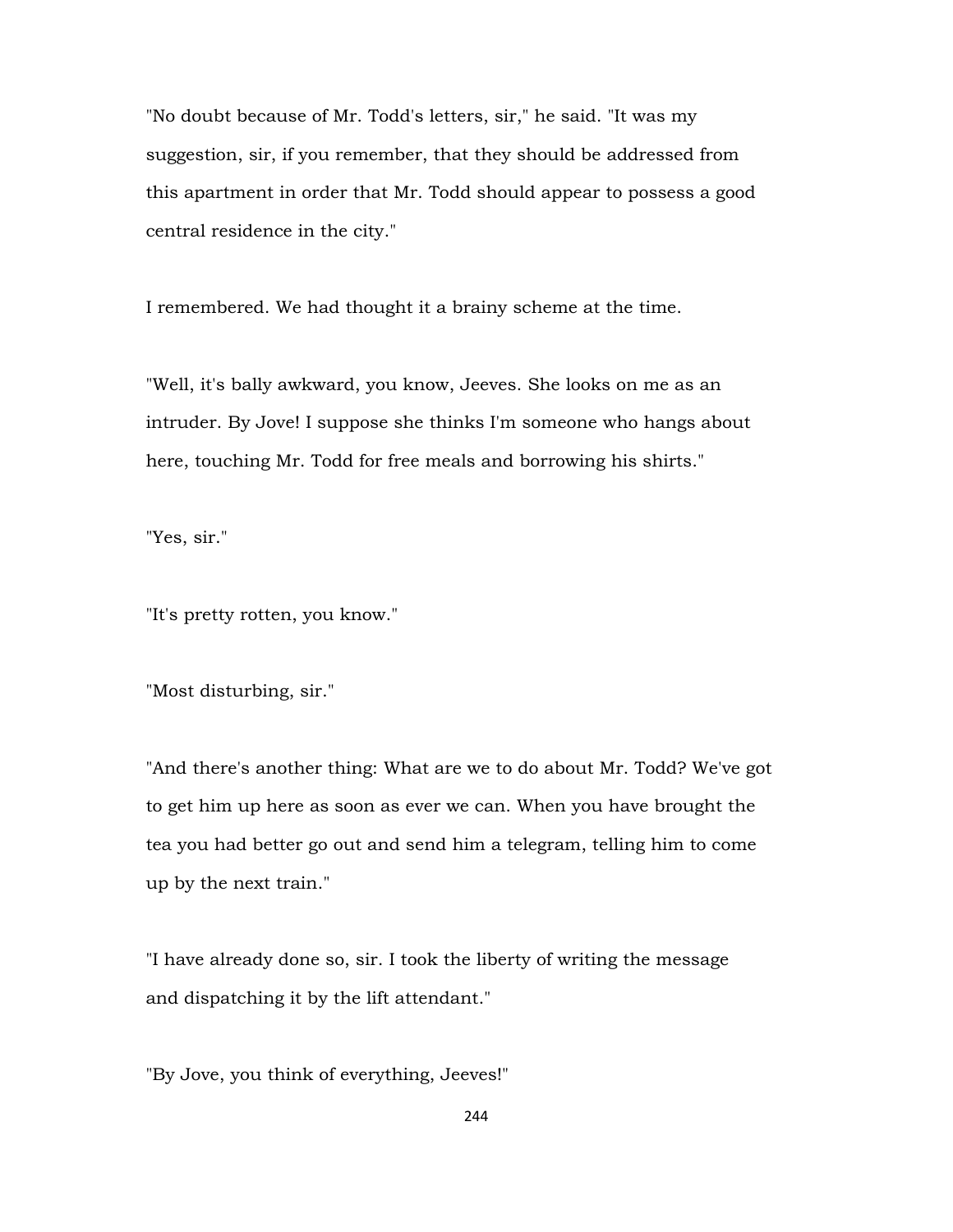"Thank you, sir. A little buttered toast with the tea? Just so, sir. Thank you."

I went back to the sitting-room. She hadn't moved an inch. She was still bolt upright on the edge of her chair, gripping her umbrella like a hammer-thrower. She gave me another of those looks as I came in. There was no doubt about it; for some reason she had taken a dislike to me. I suppose because I wasn't George M. Cohan. It was a bit hard on a chap.

"This is a surprise, what?" I said, after about five minutes' restful silence, trying to crank the conversation up again.

"What is a surprise?"

"Your coming here, don't you know, and so on."

She raised her eyebrows and drank me in a bit more through her glasses.

"Why is it surprising that I should visit my only nephew?" she said.

Put like that, of course, it did seem reasonable.

"Oh, rather," I said. "Of course! Certainly. What I mean is----"

Jeeves projected himself into the room with the tea. I was jolly glad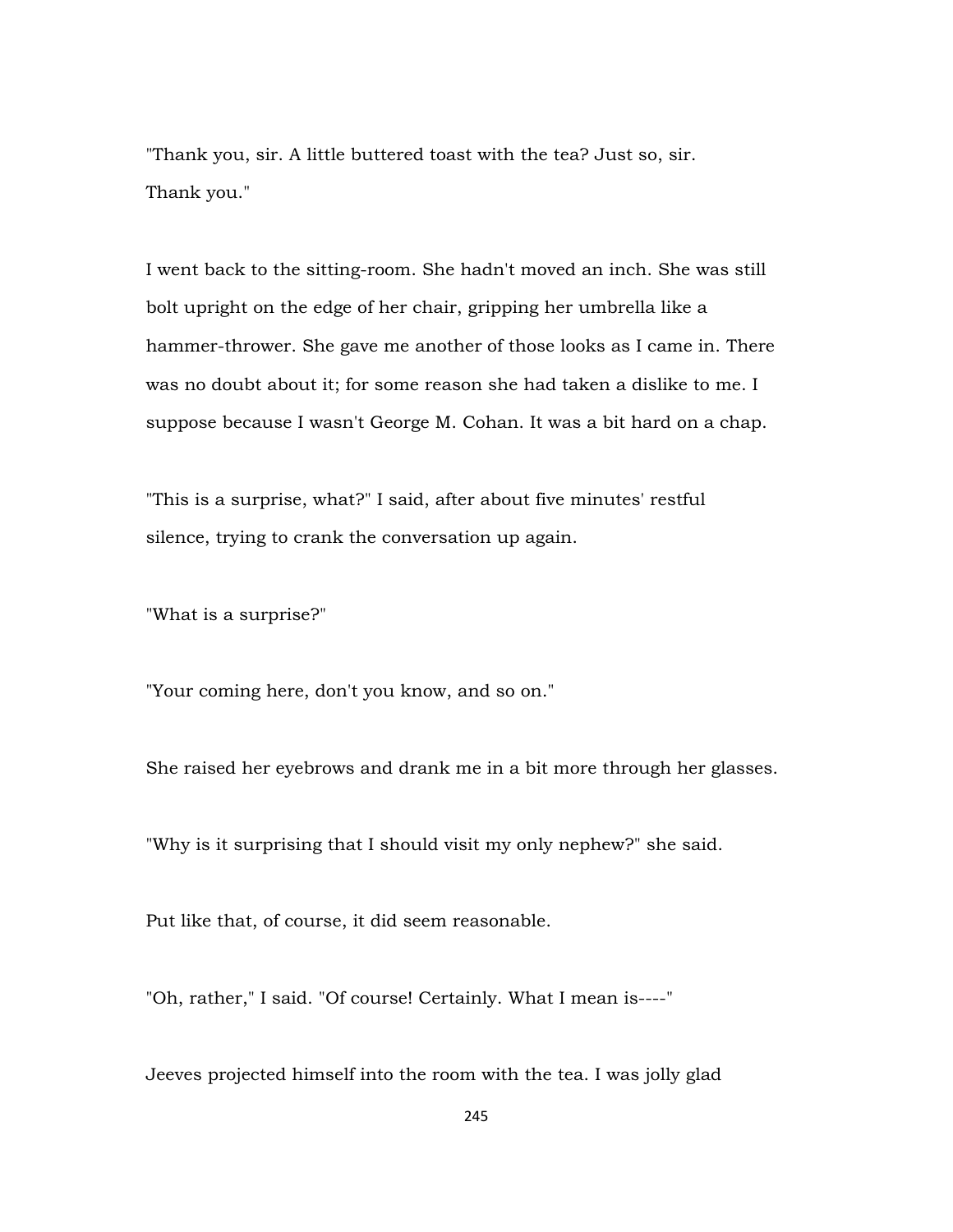to see him. There's nothing like having a bit of business arranged for one when one isn't certain of one's lines. With the teapot to fool about with I felt happier.

"Tea, tea, tea--what? What?" I said.

It wasn't what I had meant to say. My idea had been to be a good deal more formal, and so on. Still, it covered the situation. I poured her out a cup. She sipped it and put the cup down with a shudder.

"Do you mean to say, young man," she said frostily, "that you expect me to drink this stuff?"

"Rather! Bucks you up, you know."

"What do you mean by the expression 'Bucks you up'?"

"Well, makes you full of beans, you know. Makes you fizz."

"I don't understand a word you say. You're English, aren't you?"

I admitted it. She didn't say a word. And somehow she did it in a way that made it worse than if she had spoken for hours. Somehow it was brought home to me that she didn't like Englishmen, and that if she had had to meet an Englishman, I was the one she'd have chosen last.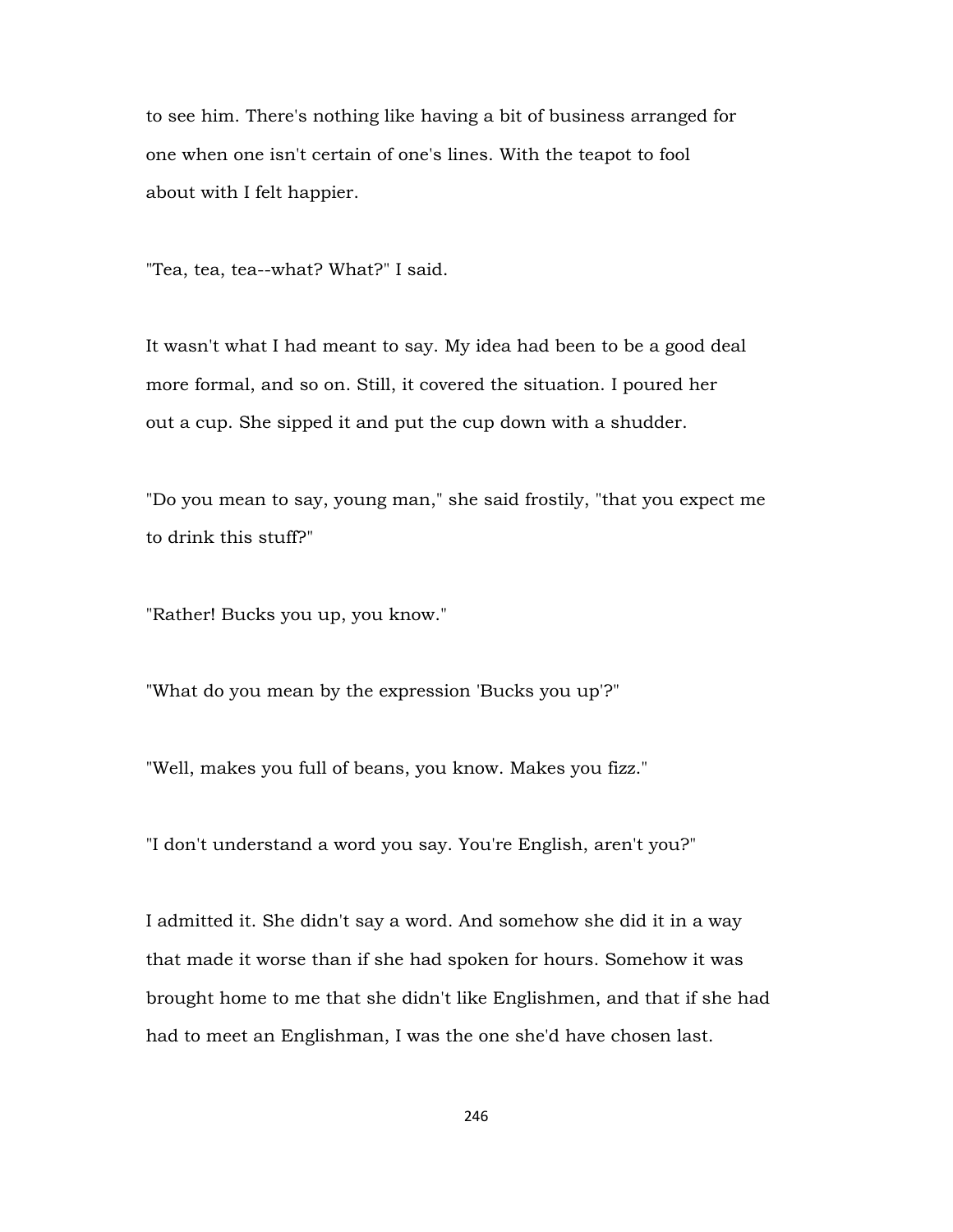Conversation languished again after that.

Then I tried again. I was becoming more convinced every moment that you can't make a real lively salon with a couple of people, especially if one of them lets it go a word at a time.

"Are you comfortable at your hotel?" I said.

"At which hotel?"

"The hotel you're staying at."

"I am not staying at an hotel."

"Stopping with friends--what?"

"I am naturally stopping with my nephew."

I didn't get it for the moment; then it hit me.

"What! Here?" I gurgled.

"Certainly! Where else should I go?"

The full horror of the situation rolled over me like a wave. I couldn't see what on earth I was to do. I couldn't explain that this wasn't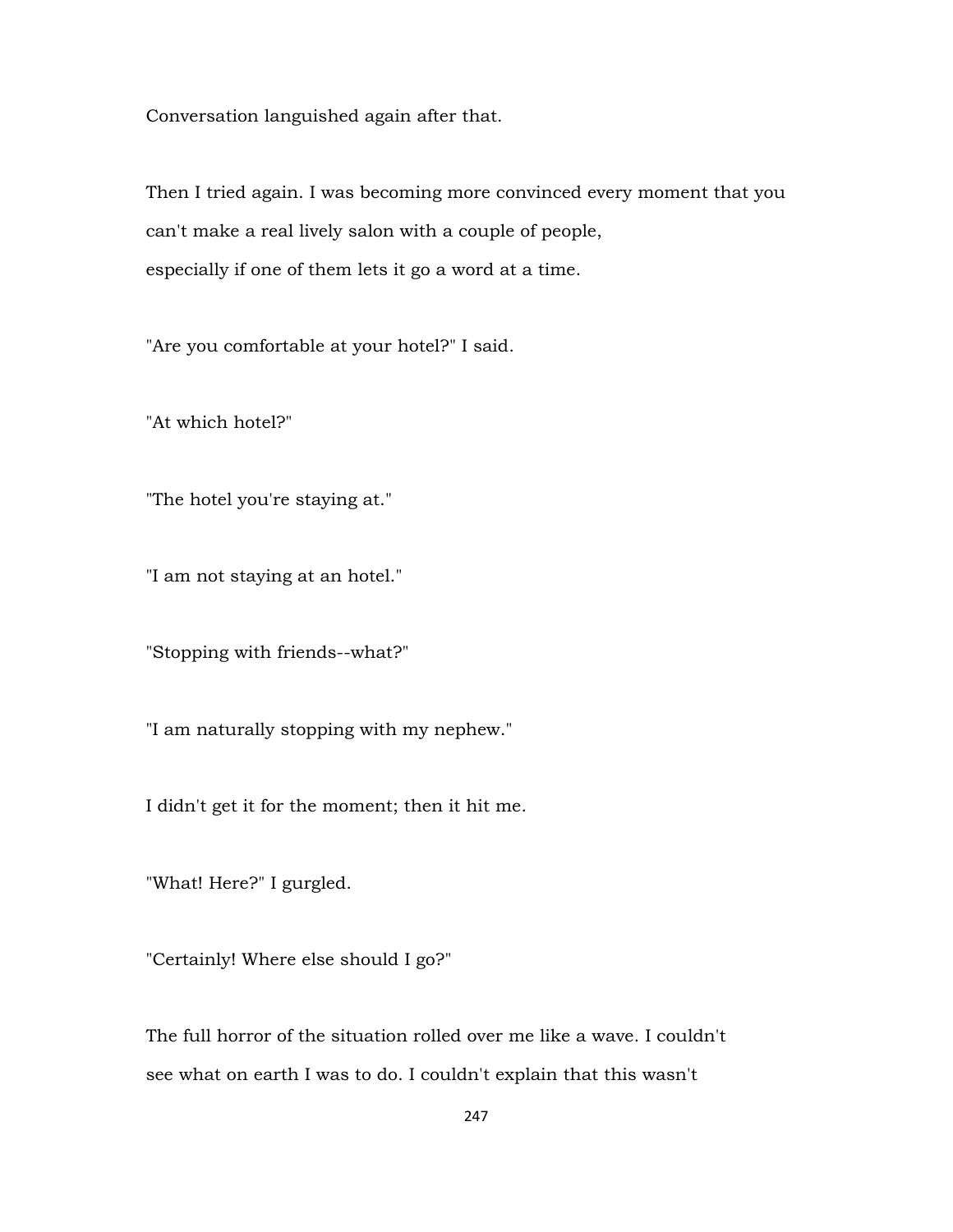Rocky's flat without giving the poor old chap away hopelessly, because she would then ask me where he did live, and then he would be right in the soup. I was trying to induce the old bean to recover from the shock and produce some results when she spoke again.

"Will you kindly tell my nephew's man-servant to prepare my room? I wish to lie down."

"Your nephew's man-servant?"

"The man you call Jeeves. If Rockmetteller has gone for an automobile ride, there is no need for you to wait for him. He will naturally wish to be alone with me when he returns."

I found myself tottering out of the room. The thing was too much for me. I crept into Jeeves's den.

"Jeeves!" I whispered.

"Sir?"

"Mix me a b.-and-s., Jeeves. I feel weak."

"Very good, sir."

"This is getting thicker every minute, Jeeves."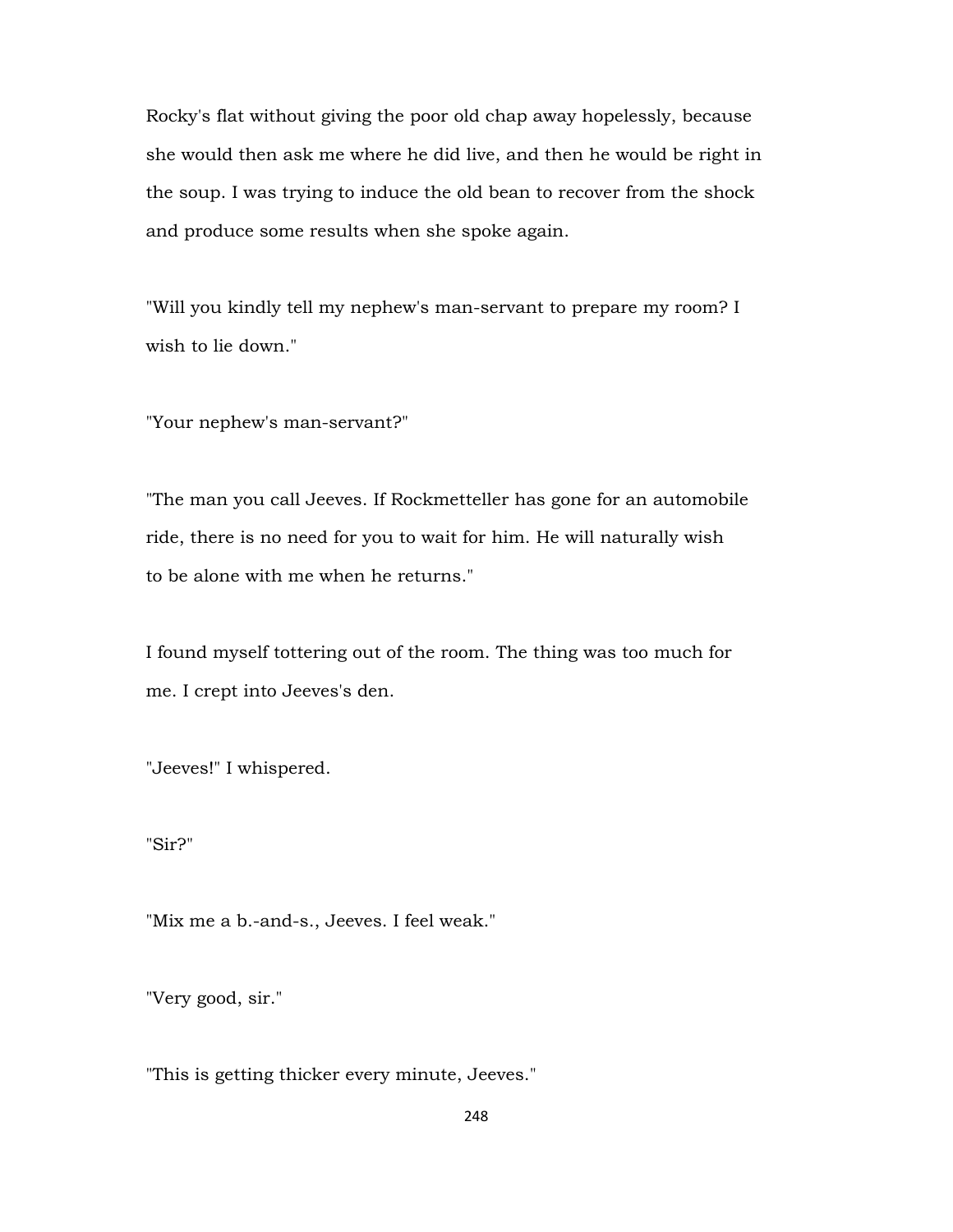"She thinks you're Mr. Todd's man. She thinks the whole place is his, and everything in it. I don't see what you're to do, except stay on and keep it up. We can't say anything or she'll get on to the whole thing, and I don't want to let Mr. Todd down. By the way, Jeeves, she wants you to prepare her bed."

He looked wounded.

"It is hardly my place, sir----"

"I know--I know. But do it as a personal favour to me. If you come to that, it's hardly my place to be flung out of the flat like this and have to go to an hotel, what?"

"Is it your intention to go to an hotel, sir? What will you do for clothes?"

"Good Lord! I hadn't thought of that. Can you put a few things in a bag when she isn't looking, and sneak them down to me at the St. Aurea?"

"I will endeavour to do so, sir."

"Well, I don't think there's anything more, is there? Tell Mr. Todd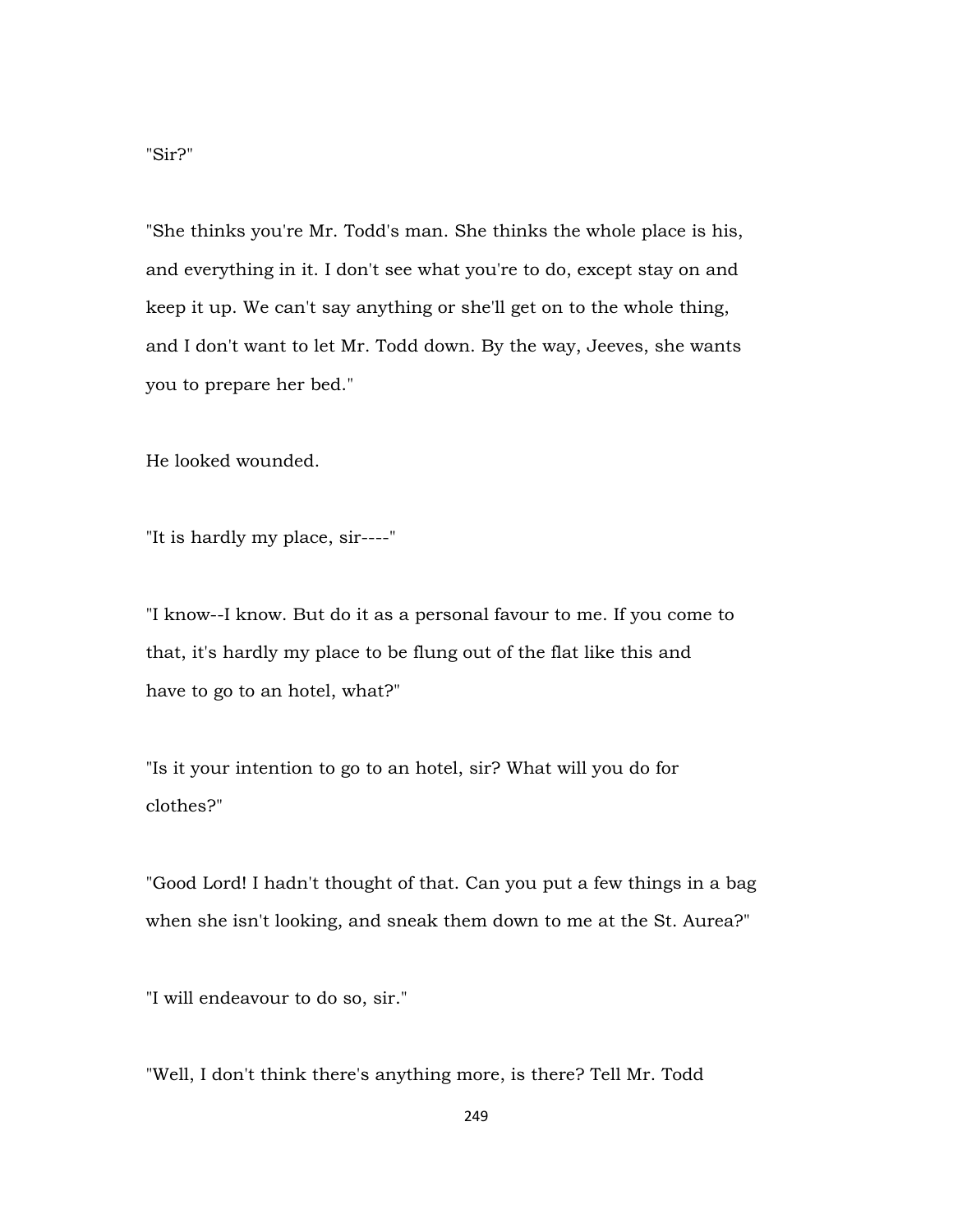where I am when he gets here."

"Very good, sir."

I looked round the place. The moment of parting had come. I felt sad. The whole thing reminded me of one of those melodramas where they drive chappies out of the old homestead into the snow.

"Good-bye, Jeeves," I said.

"Good-bye, sir."

And I staggered out.

\* \* \* \* \*

You know, I rather think I agree with those poet-and-philosopher Johnnies who insist that a fellow ought to be devilish pleased if he has a bit of trouble. All that stuff about being refined by suffering, you know. Suffering does give a chap a sort of broader and more sympathetic outlook. It helps you to understand other people's misfortunes if you've been through the same thing yourself.

As I stood in my lonely bedroom at the hotel, trying to tie my white tie myself, it struck me for the first time that there must be whole squads of chappies in the world who had to get along without a man to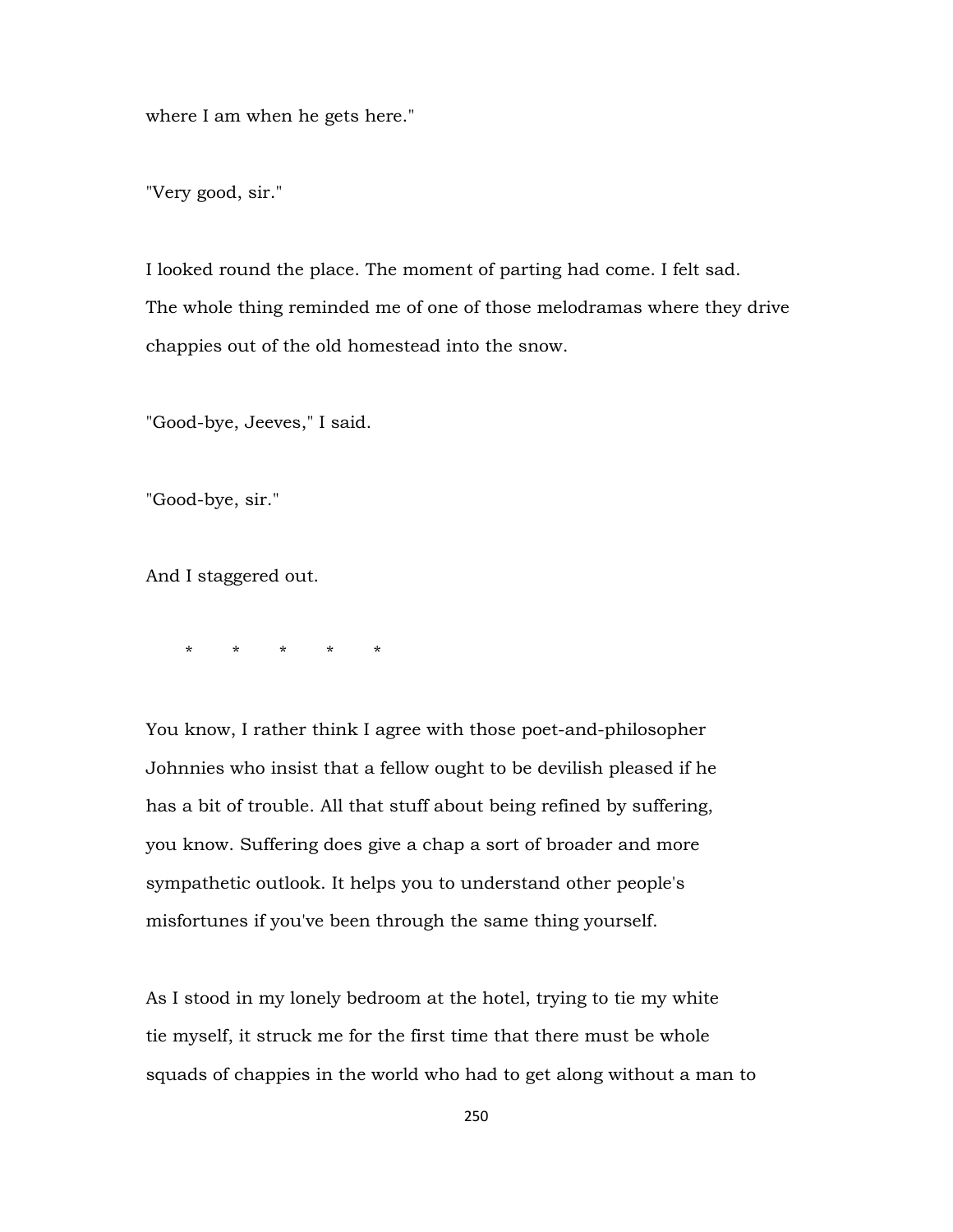look after them. I'd always thought of Jeeves as a kind of natural phenomenon; but, by Jove! of course, when you come to think of it, there must be quite a lot of fellows who have to press their own clothes themselves and haven't got anybody to bring them tea in the morning, and so on. It was rather a solemn thought, don't you know. I mean to say, ever since then I've been able to appreciate the frightful privations the poor have to stick.

I got dressed somehow. Jeeves hadn't forgotten a thing in his packing. Everything was there, down to the final stud. I'm not sure this didn't make me feel worse. It kind of deepened the pathos. It was like what somebody or other wrote about the touch of a vanished hand.

I had a bit of dinner somewhere and went to a show of some kind; but nothing seemed to make any difference. I simply hadn't the heart to go on to supper anywhere. I just sucked down a whisky-and-soda in the hotel smoking-room and went straight up to bed. I don't know when I've felt so rotten. Somehow I found myself moving about the room softly, as if there had been a death in the family. If I had anybody to talk to I should have talked in a whisper; in fact, when the telephone-bell rang I answered in such a sad, hushed voice that the fellow at the other end of the wire said "Halloa!" five times, thinking he hadn't got me.

It was Rocky. The poor old scout was deeply agitated.

"Bertie! Is that you, Bertie! Oh, gosh? I'm having a time!"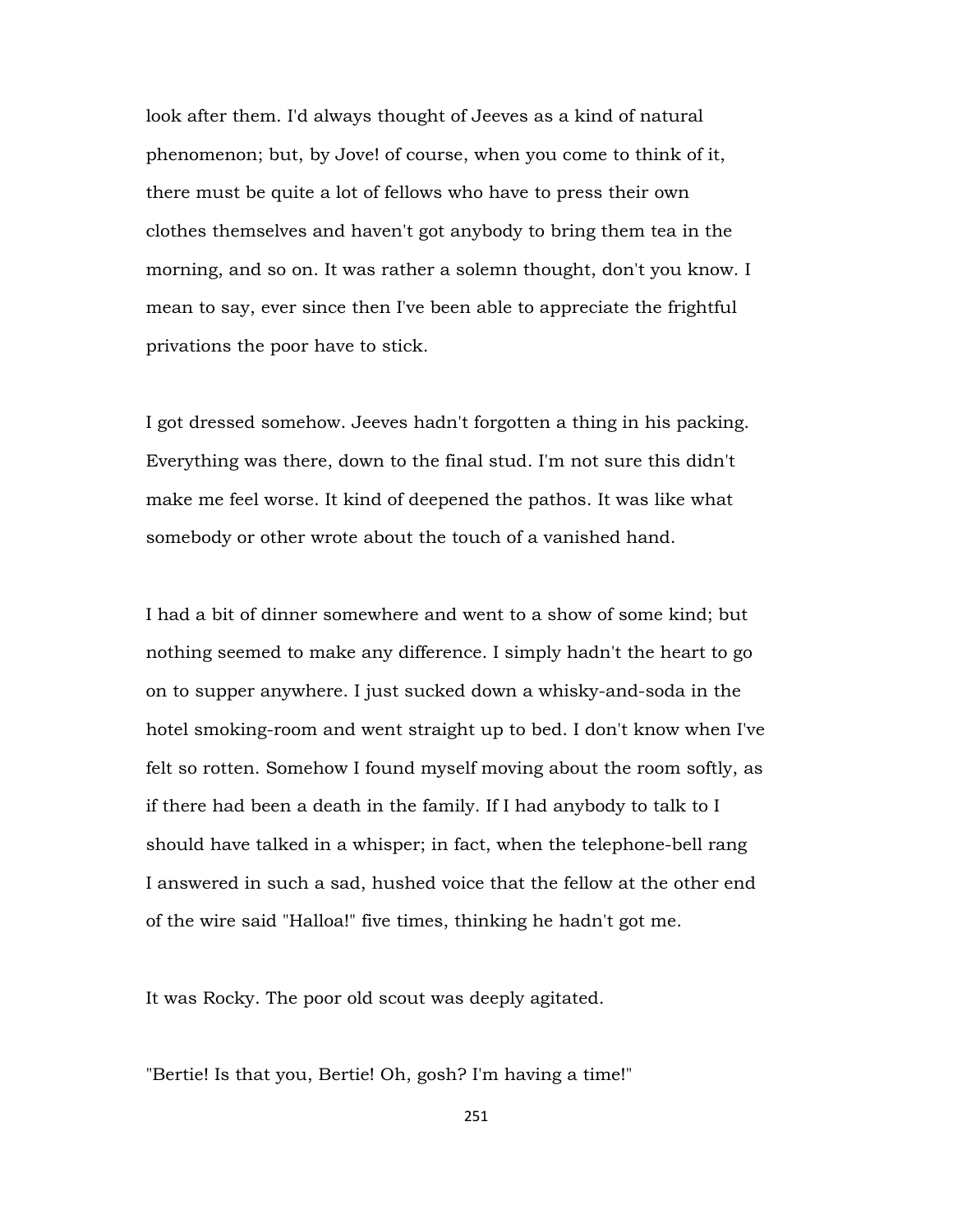"Where are you speaking from?"

"The Midnight Revels. We've been here an hour, and I think we're a fixture for the night. I've told Aunt Isabel I've gone out to call up a friend to join us. She's glued to a chair, with this-is-the-life written all over her, taking it in through the pores. She loves it, and I'm nearly crazy."

"Tell me all, old top," I said.

"A little more of this," he said, "and I shall sneak quietly off to the river and end it all. Do you mean to say you go through this sort of thing every night, Bertie, and enjoy it? It's simply infernal! I was just snatching a wink of sleep behind the bill of fare just now when about a million yelling girls swooped down, with toy balloons. There are two orchestras here, each trying to see if it can't play louder than the other. I'm a mental and physical wreck. When your telegram arrived I was just lying down for a quiet pipe, with a sense of absolute peace stealing over me. I had to get dressed and sprint two miles to catch the train. It nearly gave me heart-failure; and on top of that I almost got brain fever inventing lies to tell Aunt Isabel. And then I had to cram myself into these confounded evening clothes of yours."

I gave a sharp wail of agony. It hadn't struck me till then that Rocky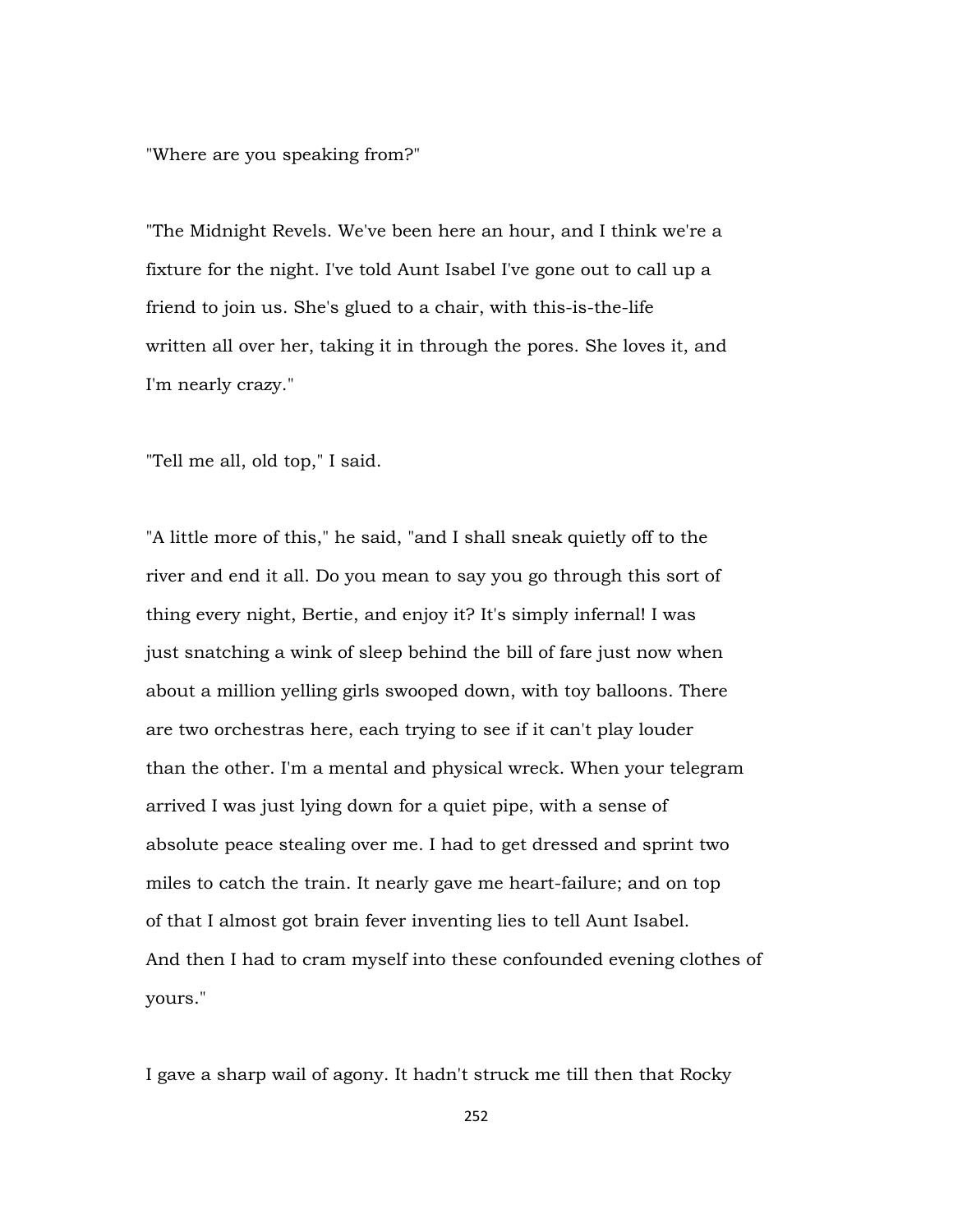was depending on my wardrobe to see him through.

## "You'll ruin them!"

"I hope so," said Rocky, in the most unpleasant way. His troubles seemed to have had the worst effect on his character. "I should like to get back at them somehow; they've given me a bad enough time. They're about three sizes too small, and something's apt to give at any moment. I wish to goodness it would, and give me a chance to breathe. I haven't breathed since half-past seven. Thank Heaven, Jeeves managed to get out and buy me a collar that fitted, or I should be a strangled corpse by now! It was touch and go till the stud broke. Bertie, this is pure Hades! Aunt Isabel keeps on urging me to dance. How on earth can I dance when I don't know a soul to dance with? And how the deuce could I, even if I knew every girl in the place? It's taking big chances even to move in these trousers. I had to tell her I've hurt my ankle. She keeps asking me when Cohan and Stone are going to turn up; and it's simply a question of time before she discovers that Stone is sitting two tables away. Something's got to be done, Bertie! You've got to think up some way of getting me out of this mess. It was you who got me into it."

"Me! What do you mean?"

"Well, Jeeves, then. It's all the same. It was you who suggested leaving it to Jeeves. It was those letters I wrote from his notes that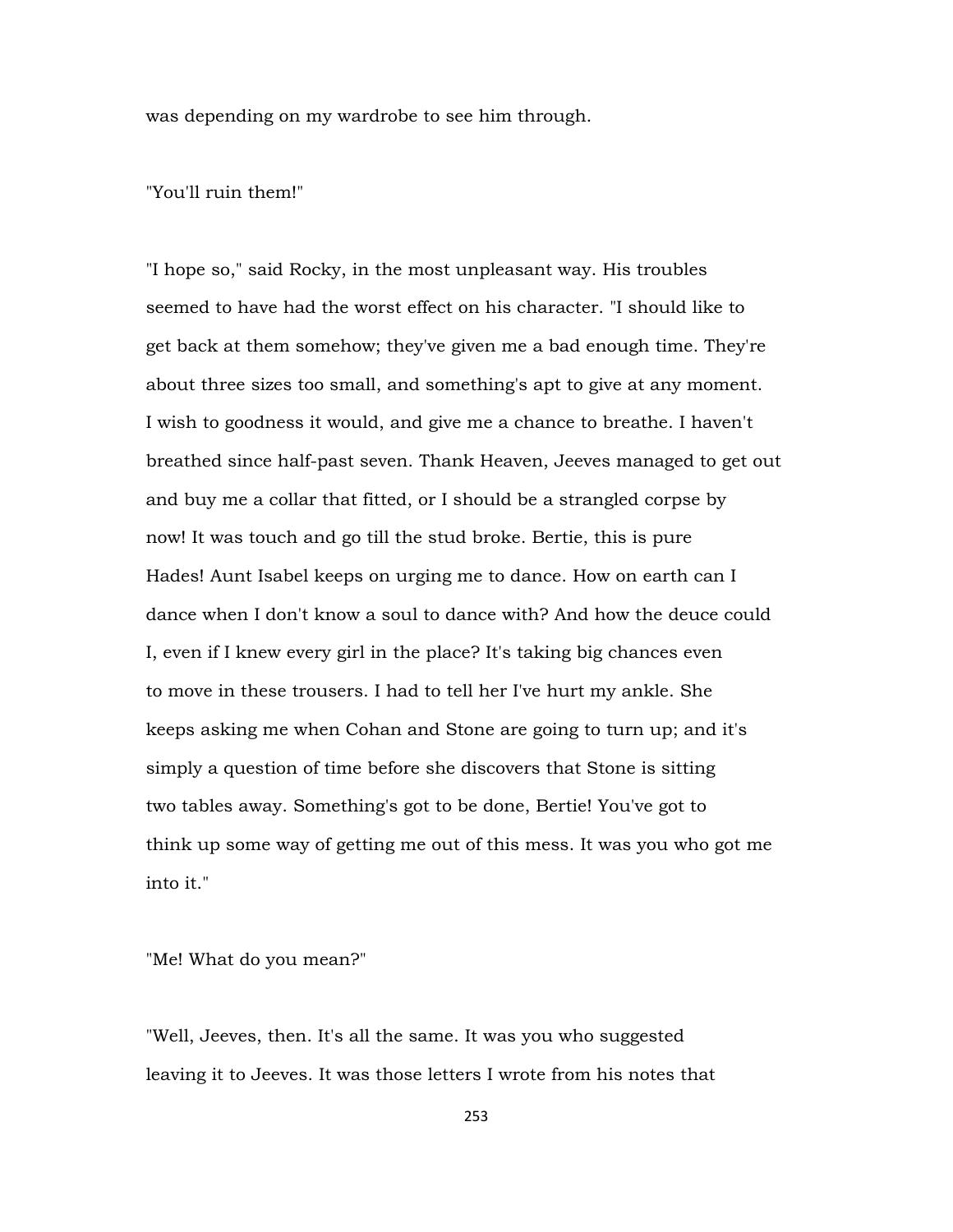did the mischief. I made them too good! My aunt's just been telling me about it. She says she had resigned herself to ending her life where she was, and then my letters began to arrive, describing the joys of New York; and they stimulated her to such an extent that she pulled herself together and made the trip. She seems to think she's had some miraculous kind of faith cure. I tell you I can't stand it, Bertie! It's got to end!"

"Can't Jeeves think of anything?"

"No. He just hangs round saying: 'Most disturbing, sir!' A fat lot of help that is!"

"Well, old lad," I said, "after all, it's far worse for me than it is for you. You've got a comfortable home and Jeeves. And you're saving a lot of money."

"Saving money? What do you mean--saving money?"

"Why, the allowance your aunt was giving you. I suppose she's paying all the expenses now, isn't she?"

"Certainly she is; but she's stopped the allowance. She wrote the lawyers to-night. She says that, now she's in New York, there is no necessity for it to go on, as we shall always be together, and it's simpler for her to look after that end of it. I tell you, Bertie, I've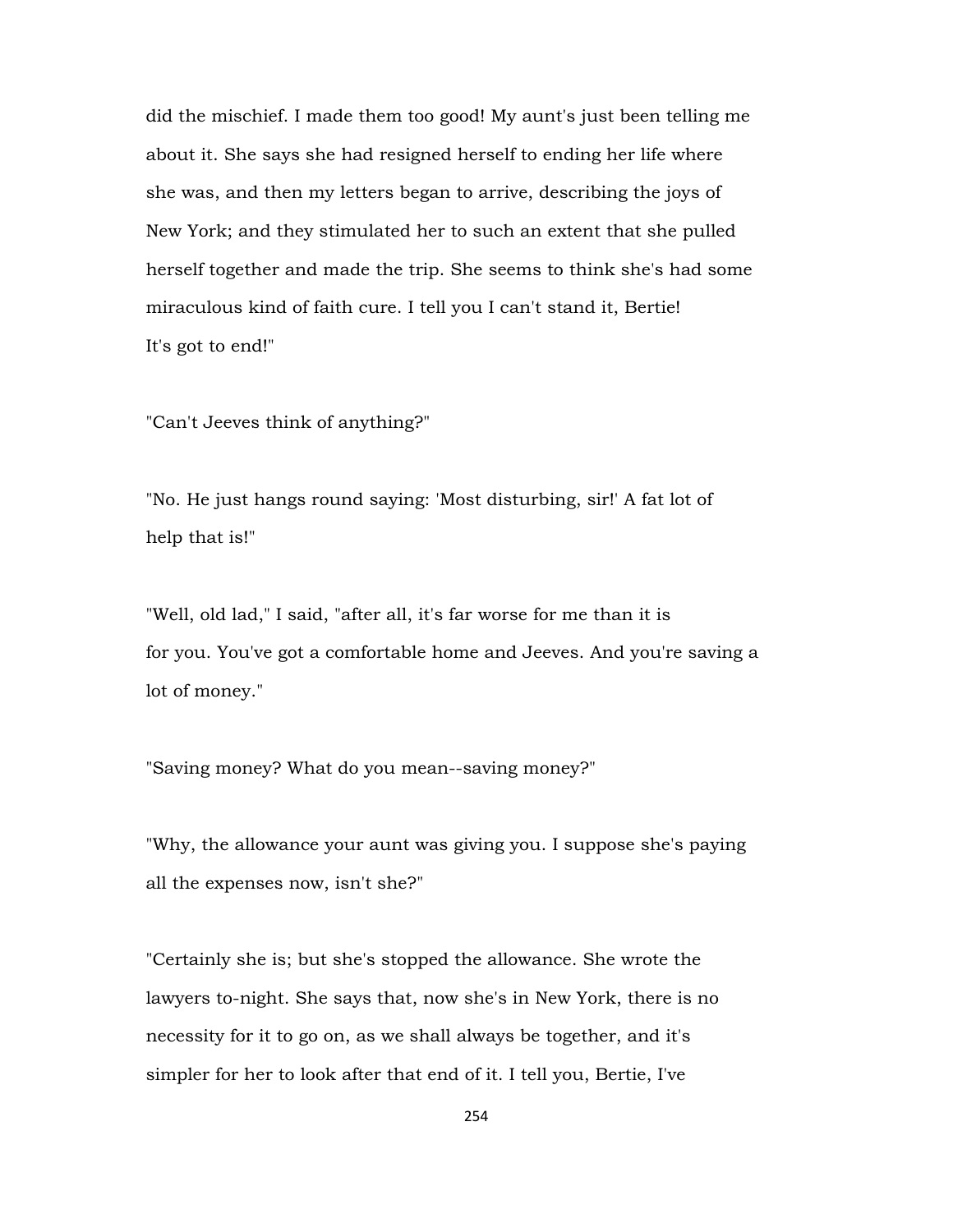examined the darned cloud with a microscope, and if it's got a silver lining it's some little dissembler!"

"But, Rocky, old top, it's too bally awful! You've no notion of what I'm going through in this beastly hotel, without Jeeves. I must get back to the flat."

"Don't come near the flat."

"But it's my own flat."

"I can't help that. Aunt Isabel doesn't like you. She asked me what you did for a living. And when I told her you didn't do anything she said she thought as much, and that you were a typical specimen of a useless and decaying aristocracy. So if you think you have made a hit, forget it. Now I must be going back, or she'll be coming out here after me. Good-bye."

\* \* \* \* \*

Next morning Jeeves came round. It was all so home-like when he floated noiselessly into the room that I nearly broke down.

"Good morning, sir," he said. "I have brought a few more of your personal belongings."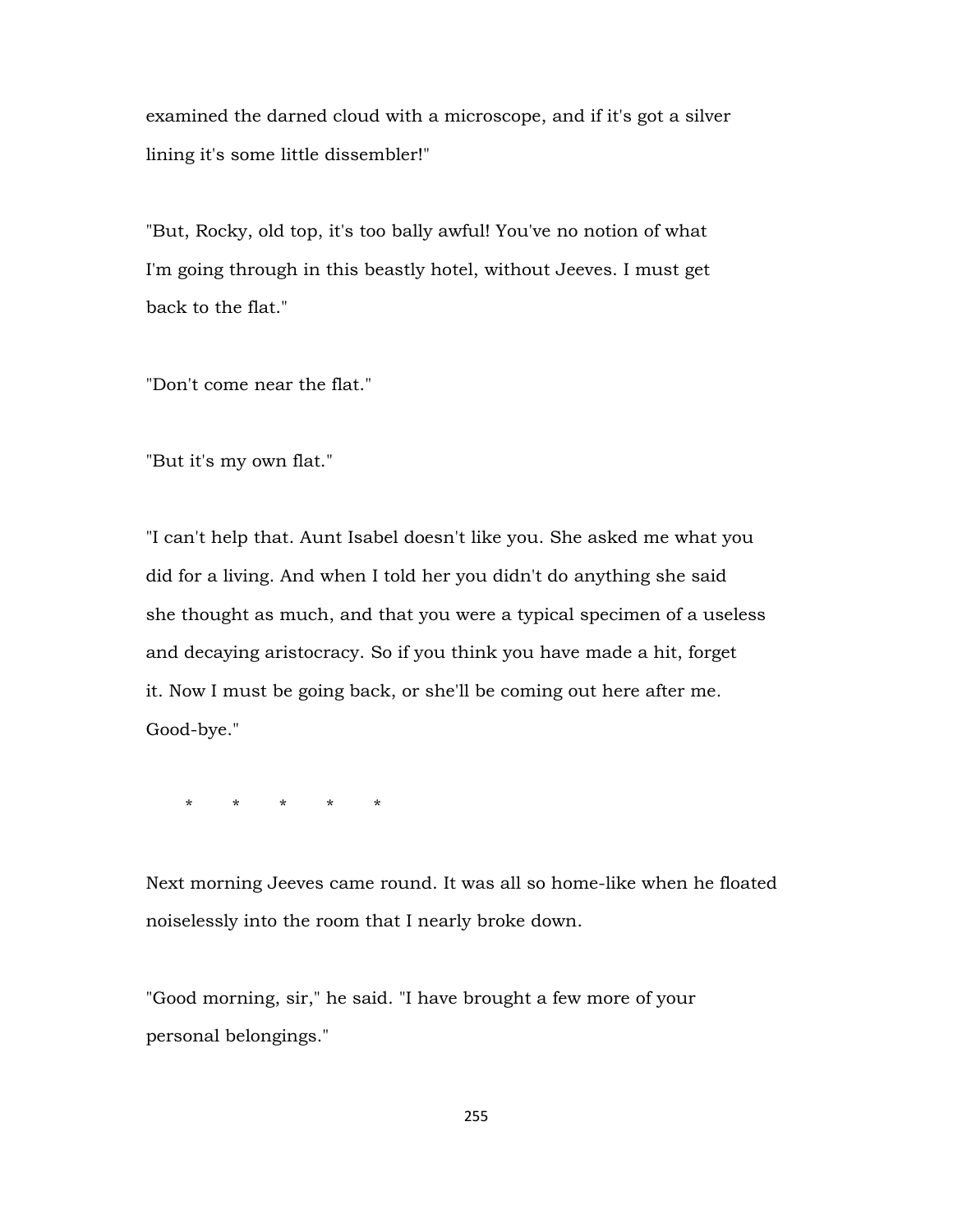He began to unstrap the suit-case he was carrying.

"Did you have any trouble sneaking them away?"

"It was not easy, sir. I had to watch my chance. Miss Rockmetteller is a remarkably alert lady."

"You know, Jeeves, say what you like--this is a bit thick, isn't it?"

"The situation is certainly one that has never before come under my notice, sir. I have brought the heather-mixture suit, as the climatic conditions are congenial. To-morrow, if not prevented, I will endeavour to add the brown lounge with the faint green twill."

"It can't go on--this sort of thing--Jeeves."

"We must hope for the best, sir."

"Can't you think of anything to do?"

"I have been giving the matter considerable thought, sir, but so far without success. I am placing three silk shirts--the dove-coloured, the light blue, and the mauve--in the first long drawer, sir."

"You don't mean to say you can't think of anything, Jeeves?"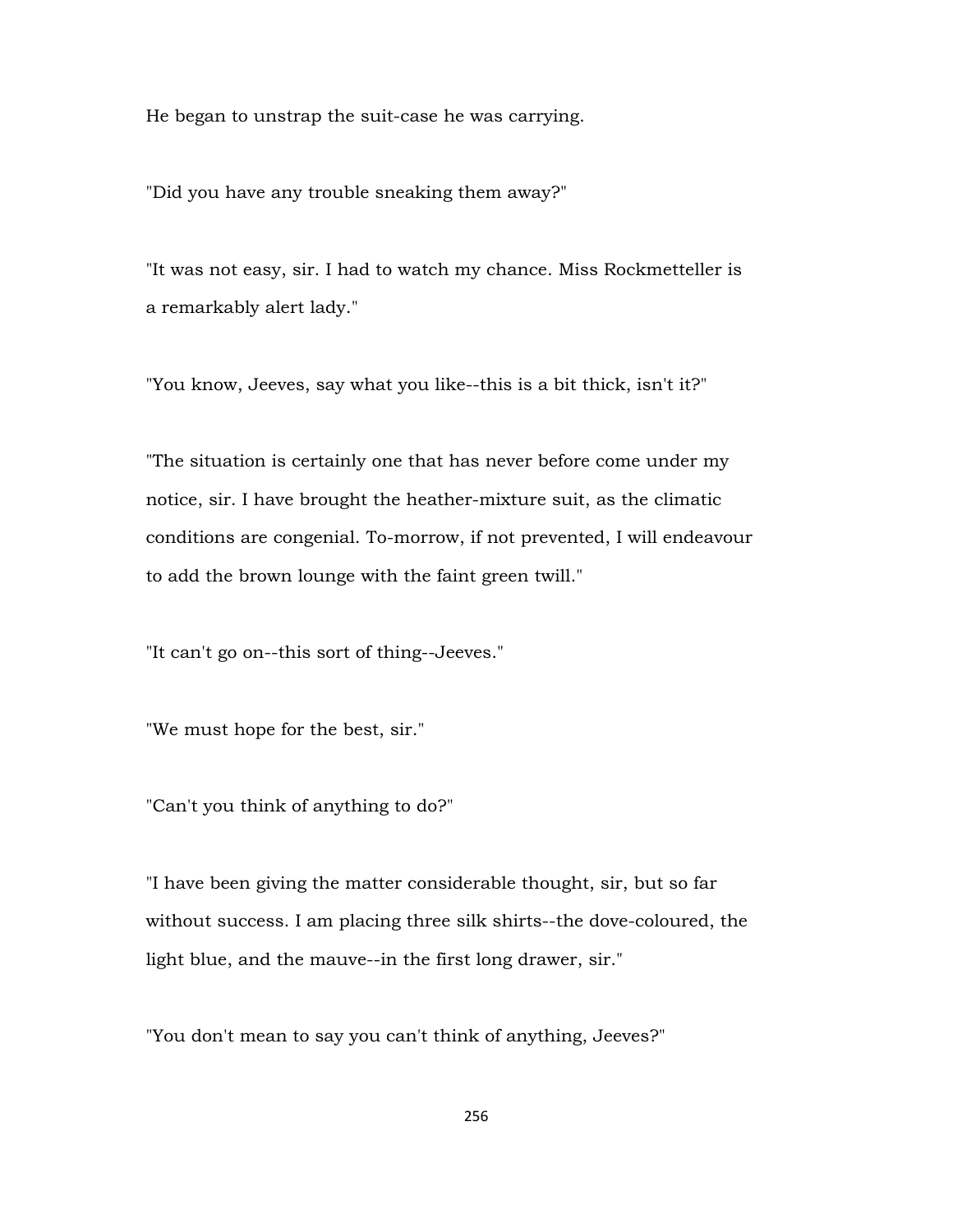"For the moment, sir, no. You will find a dozen handkerchiefs and the tan socks in the upper drawer on the left." He strapped the suit-case and put it on a chair. "A curious lady, Miss Rockmetteller, sir."

"You understate it, Jeeves."

He gazed meditatively out of the window.

"In many ways, sir, Miss Rockmetteller reminds me of an aunt of mine who resides in the south-east portion of London. Their temperaments are much alike. My aunt has the same taste for the pleasures of the great city. It is a passion with her to ride in hansom cabs, sir. Whenever the family take their eyes off her she escapes from the house and spends the day riding about in cabs. On several occasions she has broken into the children's savings bank to secure the means to enable her to gratify this desire."

"I love to have these little chats with you about your female relatives, Jeeves," I said coldly, for I felt that the man had let me down, and I was fed up with him. "But I don't see what all this has got to do with my trouble."

"I beg your pardon, sir. I am leaving a small assortment of neckties on the mantelpiece, sir, for you to select according to your preference. I should recommend the blue with the red domino pattern, sir."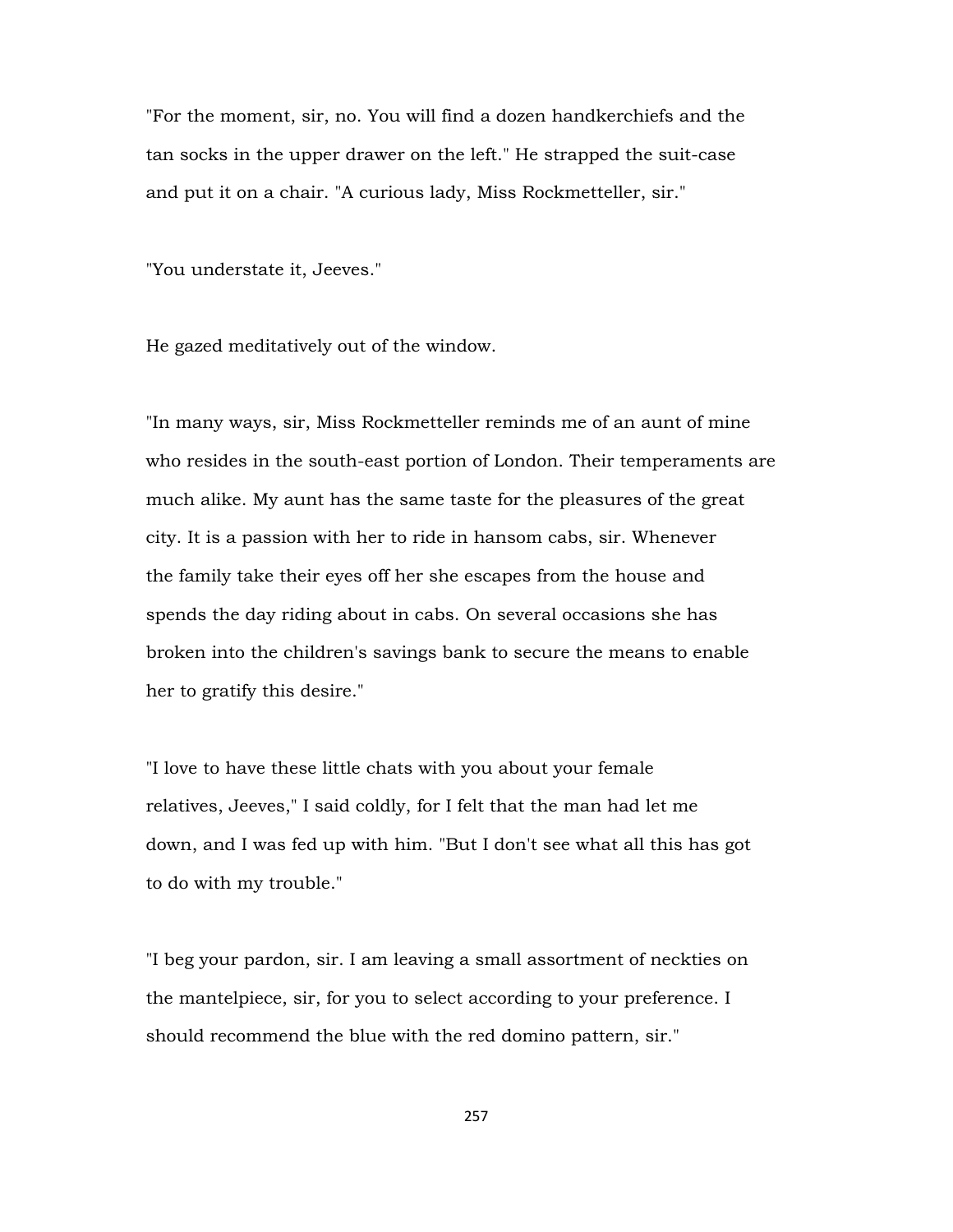Then he streamed imperceptibly toward the door and flowed silently out.

\* \* \* \* \*

I've often heard that chappies, after some great shock or loss, have a habit, after they've been on the floor for a while wondering what hit them, of picking themselves up and piecing themselves together, and sort of taking a whirl at beginning a new life. Time, the great healer, and Nature, adjusting itself, and so on and so forth. There's a lot in it. I know, because in my own case, after a day or two of what you might call prostration, I began to recover. The frightful loss of Jeeves made any thought of pleasure more or less a mockery, but at least I found that I was able to have a dash at enjoying life again. What I mean is, I braced up to the extent of going round the cabarets once more, so as to try to forget, if only for the moment.

New York's a small place when it comes to the part of it that wakes up just as the rest is going to bed, and it wasn't long before my tracks began to cross old Rocky's. I saw him once at Peale's, and again at Frolics on the roof. There wasn't anybody with him either time except the aunt, and, though he was trying to look as if he had struck the ideal life, it wasn't difficult for me, knowing the circumstances, to see that beneath the mask the poor chap was suffering. My heart bled for the fellow. At least, what there was of it that wasn't bleeding for myself bled for him. He had the air of one who was about to crack under the strain.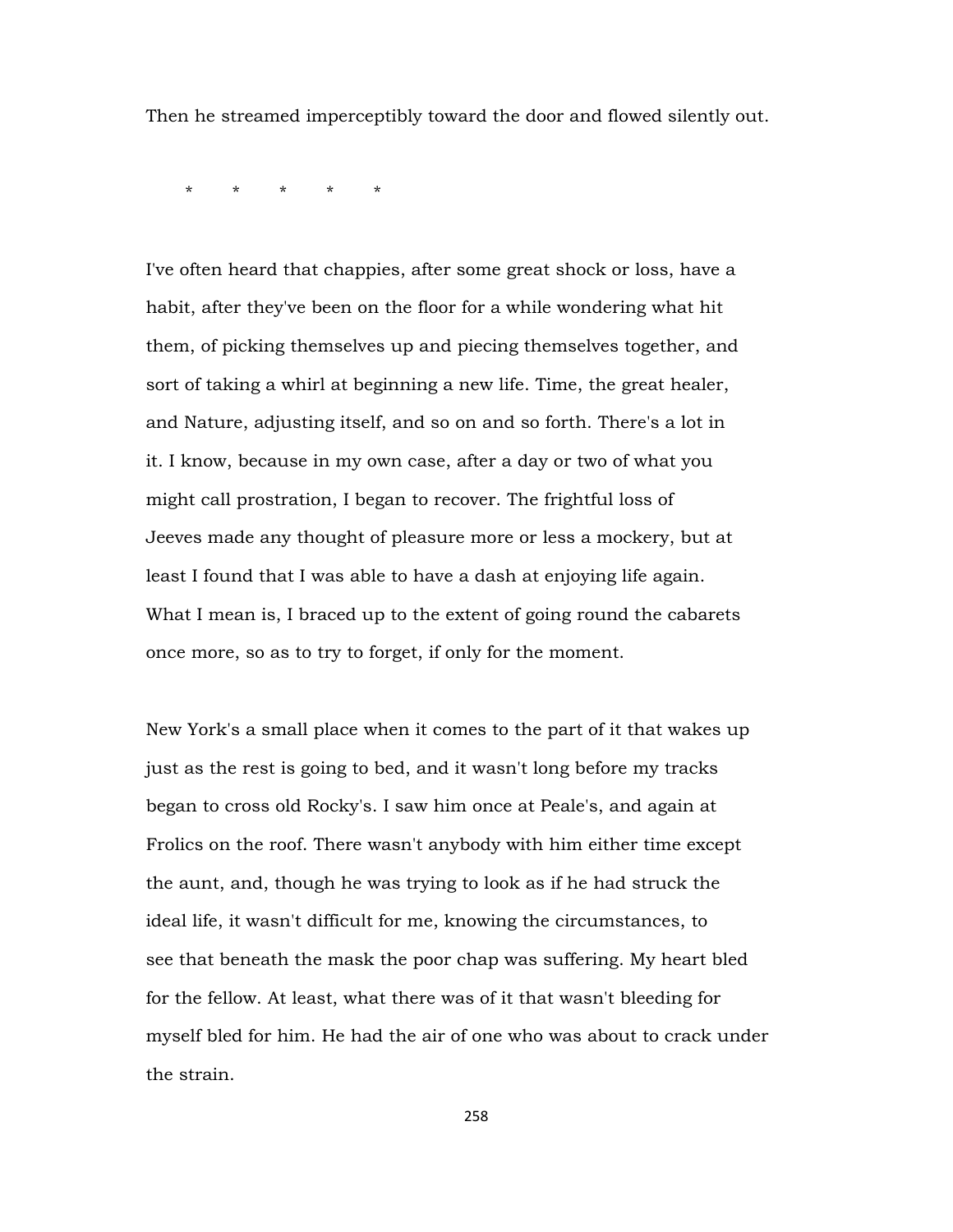It seemed to me that the aunt was looking slightly upset also. I took it that she was beginning to wonder when the celebrities were going to surge round, and what had suddenly become of all those wild, careless spirits Rocky used to mix with in his letters. I didn't blame her. I had only read a couple of his letters, but they certainly gave the impression that poor old Rocky was by way of being the hub of New York night life, and that, if by any chance he failed to show up at a cabaret, the management said: "What's the use?" and put up the shutters.

The next two nights I didn't come across them, but the night after that I was sitting by myself at the Maison Pierre when somebody tapped me on the shoulder-blade, and I found Rocky standing beside me, with a sort of mixed expression of wistfulness and apoplexy on his face. How the chappie had contrived to wear my evening clothes so many times without disaster was a mystery to me. He confided later that early in the proceedings he had slit the waistcoat up the back and that that had helped a bit.

For a moment I had the idea that he had managed to get away from his aunt for the evening; but, looking past him, I saw that she was in again. She was at a table over by the wall, looking at me as if I were something the management ought to be complained to about.

"Bertie, old scout," said Rocky, in a quiet, sort of crushed voice,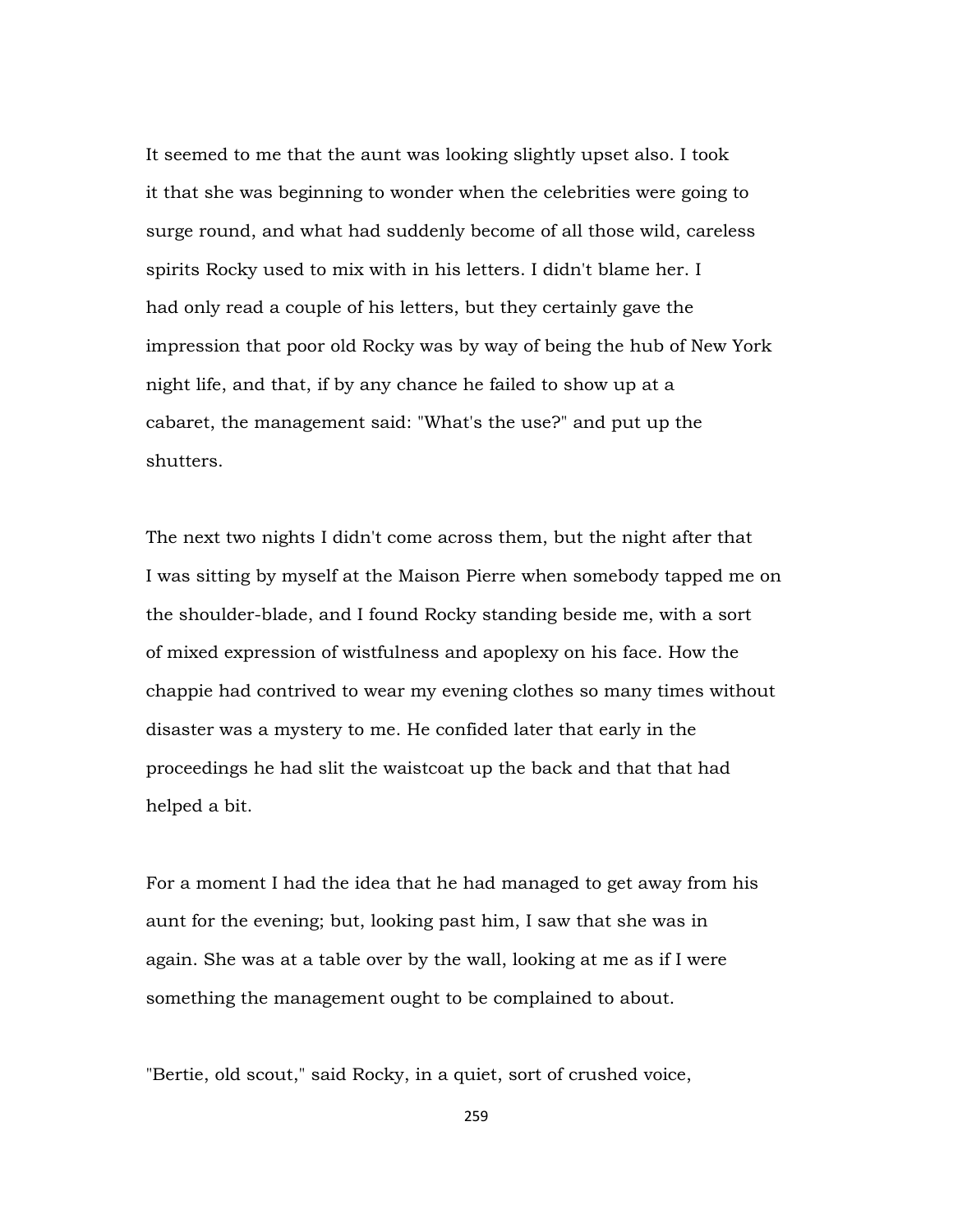"we've always been pals, haven't we? I mean, you know I'd do you a good turn if you asked me?"

"My dear old lad," I said. The man had moved me.

"Then, for Heaven's sake, come over and sit at our table for the rest of the evening."

Well, you know, there are limits to the sacred claims of friendship.

"My dear chap," I said, "you know I'd do anything in reason; but----"

"You must come, Bertie. You've got to. Something's got to be done to divert her mind. She's brooding about something. She's been like that for the last two days. I think she's beginning to suspect. She can't understand why we never seem to meet anyone I know at these joints. A few nights ago I happened to run into two newspaper men I used to know fairly well. That kept me going for a while. I introduced them to Aunt Isabel as David Belasco and Jim Corbett, and it went well. But the effect has worn off now, and she's beginning to wonder again. Something's got to be done, or she will find out everything, and if she does I'd take a nickel for my chance of getting a cent from her later on. So, for the love of Mike, come across to our table and help things along."

I went along. One has to rally round a pal in distress. Aunt Isabel was sitting bolt upright, as usual. It certainly did seem as if she had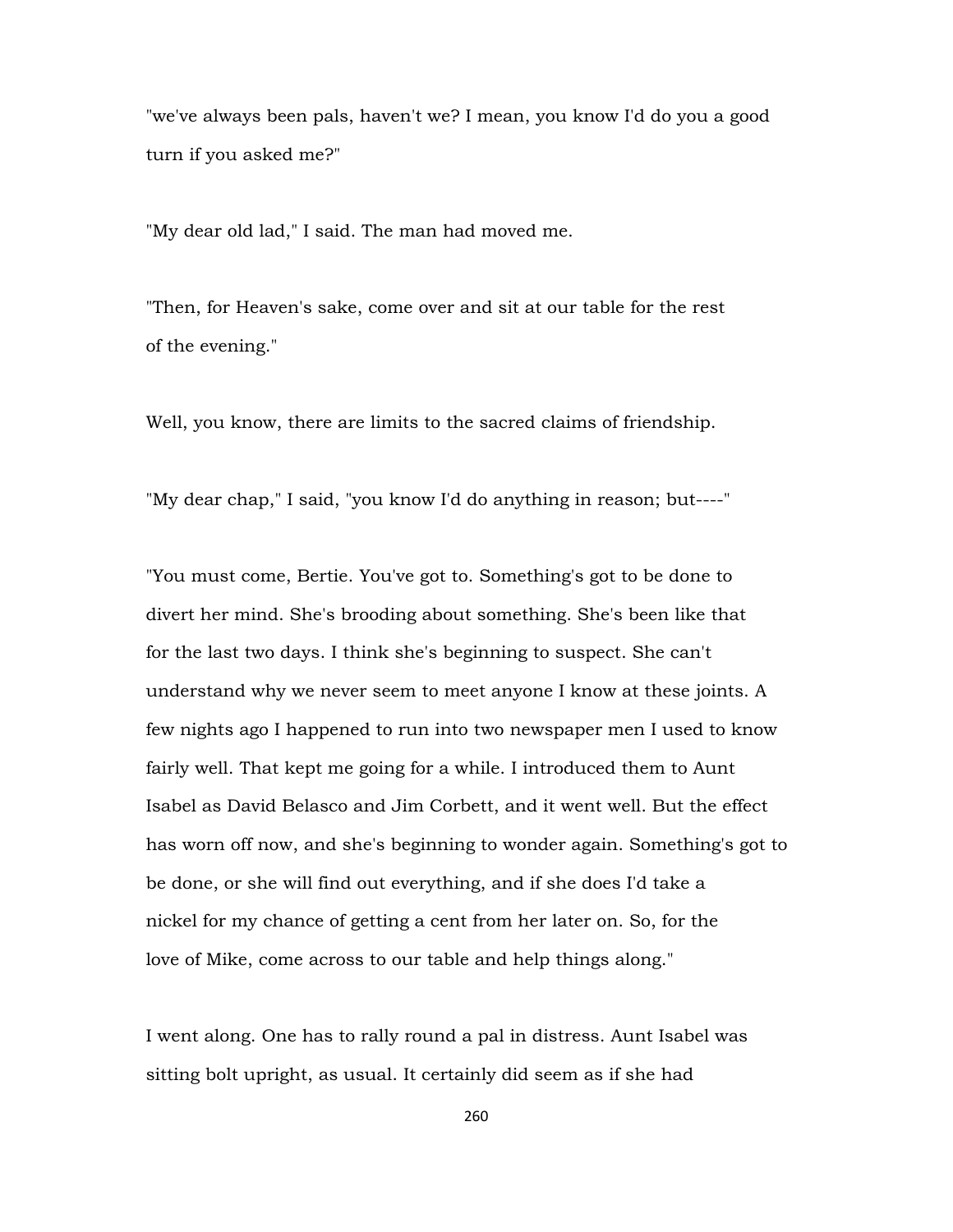lost a bit of the zest with which she had started out to explore Broadway. She looked as if she had been thinking a good deal about rather unpleasant things.

"You've met Bertie Wooster, Aunt Isabel?" said Rocky.

"I have."

There was something in her eye that seemed to say:

"Out of a city of six million people, why did you pick on me?"

"Take a seat, Bertie. What'll you have?" said Rocky.

And so the merry party began. It was one of those jolly, happy, bread-crumbling parties where you cough twice before you speak, and then decide not to say it after all. After we had had an hour of this wild dissipation, Aunt Isabel said she wanted to go home. In the light of what Rocky had been telling me, this struck me as sinister. I had gathered that at the beginning of her visit she had had to be dragged home with ropes.

It must have hit Rocky the same way, for he gave me a pleading look.

"You'll come along, won't you, Bertie, and have a drink at the flat?"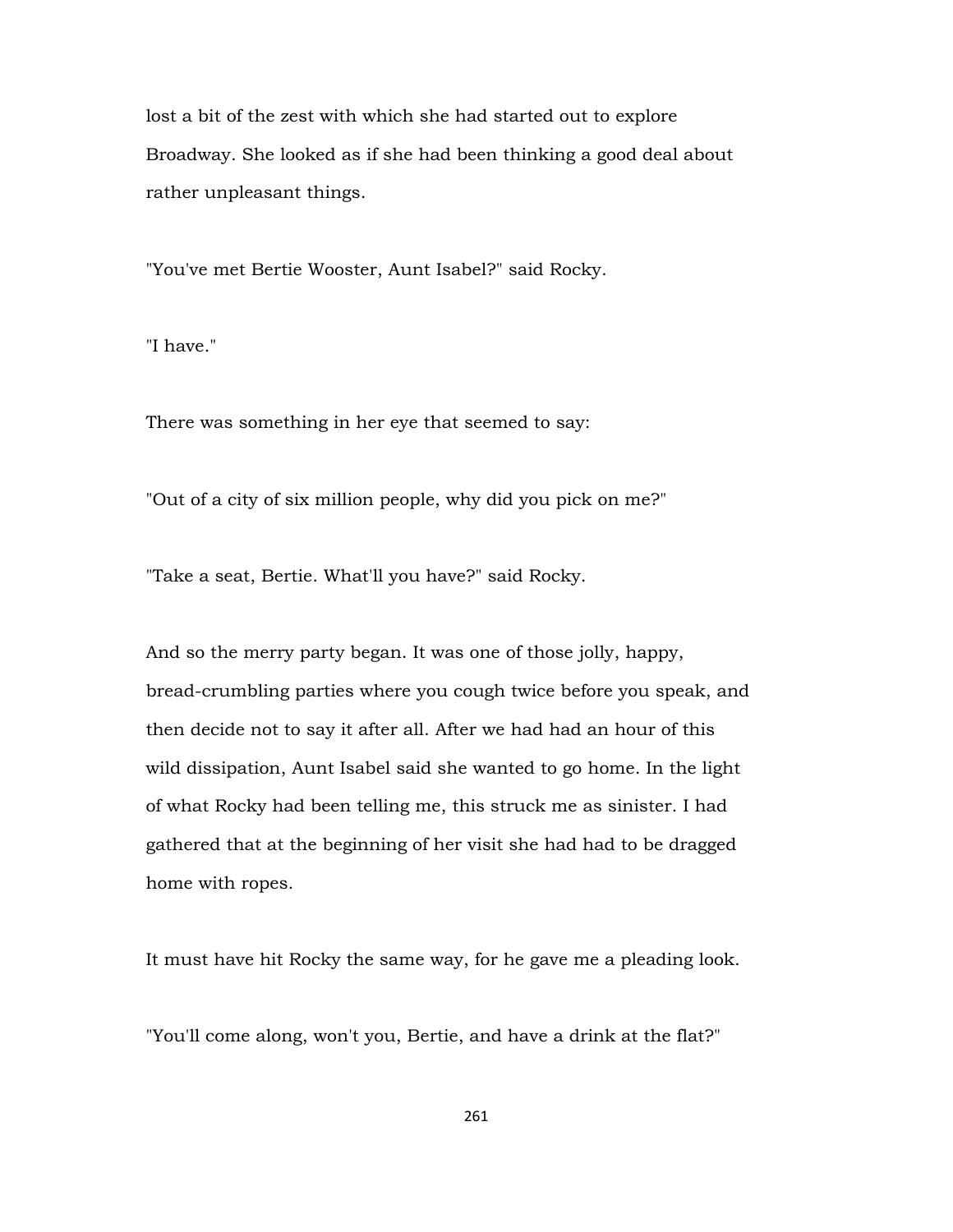I had a feeling that this wasn't in the contract, but there wasn't anything to be done. It seemed brutal to leave the poor chap alone with the woman, so I went along.

Right from the start, from the moment we stepped into the taxi, the feeling began to grow that something was about to break loose. A massive silence prevailed in the corner where the aunt sat, and, though Rocky, balancing himself on the little seat in front, did his best to supply dialogue, we weren't a chatty party.

I had a glimpse of Jeeves as we went into the flat, sitting in his lair, and I wished I could have called to him to rally round. Something told me that I was about to need him.

The stuff was on the table in the sitting-room. Rocky took up the decanter.

"Say when, Bertie."

"Stop!" barked the aunt, and he dropped it.

I caught Rocky's eye as he stooped to pick up the ruins. It was the eye of one who sees it coming.

"Leave it there, Rockmetteller!" said Aunt Isabel; and Rocky left it there.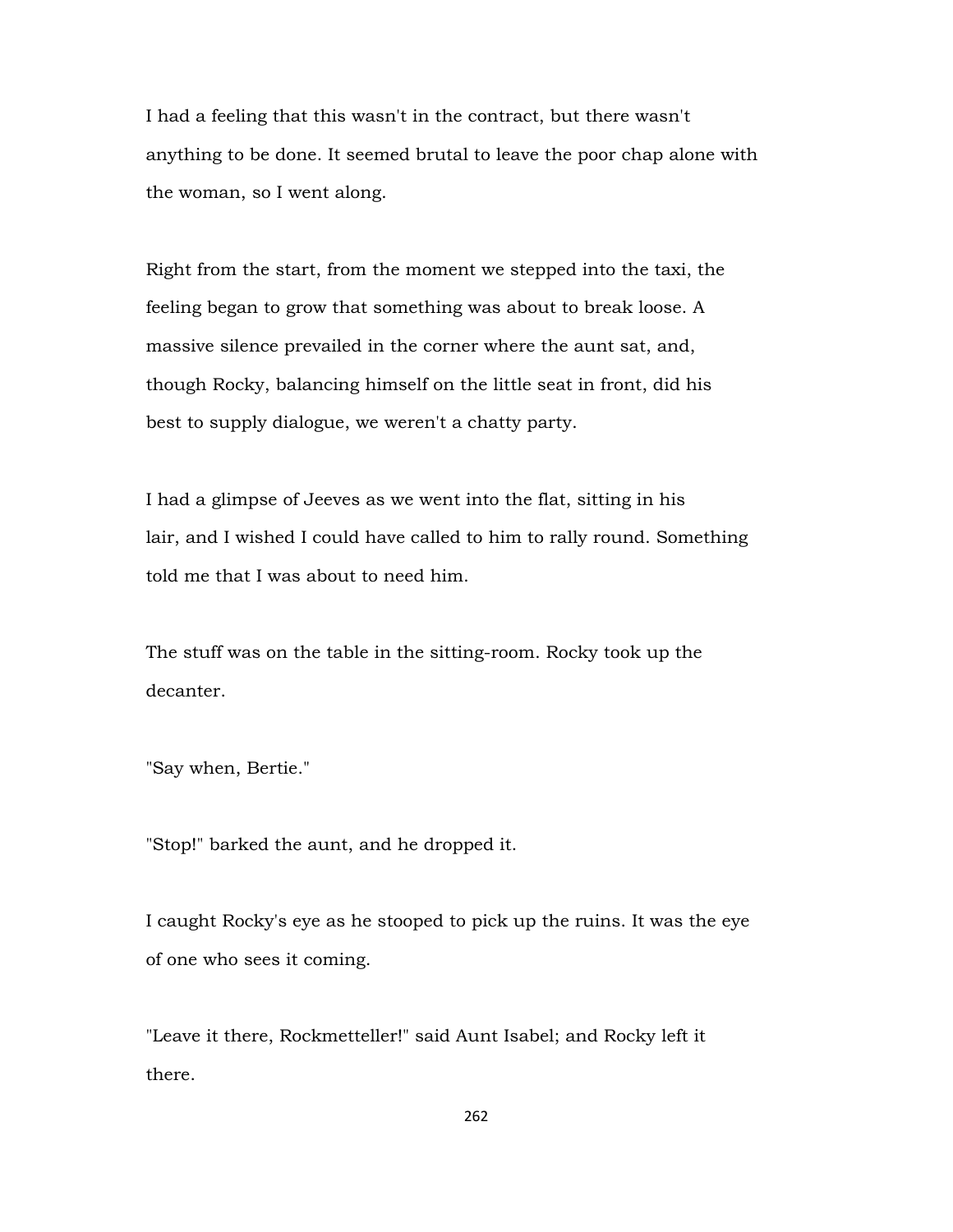"The time has come to speak," she said. "I cannot stand idly by and see a young man going to perdition!"

Poor old Rocky gave a sort of gurgle, a kind of sound rather like the whisky had made running out of the decanter on to my carpet.

"Eh?" he said, blinking.

The aunt proceeded.

"The fault," she said, "was mine. I had not then seen the light. But now my eyes are open. I see the hideous mistake I have made. I shudder at the thought of the wrong I did you, Rockmetteller, by urging you into contact with this wicked city."

I saw Rocky grope feebly for the table. His fingers touched it, and a look of relief came into the poor chappie's face. I understood his feelings.

"But when I wrote you that letter, Rockmetteller, instructing you to go to the city and live its life, I had not had the privilege of hearing Mr. Mundy speak on the subject of New York."

"Jimmy Mundy!" I cried.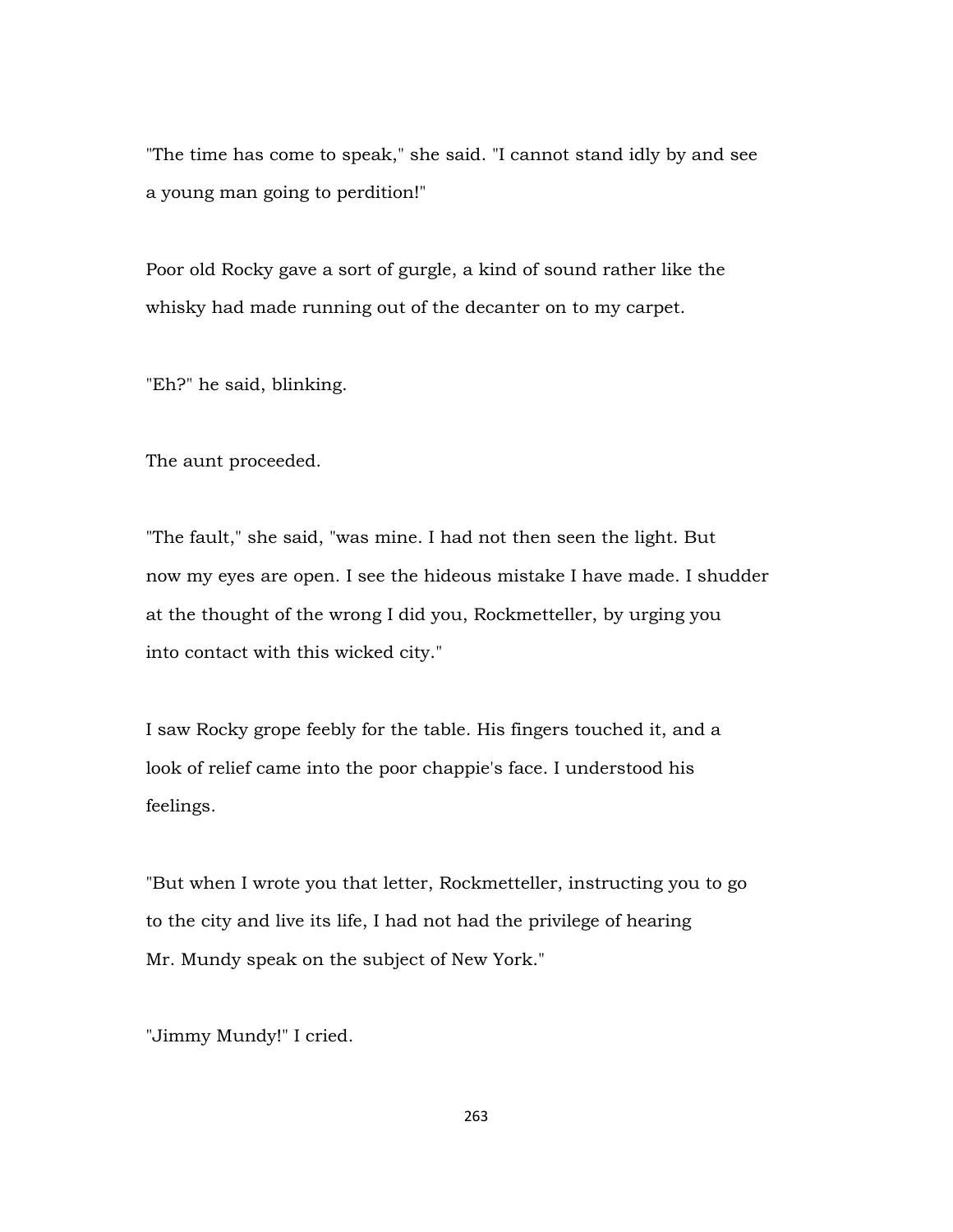You know how it is sometimes when everything seems all mixed up and you suddenly get a clue. When she mentioned Jimmy Mundy I began to understand more or less what had happened. I'd seen it happen before. I remember, back in England, the man I had before Jeeves sneaked off to a meeting on his evening out and came back and denounced me in front of a crowd of chappies I was giving a bit of supper to as a moral leper.

The aunt gave me a withering up and down.

"Yes; Jimmy Mundy!" she said. "I am surprised at a man of your stamp having heard of him. There is no music, there are no drunken, dancing men, no shameless, flaunting women at his meetings; so for you they would have no attraction. But for others, less dead in sin, he has his message. He has come to save New York from itself; to force it--in his picturesque phrase--to hit the trail. It was three days ago, Rockmetteller, that I first heard him. It was an accident that took me to his meeting. How often in this life a mere accident may shape our whole future!

"You had been called away by that telephone message from Mr. Belasco; so you could not take me to the Hippodrome, as we had arranged. I asked your manservant, Jeeves, to take me there. The man has very little intelligence. He seems to have misunderstood me. I am thankful that he did. He took me to what I subsequently learned was Madison Square Garden, where Mr. Mundy is holding his meetings. He escorted me to a seat and then left me. And it was not till the meeting had begun that I discovered the mistake which had been made. My seat was in the middle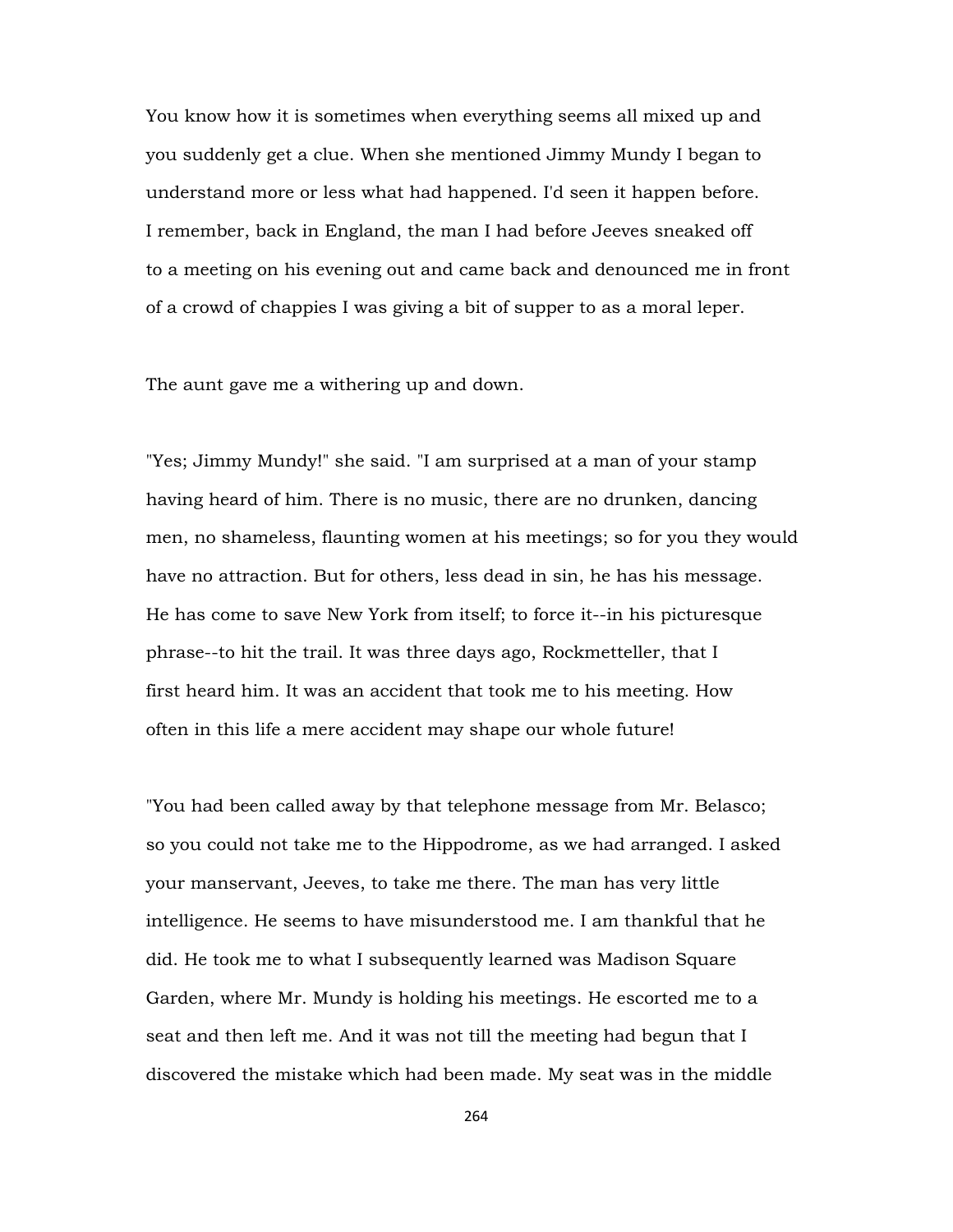of a row. I could not leave without inconveniencing a great many people, so I remained."

She gulped.

"Rockmetteller, I have never been so thankful for anything else. Mr. Mundy was wonderful! He was like some prophet of old, scourging the sins of the people. He leaped about in a frenzy of inspiration till I feared he would do himself an injury. Sometimes he expressed himself in a somewhat odd manner, but every word carried conviction. He showed me New York in its true colours. He showed me the vanity and wickedness of sitting in gilded haunts of vice, eating lobster when decent people should be in bed.

"He said that the tango and the fox-trot were devices of the devil to drag people down into the Bottomless Pit. He said that there was more sin in ten minutes with a negro banjo orchestra than in all the ancient revels of Nineveh and Babylon. And when he stood on one leg and pointed right at where I was sitting and shouted, 'This means you!' I could have sunk through the floor. I came away a changed woman. Surely you must have noticed the change in me, Rockmetteller? You must have seen that I was no longer the careless, thoughtless person who had urged you to dance in those places of wickedness?"

Rocky was holding on to the table as if it was his only friend.

265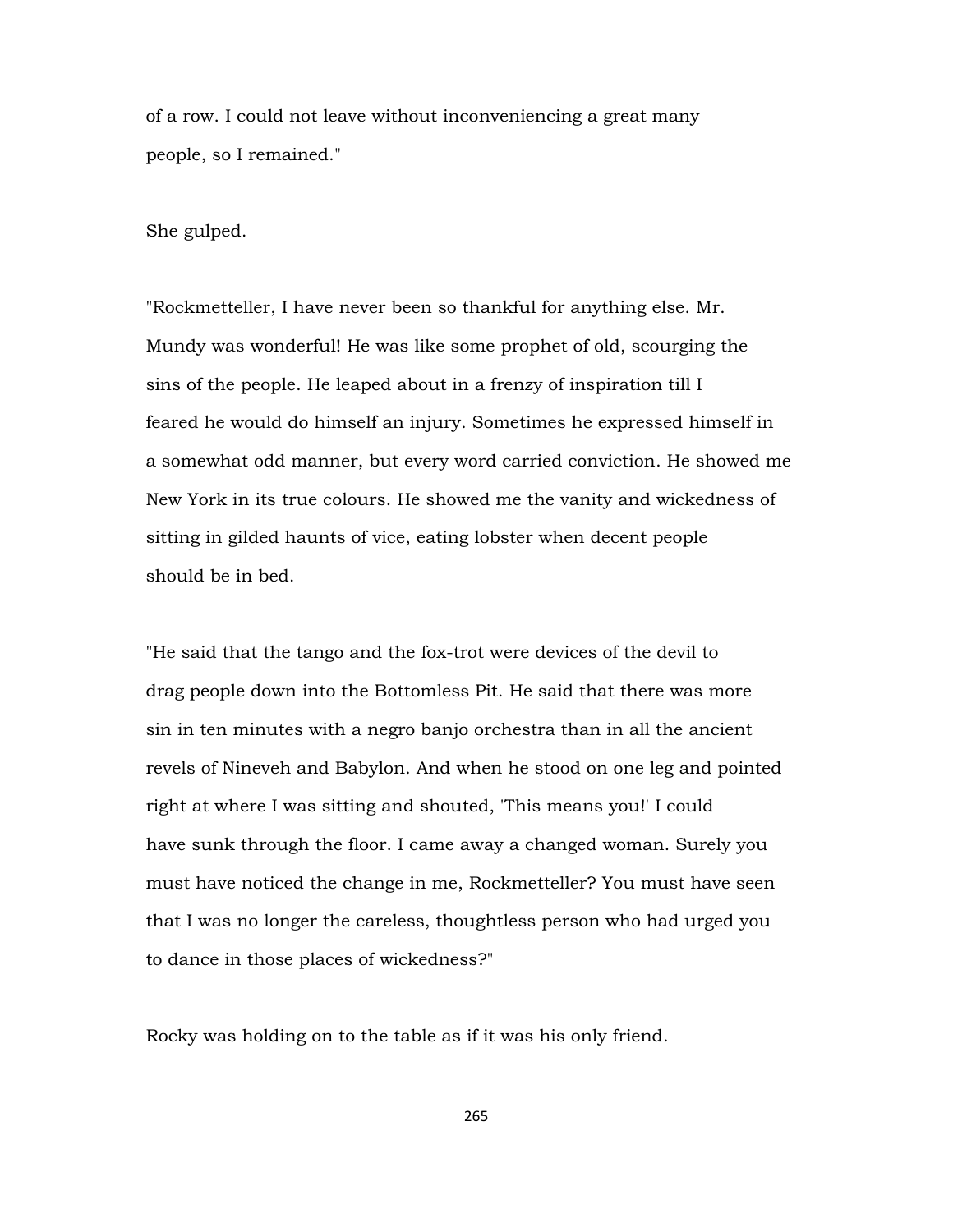"Y-yes," he stammered; "I--I thought something was wrong."

"Wrong? Something was right! Everything was right! Rockmetteller, it is not too late for you to be saved. You have only sipped of the evil cup. You have not drained it. It will be hard at first, but you will find that you can do it if you fight with a stout heart against the glamour and fascination of this dreadful city. Won't you, for my sake, try, Rockmetteller? Won't you go back to the country to-morrow and begin the struggle? Little by little, if you use your will----"

I can't help thinking it must have been that word "will" that roused dear old Rocky like a trumpet call. It must have brought home to him the realisation that a miracle had come off and saved him from being cut out of Aunt Isabel's. At any rate, as she said it he perked up, let go of the table, and faced her with gleaming eyes.

"Do you want me to go back to the country, Aunt Isabel?"

"Yes."

"Not to live in the country?"

"Yes, Rockmetteller."

"Stay in the country all the time, do you mean? Never come to New York?"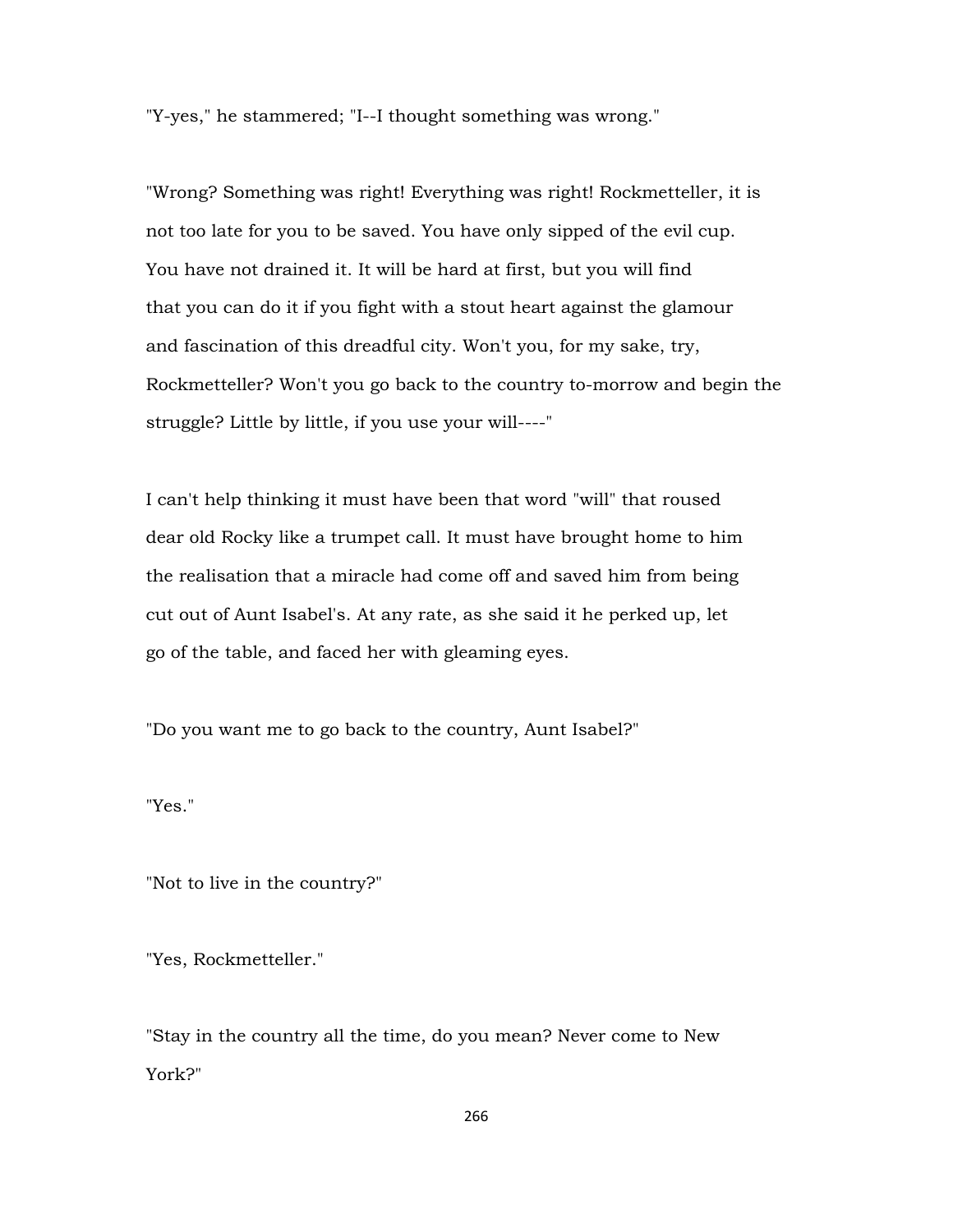"Yes, Rockmetteller; I mean just that. It is the only way. Only there can you be safe from temptation. Will you do it, Rockmetteller? Will you--for my sake?"

Rocky grabbed the table again. He seemed to draw a lot of encouragement from that table.

"I will!" he said.

\* \* \* \* \*

"Jeeves," I said. It was next day, and I was back in the old flat, lying in the old arm-chair, with my feet upon the good old table. I had just come from seeing dear old Rocky off to his country cottage, and an hour before he had seen his aunt off to whatever hamlet it was that she was the curse of; so we were alone at last. "Jeeves, there's no place like home--what?"

"Very true, sir."

"The jolly old roof-tree, and all that sort of thing--what?"

"Precisely, sir."

I lit another cigarette.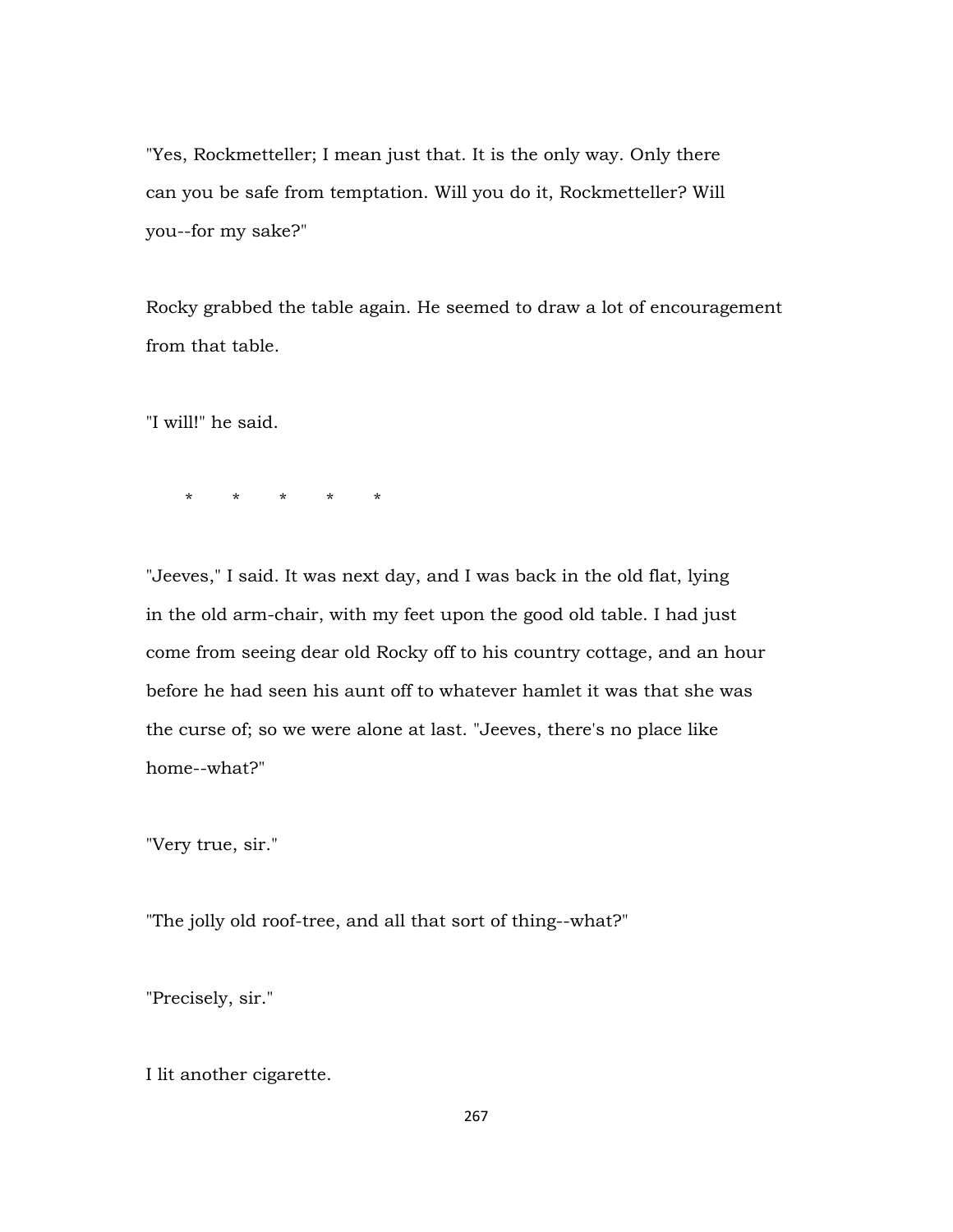"Jeeves."

"Sir?"

"Do you know, at one point in the business I really thought you were baffled."

"Indeed, sir?"

"When did you get the idea of taking Miss Rockmetteller to the meeting? It was pure genius!"

"Thank you, sir. It came to me a little suddenly, one morning when I was thinking of my aunt, sir."

"Your aunt? The hansom cab one?"

"Yes, sir. I recollected that, whenever we observed one of her attacks coming on, we used to send for the clergyman of the parish. We always found that if he talked to her a while of higher things it diverted her mind from hansom cabs. It occurred to me that the same treatment might prove efficacious in the case of Miss Rockmetteller."

I was stunned by the man's resource.